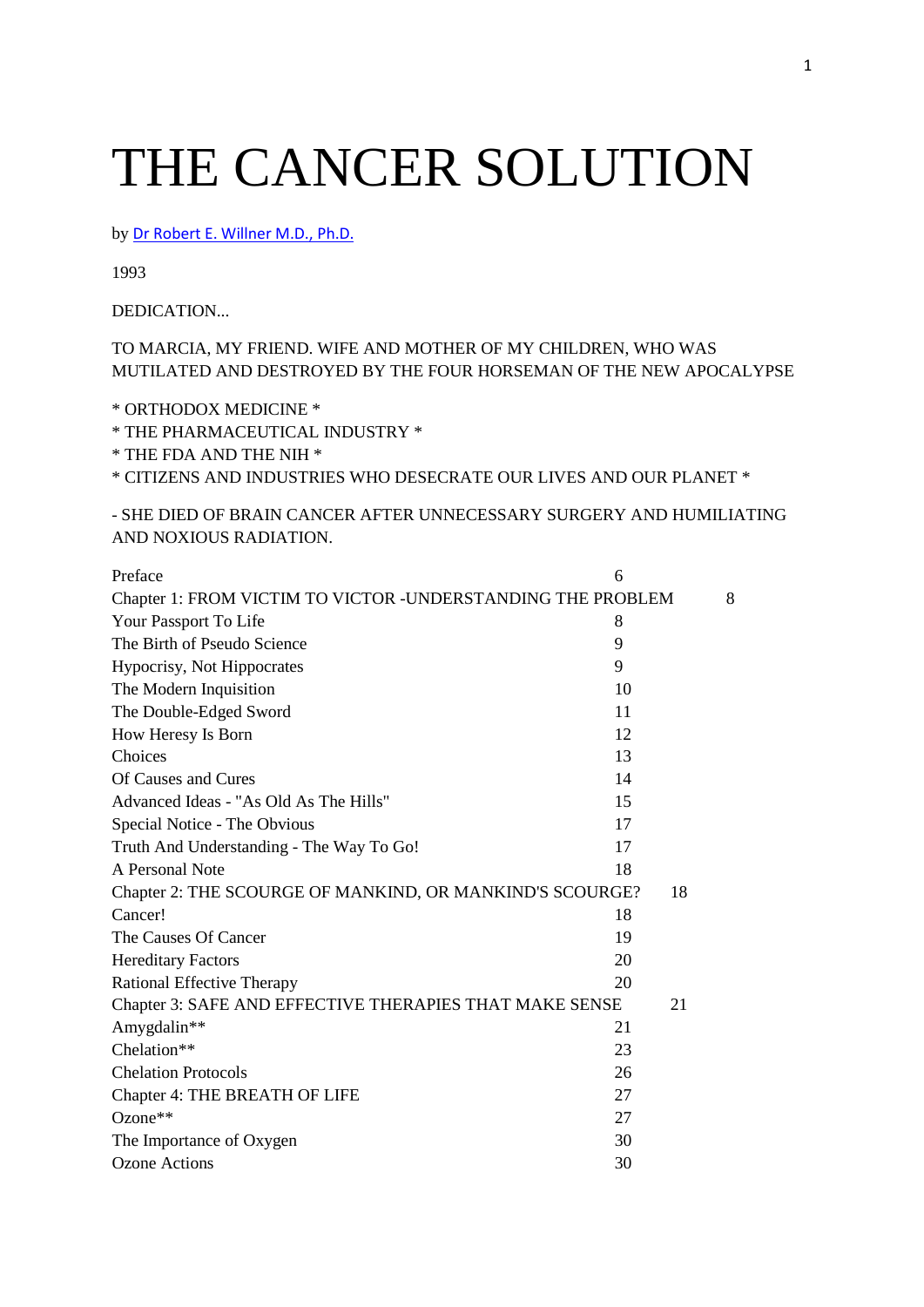| Cryogenic Cell Therapy                           | 31 |
|--------------------------------------------------|----|
| How Cell Therapy Works                           | 33 |
| Cell Preparation and Administration              | 35 |
| Chapter 5: "LET YOUR FOOD BE YOUR MEDICINE"      | 36 |
| Linseed, The Incredible Oil**                    | 36 |
| A Visit With Dr. Johanna Budwig                  | 38 |
| The Light Of Truth                               | 39 |
| The Unheeded Warning                             | 43 |
| More About Linseed Oil                           | 43 |
| Lunch With Dr. Siegfried Ernst                   | 46 |
| The Budwig Therapy                               | 48 |
| Chapter 6: NATURE'S FOOD MEDICINES               | 51 |
| Garlic                                           | 51 |
| Green Tea*                                       | 51 |
| DMSO*                                            | 52 |
| Enzyme Therapy**                                 | 53 |
| Digestive Enzymes*                               | 53 |
| Onconase*                                        | 54 |
| <b>Enzyme Preparations</b>                       | 54 |
| Chapter 7: VITAL VITTLES-VITAMINS AND MINERALS   | 55 |
| Vitamins**                                       | 55 |
| Vitamin A                                        | 55 |
| Beta-carotene                                    | 56 |
| <b>B-complex Vitamins</b>                        | 57 |
| Pyridoxine                                       | 58 |
| Riboflavin                                       | 58 |
| Folic Acid                                       | 58 |
| Nicotinamide                                     | 59 |
| Carnitine                                        | 59 |
| <b>Bioflavinoids</b>                             | 60 |
| Vitamin C                                        | 60 |
| Vitamin D                                        | 64 |
| Vitamin D and Calcium.                           | 65 |
| Vitamin E                                        | 65 |
| Vitamin K                                        | 66 |
| Minerals**                                       | 67 |
| Calcium                                          | 67 |
| Cesium                                           | 67 |
| Germanium                                        | 68 |
| Lithium                                          | 70 |
| Magnesium                                        | 70 |
| Molybdenum                                       | 71 |
| Selenium                                         | 71 |
| Tellurium                                        | 72 |
| Zinc                                             | 73 |
| Chapter 8: WHEN THE PEOPLE FIGHT BACK - VICTORY! | 73 |
| 714 - X* (Nitroamoniocamphor)                    | 73 |
|                                                  |    |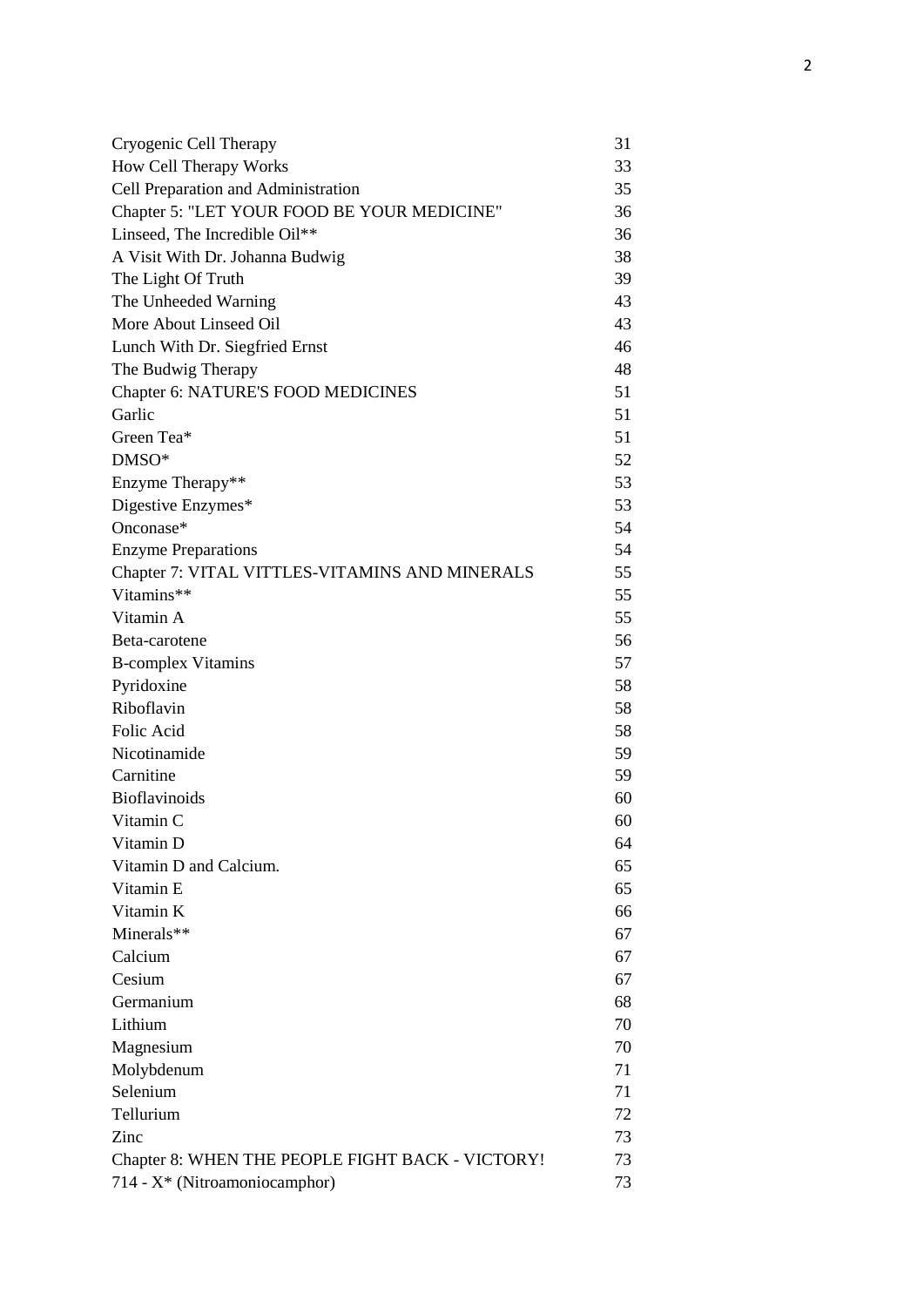| Looking For A Solution                        | 74  |
|-----------------------------------------------|-----|
| Chapter 9: THE UNIVERSAL ENERGY               | 75  |
| <b>Electromagnetic Therapies</b>              | 75  |
| <b>Environmental Electromagnetic Factors</b>  | 76  |
| <b>Electromagnetic Field Therapy</b>          | 77  |
| Electro-Acupuncture-Neuroprobe                | 77  |
| T.E.N.S                                       | 77  |
| Pulsed ElectroMagnetic Energy*                | 78  |
| Hyperthermia                                  | 78  |
| Ions                                          | 79  |
| Phototherapy                                  | 81  |
| Tachyon Energy - Pulsors                      | 82  |
| Chapter 10: ENERGY OF A DIFFERENT KIND?       | 83  |
| Psycho-Neuro-Immunology*                      | 83  |
| Chapter 11: SUGGESTED NUTRITIONAL SUPPLEMENTS | 84  |
| Algae                                         | 84  |
| Spirulina                                     | 84  |
| Chlorella                                     | 84  |
| Bugula                                        | 85  |
| Amino Acids* Arginine                         | 85  |
| <b>Bee Pollen</b>                             | 85  |
| Benzaldehyde*                                 | 86  |
| Cabbage (Indoles)*                            | 87  |
| Canthaxanthin*                                | 87  |
| Chlorophyll                                   | 88  |
| DHEA*                                         | 88  |
| <b>Essential Fatty Acids</b>                  | 89  |
| Fish Oils*                                    | 89  |
| <b>Vegetable Sources</b>                      | 90  |
| <b>Evening Primrose Oil</b>                   | 90  |
| Fiber*                                        | 91  |
| Herbs                                         | 92  |
| Aloe*                                         | 94  |
| Astragalus                                    | 94  |
| Mistletoe                                     | 95  |
| <b>Herbal Formulas</b>                        | 95  |
| Anti-Anxiety                                  | 95  |
| <b>Glandular and Nerve Tonic</b>              | 96  |
| Cancer, Toxicity and Poisoning*               | 97  |
| Recovery Formula                              | 97  |
| Ayurvedic Herbal Medicines                    | 97  |
| Cannabis                                      | 98  |
| Chaparral                                     | 98  |
| <b>Chinese Herbal Medicine</b>                | 99  |
| Ginseng                                       | 100 |
| The Essiac Formula**                          | 100 |
| Ubiquinone (Co-Enzyme Q-10)                   | 102 |
|                                               |     |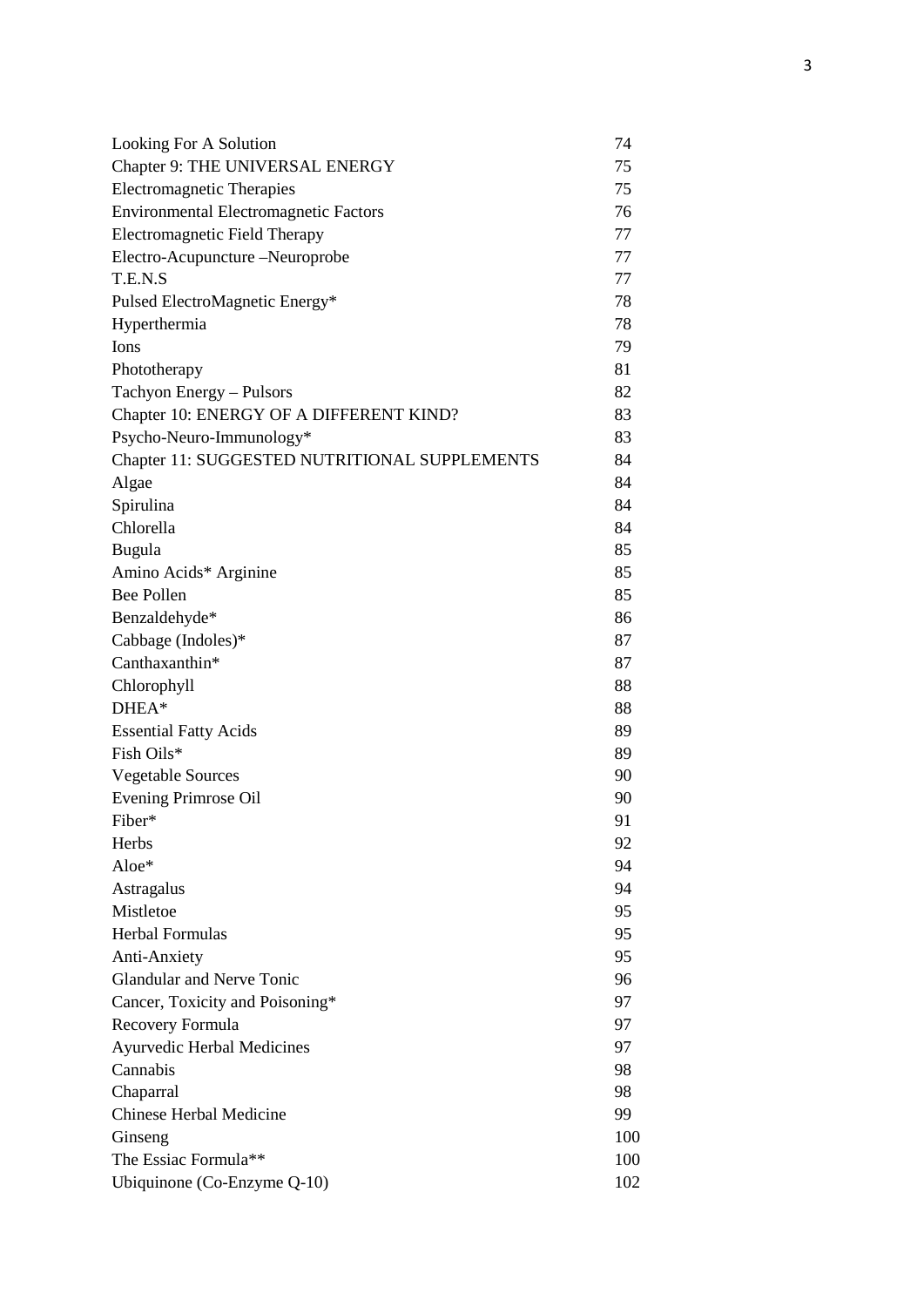| Chapter 12 LET YOUR MEDICINE BE YOUR FOOD       | 102 |
|-------------------------------------------------|-----|
| (Items To Use In Your Meals)                    |     |
| Mushrooms**                                     | 102 |
| Kombucha*                                       | 102 |
| Maitake                                         | 103 |
| Reishi                                          | 105 |
| Shiitake                                        | 105 |
| Teas                                            | 105 |
| P'au D'Arco Tea*                                | 105 |
| Seaweed                                         | 105 |
| Spices                                          | 106 |
| Chapter 13: OTHER SIGNIFICANT THERAPIES         | 107 |
| Anti-Neoplastons (Burzinski)*                   | 107 |
| Cancell*                                        | 107 |
| Carnivora                                       | 107 |
| Colon Cleansing*                                | 108 |
| Alimentary (digestive tract) Toxemias,          | 108 |
| <b>Gerson Therapy</b>                           | 110 |
| Glandulars*                                     | 111 |
| Hoxsey Therapy                                  | 111 |
| Hydrazine Sulphate                              | 112 |
| IAT (Immuno-augmentative Therapy)               | 113 |
| Koch Therapy                                    | 113 |
| Livingston Therapy                              | 114 |
| Macrobiotics                                    | 114 |
| <b>Chapter 14: IMMUNE STIMULANTS</b>            | 115 |
| Aristolochia Acid                               | 115 |
| <b>Bestatin</b>                                 | 116 |
| Coley's toxins                                  | 116 |
| Gossypol                                        | 117 |
| Inosine                                         | 117 |
| Krestin                                         | 117 |
| Lentinan                                        | 118 |
| Levamisol*                                      | 118 |
| Methylene Blue                                  | 118 |
| <b>Monoclonal Antibodies</b>                    | 118 |
| MTH-68                                          | 119 |
| Muroctasin                                      | 119 |
| <b>Shark Cartilage</b>                          | 120 |
| SOD                                             | 121 |
| Splenopentin                                    | 121 |
| Vaccines - BCG, Staphage Lysate, Maruyama       | 122 |
| Urea                                            | 123 |
| Chapter 15: OTHER PRODUCTS TO CONSIDER - MAYBE! | 123 |
| Not so natural, Not so safe.                    |     |
| Anticoagulants - Warfarin                       | 123 |
| Heparin                                         | 123 |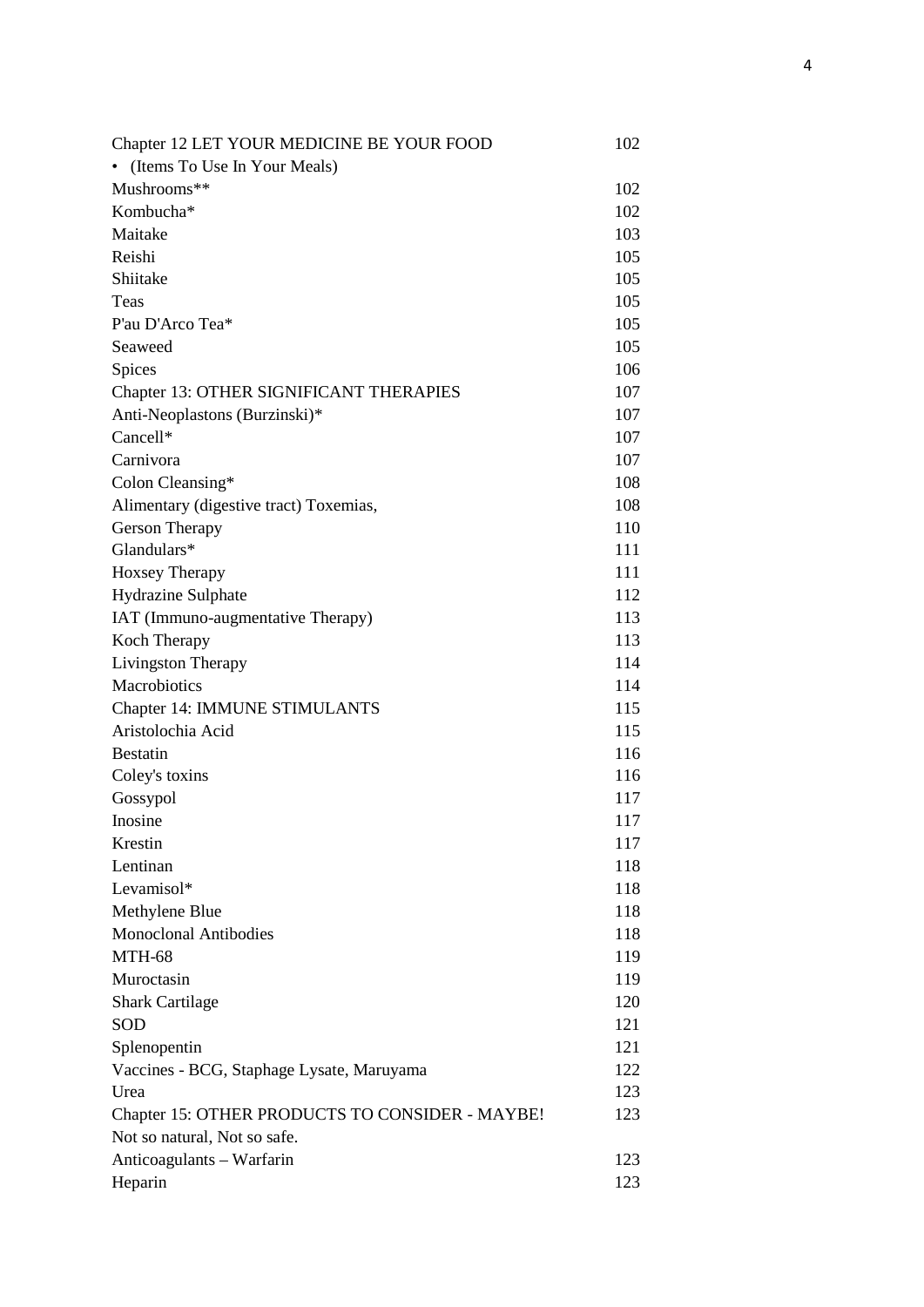| Nafazatron                                                                              | 124 |
|-----------------------------------------------------------------------------------------|-----|
| Aspirin                                                                                 | 124 |
| Flutamide                                                                               | 125 |
| Megace                                                                                  | 125 |
| Tamoxifen                                                                               | 125 |
| Thioproline                                                                             | 126 |
| Chapter 16: THERAPEUTIC PROGRAMS FOR SPECIFIC CANCERS 126<br>- YOU MIGHT CONSIDER FIRST |     |
| <b>Important Advice</b>                                                                 | 126 |
| <b>Bladder Cancer</b>                                                                   | 126 |
| <b>Brain Cancer</b>                                                                     | 127 |
| <b>Breast/Ovarian Cancer</b>                                                            | 128 |
| <b>Colon/Rectal Cancer</b>                                                              | 129 |
|                                                                                         | 130 |
| <b>Esophageal Cancer</b>                                                                |     |
| Head & Neck Cancer                                                                      | 131 |
| Human Immune Deficiency Related Cancers                                                 | 131 |
| Kidney Cancer,                                                                          | 132 |
| Leukemia                                                                                | 133 |
| Liver Cancer                                                                            | 134 |
| Lung Cancer                                                                             | 135 |
| Lymphoma                                                                                | 136 |
| <b>Oral Cancer</b>                                                                      | 136 |
| <b>Pancreatic Cancer</b>                                                                | 137 |
| <b>Prostate Cancer</b>                                                                  | 138 |
| Skin Cancer (Including Melanoma)                                                        | 139 |
| Stomach Cancer,                                                                         | 140 |
| <b>Testicular Cancer,</b>                                                               | 141 |
| Chapter 17: VERY INTERESTING! What's Going On?                                          | 141 |
| Deadly Diets - What The Hell Have We Been Eating?                                       | 143 |
| <b>Cooking Methods</b>                                                                  | 147 |
| <b>Risky Business</b>                                                                   | 148 |
| Dental Amalgam - Just A Little Bit Of Cancer?                                           | 148 |
| Chapter 18: Parting Thoughts Of A Medical Heretic                                       | 149 |
| Chapter 19: A HELPING HAND                                                              | 151 |
| <b>Professional Resources</b>                                                           | 151 |
| Oriental Medicine, Naturopathic                                                         |     |
| Medicine and Nutrition                                                                  |     |
| <b>Ayurvedic Practitioners</b>                                                          |     |
| <b>Practitioners of Traditional Chinese Medicine</b>                                    |     |
| <b>Product Resources</b>                                                                |     |
| Pharmaceuticals                                                                         |     |
| <b>Information Resources</b>                                                            |     |
| Allopathic (Establishment Medicine) Treatment                                           |     |
| Information and Referrals for Alternative Treatment Centers                             |     |
| Chapter 20                                                                              |     |
| <b>Astounding Future Therapy - Now</b>                                                  |     |
| <b>ABOUT THE AUTHOR</b>                                                                 |     |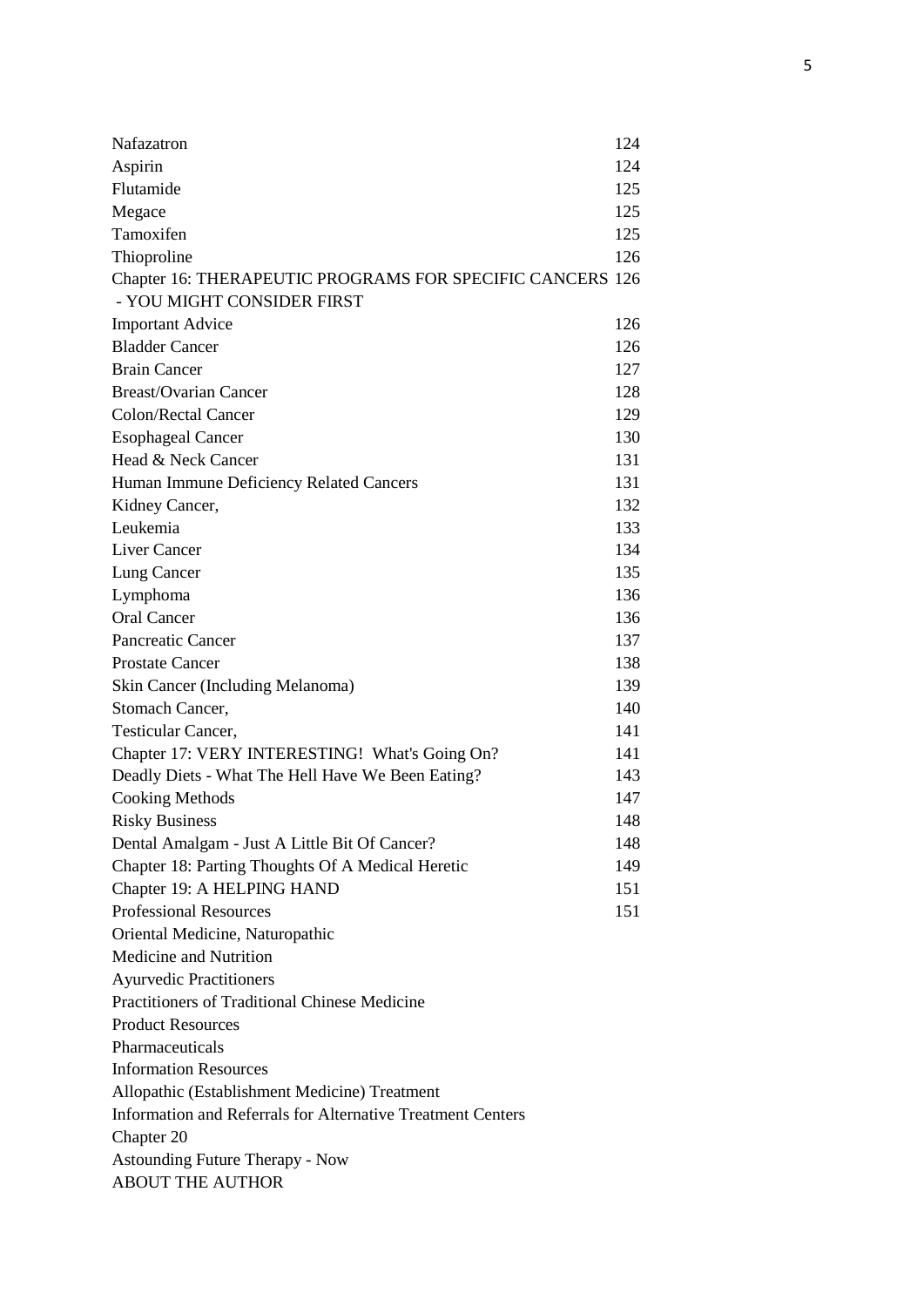# AN INVITATION TO SHARE YOUR KNOWLEDGE ... and to prove I mean it - a little bonus LAST MINUTE IMPORTANT NOTICE.AN INVITATION TO SHARE YOUR KNOWLEDGE

... and to prove I mean it - a little bonus

LAST MINUTE IMPORTANT NOTICE.

\*\*\* ALL ITEMS THAT ARE DOUBLE-STARRED (\*\*) ARE, IN THE AUTHOR'S OPINION, ESSENTIAL TO SUCCESSFUL THERAPY. A SINGLE STAR (\*) INDICATES EXTREME USEFULLNESS.

#### **PREFACE**

The treatment for cancer throughout the modern and industrial world has been a total disaster and a failure. The cost of treating (killing and mutilating) cancer patients in the USA alone is over a one hundred billion dollars a year. The Wall Street Journal, on February 22, 1991, in an article discussing a new drug called Neupojen, stated that this drug would cost patients between six to ten thousand dollars per year. The incredible irony is that this drug is used to counteract the toxic affects of chemotherapy and therefore is not really in any way directed at the cancer itself. Recently an Office for Unconven-tional Medical Practices was established within the National Institutes of Health in the United States. Although many will find hope in this new government agency, I remain skeptical. In the 35 years that I had practiced medicine, I had heard many promises but have seen little accomplished.

The "cancer establishment" is a network of extremely powerful and wealthy companies whose members sit on the boards of many non-profit organizations. They literally control and direct all cancer research within the USA and throughout the world. One needs only to read an excellent expose like "The Cancer Industry" by Ralph W. Moss or the "Politics of Cancer" by S.S. Epstein, to get an idea of the influence that the medical-pharmaceutical-chemical complex has over the National Cancer Institute, the American Cancer Society and all the major comprehensive cancer centers. Although these centers are non-profit they simply serve their masters by suppressing most, if not all, nonpatentable treatments in favor of the expensive therapies that have wrought havoc with patients while losing the war against cancer. It pours untold billions into the coffers of the "cancer industry". While the incidence of the major cancers has increased, the famous "5-year survival" rate has remained virtually the same.

In recent years a growing number of doctors, nurses and other para-professionals, and even more importantly, the public, have taken increasing notice of natural therapies. They are putting their trust in those doctors who have the foresight and the intelligence to look into methods that have been successful for many centuries. The purpose of this book is to present, in a clear and concise manner, all of the therapies available to those individuals who choose to exercise their freedom of choice by treating and taking care of their own bodies. During the last ten years of my practice, I utilized many therapies that were not in the main stream of medicine. They were safe, non-toxic and very effective.

When I retired, I travelled and researched other therapies available outside of the United States. I spoke with many doctors and patients who were getting excellent results from these alternative therapies and witnessed their successes first-hand. It is time to seriously question and reject the standard orthodox cancer treatments of surgery, radiation and chemoth-erapy, except in a very few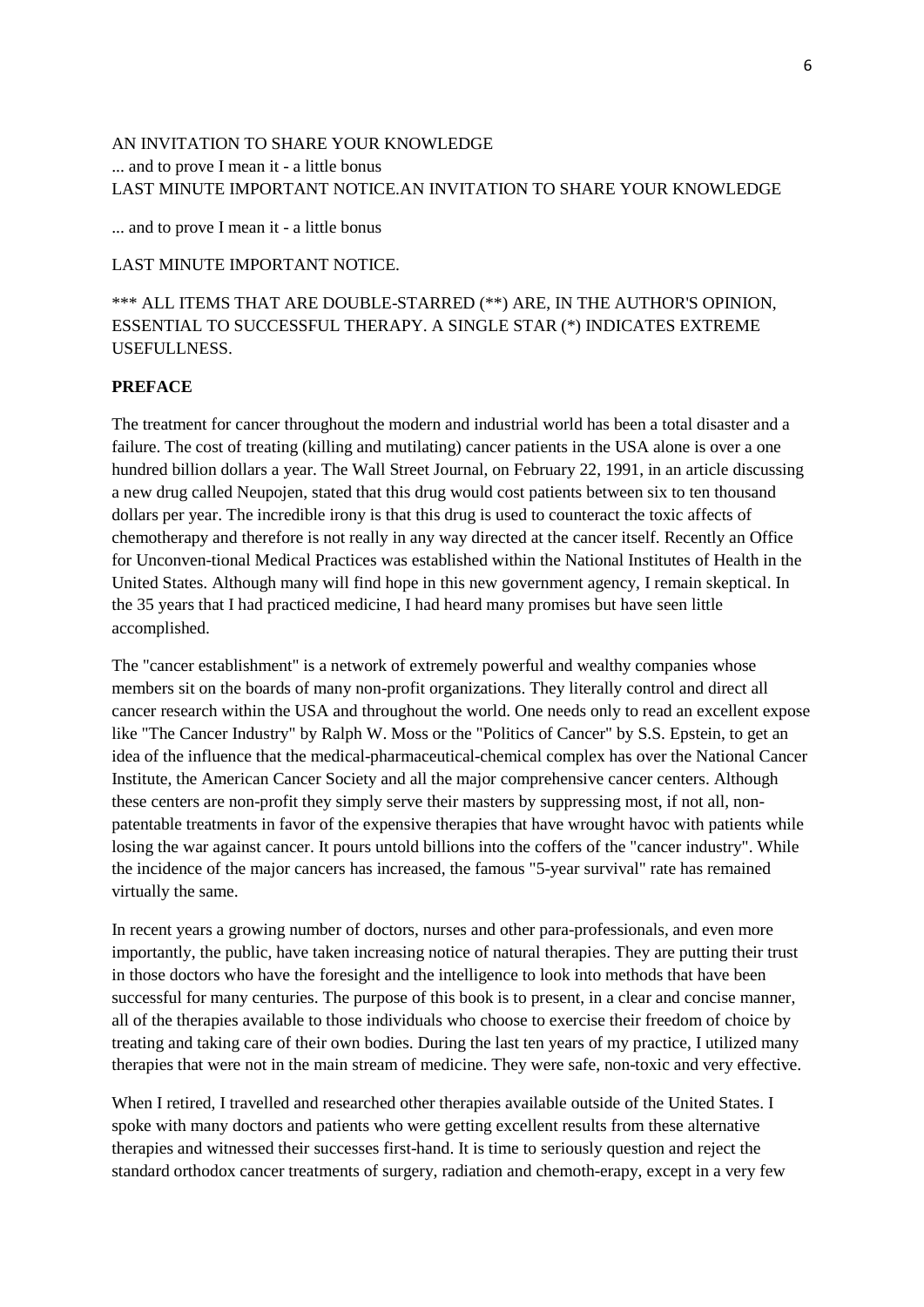instances when these therapies, with stringent modifications, might be acceptable. It has been frequently argued that these are the only tools of a scientific approach. However, I would argue that if this is the scientific approach, I can think of better ways to die.

Take notice that in the presentation of all the "alternative therapies" discussed in this book, I have used references from scientific sources. The major journals rarely contain articles that confirm the usefulness of natural therapies because they rely on advertisements from the powerful pharmaceutical companies. The references that I have used come from the arcane journals that are not frequently read by most doctors. However, the value of a scientific article is not dependent upon the number of doctors that read it.

I strongly advise that when you have read this book and have made a decision to use some of the therapies for your own problem, you should speak to your doctor about it and ask his opinion. If the doctor gives you an opinion, always ask for the source of his information. Too often, doctors simply say "Oh, that doesn't work." or "Which quack did you hear that from?". Ask him very simply, "How do you know it doesn't work?" or "Could you tell me where you read that?" or "How do you know it?" If he doesn't give you resource material and instead repeats a statement similar to what you have heard from the media or from some major organization, then you know that you are just listening to propaganda. It is the same old pseudo-scientific nonsense that has blocked or suppressed some incredibly wonderful therapies in favor of the poisons produced for profit. If your doctor does not have any information about the safer natural therapies, show him the information in this book and all of the references. Many doctors have open minds but are not aware of the fact that a wall of silence has been placed around them.

You may have difficulty in obtaining some of the therapies mentioned in this book. Some of them may be obtained outside of your country. In the USA this is particularly true because the FDA has literally pressured the Congress, under the guise of protecting the public, to keep time-honored cultural and natural therapies out of the hands of the general public. If you look at the record of the FDA, it becomes obvious that they are serving interests other than yours and mine.

The purpose of this book is very simple. I want to discuss all of the therapies and then present a general basic approach to all cancers. I will then list under each type of cancer the specific therapies which can be added to the basic formula. I tried to keep everything clear and concise, while at the same time giving you the background information and references that are important for you to know. In this way you can make an informed choice when considering their use. Remember that you can't tell the good guys from the bad guys by the clothes they wear. However, with the information provided in this book you will be able to intelligently question your therapist. Don't be intimidated and remember that a doctor is a teacher. If your physician resents questions from his "student" he is obviously not an educator. If he is not an educator, he is not a doctor.

The majority of the over 1000 references in this book are from the scientific literature. The average doctor relies on two or three journals and a yearly conference to provide him with the information provided in the over ten thousand journals published. He or she is therefore deprived of the opportunity to know what is really out there. In addition, knowledge from other schools of thought and practice is condemned as "quackery" and therefore believed to be heresy. In recent years the experience of thousands of years surfaces as a "new" finding. It appears as though modern cancer research is finally rediscovering the past in spite of the suppressive efforts of the FDA, the AMA and the Pharmaceutical Industry. The public and many physicians, however, cannot wait for them to learn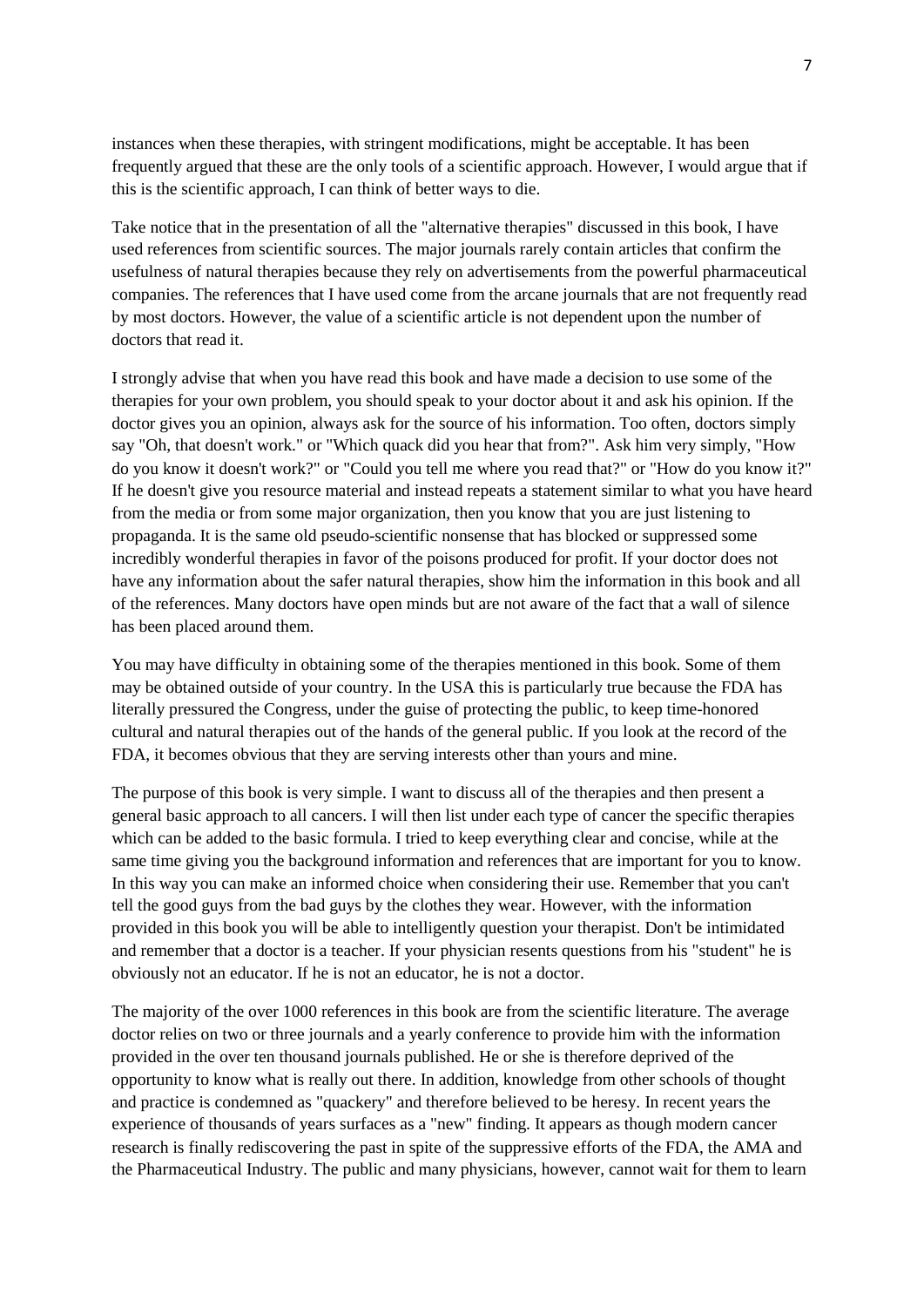the basics they should have learned in school. The therapies presented in this book are almost entirely non-toxic, with a few exceptions that may be mildly toxic. They offer a distinct advantage over anything that orthodox medicine has to present. I argue this point of view in various sections of the book the ultimate choice as to what you do will be yours.

J. Period Cearns, in his article in Scientific American of November, 1985, points very clearly to the fact that the war against cancer has not made any significant advances in cure rates for many decades. The protestations of the establishment hold little credence when they declare that their approach is the "only way". In 1987 the U.S. Court of Appeals, in Schneider versus Revici, clearly stated that it is your constitutional right to seek a treatment of your choice. The massive medical centers are impressive monuments to modern technology. They excel in diagnostic ability. But once having accomplished that goal, these great edifices become tombs for the medically maimed. With great authority and pomposity, they assume a deified presence and solemnly direct the course of your life on a hopeless path towards death. You sign legal documents absolving them of their arrogant ignorance and intended crimes. Your questions are taken as an affront to their lofty position and an insult to their supreme intelligence, for they truly believe that no other answer exists but what they have to offer. They brand as heretics and venomously denounce their own colleagues who have dared question their rituals. They excommunicate those who seek a rational and non-destructive path to salvation. My advice - find physicians with open minds and the courage of their convictions. THE ANSWERS YOU SEEK SHOULD NOT BE A DOCTOR'S OPINION BASED ON ANOTHER OPINION. IT SHOULD BE AN OPINION BASED ON CLINICAL EXPERIENCE, OBSERVATION AND ACTUAL FACT.

#### **Chapter 1**

#### **From Victim To Victor -Understanding The Problem**

#### YOUR PASSPORT TO LIFE

Welcome, I am so glad that you have decided to fight cancer, rather than succumb to this terrible disease. More importantly, I am glad that you selected this book to educate yourself, so that you can successfully exercise your right to informed consent with knowledge that would not ordinarily be made available to you. This book will provide you with information much of which has been known for centuries and even millennia.

Virtually all of the therapies presented in this book are backed by a substantial number of scientific articles, have been used with a reasonable degree of success and are safe to use.

In keeping with the doctrine of informed consent and in view of the fact that there are a large number of individuals who are skeptical about the accepted modalities of chemotherapy, surgery and radiation, it is the sole purpose of this book to present all of the therapies proven and unproven that have gained at least some appreciable success in various parts of the world. It is strongly advised that you confer with a competent practitioner in matters dealing with the treatment of disease! It is intended to enable you to intelligently exercise your informed freedom of choice.

It is knowledge that will enable you to better deal with the many daily challenges to your health. This is a book about methods of healing that may differ from the consensus held by members of the medical profession, although no actual consensus has ever been taken or established. It is about therapies that physicians do not learn about in medical school, despite the fact that physicians have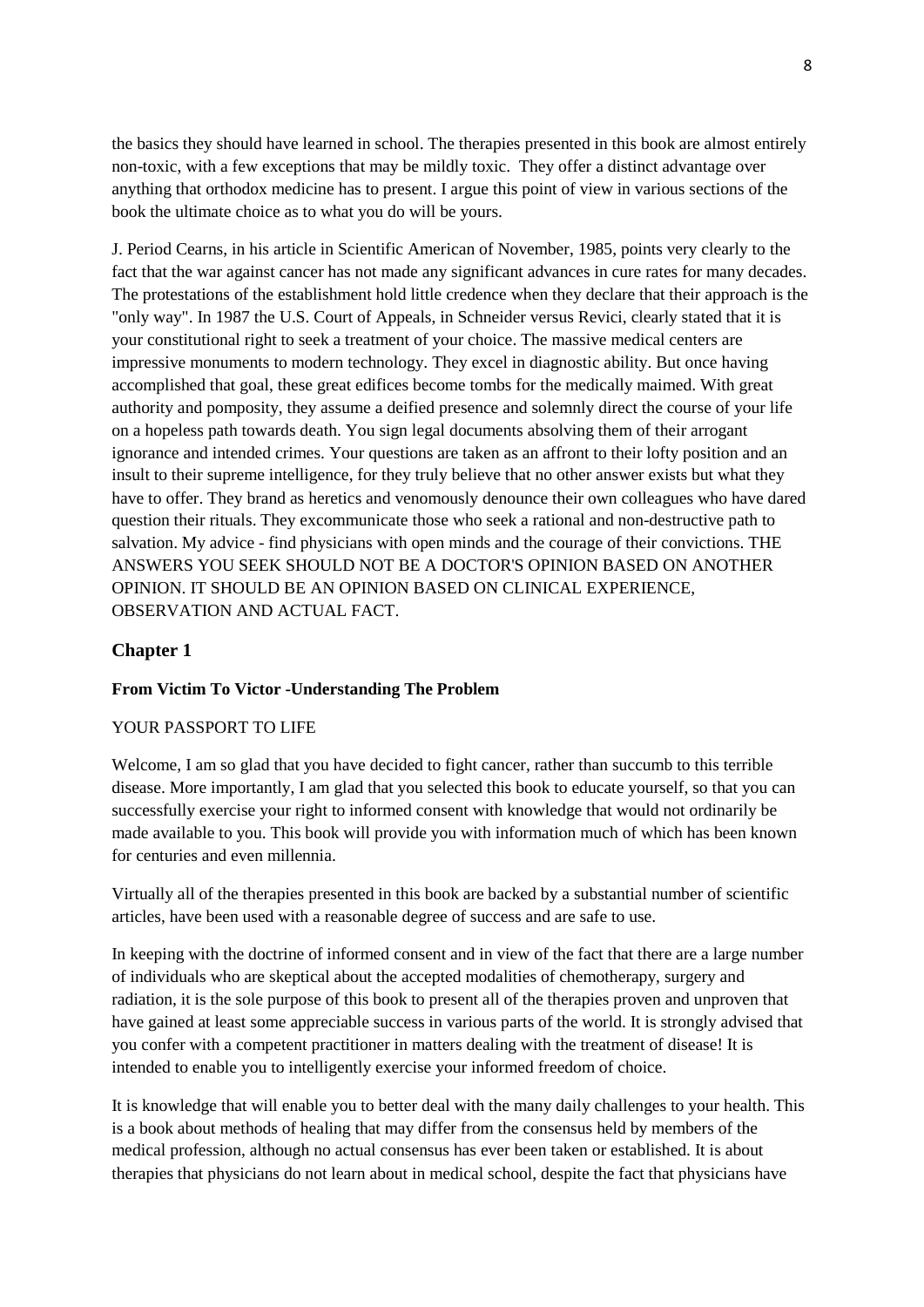used them for ages. It is about healthy living that even Hippocrates recommended. It is about therapies that many physicians would like to use, but dare not, out of fear that they would be accused of practicing with methods not generally accepted by the medical community in which they live and work.

The information you will read in this book is not available to you from the average "establishment" health practitioner. These sincere physicians, though seriously limited in basic therapeutic knowledge that was a part of the medical armamentarium for centuries, are often referred to as practi-tioners of "orthodox " medicine. In fact, they are not practicing orthodox medicine. They are practicing current establishment medicine.

#### **THE BIRTH OF PSEUDO-SCIENCE**

With the beginnings of the pharmaceutical industry and the introduction of " drugs," many doctors discarded the know-ledge they had gained over thousands of years. In the quest for the chemical magic potions or "bullets" that would destroy disease, they abandoned the use of diet, herbs, homeopathic remedies, colonic irrigation and other safe (not necessarily by government opinion) and more natural techniques which had survived the test of time. They actively isolated and effectively eliminated those who sought to continue the use of these methods. You wouldn't think that after the now famous and discredited attacks on such giants as Semmelweis, Pasteur, Freud and hundreds of other great discoverers and contributors to medical knowledge, that the medical community could still be mired in the mud of "consensus medicine" - medicine by vote. It is difficult to believe today that washing one's hands prior to surgery or delivering a baby was a radical idea, and not in keeping with the mainstream of medicine, just a little over one hundred years ago!

Unfortunately, physicians still belie their claim to being scientists. They cling to the erroneous belief that they are practicing pure science with their narrowly focused double-blind studies. At the same time they ignore that the life process is an extreme complexity of interactions between an organism and its environment, evolving through a slow, prolonged process of adaptation. It is a process that involves the organism itself and the substances upon which it depends for survival. What we call "nature" is all that is, all that has adapted, all that has survived. Anything else is not natural and therefore alien. That which is alien to nature cannot possibly correct what it undoubtedly caused.

Replacing but a part, can never reconstruct the whole, which is assuredly more than the sum of its parts. Maintaining natural relationships in life is both the prevention and the cure.

#### **HYPOCRISY, NOT HIPPOCRATES**

Physicians today are required to practice within the "standards of the community." This does not mean what it seems to say. The word "standards" no longer refers to the qualities of high or low, excellent or poor. It now means that you do what everybody else is doing, even though no vote on the matter has been taken. Usually, just one physician is brought in as a witness. He is asked if the treatment in question meets the standard of practice in the community. If he answers no, or that he has never heard of it, then it is not acceptable. These hearings rarely meet the legal requirements of a court of law, and any physician that attempts to fight the system soon finds himself drained of his assets in a futile attempt to find justice. It means that a physician can no longer afford to think creatively and only at great risk would dare to use a thoroughly legal substance to treat a problem unless a majority of physicians were using it. This completely unscientific attitude of a "closed-mind" exists only at the discretion of the public will. The Supreme Court of the United States has declared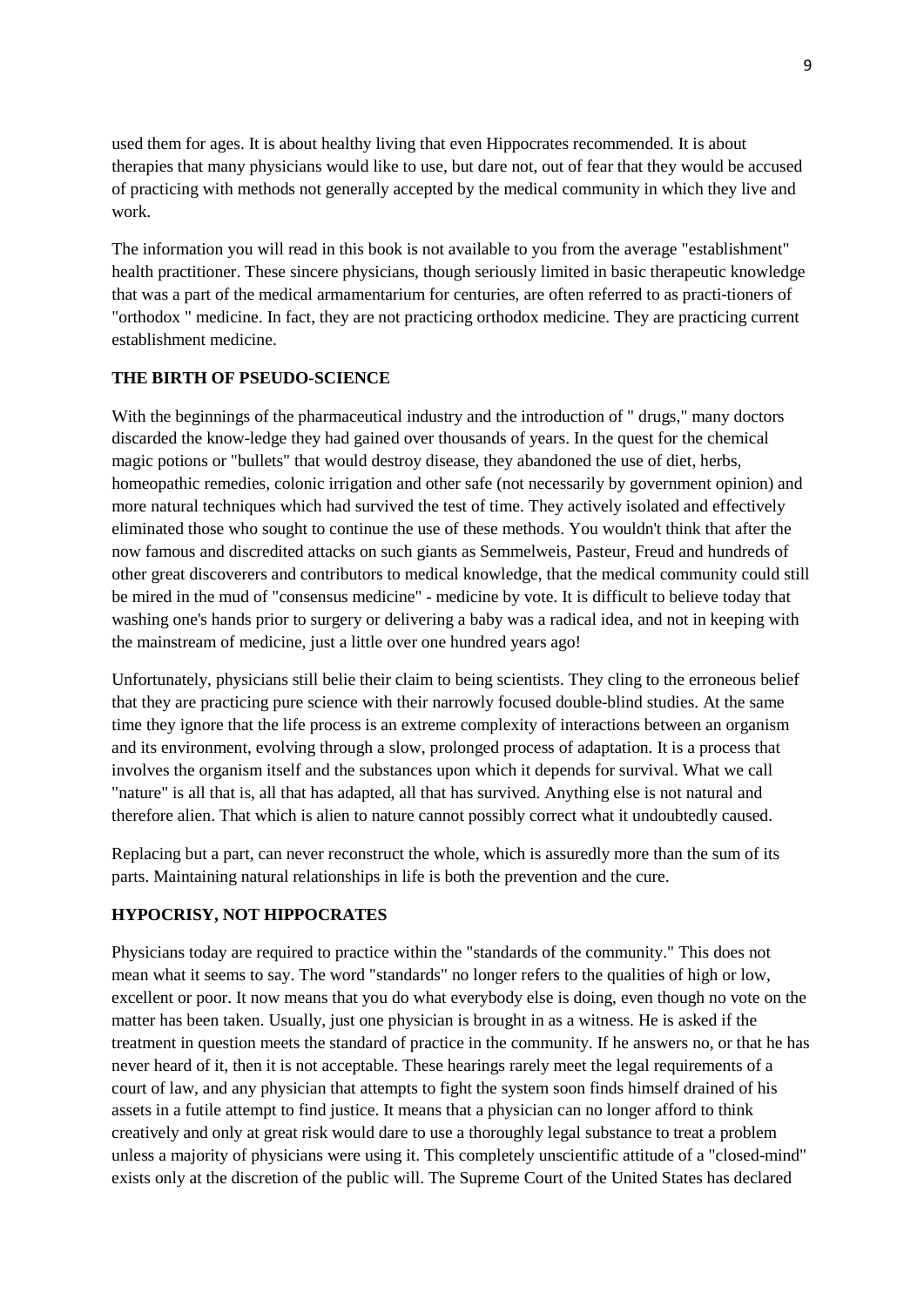that a physician has the right to use a legal medication for any purpose for which he believes it might be effective. However, the State medical associations, through the power of the departments of professional regulation, use "administrative" law to circumvent the courts of law and deprive the citizens of that state, who practice a profession, of their constitutional rights. Unfortunately, in this dictatorship of allopathic medicine and the pharmaceutical industry, it is the patient that ultimately loses.

The very nature of the medical profession, under the influence and deception of the pharmaceutical industry, is one of conflict of interest. True disease prevention, other than the questionable practice of vaccination, is either rejected, too time consuming, or in conflict with economic gain. Traditional natural nutritional concepts are therefore a total enigma to most physicians. It is certainly more profitable to dispense with the patient quickly and at a substantial fee, and simply write a prescription regardless of the risks involved to the patients. Everything is ruled by "consensus" and therefore is the "best that is available". It goes unchallenged, because all opposition is unorthodox, unprofessional and "not in keeping with com-munity standards," and therefore illegal and quackery.

The so-called "side effects" of drugs are, in truth, unwanted direct effects. The cumulative result of many of these therapies on the suppression of the immune system, coupled with the multiple insults visited daily upon us from the pollution of our air, food and water, has unquestionably been the reason that the rate of cancer has doubled in the past twenty years. The crime is compounded by establishment medicine's symptomatic approach which leaves the causative factors in tact.

The true orthodox physician, if one uses Hippocrates as the standard, is now referred to as the "alternative" or "wholistic" physician. However', the current common usage exists because establishment allopathic medicine, through the efforts of the AMA, which represents less than half the physician population, has successfully gained control of the institutions of learning and the journals that disseminate medical information. They effectively dictate medical consensus. For the most part, there is no conscious conspiracy going on. The physician of today is merely the product of over a century of conditioning in the "legitimate drug" culture. The formative years of modern medicine has left a profound impact on the adult it has grown to be.

The neuroses of arrogance and dogma have made medicine self-destructive and have severely impaired its capacity for creative, or dissident thinking. It has always been the dissident thinker which caused the art and the science of medicine to advance and flourish. Like most neurotics, medicine refuses to believe or is not aware that its behavior is destructive. Therefore, like many neurotics, it will resort to extreme (psychotic) behavior in defense of its position. Sadly, the medical community is not able to see this deficiency in themselves. They simply believe they know it all, or at best they don't believe anyone else knows more. The physician may observe a response occurring repeatedly in the care of many patients, but until it is proven by the "double-blind" method of testing, it cannot be accepted as "official." This is unlikely to happen unless the therapy is patentable; otherwise, the cost of proving it is prohibitive.

#### **THE MODERN INQUISITION**

It is historical fact that the pharmaceutical industry (the oil and chemical industry) has been the major force responsible for the narrow, arrogant and simple-minded path that has brought physicians success in less than ten percent of the diseases they are called upon to treat. The pharmaceutical complex provides research grants, contracts and advertising support responsible for the existence of the many thousands of journals published each year. This guarantees virtual control over scientific and medical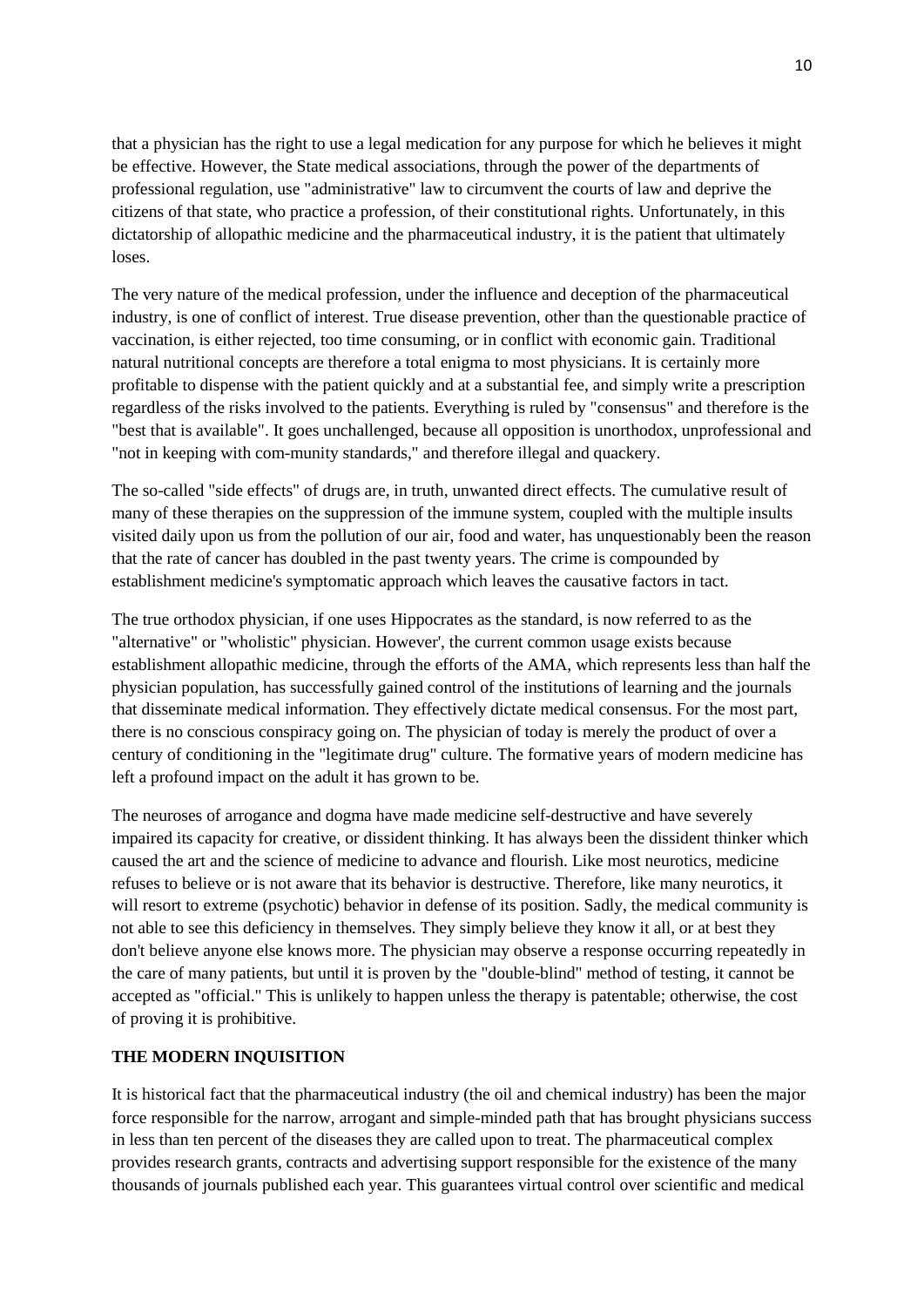direction and thought. The result has been highly profitable. By creating a dogmatic religious zeal in the search for the "Holy Grail," the cure of all disease by drugs, the average physician has become totally intolerant of all other schools of thought and practice. The great majority of physicians are honest, dedicated and sincere scientists. They truly believe that they are on the "cutting edge" of medicine and that anyone who pursues another path is either misguided, ill-informed, a charlatan, or a "quack." The modern day inquisitions, which take the form of administrative hearings, deny victims of their constitutional rights. They have resulted in the loss of licence to practice medicine and heavy fines for many physicians searching for safer and better ways to treat disease. A period of probation is always added to insure that the victim repents and does not revert to the use of heretical measures in the treatment of patients. There are many thousands of physicians who practice what they believe to be a better brand of medicine, but they have to do so in constant fear of discovery. There would be hundreds of thousands more if they were ever given the chance to learn of the non-toxic and effective (by historical usage) therapies available. I mourn for Hippocrates, whose admonitions to "Above all, do no harm" and "Let your food be your medicine and your medicine be your food" have been discarded in favor of the of the doctrine of the "lesser of the evils." As long as physicians pursue the "magic bullet" and ignore the lessons of thousands of years of knowledge and experience, iatrogenic (medically caused) illness and death will become more prevalent than ever.

The Food and Drug Administration is continuously adding, eliminating or revising information on the use of medicines because of serious problems noted long after the FDA cleared them for safety and effectiveness. In spite of the fact that they were born of the "double-blind" birth process, these changes interestingly enough were discovered, not by double-blind techniques, but by anecdotal evidence. The actual occurrence of the cover-up and masking of the failures in the "infallability" of the double-blind criteria of proof is much greater than admitted or known, because of the limitations inherent in the allopathic philosophy and its intolerance to any other point of view. As long as the dictatorship of allopathic medicine reigns, fostered by the powerful and politically influential pharmaceutical industry, the public will, be denied the right of informed freedom of choice in health and disease care.

#### **THE DOUBLE-EDGED SWORD**

Modern medicine has excelled in advancing the technology for diagnosis and for the treatment of crisis situations. Surgical procedures have been developed that accomplish miraculous results and have not only saved many lives, they have brought or restored a decent quality of life to millions. When analyzed carefully, these advances have been mechanical in character, but still ultimately rely on the natural healing processes for success. Sadly, these technological miracles have, in many in-stances, been abused because of ignorance and the lust for profit. It is in the area of crisis medicine that physicians can boast of most of their achievements. Yet it represents only a pitifully small part of the problems it faces. Lest undue credit be sought for antibiotics and vaccines, it should be pointed out that the great advances in sanitation and hygiene have been far more responsible for the control of infectious disease. In these instances, only those methods which utilize natural means are ultimately safe and effective.

The incredible gains in the interest of public health in the area of hygiene and sanitation are now being overshadowed and lost. A new disaster has been in the making and is being caused by the same industrial revolution that brought us the technologies of improved sanitation. Like the surgeon's knife, most scientific, medical and technological advances have proven to be a double-edged sword. We learn daily that some drug, chemical, pesticide, or food additive is being removed from the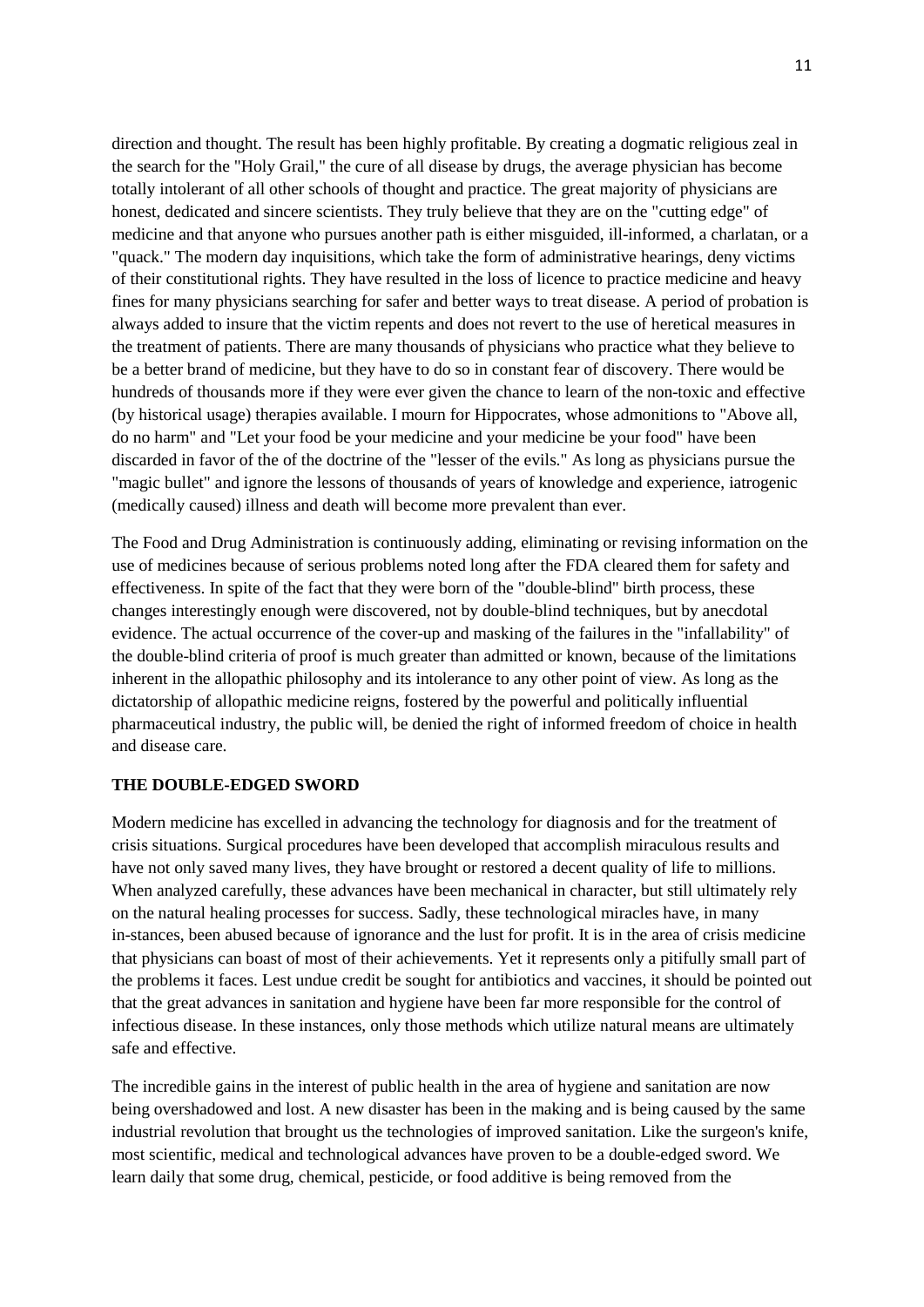marketplace or is under serious suspicion after many years of use. We now know, without any doubt, that millions more are dying from the "advances" of modern medicine and science than from all the forces of nature and mankind's war machines combined. The reasons for this will be clearly explained in Chapter 2," The Scourge Of Mankind Or Mankind's Scourge?"

#### **HOW HERESY IS BORN**

It seems appropriate at this point to explain how I became a heretic to "establishment" medicine and redisco-vered the true roots of the real "orthodox" medicine. For more than twenty years I practiced establishment medicine. I truly believed and was extremely proud that I was among the elite of the healing arts, the real physician, the true physician -I was an "M.D.!" If you had asked me fifteen years ago what I thought about the other healers, I would have, in no uncertain words, attacked them as practicing unscientific witchcraft. My salvation as a true physician, unbeknownst to me, began instinctively was attracted to anything new and different as long as it did no harm. It would take me many years, however, before I was to question the benefit of the basic allopathic philosophy and the methods in which I had been trained.

I learned hypnosis in 1958, the year it was accepted by the AM A. In 1960, by fortuitous circumstance, I started to use "trigger point" injections as described in a well-known medical journal by Janet Travell, M.D. (President Kennedy's physician). For eleven years I used this technique very successfully in the management of pain syndromes. When Nixon visited China, the periodicals carried stories of a reporter who had an appendectomy under acupuncture anesthesia. The now familiar acupuncture charts were often reproduced in the newspaper and magazine articles. I became suspicious and compared the "trigger points" to acupuncture points - they were identical! I had been doing acupuncture by injection (often injecting just vitamins into the points) for eleven years without knowing it.

In 1963 I was introduced to Carlos Lamar, M.D., one of the early pioneers in chelation therapy (more about this incredible modality later.) In spite of astounding and miraculous results, I was frightened away from continuing its use by an article which appeared in a major medical journal claiming chelation as the cause of death in two patients. A careful analysis of the article would have revealed this conclusion as totally invalid. I was too young and naive at the time to ever question one of the bibles of establishment medicine. Chelation is unquestionably the best solution to coronary atherosclerotic disease. It is without a doubt preferable to by-pass surgery which does not prolong life and kills six percent of the patients ( see Chapter 3.) I often think of the many lives I could have saved and the improved quality of life I could have afforded my patients had I been wiser and more .experienced. Today chelation is legal in many states. In the state of Florida the Supreme Court ruled that it can be used for purposes other than mercury or lead poisoning. Yet in Florida a physician can lose his license if he recommends its use in place of the deadly and 90% useless by-pass surgery because it is not the "standard" of practice in the community. In Florida one physician who tested the use of two foods in a diet program had his license suspended for one year because his study, which was double-blinded, indicated they were effective.

The State said they were therefore "drugs" if they were effective!

My appetite to find other methods grew, but still I never questioned the methods of establishment medicine. My practice, however, consisted mostly of the management of chronic pain problems without drugs. Although I did not spend much of my time treating other illnesses, I gradually held back on using as many medicines as my colleagues did for most problems. My patients seemed to do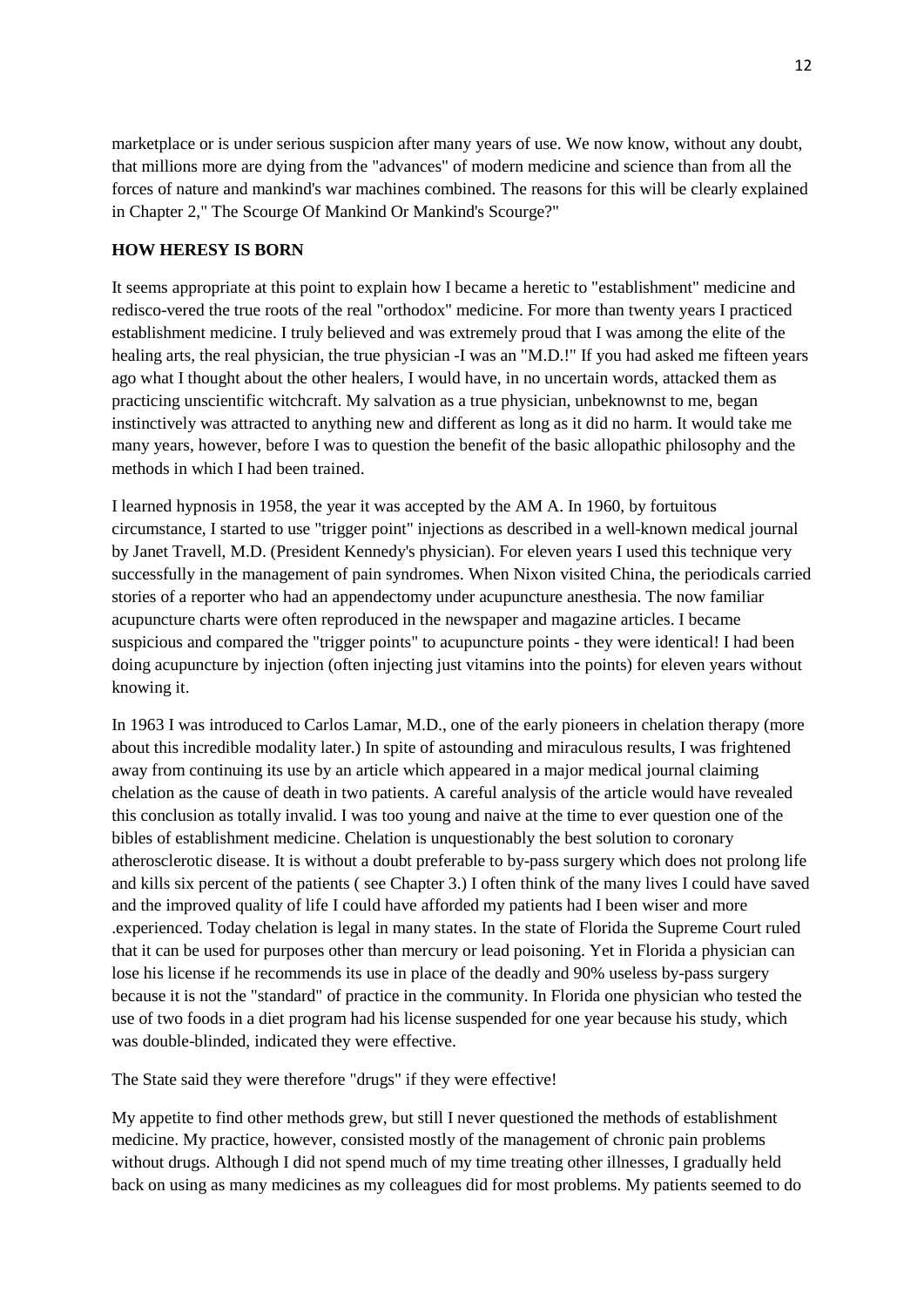as well and often times much better than with the orthodox approach. Fortunately, the medicare program has curtailed the excessive use of many medications.

Then, in 1978 my wife developed cancer of the brain. I dutifully concurred with the recommended and accepted therapies of surgery and radiation. This exceptionally beautiful and brilliant psychotherapist, wife and mother was reduced to inhuman status by the insanity of modern medicine. She died twenty-one months later. The "state-of-the-art" therapy for cancer had achieved its usual results - degradation, debilitation, loss of dignity, loss of quality of life, big fees and the holy proclamation: "The best that could be done had been done." Some of our most respected scientists and even our government, have questioned many tests and therapies and in fact refuse reimbursement for them. In cancer many questionably effective therapies remain in use simply because they are all that is available. SAFE ALTERNATIVES ARE ALWAYS REJECTED!

#### **CHOICES**

Life is a series of choices. I am sure everyone has asked themselves, "What would my life be like if I had ... " and then finished the sentence with any one of the countless pivotal decisions they could have made along the path of life. There is a basic truth: the decisions we make are almost always the only decisions we could have made. This becomes obvious if we simply go back in time and review that particular moment and understand what our feelings, circumstances and knowledge were at that given instant. My life experiences in medicine led me gradually on a path from "establishment" or "orthodox" medicine to what is commonly referred to as "alternative" therapies in the treatment of ninety percent of the diseases that confront the average physician - the diseases for which the physician has no satisfactory solution. The events of my life, guided by experience, knowledge and circumstance, brought me to the inevitable "place" I occupy today.

Most physicians find it difficult to believe that practitioners outside the mainstream of medicine could accomplish with herbs, diet, homeopathics, and change in life-style what they cannot do with drugs (with all their many troubling side-effects.) "How," they ask incredulously, "could these crazy doctors come up with a better answer than the great pharmaceutical companies like Merck, Sharp and Dome, Pfizer or Wyeth, with their hand-picked scientists and the hundreds of millions of dollars they spend each year in research?" "How can these doctors know more than the brilliant minds in the finest medical universities in the world?" "Don't you think," they persist in a mocking tone, "that the major pharmaceutical companies would pay millions for the rights to the cure for cancer?" "Do you honestly believe that the officials of our government, many of whom have children, mates or parents dying of cancer, would stand in the way of a cure?" They only ask these questions because they have the arrogance and the ignorance to believe that they can improve on nature. Except in the small percentage of emergent conditions where dramatic artificial measures are required, for this I give them accolades, the belief that they are doing any good at all is pure myth!

After twenty years of searching, after twenty years of experiencing what it was like to have cancer myself and after losing my most precious friend (the mother of my children) to cancer, I have found many of the answers. Most importantly, I learned that answers were to be found in the five-thousandyear-old world-wide history of medicine. I learned that old was not necessarily bad and new was not necessarily good. After all, natural "alternative" medicine was based on these many years of experience and much of it taught by the "father of medicine", Hippocrates.

Establishment medicine, at the encouragement, indeed bribery, of the young and brazen upstart pharmaceutical industry, cast aside all previous therapeutics as unscientific and not worthy of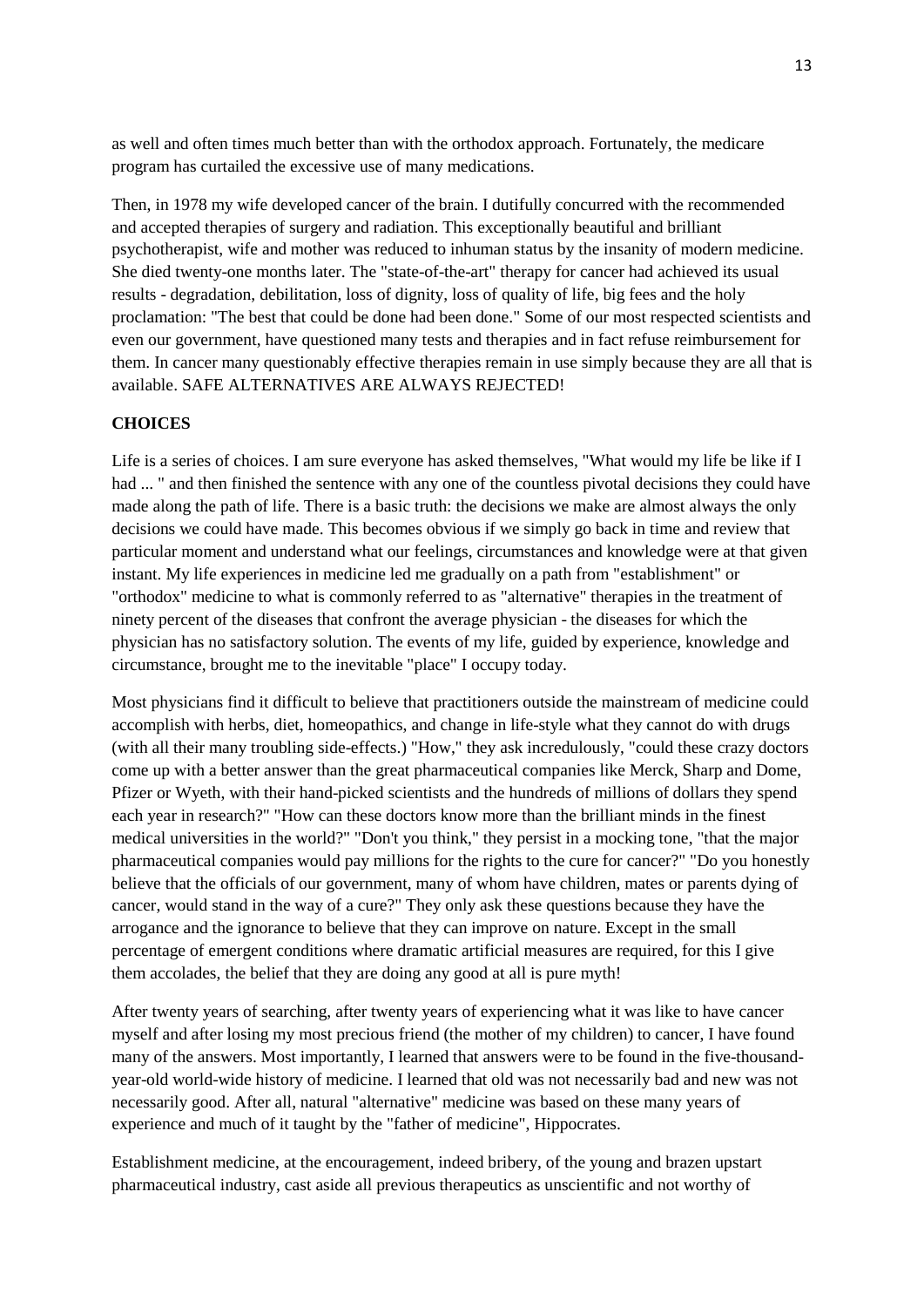consideration. The window to the abundantly rich past was closed, thus dimming the light on future discovery. Interestingly, the most significant successes of the pharmaceutial world, the discovery of antibiotics and insulin, are both obtained from natural substances!

#### **OF CAUSES AND CURES**

Throughout history great plagues and epidemics have taken the lives of millions. However, many individuals survived. Why? The answer is obvious. The survivors were those whose immune systems were functioning effectively. The next ques-tion, of course, is what adversely effected those who succumbed to the illnesses? The answers, in the context of modern immunological knowledge, have been known for more than fifty years. Certainly genetics play an important, but minor role. However, malnutrition, drugs, pollution, radiation of all types, chemicals, steroids, stress and the extremely common and dangerous processing of foods, either individually or in combination, are all major causes. The immune system of the body is primarily composed of the blood and lymph system. However, in reality, it involves a balanced functioning of every system and structure, including every single cell in the body.

The approach of establishment medicine has been to find the "magic bullet" for each disease. This has not and will not probably happen - it is doomed to fail except in a few isolated and rare conditions. The cause of disease is not a single agent with a singular effect. It cannot be stopped even by a "magic bullet." It is pure illusion - a myth. In the majority of medical problems, cancer and all the chronic degenerative diseases, the treatment is often worse than the disease, usually only symptomatic and the consequences are horrendous. Until establishment medicine understands that the only intelligent and ultimately successful approach is, first and foremost, prevention, failure will prevail. Secondly, the repair and support of our immune system with natural remedies that do not interfere with normal processes is the best rational and scientific approach. If this is not understood, then the cure for cancer and degenerative diseases will remain, for them, unattainable.

As long as the establishment commits the basic mistake of corrupting bio-chemistry (life-chemistry), it will continue to administer deceptive and ultimately destructive unnatural com-pounds into the incredibly complex and sensitive biochemistry of the body. Even the synthetic, exact duplicates of what is described as the "active" ingredient of natural herbs, moulds, hormones or enzymes are often, in practical application, not as effective as the original and usually are accompanied by dangerous side-effects. The reason for this is self-evident. A specific compound isolated from its natural environment in the structure of a plant, for example, may lose some synergistic, buffering or even antagonistic action or balance that is present when ingested in its natural form. Although the pharmaceutical companies usually claim that the artificially created product provides a more dependable consistency, better control of the dose and other sometimes questionable claims, it is rarely the real truth. The ability to obtain a patent is always the prime concern.

In the spirit of human rights, this book endeavors to pierce the walls of silence that bar access to knowledge about the existence and the efficacy of all the non-toxic therapies available. Many can be still easily obtained in the United States, but they may soon be obscured from public availability by FDA censorship under the guise that the therapeutic claims have not been proven. Other safe and effective therapies, though not proven, can only be obtained by citizens of the U.S.A. by traveling out of the country. This will continue as long as freedom of informed choice in medical care is denied. If the accessibility and equal reimbursement for advanced (natural) therapies are denied, our national debt will continue to rise with nothing to show for it except the highest medical bill in the world. The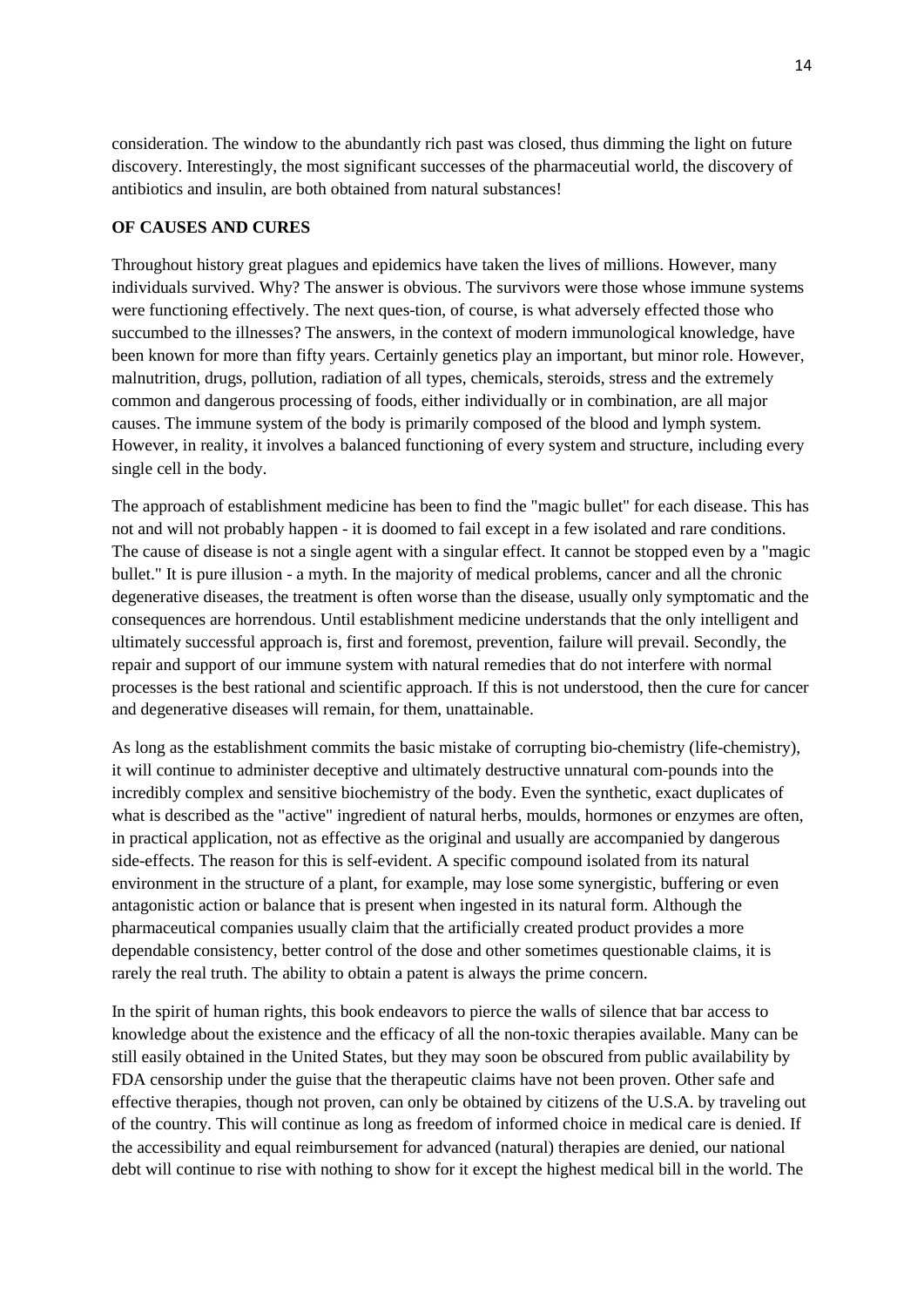ineffective and destructive treatments for cancer will continue to maim and dehumanize us, while the incidence of these diseases will increase and we will continue to rank seventeenth or worse in health amongst the nations of the world. It is for this reason that we cite the ultimate deceptions practiced by the Medical-Pharmaceutical-Government complex. It can only be halted by public outcry and it is my hope that you will voice your anger and indignation at this public rape.

#### **ADVANCED IDEAS - "AS OLD AS THE HILLS"**

If ever you are faced with the terribly frightening diagnosis of cancer or any other chronic incapacitating or deadly disease, do not rely solely on the information provided in this book. Gather more information from representatives of several healing philosophies. Ask of all of them, especially those of establishment medicine:

- 1. How long do you estimate I have if I follow all your advice? (approximate)
- 2. How long do I have if I do nothing at all? (approximate)
- 3. What are all the side effects?

#### --AND GET IT IN WRITING!

Lastly, I wish to stress that prevention of all disease can be accomplished mostly by the way we as individuals conduct our daily lives, and if we succeed in our insistence that the government increases restrictions on the pollution of our land, air and water and eliminate the harmful and destructive processing of foods. The treatment of existing disease, however, is another matter and does require the guidance and assistance of a trained professional. Do not be fooled by anyone who claims a cure for any disease with just one therapy. It is unlikely that a singular substance or device will result in a cure or effective prevention. Put simply, "You cannot bake a cake with flour alone!" We have adapted to our environment over millions of years, but the incredible changes in the past century have been too many and too quick for adaptation to take place. It is necessary to take a comprehensive approach in order to succeed in repairing the body's defenses and in providing adequate protection against recurrences. This can be accomplished by using what I call the Biological Immuno-Regeneration concept of healing, a program encompassing the five major ingredients necessary if the successful elimination of disease is to become a reality. They are easily recalled by using the acronym - I.D.E.A.S.™

Immune support Detoxification Energy enhancement Anti-pathogenic (non-toxic measures) Spirit, Mind and Body

I believe that this Is "advanced medicine"; it follows a strict Hippocratic approach. It abides by the pledge to "Above all, do no harm." The treatment must be non-toxic and the cornerstone of any effective therapy must be a change in life-style, diet and the quality of the food ingested. It has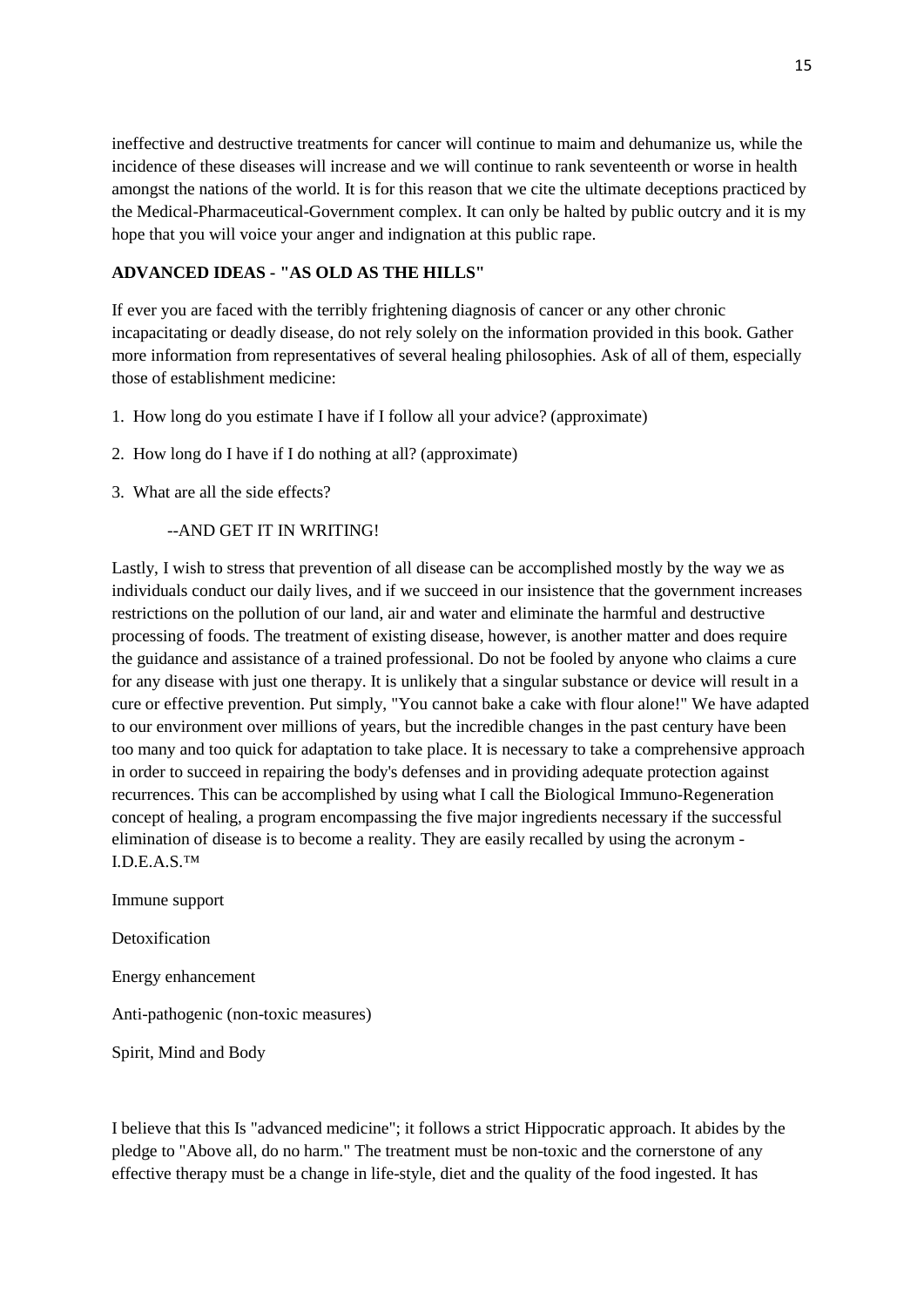become increasingly evident that organic foods, those grown without artificial fertilizers or pesticides and not exposed to chemicals, excessive heating, gassing or irradiation, are the safest and most nourishing foods for your health. Many of these processes have been permitted without adequate testing or confirmation of their safety.

Others have remained on the shelf in spite of abundant evidence that they are harmful and, in the case of processing, even condemned by major international organizations. The discontinuance of at least some products by the FDA is further evidence of this fact.

Take careful note of the paragraph that follows and the words which I have emphasized. It illustrates a truth that was understood more than two thousand years ago, yet only recently acknowledged, in part, by establishment medicine.

" WHEREFORE I SAY THAT SUCH CONSTITUTIONS AS SUFFER QUICKLY AND STRONGLY FROM ERRORS IN DIET ARE WEAKER THAN OTHERS THAT DO NOT;

( a poor diet lowers resistance to disease )

AND THAT A WEAK PERSON IS IN A STATE VERY NEARLY APPROACHING TO ONE IN DISEASE....

AND THIS I KNOW, MOREOVER, THAT TO THE HUMAN BODY IT MAKES A GREAT DIFFERENCE WHETHER THE BREAD BE FINE OR COARSE, OF WHEAT WITH OR WITHOUT THE HULL, WHETHER MIXED WITH MUCH OR WITH LITTLE WATER, STRONGLY WROUGHT OR SCARCELY AT ALL, BAKED OR RAW....

(processing of food effects your health )

WHOEVER PAYS NO ATTENTION TO THESE THINGS, OR PAYING ATTENTION, DOES NOT COMPREHEND THEM, HOW CAN HE UNDERSTAND THE DISEASES WHICH BEFALL A MAN:

(if you don't know about nutrition, don't call yourself a doctor!) FOR BY EVERY ONE OF THESE THINGS, A MAN IS AFFECTED AND CHANGED THIS WAY OR THAT, AND THE WHOLE OF HIS LIFE IS SUBJECTED TO THEM, WHETHER IN HEALTH, CONVALESCENCE OR DISEASE. NOTHING ELSE, THEN, CAN BE MORE IMPORTANT OR MORE NECESSARY TO KNOW THAN THESE THINGS. "

HIPPOCRATES 400 B.C.

\*\*\*\*\*\*\*\*\*\*\*\*\*\*\*\*\*\*\*\*\*\*\*\*\*\*\*\*\*\*

At the turn of the century, cancer claimed the life of one person in every thirty, but today it kills one in five. Over 90 percent of lung cancer in men and 77 percent in women can be traced to cigarette smoking. The risk of developing cancer of the larynx is 20 to 30 times higher for smokers than nonsmokers.

Joseph W. Cullen, Ph.D., of the Division of Cancer Prevention Control, National Cancer Institute of Bethesda, Maryland says, "...cancer is largely an avoidable disease when adequate preventive measures are taken."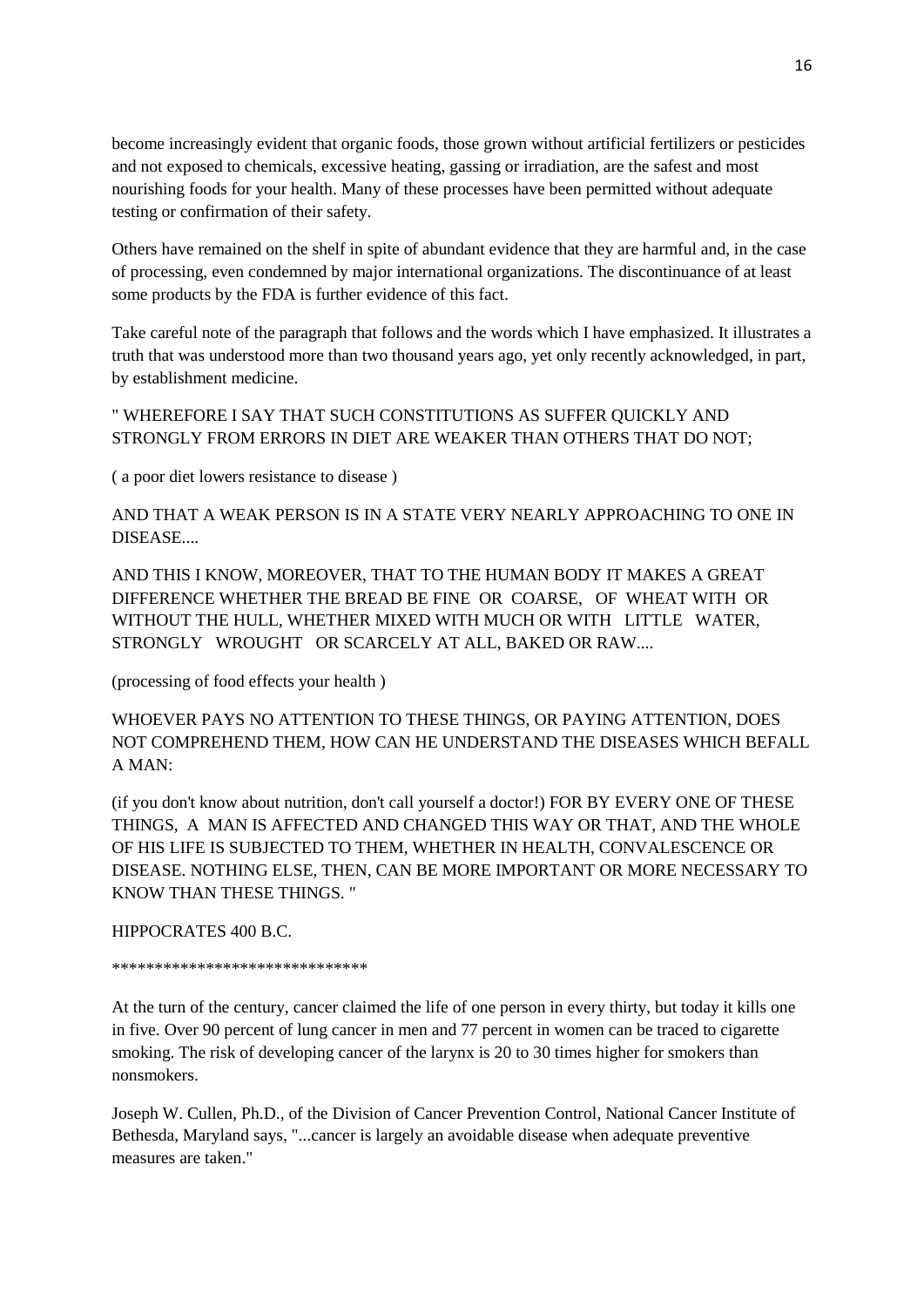The National Cancer Institute also says that 65% of all cancers can be avoided if people would make just two simple changes in the way they live. These two simple changes are the elimination of smoking and correcting improper diets. They further go on to say that an additional 10% or up to 75% of all cancer can be avoided by also eliminating alcohol, excessive sun and stressful occupations.

#### **SPECIAL NOTICE - THE OBVIOUS!**

The law states that you should be informed that this book is not intended to give you medical advice about your specific problem, as well it should not. First of all, you and I have never met. Secondly, I am not your doctor and I haven't examined you or reviewed your case. However, free speech and the dissemination of knowledge, though in grave danger, are still permitted. It is in this spirit, and with great respect and belief that the individual is the final arbiter in his life's decisions, that I offer other options as possible alternative methods to consider in the treatment of disease - especially cancer. I will only provide you with the knowledge, but the choice, my friend, is yours!

#### **TRUTH AND UNDERSTANDING -THE WAY TO GO!**

I am happy and grateful to have this opportunity to offer you information that I know will more likely help you achieve optimal health and a happier and more rewarding life than allopathic medicine can. I am sure that reading this book will be an enriching, educational and healing experience, signalling a new beginning filled with hope. My life as a physician has convinced me that it will be "Your Passport To Life." It will give you the knowledge necessary to assist you in becoming a successful partner with your physician in your journey out of disease and into a joyful and healthy life. Because it is an adventure in living and learning, it is preferable that you think of yourself as a partner, rather than a patient in the medical relationship. Learn from each other and communicate with honesty and understanding. This is the surest way for you to achieve your desired goal.

It is important that you understand that the therapies and concepts you will read about have in some instances, been reported successful in the treatment of millions of patients. Though the modalities discussed have not been subjected to double-blind testing, remember that neither have more than 80% of the therapies used in allopathic medicine (1978 - investiga-tion by The Office of Technological Assessment, at the direction of the U.S. Congress.) The cost of double-blind testing is estimated to now be in the hundreds of millions of dollars and is out of the question unless the method is patentable and the investment therefore recoverable. This is the reason the pharmaceutical industry has pushed for such expensive require-ments. This may seem contradictory, but it is not. It is an extremely effective way of eliminating competition from hundreds of smaller companies. Why not spend hundreds of millions in order to make billions! It is not, as some might have you believe, only an interest in safety, efficacy and the public good. The extreme power of the FDA, though at first fought by the pharmaceutical industry, is now welcomed by the giant corporations as the best means of eliminating competition ever devised. Their influence over the FDA still remains and is obvious. Why else would a health supplement like L-tryptophan be removed from the shelves permanently because of a contaminated batch from Japan, while countless contaminated drugs have been simply recalled and then been allowed to be replaced. An amateur biochemist knows that an essential amino acid cannot be dangerous, especially one that is found in abundance in such foods as milk and fish. Could it be that L-tryptophan was safely replacing sleeping pills and tranquil-izers without any of the side-effects and danger of addiction? Or was it because they were much cheaper and didn't require a trip to the physicians office for a prescription?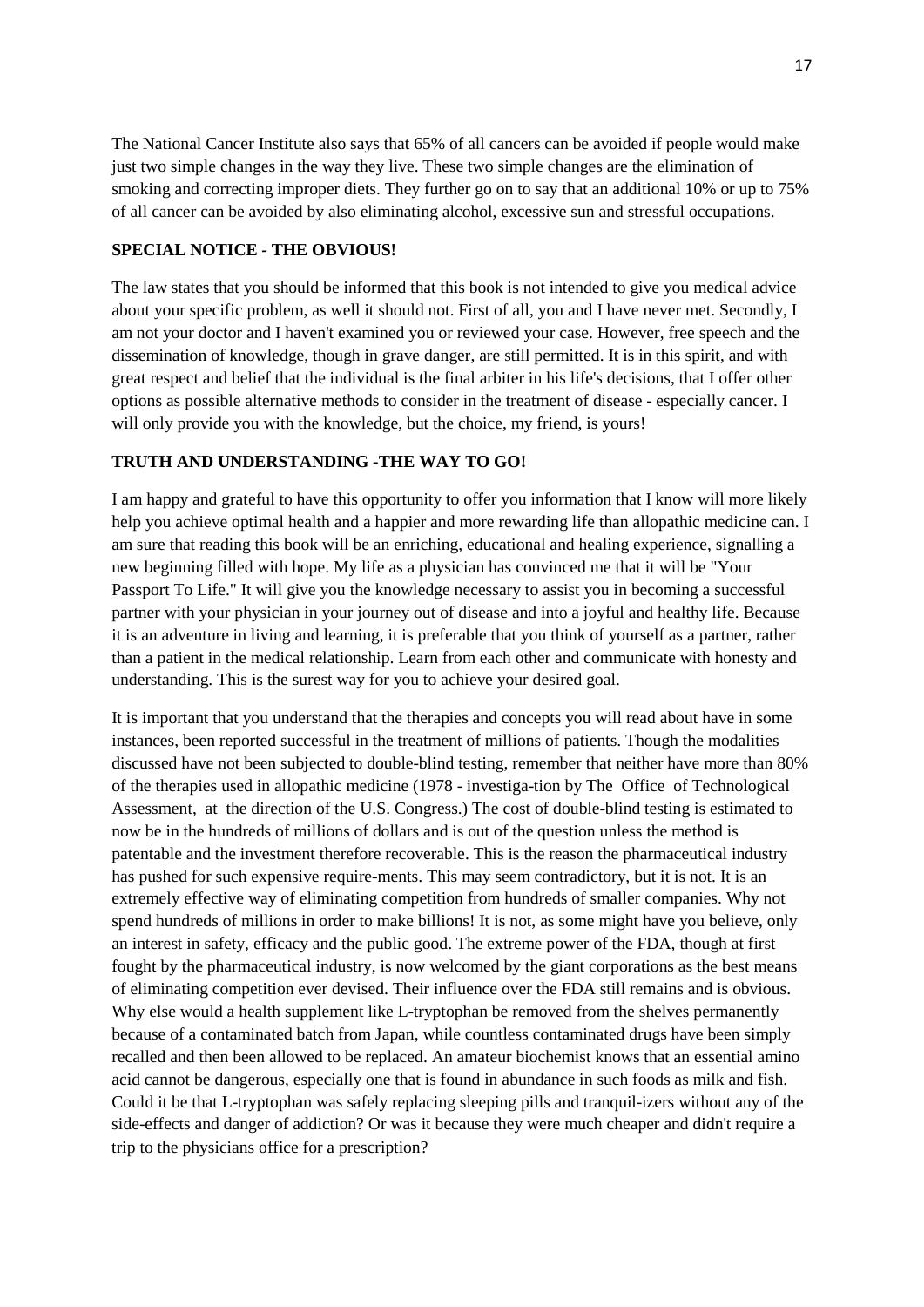#### **A PERSONAL NOTE**

I am a bladder cancer survivor for more than twenty years. The tumor was snipped out surgically - but why didn't it recur as most bladder cancers do? In my medical opinion the major reasons I have survived are these:

1. I have virtually eliminated artificial chemicals, fried foods and excessive protein, fats, sugar (plus refined carbohydrates) and processed foods from my diet. It actually began with the elimination of saccharin which had just been announced to have been linked with bladder cancer!

2. I have vowed not to let things grind me down ( minimizing stress.)

3. I have learned to live in the moment.

4. I have stopped taking medicines of any type except when they are absolutely necessary (extremely rare circumstances.)

5. I take supplements to counter the effects of the pollution in our air, food and water. This includes certain foods, like relatively fresh cold-pressed linseed oil, which can be difficult to obtain in their natural state.

6. I take chelation (though not as regularly as I should -monthly).

7. I periodically use ozone intravenously. The FDA has condemned its use, even though when used properly it is safe, legal, and utilized by thousands of physicians throughout the world. Its value in medicine goes back more than one hundred years (Dade County Medical Journal - 1885 and hundreds of medical articles published by the Proceedings of the International Ozone Medical Association.)

Healing is a time of hope and learning to live in the moment Take my hand - now is the time to live, now is the time to heal, now is the time to learn! "THE POWER OF THE HUMAN SPIRIT OVER ADVERSITY IS WITHOUT LIMIT."

# **Chapter 2: The Scourge Of Mankind Or Mankind's Scourge?**

#### **CANCER**!

Cancer is no longer a mysterious disease. However, the establishment still presents that image. The means by which the prevention of cancer can be achieved is obvious, but orthodoxy has only conceded one of these methods, while still pretending that the causes of cancer are still unknown. In 1989, The American Cancer Society finally proclaimed that we could prevent 35% of all cancers with diet alone. The causes of most cancers are known, and it is far easier to prevent them than it is to cure them. The purpose of this book is to do just that, provide you with information on which you can better choose a path to ultimate health.

There are many simple non-toxic effective treatments for cancer. The cost of proving them has been made impossible by the collusion between the FDA and the pharmaceutical industry. The establishment has deliberately used every imaginable and shameful tactic, some of which are even "strong-arm," to discredit, conceal and destroy these therapies. The reasons are clear. The pharmaceutical industry, which profits in the countless billions from their infamous chemotherapy and all the drugs that usually have to be taken with it to deal with the horrible "side-effects," would lose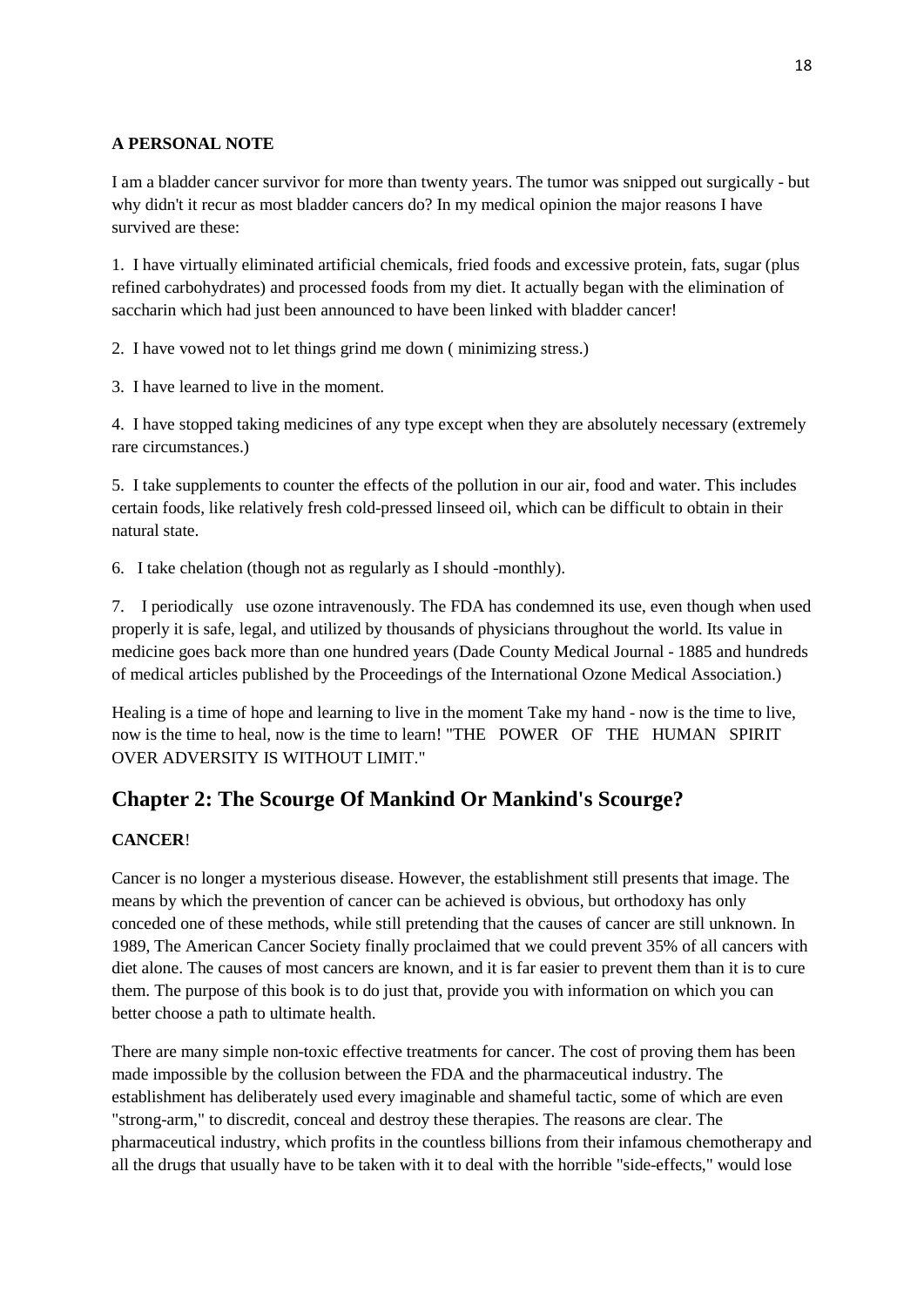an enormous income if the truth were known. The medical profession perpetuates the myth for several reasons:

Because medical education and research is largely financed and controlled by the pharmaceutical industry, either directly or indirectly through their political influence, the majority of physicians truly believe in the "magic bullet" that will "someday" be discovered. This attitude took firm hold with the discovery of antibiotics and the legacy of the successful germ theory. Undue credit was bestowed on antibiotics and the dramatic effect of improved sanitation was largely ignored. The fact that the coincidental improvement in hygiene played a far more important role has been generally concealed. Physicians are so indoctrinated in the concept of "better living through chemistry" that they readily believe that natural solutions must be "quackery." Unfortunately there are scoundrel business and scientific entrepreneurs who have given and continue to lend credence to that perception. Doctors truly believe that they have a monopoly on "state of the art" weapons at their disposal, and that all other approaches are the products of ignorance or downright fraud. This inbred arrogance and ignorance has hindered the advance of good medical practice more than any other factor -I know, I once believed in the same myth.

The second reason lies in the economic comforts and privilege that this allopathic medical monopoly provides. The Physician has enjoyed a unique status of wealth, power and prestige, unchallenged until recent years. The public is becoming educated and medicine has failed to deliver on one promise after another. Having spent close to forty years in medicine, I know that there are very few physicians who perpetuate the myth knowingly. The rewards tend to dull one's ability to be critical. It is also very difficult to challenge or search for the flaws in the basic meaning of an entire life's work. Can you imagine looking back and having to say to yourself, "I did it all wrong!" ?

Lastly, we have a corrupt, self-serving and often inept government bureaucracy that protects these special powerful interests. They can be vicious and fanatic in their zealousness. The result: pain and suffering, needless deaths and a waste of resources beyond imagination, which has been the greatest single contributing factor responsible for the huge national debt threatening to cripple our nation.

#### **THE CAUSES OF CANCER**

In the strictest sense, cancer is not caused by an immune deficiency. Anything, however, alone or in combination with other factors that adversely effect that system and/or any other tissue of the body, thus causing changes in the metabolic processes, can result in a growth pattern that breaks free from the normal genetic code. It will also hinder the ability of protective mechanisms to defend the body. Simply stated, the symbiotic peaceful co-existence developed over many millennia, when disrupted, results in disease or death. Because survival arises from and depends upon the ability to adapt to the environment, reason tells us that the means for our survival is derived from that environment. The fact that there are populations which do not have a particular type of cancer, or any cancer at all, is tacit evidence that prevention is inherent in life-style, diet, many environmental factors, and in some instances, the unavailability of "modern medicine."

Orthodox medicine has become so dogmatic and confined in its demand for double-blind studies that it rejects effective applied techniques and remedies that have been used for centuries. The vital role of psycho-neuro-immunological factors have been belittled and relegated disparagingly to what the establishment considers the waste basket of the "placebo." The thinking physician and scientist should be cognizant that any factor in the equations of survival that can be responsible for influencing the outcome of an experiment by as much as fifty-percent is indeed a major force and not merely a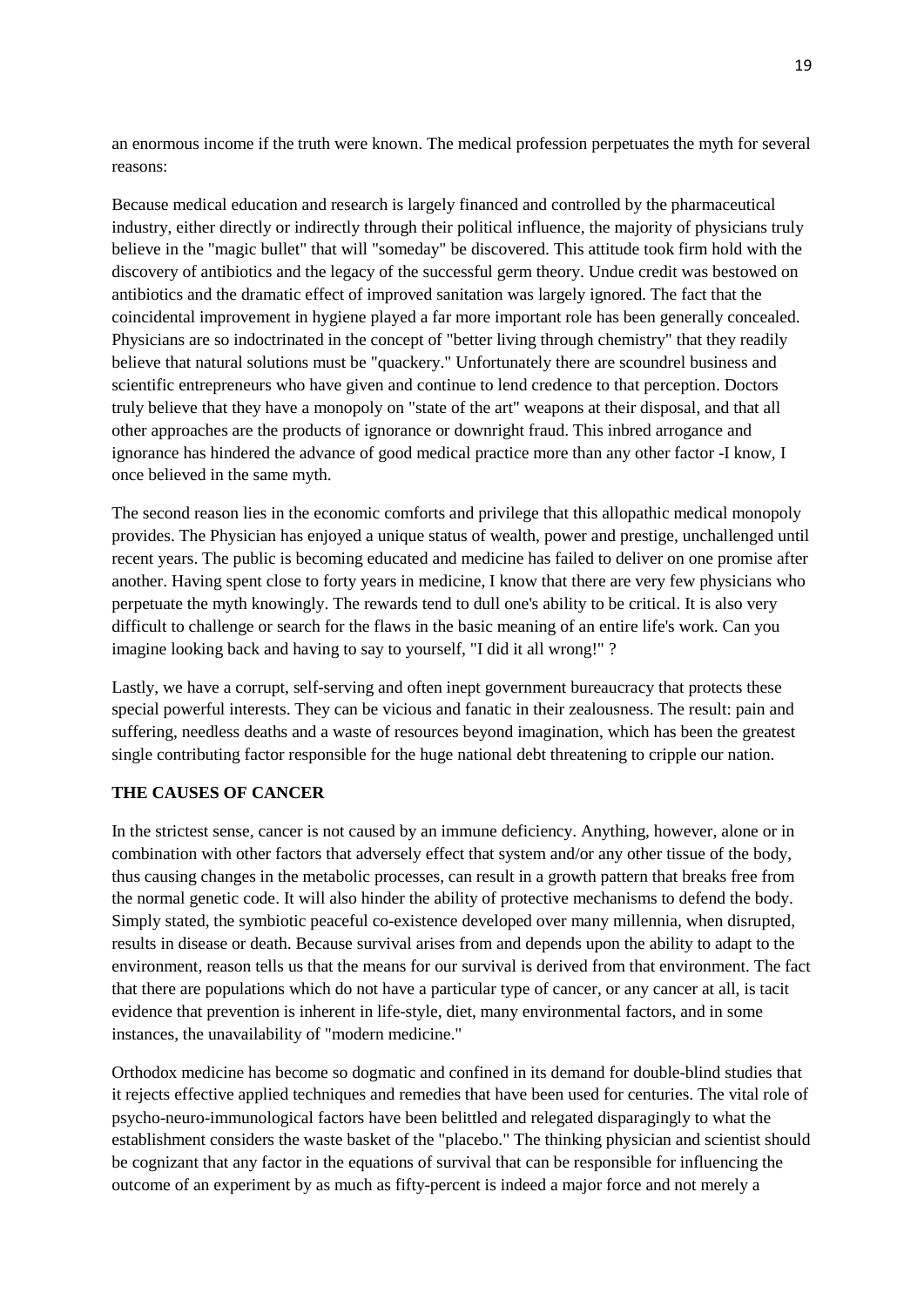"variable" that can conveniently be excluded. Cancer occurs when a cell's metabolism is affected by chemicals and Pharmaceuticals. Prime examples are amyl nitrite ("poppers") causing Kaposi's Sarcoma and saccharin causing bladder cancer. Radiation is a well recognized cause of many types of tumors. It must be remembered here that severe stress can alter the effect of even the body's chemicals on its own tissue. The common denominator, however, depends on whether the body's defenses are functioning well enough to deal with the onslaught and the aberrations by neutralizing their destructive effects. A similar situation exists in relation to infectious agents and the myriad of causes of degenerative disease. Any therapy that attacks the immune system, poisons or disrupts the cell structure or function, cannot be legitimately considered for use. The time supposedly "gained" is too often inconsequential and the effects of the therapy is almost always brutal and dehumanizing. The quality of life can scarcely be called anything more than a "living death." If the cause of disease, including cancer, is an inadequate defense or an indefensible attacker, which it assuredly is, then destroying the defenses of the body therapeutically, guarantees a fatal outcome. This is the insanity of "hi-tech, state-of-the-art, modern medicine." The Merck Manual, the "physicians bible," has since its first edition in 1952 listed all of the causes of immune deficiency. Thousands of articles have appeared in scientific journals throughout the world citing the many specific causes of cancer. The elimination of these dread diseases is possible today. Commitment to a sane approach is all that is needed.

\*\*\*\*\*\*\*\*\*\*\*\*\*\*\*\*\*\*\*\*\*\*\*\*\*\*\*\*\*\*

**HEREDITARY FACTORS**

It has been estimated that only about 5% of all cancers are due to hereditary factors. Melanoma and cancers in children primarily fall into this category. A. G. Knudson, of the Fox Chase Cancer Center in Philadelphia, Pennsylvania, relates that distortions of certain chromosomes in our genetic structure appear to be responsible for different types of tumors. Notably, chromosome 13 is involved in retinoblastoma of the eye and chromosome 8 in Wilms' Tumor. There is a greater risk of developing cancer at some time in your life if your blood is type A or AB. Don't let it worry you; simply lower the risk by eliminating all the other factors. The fact that malignant melanoma seems to run in families should alert family members to appearance of any unusual discolored lesions of the skin. If there is, in fact, a particular type of cancer that has shown up for several generations, this, too, should act as a cautionary sign and prompt extra vigilance for the occurrence of that type of tumor in other family members.

#### **RATIONAL EFFECTIVE THERAPY**

Dr. Otto Warburg won the Nobel Prize in science in 1931 for demonstrating that a cancer cell had the metabolism of a plant cell. He described the process succinctly as "fermentation." This meant that the metabolic process was the opposite to that of normal tissues, which are composed of animal cells. This gives us the most important clue to follow in developing a successful approach to the prevention and treatment of cancer. A plant cell thrives on carbon dioxide and gives off oxygen as its waste product. Because we are composed of animal cells, oxygen is essential for our assimilation of nutrients and the detoxification and elimination of waste products. Rational therapy must therefore include adequate oxygenation of all tissue. Other therapies prompted by Dr. Warburg's discovery must encompass all of the following in order to be effective:

1. Establish a healthy lifestyle through better nutrition, improving.the personal environment and body activity.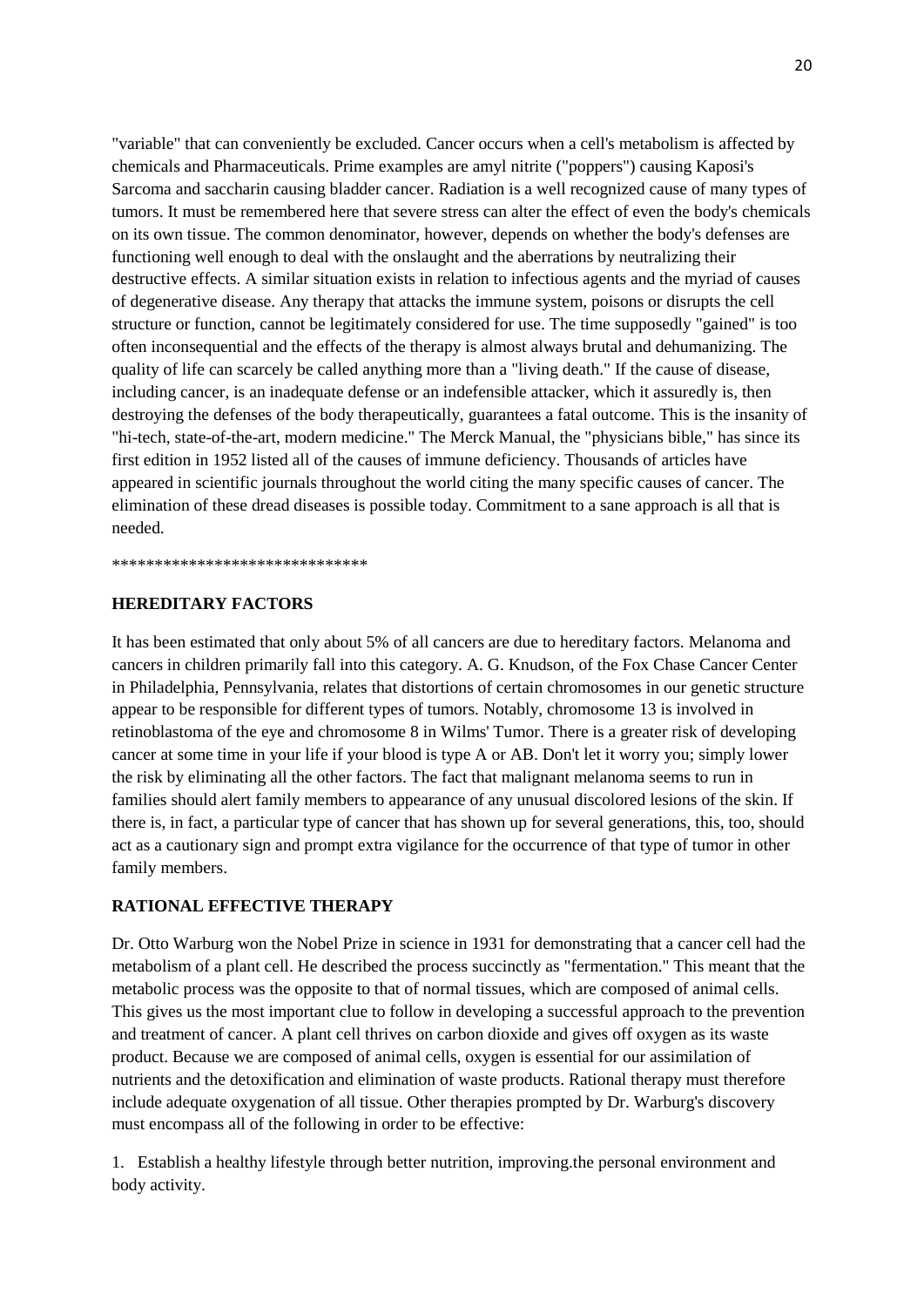2. The non-toxic selective destruction of cancer cells.

3. The use of antioxidants to prevent the destruction of cells by the excess production of free radicals.

4. The removal of toxic metal compounds that coat the cell's surface and interfere with normal cell respiration.

5. The support and regeneration of the immune system; the replenishment of lost or deficient nutrients (essential fatty acids, amino acids, enzymes and hormones); the elimination of all toxic accumulations.

6. Enhancement of all normal cell regeneration, particularly of the compromised tissues.

7. Psycho-immunological support for its direct effect on biochemistry.

ALL OF THESE ARE PRESENT IN THE THERAPEUTIC PROGRAMS IN THIS BOOK.

THE FOLLOWING CHAPTERS OF THIS BOOK WILL DEAL WITH THE MANY THERAPIES OTHER THAN SURGERY, CHEMOTHERAPY AND RADIATION. THEY ARE NOT ALWAYS READILY AVAILABLE, SO I HAVE INCLUDED A LIST OF PROFESSIONAL AND ORGANIZA-TIONAL RESOURCES TO HELP YOU FIND THEM. I HAVE ALSO LISTED THE THERAPIES INDICATED FOR SPECIFIC TYPES OF CANCER BASED ON THE DOCUMENTATION AVAILABLE. THEY FOLLOW THE DISCUSSIONS OF EACH OF THE PRODUCTS AND METHODS SO THAT YOU WILL BE FAMILIAR WITH WHAT IS RECOMMENDED.

# **Chapter 3: Safe And Effective Therapies That Make Sense**

#### **AMYGDALIN (Laetrile, Vitamin B-17)**

The most effective "medicines" and disease preventatives have always been the natural substances in our environment. Invariably, it has been a deficiency in these materials which have made us vulnerable to the subsequent loss of the ability to co-exist with the environment. When a common organic substance is essential for maintaining metabolism, it is classified as a vitamin. Amygdalin meets these qualifications and has been labeled vitamin B-17 by its principal investigators. Vitamin deficiency always results in disease, and there is ample evidence to believe that cancer, at least in part, is due to a deficiency of B-17. The standard American diet (SAD) has been pitifully depleted of the foods containing B-17. Amygdalin is not a "new drug." This designation has been applied by the FDA because it is processed in its preparation. This is done primarily because once disease has occurred, larger amounts are needed and the purity and stability require these measures. Amygdalin was used for the treatment of tumors 3,500 years ago by the Chinese. It was prepared in its pure state in 1830 by Robiquot and Boutron. Dr. Fedor J. Inosemzov, the prominent Russian physician, used Amygdalin successfully in 1845 in the treatment of two "fungus-like tumors."

The most cost-effective form of Amygdalin is obtained from apricot kernels and its modern formulation was discovered by Dr. Ernst T. Krebs, Sr. Amygdalin is also known as Laetrile (Laevomandelonitrile) and Vitamin B-17. It belongs to a large group of biochemical substances known as benzaldehyde cyanophoric glycosides or nitrilosides for short. They are comprised of molecules made up of hydrogen cyanide, a benzene ring, or an acetone and a sugar. This group is non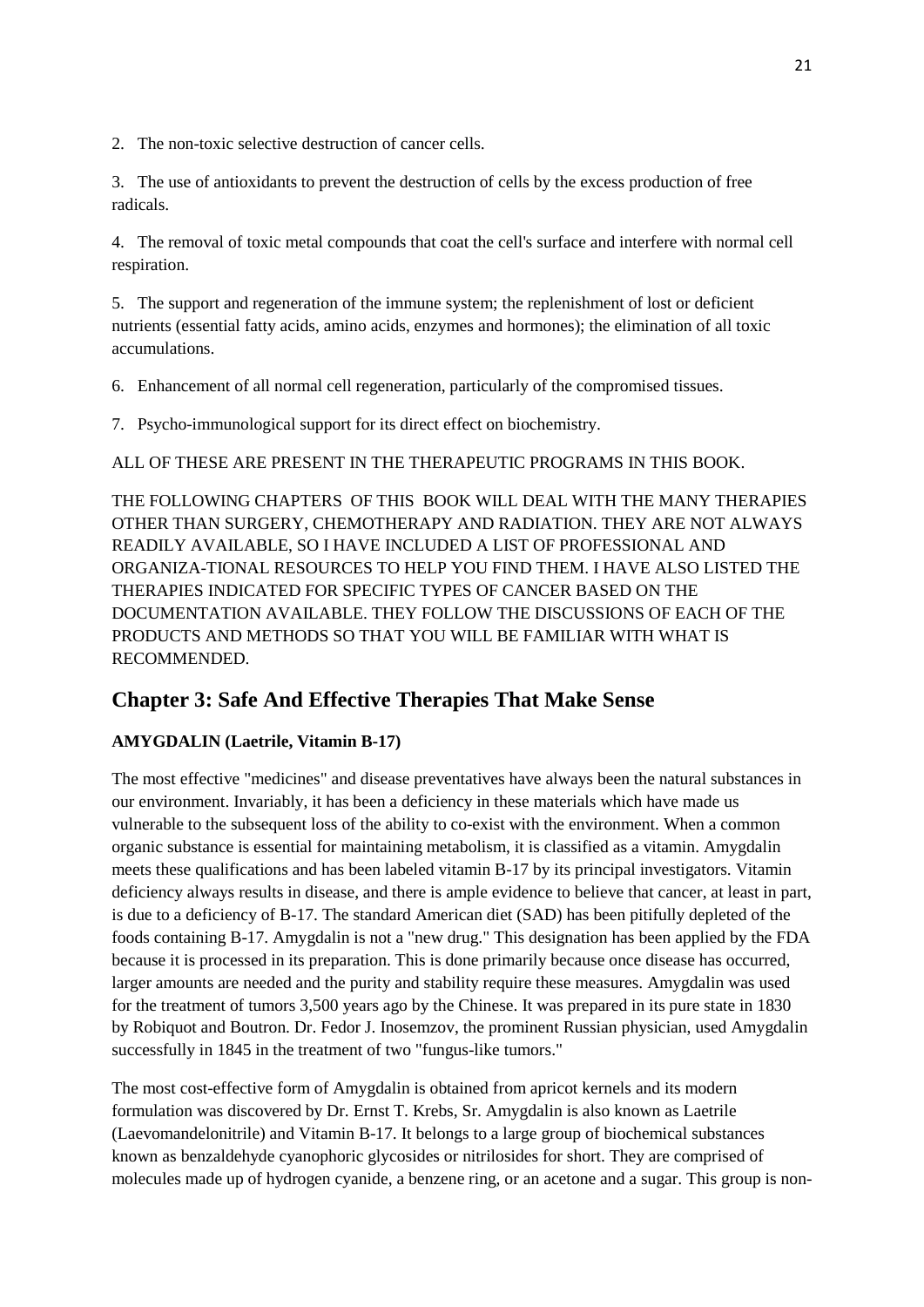toxic and water soluble. It is normal to the food chain of humans and animals. In fact, over 1200 plants of which 350 are edible contain these non-toxic, anti-cancer natural plant factors. The metabolic pathways of nitrilosides are fascinating and help us understand how they work against cancer. In the intestine, bacteria produce the enzyme B-glycosidase, which hydrolyzes the nitrilosides and release hydrogen cyanide, benzaldehyde, or acetone and sugar.

Hydrogen cyanide is highly lethal (cytotoxic) and is detoxified in a normal cell by the enzyme rhodanase then becoming thiocyanate, which is relatively non-toxic. However, a cancer cell is deficient in rhodanase production and therefore is vulnerable to the lethal effects of the cyanide.

Benzaldehyde, also a powerful cytotoxin, is rapidly oxidized becoming non-toxic benzoic acid in the oxidative metabolism of a normal cell. In the cancer cell, it should be remembered, the metabolic pathway is fermentation, similar to that of a plant cell This was the process demonstrated by Dr Otto Warburg, for which he was awarded the Nobel Prize.

The combination of benzaldehyde and hydrogen cyanide is synergistic and exhibits a cytotoxic effect far in excess of the sum of their separate effects. Remember this basic principle of synergism every time you read that the FDA says that another one of the carcinogens they allow is too little to cause damage. Amygdalin given orally to test animals is l/20th as toxic as Aspirin. Compare this to the cytotoxins of the medical-pharmaceutical establishment known as chemotherapy, which kills 25% of the patients on which they are used. Yet the two compounds, benzaldehyde and hydrogen cyanide, in synergy, are more powerful than any establishment chemotherapy currently in use - YET THEY ARE SAFE - because they are purl of our natural food chain and our adaptation over millions i 'I years has given us the enzymes to neutralize their effect on normal cells. Unfortunately, we are being starved of the fatty a ids necessary to produce enzymes (see the chapter on linseed oil.)

Evidence abounds that bitter almonds, the richest source of amygdalin, have been ingested by humans for medicinal purposes for more than 2,000 years. If one adds an acetyl radical to the effective part of amygdalin, the compound formed is acetylsalicylic acid (aspirin). In a recent study of the prophylactic effect of aspirin on coronary heart disease involving over 600,000 volunteers, it was coincidentally discovered that aspirin had a significant effect (50%) on reducing the incidence of cancer of the colon. Aspirin, however, can cause serious problems, especially intestinal bleeding and even death. Its anticancer effects are far less than amygdalin.

Aspirin (O-hydroxybenzaldehyde) from willow and poplar bark, the benzaldehyde inclusion glucosides from figs and the nitrilosides (laetriles) from many hundreds of edible plants - all are derived from non-toxic plant glucosides. They are all hydrolyzable by beta-glucosidase and metabolically produce the benzaldehyde non-sugar, aglycone, which is one of the biologically important ingredients. It is a mild local anesthetic and the pain relieving effect of Amygdalin is, in part, likely due to the action of benzaldehyde on the nerve endings.

In spite of the antineoplastic and carcinostatic effects of this safe and effective compound, the establishment continues to employ the three very profitable, toxic, dehumanizing, often cancercausing, ineffective and iatrogenic modalities of surgery, radiation and chemotherapy. This approach has continued for

more than a half a century while......... The Cancer Death Rate Has Tripled! The anti-cancer effect of amygdalin was demonstrated in Mexico by government sponsored research under Dr. Mario Soto De Leon and its use is legal. Dr. Soto was the first medical director of the Cydel Clinic in Tijuana. It is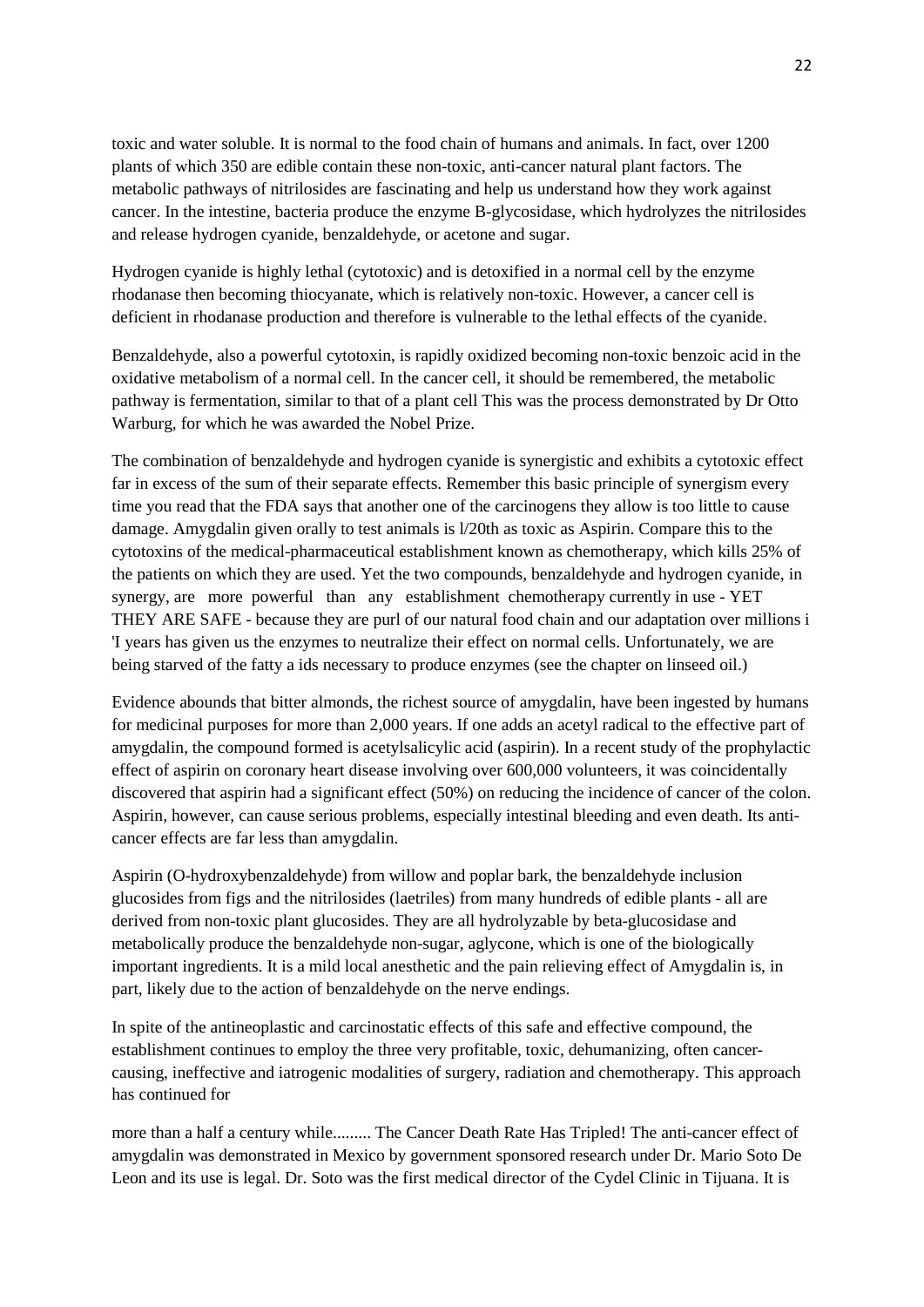vitally important that it be prepared and administered correctly in sufficient dosage or it will not be effective. The trial performed at the Mayo Clinic in the early 80's involved the use of the racemic mixture rather than the levo-rotary form and thus was only at 10% of the strength required. In spite of this, toward the end of the experiment, the patients began to show improvement, but it was discontinued and declared ineffectual. The "cancer cocktail" administered should follow the proven protocol containing DMSO and large doses of vitamin C. Amygdalin is continued as an oral preparation after leaving institutional care, in amounts to be determined by the physician. It must be continued for life in order to maintain its beneficial anti-cancer effects. Apricot kernels can be ingested one for each 10 to 15 pounds of body weight, divided into six or more doses during the day. (Example: a person weighing 120 lbs. would chew (they are bitter) 2 kernels every 2 to 3 hours during the day for a total of 12 kernels.

#### \*\*\*\*\*\*\*\*\*\*\*\*\*\*\*\*\*\*\*\*\*\*\*\*\*\*\*\*\*\*

#### **CHELATION**

#### **WHAT IS CHELATION?**

Chelation therapy is probably the most significant medical discovery of this century. The benefits derived exceed that of any other single modality and extend to almost every disease known to medicine. The word chelate (pronounced key-late) is derived from the Greek "chele" meaning "claw." Crabs and lobsters are chelates. The biochemistry of the chelating agent used in this therapy is a process in which it grasps metals such as calcium, magnesium, potassium, and deadly metals like mercury and lead, and carries them out of the body without entering the body metabolism. The metabolism chelating agent, ethylene diamine tetra-acetic acid (EDTA), was first synthesized in Germany in the late 1930's for use in industry and was reported in 1952 as a treatment for lead poisoning. It remains the treatment of choice for heavy metal poisoning throughout the world. Chelation is one of the most important natural processes in nature. It makes possible the utilization of inorganic minerals by plants and animals (that includes humans.) Everyone is familiar with at least two chelating agents, chlorophyll and hemoglobin (which transports oxygen), but they were probably never identified as such when you learned about them in school.

#### **HOW DOES CHELATION WORK?**

Chelation promotes health by correcting the underlying cause <>f arterial blockage. Oxygen free radicals are increased by the presence of metallic elements in the body. They are damaging 10 tissue because they act as a chronic irritant to blood vessel walls and cell membranes. EDTA removes those metallic irritants, allowing leaking and damaged cell walls to heal. This markedly improves oxygen delivery to the cell and the elimination of the waste products of metabolism from the cell. The plaques lining the walls of the arteries shrink and smooth over, thus allowing more blood to circulate. The blood vessel walls regain their elasticity and respond to changes in pressure more readily. Thousands of studies bear witness to the ability of EDTA to increase blood flow significantly. Thus Chelation is of great benefit in several ways:

- 1. Improves circulation, which...
- 2. Delivers oxygen to the cells, which...
- 3. Removes poisonous compounds, which...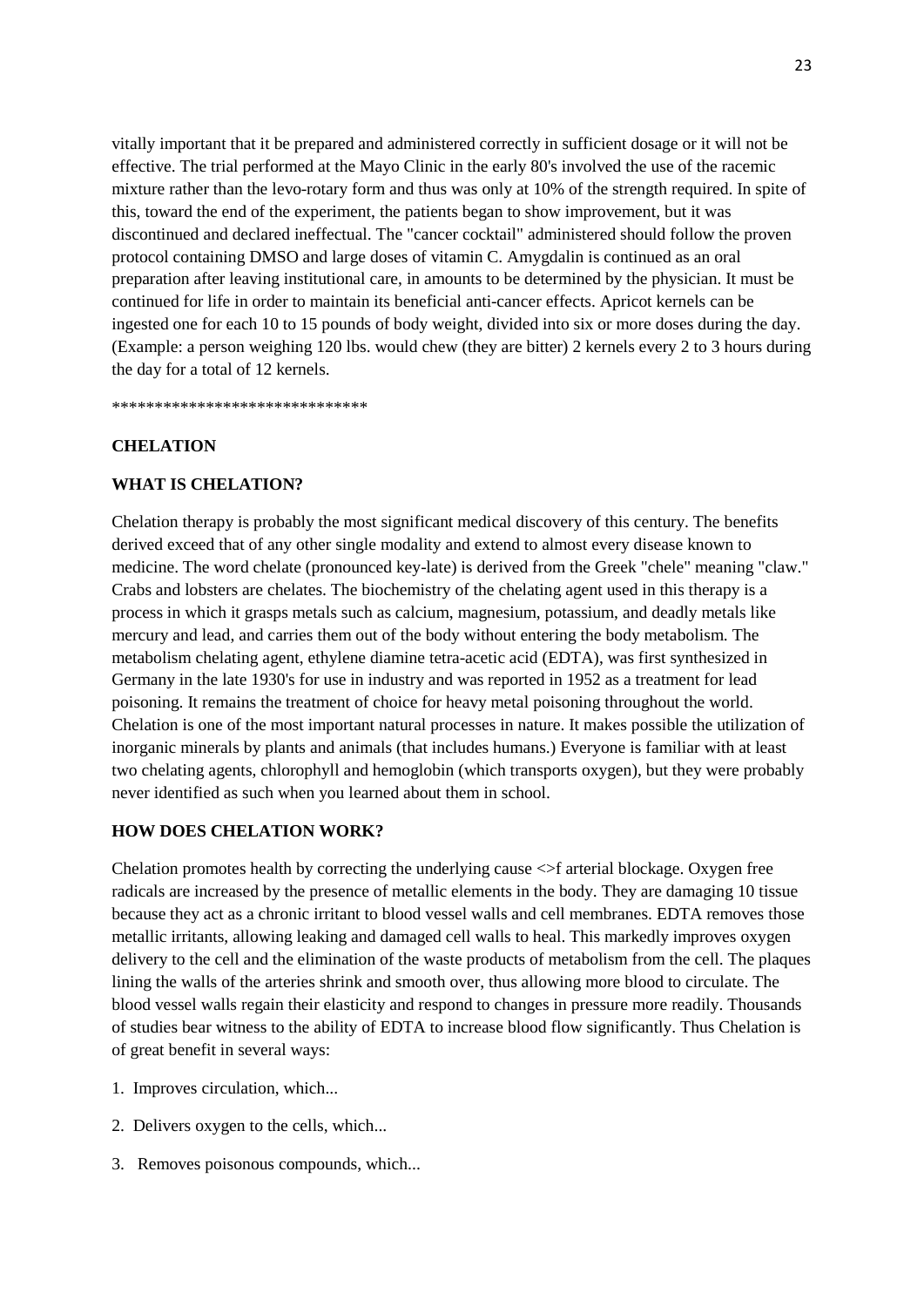4. Improves cell membrane transfer of nutrients and waste, which...

5. Allows for better mobilization and implementation of all defensive protective mechanisms and offensive weapons against disease and facilitates the reparative processes necessary for healing to take place.

### **WHAT IS CHELATION USED FOR?**

The most important use of chelation has been in the treatment of atherosclerosis and arteriosclerosis. By chelating out the calcium-cholesterol plaques that occlude arterial walls, EDTA, which is administered intravenously, markedly improves circulation to every part of the body, including the heart and the brain. We have all been exposed to metallic poisons most of our lives. Mercury, lead and cadmium are the most deadly. All metals can be toxic if present in excessive amounts or if they have been deposited where they don't belong. Compounds are formed that interfere with normal metabolism and promote the formation of destructive tissue changes. It immediately becomes apparent that chelation has to be beneficial in any disease in which improved circulation and the elimination of toxic substances aid in the body's ability to heal itself. Virtually every disease is in that category, without exception. Chelation has not only improved heart disease, stroke, high blood pressure, arthritis, Parkinson's and Alzheimer's disease, but also, Studies indicate a 50% reduction in the occurrence of cancer in individuals who have received EDTA! Chelation has been reported to improve asthma, emphysema, brain function, muscular coordination, Multiple Sclerosis and impotence. It also slows down the aging process by preventing free radical damage.

#### **HAS CHELATION BEEN FULLY TESTED AND IS IT SAFE?**

More than 500,000 patients have received chelation therapy in the United States alone. It has been primarily used in coronary artery disease and peripheral occlusive vascular disease. The ability of chelation to safely improve serious heart and circulatory problems has consistently been reported in the 90% range. The safety record for its use has been exceptional. More than 30 million treatments have been administered without a single serious complication, except in rare instances when the standard rules of procedure were not followed and the patient was not properly evaluated. Not one single death has been directly caused by chelation therapy when administered by a properly trained physician. Compare that with the 5% - 6% death rate from bypass surgery, which does not even extend life expectancy. Today there are over one thousand scientific papers that support the many biochemical actions of EDTA and over two dozen clinical papers, including double-blind studies which support the incredible medical benefits to patients in a wide variety of conditions. There have been only two papers which have criticized the use of EDTA. These papers are based on opinion or apply to techniques which have been obsolete for decades. They come from physicians who have a vested interest in catheterization and surgery, or who have bowed to the pressures of the establishment.

# **IS CHELATION JUST EDTA?**

In addition to EDTA, the intravenous infusions contain from five to twenty other ingredients designed to replace the good minerals which may be removed with the bad. Substantial amounts of vitamin C and other vitamins are included, as well  $\bullet$ w blood thinners and other substances which safely enhance I'.DTA. Any intelligent therapy involves change in life-style and ilict. Chelation is no exception. EDTA can be used in combination with almost any other therapy. It is always important for the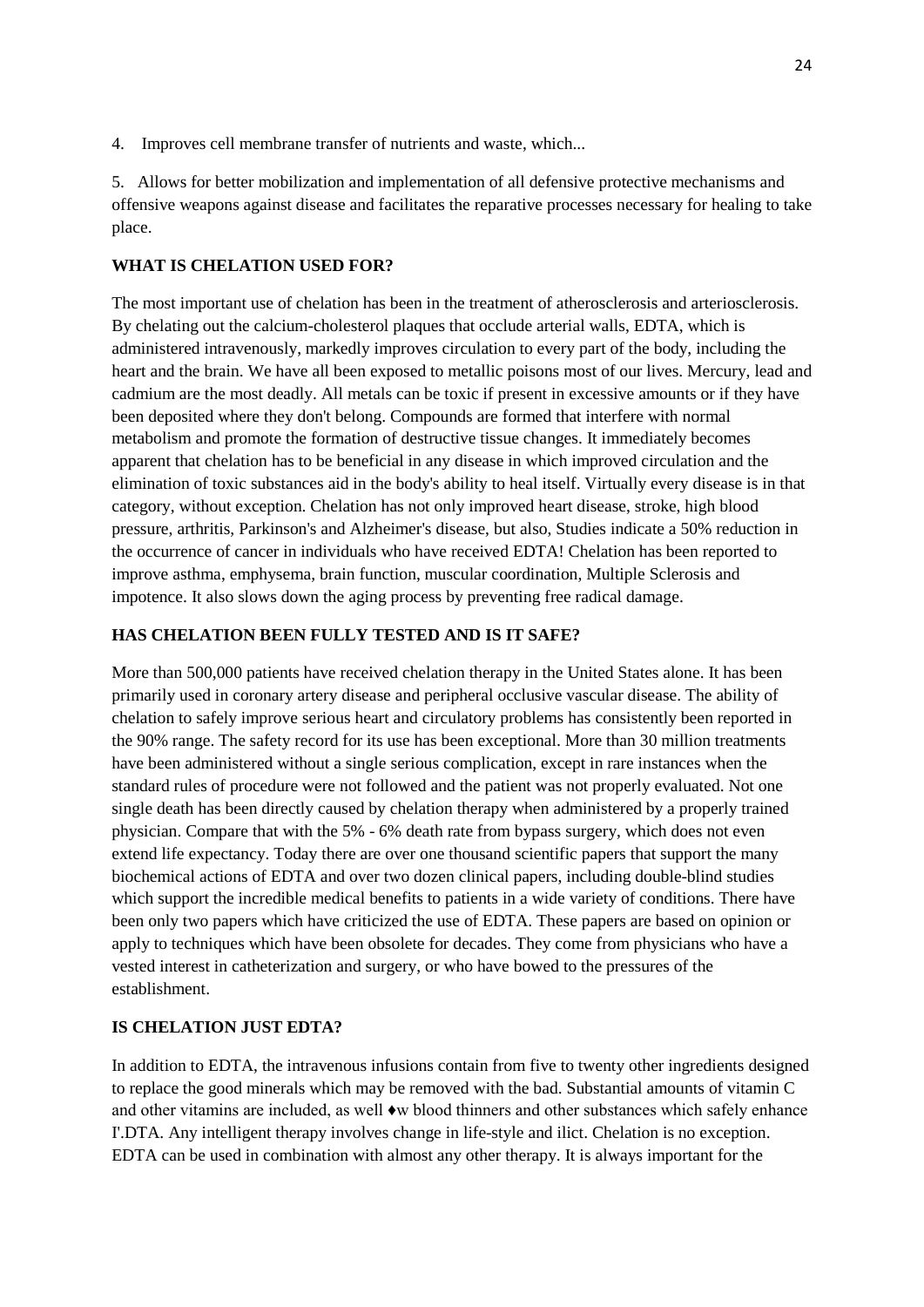physician to know everything the patient is diking. Chelation often eliminates the need or the reduces dosage of the medicines a patient may be taking.

### **CAN ANYBODY TAKE CHELATION?**

The only major contraindication to chelation therapy is the presence of kidney failure. Even then, it may be possible to use it if administered in reduced dosage, with careful monitoring.

### **HOW DO I KNOW IF I NEED CHELATION?**

If you are from this planet you probably need it! However, chelation is most likely imperative if you are short of breath, have chest pain, leg pain while walking, transient or progressive loss of vision or memory, paralysis, poor circulation, gangrene, diabetes, or any disease, for that matter. For all of these symptoms or conditions, and even if you have had by-pass surgery and would like to avoid one, two, or three more death-defying leaps into the operating room, then SEE A PHYSICIAN THAT DOES CHELATION IMMEDIATELY! It is legal in many states in the U.S. for use in cardiovascular disease and even cancer. Even though chelation therapy is recognized world-wide for mercury and lead poisoning, its use in cancer and other degenerative diseases places the administer-ing physician under great risk of harassment and loss of license. Why? It is a serious threat to the twelve-billiondollar-a-year, 95% - over-utilized, non-life-extending and deadly cardiovascu-lar surgical industry.

# **IS CHELATION USEFUL IN TREATING CANCER?**

Many clinics in Europe, Mexico and South America use chelation in the treatment of cancer. Simple logic dictates that any therapy which improves the general circulation is likely to be useful in the treatment of any disease, particularly in cancer. This is not to imply that it has a direct effect on cancer cells. Walter Blumer, M.D. and Elmer M. Cranton, M.D., in the Journal of Advancement In Medicine, Volume 2, 1989, presented an 18-year follow-up study on 59 patients that had been treated with calcium-EDTA (chelation). The study evalua-ted the incidence of mortality from cancer. They reported that only one of the 59 patients died of cancer during this period. This represented only 1.7%. A control group of 172 individuals from the same area was evaluated and the incidence of cancer was 17.6%. (30 out of 172 persons died of cancer). This is a 90% reduction in cancer mortality for the chelation treated group. A careful statistical analysis failed to reveal any other factors which were different between the two groups -CHELATION WAS THE ONLY DIFFERENCE! I think it is safe to say that anything that PREVENTS, is likely to HELP in treatment!

#### **WHAT IS THE COST?**

Chelation usually costs \$2,000 to \$6,000 for 20 to 40 treatments. Every cell and every artery in the body is safely benefitted, while in by-pass surgery less than one inch of an artery is removed at mortal risk. By-pass surgery is usually more than \$40,000 dollars, does nothing for the rest of your body and does not extend your life. I think we are all worth the price of a used car!

In the past fifty years literally tens of thousands of pages have been written in the thousands of journals published each year in the United States alone, exposing many factors in our diet which are deadly. Much of this important information has been published in books and government documents. The news media has headlined this information from time to time. But, while we continue to bring poisons to our lips at every meal each day, the National Cancer Institute, the American Cancer Society, the F.D.A. and the Congress of the United States pay "lip service" and do nothing to protect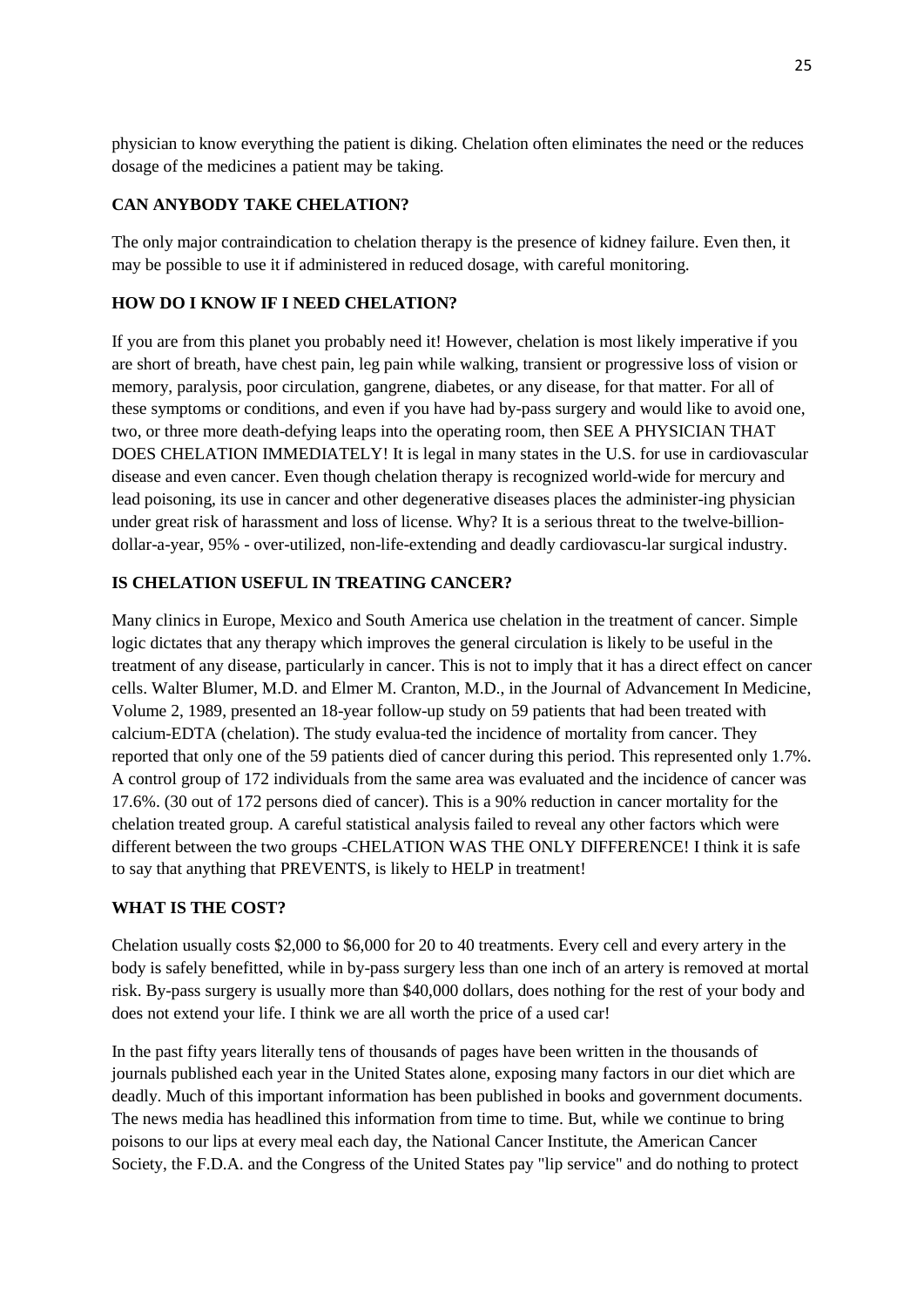us. We have armies and police to protect our lives and property. There are laws which protect us from reckless drivers, pollution, murder and mayhem. The FDA is preventing health food companies from placing information on labels of vitamins, minerals and supplements Indicating what research has disclosed with reference to probable benefits. When it comes to processed food, however, they do not require that information about the harmful effects of I he processing be placed on the label. This is typical FDA "fairness"

#### \*\*\*\*\*\*\*\*\*\*\*\*\*\*\*\*\*\*\*\*\*\*\*\*\*\*\*\*\*\*

#### **CHELATION PROTOCOLS**

The protocol outlined is the basic protocol recommended by The American College of Advancement in Medicine (See reference section.)

- 1. Sterile H2O, Ringer's lactate, saline, or 5% glucose solution 1,000 cc
- 2. EDTA (ethylene diamine tetra-acetic acid) 3gm (range of 50mg/kg of body wt. max. 5gm)
- 3. Magnesium 3ml of 50% MgSO4
- 4. Procaine or Lidocaine (2%) 5 to lOcc (max. 20cc) -procaine is preferable but more allergenic)
- 5. Heparin 1,000 to 5,000 units (not to be used if patient is already anticoagulated)
- 6. Ascorbate 4gm to 20gm of Vitamin C
- 7. Potassium lOmEq to 20mEq of KC1 (5-10cc)
- 8. Hydrochloric Acid 20 to 40mg HC1 (2-5cc)
- 9. Pyridoxine l00mg to 300mg (l-3cc)

10. Dexpanthenol - 250mg to 750 mg (l-3cc) Supplementary I.V (given as a "piggy-back" drip during the last 20cc of the standard infusion), along with additional:

- a. Ascorbate, 5cc
- b. Dexpanthenol, l-3cc.
- c. Pyrodoxine, Icc
- d. Vitamin B12, Icc
- e. Niacinamide, Icc
- f. B-complex 2-5cc
- g. Trace Minerals, Icc

NOTE: VARIATIONS OF THE INGREDIENTS OTHER THAN EDTA ARE USED DEPENDING UPON THE CONDITION BEING TREATED AND THE COEXISTING DISEASES OF THE PATIENT. THIS IS WHY SPECIAL TRAINING IS REQUIRED AND A PHYSICIAN WHO IS A MEMBER OF THE AMERICAN COLLEGE FOR ADVANCES IN MEDICINE (OPEN TO PHYSICIANS OF ALL COUNTRIES) IS RECOMMENDED.

\*\*\*\*\*\*\*\*\*\*\*\*\*\*\*\*\*\*\*\*\*\*\*\*\*\*\*\*\*\*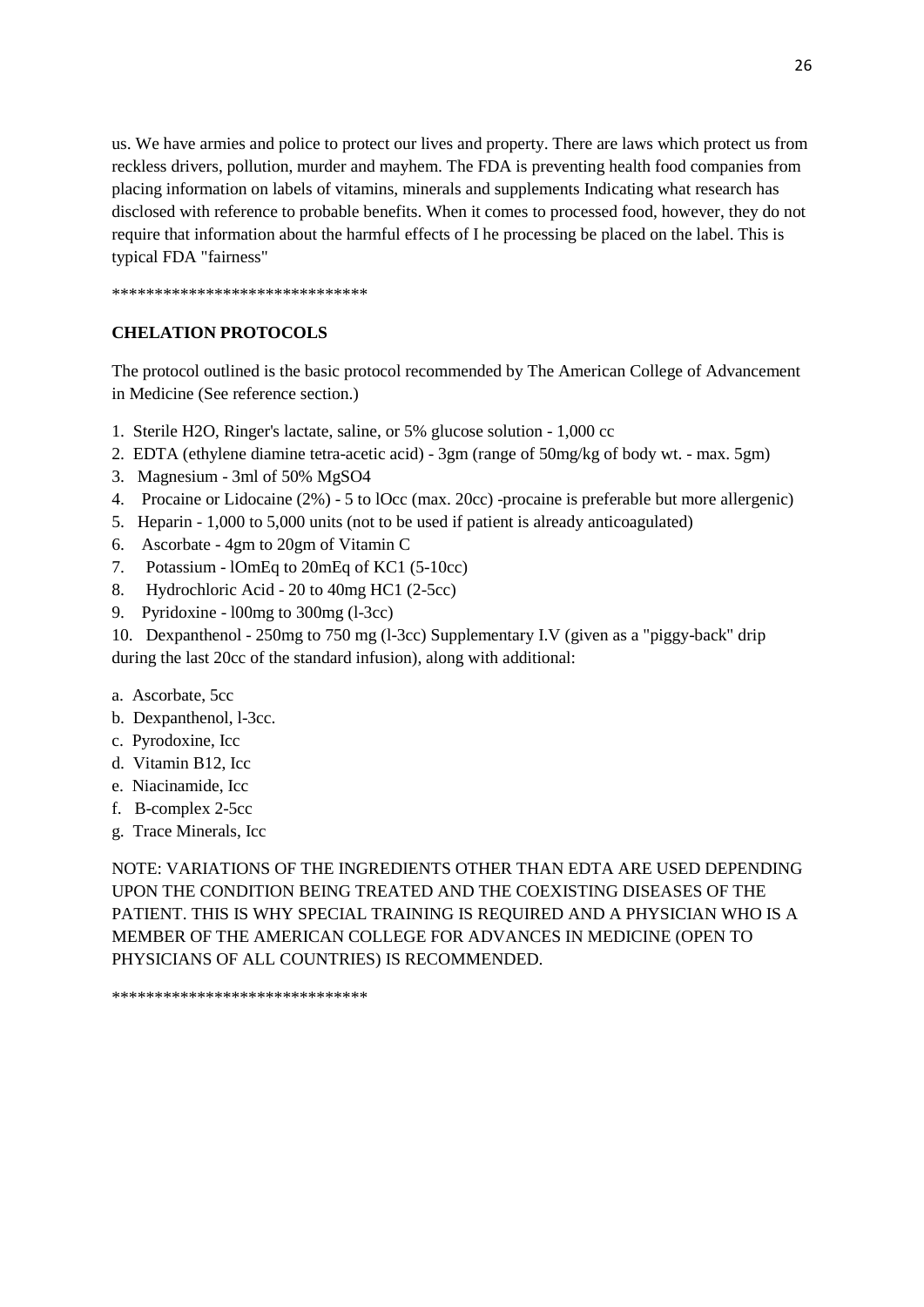# **Chapter 4: The Breath Of Life**

#### **OZONE (O3) "Breath of God" (ancient Hebrew)**

#### CANCER CELLS CANNOT SURVIVE IN AN OXYGEN RICH ENVIRONMENT!

"The prime cause of cancer is the replacement of normal oxygen respiration of body cells by an anaerobic (lacking in oxygen) cell respiration."

Dr. Otto Warburg, twice a Nobel Laureate

NOTE: THE USE OF OZONE THERAPY IN THE TREATMENT OF CANCER OR ANY OTHER DISEASE IS UNPROVEN AND NOT RECOGNIZED BY THE FDA OR THE MEDICAL PROFESSION IN THE UNITED STATES. THIS CHAPTER PRESENTS INFORMATION ABOUT ITS HISTORY AND HOW IT IS BEING USED BY THOUSANDS OF PRACTITIONERS THROUGHOUT THE WORLD. ONLY 34 CASES OF SIDE EFFECTS OUT OF 5,500,000 PATIENTS HAVE BEEN REPORTED.

#### ABOUT OZONE

The discovery and naming of ozone is attributed to Christian Friedrich Schonbein in 1840. It's value in medicine was debated for many decades and references to its use were sporadic. Dr. Albert Wolf, a German physician, wrote in 1915, "As regards the medical usability of ozone, the viewpoint of experimental science may be considered as being in direct opposition to the practical experiences gained by industry." He used ozone successfully in the treatment of decubitus ulcers. During the First World War (1915) ozone gas was used to help the healing of serious wounds. Ozone has been used to purify the drinking water of major cities since 1901. The first was Vienna and the most recent was Los Angeles. It does not give water the disagreeable taste that chlorine does. Although many authorities refer to it as poisonous and a hazard to life, like anything else on this planet, if used properly it is beneficial - in fact life would become extinct without ozone in our atmosphere. The breathing of inappropriate concentrations is indeed harmful to the lungs, but in proper concentrations it purifies the air we breath. Home and industrial ozonators are used throughout the world (including the United States,) to purify the air and yet comments are being made publicly by authoritative figures that ozone is poisonous and a hazard to life. This is indeed true if, as in the case of any substance on this earth, it is used in unsafe amounts. Statements of this nature are unjustified and fraudulent when they are intended to misinform or alarm the public in a way that would indicate that ozone is unsafe under any circumstances.

Ozone is created by the action of ultraviolet light or a strong electrical field on oxygen atoms. The result is the forcing together of 3 atoms into unstable groups (O3) that rather quickly break down into the usual oxygen molecule (O2). Ozone is lethal to almost all viruses, bacteria, fungus and cancer cells. The scientific literature is replete with articles proving these facts.

Ozone is formed in our atmosphere naturally by the effect of lightning on oxygen. It is that wonderful sweet smell that you can detect affer a summer storm. It is nature's method of cleansing our atmosphere of contamination. The poisonous ozone levels reported effecting our cities differs dramatically in that it represents the combining of the extensive overwhelming pollution with ozone insufficient to do the job. If you wonder why cancer rates have tripled in the last 20 years, consider this startling fact: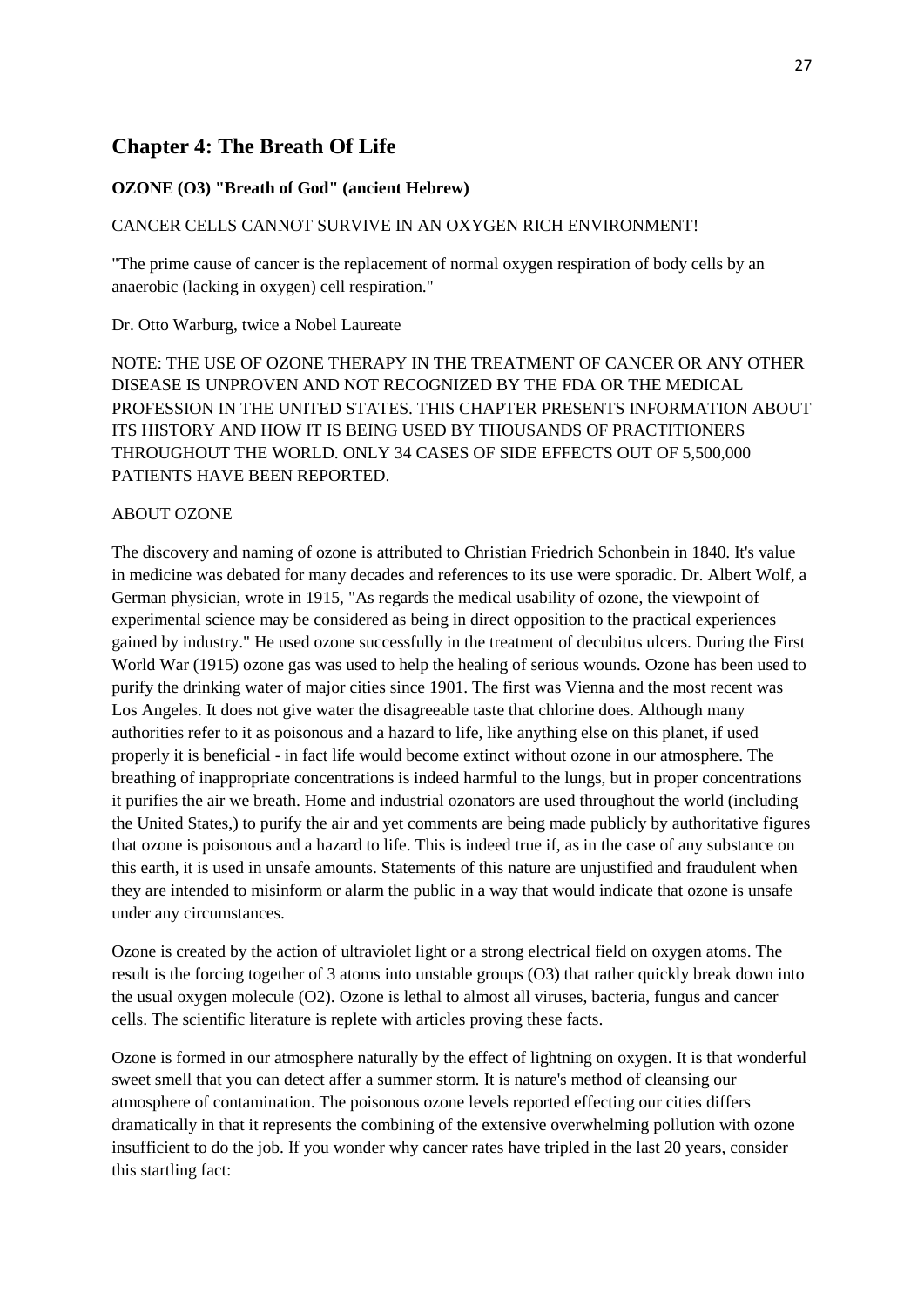Oxygen represented 36% of the air we breathed 200 years ago. Today it is only 19%! ( From the work of La Voisier - the discoverer of oxygen and current figures.)

In 1931 Dr. Otto Warburg was awarded the Nobel Prize in biochemistry. Dr. Warburg demonstrated that the metabolism of a cancer cell was like that of a plant cell, which thrives on carbon dioxide and gives off oxygen as its waste product. It actually represents the process of fermentation. We are composed of animal cells and oxygen is essential for our assimilation of nutrients and the detoxification and elimination of waste products. When ozone is introduced into the bloodstream, it is converted into oxygen, hydroxyperoxides and other beneficial free radical scavengers which actually seek out and destroy diseased cells.

Nearly 50 years later, the prestigious journal SCIENCE, VOL. 209, 22 AUGUST 1980, published a paper entitled: OZONE SELECTIVELY INHIBITS GROWTH OF HUMAN CANCER CELLS. This paper dealt with the exposure of human lung, breast and uterine cancer tissue to ozone at concentrations of 0.3 to 0.8 parts per million, well within the non-toxic limits (OSHA standards). More than 1,000 parts per million can be tolerated safely during the average ten minute period that medically administered ozone takes and concentrations far less than that are used. In the experiments, normal human cells were not effected at these levels. The modern development of ozone application in medicine gained impetus in the 1950's in Europe, and its use gradually spread throughout Europe, Australia, Israel and Brazil.

INTRA-VENOUS OZONE GAS is extremely safe and effective against all infections. The earliest evidence that I could locate, of ozone's recommendation as therapy in the United States, appeared in an 1885 issue of the Journal of the Dade County Medical Association. In spite of this and many other references prior to 1920, the FDA has illegally raided and confiscated ozone generators from the offices of advanced (alternative) physicians.

Ozone is classified as a toxic gas if inhaled in large quantities. However, it is not toxic when injected slowly into the body by intra-arterial injections, I.V., intramuscularly, subcutaneously, or by vaginal or rectal insufflation. Ozone has no side effects when administered, by these methods, in the proper quantities and concentrations. It does not adversely affect healthy cells of any type under those conditions.

It is obvious why it is lethal to cancer cells. The cancer (plant) cell is being given its toxic waste product, while our normal cells are being given their essential for life. Individuals receiving ozone for the first time are usually apprehensive. It is scary to have "air" injected into their veins. They have images of dying from an air embolus. Almost everyone seems to recollect a murder mystery in which the villain killed his victim that way in the hopes of committing the perfect crime. It will never happen in real life because:

1. Nitrogen would have to be present in order to cause a toxic reaction and therapeutically only pure medical grade oxygen is used.

2. It would take at least 50 cc of gas given within 2 to 3 seconds. That can't even be accomplished with a very large bore 18 gauge needle. The procedure is done with a tiny 25 gauge needle. Death could only occur intentionally, never accidentally.

Specific therapeutic applications of ozone include the treatment of circulatory problems, decubitus ulcers, some forms of cancer (still under investigation as to how many), AIDS, viral diseases, wounds,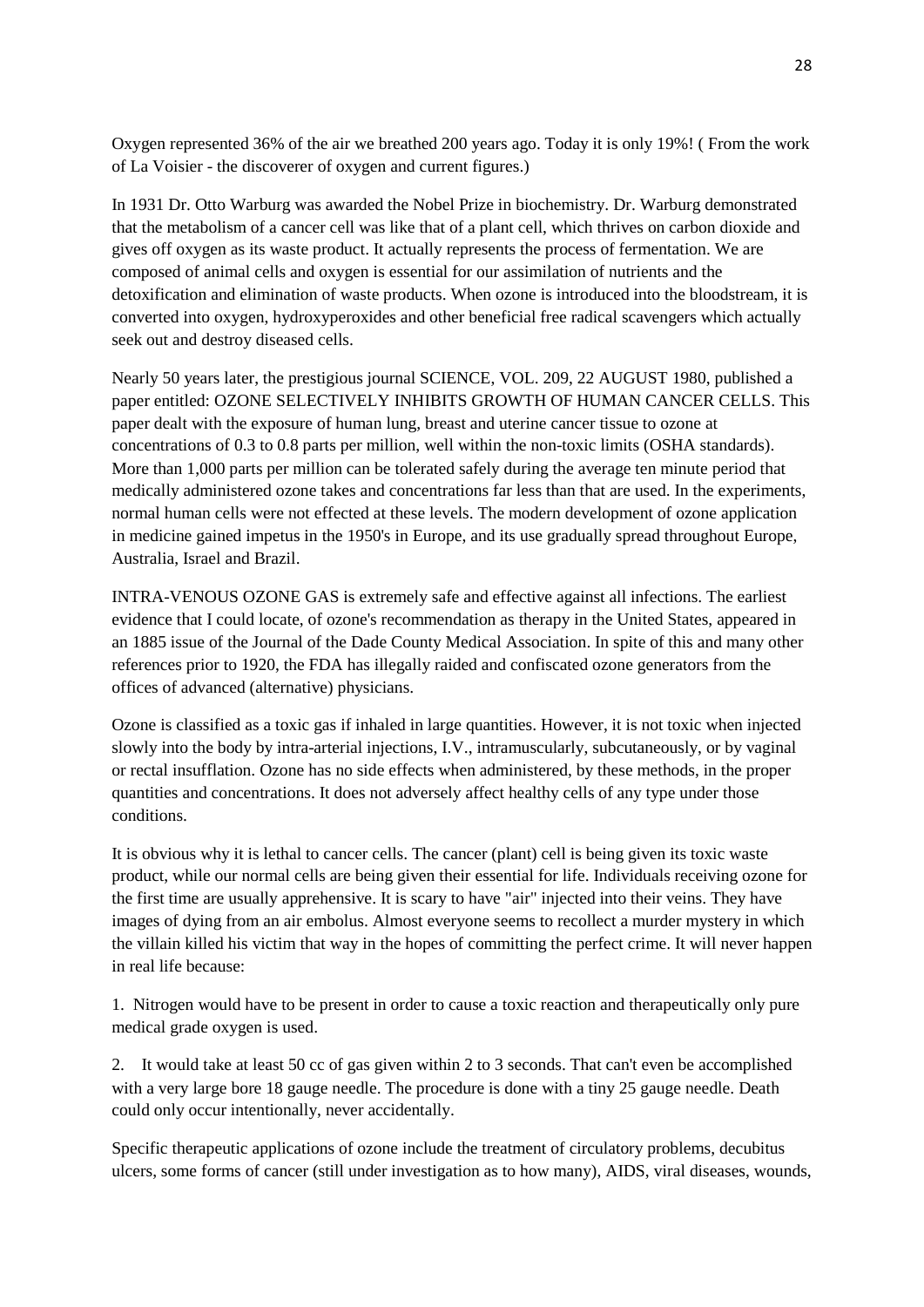scars, burns, gangrene and liver disease including hepatitis. Ozone is the only substance known which is a virucidal, bactericidal, fungicidal, protozoacidal and cancericidal. Over 1000 medical papers exist in the world medical literature attesting to its efficacy in the treatment of disease in many tens of thousands of patients. Typically it has been ignored in America because it can't be patented. Therefore it is not profitable for the pharmaceutical industry to spend the millions of dollars necessary to prove its effectiveness by FDA standards. It would reap scorn and outrage of incredible proportions if the. truth were known. The pharmaceutical industry and the FDA confuse and distort the role of ozone in our ecosystem and suppress its use therapeutically (even though, under law, it should be "grandfathered in.")

In addition to the many articles on the use of ozone in medicine, there are medical texts such as "THE USE OF OZONE IN MEDICINE" by Prof. Siegfried Rilling, M.D. and Renate Viebahn, Ph. D., and medical organizations in the major industrial nations of the world dedicated to the education and instruction of its use.

A WORLD OF OZONE CONFERENCE has been held frequently since the early 1970's. The most recent was held in San Francisco (1993) and was attended by hundreds of doctors from many countries. Russia sent seven scientists to present papers on their discoveries of its application. In no other science does acceptance take as long as it does in medicine. The use of deep freezing techniques took over 80 years and television over 30 years, but in medicine, where human life is at stake, it can take150 years and maybe forever if there is no profit to be made. Fortunately for mankind, there are still countries where investigation into non-drug, non-patentable, non-toxic and inexpensive therapies are still being carried out.

#### SUBSTANTIAL EVIDENCE

The PROCEEDINGS OF THE WORLD OZONE CON-FERENCES have documented and published the techniques and dosages of ozone for its beneficial use in the following conditions:

| Cancer (Carcinoma) Spastic Colon |                       | Acne             |
|----------------------------------|-----------------------|------------------|
| Osteomyelitis                    | Acne                  | <b>Proctitis</b> |
| <b>Bladder Fistula</b>           | Wounds, Ulcers        | Varicosities     |
| Radiation burns                  | <b>Phlebitises</b>    | Parkinson's      |
| <b>Ulcerative Colitis</b>        | <b>Mucous Colitis</b> | Chronic Cystitis |
| Colitis                          | Arthritis             | Coli Infections  |
| Chronic Hepatitis                | Hemorrhoids           | Anal Eczema      |

Arterial Thrombosis

Intrarectal insufflation is excellent for diarrhea and candidiasis (in women intravaginal insufflation is also effective), and it is applied in this manner when intravenous administration is impractical or unavailable.

As long as the lobbyists and influence peddlers for the pharmaceutical industry and the AMA are able to convince our representatives that anything outside of the mainstream of medicine is either useless,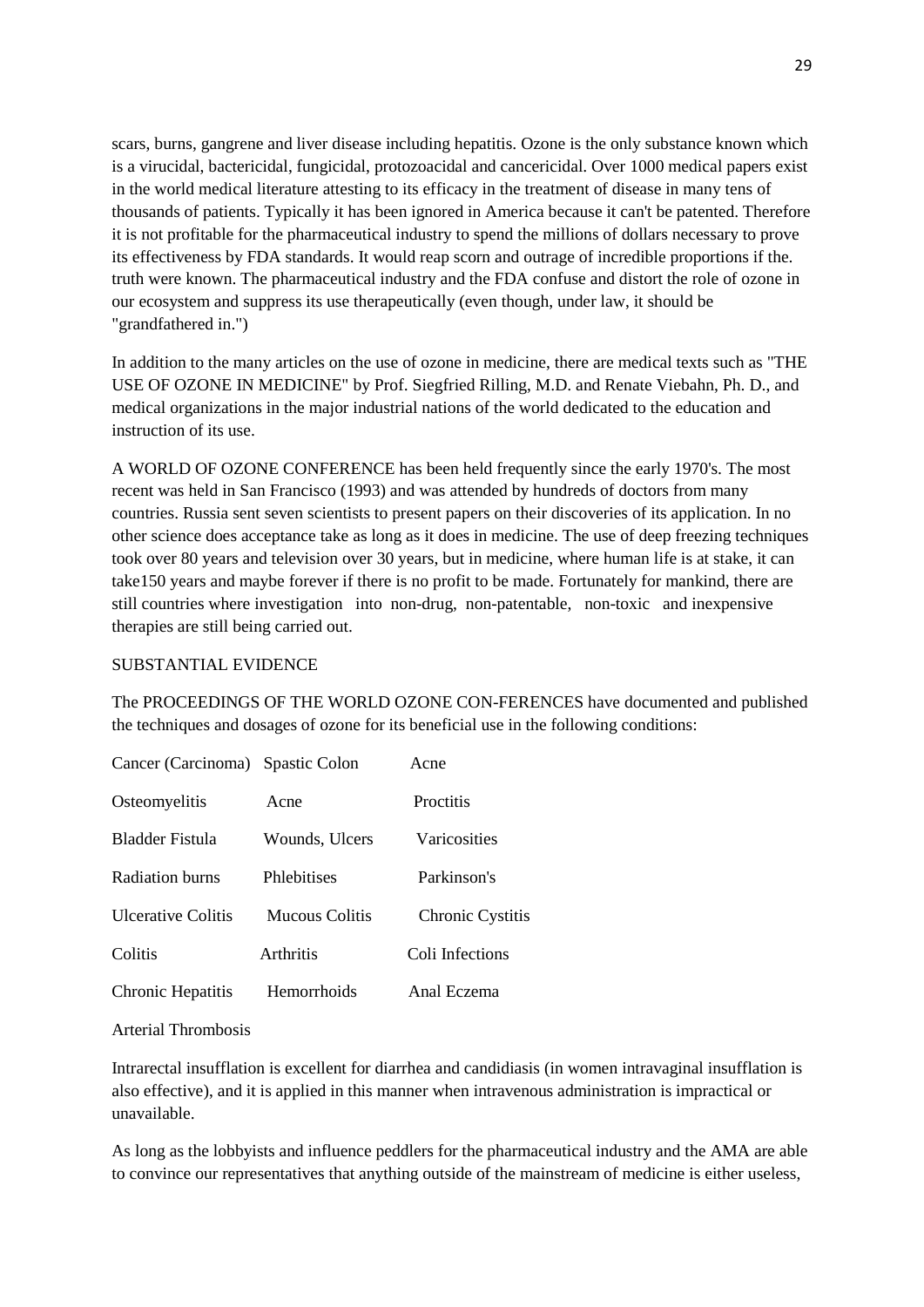fraudulent, or dangerous, many safe, non-toxic and effective therapies will be denied to the public. Our representatives must be made aware that although the safety is not usually the problem, proof of efficacy by the double-blind standard is economically prohibitive. In those instances where such proof has been offered, fraudulent tactics by the opposition have resulted in blocking the use of some incredible therapies (see the chapters on Amygdalin and chelation).

If you want to know what benefits ozone bestows in disease, ask the doctors and patients who have used it - but, of course, that's anecdotal!!!

#### **THE IMPORTANCE OF OXYGEN**

Virtually every patient's room in a modern hospital is equipped for the administration of oxygen. Certainly, an emergency room cannot be without oxygen equipment because it is required by law. Deep breathing exercises are prescribed for patients with lung problems and for individuals recovering from surgery. The narrow use of these techniques are indeed unfortunate. They should be routine for all patients. The local gymnasiums and health spas routinely employ the proper use of deep breathing exercises. The average person takes their respiration for granted. The are large religious cults who incorporate consciousness of breathing as an important ritual of their beliefs. Indians refer to "Prana" as a wonderful substance that God has provided for a healthy life. Certainly, Prana is oxygen, or possibly even ozone. Both aptly fit their description. Obviously, deep breathing exercises carry greater importance today, because of the lowered concentration in our atmosphere, than ever before. The effect of gradual oxygen deprivation on metabolism is devastating and leads to an inadequate processing of the toxic wastes that our bodies are constantly producing. One of the consequences of lowered oxygen concentration is the elevation of uric acid in the body. This one compound alone is implicated in a wide variety of metabolic problems. The most common disease associated with a uric acid disorder is gout and it is primarily due to an inability to process meat protein. However, the far reaching effects on almost every system of the body gives us an indication of the widespread effect that a low-grade increase can have. The formation of a stone in the kidneys and gallbladder, the blocking of circulation and the destruction of joints by the formation of crystals are just a few of the problems that arise. There are literally hundreds of known biochemical reactions in the body that utilize oxygen. There are probably many thousands more waiting to be discovered. Acute deprivation of oxygen leads to a rapid death. We are getting there more quickly than we should. The Importance of oxidative processes is discussed more fully elsewhere, but the relationship with the development and progress of cancer is no longer in doubt. The use of ozone appears to go beyond the benefit of oxygen in the treatment of disease. The production of electromagnetic energy at the molecular level, as the ozone molecule disassociates into oxygen, undoubtedly plays a role in its usefulness in therapy. Permit me to list just a few of the proven effects of ozone.

#### **OZONE ACTIONS**

1. OZONE ACTIVATES THE ENZYMES INVOLVED IN PEROXIDE OR OXYGEN "FREE RADICAL" DESTRUCTION i.e. GLUTATHIONE, CATALASE, S.O.D.

2. ACCELERATES GLYCOLYSIS ( BREAKDOWN OF GLYCOGEN) IN RBCs, THUS IT:

a. INCREASES THE RELEASE OF O2 FROM THE HEMOGLOBIN IN THE BLOOD TO THE TISSUES.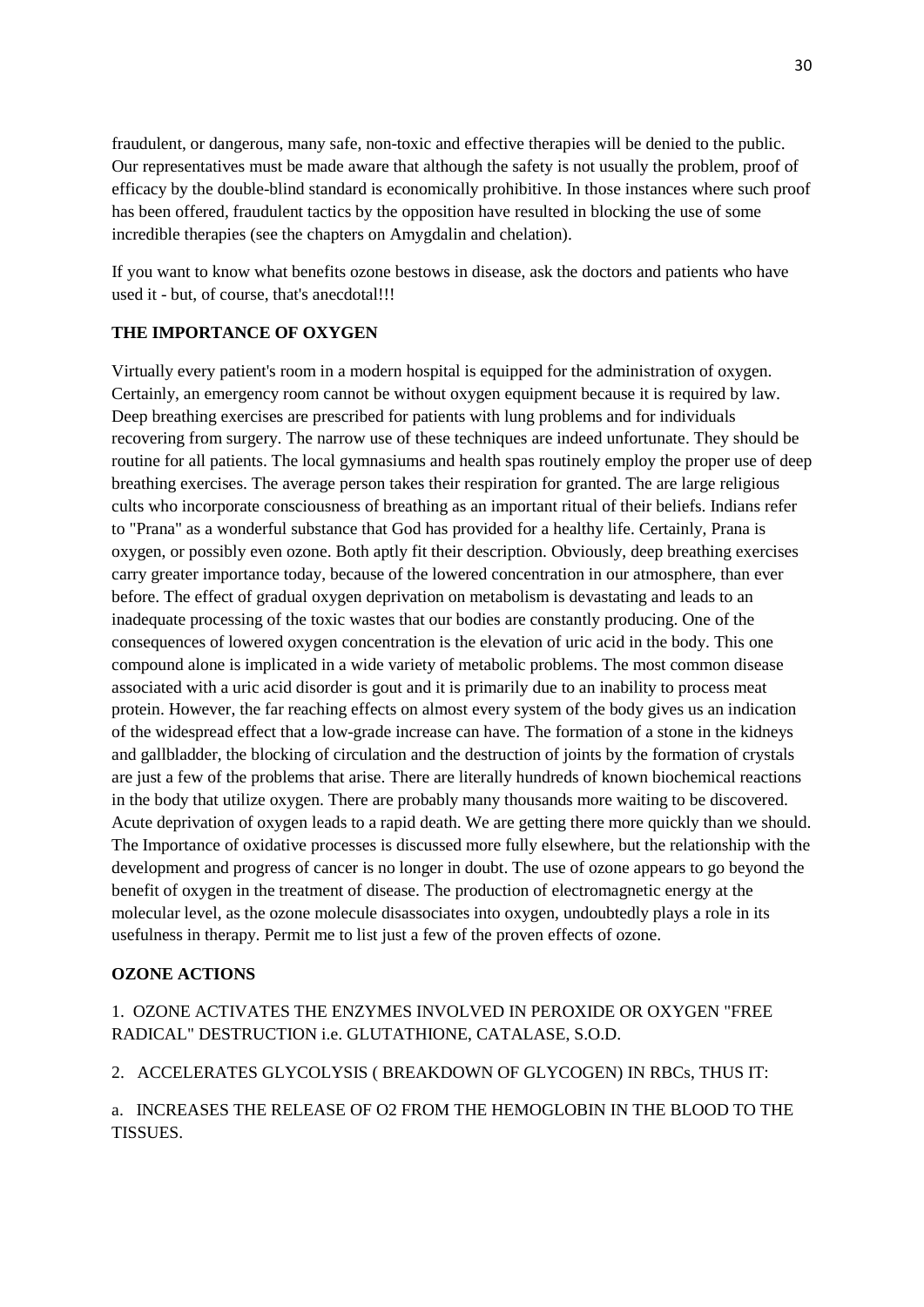b. ENHANCES FORMATION OF ACETYL CO-ENZYME- A, WHICH IS VITAL IN METABOLIC DETOXIFICATION.

c. INFLUENCES THE MITOCHONDRIAL TRANSPORT SYSTEM WHICH ENHANCES THE METABOLISM OF ALL CELLS AND SAFEGUARDS AGAINST MUTAGENIC CHANGES.

d. INCREASES RED BLOOD CELL PLIABILITY, BLOOD FLUIDITY AND ARTERIAL pO2 (OXYGEN CONTENT); DECREASES ROULEAUX FORMATION (CLUMPING WHICH INTERFERES WITH THE NORMAL FUNCTIONING OF RED BLOOD CELL METABOLISM.)

3. INCREASES LEUKOCYTOSIS (PRODUCTION OF WHITE BLOOD CELLS) AND PHAGOCYTOSIS (THE MANNER IN WHICH CERTAIN WHITE BLOOD CELLS DESTROY FOREIGN MATTER.) BOTH PROCESSES ARE PART OF THE IMMUNE DEFENSE SYSTEM.

4. STIMULATES THE RETICULO - ENDOTHELIAL SYSTEM, THE REBUILDING OF TISSUE.

5. STRONG GERMICIDE - INACTIVATES ENTEROVIRUSES, COLIFORM BACTERIA, STAPHYLOCOCCUS AUREUS AND AEROMONA HYDROPHILIA.

6. DISRUPTS THE CELL ENVELOPE OF MANY PATHOGENIC ORGANISMS WHICH ARE COMPOSED OF PHOSPHOLIPIDS, PEPTIDOGLYCANS, AND POLYSACCHARIDES.

7. OPENS THE CIRCULAR PLASMID DNA, WHICH LESSENS BACTERIAL PROLIFERATION.

8. FUNGICIDAL - INHIBITS CANDIDA CELL GROWTH.

9. LOW DOSES STIMULATE THE IMMUNE SYSTEM

10. HIGH DOSES INHIBIT THE IMMUNE SYSTEM

11. LIMIT DOSE TO 3,000 mcgm.

References: The information for this chapter is culled from the hundreds of papers presented at the World Conferences on Ozone. The scarcity of information available in the major medical journals is testimony to the power of the Pharmaceut-ical industry. With good reason, they have established a wall of silence and welcome the dissemination of falsehoods about the effects of ozone. They have an entire market of antibiotics at stake. There is no evidence that anyone has ever died from ozone therapy, and my conversations with practitioners in several countries, including the United States, confirm the remarkable results that I observed first-hand in my own practice.

#### **CRYOGENIC CELL THERAPY**

THE INCREDIBLE FACTS OF LIFE AND CELL THERAPY:

CELL THERAPY IS SAFE.

CELL THERAPY IS EFFECTIVE.

CELL THERAPY HAS BEEN THOROUGHLY TESTED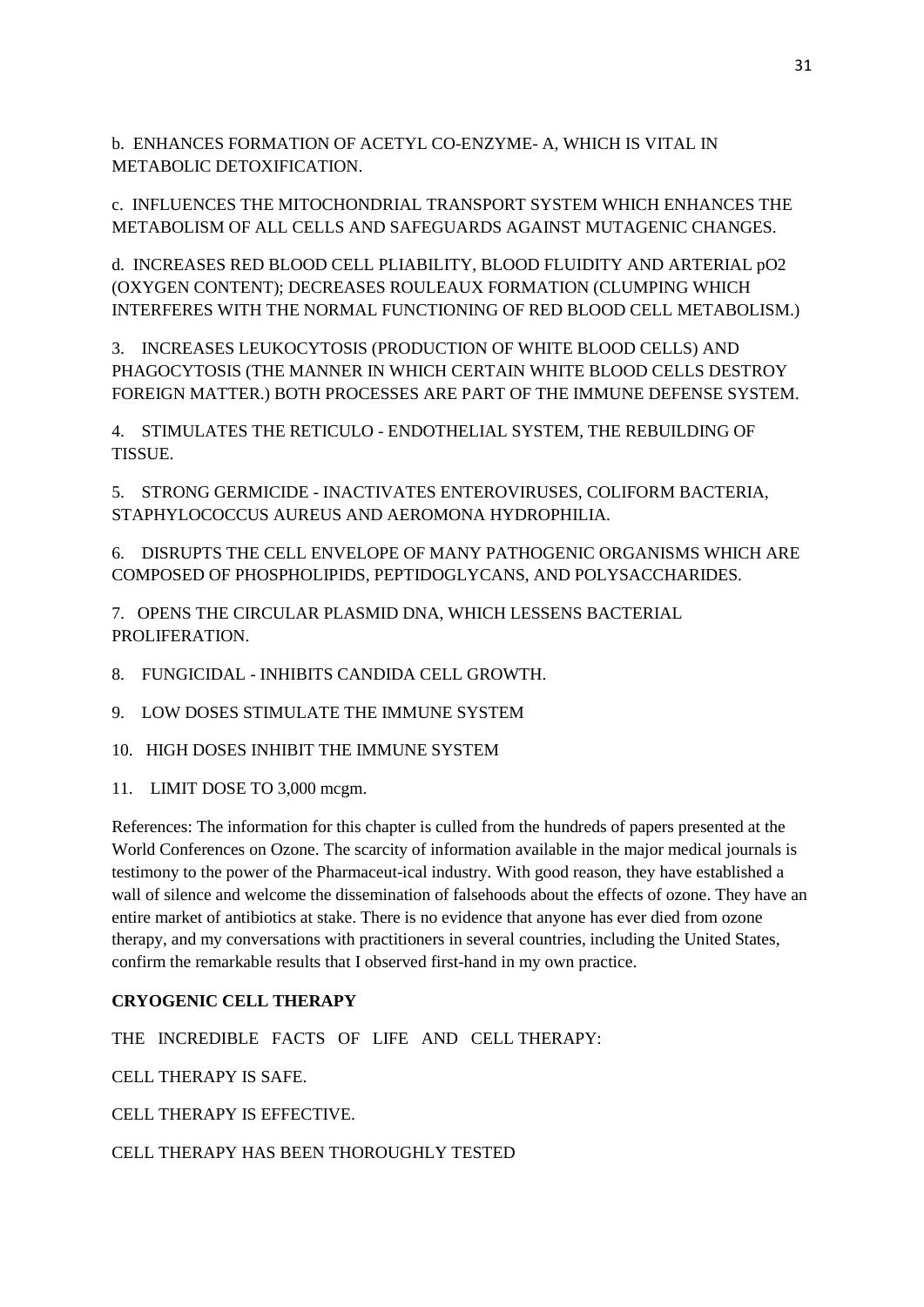CELL THERAPY IS IN USE THROUGHOUT THE WORLD.

CELL THERAPY HAS BEEN PROVEN USEFUL IN ALMOST EVERY DISEASE CATEGORY INCLUDING:

CANCER, CARDIOVASCULAR DISEASE, GENETIC DISEASES, DEGENERATIVE DISEASES, NEUROLOGICAL DISORDERS, SKIN DISEASES, IMMUNOLOGICAL PRO-BLEMS, HORMONAL AND GLANDULAR DISEASES AND IN REJUVENATION, REGENERATION & REVITALIZATION.

CELL THERAPY IS BEING USED BY MORE THAN FIFTY THOUSAND PHYSICIANS THROUGHOUT THE WORLD.

CELL THERAPY HAS BEEN ADMINISTERED TO WELL OVER TWO MILLION INDIVIDUALS, INCLUDING POPE PIUS XII, PRESIDENT AND MAMIE EISENHOWER, WINSTON CHURCHILL, THE DUKE AND DUCHESS OF WINDSOR, CHARLES CHAPLIN AND COUNTLESS OTHER CELEBRITIES.

CELL THERAPY CAN BE TRACED AS FAR BACK AS 1550 B.C. (EBER PAPYRUS.) CELL THERAPY BY MODERN INJECTION TECHNIQUES WAS FIRST REPORTED IN 1912 BY **KUTTNER** 

YET...

# CELL THERAPY IS CONSIDERED "UNPROVEN" AND THEREFORE ILLEGAL IN THE UNITED STATES OF AMERICA.

#### IN PERSPECTIVE

The history of cell therapy is fascinating and extremely educational. There are thousands of books, newspaper and magazine articles, research papers and medical documents establishing cell therapy's long and extensive use and applications. Consider that even cannibalism, when it was thoroughly investigated, revealed beliefs attributing therapeutic powers to the various specific parts of the body when ingested.

Modern cell therapy owes its current popularity to the brilliant work of Dr. Paul Niehans, a Swiss surgeon who is considered the "Father of Cellular therapy." Dr. Niehans' research revealed that embryonic (fetal) tissue of other mammals did not elicit a rejection reaction in humans because the tissue was so primitive that it had not yet developed antigenicity (before the maternal immune response was in place.) That simply meant that the tissue at an early fetal stage had not differentiated to the point where it could be distinguished from human tissue by the body's immune defenses. It therefore could be assimilated by human tissue as its own without being rejected and destroyed.

We have all read of experiments that have been carried out using a pig's liver as a transplant for a human. It is only through the use of dangerous immune suppressives that even temporary success can be obtained. We are equally aware that transplanting organs from one human to another is only sometimes successfully accomplished, with extreme difficulty, and too often with great peril to the recipient. A logical individual would at least try safe fetal tissue injections early in the disease, but when have the FDA or (sometimes affec-tionately referred to as the "Federal Damnation Administ-ration ) and the Medical establishment ever acted logically?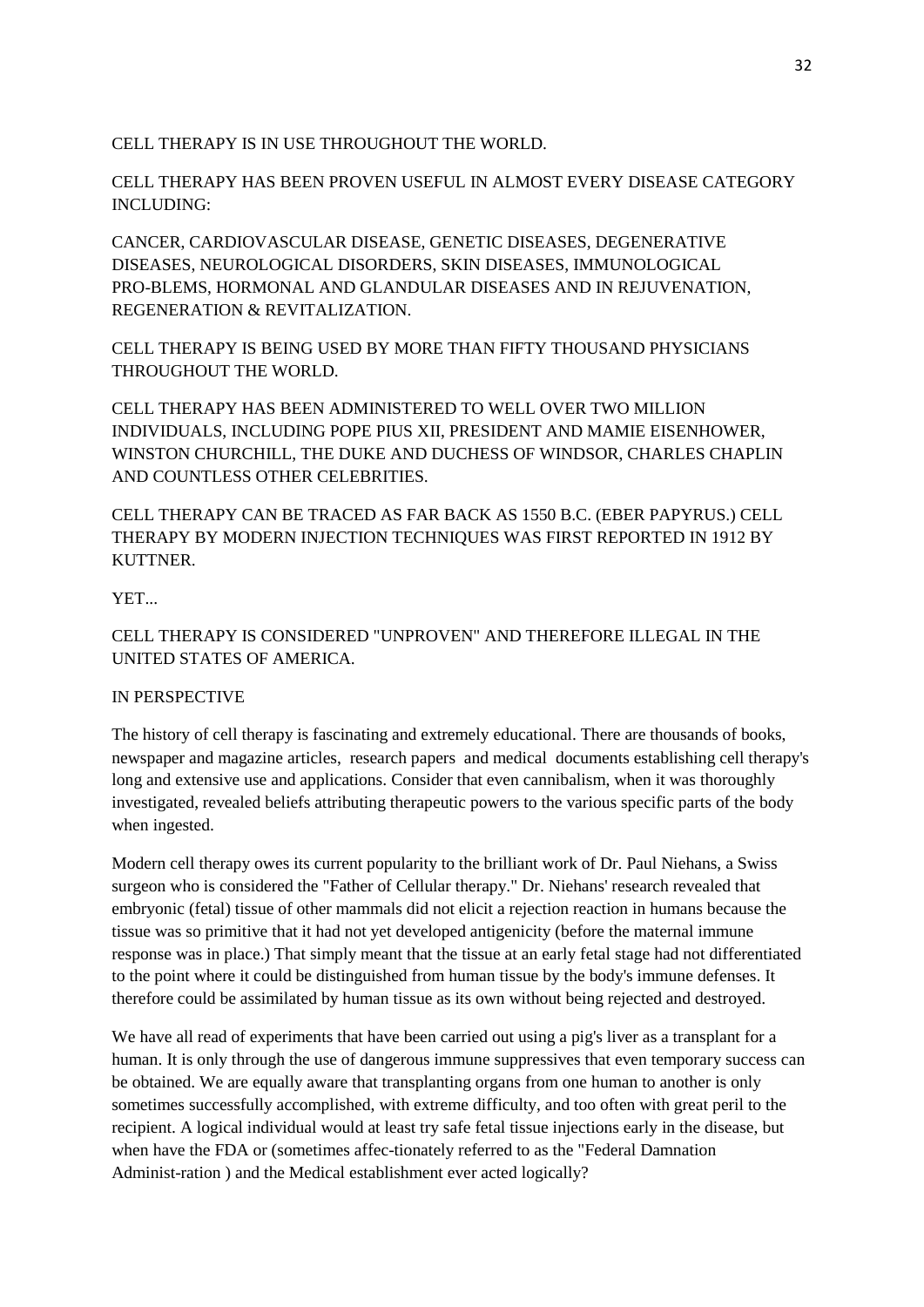The irrefutable evidence that cellular injections existed prior to the FDA regulations prescribing the use of new untested therapies, places it in the category referred to as being "grandfathered in." There are many articles in the establishment American medical literature supporting the use of cellular therapy, especially in some deadly diseases of children. However, the FDA, in the interest of protecting the enormously profitable "drug culture" of the pharmaceutical industry and allopathic (establishment) medicine, has violated the directives of the U.S. Congress. Sadly, our representatives are snowed by the powerful lobbyists of the AMA and the Pharmaceutical Industry "Syndicate" (PIS). Most representatives are not knowledgeable in medical science and innocently believe what they hear as Gospel.

Cellular therapy cannot be patented and therefore poses a serious economic threat to the pharmaceutical industry. It becomes obvious why the AMA, the FDA and the PIS constantly divert the public's attention to the discovery of synthetic drugs, hormones and enzymes rather than the widespread availability of the inexpensive and safer naturally occurring substances. All this, while millions suffer and die. There are some circumstances, as in diabetes, where only human embryonic cells are effective and when injected into the muscle of juvenile diabetics, they negate the need for daily multiple injections for periods of a year or more. The current disputes over the use of human embryonic tissue, if settled intelligently, promises to alleviate the terrible suffering endured by millions in a variety of diseases. Genetic engineering also is very promising, but what about the millions who need help now?

Since the death of Niehans in 1971, many research scientists have advanced and continued his work. Wolfram W. Kunhau, M.D., has expanded the field of hormone therapy by discover-ing the relationship of centers of the brain that play a vital role in hormone production.

#### **HOW CELL THERAPY WORKS**

When very young fetal cells are injected into muscle tissue, they migrate by genetic coding (biochemical, physiological and bio-electrical properties), which enable these cells to recognize and integrate with their corresponding tissue in the body. Experiments, laboratory tests, practical observation and experience has provided irrefutable evidence that these cells revitalize the old cells and restore organ function for very long periods of time. The implications of what can be and has been achieved are enormous. With regard to disease, just the role of Thymus tissue alone evokes the possibility of at least a thousand possible applications. This important organ of immune defense begins to falter and atrophy rather early in life, leaving us progressively at the mercy of aging and the increased occurrence of all disease. This important organ tissue, when injected synergistically with Mesenchyme, Hypothalamus and others, provide an important boost in the body's fight against cancer and most diseases.

CELL THERAPY INDICATIONS (USES)

(A complete list of the individual diseases would fill pages)

IMMUNE DEFICIENCY DISEASES

MOST CANCERS

GENERAL LOSS OF VITALITY

GLANDULAR IMPAIRMENT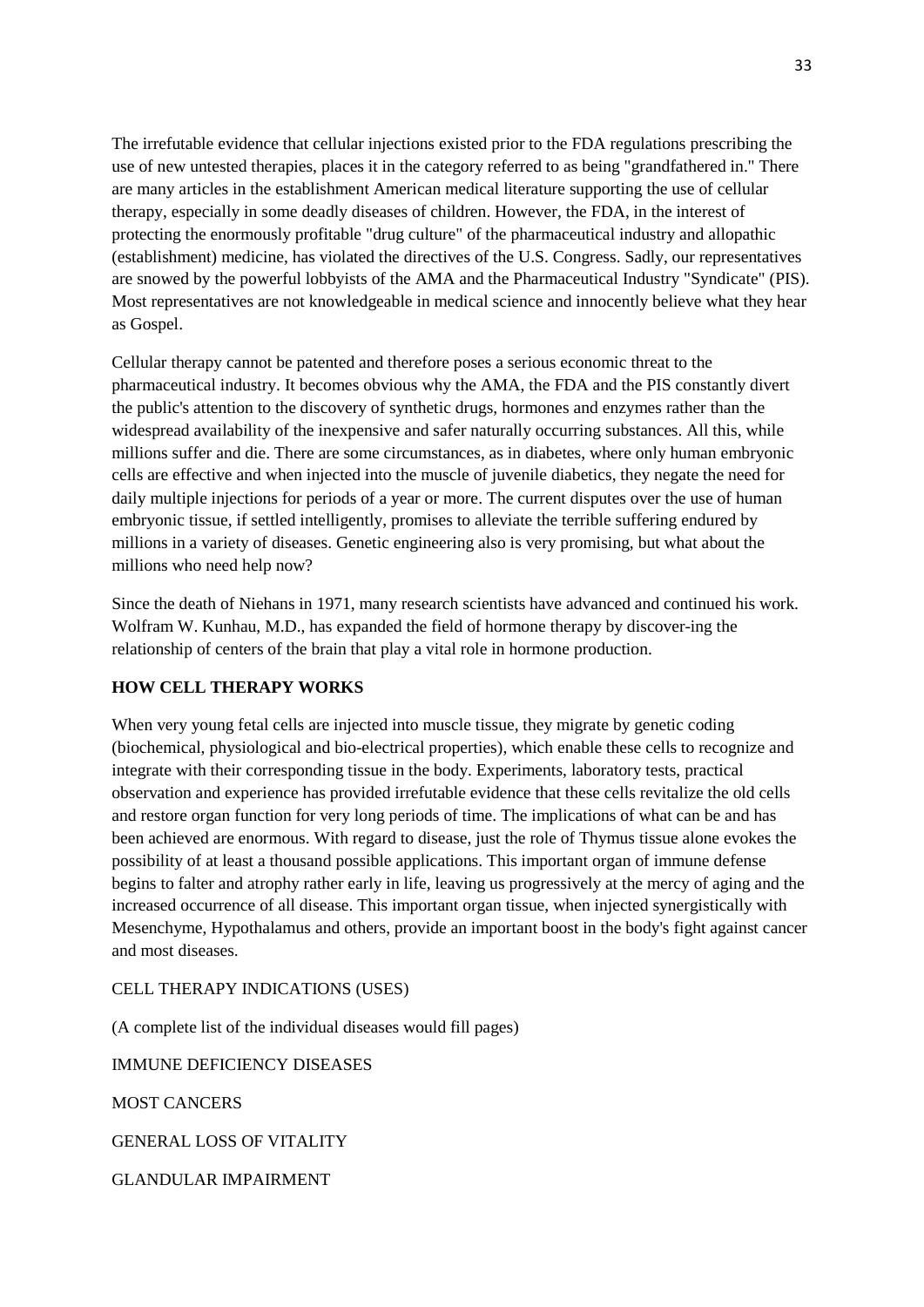#### REDUCED INTELLECTUAL FUNCTION

IMPOTENCE & STERILITY

CENTRAL NERVOUS SYSTEM DYSFUNCTION & DEGENERATION (ALZHHEIMER'S, PARKINSON'S, etc.)

ALL ARTHRITIS

DIABETES MELLITIS

CHRONIC SKIN DISEASES (ECZEMA, PSORIASIS)

FEMALE HORMONE DEFICIENCY (MENOPAUSE, STERILITY)

THYROID PROBLEMS

PMS

SKIN (DECUBITUS) ULCERS

**OSTEOPOROSIS** 

CIRCULATORY INSUFFICIENCY (EYES, EXTREM-ITIES, HIGH OR LOW BLOOD PRESSURE etc.)

DOWN'S SYNDROME (MONGOLOIDISM)

ALL DEGENERATIVE DISEASES

LIVER & GALL BLADDER DISEASES (CIRRHOSIS)

DEPRESSED STATES (NEURO-VEGETATIVE DISORDERS)

GROWTH DISTURBANCES IN THE YOUNG

PANCREATIC DISEASES

INTESTINAL DISEASES

SPINE, JOINT & BONE DISEASES

COLON DISEASES

MOST BACK PROBLEMS

CHRONIC INFECTIONS OF THE RESPIRATORY SYSTEM

DIGESTIVE PROBLEMS

CHILDREN'S HEREDITARY OR ACQUIRED BRAIN DISEASE

CHRONIC LUNG DISEASE

CONTRAINDICATIONS (NOT TO BE USED)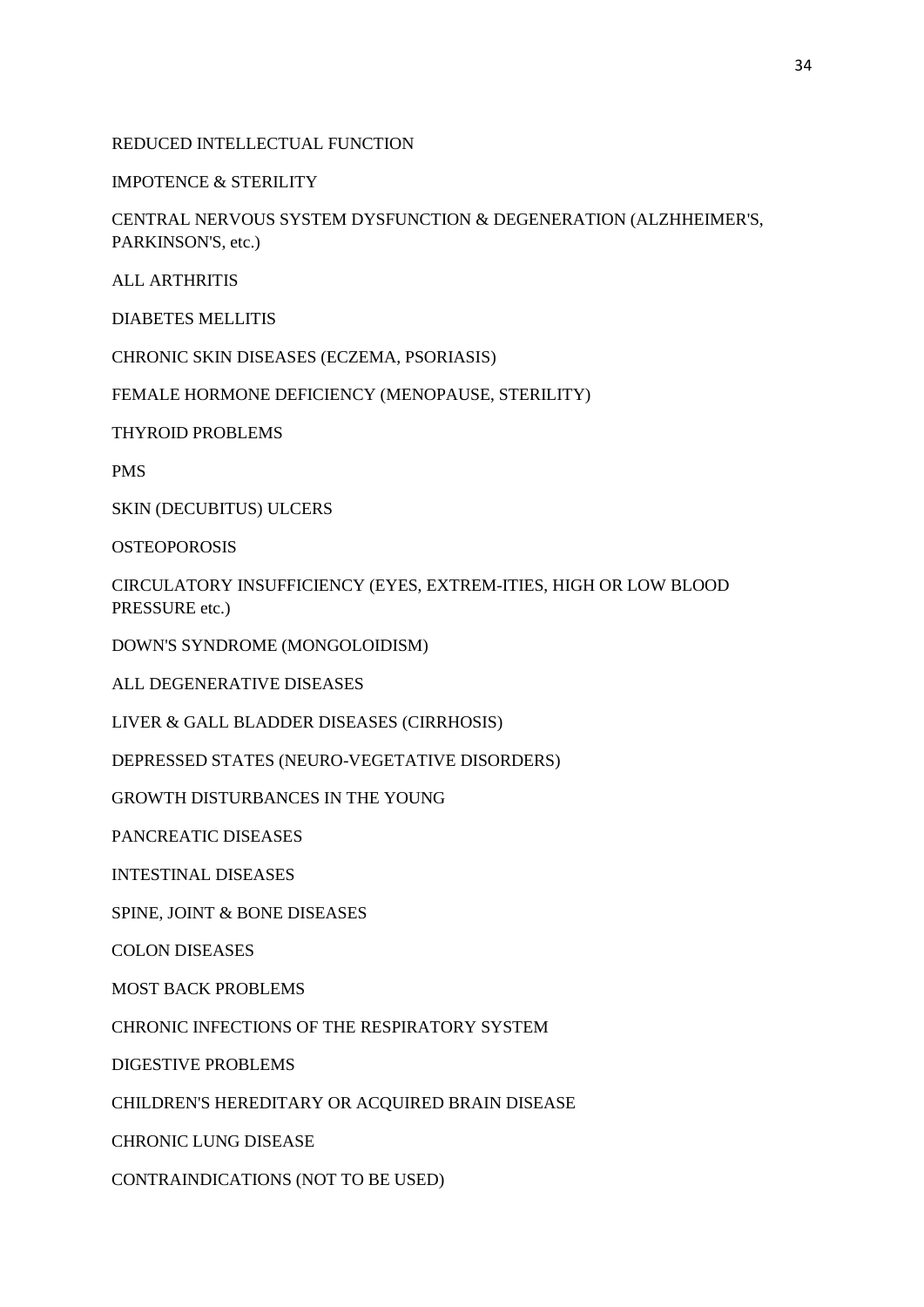ACUTE INFECTIONS

CONTINUING ANTICOAGULANT THERAPY

ACUTE INFLAMMATION

RECURRENT THROMBOSIS OR EMBOLISM

ACUTE HEART PROBLEMS

CHRONIC KIDNEY DISEASE/DYSFUNCTION (ELEVATED CREATININE)

CEREBRAL HEMORRHAGE

SEVERE HYPERTENSION

GOUT - HIGH URIC ACID

**HEPATITIS** 

HEMOPHILIA

ALLERGY TO VACCINES, SERA OR DRUGS

#### **CELL PREPARATION AND ADMINISTRATION**

Sixty years of modern use, research and experimentation has resulted in the application of the miraculous technique of Cryogenics to cell therapy. This historical discovery has enabled medical science to preserve tissue for extremely long periods, in a state of suspended animation. Preservation of live sperm, tissue and bone banks and ultra-safe cell therapy are but a few of the benefits. The technique involves the flash-freezing of live cells at minus one hundred and sixty degrees centigrade. Though there are still a few advocates of live cells being transferred directly from the calf embryo to the patient within thirty minutes, there is no evidence that there is any advantage and the risk of infection and serious reactions are greater.

#### THERAPEUTIC ADMINISTRATION OF THE CELLS

Physician Procedures:

(All of the following information is to be related to the patient at least one week prior to the procedure.)

A. History and physical examination.

B. Evaluation of clinical laboratory tests (Complete blood count, sed rate, SMAC-24 and urinalysis.)

C. Selection of cells to be used in disease.\*

D. Selection of cells for rejuvenation.\*\*

E. Inject cells deeply using procaine and a 21 gauge 1.5" needle, into the upper outer quadrant of the gluteus maximus muscle.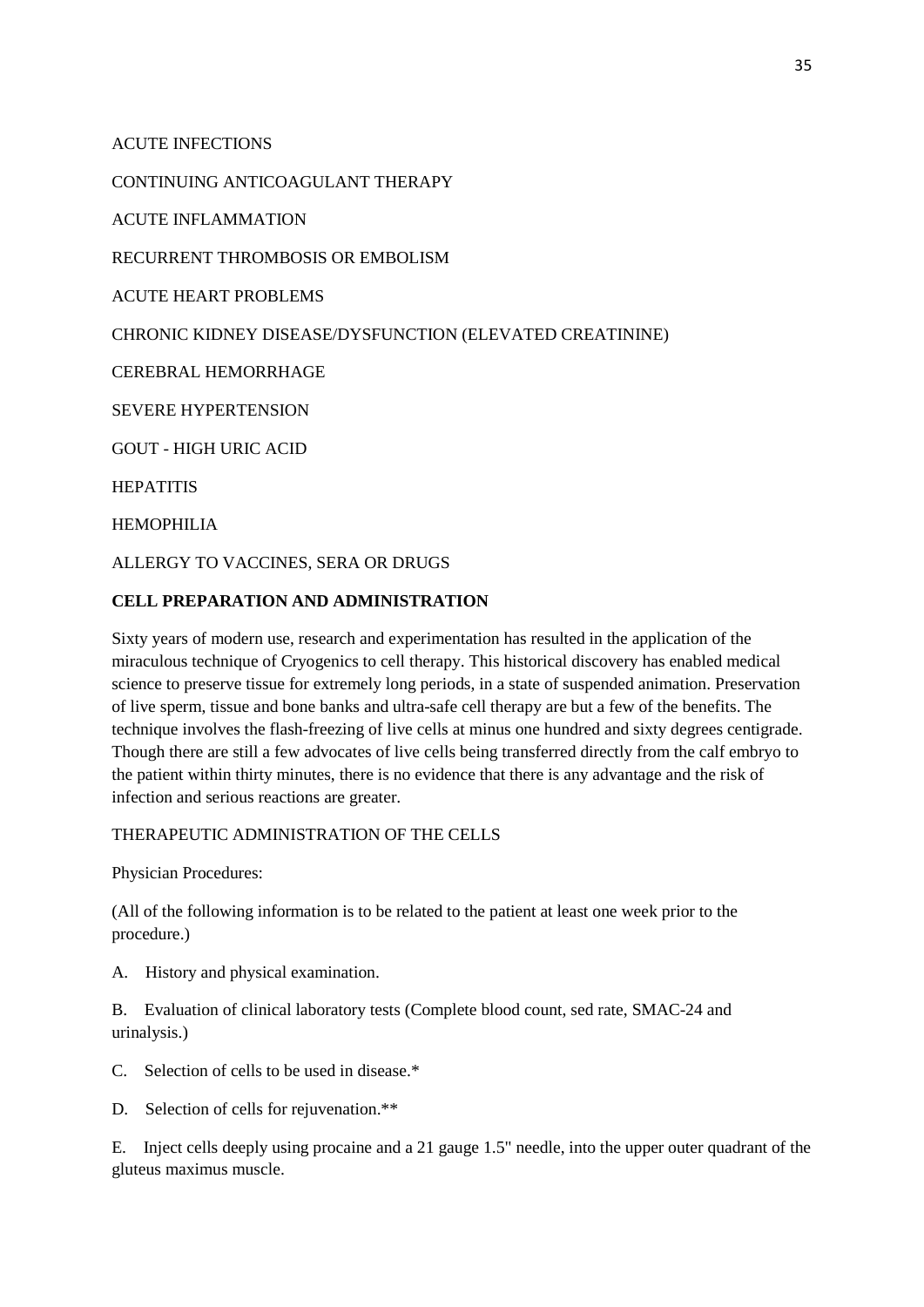F. Patient is instructed to have complete bed rest for two days and mostly rest on the third day.

Patient Instructions:

G. Take 10 grams of Vitamin C (10,000mg) daily, in divided doses for at least five (5) days prior to therapy and ten (10) days following therapy. This improves the health of the capillaries and cell utilization.

H. Total bed rest except for bathroom privileges. Meals are best served in bed.

I. Avoid exercise for ten (10) days following therapy.

J. Avoid smoking, alcohol, antibiotics, X-rays, hot baths and sunshine for at least ten days after therapy. K. Reactions occur in less than one out of twenty. They are usually mild and may include: fever, local swelling, flushing, itching and soreness.

Within approximately one week an increase in vitality may be noticed, followed by a gradual improvement in vigor, sex drive, emotional outlook, appearance, alertness and appetite.

\* BASIC CELLS to be included: HYPOTHALAMUS, THYMUS, MESENCHYME, PLACENTA (male or female as appropriate), plus CELLS APPROPRIATE TO THE PROBLEM.

\*\* USE BASIC CELLS plus CELLS INDICATED BY THE EVALUATION OF THOSE SYSTEMS MOST IN NEED. AS MANY AS EIGHT TO TEN INJECTIONS (some injections may contain more than one type of cell, often adjacent or connecting tissues, so as not to confuse the macrophages.)

# **Chapter 5: "Let Your Food Be Your Medicine"**

# **Linseed The Incredible Oil**

"Linseed oil can prevent and even treat cancer successfully." The response of the average physician to this statement is always a smirk of disbelief, followed by a mocking smile. Most individuals, if they have heard of linseed oil, automatically think of paints in which it is used extensively. Today, because of the extensive, inaccurate propaganda about oils, fats, fatty acids and cholesterol, the sound of these words impart an ominous feeling. Unfortunately the public is still not aware that cholesterol is not the culprit. The processed and heated oils with which our diets abound, cause the cholesterol to thicken and precipitate in the blood and create circulatory problems. The choice of oils would be important if they were cold pressed, fresh and not processed. Currently our supermarkets offer only poisonous processed oils which deprive us of the essential fatty acids. However, oils are not readily available in their natural state except in some health food stores. The best sources are in Germany, and there are importers bringing it in. Production has recently begun in the United States and with popular support it will hopefully revolutionize the food industry.

I am convinced it is a useful cancer preventative and treatment.

I first became aware of the biochemical importance of linolenic and gamma-linoleic acid in metabolism less than ten years ago. The advanced medical organizations interested in more natural ways of preventing and treating disease were the first to take note of them. Organized medicine has yet to wake up to their extreme importance. Their role in oxidation and the formation of free radicals is still an enigma to most physicians. I seriously doubt that more than a handful prescribe their use or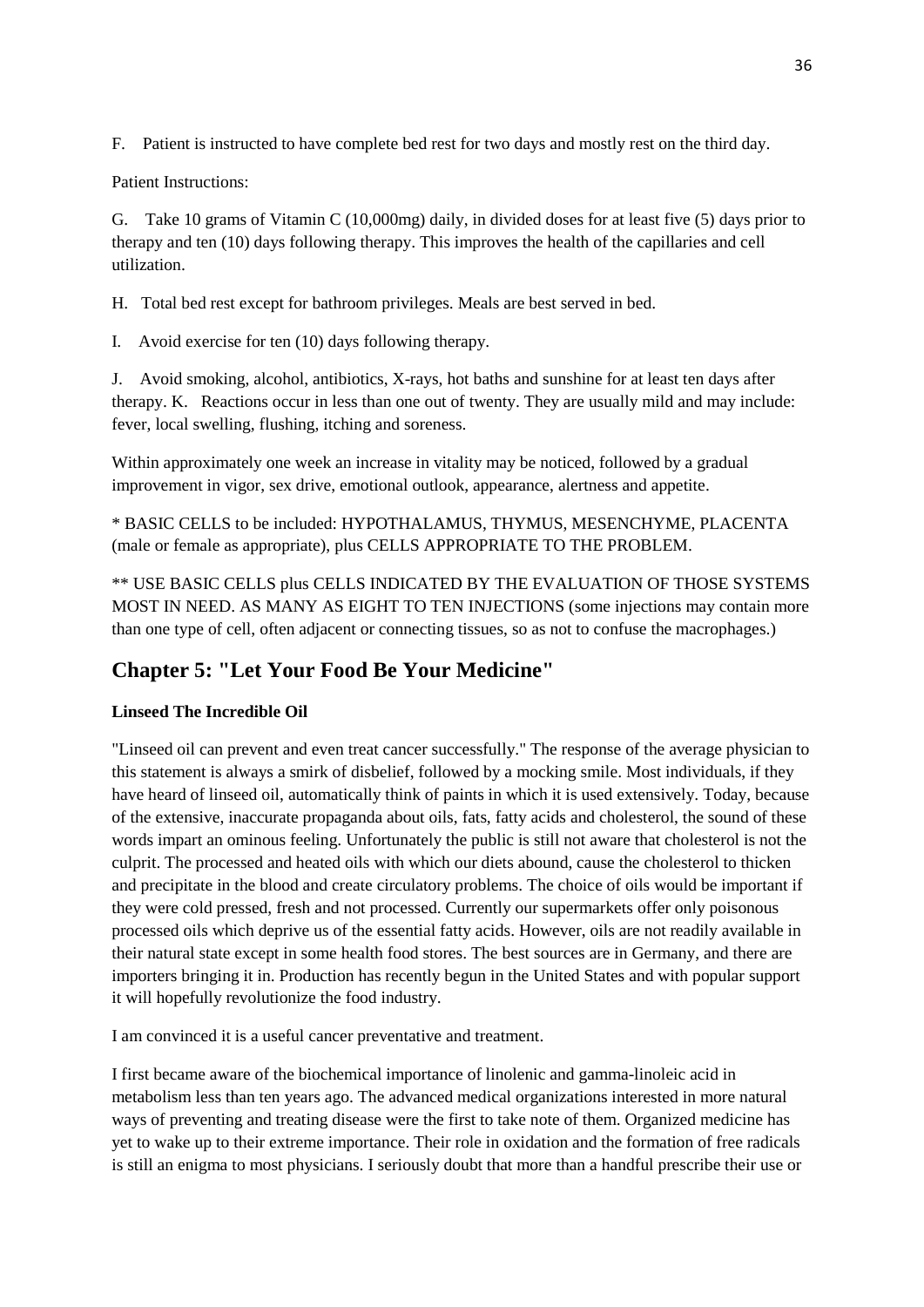even know about them. When you develop the "drug habit" of the average physician, it's hard to get away from prescribing prescription drugs. Most doctors would rather endanger their patients with "side effects" than recommend something safe, effective and natural that could be purchased without their Latin scribblings. After all, too many patients would still feel cheated if a doctor gave them good advice and then told them to go to a health food store. The public is getting wiser and someday the doctors will kick the "drug habit".

The number of medical papers dealing with the essential fatty acids probably number well over several thousand. Many are esoteric and difficult to understand. However, there are literally hundreds that deal directly with their application in everyday life, especially in the prevention and treatment of cancer. In order to give you an idea of what is available to physicians, I will mention a few of them. But first, a brief explanation. Fats make up a large part of our diet and a lot of mis-information has been disseminated about them. Natural fats are rarely a problem, in fact they are necessary in our diet. Fats are made up of groups of fatty acids, some of which are saturated and others unsaturated. According to their chemical structure, they are further divided intcHwo groups: the omega-3 and the omega-6 fatty acids. Although several of the fatty acids are extremely important in maintaining health, our attention will be focused on the omega-3 linolenic acid and the omega-6 linoleic acids. More will be said later, but lets look at just a few of the articles that have been published.

H,W. Renner (1990) wrote about the effect of fatty acids in protecting us from cancer producing substances (mutagenics), especially the harmful cancer producing effect of the "anti-cancer" thio-tepa. You read it right!

A. Norman wrote on the use of a linoleic compound, sodium linoleate and its anti-tumor activity.

M.W. Pariza and Ha YL wrote extensively about linoleic uc id and its anti-carcinogenic action.

G.A. Pritchard wrote of the benefits of the fatty acids in breast cancer (1989), as did Fritsche and Johnston in 1990.

As far back as 1980, the brilliant D.F. Horrobin, discussed the reversibility of cancer with fatty acids and other natural substances.

F. Fujiwara related the use of linolenic acid in neuroblastomas (1987). In 1990, Brushima confirmed his work.

N. Dipperaar wrote of the use of linolenic acid in relation to hepatoma and;

W.P. Leary wrote of its use in esophageal cancer.

L. Kaiser, in Nutrition and Cancer, in 1989, pointed out the lower incidence of breast cancer in populations that consumed larger amounts of fish.

E. E. Deschner showed us that essential fatty acids played a protective role against colon tumors. Cancer, 1990.

Robinson, in Rheumatoid Disease Clinics of North America, 1991 discussed the positive effects of essential fatty acids in auto immune diseases.

In 1991, Gardiner and Duncan published a paper on the benefits of linolenic acid in malignant melanoma, one of the most deadly cancers - and so on.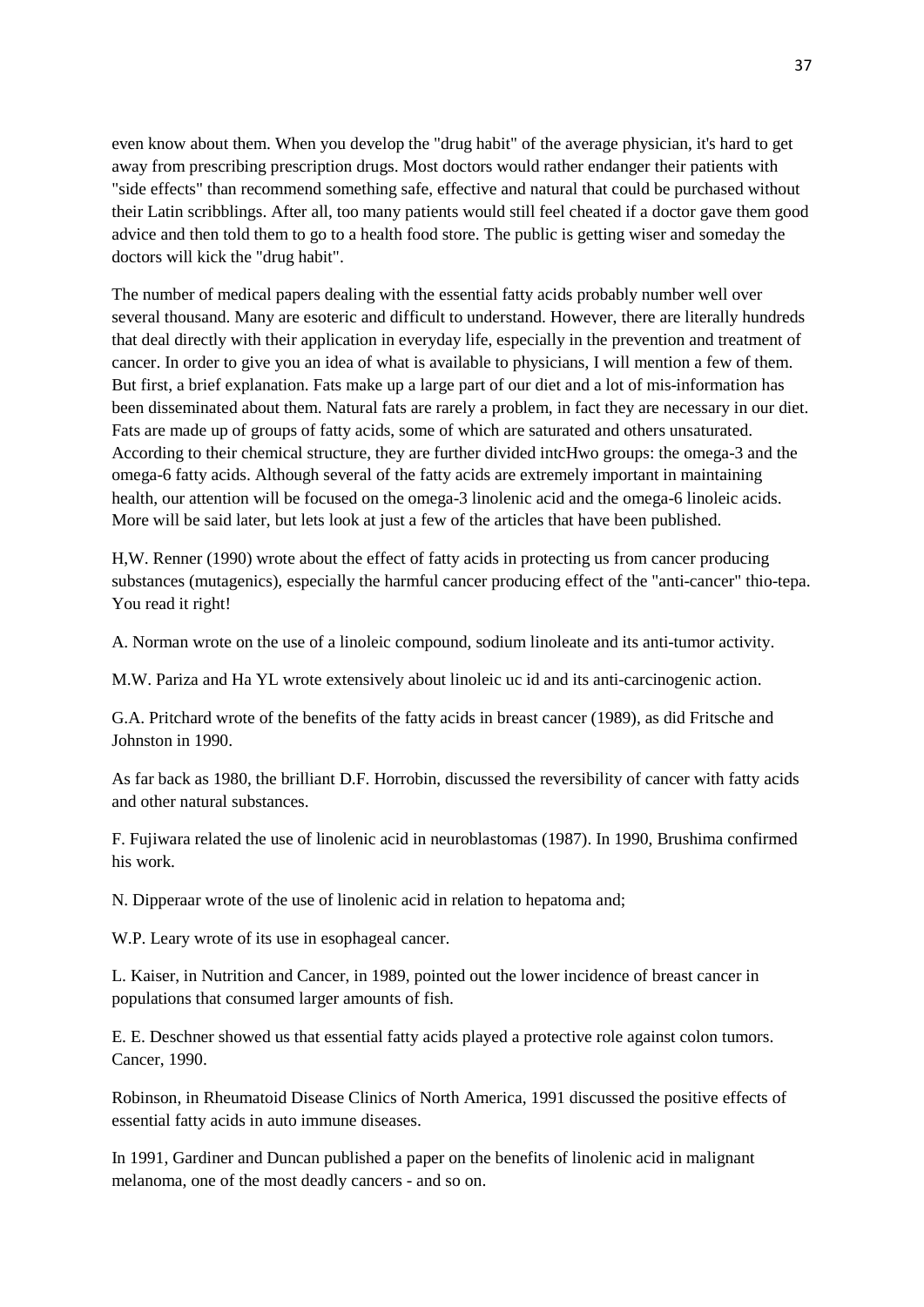Other articles deal with how the essential fatty acids are very effective in treating such diverse problems as: overweight and underweight, premenstrual tension, Diabetes, vascular disease, etc. It makes you wonder why the FDA permits the continuation of 80% of the therapies used in medicine which have never been subject to scientific testing standards, they are "grand-fathered in" under their regulations. With the same breath however, they then refuse health food and vitamin companies from claiming therapeutic benefits from the use of many supplements, herbs, homeopathics, vitamins and minerals, even though some have been used in these diseases for thousands of years. It appears that they protect with one hand and taketh away with the other. Why don't they at least allow something like:

"Though this product has never been subject to modern standards of efficacy, it has been used for many years in the treatment of..."

### OR

"This product has been thought to be useful in ... However, these claims have not been proven scientifically."

# THEN, YOU COULD MAKE YOUR OWN DECISION! DEMAND IT THEY ARE PAID BY YOU TO SERVE YOU!

The name of Dr. Johanna Budwig came up in a conversation about fatty acids with one of my colleagues in 1991. His praise of her program was so enthusiastic, I knew that I had to one day meet this remarkable woman. The opportunity to visit her presented itself finally at the end of August 1993 while completing the writing of this book and two others in magical Lanzarote, one of the beautiful Canary Islands of Spain off the coast of Morocco. I travelled to Germany for one week. It is an experience so very important that I wish to share it with you.

# **A VISIT WITH DR. JOHANNA BUDWIG**

After three decades of research, Dr. Budwig, a six-time nominee for the Nobel Award, found that the blood of seriously ill cancer patients was always, without exception, lacking in certain important essential ingredients which included sub-stances called phosphatides and lipoproteins. (The blood of a healthy person always contains sufficient quantities of these essential ingredients. However, without these natural ingredients cancer cells grow wild and out of control.)

Blood analysis showed a strange greenish-yellow substance in place of the healthy red oxygen carrying hemoglobin that belongs there. This explains why cancer patients weaken and become anemic. This startling discovery led Dr. Budwig to test her theory.

She found that when these natural ingredients where replaced over approximately a three month period, tumors gradually receded. The strange greenish elements in the blood were replaced with healthy red blood cells as the phosphatides and lipoproteins almost miraculously reappeared. Weakness and anemia disappeared and life-energy was restored. Symptoms of cancer, liver dysfunction, and diabetes were completely alleviated.

Numerous, independent clinical studies published in major medical journals worldwide confirm Dr. Budwigs' findings.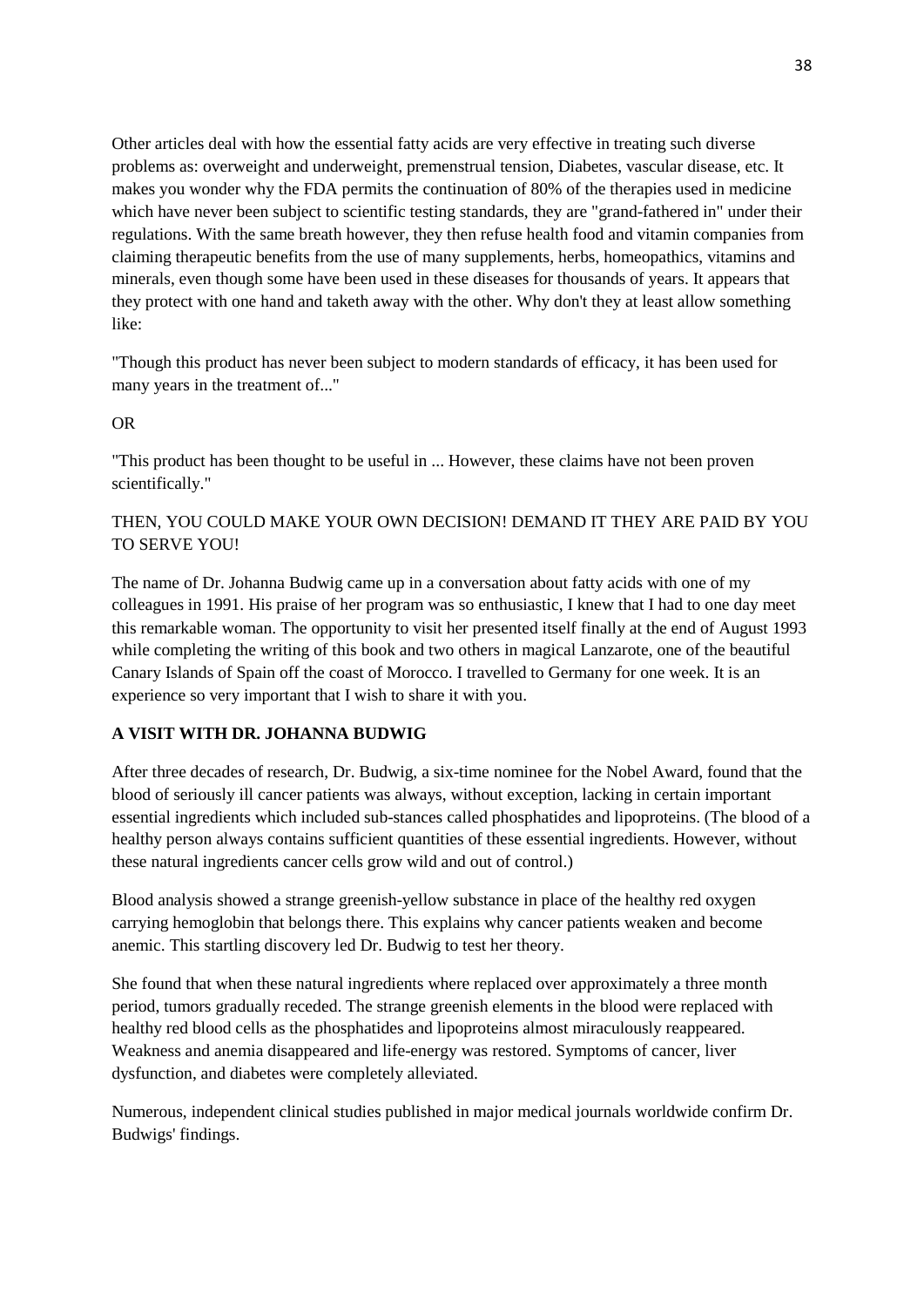The scientific research and writings of Dr. Johanna Budwig proved to be the most exciting discovery during my odyssey in search of answers to the cancer menace. Her work provided the scientific explanation that joined together all of the therapies that appeared to have a distinct beneficial effect in the treatment and prevention of cancer. Over forty years ago Dr. Budwig presented clear and convincing evidence, which has been confirmed by hundreds of other related scientific research papers since, that the essential fatty acids were at the core of the answer to the cancer problem. I felt compelled to travel to Germany and visit her personally so that I would have the very latest information to include in this book. I did so in early August of 1993, just prior to completing the final version of my manuscript. This brilliant pharmacist-chemist-physicist helped me understand why certain therapies, which in my own clinical experience as a physician, as well as that of the many other physicians I have talked with, truly seemed to be beneficial. I would like to share with you the knowledge gained from our talks as well as conversations that I fortuitously had with another physician with impeccable credentials and reputation.

Dr. Johanna Budwig is an extremely intelligent woman with strong convictions and a quick mind. She appears and acts at least fifteen years younger than her stated age of eighty-five. She held many positions of authority, especially as an advisor to government and industry. Her research soon led her to be at odds with the powerful food (fats and oils) industry and their allies in government. Several court cases were forced upon her by these influential interests, but she prevailed in all of them. In the over thirty-three years that she has instructed patients in her program, she has taught many other physicians from most major countries of the world her method of treating cancer and other chronic diseases. She claims great success for her treatment and believes that any failures that have occurred were due to non-compliance with her program. She also expressed regret that many practitioners have altered the program in order to make it easier for the patient, thus diminishing chances for a successful outcome. Because I was a physician, she insisted on devoting most of our discussion to the research and principles behind the treatment that has gained her the world-wide reputation as the "linseed oil lady". It is said with affection and gratitude by cancer survivors around the world, but with disdain by her detractors in establishment medicine. On the surface, one can understand the skepticism of many physicians that a single food could have such a profound effect on a disease as diverse, ubiquitous and deadly as cancer. It is for this reason that I was anxious to explore the scientific explanations behind its use. I will present the complex bio-chemistry and physics in a manner that will hopefully make it as clear and compelling as it should be. Throughout this book, the many scientific papers published supporting the practical application of Dr. Budwig's therapy are cited. In addition, I discuss the vital effects of the essential fatty acids on many other conditions which help you understand their critical importance. You will come to your own conclusions as to why this simple effective prevention and therapy has not only been ignored - it has been suppressed!

#### **THE LIGHT OF TRUTH**

The discoveries of Einstein, Planck, De Broglie and Kenneth Ford are linked by the work of Dr. Budwig to the Nobel Prize discoveries of Dr. Otto Warburg in cancer. Warburg believed that when we learned how to stop the development of the fermentation metabolism of cancer cells the cancer problem would be solved. Warburg understood that fats had to play a role in the process, but he was unable to discover the way in which sufficient electromagnetic force was provided for the reaction. He experimented with butyric acid, a saturated fatty acid which lacks the "pi-electrons" (electrons possessing particular qualities attributed to their position and behavior) which are indispensable for the transfer of oxygen. Butyric acid therefore failed to stimulate the absorption of oxygen, the necessary substance needed to destroy the cancer process.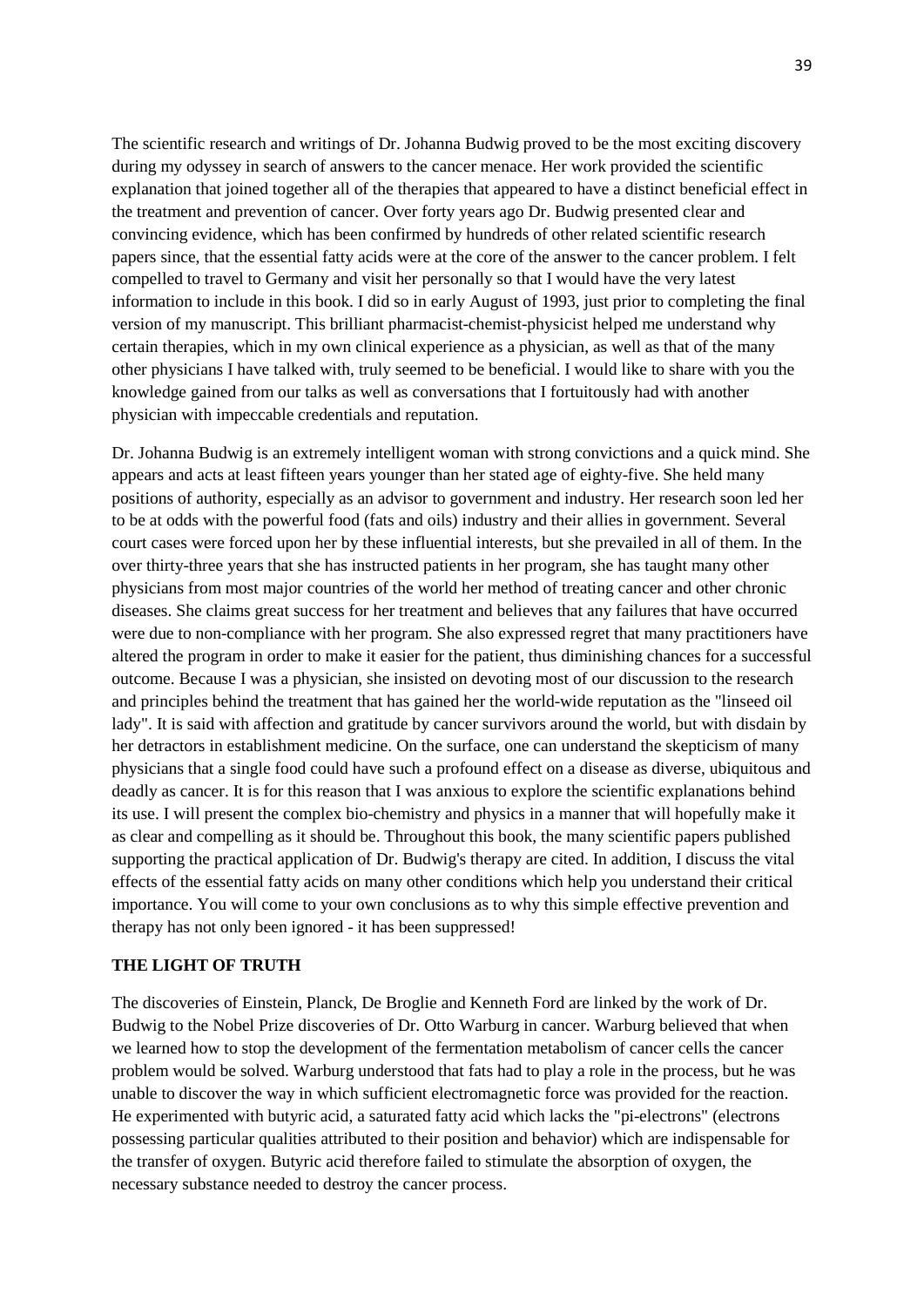Warburg wrote that he could not explain why he was unable to achieve the "desired and expected effect of respiration stimulation." He was referring to the fact that the chemical reactions involved in oxidation that he expected to take place in cell metabolism simply were not happening. It is precisely this question that Dr. Budwig has answered in her work. It took quantum physics to provide the mechanism by which the energy needed in biochemical process of oxidation would implicate the unsaturated fatty acids as the most likely provider of oxygen transport in and out of the cell. As you might recall from high school chemistry, electrons are tiny particles that have an electrical charge and they revolve around the nucleus of an atom just like the planets revolve around the sun. It is the number of electrons in orbit, their speed and distance from the nucleus that determines what the properties of that atom will be. The chemical compounds of our bodies contain atoms of almost every substance in the universe. The most common of which are very familiar to you i.e. oxygen, hydrogen, carbon, potassium, sodium, chloride and magnesium. It is the unique combinations of these atoms, plus many more, that make up everything in our bodies including each enzyme, hormone and every type of tissue of which we are composed. The way in which the atoms link together determines all of the particular characteristics of the substance they form. Most importantly, it also determines their chemical ability to react in a special way in the millions of reactions going on in our bodies at every single instant.

Although it seemed to Dr. Warburg that the fatty acid called butyric acid should provide the oxygen he reasoned was necessary to stop cancer metabolism, the arrangement of the energy charged electrons in that fatty acid did not provide enough power for the desired reaction to take place. Dr. Budwig determined that linseed oil, which contained an abundance of two special essential fatty acids, would provide that distinctive force necessary to make Warburg's prediction come true - and she was right!

### THE ESSENCE OF LIFE

The life processes of humans are greatly dependent on the role of light (predominantly sunlight) and its transformations into photons, electrons and pi-electrons. The availability of unsaturated fatty acids plays a major role in the transfer of electrons and therefore in the effect that respiratory enzymes and auto-oxidation have on maintaining or restoring normal metabolism. Let's take it step by step:

Photon energy is emitted by the sun. They are the incredibly tiny particles of energy that make up light. It is difficult to understand, but these photons are both energy waves and matter at the same time. The are part of the electromagnetic field, a force that is still not completely understood by science. The electrons that orbit every atom in the universe, which of course includes our bodies, are actually made up of two photons. This explains why you so often hear that life comes from the energy of the sun. It is fascinating that many ancient cultures worshipped the sun\* as a God. Electrons absorb these photons through resonance (vibration). It is believed that vibration is the basic energy of everything. Because Einstein, along with many others, has proven that energy and matter are never actually destroyed but merely transformed from one form to the other, it becomes clear that everything is some type of vibration. This, for me, links science and religion. It brings together humankind, all the universe and everything in it.

Electrons absorb photons, which increase their energy level. The electron can also emit photons. This process involves great energy and is involved in every change of substance. This is precisely the energy that Warburg was unable to attain in the use of butyric acid, but was obtained by Budwig in using linolenic and linoleic acids which were so readily available in linseed oil. These two unsaturated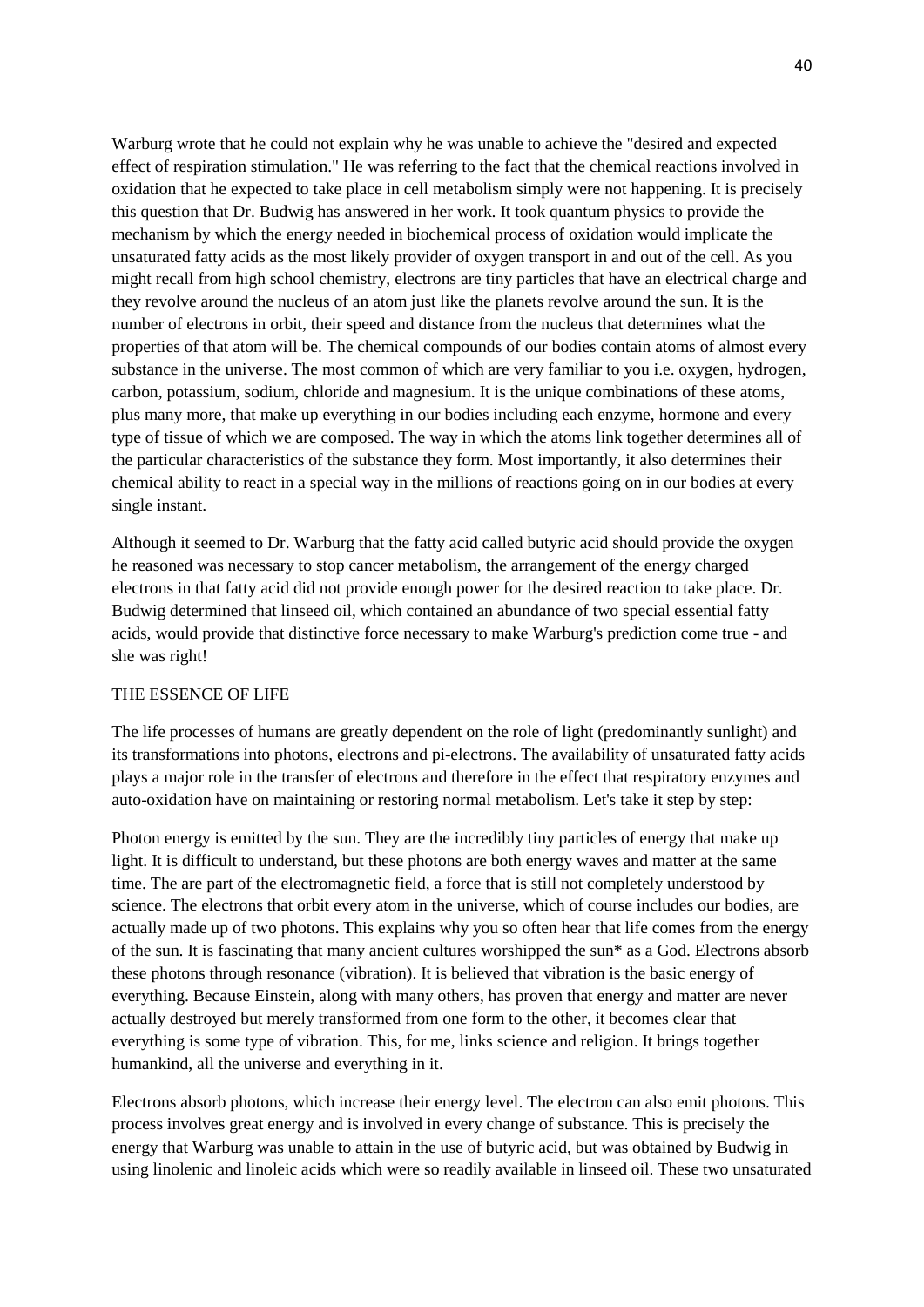fatty acids composed of three pi-electrons (high-energy) double bonds between atoms of the compound. They possess the ability to transfer immense amounts of energy. This electron configuration is found in linseeds, carotene, saffron and many other plant substances. They play an important role in the functions of the cellular membranes of plants and animals (including humans) and can easily assimilate and transport oxygen. This process is called oxidation and is responsible for the breakdown of tissue and the detoxification of cellular waste products and poisons. It is also responsible for maintaining metabolic processes.

Intense heating and the addition of anti-oxidants to food is utilized to prevent its oxidation and destruction. This processing of food changes the nature of these compounds and destroys their ability to perform these vital functions. The processing, therefore, effectively preserves "dead" food. The vital energy and the benefit to human metabolism is lost. Without a knowledge of chemistry, Hippocrates, by simple observation knew and therefore advised us to eat only natural foods. You would think that 2,500 years later, now that we have the scientific basis for following this advice, the medical profession would do so. The control exerted by the pharmaceutical industry on the philosophy and practice of medicine has created an army of individuals that are totally unaware that they hold an arrogant and ignorant position.

The brain and nervous system are mainly composed of unsaturated lipids (fats), especially those with the triple unsaturated bonds. Efficient and healthy brain function responds remarkably to the intake of the important unsaturated fats and should be included in the treatment of any disease. In building the bridge between fats and proteins, the lightest of all atoms hydrogen boosts up its energy level by absorbing photons and after the transfer of electrons on the protein side, releases them. Sulphur containing proteins, found in all cell membranes, are the vitally important substances in this reaction. The entire action takes place in every life process including fertilization, cell division, genetic integrity and embryonic growth,

#### THE PROOF

Dr. Budwig proved the fundamental role of pi-electrons in this process in 1951. She delivered her paper at important medical meetings and published her findings in her book: "Komische Krafte gegen den Krebs." In using cis-linoleic acid, an unsaturated fatty acid, Dr. Budwig accomplished what Warburg failed to do with butyric acid. O. Meyerhof, in his 1920 experiment, used linseed oil fatty acids to increase (a thousand-fold!) the recovery of frog muscle from oxygen depletion. Sadly, he failed to mention this in the summation of his experiment and it did not receive appropriate recognition. In spite of the recognition of this important finding by such scientific notables as Albert Szent-Gyorgi and Fritz Popp in 1976 and 1977 and the preceding work of Dr. Budwig, the role of unsaturated fatty acids in the prevention and treatment of cancer has been suppressed.

The implications of these reactions explain many phenomena that physicians, particularly those who utilize natural remedies, have observed. The presence of this incredible source of electron and energy transfer provides an understanding of the electromagnetic fields demonstrated so dramatically in Kirlian photography. It clarifies the significant differences observed in the use of ozone or hydrogen peroxide instead of oxygen. Most of all, it should satisfy the skeptics in establishment medicine as to why natural therapies must, by their very nature, be superior to any artificial drug produced. The photon energy which produces electrons likewise is different when produced by man-made machines, than when produced by solar energy. It could only be brain-washing that has prevented intelligent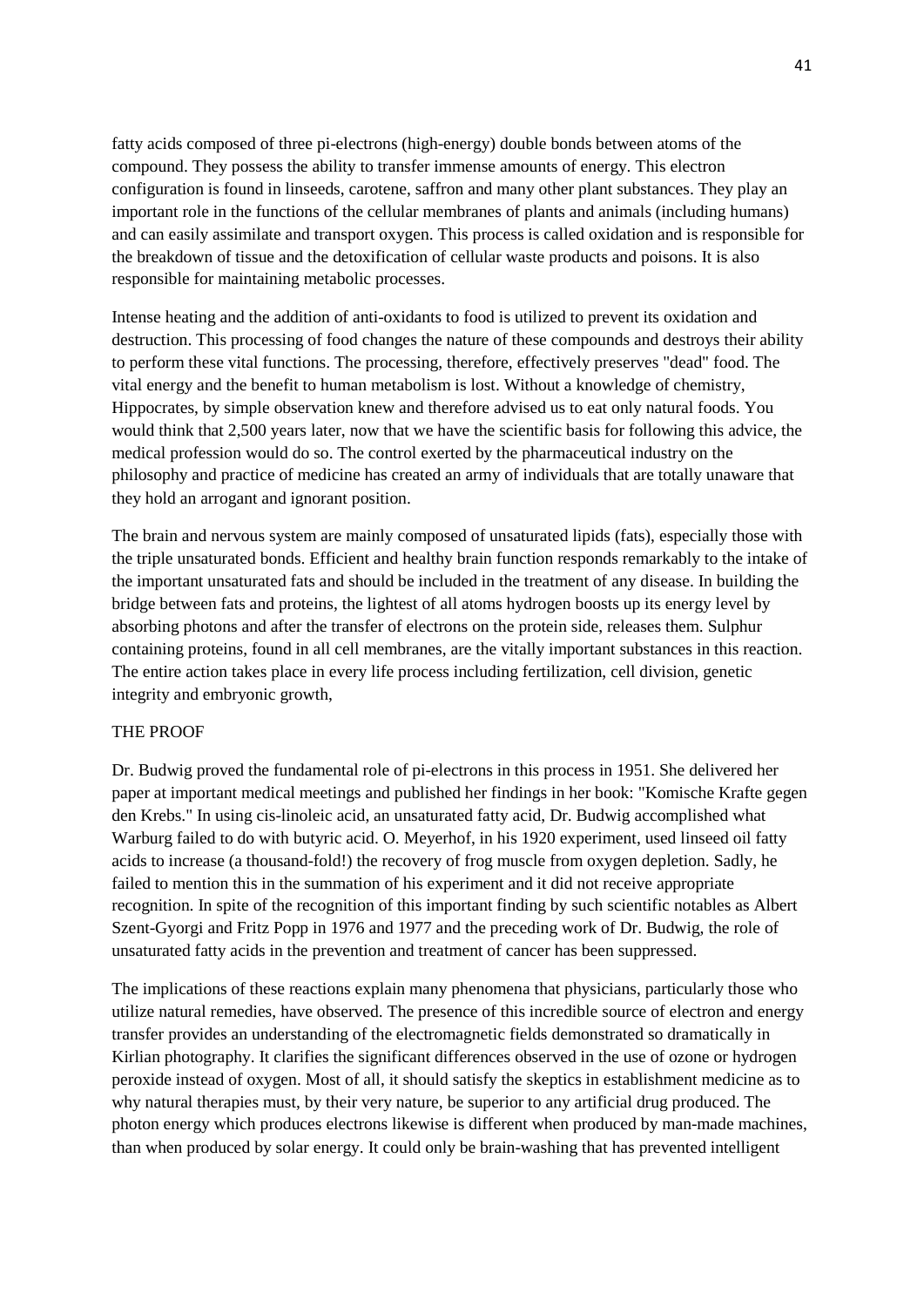individuals from recognizing that foods, being a combination of "living" chemicals, could be more effective and safer than the artificial and toxic products of the laboratory.

Radiation therapy is responsible for the development of mutations. It causes a disturbance of natural function as compared to the electrons of solar photon energy. One can easily understand that the exposure to the sun is a potential threat today, not from the sun itself, but from the changes we have brought about in our atmosphere and in our body chemistry. If we are deficient in normal unsaturated fatty acids, or worse, if we are contaminated by altered and poisonous fatty lie ids, how can we remain in a normal relationship with our universe?

I spent several days in Freudenstadt visiting Dr. Budwig and each evening I returned to my hotel with papers she gave me to read. In one of the papers, where she referred to the work of Szent-Gyorgi and Popp, it stated that they both mentioned growth regulation in the red field of light. That information was based on the work that Dr. Budwig had done involving her use of ruby laser (laser in the red spectrum of light) in the treatment of cancer and its relationship to the fatty acids. This especially interested me, because I had performed the world's first double-blind study on the use of low power helium neon and infrared laser, both in the red spectrum of light, which demonstrated definite therapeutic benefit in the treatment of arthritis of the hands. My paper was presented at the highly respected World Congress of Pain (1984) in Seattle, Washington. This carefully controlled scientific study, using an extremely safe level of laser light similar to that used to read labels on products in millions of stores throughout the world, was repeated and confirmed by two fully accredited, wellknown American universities. The FDA has not given the needed recognition to these studies that would make this therapy readily available and reimbursable by health insurance. This inexpensive, completely safe therapy would naturally pose a serious threat to the multi-billion dollar market in the potentially dangerous anti-inflammatory steroidal and non-steroidal drugs. These drugs comprise the largest, most profitable segment of drug sales.

As early as 1952, using the new revolutionary technique of paper chromatography while working at the Federal Institute for Fat Research in Germany, Dr. Budwig established the importance of unsaturated fatty acids in cancer patients. Her analysis and foresight has been proven to be correct: the basic order of all growth processes are disturbed by the electrically neutralized foods and fats and the resonance of the red spectrum of light plays a specific role in the reactivation, storage and absorption of photons in the pi-electron system. Dr. Budwig is adamant in her belief that scientific evidence supports our ability to counter the progress towards entropy (chaos) "with the anti-entropy factor from solar energy, through resonance phenomena as an anti-entropy factor of life." In simple terms, we can prolong life much more than it is now.

During our visit together, Dr. Budwig asked if I would be kind enough to review her most recent, but as yet unpublished paper, "Nature In Its Appearance in The Autoxydable System of Man. - An Interdisciplinary Approach" and suggest corrections in the English translation. In this paper she discusses in depth the application of quantum physics in the interaction between matter, electrons and electromagnetic fields and, in particular, their relationship with light. Her analysis also dealt with the quantum physics of the oxidative and transporting enzymes so vital in the metabolic role of fatty acids in the redox (oxidation-reduction) system. It would be improper for me tc disclose the particulars of an unpublished paper. However, in our conversation she discussed one extremely important fact, of which I was not aware. I will pass it on to you just as ! corrected and copied it from her paper. It is actually of public record, so I do not believe I am breaching a confidence. This information has been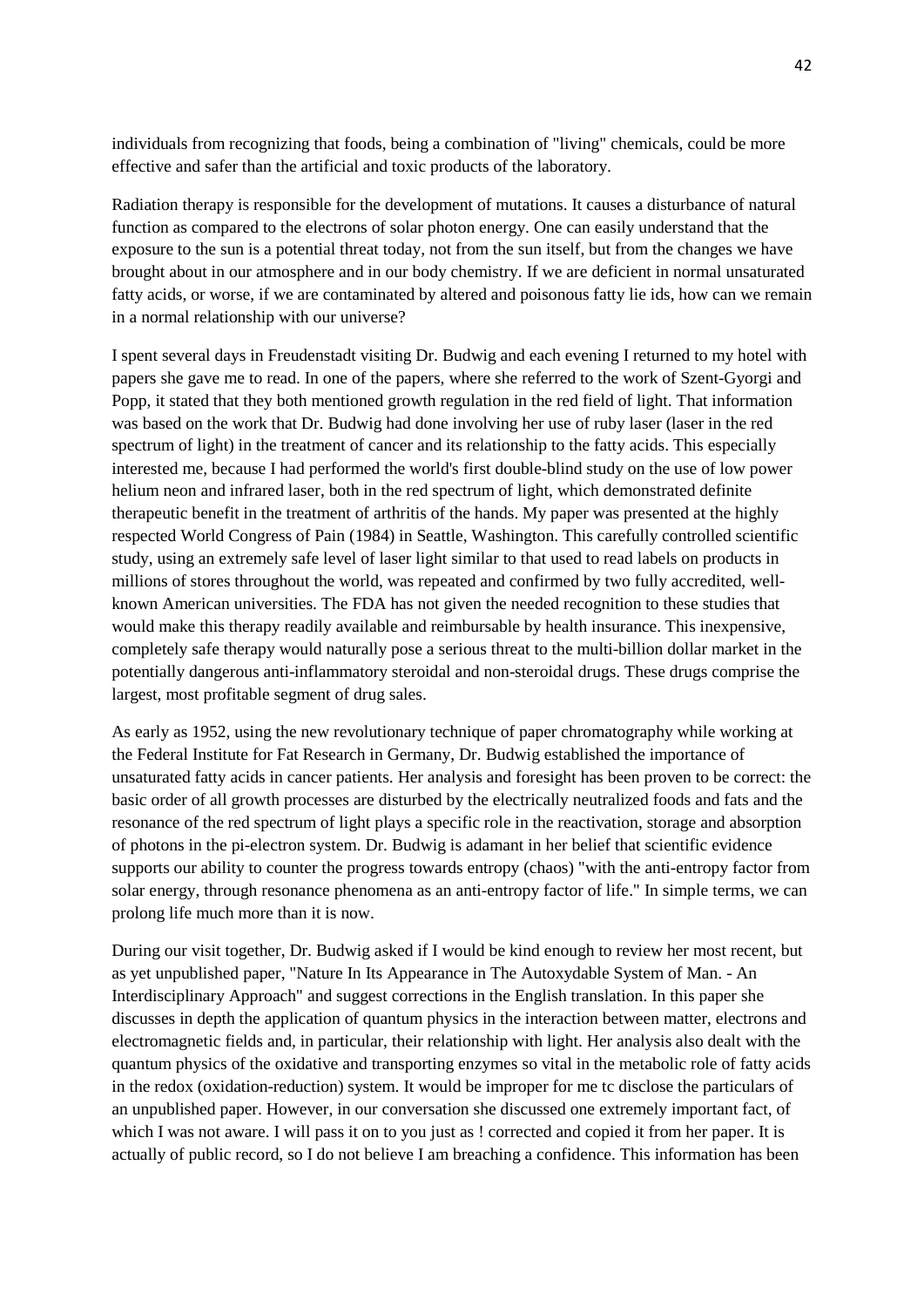effectively ignored by the press, probably because they were not aware of its significance and as a result its incredible impact on world health has been hidden from view.

## **THE UNHEEDED WARNING**

IN 1977, THE WORLD HEALTH ORGANIZATION IN GENEVA, WITH AGREEMENT OF THE UNITED NATIONS AND THE FAO IN ROME, MADE THE FOLLOWING RECOMMENDATION:

IN THE LIGHT OF PRESENT KNOWLEDGE IT SEEMS PRUDENT TO RECOMMEND FOR FUTURE LINES OF RESEARCH TO FOLLOW THESE REQUIREMENTS FOR EFA'S (LINOLEIC\LINOLENIC-FATTY ACID), THAT IT IS DESIRABLE THAT THEY ARE NOT LOST BY COMMERCIAL PROCESSING AND THAT THE PROBLEM MUST BE ADDRESSED BY LAW.

# ANOTHER UNFILLABLE PREDICTION

When science proudly announces another discovery in the Infinite chain of biological processes and suggests that we will soon have an artificial chemical answer to whatever disease they are investigating, they are naive in their understanding of the complexity of biological processes. The continued search for answers, without understanding the role of photon energy and the electromagnetic fields and that the whole is significantly more than the sum of its parts, will reap only temporary or emergent relief and often a worse fate from the products born of such simplistic thinking. I had been able, in some instances, to accept the use of surgery and even some very limited use of radiation in the past, but the work of Dr. Budwig has awakened serious consideration to even further restrictions of their use. Establishment chemotherapy, in my view, represents a total abomination and should be discarded. The "chemotherapy" of the unsaturated fatty acids in the form of linseed oil makes more sense to me. After all, the "chemist" that made it is far more reliable than the ones who gave us thalidomide and the hundreds of other drugs which have been taken off the market because of their deadly effects.

### **MORE ABOUT LINSEED OIL -ITS USES AND SUCCESSES**

The hours spent reviewing the roles in body metabolism of linolenic and linoleic acid, the two fatty acids which linseed oil has in higher concentration than any other oil, helped me appreciate Dr. Budwig's monumental accomplishment. These two fatty acids are the essential ingredients in many vital body functions: they form prostaglandins, which play a major role in the inflammatory response of the body to injury and disease; they affect: enzyme activity of the brain; the clotting mechan-ism of the blood; blood flow and blood pressure; repair of injury to the inside of the blood vessel walls; prevention of aggregation of platelets in the blood, thus reducing the formation of obstructing plaque (arteriosclerosis); effect favourably risk factors in coronary heart disease; is significantly involved in the immune defenses, protects against auto immune disease, is found in sperm and in the retina of the eye.

Dr. Budwig related to me many clinical examples from her own experience, many of which her innumerable students have likewise reported in their own practices. The many physicians throughout the world who have used her approach for three decades confirm the success of her treatment in the following problems. Among those cited in our conversation, in her publications and in her speeches to thousands of people in Europe are: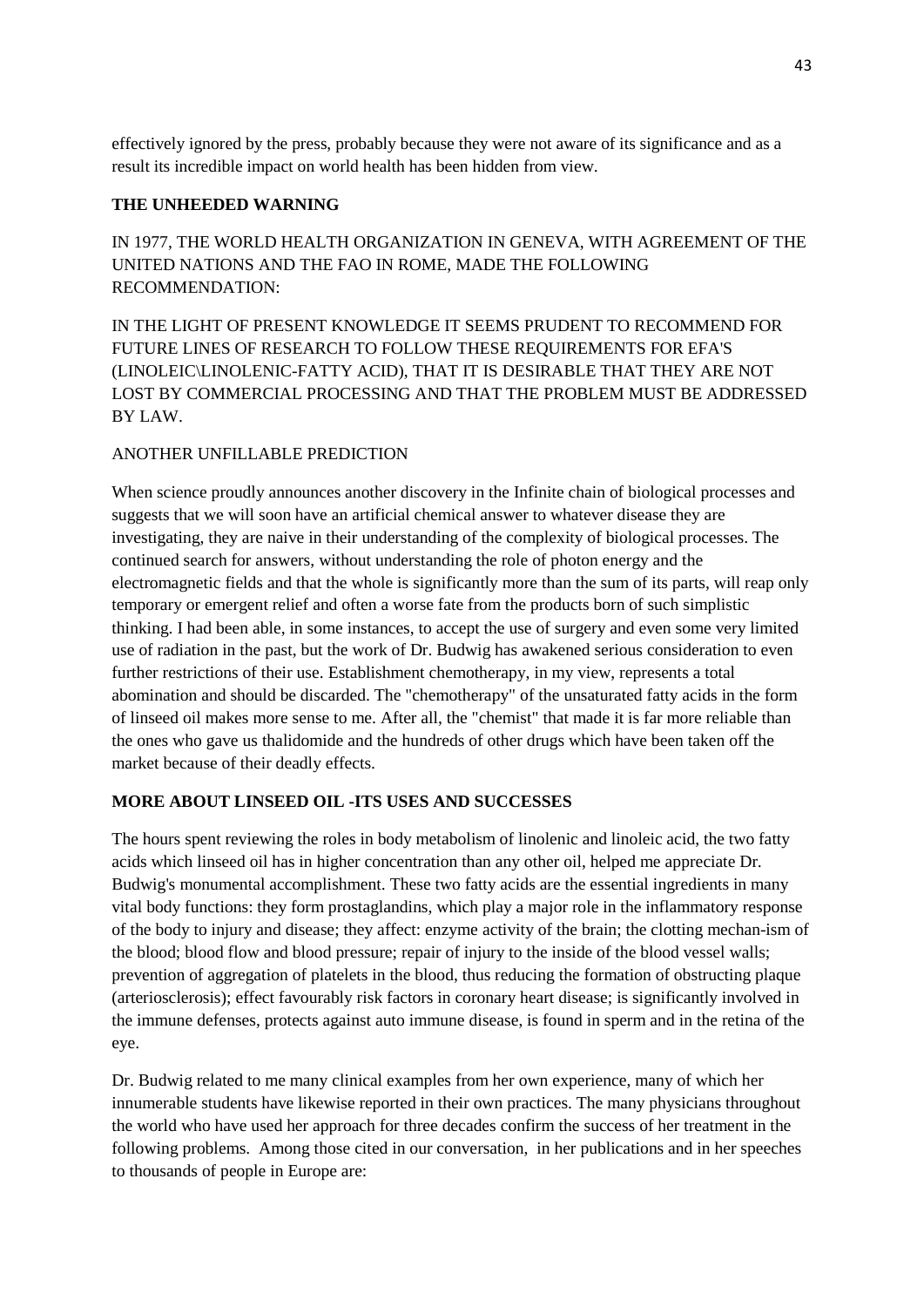Cancer Arteriosclerosis **Strokes** Myocardial infarction (heart attack) Cardiac arrhythmias (irregular heart beat) Heartbeat (irregular) Liver (fatty degeneration) Lungs (reduces bronchial spasms) Intestines (regulates activity) Stomach Ulcers (normalizes gastric juices) Arthritis (exerts a favorable influence) Eczema (assists all skin diseases) Fatty degeneration of the liver Reduction of bronchospasm in the lungs Normalization of intestinal activity and function of the intestine Regulation of gastric secretion (stomach ulcers and hyperacidity) Prostatic hypertrophy (enlarged prostate) Reduction and repair of arthritic degeneration and inflammation Many dermatological problems (particularly eczema and psoriasis of the skin) Slows and improves many problems of aging and oldage Improves brain function Beneficial in correcting diseases of immune deficiency and those believed to be a result of autoimmunity, i.e. (multiple sclerosis, rheumatoid arthritis, etc.)

Sounds like an unbelievable panacea? Why not? Essential fatty acids are essential to life and the average diet is seriously deficient in them.

The books, articles, papers and conversation that Dr. Budwig made me privy to, as well as conversations with other physicians and friends of patients, provided many clinical stories. I will recount a few (the names have been changed).

Timmy G. was diagnosed with Hodgkin's disease when he was only seven years old. He underwent surgery, followed by 24 treatments with radiation. He was then placed on additional therapies of an experimental nature. The experts subjected this child to painful and destructive therapies at immense cost, in the hope it would be of some help. Never was a cure even considered. When Timmy "failed to respond" to these "heroic" measures, he was declared incurable. Death was predicted in six months. He was then, mutilated and debilitated. After only a few weeks, this unfortunate youngster lost his ability to speak entirely as his vocal cords had been severely burned by the radiation treatments. He was admitted to the hospital again, this time to die.

The parents, in desperation, searched the world for specialists trying to find an answer to their tragic situation. A prominent newspaper took up the cause and ran stories and editorials pleading for help for this doomed child. All the specialists that responded agreed that the bitterly cruel prognosis was correct... the child would die. At this moment of dark despair and hopelessness, the family's prayers were answered. Timmy's mother told her story to the press: "A friend sent me a printed piece about one of Dr. Budwig's speeches. This material gave us hope and I contacted Dr. Budwig. I wanted to give my boy her diet in the hospital clinic, but the doctors told me they didn't have time for this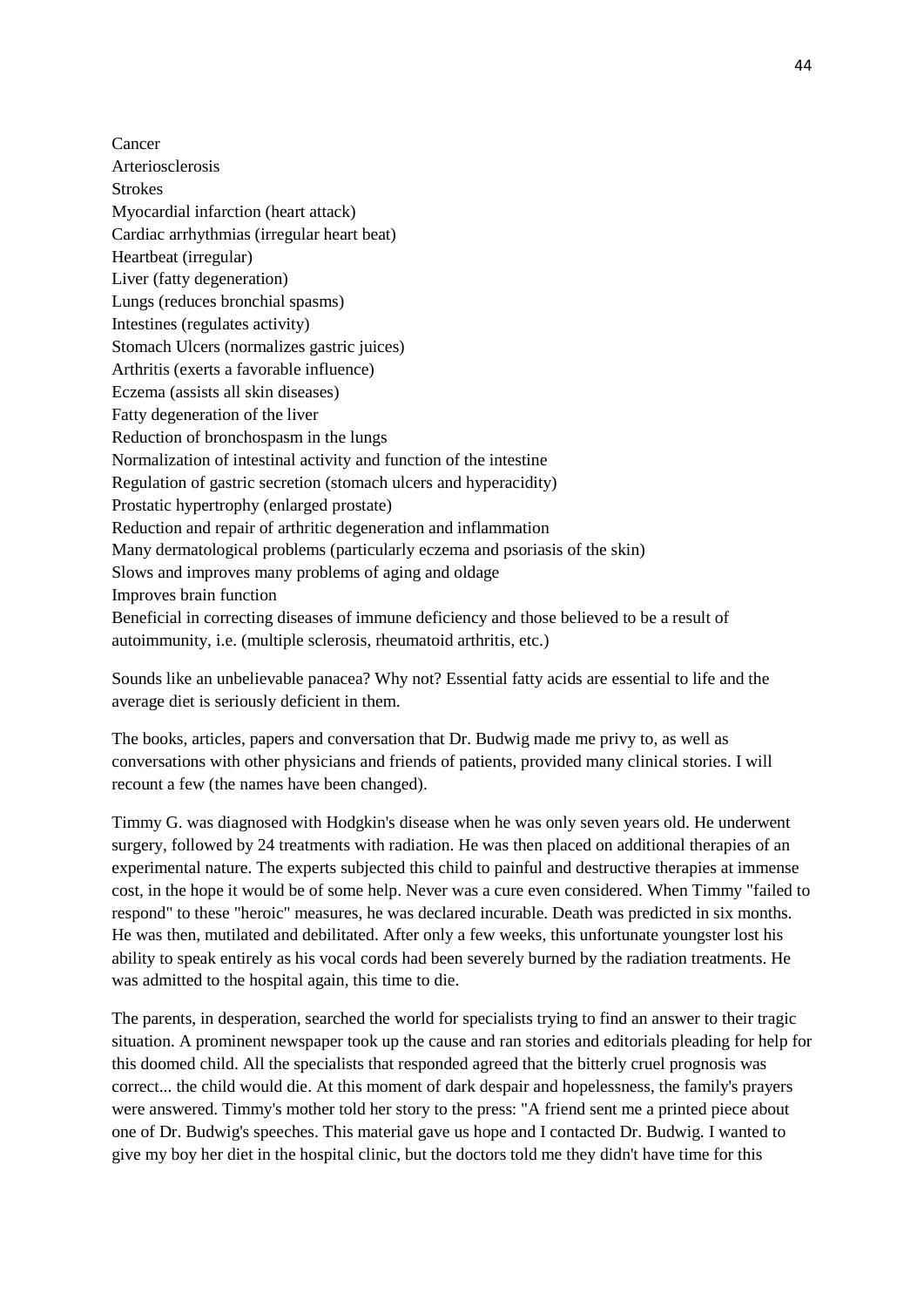special attention. We took Timmy home and started him on the diet ourselves. I kept in close touch with Dr. Budwig.

In just five days, Timmy's breathing became normal for the first time in almost two years. Three weeks later, his voice came back. From this day on, Timmy began to feel good again. He went back to school, started swimming and by winter he was doing craft work. He will soon be twelve years old and is now a healthy, happy boy. Everyone who knows him says how well he looks." As an adult Tommy has shown great promise in his university work. He knows he owes his life to Dr. Budwig and thanks her daily in his prayers.

Maria W. tells her story in her own words: "I was told by the most expert of doctors that I would have to be operated on to cut out the cancerous tumor that was causing a swelling under my eye. They explained that the size of the tumor was much greater inside and that there was very serious bone involvement. The malignancy was too far advanced to respond to radiation treatment. The doctors planned to remove consider-able facial tissue and bone. I was afraid for my life, but being a young woman, couldn't bear the thought of such disfigurement. When I heard about Dr. Budwig's ...natural formula, I was skeptical but desperate for help. After four months on this regimen, the swelling under my left eye completely disappeared. The doctors at the University hospital gave me many exhausting tests. One told me, 'If I didn't have your previous x-rays and medical history in front of me, I wouldn't believe that you ever had cancer. There is hardly any indication of a tumor remaining.' I never thought using Dr. Budwig's formula would be so successful. My whole family and I are very grateful."

When Sandy A. experienced blurred vision, loss of balance and coordination, plus a complete shutdown of his bladder with the resulting pain and pressure of suppressed urine, he went to a nearby medical research center for a series of tests. The examination showed arachnoidal bleeding due to a brain tumor. Sandy was promptly admitted to the hospital. Because of the location of the tumor, the doctors feared an operation would leave Sandy both paralyzed and without his mental faculties. During the course of treatment, Sandy's condition worsened and his health deteriorated rapidly. The doctors informed Sandy that he was beyond medical help. At his expressed wish, Sandy was discharged from the hospital and sent home to die in peace.

A friend came hurrying to his bedside bringing both comfort and hope in the form of Dr. Budwig's formula. Sandy was surprised to find that the few mouthfuls of the formula he was able to take stayed down. He writes: "Since I went on the Budwig regimen, the paralysis of my eyes, arms, and legs has receded daily. After only a short period of time, I was able to urinate normally.

After eight weeks on the diet, I was able to walk unaided for the first time in months. My health improved so rapidly that I was soon able to return to my work part-time. Shortly after that, I was again examined at the Research Center and my reflexes were completely normal. The Budwig diet saved my life! Ten years later, I was given a thorough examination at the Center as a follow-up. My incredible recovery has been written up in many medical journals and I have become what they call a 'text-book case', and all because of Dr. Johanna Budwig's simple diet."

The story of Dr. Siegfried Ernst is one that is very dramatic, and because he is a well-known colleague, I am devoting a separate section to him. It follows shortly.

Dr. Budwig's struggle to get linseed oil accepted is only one example of the many non-patentable, inexpensive and safe remedies for cancer and all the degenerative diseases (which comprise 90% of the cases in medicine) that offer significant improvement and even cures. Basic nutritional knowledge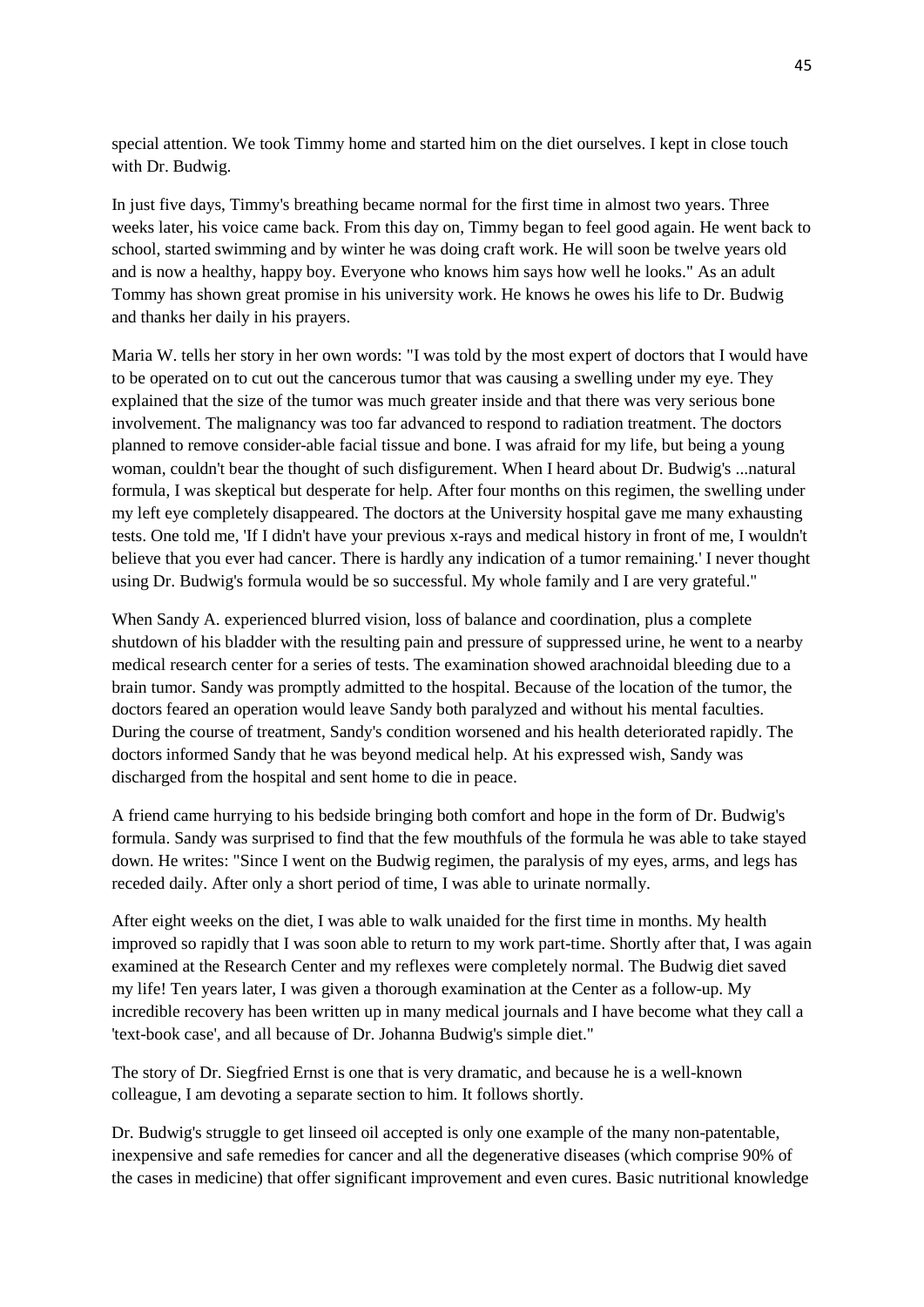is vital in the prevention and cure of cancer and all disease. Has your doctor informed you, for example, that you can protect your family by changing the way you barbecue your meat? Do you know that the way you may be doing it now can be more dangerous than smoking thirty packs of cigarettes? I happened to hear it one time on television not too long ago. What if you missed it? What if you missed the information that appeared in one of the more than ten thousand journals printed each year? You wouldn't know where to look and your doctor doesn't have the time. He gets his "quick fix" from the pharmaceutical sales people or from journals that almost always print only articles reflecting the "drug philosophy."

Now for the story of Dr. Siegfried Ernst...

#### **LUNCH WITH DR. SIEGFRIED ERNST**

During one of my interviews with Dr. Johanna Budwig at her home in Freudenstadt, the phone rang and a happy and lively interview in German ensued. In a few minutes Dr. Budwig asked me to come to the phone.

"Take the phone," she said. "This is Dr. Ernst, the friend I told you about. Speak with him and confirm anything you would like."

Our conversation lasted approximately ten minutes and I tried to remember as much as I could. Most of the facts had already been related to me by Dr. Budwig. When I returned to my hotel I jotted down whatever I could recall. The next day was Friday and I was scheduled to leave in the morning for Stuttgart. My return flight was on Sunday at eight in the morning. Because it required a very early wake-up and I did not want to risk missing it, I decided to arrive there a day early. After purchasing as many of Dr. Budwig's books as possible at a local apothecary, I took a taxi to the train station and was on my way. The plane that I had hoped to take was full, and I was advised that I would be able to get a flight out of Munich. On the way to Munich the train stopped at Ulm, which in our phone conversation, Dr. Ernst had mentioned was his home. I decided to get off the train and try to find him. Within an hour I had a hotel room and arranged to meet with Dr. Ernst the following morning.

I spent the day with Dr. Ernst who, though in his late seventies, seemed tireless. This is a rare, dedicated man in every possible way. He is devoted to family, church, city and humanity. He counted among his personal friends the present Pope and many other dignitaries. Although he is undoubtedly grateful to Dr. Budwig, he disagreed on various points with reference to her therapy being complete. He felt as I do, that if there is a large tumor, it should be removed without mutilation or incapacitation to the patient the reason being its tremendous toxic effect and thus incredible drain on our protective resources. I must remind you that Dr. Budwig is a purist with reference to the efficacy of her own therapy. She firmly believes that any failures are caused by non-compliance on the part of the patient or alterations in the protocol on the part of the physician. Although she may be correct, I prefer to use every possible safe and non-destructive technique on behalf of the patient against such a formidable enemy as cancer. I would happily change my mind if comparative studies were available. In early tumors, her therapy should be sufficient. It becomes a judgement call in referrence to surgery, but I personally reject chemotherapy or radiation almost without exception.

Dr. Ernst related in detail many fascinating episodes of his life. For this book, I will relate only the cancer story. He told me that seventeen years ago he had developed a cancer of the stomach for which he had major surgery. It had required removal of his stomach and left him with a great number of digestive problems and considerable debilitation. His professional life had virtually come to an end.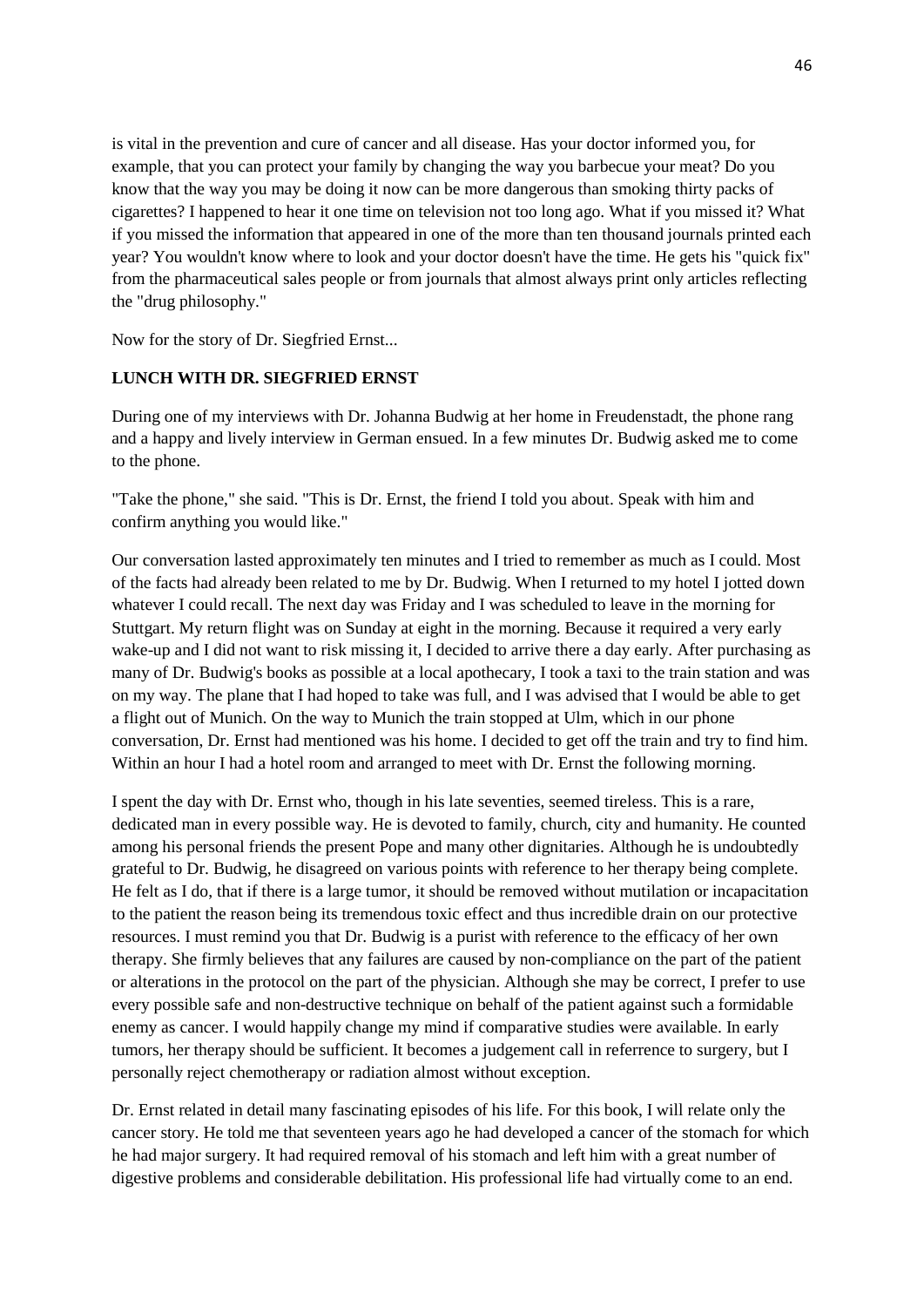He was approximately sixty years old at the time. He had great difficulty in continuing to practice medicine.

Two years later he had a recurrence of the cancer and was offered chemotherapy as the only available remedy. There was little hope for survival, and knowing that chemotherapy was not only ineffectual, but completely destructive of the quality of life, he refused. It was then that he turned to Dr. Budwig for help. For two years he religiously followed the dietary routine outlined in this book and , in addition, he used the application of the linseed oil to his body every evening. The oil was applied lo the abdominal area and wrapped with cloth bandages. He has since persisted in remaining true to the diet 95% of the time and continues the low fat cottage cheese and linseed oil daily. It has been fifteen years since the recurrence of the stomach cancer und the institution of the Budwig therapy. Dr. Ernst has had good quality of life except for relatively minor problems with eating and digesting food. The simple addition of digestive enzymes and other supplements have made his existence almost completely normal.

Virtually all individuals with a recurrence of this type of cancer rarely last a year. If they agree to chemotherapy, the time gained is negligible, and the side-effects from the chemotherapy makes it regrettable. Of course the establishment will dismiss the results as a "spontaneous remission" in spite of the fact that it is unheard of, except when patients go for simple alternative therapies. I seriously think that alternative (orthodox) physicians should create a specialist's designation and advertise themselves as "practice limited to spontaneous remissions." If a colleague attributed Dr. Ernst's results to happenstance, I am sure Ernst would answer in the polite German equivalent of "Why don't you come off it!"

Dr. Ernst's son, Martin, also a physician, joined us in the afternoon for several hours. I was saddened to find out that the physicians in Germany faced many of the same problems as doctors in the United States. I listened to the cases of physicians who brought their family members for successful nonestablishment treatments, but renounced and refused those same remedies to their patients. I was angered at one story about a physician who had treated a child with leukemia with non-toxic natural remedies and was brought to court by the medical establishment. The parents had refused chemotherapy from another doctor and had requested the alternative therapy from the doctor who was now being charged with depriving the child of proper medical treatment. The child survived the same amount of time she would have on chemotherapy, without any of the debilitating, painful and dehumanizing effects.

Establishment medicine, with little or no evidence to support their barbaric use of these highly toxic drugs, continues to make fortunes while their patients spend their last days vomiting, debilitated, baldheaded and without dignity. While patients suffer from "cutting edge" therapy, the physician places his head comfortably on his pillow at night, content that he has served humanity with the best "anyone" has to offer. His dreams and his waking hours know nothing of the other world out there that has existed for five thousand years. Besides, how dare anyone suggest that a tribal medicine man or a dissident colleague could accomplish more. It is incredible to me that physicians could accept the fact that a single artificial chemical compound created in a laboratory could cure or control a disease and reject the idea that a natural food, with its many chemical compounds, could do the same or infinitely better.

Our conversation lasted for many hours and he confirmed much of what Dr. Budwig had told me and more. I recalled the many stories of patients she had treated. I had been made privy to her private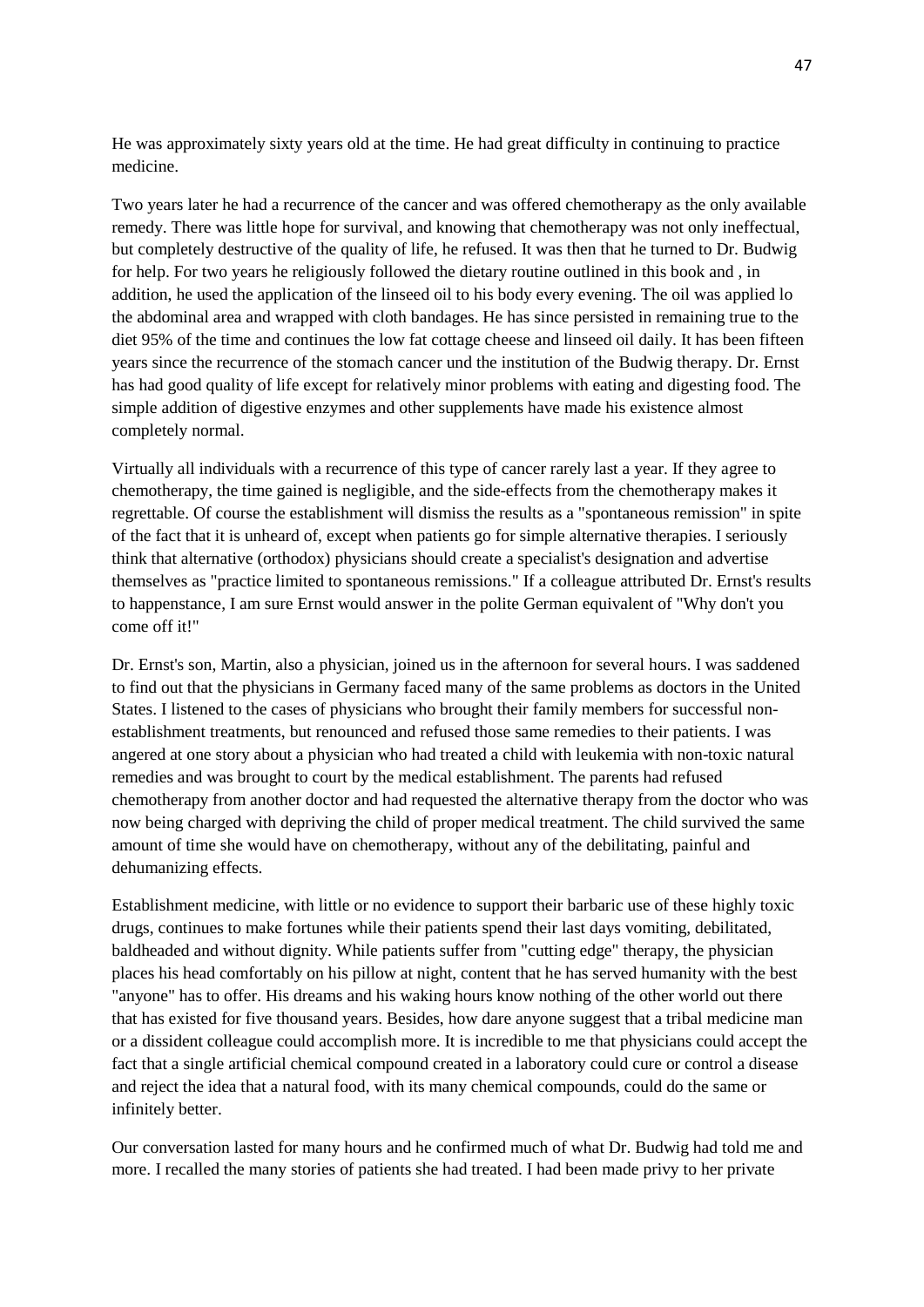papers. She carefully guarded the identity of her patients and I respected her all the more for it. My conversation with the incredibly kind and sensitive Dr. Ernst recanted some of the information and results I had learned in my visit with Dr. Budwig. I must admit that whatever skepticism I may have had when Dr. Budwig was emphatic that her diet actually prevented and cured cancer, disappeared after my memorable meeting with Dr. Ernst. He was both a colleague and a fellow cancer victim who had been truly cured, not just a five-year survival.

\*\*\*\*\*\*\*\*\*\*\*\*\*\*\*\*\*\*\*\*\*\*\*\*\*\*\*\*\*\*

# **THE BUDWIG THERAPY**

### BUDWIG DIET

As incredible and simple as it may seem, it is true - the cornerstone of the Budwig treatment is low fat cottage cheese and cold pressed, unprocessed linseed oil! But don't stop here and run to the store. There is more and it is important that you be completely informed if you want the best results. Of course, any improvement in diet is beneficial, but if you are dealing with cancer, "any improvement" is not good enough.

The diet is presented in two parts. The first section, I. PREVENTING CANCER, is for individuals who do not have cancer, but who understand that the diets they have been eating all their lives are a definite cause of most cancers. This diet is designed to correct much of the damage which has undoubtedly occurred. The second section, II. IF YOU HAVE CANCER, is for individuals diagnosed with cancer and are in need of a more aggressive approach. FOLLOW IT TO THE LETTER!

### I. PREVENTING CANCER

THE BASIC MIXTURE:

PURE VIRGIN COLD-PRESSED UNPROCESSED

LINSEED OIL (FLAXSEED OIL)------ 1 TABLESPOON

LOW FAT COTTAGE CHEESE............... 1/2 to 1 CUP

This basic combination of fatty acids and sulfur rich protein can be taken alone or in combination as a mixture. However, there are many ways that it can be varied by adding flavoring or other food ingredients to suit your own taste, (see below)

### THE RECOMMENDED DIET

The diet which is slowly being recognized by all medical authorities as a cancer preventive stresses the intake of:

FRESH FRUITS................... 3 to 4 MEDIUM SIZE PORTIONS DAILY.

FRESH VEGETABLES............ 4 to 6 CUPS (SEVERAL TABLESPOONS OF LINSEEDS AND/OR 1 TO 2 TABLESPOONS OF THE OIL CAN BE USED IN THE SALAD DRESSING OR ON THE VEGETABLES, BE SURE TO INCLUDE CABBAGE, BROCCOLI, AND MAITAKE MUSHROOMS.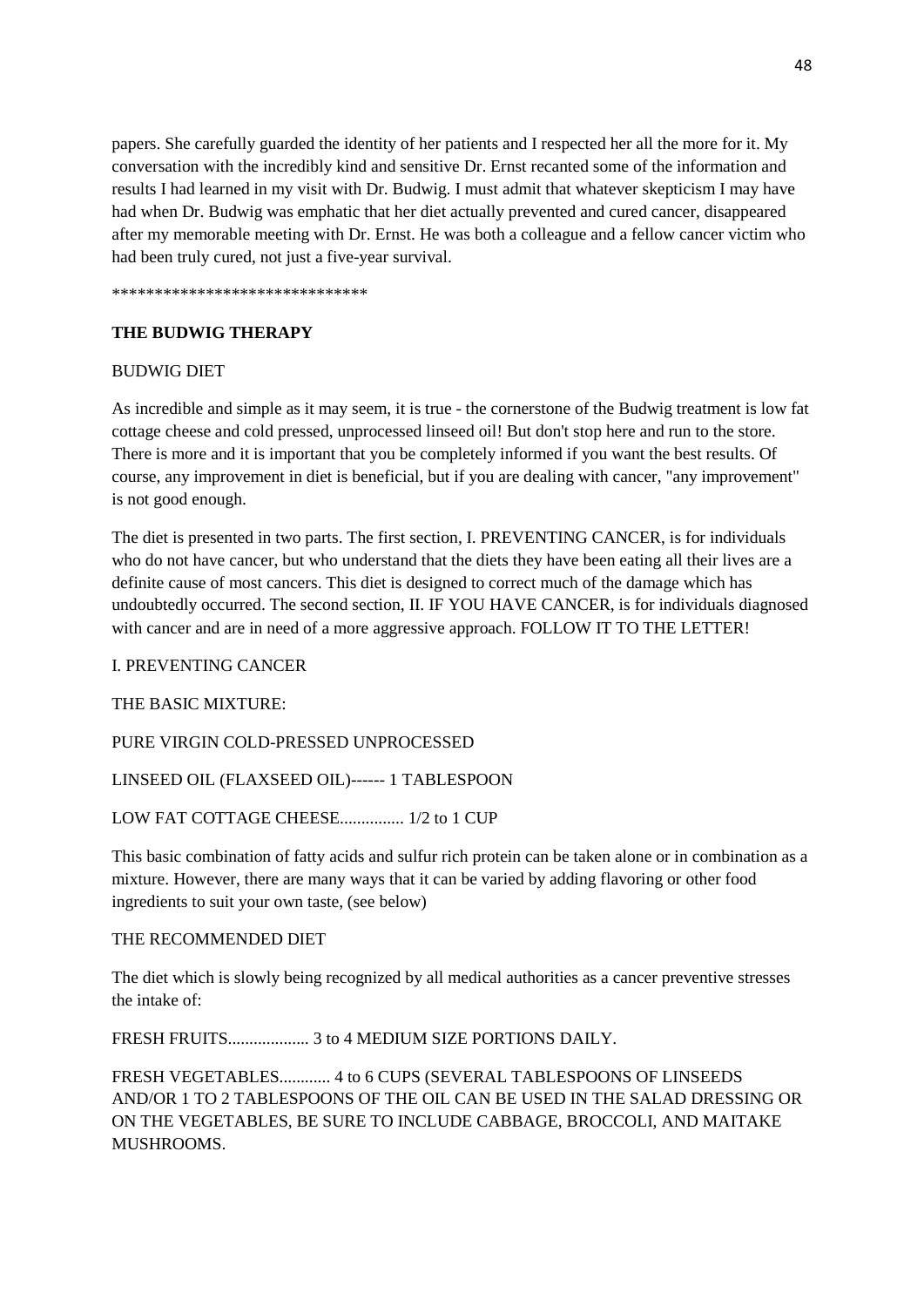UNPROCESSED WHOLE GRAIN BREADS AND CEREALS..................... 3 to 4 CUPS OR PORTIONS.

FRESH FISH (PREFERABLY COLD WATER VARIETY)........................... 4 to 8 oz. An excellent source of the omega-3 fatty acids is rainbow trout.

FRESH MEAT - BRED WITHOUT HORMONES, FAT-PRODUCING DIETS, OR FEED THAT HAS BEEN GROWN WITH PESTICIDES OR ANTIBIOTICS.... 3oz.

# TWO TO THREE TIMES A WEEK.

LIQUIDS - BOTTLED WATER. IF POSSIBLE IT SHOULD BE PURIFIED BY REVERSE OSMOSIS, DISTILLATION AND OZONATION. THERE ARE MANY INDIVIDUALS WHO HAVE DIFFICULTY WITH DRINKING THE EIGHT GLASSES A DAY THAT IS RECOMMENDED. SUGGESTION: PLACE ONE GLASS OF YOUR FAVORITE JUICE IN A LITER OR QUART BOTTLE AND FILL THE REMAINDER WITH WATER. IT IS REFRESHING.

# DON'T FORGET -

HERBAL TEAS, ESSAIC FORMULA, CHAPARRAL, ETC.

FRESH FRUIT JUICES (CITRUS FRUITS SHOULD NOT BE TAKEN WITHIN SEVERAL HOURS OF THE LINSEED OIL - COTTAGE CHEESE PORTIONS)

CAUTION: REMEMBER THAT EATING ANY PROCESSED OILS WILL COUNTERACT EVERYTHING YOU ARE TRYING TO DO. THEY ARE POISON, AS ARE ALL FRIED FOODS. ELIMINATE AS MUCH SUGAR AS POSSIBLE FROM THE DIET. REMEMBER THAT HONEY (NOT ROYAL JELLY) IS PRIMARILY SUGAR. PREPARED FOODS MUST BE DEVOID OF ALL ARTIFICIAL PRESERVATIVES OR CHEMICAL ADDITIVES. ARTIFICIAL SWEETENERS ARE ABSOLUTELY FORBIDDEN! IF GOD DIDN'T MAKE IT OR YOU CAN'T PRONOUNCE IT -DON'T EAT IT!

### HELPFUL HINTS;

The first time I tried linseed oil on a salad, I was pleasantly surprised. I had expected it to taste strange or unusual. It didn't - IT TASTED GREAT! The mixture with the low fat cottage cheese was even more exciting than I anticipated. I actually looked forward to eating a slice of the multi-grain bread covered with a thick layer of the mixture. I do realize that you cannot argue taste, and that taste varies tremendously. With that In mind, I am providing a whole list of ingredients and suggestions for ways of making the Budwig "formula" a delight for your palate.

### BREAKFAST:

### Fruit Juice

Cereal - ground linseeds, whole grains, nuts, raisins, chopped fresh fruits, linseed oil low-fat cottage cheese, 1/3 to 1/2 cup low-fat milk, and honey. Mixed well in a blender.

Eggs - Blend 2 eggs with 1 teaspoon of linseed oil and 1 tablespoon low-fat cottage cheese. Add chopped tomato, onions, green pepper, herbs and spices. Slowly bake or broil.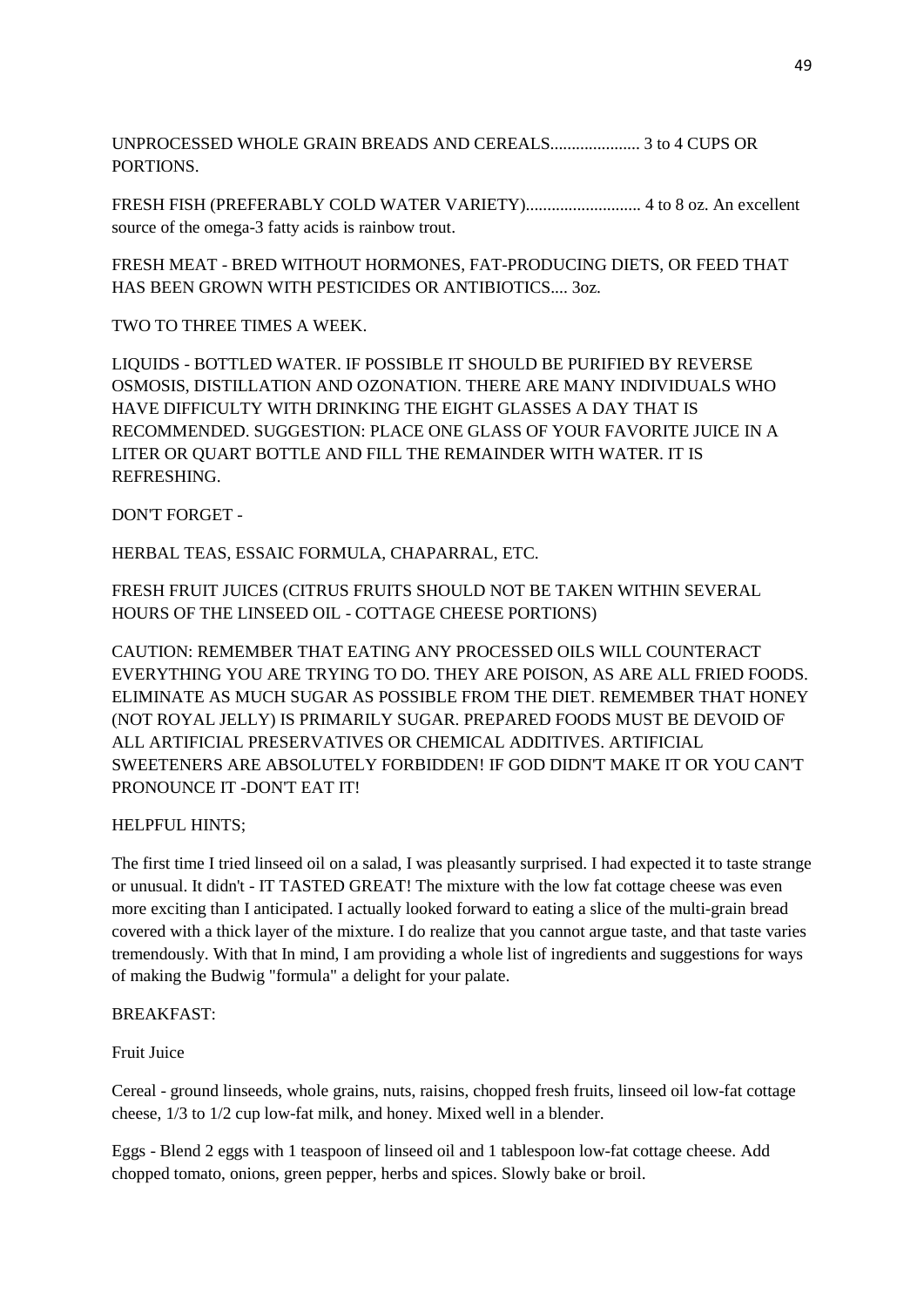"Coffee" - Made from roasted cereals.

# LUNCH or DINNER:

Salad - Any desired mixture of greens, vegetables, or fruits.

Dressings: Low-fat cottage cheese and linseed oil mixture, then add the ingredients for the following dressings:

Honey Mustard: 1 tsp. honey and 1/2 tsp. of Dijon mustard

Creamy Italian: Vinegar, herbs (Italian); then for taste variation add any combination of spices, mustard, raw egg, garlic, onion powder, crushed anchovies.

Green Goddess: Minced spinach, cucumber, parsley, lemon and dill.

Mexican: Minced chile, red peppers, tomato, onion, herbs and spices.

Fruit: Honey, crushed nuts, poppy seeds and linseeds and a touch of cinnamon, lemon and/or mustard, if desired.

# SOUPS:

Gazpacho Soup: Dilute (basic mixture) with low-fat milk and add: tomatos, garlic, cucumber, onions, herbs and spices-blend well and chill.

Bean Soups: Prepare your favorite soup in the usual way and add the Budwig mix to it.

Other Soups: Tomato and onion soups can be made as usual and the Budwig mix added.

COOKED VEGETABLES: Lightly steam, and then coat with linseed oil and spices. Honey and oil are great for corn and sweet potato. Baked potato is good with mix, oil alone, or with onions, parsley, etc.

Desert: The basic mixture plus cut-up peaches, berries, flavoring, nuts, cinnamon, cloves, nutmeg, honey, or your personal creativeness.

# II. IF YOU HAVE CANCER:

IT IS IMPERATIVE THAT YOU FOLLOW THE DIET EXACTLY - NO CHEATING IS ALLOWED! DR. BUDWIG PLACED GREAT STRESS ON FOLLOWING THE DIET EXACTLY. HER MANY YEARS OF EXPERIENCE HAVE CONVINCED HER THAT FAILURES DO NOT OCCUR EXCEPT WHEN THE PATIENT IS LAX WITH HER TREATMENT. USE THE LINSEED OIL MORE FRE-QUENTLY IN MEALS AND SNACKS.

WRAPPING LINSEED OIL SOAKED CLOTHS ON TO THE PART OF THE BODY THAT IS EFFECTED WITH CANCER IS VERY HELPFUL. FOR EXAMPLE, IF YOU HAVE A LIVER CANCER, WRAP THE WAIST. IF IT IS THE LUNGS, WRAP THE CHEST. IF IT IS THE BRAIN, WRAP THE HEAD AND NECK, AND SO ON. THIS IS BEST ACCOMPLISHED DURING THE NIGHT AND WHENEVER THE OPPORTUNITY ALLOWS. THE OIL CAN BE MIXED WITH ROSE WATER TO ADD AN AESTHETIC TOUCH. COLD PRESSED AND UN-PROCESSED WALNUT, PUMPKIN AND SOYBEAN OIL CAN BE USED IN ADDITION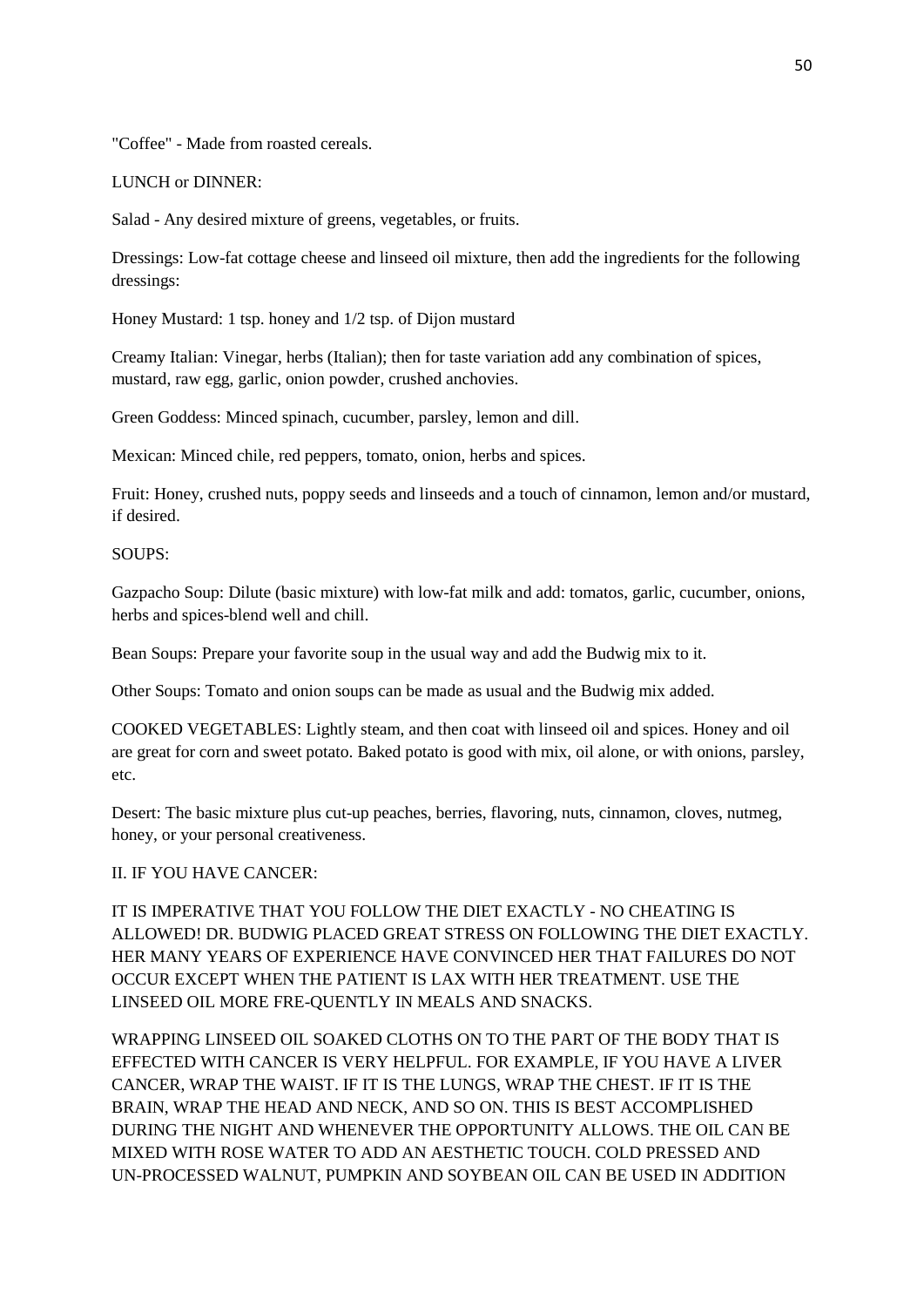# TO LINSEED OIL FOR VARIETY. I STRONGLY RECOMMEND, IN ADDITION TO THE VITAMINS AND MINERALS ALREADY SUGGESTED, THAT PARTICULAR EMPHASIS BE PLACED ON MAKING SURE YOU TAKE THE RECOMMENDED DOSES OF VITAMIN C, E, SELENIUM AND BETA. CAROTENE MENTIONED IN THIS BOOK.

#### \*\*\*\*\*\*\*\*\*\*\*\*\*\*\*\*\*\*\*\*\*\*\*\*\*\*\*\*\*\*

# IMPORTANT:

# SEE THE SECTION ON SPECIFIC CANCER THERAPIES FOR A TOTAL THERAPEUTIC APPROACH.

# **Chapter 6: Nature's Food Medicines**

# **GARLIC**

Garlic has been used as a medicinal food for five thousand years. It is truly a natural antibiotic and anti-parasitic. Almost every civilization has recognized its medical use. It contains many vitamins and minerals, as well as amino acids and sulphur compounds. Doctors of natural medicine have long used garlic for problems of high blood pressure, cholesterol and diabetes. In 1990 the first World Congress devoted solely to the health significance of garlic and garlic constituents was held in Washington, D.C. Regular use improves the immune system, normalizes the metabolic rate (thereby assisting in a weight-loss program) and promotes high energy levels.

T. H. Abdullah, in the journal of the National Medical Association, 1988, discussed the wide application of garlic.

Garlic has been used in viral infections, fungus infections and as an anti-cancer agent (E. Fujita, Cell Biol Toxicol, 1986).

Studies have shown that garlic protects against radiation damage (R. Lin, 1990) and is an anticarcinogenic (J. Milner and J. Liu, 1990).

S. Hoon, et al. also presented a paper at the World Congress which showed that garlic was more effective against melanoma than synthetic drugs!

A study by Dr. Mei Xing of the Shandong Medical College in China, in 1981, demonstrated that garlic reduced the levels of nitrite in the blood within four hours after ingestion.

Many studies indicate that it is beneficial in the treatment and prevention of high blood pressure, diabetes, heart disease, pneumonia, dysentery and yeast infections. It is generally considered to be an immune stimulant. The popularity of garlic among health food adherents has produced many reference books, some of which are completely devoted to garlic alone.

\*\*\*\*\*\*\*\*\*\*\*\*\*\*\*\*\*\*\*\*\*\*\*\*\*\*\*\*\*\*

### **GREEN TEA**

Have you ever eaten in a Japanese restaurant? The delicate pale green tea is actually a source of anticarcinogenic substances.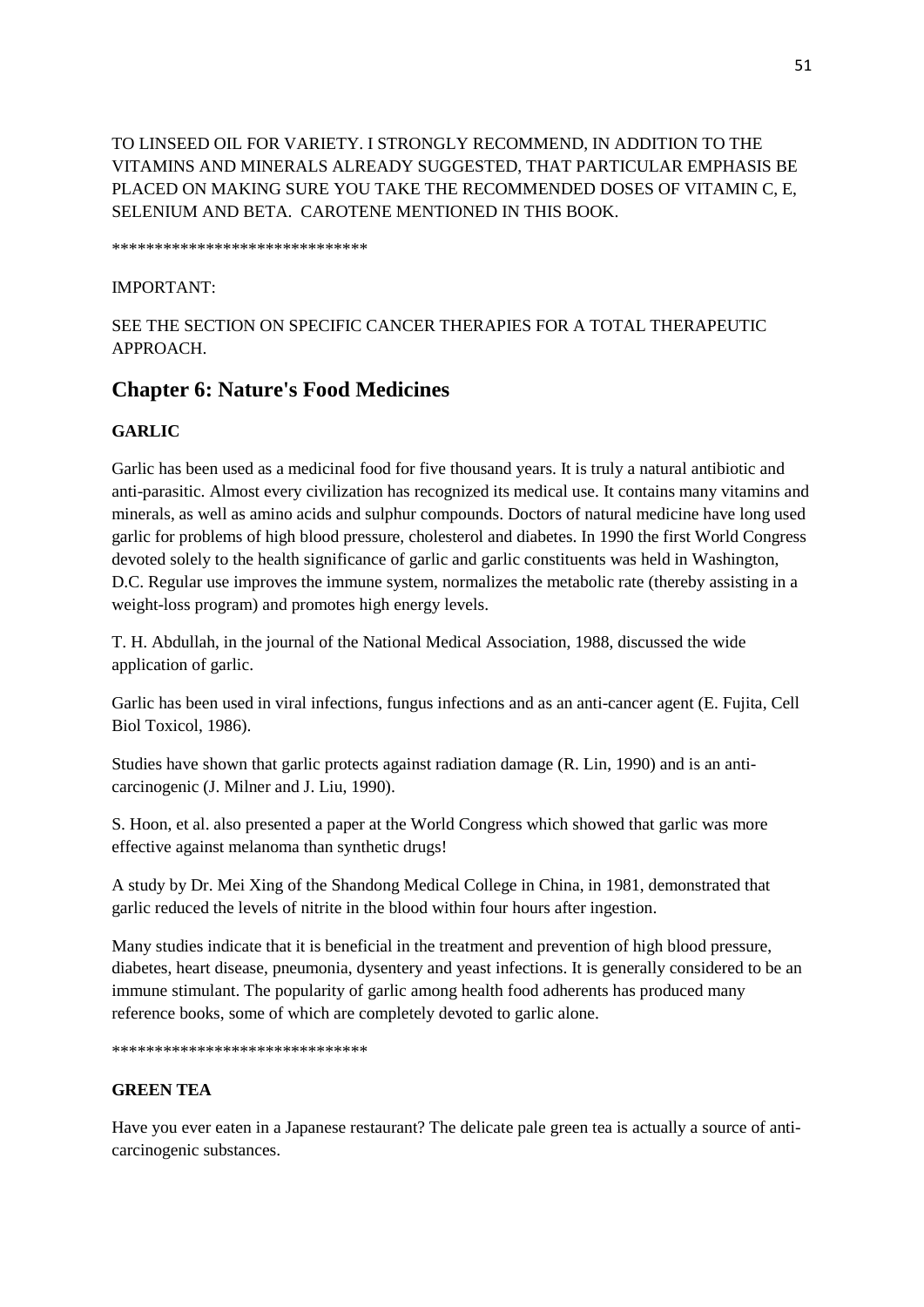Epigallocatechin Gallate (EGCG), found in green tea, is a chemical which inhibits the growth of cancers and lowers cholesterol (T. Chisaka, et al.f Chem Pharm Bull. Tokyo 1988). EGCG appears to work as a scavenger and neutralizer of free radicals and active substances which alter DNA to cause carcinogenic changes. EGCG fed to mice inhibited the development of cancer of the lung and liver. This remarkable finding was reported in 1991 at the Fourth Chemical Congress of North America.

The application of this substance to the skin also acts as a cancer preventative and works for tumors of the gastrointestinal tract (Y. Fugita, Japanese Journal of Cancer Research, 1989, H. Fujiki, Basic Life Sciences, 1990). It has been recommended as a daily cancer preventative and is extremely inexpensive.

Rutgers University scientists have confirmed that cancers of the stomach and lung can be prevented by as much as 60% in laboratory mice.

D. Mourlatos and his group noted that another substance in the tea, theophylline, works synergistically with the anti-cancer drug, Chlorambucil and increased its chemical activity.

H.U. Gali, in Cancer Research - 1991 and Carcinogenesis, 1992, reported on another ingredient, tannic acid, which appears to be effective topically and internally against cancer.

#### **DMSO**

Dimethyl sulfoxide (DMSO) is found in vegetables, fruits, grains and milk. It is also a normal chemical in the human body. Commercially it is used as a solvent and obtained from wood, coal and oil. It is used in medicine around the world, but typically, in the United States the FDA limits its use to interstitial cystitis of the bladder. The restriction by the FDA was placed because there was some question about "possible" harmful changes occurring in the eyes of test animals. However, not one single documented case of eye damage in humans has been demonstrated in over 25 years. Because it is extremely inexpensive and unpatentable, it is not likely that extensive investigation, which costs millions, will ever be done.

NOTE: DMSO is an incredible chemical, which markedly facilitates the transport and absorption of other substances. (L. Stjernval, 1969, E. J. Tucker, 1968 and C. A. Thuning, 1983). It is extremely important in bringing anticarcinogenic therapies to the site of the cancer.

It has been found that DMSO will normalize leukemia cells (H. Sugano, 1975).

DMSO does not kill cancer cells, but appears to reverse their abnormal characteristics. By using DMSO in conjunction with cancer chemotherapy, the chemotherapy dose can be reduced, while maintaining its effect and thereby also reduce the toxicity involved (R.F. Pommier, An J Surg. 1988).

C. B. Gerharz, et al., in the British Journal of Cancer - 1989, confirmed the use of DMSO in combination with other substances in significantly improving the anti-cancer effect.

This same finding applies to prostate cancer, when it is used in conjunction with 5-FU (D. D. Nickey, et al., Prostate, 1989).

In my own investigations, I have found that most cancer clinics providing alternative therapies use intravenous DMSO in conjunction with the daily treatments involving Laetrile, Vitamin C, etc..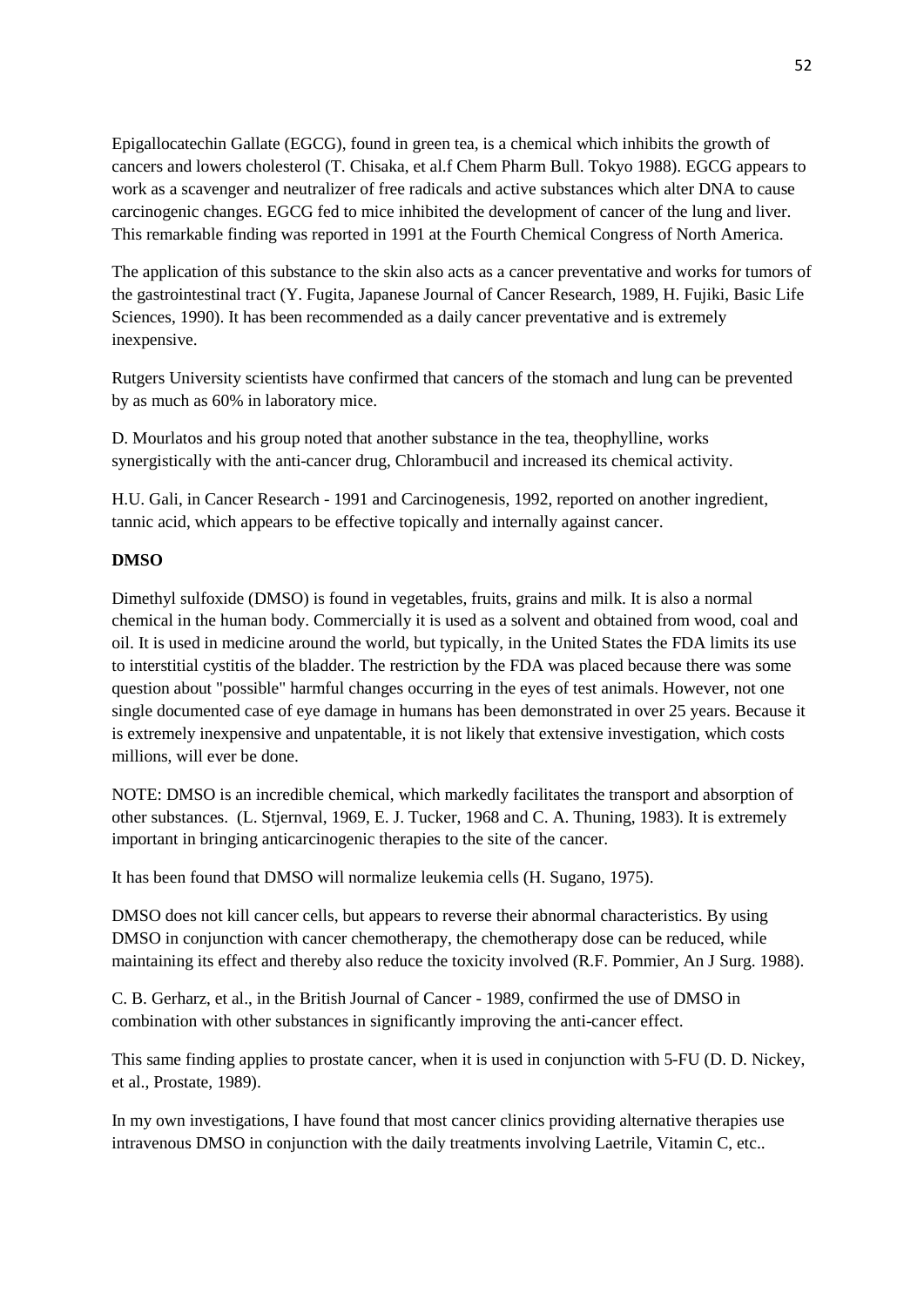DMSO has only one side effect of which I am aware, i.e. all patients have a characteristic garlic-like odor from their body when receiving DMSO.

# **ENZYME THERAPY**

Enzymes are manufactured in the body from amino acids. They are also obtained from the foods that we eat. Life could not exist without enzymes. What role do they play in the life process? They:

Digest all the food we eat, making it small enough to pass through the pores of the intestine into the blood.

Rebuild and repair muscle, nerve, bone and glandular tissue.

Assist in storing excess food in the liver and muscles.

Fix iron in the blood cells.

Assist in the coagulation of blood.

Decompose hydrogen peroxide and liberate oxygen.

Promote oxidation.

Convert waste products of metabolisminto urea and uric acid for elimination.

Convert protein into fat or sugar.

Convert fats into carbohydrates, convert carbohydrates into fats.

Convert all starches and sugars into dextrose.

Convert dextrose into glycogen for storage.

Assist in the burning of fats and glycogen into energy.

However, the enzymes in all foods are completely destroyed when cooked, baked, roasted, stewed, broiled, boiled, or fried!

Historically, plant enzymes such as Papain, from Papaya fruit, have been used to treat skin tumors. Pancreatic enzymes gained popularity because of the work done by Dr. John Beard and continued by Dr. Ernst T. Krebs, Jr., in the treatment of cancer. Dr. Andrew Weil, who has written extensively on natural medicine, does not feel that enzymes are useful because they are destroyed in the intestinal tract (He does, however, recommend pancreatic and stomach enzymes for digestive problems.) I have to respectfully disagree with Dr. Weil. In arguing this point, Peter R. Rothschild, MD, Ph.D, stated in Enzyme Therapy - In Immune Complex and Free Radical Contingent Diseases (University Labs Press, 1988): "... serum levels of the enzymes increased remarkably in vivo (in the human) after oral applications."

To those who argue that this could be due to enzymogens in the serum, he replies,

"... if ... we admit the possibility of enzymogenic activation, the fact remains unchanged, since such activation occured without exception only after ingestion of the enzyme. ... (if) something that acted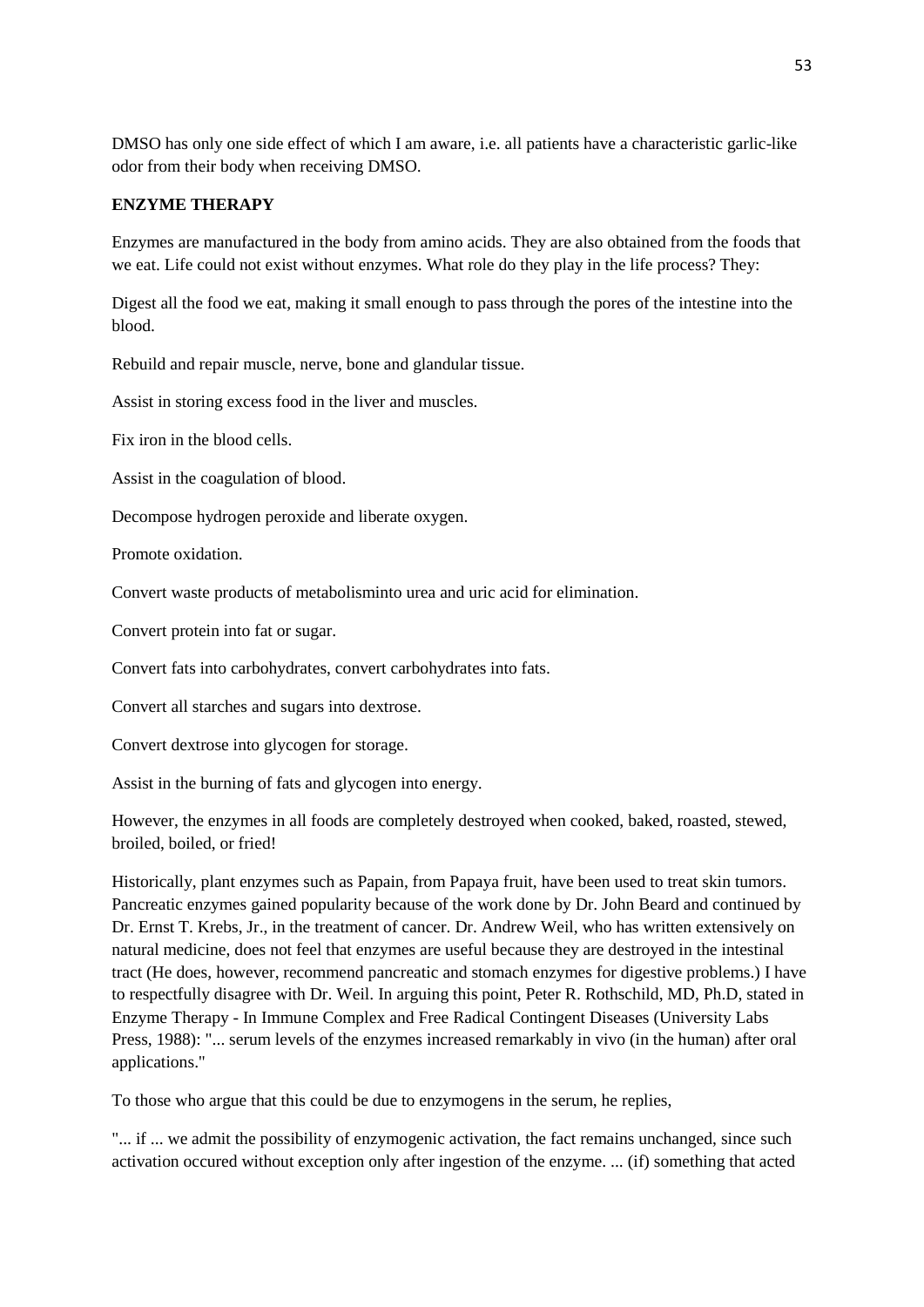as a co-factor to activate the enzymogens, (it) necessarily had to be absorbed in the intestines. By sheer logic, it is obvious that ... (it) had to be furnished by the ingested enzymes."

Rothschild is a full professor at the National Autonomous University in Mexico, with doctorates in Medicine and Biochemistry and a masters in Quantum Physics. He was nominated for the Nobel Prize in Quantum Physics. He goes on to explain that his experiments have demonstrated that enzymes do, in fact, pass through the mucous and submucous layers in the intestines. By emulsification, they are turned into liposomes that traverse even the muscle layers, reach the lymphatics and hence to the superior vena cava where they bypass the liver and are then transported to all the tissues of the body via the blood circulation.

A study by Dr. Mei Xing of the Shandong Medical College in China, in 1981, demonstrated that garlic reduced the levels of nitrite in the blood within four hours after ingestion.

Many studies indicate that it is beneficial in the treatment and prevention of high blood pressure, diabetes, heart disease, pneumonia, dysentery and yeast infections. It is generally considered to be an immune stimulant. The popularity of garlic among health food adherents has produced many reference books, some of which are completely devoted to garlic alone.

\*\*\*\*\*\*\*\*\*\*\*\*\*\*\*\*\*\*\*\*\*\*\*\*\*\*\*\*\*\*

#### **DIGESTIVE ENZYMES**

The digestive enzymes comprise only a small number of the enzymes produced and utilized by the body. Protease, Amylase, Lipase, Trypsin and Chymotrypsin are the primary digestive enzymes. Adequate production is necessary for the breakdown, absorption and utilization of our food. Experiments have shown that without this process successfully taking place, minute globules of food matter can traverse the intestinal wall and create serious disturbances in metabolism resulting in disease.

\*\*\*\*\*\*\*\*\*\*\*\*\*\*\*\*\*\*\*\*\*\*\*\*\*\*\*

#### **ONCONASE**

This enzyme-like protein is obtained from a common frog (Rana pipiens). It is similar to ribonuclease, a pancreatic enzyme. S. M. Mikulski, in the Journal of the National Cancer Institute, 1990, demonstrated the anti-cancer effect of onconase in a specific carcinoma in laboratory mice, with dramatic results. Actual cures were obtained and longevity was increased markedly. Laboratory studies on rats and dogs produced side effects which diminished when the dosage was decreased. The original work performed by W. Ardelt and reported in the Journal of Biochemistry, 1991, is currently undergoing FDA approved trials for various types of cancer. There are indications i hat onconase may be effective in pancreatic, colorectal, csophageal and lung cancers (J. J. Costanzi, ASCO, Abs.#268).

\*\*\*\*\*\*\*\*\*\*\*\*\*\*\*\*\*\*\*\*\*\*\*\*\*\*\*\*\*\*

#### **ENZYME PREPARATIONS**

Wobe Mugos produced in Germany from papaya, thymus, pancreas, lentils and peas, is a widely used preparation among ulternative therapeutic physicians. I mention it by name because it is the only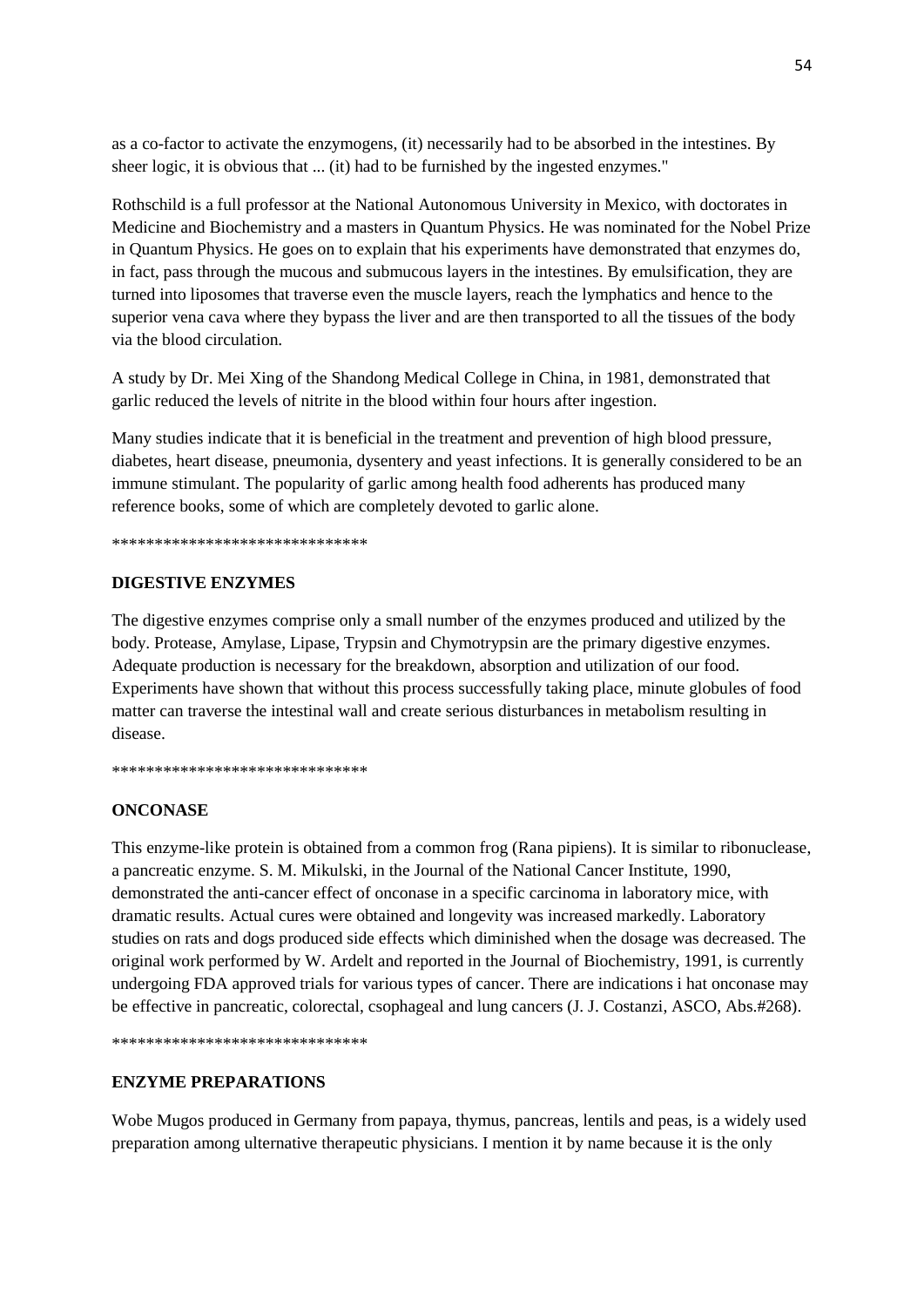preparation in Europe I know of (there probably are others.)

There is evidence that enzymes can increase T-cell counts (P.B. Holland, et al., British Journal of Cancer, 1975, and F. W. Bube, Folia Haematologie, 1981).

Many physicians I have talked to feel that the use of enzyme preparations such as Wobe Mugos improve the effectiveness of their therapies. The belief is that they break down the mucousmembranous wall of tumor cells, thus permitting greater ^accessibility to therapeutic agents.

There are many excellent products manufactured in the U.S.A. A complete listing of sources can be found in the resource section of this book.

\*\*\*\*\*\*\*\*\*\*\*\*\*\*\*\*\*\*\*\*\*\*\*\*\*\*\*\*\*\*

# **Chapter 7: Vital Vittles - Vitamins And Minerals**

#### **VITAMINS**

For many decades, establishment medicine has branded as "quacks" those practitioners of medicine, chiropractic, naturo-pathy, homeopathy and nutrition who advocate the use of vitamins, minerals and a host of natural supplements for the treatment of disease and the maintenance of health. Medical physicians, for the most part, ignore the advice given by the "Father of Medicine" and the originator of the oath that they take. Hippocrates, in the fifth century B.C., proclaimed, "Let your food be your medicine and let your medicine be your food." Modern medical establishment scientists look upon vitamins as merely a fact of life and something which, when deficient in the body, causes disease. It is only in recent years that certain vitamins have been recognized as preventives of disease, including cancer. That section of the public which has advocated and followed a program of healthy foods as a means of staying well and even treating disease have been disdainfully referred to as "faddists." The leaders of the health food movement have long advocated the daily intake of mostly vegetables and fruit. In the last few years, scientists have proven that vegetable and fruit juices have anti-cancer actions, i.e. keep the cells from developing mutations that produce cancer cells. In 1990 R. Edenharder and his associates proved that vegetables and fruits can inhibit mutations in cells in the laboratory. The vegetables which exhibited the strongest anti-mutation activity were cabbage (red), asparagus, broccoli, carrots, lettuce, celery and green peppers. My goodness, has the establishment gone "faddist"?

## **VITAMIN A**

Vitamin A is extremely important for immunity and works to protect the thymus gland, which produces the hormone that is essential in helping us fight against infectious agents and carcinogens. It also works to detoxify poisons, either produced in the body or that are introduced from outside the body. Vitamin A is an anti-oxidant, which means that it destroys the chemicals produced by the body during its metabolism which are meant for waste disposal. However, during the period of time which elapses between their production and their excretion, they can be extremely dangerous unless they are neutralized and this is performed by the anti-oxidants, of which Vitamin A is one of the most important. Vitamin A also plays an important role in the formation of protein for the growth process and in the chemical processes that allow us to see at night. Shortly after its discovery in 1922, Vitamin A was found to be effective in the prevention of cancer. However, this was largely ignored. From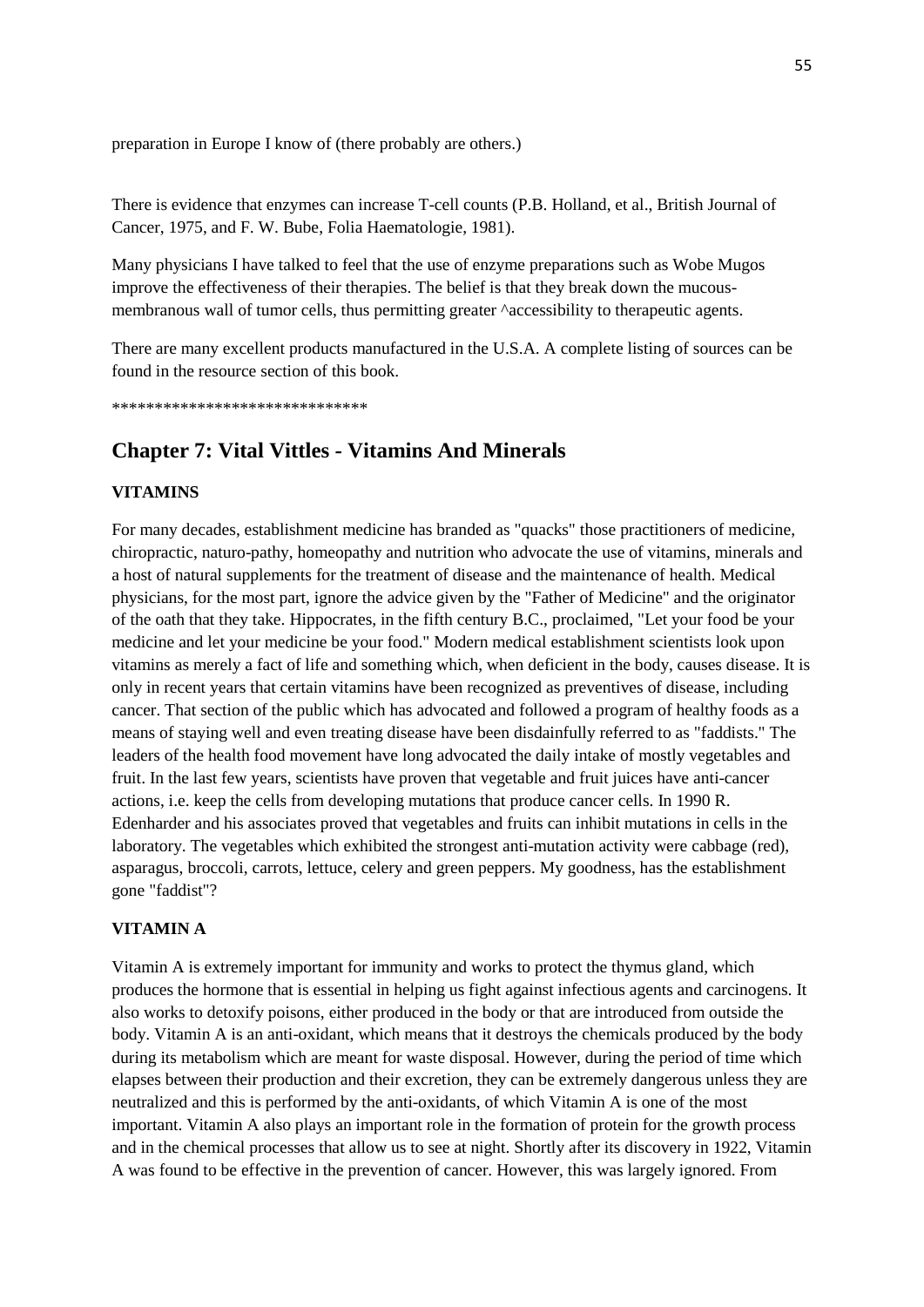countries all over the world scientists have reaffirmed the role of Vitamin A in the treatment and prevention of cancer. Studies on laboratory animals have repeatedly shown that it can protect laboratory animals from cancer of the gastro-intestinal tract, lungs, stomach and uterus. These articles now number in the thousands.

Blood levels of Vitamin A were found to be much lower in men who developed cancer of the prostate. The National Cancer Institute studied 2,500 men over the age of fifty for a period of ten years. The risk of developing prostate cancer was directly proportional to the low level of Vitamin A in the blood serum. In 1974, the National Cancer Institute did its largest study and again found that the level of Vitamin A had a direct bearing on the development of prostate cancer. The lower the level of Vitamin A, the higher the instance of prostate cancer.

In the European Journal of Epidemiology in 1990, French scientists, headed by J. Dardingus and his associates, studied the risks of lung cancer and the intake of Vitamin A and Beta-Carotene. The work included experimental animals as well as humans. Once again, a direct correlation was made between the intake of Vitamin A and Beta-Carotene and the development of this dreaded tumor. It was found that Beta-Carotene was a preventative and Vitamin A was effective as a treatment for lung cancer.

Summary: Supplementation of Vitamin A should be held below 50,000 international units per day. The presence of Vitamin A and Beta-carotene in the diet reduces the risk of pre-cancerous lesions of the cervix. A diet rich in beta-carotene lowers the risk of developing stomach, lung, oral, larynx and esophageal cancers.

\*\*\*\*\*\*\*\*\*\*\*\*\*\*\*\*\*\*\*\*\*\*\*\*\*\*\*\*\*\*

## **BETA-CAROTENE**

The preventive action of beta-carotene on cancer of the lung is more powerful than vitamin A. Once again the electrical charge present in the compound appears to play an important role. Electromagnetic forces are discussed elsewhere in greater detail. Beta-carotene destroys the layer of mucous which coats and protects the cancer cell from attack by the immune system. Studies indicate that as much as an 80 % reduction in the rate of bronchial and lung cancer can be achieved by regularly eating carrots in our diets. There also appears to be a reduction of cancer of the colon by as much as 55 %.

At the Albert Einstein College of Medicine in New York City, laboratory.animals fed beta-carotene more than 30 days after exposure to cancer causing chemicals did not develop the number of tumors that were expected to occur.

Beta-carotene was protective against both late and early stages of tumor development and growth. Dr. Seifter, who carried out this research, recommended five to ten mg. of beta-carotene for basic protection and twice that amount for smokers. Even butter contains trace amounts of beta-carotene.

A study done by P.R. Palan, at the Albert Einstein College of Medicine in New York City, studied the levels of beta-carotene in the tissues of cervical, endometrial, ovarian, breast, colon, lung, liver and rectal cancers. In all of these tissues the levels of beta-carotene was lower than in the surrounding normal tissues. A similar finding was noted in breast cancer patients in the 1990 National Cancer Institute Study done by N. Potischman and reported in the American Journal of Clinical Nutrition. As one might expect, no solid studies have been done on the role of high doses of beta-carotene in the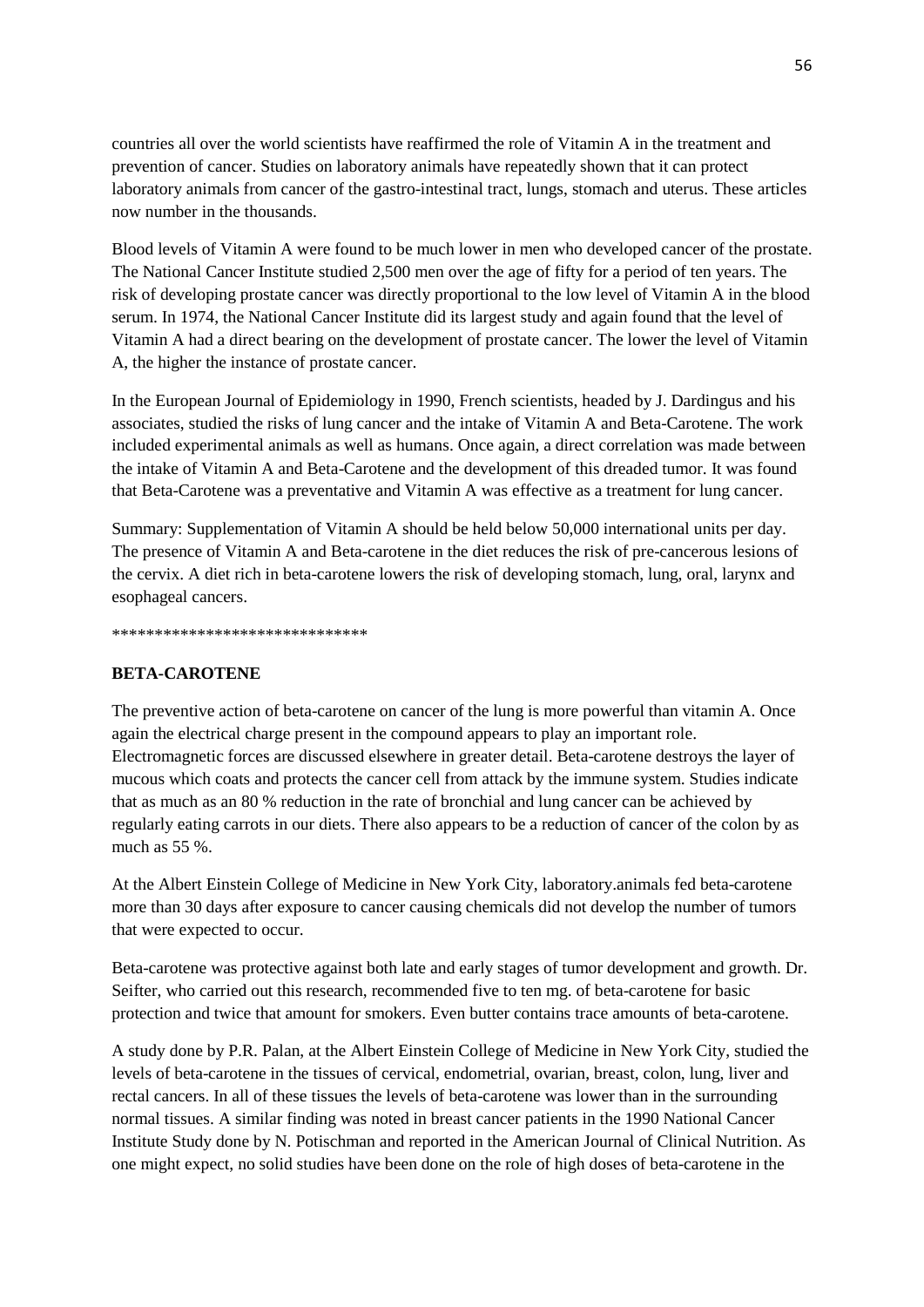treatment of human cancer. This, of course, represents the results of the profit motive, because betacarotene cannot be patented.

Beta-carotene has been tested for treatment of a precancerous lesion of the mouth called leukoplakia. This study showed dramatic results with no toxicity in the treatment of these oral lesions. It was felt that beta-carotene would be an excellent candidate as a preventive agent in oral cancers. This study was performed by H.S. Garewal and Associates and reported in the Journal of Clinical Oncology in 1990. Experiments in laboratory mice have also revealed encouraging results. A particular type of sarcoma caused by a virus was injected into the mice. The administration of beta-carotene caused a regression of the tumors.

It was also noted that the beta-carotene protects the thymus gland which is a major part of our immune defense system. E. Seifter and his group reported this finding in the Journal of the National Cancer Institute in 1982. He expressed the definite opinion that the protective action on the Thymus gland was probably a significant factor in the anti-tumor activity.

E. R. Abril and his associates studied the effects of beta-carotene in laboratory blood of 6 human cancers. Their results indicated that beta-carotene stimulated the production of cytokines, which are powerful substances which the body produces in fighting cancers and boosting immunity. Other studied by Garewal and W.F. Malone reported in the American Journal of Clinical Nutrition in 1991 that beta-carotene might be useful in preventing recurrences of tumors in individuals at great risk, especially in the upper gastro-intestinal tract

L.A. and A.B. Santamaria reported in Medical Oncological Tumor Therapie in 1990 that betacarotene increased the disease-free interval between the initial occurrence of tumors of the lung, breast, colon, urinary bladder and head and neck cancers, and their recurrences.

A study was done in China with relation to liver cancer mortality and certain aspects of diet. The incidence of liver cancer was found to be high when there was an increased consumption of alcohol, rapeseed oil and mouldy corn. It was also noted that previous infections with hepatitis B seemed to contribute to an increase in the death rate occurrence from liver cancer. The study, however, was not able to link beta-carotene or vitamin and mineral consumption with the deaths. This study was published in the International Journal of Epidemiology in 1991 by A. W. Hsing.

E.R. Greenberg also did a study which showed that beta-carotene, over a five year period, reduced the reoccurrence rate of skin cancers unrelated to melanoma.

\*\*\*\*\*\*\*\*\*\*\*\*\*\*\*\*\*\*\*\*\*\*\*\*\*\*\*\*\*\*

### **B-COMPLEX VITAMINS**

Supplementation with B vitamins is extremely important with reference to immune system function and repair. Studies have been done which indicate that cancer chemotherapy causes deficiencies of many of the B Vitamins, particularly niacin, folic acid, Bl, B2 and vitamin K. These findings were noted in Postgraduate Medicine, 1990, by S. Dreisen et al. Whole grains, vegetables, liver, kidney, lean meats and halibut provide vitamin B in substantial amounts.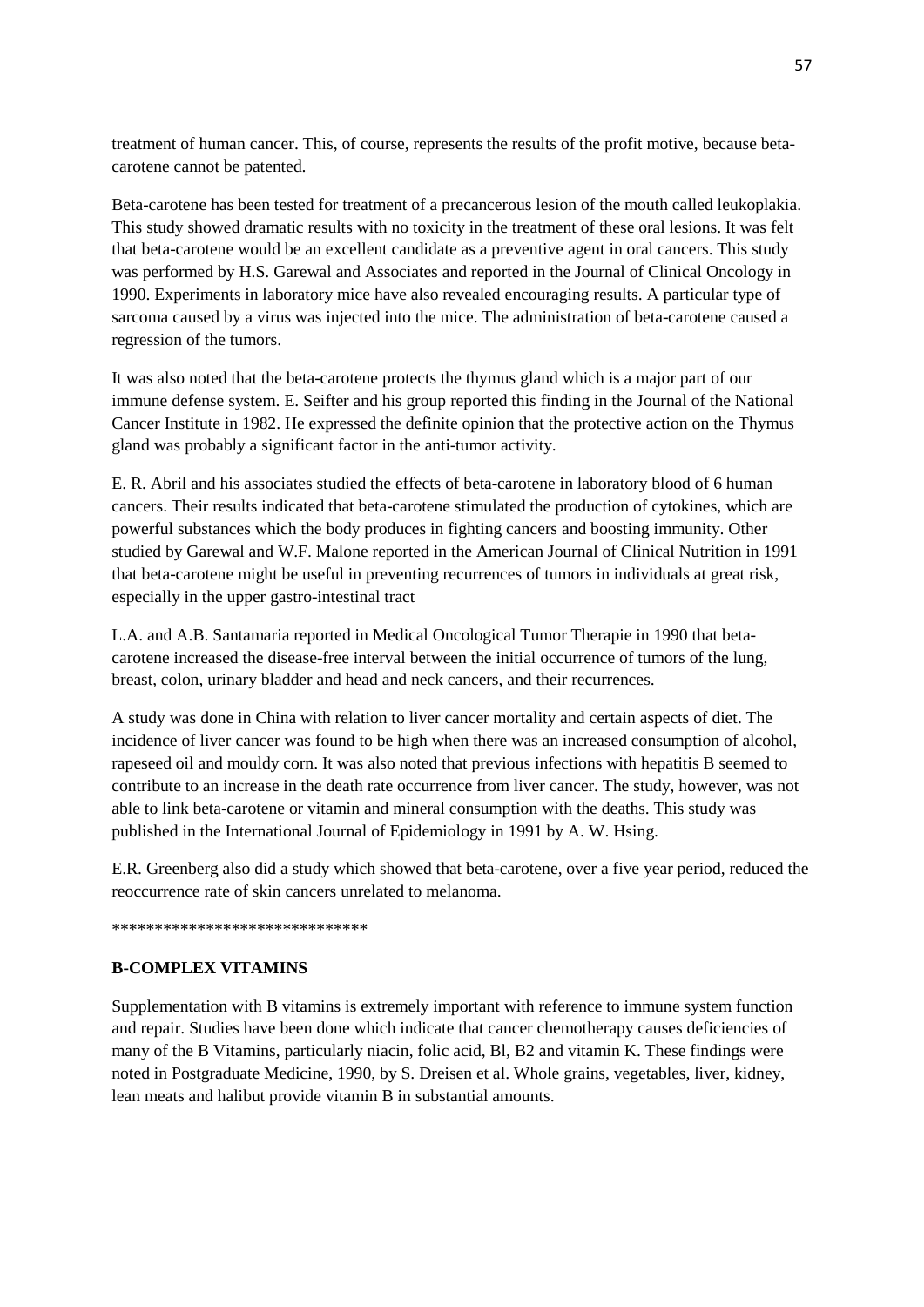#### **PYRIDOXINE**

Pyridoxine (B6) was studied by G. Litwack at the Fels Research Institute, Temple University, Philadelphia, Pennsyl-vania. Studies with laboratory rats that had liver cancer revealed that B6 actually kills cancer cells. No affect was seen, however, on human cancer cells. They concluded that B6 was promising as a anti-cancer agent. It is my opinion that these scientists commit a grave error in using single vitamins in testing them against tumors. Elementary understanding should tell them that it takes a complete complement of all of the necessary vitamins .md minerals to achieve a proper balance and effect in combating cancer cells. The individual studies done on specific vitamins certainly point to specific cancers in which they may play a role; however, it does not give a true picture of what actually happens in the body, where so many other factors are necessary. It has been noted that a vitamin B6 deficiency has an adverse affect on the formation of DNA and the development of anti-bodies.

The role of vitamin B6 in genetics is of great significance because the development of cancer begins with the alteration of the genetic structure of cells. CD. Simone and his group wrote about the immune effects of vitamin B6 in their article "Vitamins and Immunity" published in Acta Vitaminol Enzymology in 1982.

The Russian scientist, V. Draudin-Krylenko, demonstrated that the formation of lung cancers in experimental animals could be stopped by injections of vitamin B6.

\*\*\*\*\*\*\*\*\*\*\*\*\*\*\*\*\*\*\*\*\*\*\*\*\*\*\*\*\*\*

#### **RIBOFLAVIN**

Riboflavin was studied extensively by researchers at the Cancer Institute of the Chinese Academy of Medicine in Beijing in 1988. Vitamin B2 (Riboflavin) and Chinese herbal pre-parations proved to be dramatically effective in reducing the incidence of esophageal cancers.

\*\*\*\*\*\*\*\*\*\*\*\*\*\*\*\*\*\*\*\*\*\*\*\*\*\*\*

#### **FOLIC ACID**

Folic acid, which has played a major role in the treatment of certain types of anemia, has also been noted to have a strong anti-cancer effect. Folic acid (which is found predominantly in dark green leafy vegetables), along with vitamin B12, was found to be helpful in the repair of lung tissue and in preventing lung cancer in smokers. Once again the role of vitamins in the formation of DNA is supported by scientists at the University of Alabama Medical Center, who noted a reduction in carcinogenic changes in the lungs of smokers. This is another example where combinations, in this case folate, B12, and beta-carotene, obviously has a protective affect. As usual, the Journal of the American Medical Association cautioned against the use of large doses of B12 and folic acid (JAMA, 1988, D.C. Heimberger). The study they were referring to involved the use of 10 mg of folic acid and 500 mg of vitamin B12. Yet, I know of no study that indicates that these doses are excessive or hold any danger of toxicity.

Another study in the Journal of the American Medical Association, by C. Butterworth, showed an association between folate deficiency and cervical dysplasia. Cervical dysplasia is often referred to as the precursor to the development of cancer of the cervix, which is the most common cancer among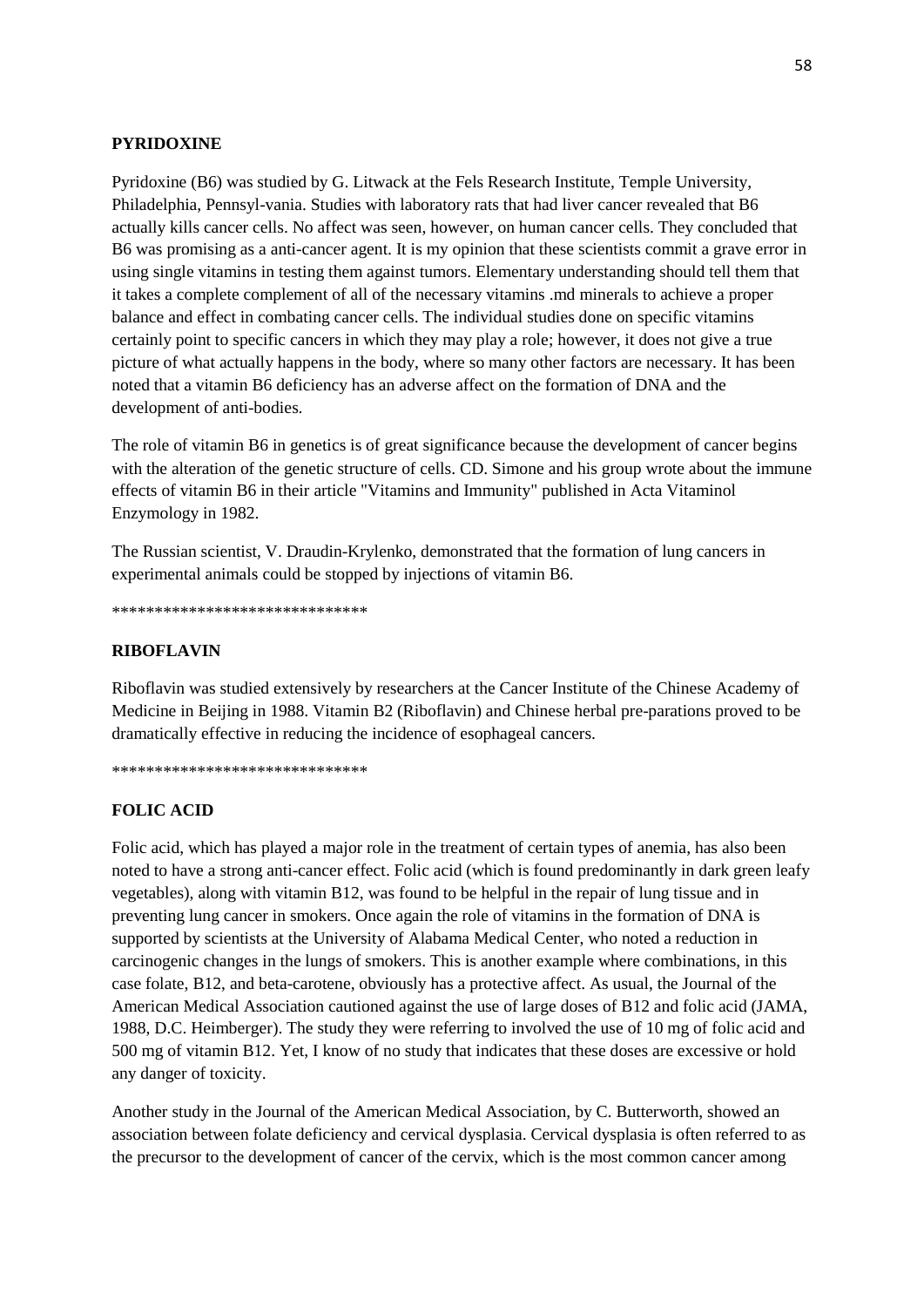women in the world. Its incidence is highest in third world countries. The human papilloma virus, which is known to cause cervical cancer, has also been related to low folate levels.

Butterworth also reported that in an ongoing study he was conducting at the University of Alabama using lOmg of folic acid daily, there were no adverse side effects and positive cervical pap smears were reverting to normal.

In case there is any doubt that folate can be used to treat these early carcinogenic changes of the cervix, a study by J. Ran, published in Blood, 1990, revealed that cervical cells cleared up with the administration of folate.

I. Eto and C. Krumdieck, in the Journal of Advanced Experimental Medical Biology, 1986, expressed the view that the lack of folate may not in itself be cancer-causing, but certainly a deficiency renders an individual more susceptible to carcinogenic agents.

### **NICOTINAMIDE**

The B vitamin Nicotinamide has been shown by M.R. Horsman to greatly enhance the cancericidal affect of the chemotherapeutic agent L-PAM. This was published in the British Journal of Cancer in 1986. A similar enhancing action was noted along with Cisplatin, another chemotherapeutic agent. Nicotinamide alone exhibits a preventive effect with relation to cancer, but there is no evidence of anti-carcinogenic ability. These findings were noted by G. Chan and Q.C. Pan in Cancer Chemotherapeutic Pharmacology 1988.

An aspirin and nicotinic acid given before and after gama-ray radiation therapy resulted in a marked reduction in relapse of bladder cancer with an almost 300 % increase in the 5 years survival of these patients. This indicates an increase in resistance to tumors and was reported by A. I. Popow in the Russian Journal Medical Radiology in 1987.

\*\*\*\*\*\*\*\*\*\*\*\*\*\*\*\*\*\*\*\*\*\*\*\*\*\*\*\*\*\*

### **CARNITINE**

Carnitine, even though it can be manufactured by the body, is often referred to as vitamin B-t. However it does require the presence of two amino acids, several vitamins and minerals. M. Giovannini, in the Journal of International Medical Research in 1991, indicated that carnitine is essential in pregnancy, breast feeding and infancy. Carnitine is extremely important and essential for the transport and oxidation of fatty acids, which is discussed at length in another section of the book under linseed oil. The energy metabolism of cells is highly dependent on carnitine. It also appears that carnitine plays a role in the effect of the thymus hormone on the metabolism of cells and their ability to multiply. This is particularly important in reference to our white blood cells, which are our first line of defense in infections and cancer. Older individuals are virtually devoid of thymus hormone and the use of carnitine seems to improve the ability of white cells to multiply in this group.

C. Franceschi, in the International Journal of Clinical Pharmacological Research, 1990, demonstrated that carnitine protected the white blood cells of older individuals from exposure to free radicals.

D. S. Sachan and W.L. Dodson, in the Journal of the American College of Nutrition in 1987, gave evidence that carnitine was destroyed by chemotherapy and resulted in a marked loss of energy.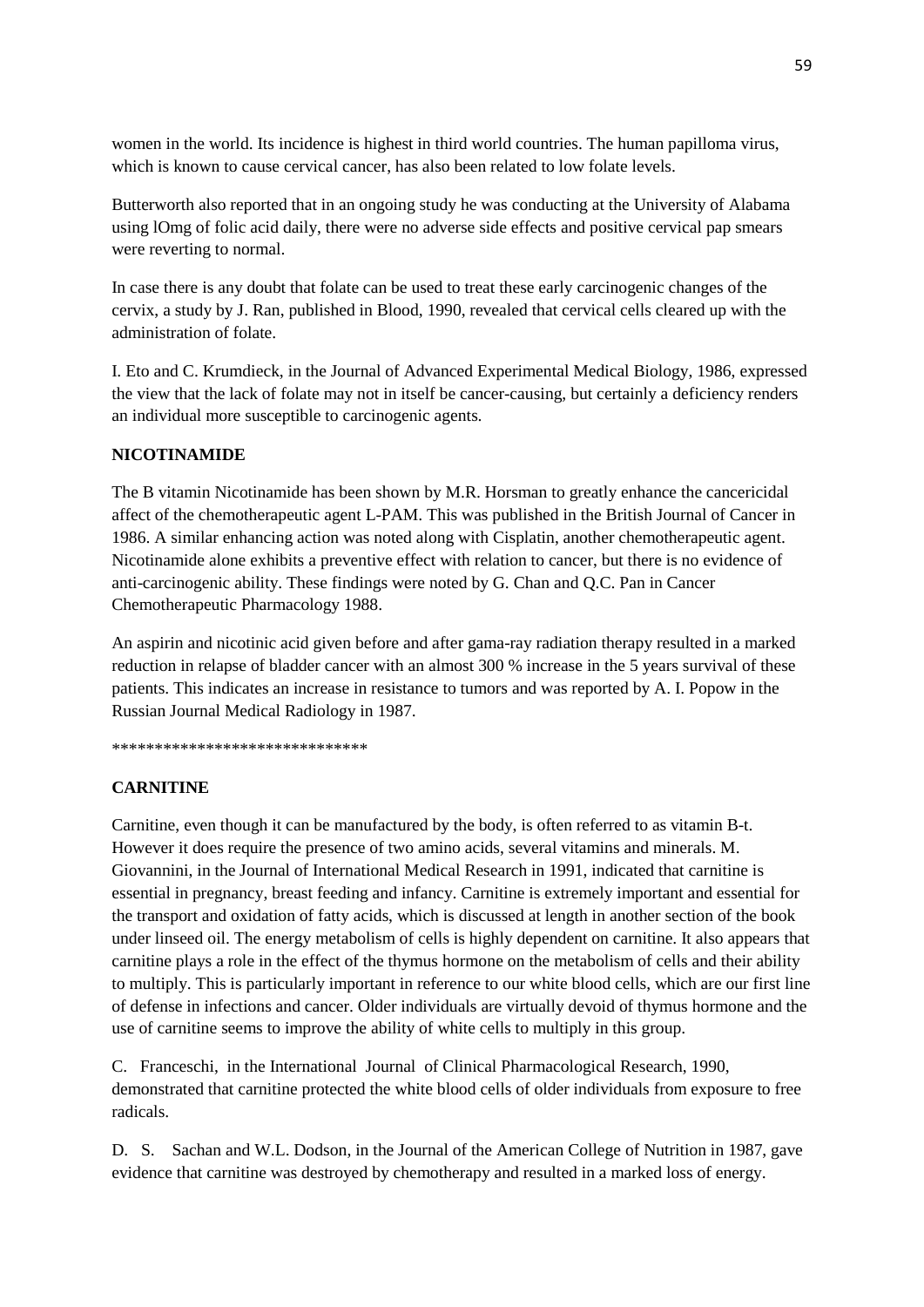C. De Simone in Acta Vitaminol Enzymology, 1982, and in another article published in German in the journal Arzneimittel-forschung, also in 1982, wrote that the damage certain fats have on the immune system can be counteracted to a significant degree by carnitine.

When carnitine is added to the use of Azelaic acid in the treatment of malignant melanoma, it greatly enhances the transport of Azelaic acid into the cancer cell and thus facilitates its killing ability. Carnitine therefore should be useful in reducing the strength of Azelaic acid needed to be cancericidal. This opinion was voiced by B.J. Ward in the Journal of Investigative Dermatology, 1986.

J. Janne, in 1985, demonstrated that the toxic anti-cancer drug MGBG was stopped from damaging cancer cells in experimental animals by carnitine. However, it did protect the animals from a toxic death by MGBG!

\*\*\*\*\*\*\*\*\*\*\*\*\*\*\*\*\*\*\*\*\*\*\*\*\*\*\*\*\*\*

### **BIOFLAVONOIDS**

Bioflavonoids are a complex of substances such as hesperidin and rutin. The primary source is in the white pulp of citrus fruits and is also found in apricots, plums, grapes, blackberries, etc. In medicine it has been recognized for many decades that bioflavonoids are responsible for maintaining the integrity of small blood vessels. When an individual develops black and blue marks easily, the use of Bioflavonoids quickly remedies the problem. Toxic copper is also removed from the body by bioflavonoids.

Quercetin, which is another bioflavonoid, was shown by M. Yoshida et al. to inhibit the growth of human cancer cells.

A synthetic derivative, flavone acetic acid (FAA) was shown by D.J. Kern et al., in the British journal, Cancer, in 1989 to have a boosting effect on the immune system.

It was shown by R.L. Hornung et al. that (FAA) possessed natural killer cell activity in mice (not in people).

MC Bibby et al. showed that this synthetic substance had an immunological effect. However, as a drug it was felt it wouldn't be useful against cancer. When will they ever learn? Every time scientists think that they can improve on nature's compounds with a synthetic, they are doomed to fail.

Flavone acetic acid, when used in combination with interleukin-2, did have a positive effect on kidney cancer in mice, as well as in people. I occasionally wonder what would be the effect on the use of natural bioflavonoids in combination with many of the substances discussed in this book, as compared to all of these artificial, profit-making compounds and their toxic effects. And then I remember the experience of many years with patients and the wondering stops. Success for nature means doom for business! Take natural bioflavonoids!

\*\*\*\*\*\*\*\*\*\*\*\*\*\*\*\*\*\*\*\*\*\*\*\*\*\*\*\*\*\*

# **VITAMIN C**

Vitamin C has received more attention than any other vitamin as a preventive and treatment for cancer. Due mainly to the research and writings of Dr Linus Pauling, the only scientist to win two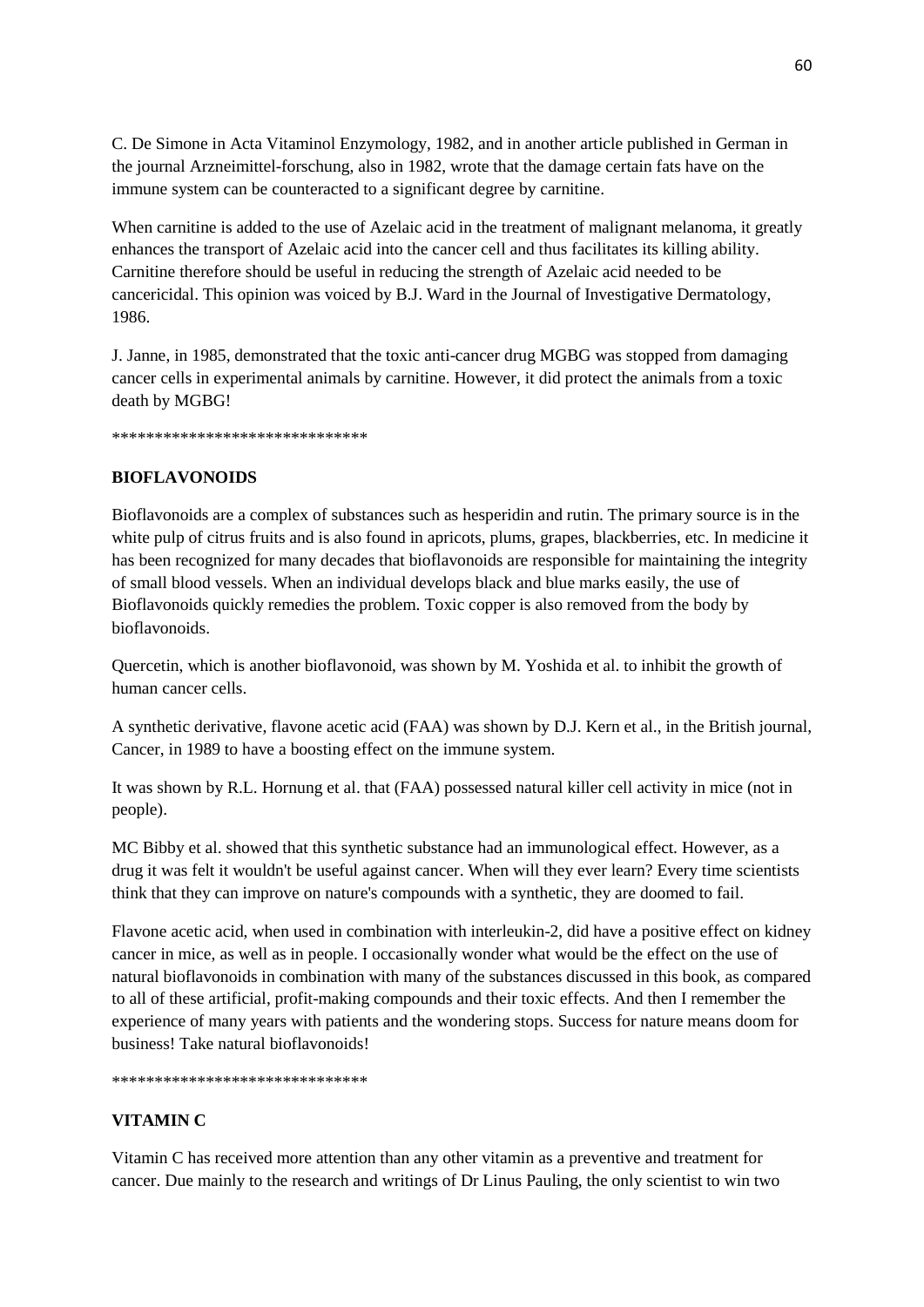Nobel Prizes in Science, millions throughout the world are taking large doses for cancer and many other diseases. The Mayo clinic did a "test" of Dr. Pauling's claims that lasted only ten weeks and then publicly denounced him. This type of fraudulent counter-attack is typical of the tactics used against many reputable scientists over the centuries. Millions died needlessly until the truth finally emerged. Unfortunately, many excellent treatments have been buried because of the threats of the scientific establishment and governments against the "free" press. Literally thousands of scientific papers have been written backing up all that Dr. Pauling has presented.

Most fruits, particularly citrus, contain large amounts of vitamin C. Many vegetables such as broccoli, tomatos, peppers are also excellent sources. Remember, however, taking antacids prevents absorption and smoking depletes vitamin C in the body. Dr. E. Schneider (Deutsch Med. Wchnschr. '54) noted significant improvement, prolongation of life and reduction of tumor size in patients placed on just 1,000 mgm of vitamin C and massive doses of vitamin A, 300,000 units intravenously for 281 doses. There were no untoward effects. Much evidence exists that vitamin E and A, in fact, adding a full complement of vitamins to vitamin C, has a beneficial effect. To rely on vitamin C alone would be erroneous.

W. J. McCormick, in his article, "Cancer: A Preventable Disease, Secondary to Nutritional Deficiency?" (Clinical Phy-siology 1963), argues the point strongly. Four years earlier he had written in the Archives of Pediatrics that taking vitamin C was "an ounce of prevention, worth a pound of cure".

O. Bodansky and his group confirmed that deficiency of vitamin C existed in cancer cases.

Dr. Jorgen U. Schnegel, Chairman of Tulane University's Department of Urology, advocated 1,500 mg of vitamin C daily to prevent recurrences of bladder cancer. I had bladder cancer 22 years ago; guess what I have been doing? I take 3,000 mg and have taken as much as 18,000 mg daily of Dr. Pauling's famous recommendation for active cancer.

The world renowned Dr. Max Gerson strongly advocated the intake of vegetables rich in vitamin C.

I would be amiss if I did not mention that papers have been written in journals, almost too numerous to count, on the benefits of vitamin C in heart disease, hypertension, colds, polio, hepatitis and many other conditions (Frederick R. Klenner, M.D., in the Journal of Applied Nutrition, Winter Issue, 1971, VITAMIN C).

It is interesting that the recommended daily allowance (RDA) by the USA Government for vitamin C is 60 mg. They strangely caution pregnant and lactating women to limit their intake to 100 mg. Doctors recommend 100 to 200 mg a day in infections, after surgery, accidents and in smokers. In scurvy, the only vitamin C deficiency disease recognized by medicine, the Merck Manual recommends 1000 mg.

Linus Pauling, in an article submitted to the Proceedings of the National Academy of Sciences of the USA in 1976, recommended 10 to over 20 grams of vitamin C (1 gram  $= 1,000$  mg), for all adults in order to inhibit the growth of cancer, improve general well-being and extend life. Pauling points out that humans are one of the few animal species that does not produce its own supply of vitamin C. Compared to other animals, he states that the amount he recommends is normal. The clinical experiments carried out by Pauling and Cameron in Scotland in 1978 and 1979 on over a thousand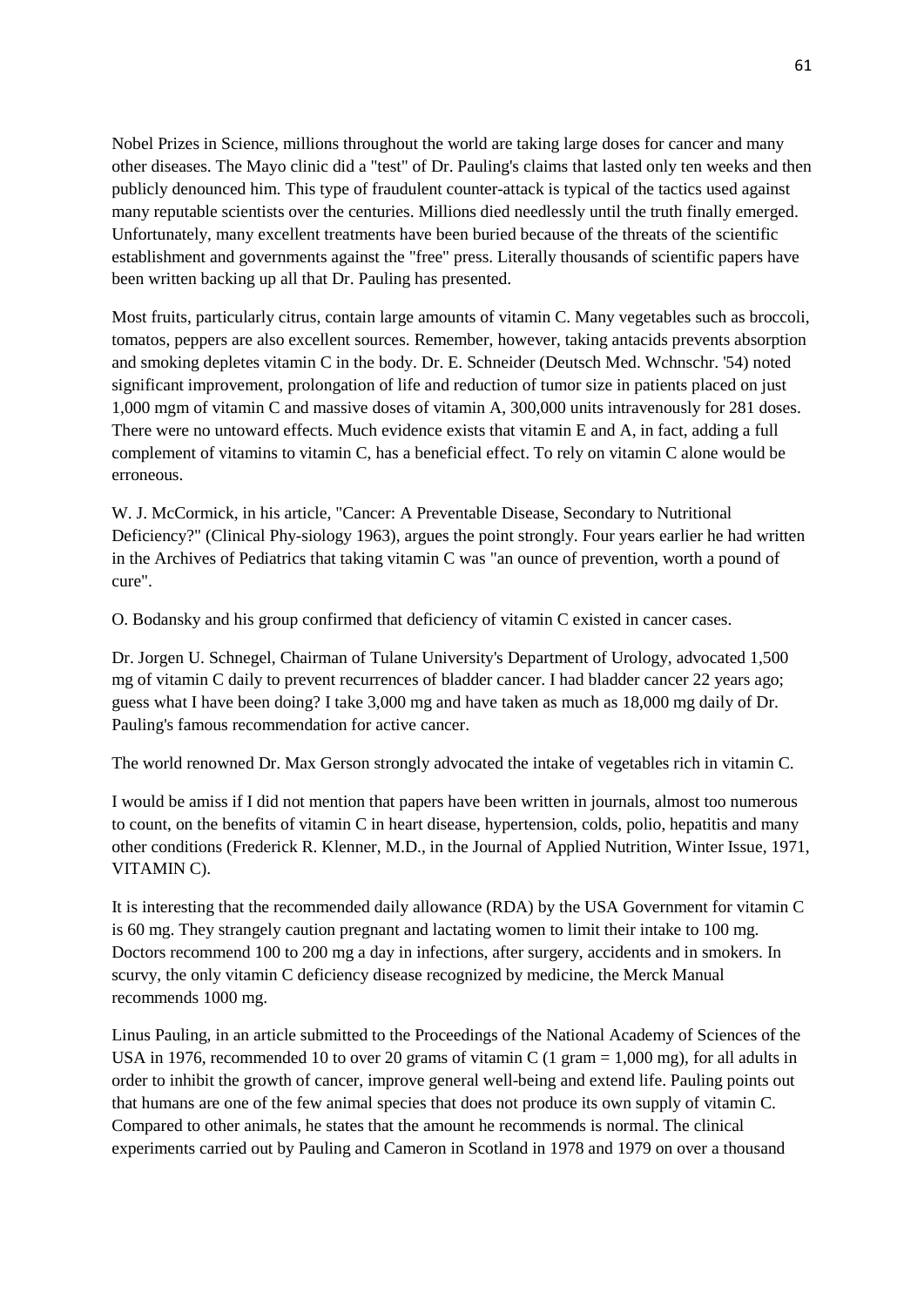patients revealed that survival time in cancer could be increased by more than 400 % over those who did not receive vitamin C.

In a study of lung cancer patients, the beneficial effects included an increase in survival time of 3 to 4 months, along with "symptomatic relief and improved sense of well-being." Although two Mayo Clinic studies refuted Pauling's claims (E. Creagan et al., New England Journal of Medicine, 1979 and C. Moertel et al., New England Journal of Medicine, 1985), there is strong evidence of invalid techniques used and other serious deficiencies in the Mayo Clinic studies. No patients died while receiving the vitamin C. When therapy was abruptly terminated, patients died. Pauling and C. Herman argued this position in the Proceedings of the National Academy of Sciences in 1989. New Scientist produced an article in which it was believed that some of the control subjects in the Mayo experiment were taking vitamin C on their own. There were also questionable practices by the Mayo Clinic. They placed participants in the study on 5-FU, a drug that is virtually useless in advanced cancers of this type, after they had been discontinued from taking the vitamin C. The failure of the Mayo Clinic to follow a specific protocol and then claim failure is tantamount to blatant fraud.

Since that time the evidence is accumulating that vitamin C as well as vitamin E and other antioxidants are unquestionably beneficial against cancer. J.H. Weisburger and C.L. Horn, in the Scandinavian Journal of Gastroenterology, 1984, indicate that the risk of gastric cancer can be decreased by vitamin C and these other supplements. They are particularly useful against foods which contain nitrites.

In laboratory mice with Leukemia, survival time was increased by 70 % using vitamin C and B12 (H.F. Pierson, et al., Cancer Research, 1985).

A carcinogenic chemical found in pickled vegetables in China, RRME, was inhibited by large doses of vitamin C and retinamide (vitamin A derivative) from its damaging affects. This study was published in China in 1986.

The respected journal, Nature, in 1980 published an article showing that vitamin C killed malignant melanoma cells in the laboratory.

In 1990 M. Osmak achieved similar results with a vitamin C derivative.

Cancer Research in 1983 had an article by H.F. Pierson and G.G. Meadows which showed that the life-span of mice with melanoma could be significantly extended by the use of vitamin C, two amino acids (phenylalanine and tyrosine) and levodopa, a Parkinsonism drug.

Abraham Hoffer, MD, a famous Canadian scientist who also did work with Linus Pauling, showed that surviving patients could live as much as 16 times longer if they followed a complete nutritional program that included 10 g of vitamin C and beta-carotene daily. Their study was published in the Journal of Orthomolecular Medicine, 1990. In cancer of the ovary, tubes and breast the results were extremely impressive.

The National Cancer Institute held a symposium on ascorbic acids in 1990. Scientists from around the world were represented. Dr. Balz Frei of the University of California, Berkeley, presented a paper that showed that cancer chemical reactions could not take place in the presence of vitamin C!

E. Niki of Tokyo has produced a series of papers published between 1984 and 1987 that stressed the role of anti-oxidants, especially vitamin E and C in the control of harmful free radicals.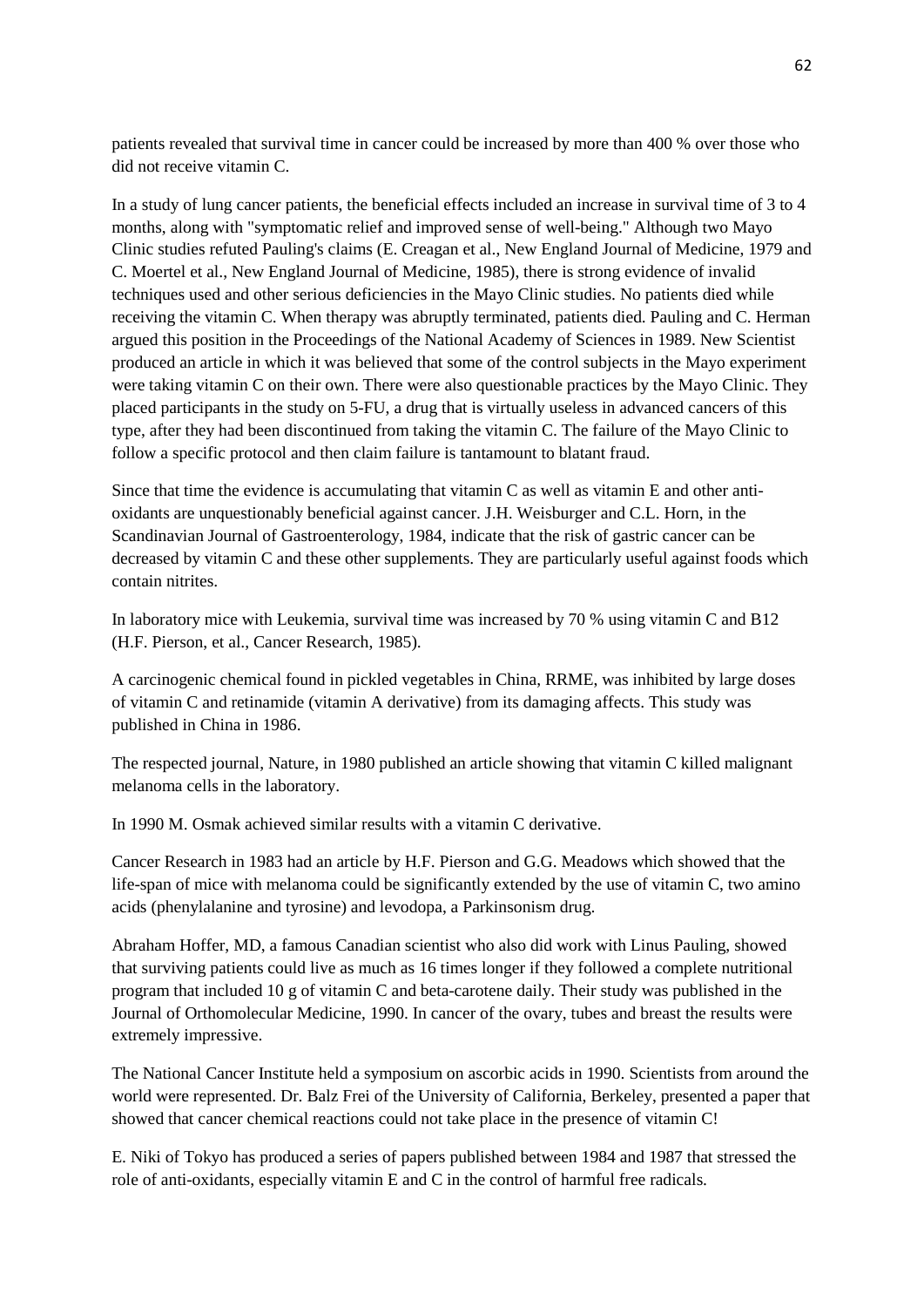S. Harakeh in 1990 published in the proceedings of the National Academy of Sciences evidence that vitamin C interferred with the production of protein in cells infected by viruses (including HIV, the so-called Aids virus).

M.E. Poydock in a series of papers, wrote of the beneficial effect of vitamin C and B12 on mitotic activity in mice with ascites tumors (Experimental Cell Biology, 1979, 1982, 1985).

Vitamin C was also shown to inhibit the incidence of kidney tumors which were brought on by the use of female sex hormones (Dr. Joachim Liehr of the University of Texas.)

The list of studies is almost endless. As an indication of just a fraction of what has been studied with reference to vitamin C, I will list the investigator and subject of the study in very brief form;

Dr. Gary Meadows, Washington State University - Vitamin C inhibits cancer growth in mice and augments effect of chemotherapy.

Dr. Jacob, San Francisco, low levels of blood vitamin C associated with increased levels of mutagenic substances related 10 colorectal cancer in stools.

Dr. Okunieff - Radiation therapy for animals with cancer reduced by 50 %.

Dr. Gladys Block, National Cancer Institute - High level of Wood vitamin C reduced cancer risk by 50%.

Hiroshi Kan Shimpo, Fujiti Health University - Vitamin C Mocks heart muscle damage caused by chemotherapeutic and immunotherapeutic agents (adriamycin and interleukin-2).

Peter Wiernick, Montefiore Medical Center, New York -lnterleukin-2 causes massive decrease in vitamin C - blood levels.

R. V. Birk, et al., Eksp. Onkol. 1988 - Demonstrated an adverse effect from vitamin C when the carcinogen, N-nitrosodiethylamine, was given to rats. (This is a classical example of combining two chemicals and using a dangerous drug in combination to try to discredit the role of vitamin C as a cancer preventive and treatment). A study done with three patients in which they developed potentially harmful symptoms while taking high doses of vitamin C for Hodgkin's disease and lung cancer, prompted caution that high levels of vitamin C be reached gradually.

S. Fukushima, Nagoya City University Medical School -Demonstrated that 5 times the vitamin C dose recommended by Pauling could accelerate the effects of bladder cancer. He originally used the sodium form of vitamin C, but then later reported that the same extremely high dose of ordinary ascorbic acid did not have an adverse effect on bladder cancer!

S.M. Cohen, Cancer Research 1991 - Demonstrated that ascorbic acid did not promote tumors but that the sodium and other type of salts of many compounds did.

In spite of all the claims that vitamin C promotes kidney stones, D. du Bruyn demonstrated that very high doses of ascorbic acid over a 20 months period did not cause any deposition of crystals (stones) in 16 baboons.

This finding was confirmed by P.P. Singh, Journal of Urology, 1988 in their study with rats.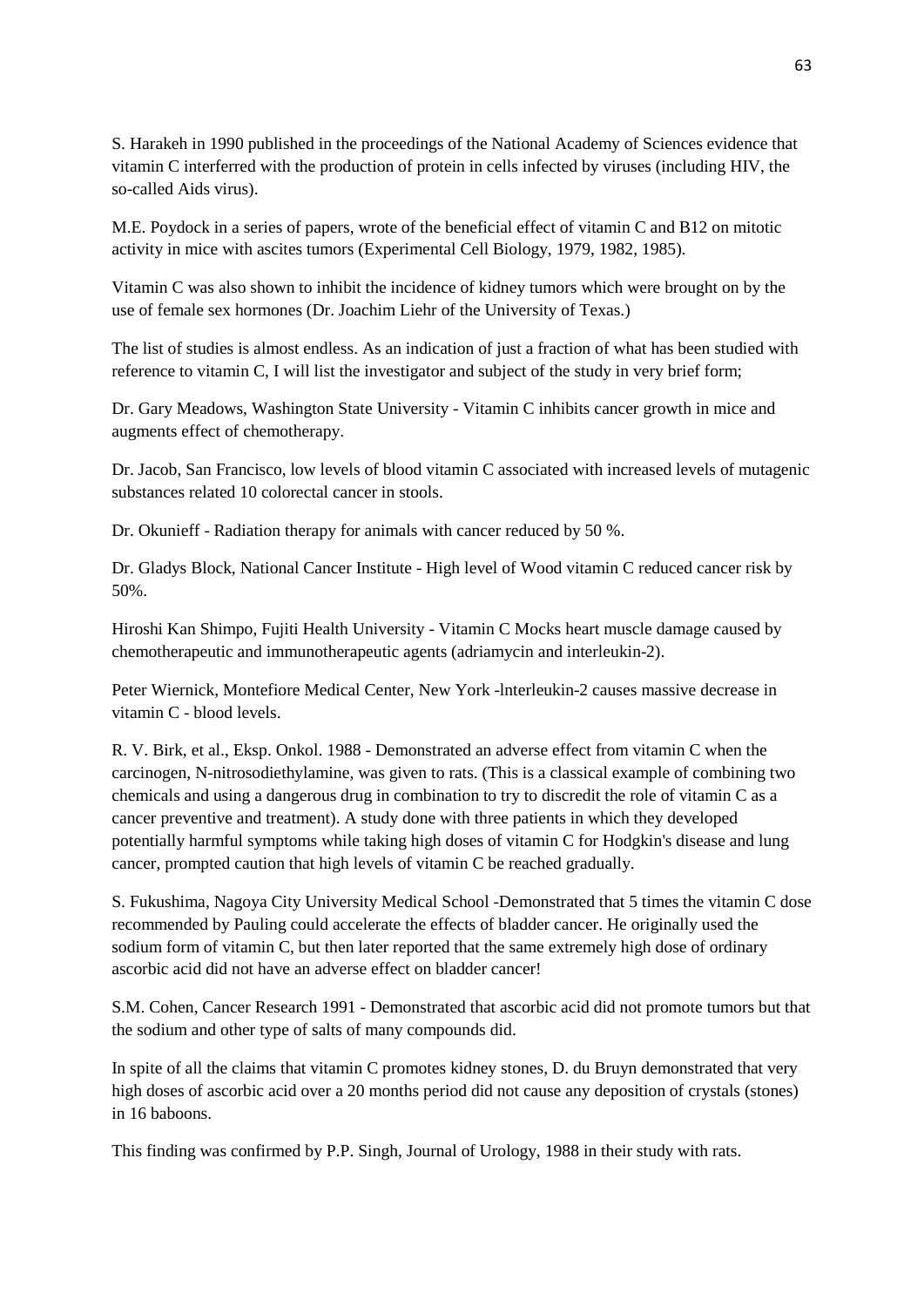There is with vitamin C, as well as with purified drinking water a possibility of toxic reactions and even death. The extremes, however, to which one must go is rarely, if ever, reached, even under the most unusual circumstances.

#### \*\*\*\*\*\*\*\*\*\*\*\*\*\*\*\*\*\*\*\*\*\*\*\*\*\*\*\*\*\*

# **VITAMIN D**

Vitamin D requires exposure to sunlight in order to be manufactured by the body. The Garland brothers proposed that sunlight is actually protective against the dreaded skin cancer, malignant melanoma. This is of course contrary to what is commonly thought about cancers of the skin and sunlight. Their premise was based on the fact the melanomas occurred mostly in sailors who worked indoors and far less in those who worked outdoors. Laboratory work had already shown that vitamin D suppressed melanoma growth! Their findings are represented in the Archives of Environmental Health, 1990.

A similar relationship seems to exist with breast cancer also. They presented an hypothesis involving exposure to solar radiation and geographic relationships in Preventive Medicine 1990. They concluded that the risk of fatal breast cancer in major cities was "inversely proportional to intensity of local sunlight".

The relationship of vitamin D, its dependency on sunlight for its formation and the occurrence of breast cancer was confirmed by E. D. Gorham in the Soviet Union and was published in the International Journal of Epidemiology in 1990.

Gorham also studied the "Acid Haze," which is caused by the high levels of sulfur dioxide in smog. Sulfur dioxide absorbs ultraviolet light and therefore inhibits production of vitamin D in the skin. The incidence of death from breast and colon cancer was increased in 20 Canadian cities which suffered from air pollution. His finding were published in the Canadian Journal of Public Health in 1989.

E. A. Jacobson, in Cancer Research, 1989, in a study on 40 rats placed on a high fat diet, found that lowered amounts of vitamin D and calcium promoted the development of breast cancer.

There is some evidence that receptors for vitamin D on cancer cell surfaces may actually inhibit their growth (K.W. Colston, Lancet 1989).

R. Frampton, in Cancer Research, 1983, showed that vitamin D in high doses actually changed cancer cells and suppressed their growth. The vitamin D hormone (D3), injected Into mice with Leukemia, increased their survival time. It should be remembered that both vitamin D and the hormone D3 tan be highly toxic and this should be seriously considered before ingesting more than 50,000 units a day.

I. N. Sergeev, in the Journal of Nutrition, indicated that vitamin D must be accompanied by vitamin C if it is to be truly beneficial. This has been confirmed by the Academy of Medical Scientists in Moscow.

John Ott, the well known researcher in light, maintains that exposure to whole spectrum solar radiation is necessary for stimulation of the hypothalamus gland and for maintaining mental and physical health. He has produced full spectrum indoor artificial light to supplement the lack found in many remote parts of the world.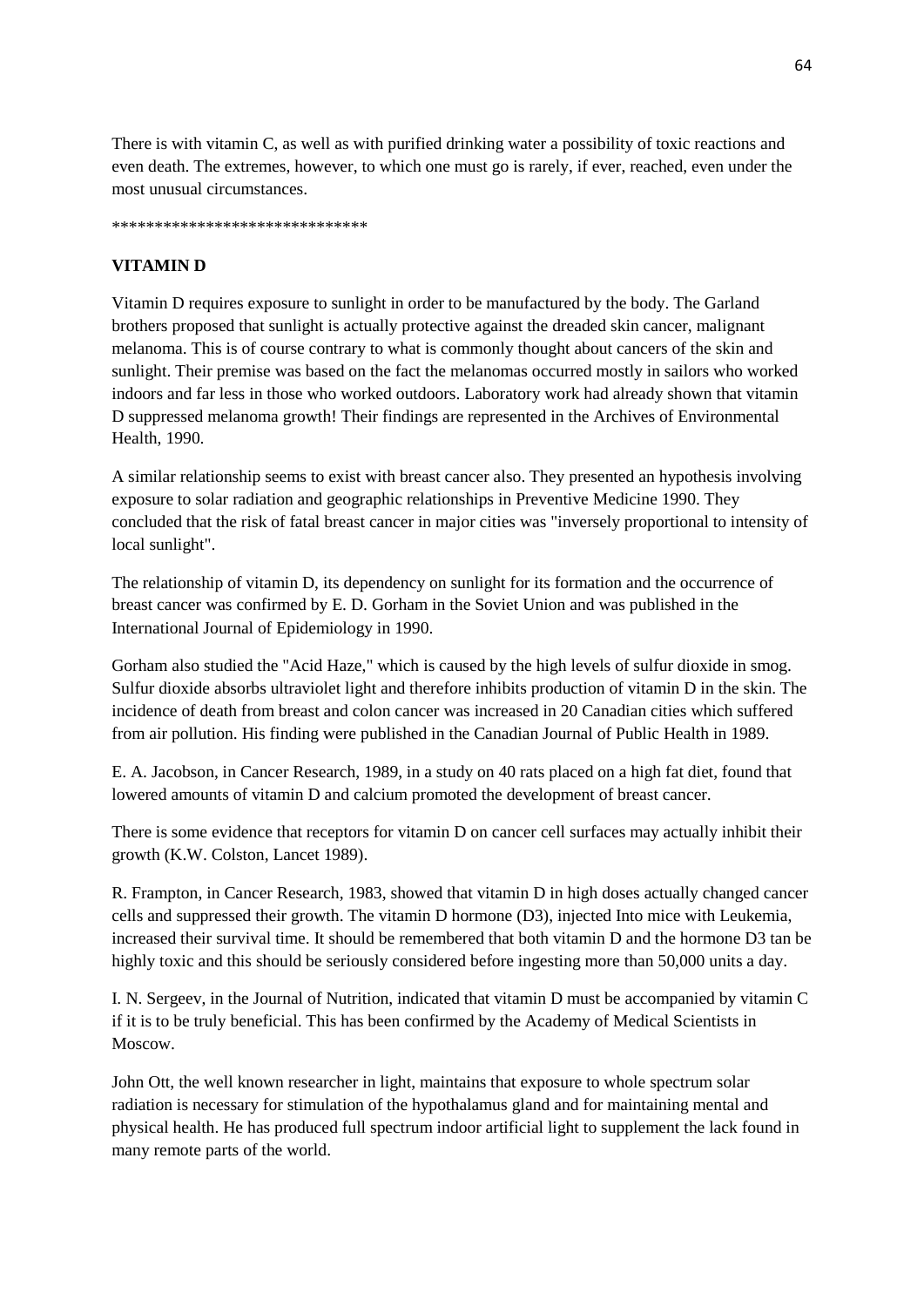#### \*\*\*\*\*\*\*\*\*\*\*\*\*\*\*\*\*\*\*\*\*\*\*\*\*\*\*\*\*\*

#### **VITAMIN D AND CALCIUM**

The incidence of colorectal cancer is reduced by two thirds in individuals who have a high vitamin D and calcium content in their diet. Studies done by doctors Frank and Cedric Garland, at the University of San Diego School of Medicine over a nineteen year period, showed that in men who ate a diet rich in calcium and vitamin D had an incidence of colorectal cancer of 14.3 per 1000 as compared to 38.9 per 1000 in individuals who ingested low levels of these two nutrients. This study was performed on 2000 men at the naval health research center in San Diego.

Because vitamin D levels are to a great degree determined by the exposure to sunshine, studies have indicated a lower level of colorectal cancer in Western and Southern states as compared to to northern and eastern states.

\*\*\*\*\*\*\*\*\*\*\*\*\*\*\*\*\*\*\*\*\*\*\*\*\*\*\*\*\*\*

### **VITAMIN E**

Vitamin E has long been thought to be the anti-sterility vitamin. This is because it was initially found that a deficiency of Vitamin E caused sterility in mice. In recent decades, research has produced evidence that Vitamin E is not only beneficial for the heart and circulatory system, but it is a protective against cancer. Studies done on mammary dysplasia, a precursor to malignant breast disease in women, revealed that it stabilized the balance of estradiol, estriol and progesterone in the blood. These hormones are usually low in women who have mammary dysplasia.

Studies performed at the North Charles General Hospital in Baltimore and published by R.S. London in Cancer Research, 1981, indicated that Vitamin E therapy could reduce risk of breast cancers. The same scientists reported in the Journal of the American College of Nutrition, 1983 and 1984 and the Journal of Reproductive Medicine in 1987, that Vitamin E was effective in reducing premenstrual symptoms (PMS).

K.N. Prasad and P.J. Edwards wrote in Cancer Research, 1982, that one of the forms of Vitamin E (tocopherol acid succinate) inhibited the growth of melanoma cells and suggested its possibility as a therapeutic agent for tumors.

I. D. Cappel, et al., in Anti-cancer Research, 1983, demonstrated that Vitamin E could reduce the toxicity of chemotherapy.

I. Szczepanska, et al. performed laboratory studies on human blood in test tubes and found that the addition of Vitamin E protected the cells from toxicity from six out of the seven chemotherapeutic agents.

Chemotherapy and total body irradiation are given as conditioning therapy for individuals receiving bone marrow transplants (BMT). These patients were found to have low levels of Beta-Carotene and Vitamin E. M.R. Clements, et al, in a 1989 Free Radical Research Communication, recommended the use of these two antioxidants to all patients receiving BMT conditioning therapy.

B. LeGardeur, et al., and J. Stam, in articles published in Nutrition and Cancer, 1990, and Lung, 1990, respectively, reported that Vitamin E levels in the blood were low in patients with lung cancer.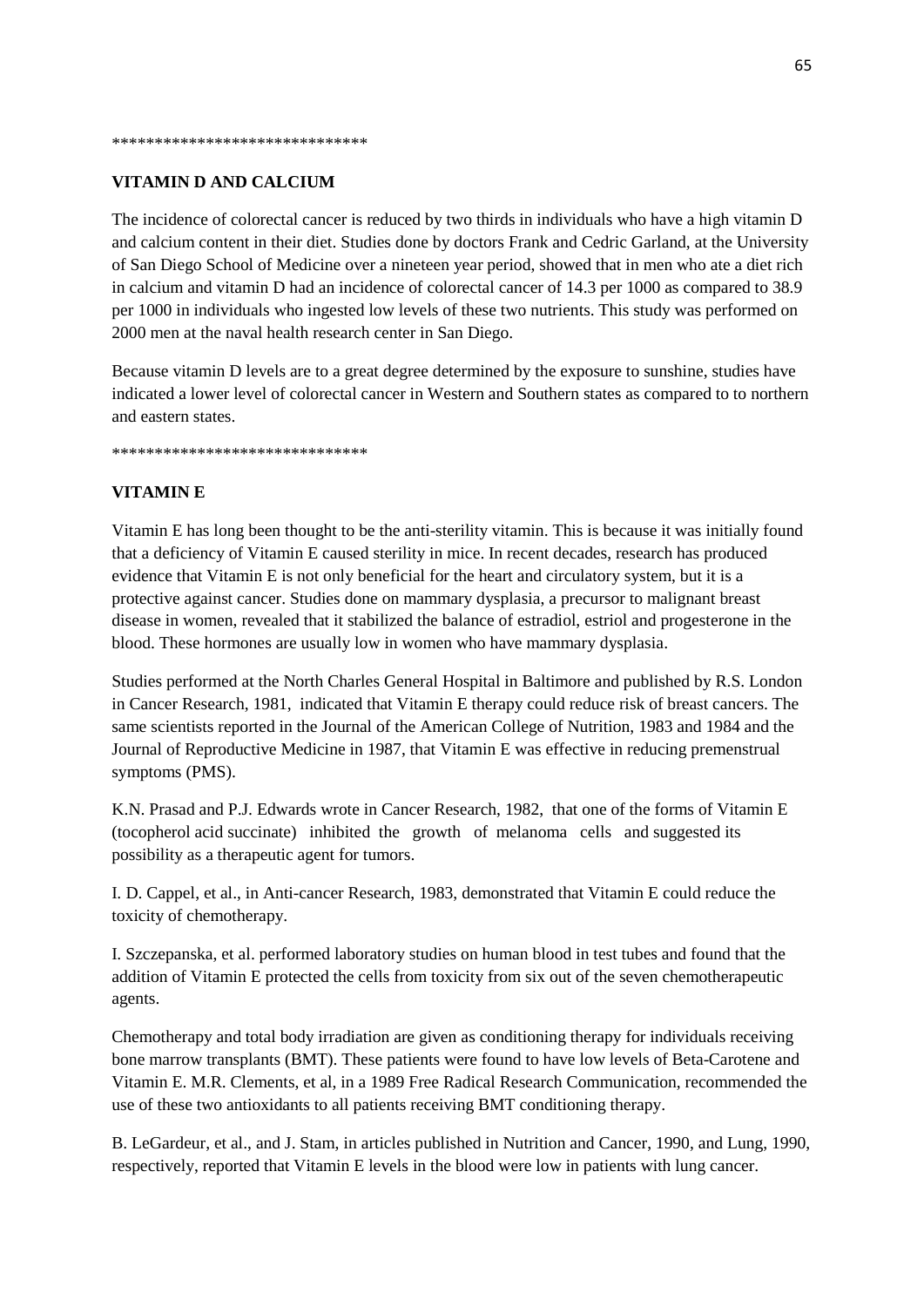D.G. Bespalov, et al., found that Vitamin E reduced the incidence of digestive tract tumors in 90% of the rats that had been given a strong carcinogen. Vitamin E and Selenium were found to work more effectively together in their anti-cancer activity.

C. Ip, in a letter to Cancer in 1985, stated that he felt Vitamin E was even more important than Selenium.

P. Knekt, et al., reported low levels of Vitamin E and Beta-Carotene in patients with Melanoma. In two articles published in the International Journal Epidemiology in 1988 and 1989, Knekt reported that women with low levels of Vitamin E had a 150% greater chance of developing cancer when compared with women with high levels of Vitamin E. A similar study done in over 20,000 men in Finland revealed a similar effect. These studies lead Knekt and his group to conclude that Vitamin E protects against cancer. Further studies by Knekt on cancers of the gastrointestinal tract revealed a relationship between low levels of Selenium and Vitamin E and the incidence of cancer in this area.

J. H. Williams, a South African Veterinarian, reported that the essential fatty acids (EFA) and gamma linolenic acid (GLA) were useful in the treatment of lymphoma in dogs. They also used Vitamin E in conjunction with their treatment.

Nitrosamines, which are formed in the body by the in-gestion of nitrates, are inhibited in their formation by Vitamin E and Vitamin C. (D. Lathia and A. Blum, International Journal of Vitamin and Nutritional Research, 1989).

Research performed at the University of Colorado showed that vitamin E inhibits the growth of prostate cancer cells in the laboratory. The immune stimulating affect of vitamin E and its neutralizing affect on free radicals protect the integrity of DNA.

\*\*\*\*\*\*\*\*\*\*\*\*\*\*\*\*\*\*\*\*\*\*\*\*\*\*\*\*\*\*

### **VITAMIN K**

The role of Vitamin K in the body mainly centers around liver function and the ability of the blood to form a clot. Evidence is mounting, however, that Vitamin K is an anti-cancer agent. (A. Mohsen, et al., Pharmazie. 1978; K.N. Prasad, et al., Life Sciences, 1981 and R.T. Chlebowski, et al., Cancer Treatment Review, 1985).

Chlebowski demonstrated that Vitamin K3 completely inhibited a certain form of mouse leukemia. When he combined Vitamin K and Warfarin, a rat poison to "thin the blood", he was able to inhibit the formation of cancers of the liver, kidney, stomach, colon, ovary, breast, bladder, lung and melanoma.

W. C. Su, et al., confirmed that K3 was effective in the treatment of liver cancer in experiments performed in Taiwan in 1991. Anti-cancer drugs can be enhanced in their activity by the addition of Vitamin K3.

L.M. Nutter, in Biochemical Pharmacology, 1991, stated that Vitamin K3 had "a broad spectrum of anti-cancer activity."

H. Osswald, et al., in Toxicology, 1987, also reported that this vitamin, when used in conjunction with toxic anti-cancer drugs, increased the life-span of mice with cancer.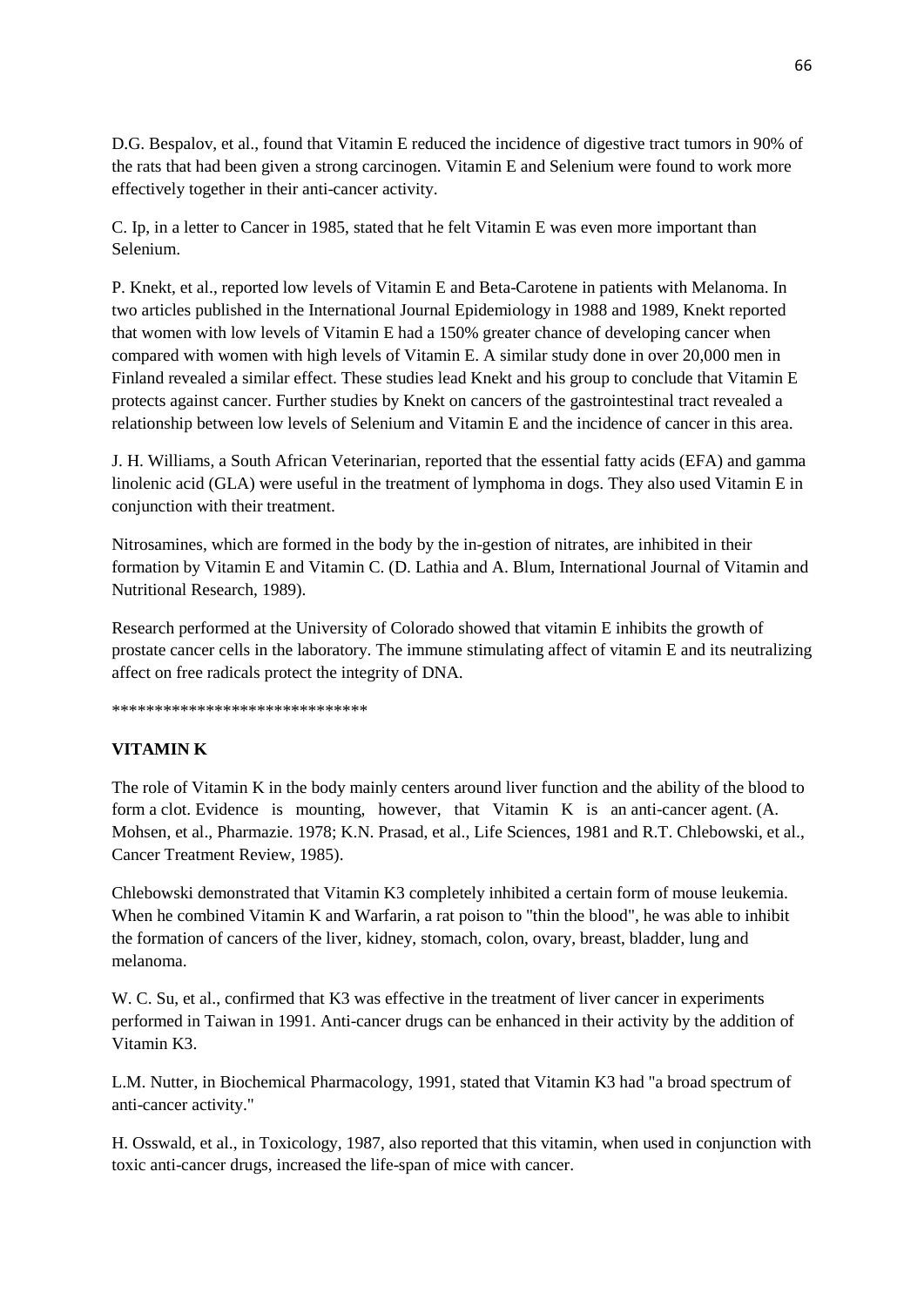When combined with Vitamin C, a single injection of anti-cancer drugs was markedly potentiated and was noted by H.S. Taper in the International Journal of Cancer, 1987.

\*\*\*\*\*\*\*\*\*\*\*\*\*\*\*\*\*\*\*\*\*\*\*\*\*\*\*\*\*\*

#### **MINERALS**

# **CALCIUM**

Just mention of the word, Calcium, brings images of bones and teeth to everyone. However, Calcium plays a role in the metabolism of the parathyroid gland, nerves, muscles and the clotting mechanism of blood. Calcium also plays an integral role in the metabolism of Vitamin D. It rarely works alone, however, and is found involved with the activities of Vitamins A, C, D, E, and other minerals (magnesium and phosphorus). It is generally recognized that most of us suffer from a calcium deficiency in our diets. The incidence of osteoporosis in women is alarmingly high and results from the slow process of calcium loss. There is some evidence that high blood pressure and elevated cholesterol levels are also related to calcium metabol-ism. D. A. McCarron, et al., in Medical Hypotheses, 1990, discussed the many difficulties in dealing with this calcium deficiency.

C.F. Garland, et al., in the American Journal of Clinical Nutrition, 1991, showed the relationship between low calcium and colon cancer. Supplementation of the diet with Vitamin D mid calcium resulted in major reductions in cancer of the rectum and colon.

The role of low fat, increased fiber and calcium lowered the risk of these cancers (J.H. Weisburger and C.L. Home, Scandinavian Journal of Gastroenterology Supplement, 1984).

In articles in the New England Journal of Medicine, 1985 and Cancer Research, 1989, M. Lipkin indicated that calcium supplementation reduced the proliferation of abnormal cells in individuals at high risk for colon cancer.

M. Buset, et al., in Cancer Research, 1986, confirmed Lipkin's findings. In articles in Cancer Research, 1986 and again in 1990, Buset demonstrated that calcium could block the toxicity of certain fats known to be damaging and carcinogenic to the colon.

Studies in experimental rats showed that a high fat, low Vitamin D - low calcium diet doubled the incidence of breast cancer (E.A. Jacobson, et al., Cancer Research, 1989),

\*\*\*\*\*\*\*\*\*\*\*\*\*\*\*\*\*\*\*\*\*\*\*\*\*\*\*\*\*\*

#### **CESIUM**

The mineral, Cesium, is in an alkaline metal, present all over the earth but in tiny amounts. Radioactive Cesium seeds have been implanted in cancer patients, as a form of therapy. It is claimed to protect against radiation toxicity and, therefore, is used in conjunction with the radioactive implants. (E. Braver-man, et al., Medical Hypotheses, 1988).

Ordinary Cesium has also been used as a treatment for cancer. This treatment is based upon elevating the pH into the alkaline range (above 7 which is neutral). The therapeutic approach advocated is referred to as the "high pH" therapy (alkaline), which endangers the life of the cancer cell, but is tolerated by normal cells. Cancer cells have an acidic pH (below 7) and it is felt that Cesium would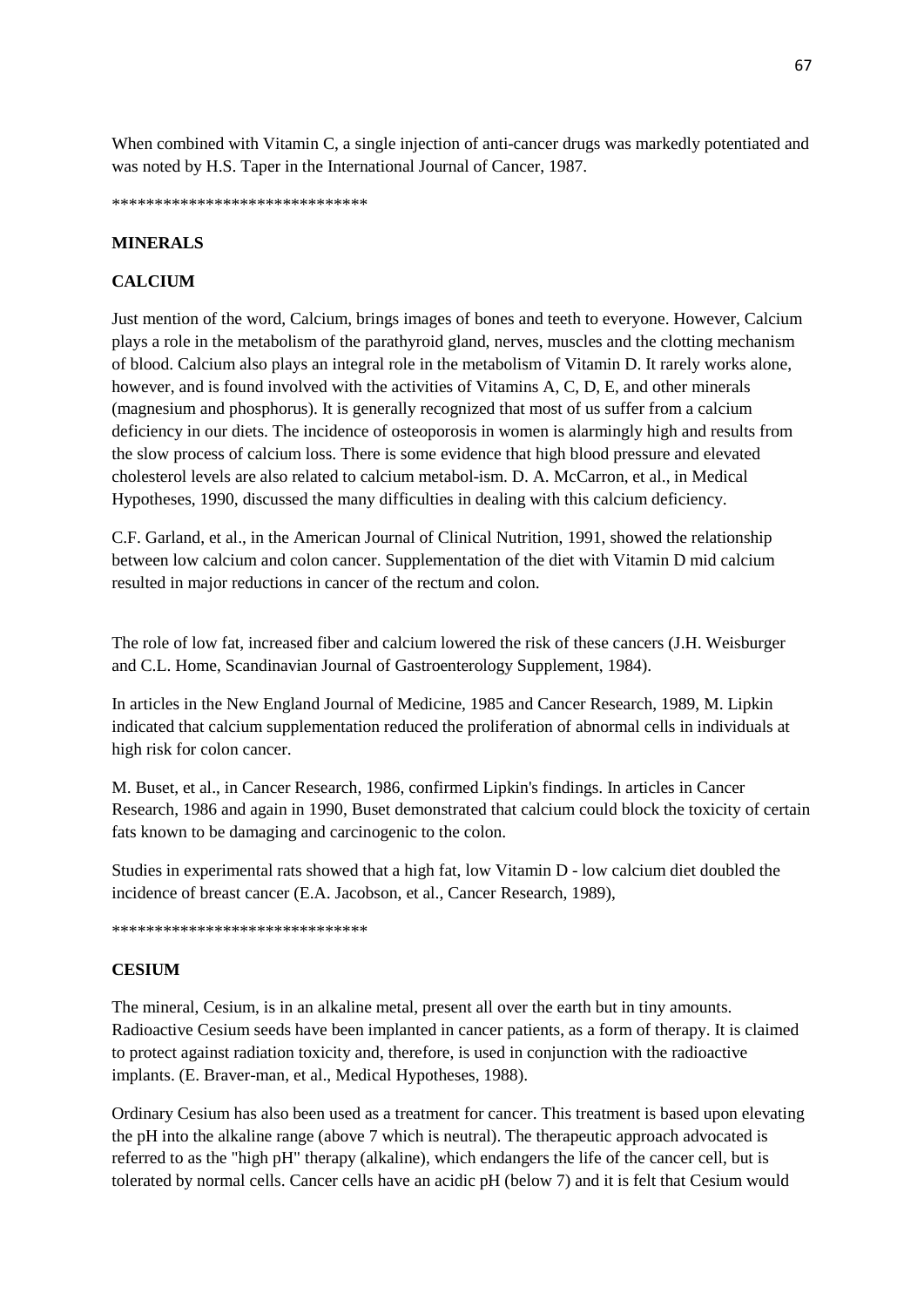neutralize the toxicity of the cancer cell (H.E. Sartori, Pharmacological Biochemical Behavior, 1984). In this article, Sartori cites the production of large amounts of mucous by the cancer cell which protects it from attack. He relies on the pharmacologic effect of many foods and recommends the macrobiotic approach, not too different from the more tolerable approach offered in this book. It was the low incidence of cancer in certain regions that prompted the use of alkali metals, i.e. cesium and rubidium. The therapeutic program consists of:

| Antioxidants                 | Cesium          | Diet     |
|------------------------------|-----------------|----------|
| <b>Essential Fatty Acids</b> | Liver Oils      | Minerals |
| Oxygenation                  | Potassium       | Rubidium |
| Sodium                       | <b>Vitamins</b> |          |

Cesium was demonstrated to reduce the growth of Sarcomas in mice. It was felt that Cesium replaced the potassium in cancer cells and, thus, interfered with their metabolism (A. El Domeira, et al., Journal of Surgical Oncology, 1981).

Studies done by F.S. Massiha indicated that there was a delicate balance that had to be maintained between the minerals potassium and cesium in order for an anti-cancer effect to occur. When cesium and potassium are given together, the impact on liver cancer cells in rats was greater.

When combined with zinc gluconate in Vitamin A, colon cancer in mice was repressed (M.J. Tufte, et al., Pharmacologi-cal Biochemical Behavior, 1984).

Uptake of cesium is enhanced by zinc, selenium and Vitamins C and A.

Rubidium fed to mice along with cesium increased the destruction of tumor mass markedly and also markedly decreased the amount of pain in a study done on humans.

Cesium Chloride has been tested on patients with terminal cancer. It was used along with other minerals, vitamins, chelating agents. The types of cancer on which it was used covered a wide spectrum and included cancers of the gall bladder, liver, pancreas, lung, breast, prostate, sarcoma and lymphoma. H.E. Sartori reported this remarkable study in Pharmacological Biochemical Behavior in 1984. Although one quarter of the terminal patients died within the first two weeks, pain was markedly diminished (in many cases completely) and autopsies revealed that the cancer was eliminated in most of the cases!

C. Pinski and R. Bose, in the same journal, pointed out that if supplements and an adequate diet were used in conjunction with Cesium, toxicity was reduced considerably.

F. Messiha, at the same time, performed an experiment on rats with liver cancer, which showed that alcohol administered with the Cesium reduced the toxicity by fifty percent.

\*\*\*\*\*\*\*\*\*\*\*\*\*\*\*\*\*\*\*\*\*\*\*\*\*\*\*\*\*\*

#### **GERMANIUM**

Since the mid-seventies, when Japanese scientists synthesized an organic compound of Germanium called Ge-132, studies have appeared indicating that Germanium has an immune enhancing and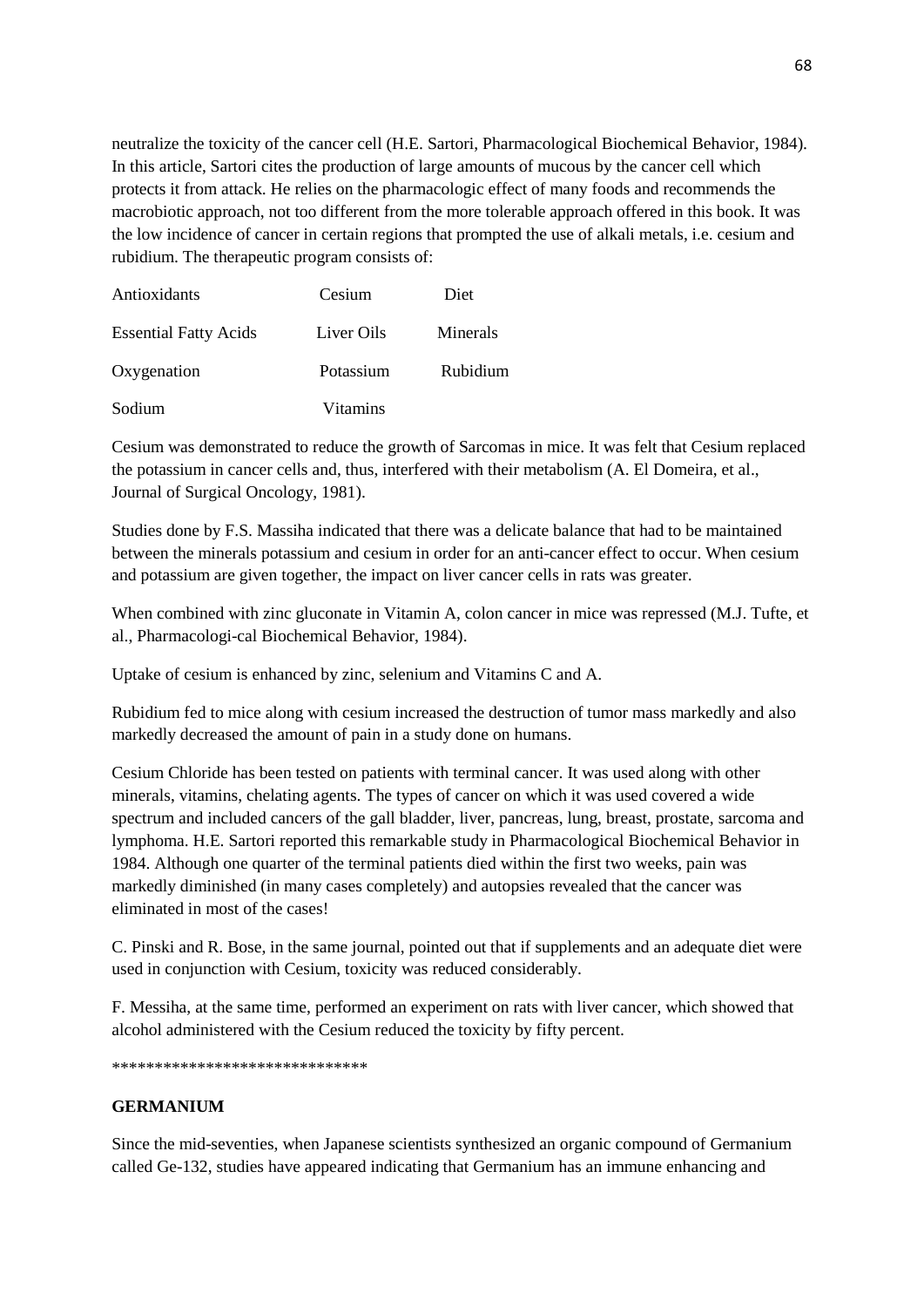anticancer effect. Germanium is found in most foods and in water in minute amounts. In the late 1980's, its popularity grew in the United States and Europe. The well known medical journal, Lancet, published an anonymous article warning of its dangers, even though it gave no solid evidence.

Much of the research on Germanium has taken place in Japan. J. Satoh and T. Iwaguchi published a study on liver cancer in rats. They stated that Ge-132 had no cytotoxicity and that it did not destroy cancer cells directly. They credited activation of the immune system and reported "remarkable life prolongation." They were adamant in their opinion on its anti-tumor activity.

Their findings were confirmed in the United States by investigators, Y. Mizushima, et al., who reported in the International Archives of Allergy and Applied Immunology , 1980, that Ge-132 repaired immune responses and had a beneficial effect on the circulatory system.

Other studies on mice with lung cancer, who were administered Ge-132 with the anti-cancer agent 5- FU, showed that tumor growth was inhibited and metastatic spread was decreased. Survival time was increased and body weight of the mice was maintained.

H. Kobayashi and T. Munakata studied Ge-132, bleomycin, and interferon in combinations that revealed a potentiating effect.

F. Suzuki, at the University of Texas, reported in The International Journal of Immunotherapy, 1986, confirmation of Ge-132 as an immuno-potentiating agent.

An anti-metastatic effect was confirmed by N. Kumano, et al., and published in the Journal of Experimental Medicine in 1985. It appears that the dose of Ge-132 determines its effect on metastases and in large doses, could actually increase the number of metastases.

N. Kumano, et al., in The Journal of Experimental Medicine, 1985, demonstrated that a single dose of Germanium slowed the appearance of a metastatic tumor.

J. J. Jang and his group in Carcinogenesis, 1991, reported a positive effect on lung and thyroid cancers and when Ge-132 was combined with garlic and an extract from cabbage called indoles, it was effective in the treatment of liver cancer in rats.

L. Pronai demonstrated that Ge-132 had a stabilizing effect on cell membranes and on white blood cell activity.

Kidney damage has been reported in studies by A. Schauss, T. Nakano and T. Matsusaka in various journals.

However, T. Sanai and S. Okuda reporting in the Journal, Kidney International, 1991, and Current Therapeutic Research, 1987, showed that the damage to kidneys occurred with the use of germanium oxide and not Ge-132. Because of the fear of malpractice suits, alternative therapists have been extremely cautious in the use of germanium. Germanium dioxide sometimes contaminates Ge-132 during its manufacture and careful monitoring of kidney function should be carried out during its administration.

\*\*\*\*\*\*\*\*\*\*\*\*\*\*\*\*\*\*\*\*\*\*\*\*\*\*\*\*\*\*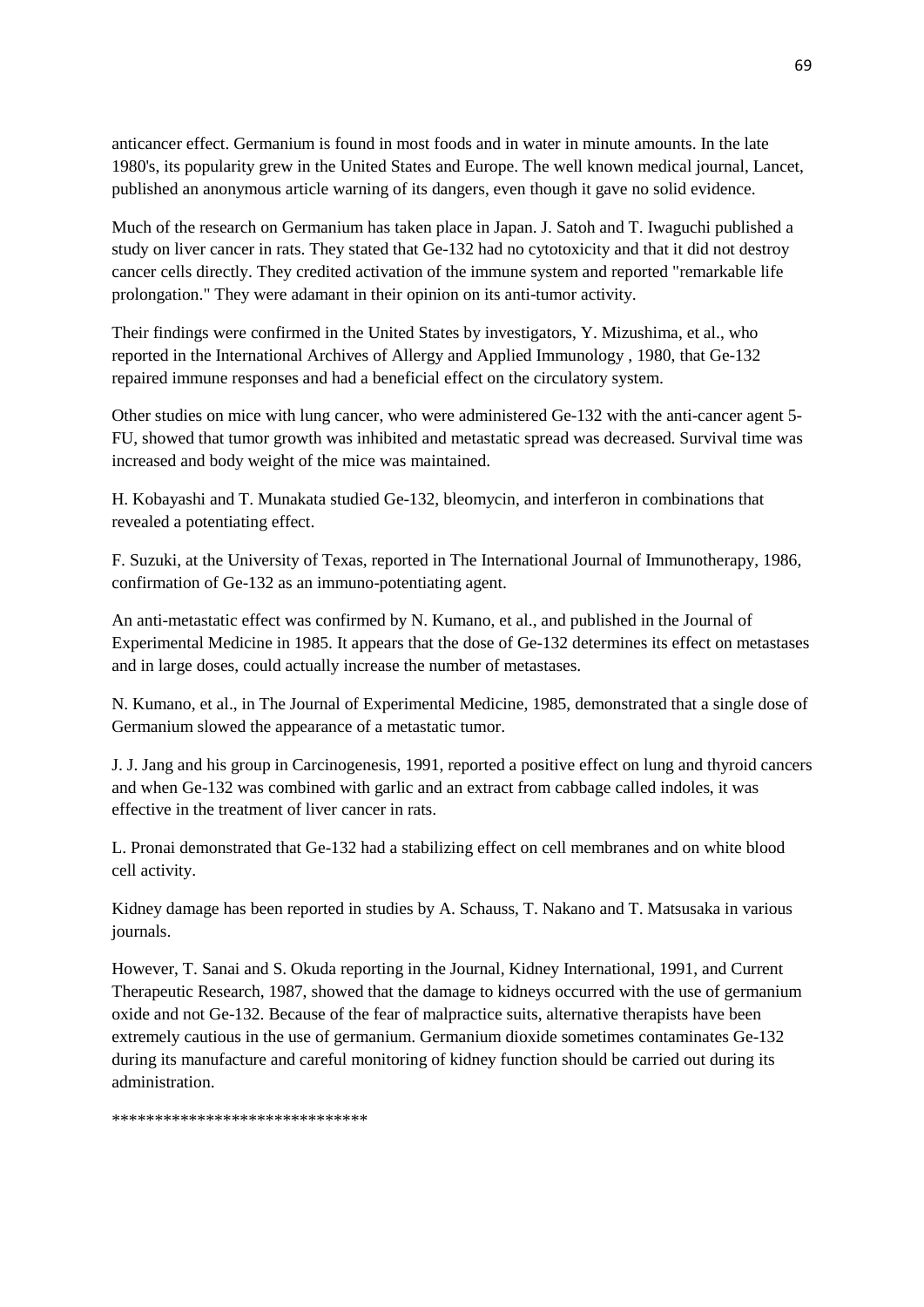# **LITHIUM**

Lithium is currently the standard psychiatric chemotherapy for manic-depressive psychosis. It is potentially very toxic and must be continuously and carefully administered under the supervision of a physician. Dr. Hans Neiper, the famous German physician, has been using lithium orotate (450 mg/day) and finds this amount extremely safe in contrast to lithium carbonate, Aggressology 1973.

Lithium has also been used to counteract the decrease in white blood cells and infections that occur during cancer chemotherapy (G.H. Lyman, et al., New England Journal of Medicine, 1980).

P. B. Steinhertz in the Journal of Pediatrics and R. Pazdura in the journal, Blood, 1981, confirmed this effect on the white blood cells.

M.P. Spina of Italy, demonstrated that this sparing effect on white blood cells was long term.

S. Molnar demonstrated that lithium had the ability to stimulate the maturation of white blood cells in the bone marrow.

A. Ballin at the Tel Aviv University, published an article in the British Journal of Cancer in 1983, that indicated that the chemotherapeutic agents, bleomycen and vinblastine, in con-junction with lithium, were greatly enhanced in their ability to delay the appearance of tumors, kill tumor cells and extend survival time in mice with melanoma.

Tumor necrosis factor and lithium worked synergistically in activating white blood cell action against cancer cells.

F. Witz, of Paris, and G.H. Lyman, of Tampa, Florida, have both indicted lithium toxicity as a risk for sudden death, usually of heart problems, in cancer patients.

\*\*\*\*\*\*\*\*\*\*\*\*\*\*\*\*\*\*\*\*\*\*\*\*\*\*\*\*\*\*

#### **MAGNESIUM**

Magnesium has gained significant notice since the famous international cardiologist, Dmitri Sodi-Pollares of Mexico, lectured and published on its incredible beneficial effect in most heart disease. Magnesium has since been advanced as part of a combination of supplements in the treatment of cancer.

In a study published in the Japanese Journal of Cancer Research, rats which were exposed to a carcinogen that caused breast cancer were administered various combinations of magnesium, selenium, vitamin C and vitamin A. When given a common combination of all four, the reduction in the appearance of tumors was decreased by 88% and the number of tumors also declined (A. Ramesha, Japanese Journal of Cancer Research. I WO).

J.M. Blondell in Medical Hypotheses, 1980, proposed that magnesium produced its effect by maintaining the fidelity of genetic material and the membranes of cells, thus guarding against the onset of cancerous changes.

\*\*\*\*\*\*\*\*\*\*\*\*\*\*\*\*\*\*\*\*\*\*\*\*\*\*\*\*\*\*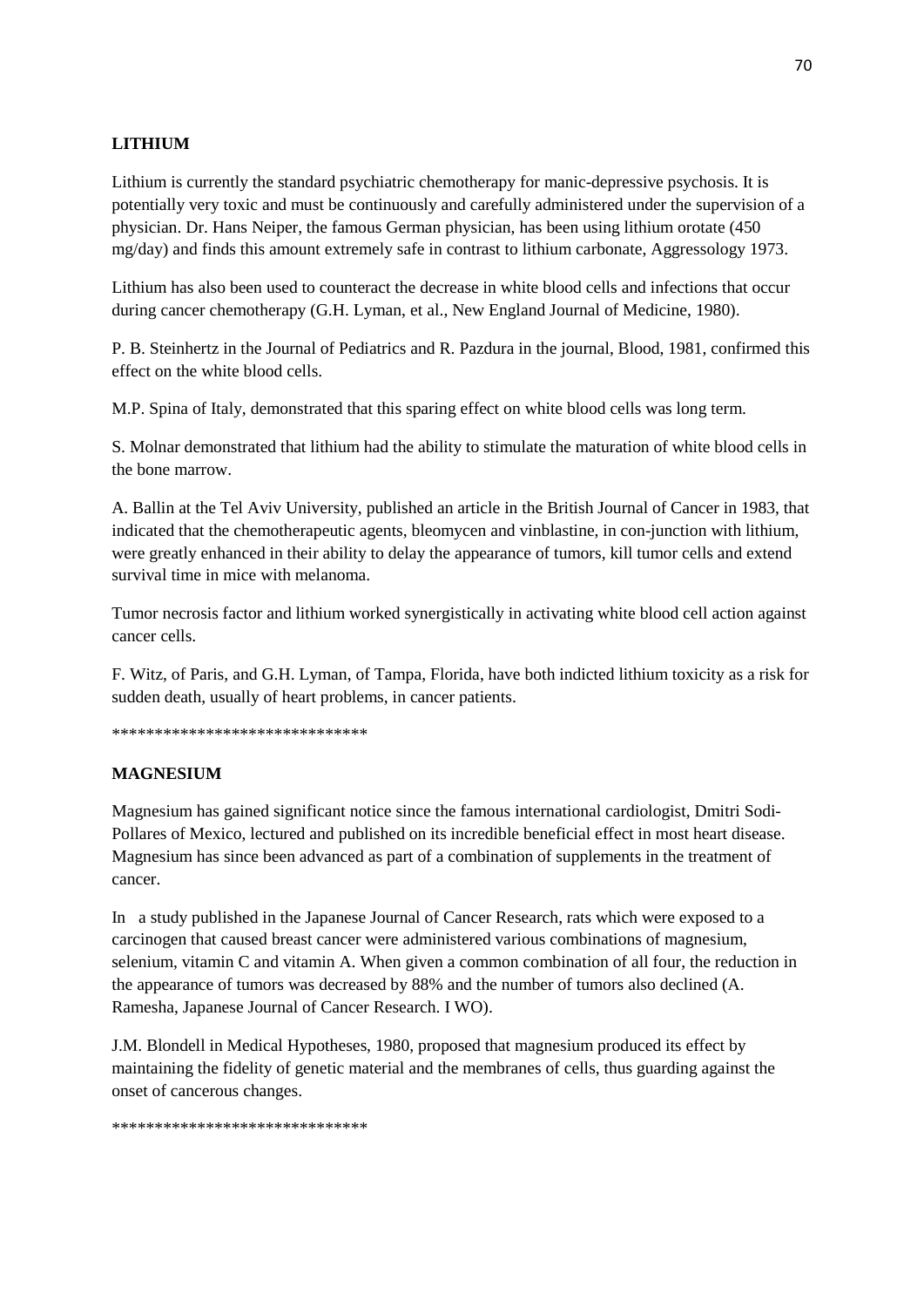#### **MOLYBDENUM**

Molybdenum is essential for the formation of enzymes which play a significant role in the oxidation of fats and the release of iron from the liver. The deficiency of molybdenum in the soil determines its level of availability in our food.

C. S. Yang, in Cancer Research, 1980, believed that molybdenum deficiency was part of a complex of problems that lead to wide spread esophageal cancer in China. The addition of molybdenum and vitamin C to the diet decreased the incidence of this dreaded cancer.

Addition of minute amounts to drinking water significantly inhibits the development of esophageal and stomach cancer (X.M. Luo, Journal of the National Cancer Institute, 1983). Molybdenum added to drinking water reduced by 50% the occurrence of breast cancer in rats who were exposed to a carcinogen.

The study performed by H.J. Wei in 1987 also demonstrated that tungsten, an antagonist to molybdenum, promoted breast tumors.

M. P. Kopf in 1979, achieved 100% tumor inhibition for thirty days in mice who had received a transplantation of tumor cells.

\*\*\*\*\*\*\*\*\*\*\*\*\*\*\*\*\*\*\*\*\*\*\*\*\*\*\*\*\*\*

#### **SELENIUM**

Dr. Emmanuel Revici, the incredible octogenarian cancer therapist of New York, has used selenium for over fifty years. Because, like most other substances in life, too little or too much can be harmful, controversy exists over its use. Laboratory studies have shown that it is useful in: providing protection against carcinogenic substances, viruses, ultra violet light and in its action against tumor cells.

J. Neve, in the journal of Clinical Endocrinological Metabolism, 1985, argued against its use. However, H. S. Ladas performed an extensive review of the literature and argued strongly in favor of selenium (Holistic Medicine, 1989).

Many theories exist as to the mechanisms by which selenium works as an effective therapy in cancer. These theories include DNA repair, protection of the genes, elimination of free radicals, inhibition of tumor growth, activation of natural killer cells (H.T. Petrie, University of Nebraska Medical Centre, 1988, Doctorate dissertation).

Elevated levels of selenium in the diet correlate with a lower incidence of cancers of the breast, lung, pancreas, ovary, rectum, prostate, bladder and skin (G. Schrauzer, Bio-organic Chemistry, 1975 and 1977).

Low selenium levels in the blood correlated with the occurrence of stomach and lung cancer in men and a relationship was shown with breast cancer in women (P. Knekt, Journal of the National Cancer Institute, 1990 and H. Ksrnjavi, in Breast Cancer Research and Treatment, 1990).

The Chinese Academy of Medical Scientists found that selenium was a safe and effective food supplement and was useful for protection against carcinogenic substances and radiation from ultra violet light (S. Yu, Biological Trace Research, 1990,).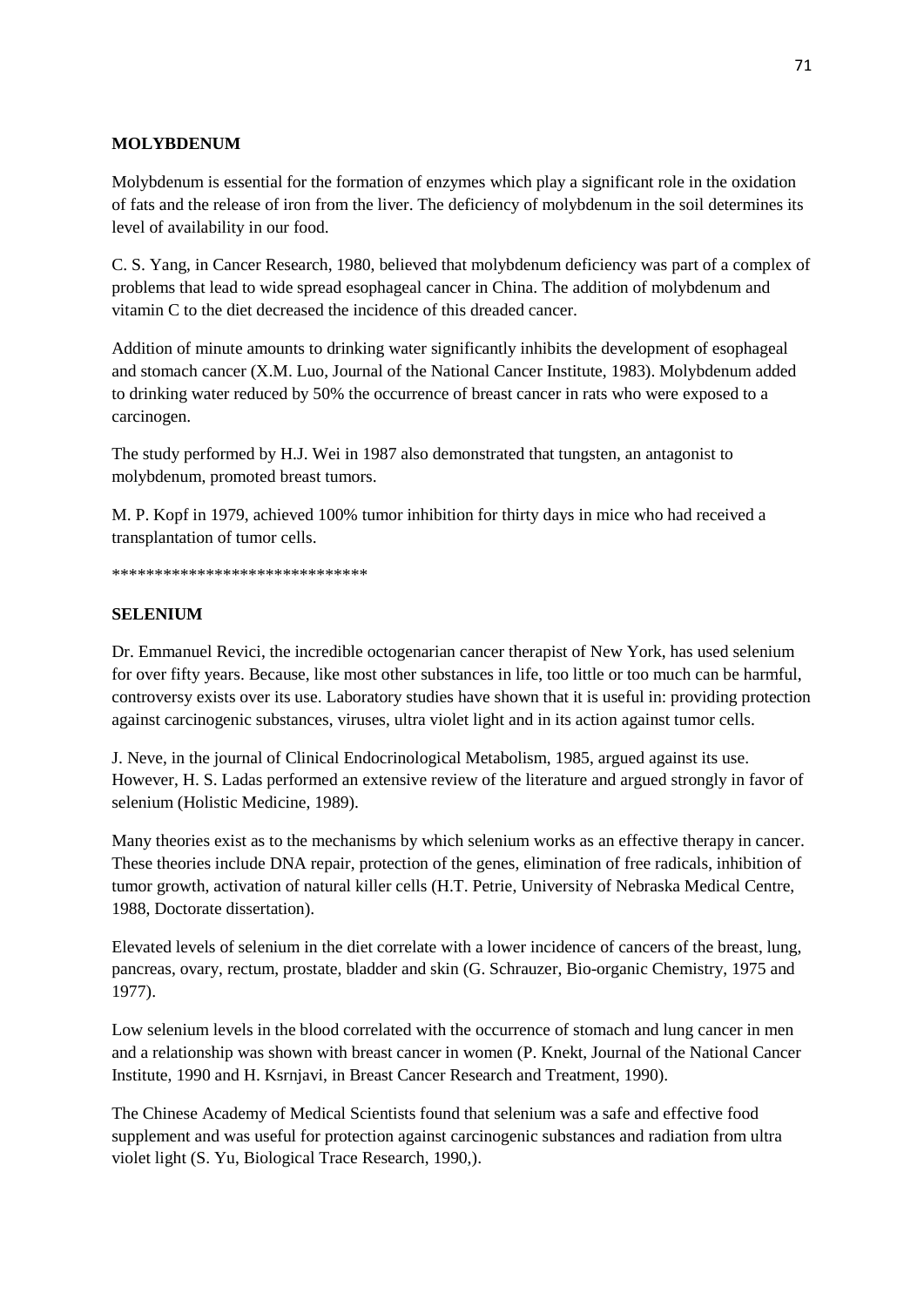Selenium relies upon high levels of vitamin E to be effective (C. Ip, Cancer Lett. 1985). Emmanuel Revici advocates the use of 10,000 micrograms, as compared to the 150 micrograms of selenium recommended by the National Academy of Sciences. Revici's superb knowledge with reference to the balance of positive and negative biochemical forces, successfully and without danger administers this very large dose of selenium along with fatty acids in organic substances. Revici bases his work first on the determination of the "anabolic" or "catabo-lic" state of the patient and when the urine is alkaline (pH is above 7.0).

Revici's work involving several organic selenium compounds have been confirmed by H. S. Ladas and K. Schwartz. Revici has written a medical text, Research in Physiopathology as Basis of Guided Chemotherapy, with Special Application to Cancer, Nostrand & Company, 1961.

It must be remembered that selenium, like any other substance, can be toxic when used excessively. The symptoms are easily recognized and include metallic taste, rashes, discolored teeth, hair loss, nervousness, depression, pallor and a heavy odor of garlic. Although many attempts have been made to discredit and discourage the use of selenium, they have been discounted by the World Health Organization and relate mainly to the inorganic form.

Laboratory studies indicate that cancer rates can be reduced by up to 70 percent by simply adding selenium, which is found in the soil, to our diet. Our soil has become so depleted of this vital substance that we must now take it in supplemental form. The National Cancer Institute believes that this ingredient might prevent cancer and that it should be included in the Recommended Daily Allowance (200 micrograms). Vitamin E increases the anticancer effect of selenium (Ip C, Cancer Letter. 1985)

The study published by J.H. Weisberger and C.L. Horn in the Scandinavian Journal of Gastroenterology indicate that selenium plus calcium and other micro-nutrients found in green and yellow vegetables could lower the risk of gastro-intestinal cancers.

Selenium also enhances the absorption of potassium, rubidium and cesium by cancer cells, thus facilitating therapy. It should be included in mineral supplementation.

The use of selenium in rats reduced the incidence of breast cancer 50%. When combined with magnesium, vitamin C and vitamin A, the incidence was reduced 88% (A. Ramesha,\* Japanese Journal of Cancer Research, 1990). Japanese women consume 250 to 350 mcgm of selenium daily and they have one-fifth the rate of breast cancer as American women.

### **TELLURIUM**

Tellurium, although a very toxic element, has proved to be effective against cancer and in stimulating the production of mlcrleukin-2. This was successfully accomplished when a synthetic organic tellurium compound was developed in the late iWO's. This compound, AS 101, has been found to increase white blood cells, anti-cancer cytokines, colony stimulating I actor (CFS), tumor necrosis factor (TNF) and has been sited lor its immuno-regulatory function.

B. Sredni, in Nature, 1987, and again in Immunology, 1990, wrote of many of the potential therapeutic applications. D. J. Alcocer and M. Blank wrote of the beneficial role of AS 101 in (he treatment of systemic lupus erythematosus.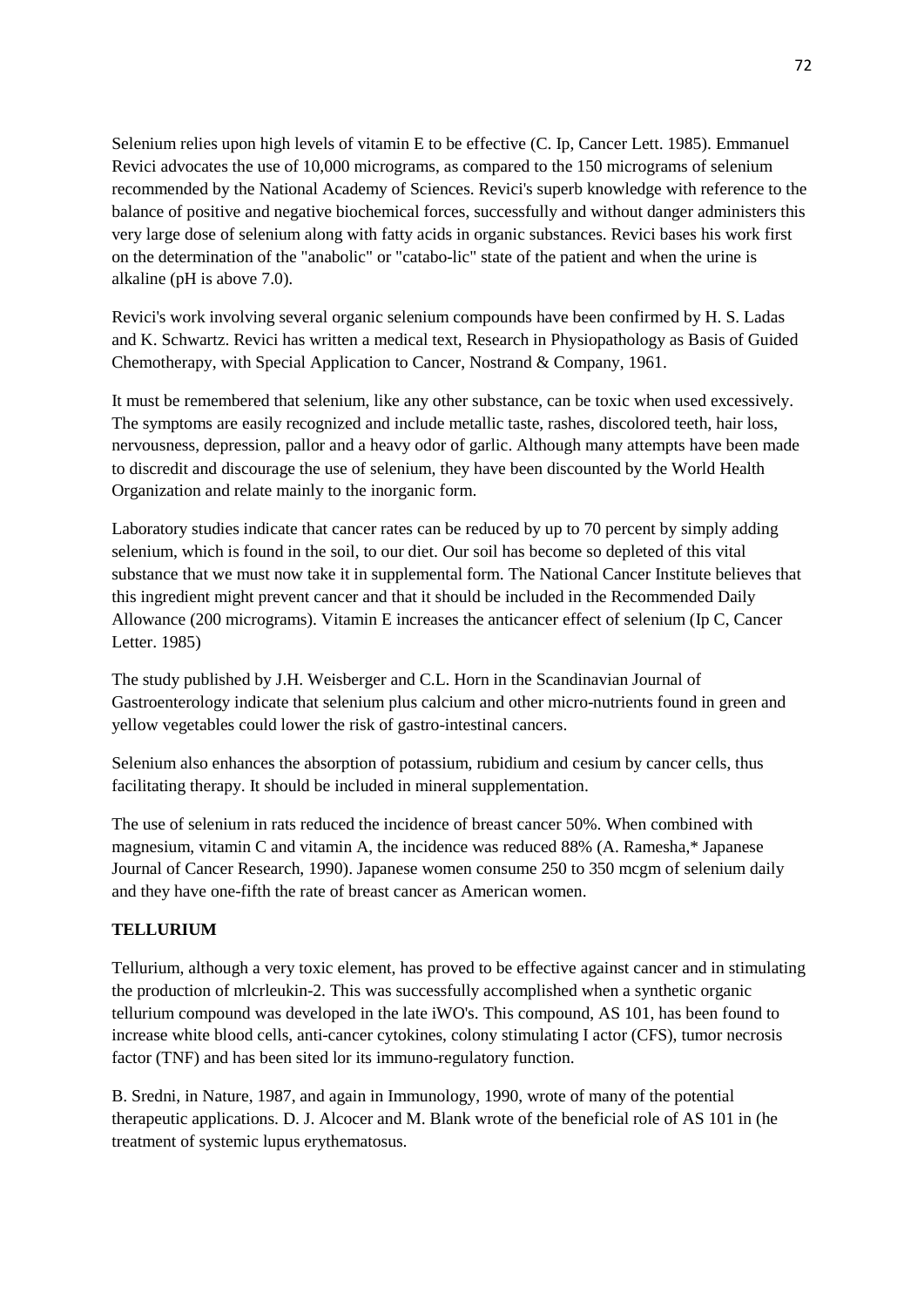Many toxic effects have been noted, but investigator A. Nyska believes that a selenium-vitamin E deficiency may be responsible for some of them. Warning! More is not better.

\*\*\*\*\*\*\*\*\*\*\*\*\*\*\*\*\*\*\*\*\*\*\*\*\*\*\*\*\*\*

## **ZINC**

Zinc is a truly remarkable mineral and has gained notoriety from books written about its use in sore throats, prostatic enlargement and infection.

J. P. Larue, in the Journal of Urology, 1985, demonstrated that the level of zinc in the prostate gland was very high.

M.P. Waalkes and his group studied the action of zinc against the carcinogenic mineral Cadmium. Zinc markedly reduced tumor incidence caused by cadmium and the larger the amount of zinc used, the less the incidence of testicular cancer (Cancer Research 1989).

Several studies have investigated the low level of zinc in prostate cancer (A. Leake, Acta Endocrinol, Copenhagen, 1984).

Although zinc may play an important role in the treatment of prostate cancer, the occurrence of prostate cancer appears to be more dependent on a high intake of dietary fat (J. Ogunlewe, Cancer, 1989; K. E. Tvedt, Prostate, 1989; M.Y. Heshmat, Prostate 1985; and D.W. West, C.C.C. 1991).

# **Chapter 8: When The People Fight Back - Victory!**

## **714-X (NITROAMONOCAMPHOR)**

Gaston Naessens, a renowned biologist, is the developer of Nitramoniocamphor (714-X). A political battle erupted in Canada over its use as a treatment for cancer. Dr. Naessens won his battle against the medical establishment because his treatment had successfully defeated cancer in the relatives of some of the most prominent political figures in Canada. It is, of course, still outlawed in the United States. Dr. Naessen's view of cancer and its treatment is one that rejects the establishments' illogical position that it is a cellular disease isolated from general biologic disorders. He firmly believes, as all holistic or advanced scientists, that the evolution of cancer is linked to, and solely dependent on the organism in which it grows. He rejects the use of radiation, surgery and chemotherapy because they are directed at the result of the problem rather than the cause. Moreover, they usually mutilate the organism, destroy normal tissue and suppress the body's ability to attack, contain and reverse the processes responsible for the cancer.

He correctly reasons that we are all, for the most part, exposed to the numerous causes of cancer around us. Recognizing that this is indeed true, and in addition that many of us do not develop the disease, then is it not probable that there exists in those persons a resistance to cancer? Experiments have revealed that individuals stricken with cancer readily accepted tumor grafts from other individuals, whereas "nor-mal" individuals did not. This remarkable event was directly opposite to the usual graft rejection one would have expected. The obvious explanation was that the cancer patients had lost the natural defense mechanisms that would have normally rejected the grafts. The same patients, however, did reject grafts of normal tissue. This indicated that the defenses dealing with cancerous tissue were different from those dealing with normal tissue. Other experiments have further shown that "normal" volunteers rejected grafts of cancerous tissue. There are obviously biochemical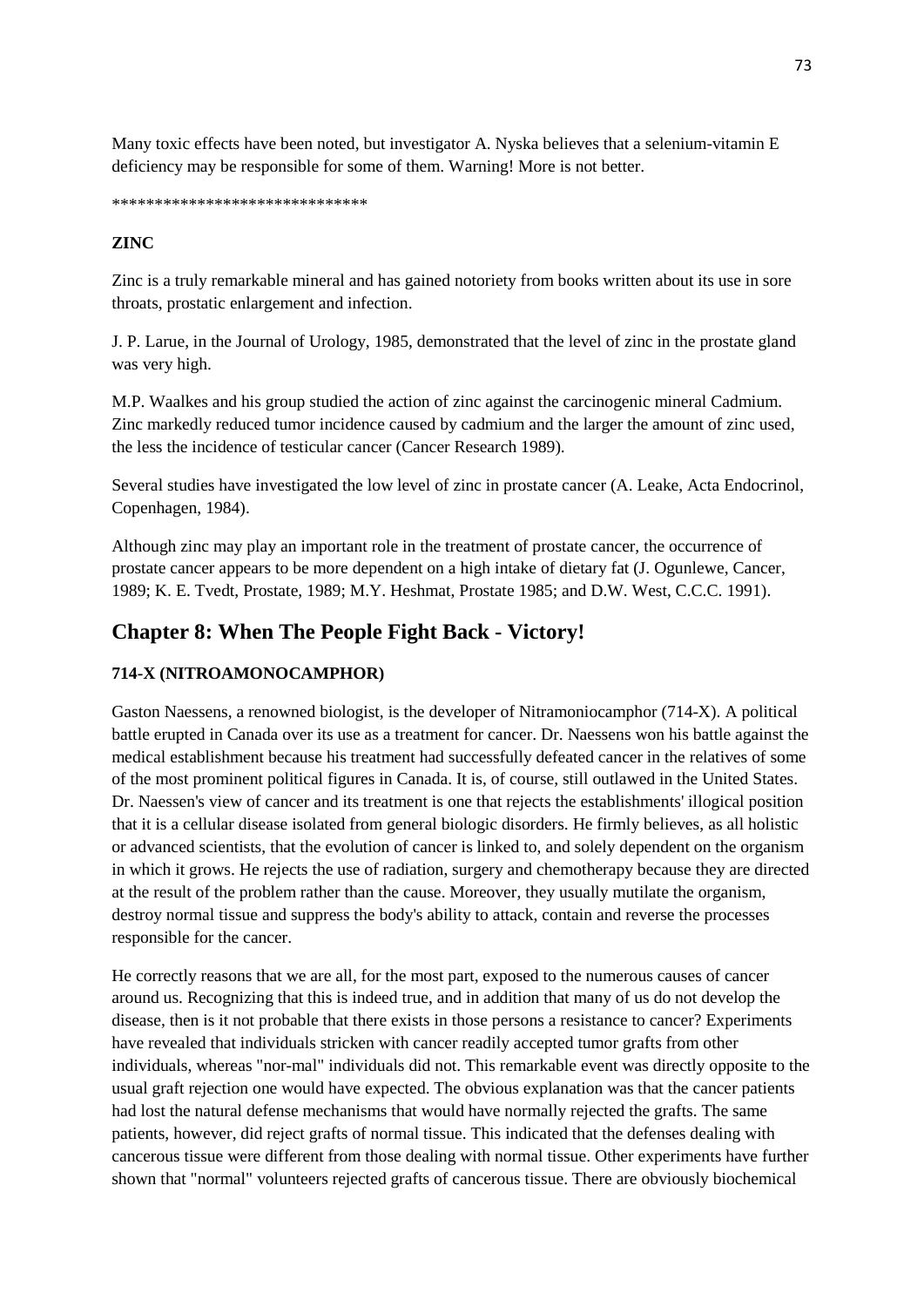codes or sensors which, when destroyed or altered, can no longer signal a response by the immune system to attack the invader. They, in fact, adopt the identity of the foe (the cancer tissue) and will then act toward normal tissue as the enemy.

It is also known that the process of fermentation, which involves enzymes, causes the cell to revert to a more primitive state. This prevents differentiation and the cell reproduction falls into disarray and more rapid growth. The temperature, pH and pressure in the environment surrounding the cell, play an important role in cell growth. These aspects of the cell environment have been largely ignored. The experimentally produced variations of the chemistry of the environmental fluids have failed to reproduce the symptoms of acute and chronic diseases. Attention was focused on the tumors themselves and remedial efforts have therefore never dealt with the cause, only the results.

\*\*\*\*\*\*\*\*\*\*\*\*\*\*\*\*\*\*\*\*\*\*\*\*\*\*\*\*\*\*

#### **LOOKING FOR A SOLUTION**

In his quest for an answer, Naessens developed an advanced microscope capable of magnifying 30,000 times (standard microscopes are capable of only 1,800 times magnification). This enabled him to carefully observe an amazing phenomenon which has been written about extensively for over a century, i.e. polymorphism (the ability to change form). There exists over one thousand scientific papers dealing with this occurrence involving frequently observed particles in the microscope field. Naessens has labeled them SOMATIDES. The Somatide is an extremely small elementary particle that moves by electromag-netic force. This is accomplished by negative repulsion, very much like what occurs when you turn a magnet around, and instead of attracting the paper clips, it pushes them away. The complete somatide cycle is illustrated in the figure that follows:

Figure 1: The Somatid Cycle

Credit: Courtesy of Gaston Naessens

Naessens' discoveries give us a completely new and revolutionary approach to all disease processes, especially Infection. His observations and research revealed:

A. In healthy individuals, only somatides, spores and double spores are observed (numbers 1 through 3 on diagram).

1. During this microcycle a proliferative hormone, trephone, which promotes multiplication of the cell, is detected. It is necessary for cellular division and therefore essential to life.

2. The production of trephone is controlled by inhibitors in the blood (mercury, copper, lead and other organic substances.)

3. The process usually stops at this stage. However, if the balance is upset by overproduction of trephone, the cycle continues on through the other steps shown in figure 1.

B. The completion of the cycle involves passing through the following forms: bacterial > double bacteria > spore forming bacteria (yeast-like organisms) > fungal-like elements and finally to a pseudo-mycelial or branch-like structure, whose active cytoplasm, an internal cellular material, causes an eruption, liberating an enormous amount of new somatides.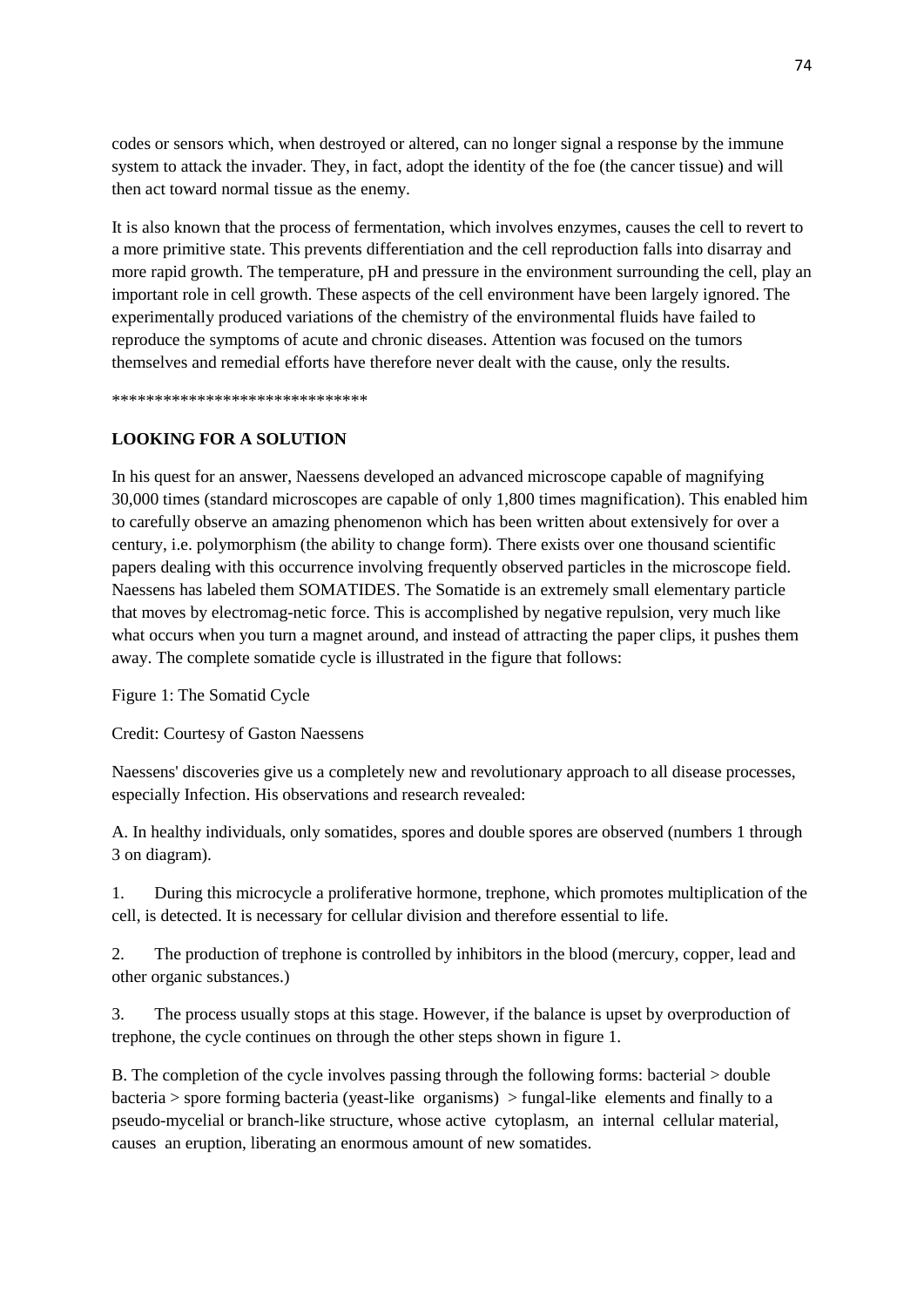Naessens then compares this pattern of activity to the reproductive cycles of the various types of cells in our bodies. The effect of the fermentation process in our bodies can revert the cellular cycles to a more primitive type of division. When this occurs the cell loses it individuality and function and therefore its ability to reproduce in its normal way. It cannot reproduce in the planned or programed genetic pattern. In this state it multiplies far more rapidly. Naessens refers to this stage as cancerization. If the "immune" system is intact, and can recognize these alien, "wild" and unlawful cells, it will immediately destroy them.

This development of foriegn cells apparently occurs daily, but the process is aborted before it gets started. This is the reason that precancerous lesions are easily corrected.

If the immune system is deficient, and aliens continue to multiply, a "critical mass" is achieved and a substance called Co-cancerogenic K factor (CKF) is released. CFK paralyzes the immune system and drains nitrogen from the body which is necessary for the proliferation of the cancer cell. The nitrogen is obtained from amino acids which are the building blocks of protein.

With this knowledge, Naessens was able to devise an approach based on neutralizing CKF. This led to the use of a camphor compound, after testing many appropriate substances that were candidates for achieving this goal. Naessens chose camphor because it brings nitrogen to cancer cells without sacrificing normal cells and negating the need to produce CKF, which paralyzes the immune system. The immune system is thus allowed to regain its ability to attack the cancer as a foreign body. Camphor is classified as a terpene and is related in structure to quercetin, hesperidin, squalene and phytoene. It has been used internally as a stimulant and carminative (digestive aid). It has also been used as a preservative in Pharmaceuticals. Although the action of camphor is not well understood, it falls into the phytochemical group which is known to protect against fungal and bacterial infections. Phytochemicals are good quenchers of oxygen-free radicals and are anti-carcinogenic, detoxifiers and enzyme regulators.

## **Chapter 9: The Universal Energy**

## **ELECTROMAGNETIC THERAPIES**

Fortuitously, in the early 1960's I was exposed to a new treatment called "trigger point" injections, which was started by Dr. Janet Travell. Dr. Travell at that time was the first woman to serve as a White House physician. She served President Kennedy and successfully helped him with his back pain. I had used this technique successfully for ten years until Nixon went to China; at that time I realized that I had been doing Acupuncture by injection, without knowing it. This spurred my interest in expanding its use and in investigating other ancient techniques in medicine.

Acupuncture has been used in the Western World primarily for the control of pain. It took many years for Western physicians to be even tolerant of its use and it was only accepted to a moderate degree when electrical stimulation of the points was utilized in hospitals and pain centres. Acupuncture, however, works well in other areas. Evidence has been collected that indicates it stimulates the immune responses in both infection, allergy and tumors. An equally ancient technique involves the use of points on the ear that, when stimulated, often give an even greater response. This technique, was originated in Ancient Egypt and is referred to as Auriculo-therapy. My thirty years of experience in this area as both a practitioner and teacher has led me to the conclusion that these techniques are safe and effective adjuncts to therapy in cancer and other diseases, but must be used in conjunction with other natural therapies. Many excellent physicians of complementary medicine, homeopathy,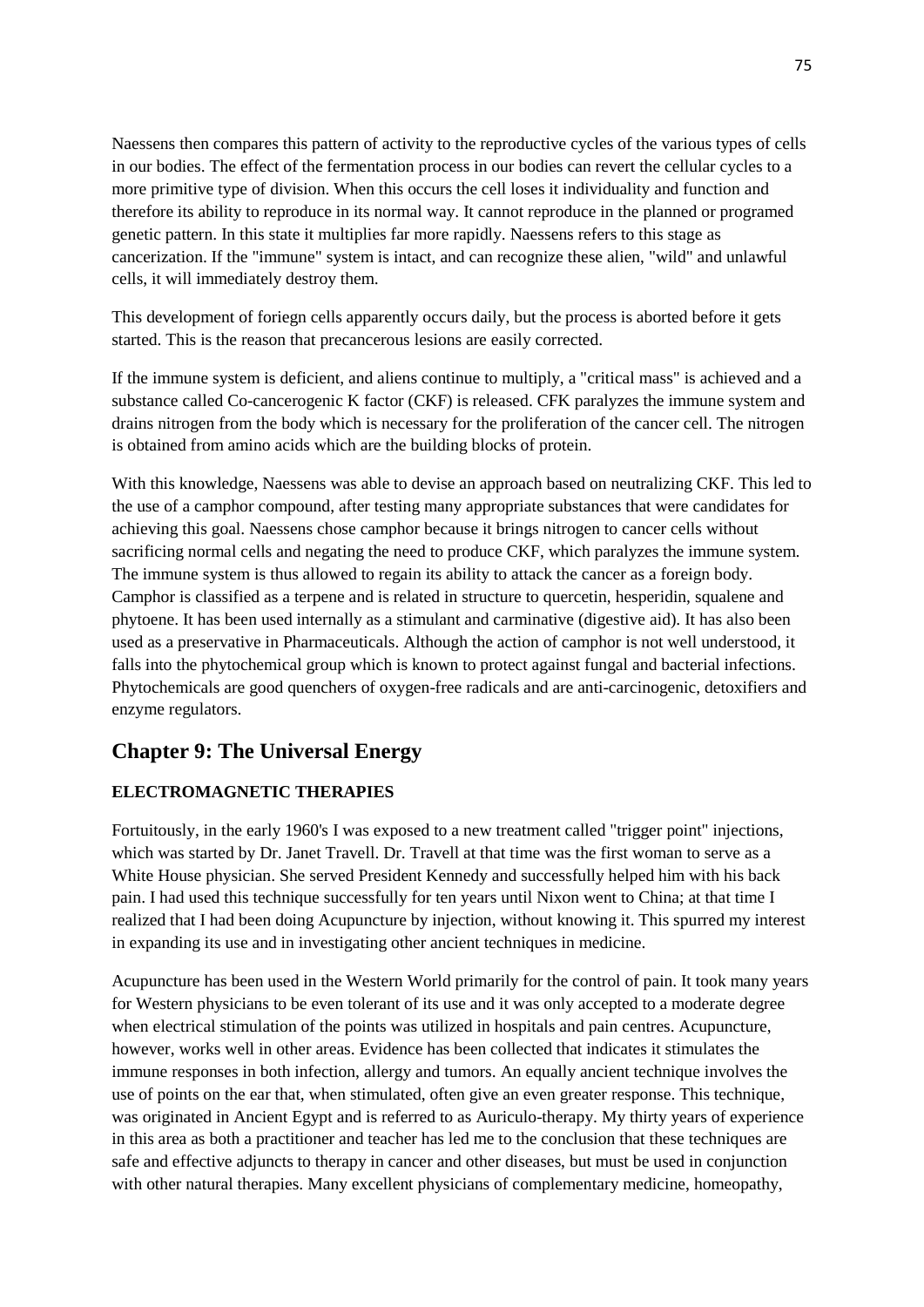naturopathy and chiropractics are adept in the use of these techniques and are equipped to prescribe other natural therapies for a patient.

It is because acupuncture is an expression of electro-magnetic pathways of body energy flow and because the most common form in use today is accomplished with electrical stimulation, I have included it in this chapter.

\*\*\*\*\*\*\*\*\*\*\*\*\*\*\*\*\*\*\*\*\*\*\*\*\*\*\*\*\*\*

## **ENVIRONMENTAL ELECTROMAGNETIC FACTORS**

A number of years ago, I spent approximately six months in Phoenix, Arizona. During that time, I made several trips a little over 100 miles north to Sedona. Thirty-six years had passed since I interned at the Memorial Hospital in Phoenix, Arizona, and I remembered the trip my wife and I made to beautiful Oak Creek Canyon, where Sedona is located. Its enchanting beauty had stayed with me all those years, and so I was eager to return. There was another reason. I had read several articles about geopathic zones and several scientists I knew who were interested in electro-magnetic fields had spoken of the powerful pathways of electrical fields which traverse the earth and have several meeting points all around the globe. Sedona is one of those places and it is believed by many to be capable of imparting a healing energy.

Geopathic Zones represent a relatively new area of study that gained impetus in the early 1920's, when a German oncologist, by the name of Sauerbruck, discussed the presence of low-frequency electromagnetic currents in the earth. Saurer-bruck proposed that these currents could dramatically draw energy from the body, thus resulting in an increase in the risk of developing cancer in individuals exposed to them. These concepts and theories were developed further by Dr. Ernst Hartmann of Eberbach, Germany in the early 1960's. Recent scientific studies have confirmed their observations. It is now known that very low electromagnetic frequencies of 5-25 Hz can cause cells to become cancerous. This frequency range is referred to as ELF (extremely low frequencies). It is believed they are caused by the flow of underground water, beneath the earth's surface. In recent years, Dr. Hans Nieper stated that more than 90% of all his cancer patients were exposed to ELF during their sleeping hours. Hundreds of papers have now appeared on this subject confirming that high tension wires, transformer stations and even electrical appliances such as heating pans, electric blankets and clock radios can affect the body's normal function and the ability of the immune system to adequately defend against infection and genetic changes.

The amount of exposure to sun light, which is another form of electro-magnetic frequencies, likewise affects not only the immune system, but even our emotional state. Studies have shown that people who live in the far north, especially areas where the days become very short and the exposure to sunlight is even more limited by inclement weather, suffer from melancholia and depression to a much greater degree than the rest of the world's population. It has also been observed that immune defenses are reduced by as much as 30% during the end of August until the first frost. The rate of growth of malignancies increase dramatically during this period. These effects have been attributed to the passing of the solar system through dense electromagnetic fields. Many scientists believe that it is this phenomenon that accounts for the increase in upper respiratory infections rather than the weather.

The use of "excessive" heat in the home, above 18 degrees C. (64.5 degrees F.), has been demonstrated to cause suppression of the immune system. Saving energy takes on a double importance. I recall reading years ago that sudden changes of temperature over 15 degrees F. are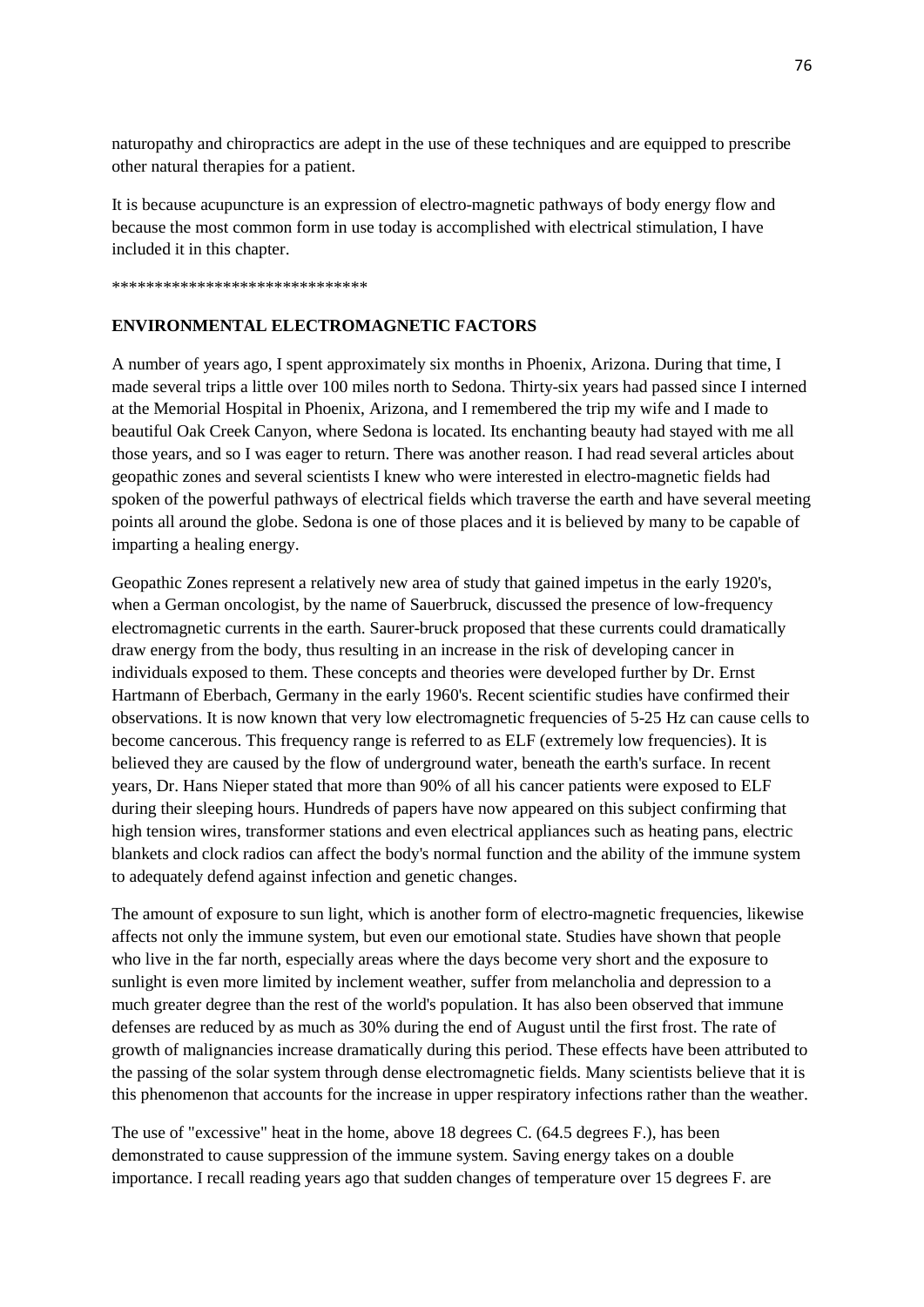capable of causing an allergic-like response of the body. It is further evidence that our environment, within and without, offers us the answers to staying healthy - and not the drugstore or the doctor's office.

#### \*\*\*\*\*\*\*\*\*\*\*\*\*\*\*\*\*\*\*\*\*\*\*\*\*\*\*\*\*\*

#### **ELECTROMAGNETIC FIELD THERAPY**

Electricity is only one of the aspects of electromagnetic therapies. Electrical currents can produce a variety of effects and the conversion of electricity into magnetic fields, light spectrums and varying types of electrical currents are only the beginning of a very young science that has very old roots. B. Nordenstrom, of Sweden, is a modern physician pioneer, whose work clearly points to the fact that different forms of electromagnetic energy have varying effects on different types of tumors. At the risk of over-simplifying, if you can perceive that the essence of energy is vibration, then you can imagine that a particular vibration could selectively destroy a cancer cell while leaving normal cells unharmed. If you remember that all substances in our Universe have a positive or negative charge of varying degrees, you can further imagine that selective treatments can be based on counteracting or neutralizing that charge. It must be remembered, however, that many of these techniques have already been shown to also cause serious damage. Our knowledge is sorely lacking because we have placed more faith in the curative powers of chemistry and ignored intensive investigation into the fields of energy. In the meanwhile, humankind is suffering the carcinogenic effects of electricity, microwave, radio waves, ultra violet, x-rays and nuclear radiation.

\*\*\*\*\*\*\*\*\*\*\*\*\*\*\*\*\*\*\*\*\*\*\*\*\*\*\*\*\*\*

#### **ELECTRO-ACUPUNCTURE NEUROPROBE**

In this technique, the physician uses a source of direct current, as opposed to an alternating current, to stimulate the specific acupuncture points indicated. The major advantage is that the stimulation time is only 30-60 seconds, thus allowing the treatment of many points in a brief period. There are acupuncture points which are used to stimulate the immune system and to assist impaired function of the diseased organ. These points are not only located on the body, but on the ear as well (Auriculotherapy). The effectiveness of ear points has always impressed me more than body points in the thirty years I used it in my practice. An amazing phenomenon exists with reference to the use of the ear diagnostically. It is possible to diagnose the existence of a "problem" area long before it appears clinically. This simple, but extremely accurate, diagnos-tic technique can alert the physician to investigate early, a distinct advantage when it turns out to be a cancer.

### **T.E.N.S.**

Transcutaneous Electrical Nerve Stimulation is commonly used in the world today in the treatment of neuromuscular disorders and pain syndromes. It is most effective when the therapist has knowledge of acupuncture. The usual practice of placing the electrode pads over the area of pain accounts for the poor results commonly obtained. The stimulation consists of alternating currents and takes approximately 30 minutes.

\*\*\*\*\*\*\*\*\*\*\*\*\*\*\*\*\*\*\*\*\*\*\*\*\*\*\*\*\*\*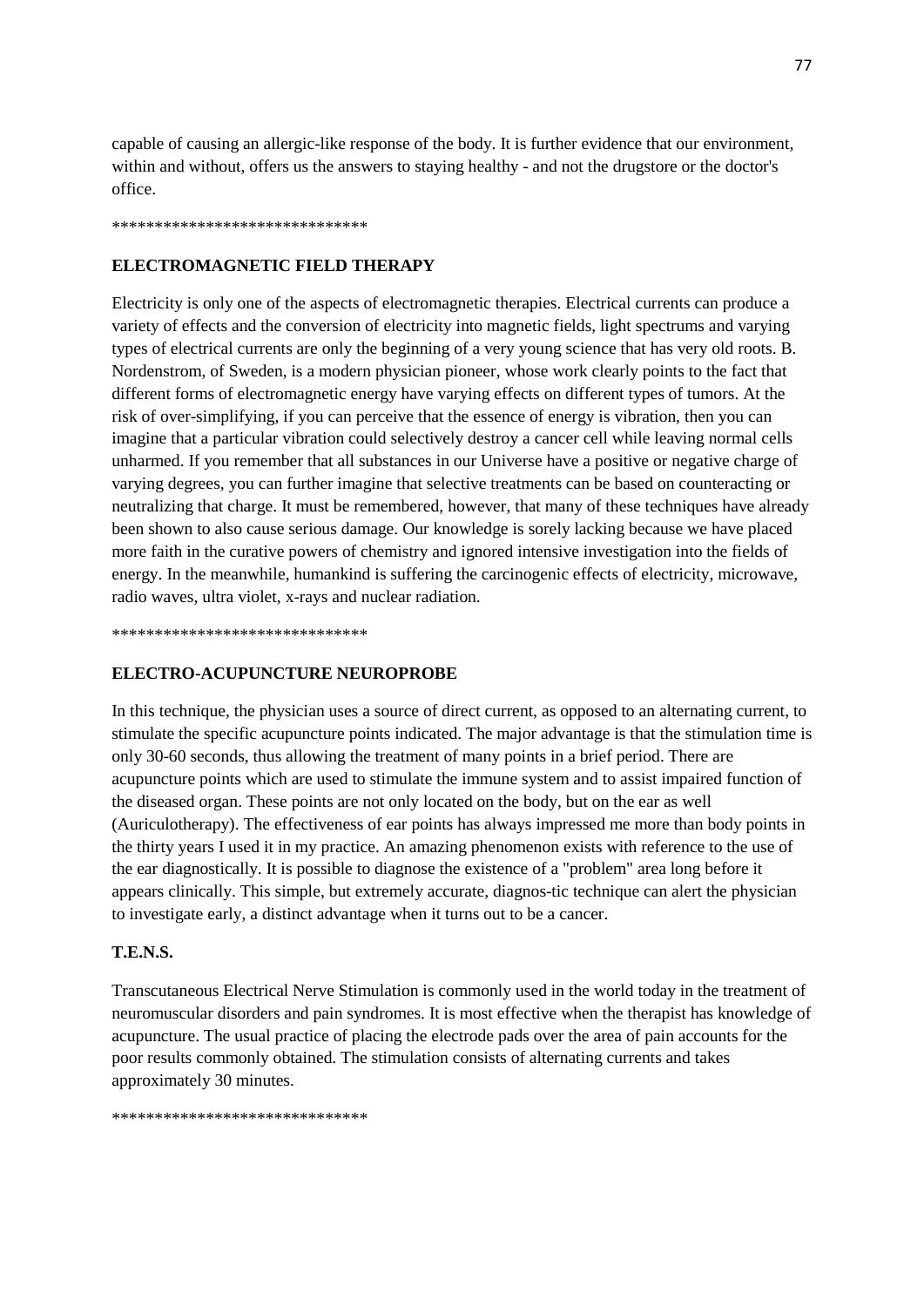#### AUTHOR'S PREFERENCE

Injecting the acupuncture points with a non-toxic solution such as vitamin B12 and procaine has been in my experience superior to needling, heat, cold, pressure or electrical stimula-tion. The technique is almost painless, quick and has a stronger and longer-lasting effect. A few drops of the solution is injected less than a centimeter (1/4 inch) into the skin for most points. A 27 gauge needle, which is extremely fine, is used. In experienced hands the patient does not feel the stick!

#### **PULSED ELECTROMAGNETIC ENERGY (PEME)**

After a 17 year battle with the FDA, the Diapulse Corporation, the original manufacturer of this remarkable machine, finally won in the courts. This technique has been used for decades successfully all over the world. In the United States no claims can be made other than in the area of pain, inflammation and healing of tissue, particularly bone fractures. personally used PEME to stimulate the immune system, as have so many physicians throughout the world. The Pharmaceutical industry and their brain-washed allies in establishment medicine have stalled the progress to the future that this incredible energy promises. I have seen marvelous results in so many of the diseases in which establishment medicine does nothing but harm.

\*\*\*\*\*\*\*\*\*\*\*\*\*\*\*\*\*\*\*\*\*\*\*\*\*\*\*\*\*\*

#### **HYPERTHERMIA**

Foolishly, patients and physicians alike act quickly to eliminate the presence of fever in illness. We ignore the fact that fever is the obvious natural response of the body to combat unwanted intruders. This not only applies to infection but to a variety of irritants and cancer, as well. The use of heat in medicine goes back to the Ancient Egyptians and frequently throughout history and in almost every culture, its use has been documented.

The National Cancer Institute has reported a positive response to heat therapy in brain, head, neck, breast and skin cancers (National Cancer Institute, "Cancer Weekly," 29 May 1989). The benefits obtained from the different forms of electrical energy have been interpreted on the basis of the minimal amount of heat generated, rather than on the type of energy generated in wave lengths (the heat is often incidental).

M.M. Park, in Lymphokine Research, 1990, reported that microwaves applied to the body generated a small increase in body temperature, which induced immunological responses (a naive and incorrect assumption). The work of Robert Becker, who is probably the world's most renowned investigator in electro-magnetic medicine, has clearly outlined that various wavelengths cause different effects. The generation of heat, therefore, cannot be singled out from the source that generates it.

In experiments in which the body heat is raised to 107 degrees damage to cancer tissue has been demonstrated, while essen-tially sparing normal tissue. Beneficial effects usually occur best during the early stages of disease ( Hi. Robbins and J.D. Cohen, Adv Exp Med. Biol.1990, H. S. Goldsmith and L. Sicttiner, American Journal of Surgery, 1979, A. Dresnick, et nl., Can JSurg. 1982).

Hyperthermia, used in conjunction with chemotherapy, enhances the anti-tumor effect of chemotherapy (T. Tenaka, l()89, K. Hynen and B. A. Lulu, Investigative Radiology, 1990).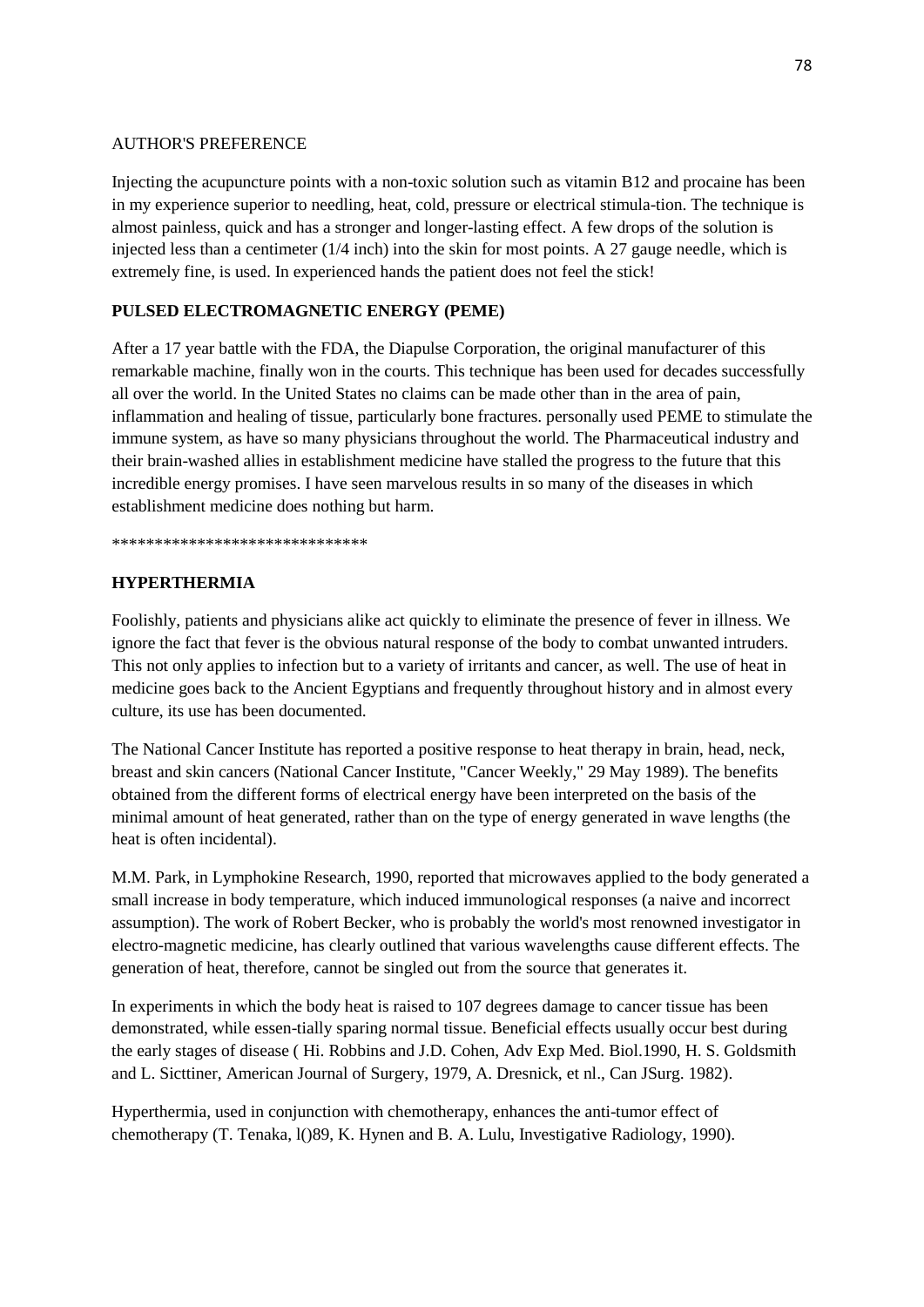Articles have appeared in Lancet as early as 1979 in which scientists were attempting to raise the body temperature to dangerous levels, at the same time hoping to spare normal tissue.

The work of A.R. Keen and R.W. Frelick demonstrated that natural body defenses are enhanced by fever (Del Med J. 1990).

Hyperthermia, generated by radio frequencies, was shown to be effective in metastatic cancer by R.E. Falk, et al., and reported in the Surg Gynecol Obstet, 1983.

Laser light energy, in both low and high intensity, and in many wavelengths, has been demonstrated to be effective ugainst cancer and many other diseases (A.C. Steger, British Medical Journal, 1989).

High frequency sound waves (ultrasound) and magnets have also been used successfully in the treatment of brain tumors (H.I. Robbins, Semin Oncol., 1991; P.M. Harari, et al., Int J Radiat Oncol Biol Phys., 1991).

Radioactive substances have long been used in treating cancer and these, too, are simply another form of electro-magnetic energy. Combining heat with radiation or chemoth-erapy, as well as all kinds of combinations of the various techniques mentioned, have been reported to increase the anti-cancer effect. Perhaps the chemotherapy can be discarded?

Scientific articles about electromagnetic therapies have appeared in the hundreds, in such varied publications as The American Journal of Clinical Oncology, The International Journal of Hyperthermia, Advanced Experimental Medical Biology, Medical Hypotheses, etc. The FDA for decades has literally placed obstacles in the way of obtaining approval for medical devices that would obviate the use of drugs. The FDA is content to not only spend a fortune in obstructing advances in science, but, as usual, they coldly ignore substantial evidence when presented by non-pharmaceutical interests. Meanwhile, millions suffer and die. Make no mistake, the stringent requirements placed on the development of treatments for diseases in which we have failed to be effective therapeutically does not protect the consumer. They merely give the pharma-ceutical giants, who can afford the price tag, a monopoly at the exclusion of everyone else.

\*\*\*\*\*\*\*\*\*\*\*\*\*\*\*\*\*\*\*\*\*\*\*\*\*\*\*\*\*\*

#### **IONS**

Far more than 5,000 scientific papers have been published on the effect of ions. Ions are particles that are electrically charged. They can be positive or negative and are the result of natural radiation from the sun, the earth, water, lightning and other atmospheric energy sources. It is known scientifically that negative ions freshen and revitalize the air. These ions are formed when an electron becomes attached to an oxygen molecule.

For several centuries, scientists have noted the effect of electricity in the atmosphere and its effect on vegetation (Father Gianbatista Beccaria of the University of Turin, late 18th Century). Bertholon, during the same period, wrote that electricity influenced the state of health and the course of a disease. At the end of the last century, Elster and Geitel of Germany and JJ. Thompson of England discovered the presence of electrically charged particles in the air, which they called Ions. Seante Arrhenius, a Swedish student, eventually won the Nobel prize for a doctoral thesis which he had written years before and which had been ridiculed by science for proposing and theoretically proving the presence of ions.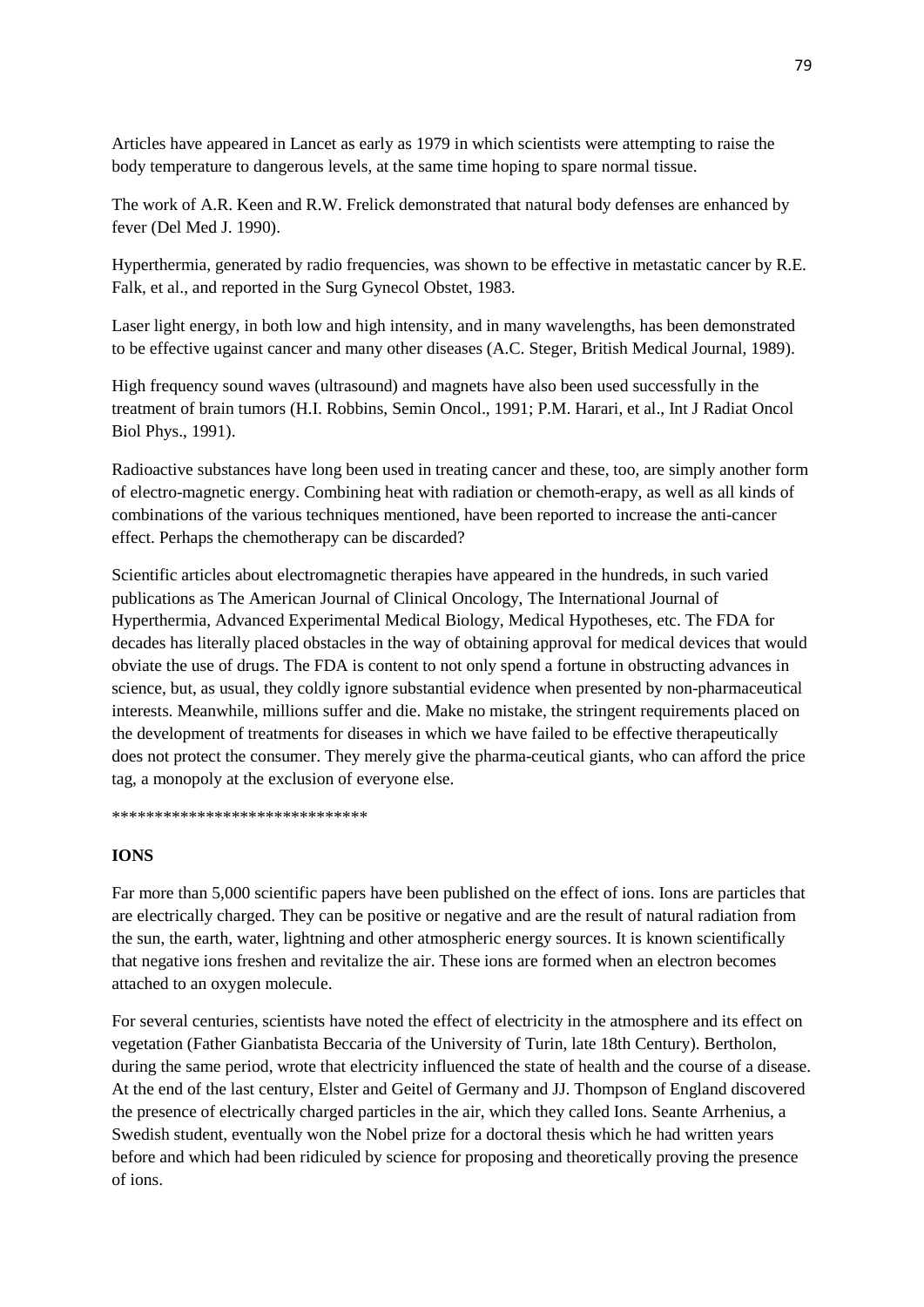The effect of cosmic rays, solar radiation, radioactive substances in soil such as radon and Thoron all produce ions directly or by striking the molecules of atmosphere and gas, causing them to lose or to gain electrons and thus the molecule becomes positive or negative. Natural air sprays and waterfalls generate ion production. Both negative and positive ions can exist together in the air because they are separated by incredibly large numbers of molecules (ten quadrillion). Although the number of ions is extremely small compared with the number of ordinary molecules in the air, modern science has proven the effect of extremely small currents and voltages on physiological and pathological processes. Studies have shown many biological effects, including the deadly effect on microorganisms, the stimulation of endocrine glands (adrenals, ovaries, testes, thyroid) and the production of enzymes, as well as the effect of ions on neuro-hormones in the brain with regard to circulation.

Professor Herbert Pole has done studies which prove that negative ions stimulate the growth of food plants and flowering plants. Experiments have demonstrated the difference between the ions and electrical fields. Recent discoveries have shown that there are various types of ions and that they have specific actions. The implications of this finding has almost unlimited possibilities. The level of many hormones, including the reproductive hormones, is markedly affected by the level of ionization in the air. Negative ions have been shown to have a beneficial effect on reproduction in laboratory animals.

Professor Felix Sulman, at the Hadassah Medical School in Jerusalem, has demonstrated that negative ionized air can have a beneficial effect in the treatment of illnesses commonly caused by air that is positively ionized, such as the hot, dry winds (Sharab) which occur in Israel. The paving of streets, the air-conditioning and heating of our homes and the air trapped inside by well-insulated buildings all inhibit or destroy negative ions.

Negative ion therapy has been used successfully in Physical Therapy in Russia by Drs. P.C. Bulatov and P.G. Portenov.

Dr. Ucha Udabe, in Argentina, has used ion therapy effectively for anxiety syndromes.

Christian Bach, in Denmark, has used it environmentally with patients with asthma and hay fever.

Peter Fox, in England, has used it to treat migraine.

Dr. Deleanu, in Romania, has used this therapy for duodenal ulcers.

In the United States Dr. I. Kornblueh has found it beneficial in the treatment of patients with severe burns.

Ion generators are available for purchase. However, no claims can be made for them in the area of therapeutics because double-blind studies have not been done. It is unlikely that they will be done unless a source of funds for experiments of this nature is made available. I personally use an ion generator in my room along with an ozone-producing ultra-violet light that is shielded because of the possible harmful effect of ultra-violet on the eyes.

The purpose of bringing the discussion of ions into cancer therapies is because the production of ions (particularly negative ions) brings about the following observed phenomena:

1. A small amount of ozone is produced, thus cleansing the environment.

2. Dust, smoke and other paniculate matter is precipitated out of the air.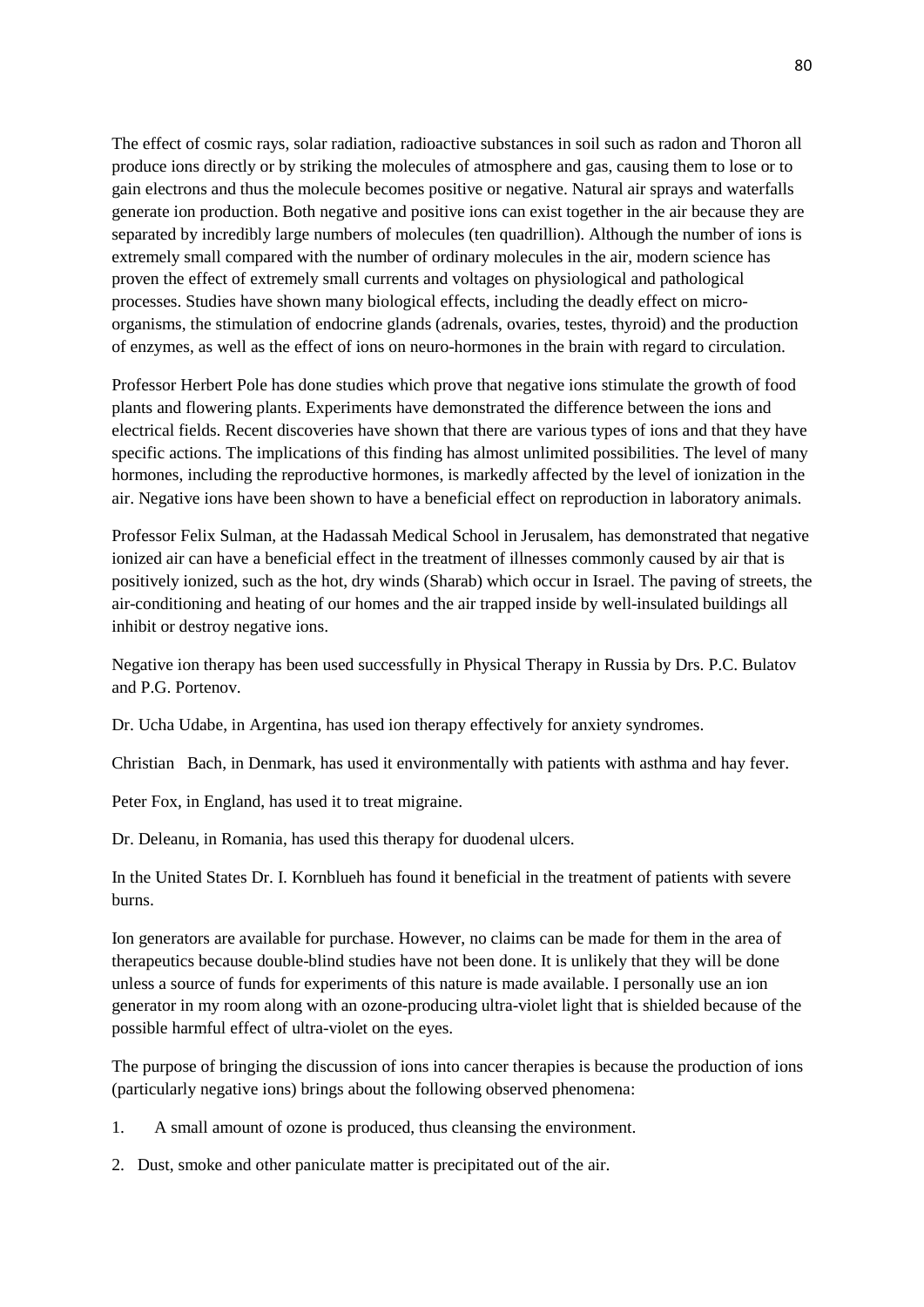3. Negative ions produce physical, mental and emotional uplift (Dr. Clarence Hansell, RCA Laboratories, 1932).

4. The general state of health, appetite and sleep are all improved. In three weeks there is a major increase in work capacity (Minkh, Russia).

5. There is an antibiotic effect, tissue repair enhancement and protection from pneumonia (Boyko, USSR; Deleanue,Romania; Balti, Israel).

6. Antifungal activity is detected.

7. There is an analgesic effect (pain relief).

Considering all these effects, it is obvious that it is a major plus as an adjunct in prevention and treatment.

\*\*\*\*\*\*\*\*\*\*\*\*\*\*\*\*\*\*\*\*\*\*\*\*\*\*\*\*\*\*

## **PHOTOTHERAPY**

The use of light to treat disease is well documented in civilizations three and four thousand years ago. The Egyptians and the Greeks used sunlight and various colors in combination with plants. Red colored light has been the most frequently used light wavelength, as far back as Hippocrates. At the beginning of the 20th century, ultra violet light proved to be effective in the treatment of tuberculosis skin lesions. This discovery won a Nobel prize for M.R. Finsen in 1903.

The modern use of the color red was developed in 1937 in Germany with the use of hematoporphyrin (which is obtained from red blood cells) to sensitize cells to light. This treatment is still in use today and effectively destroys targeted cells. The ancient Egyptian combination of light and drugs has received considerable attention in the past decade and various combina-tions have proven effective.

The drug 8-MOP was originally studied by A.M. El Mofty in the 1940's. Almost fifty years later, Dr. R.L. Edelson discussed Ihe very same drug in the treatment of a skin lymphoma (Scientific American 8,1988).

D. Mew, et al., reporting in Cancer Research, 1985, demonstrated that photochemical agents such as hematopor-phyrin were many times more powerful when used in conjunction with light.

This basic reaction provides a vehicle by which photo-sensitive dyes can be attached to drugs, antibodies, antigens and cells, so that the selective destruction of cancer cells can be obtained (H. Barr, et al., International Journal of Colorectal Disease, 1989; DJ. Castro, et al., Laryngoscope, 1991).

Hyperthermia has been combined with phototherapy and found to be effective against carcinoma (N. Matsumoto, et al., Arch Otolaryngol Head, Neck, Surg. 1990).

V. G. Schweitzer, in 1990, reported dramatic results in cancers of the head and neck. Effective combinations with drugs can be obtained while minimizing side effects (S.P. Zhao, et al., Ann Otol Rhiol Laryngol, 1990).

T. Okunka and his group demonstrated that phototherapy in combination with surgery improved longevity in lung cancer patients.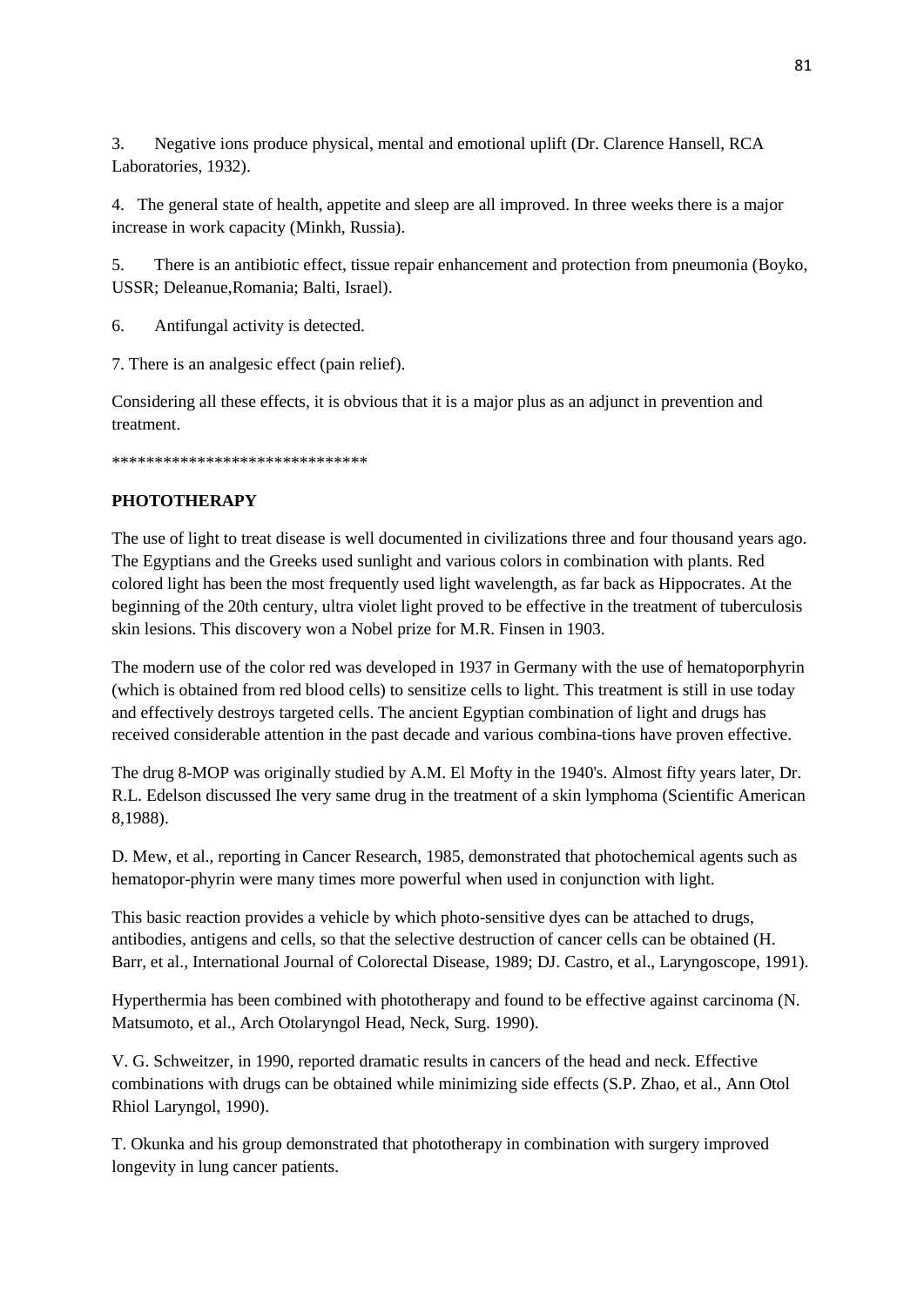Photopheresis involves removing blood from the body, treating it with light and returning it to the body. This process, which is extremely simple and non-toxic, has long been known to be effective for infections when exposed to ultra violet light. Major universities throughout the world are currently studying its use, particularly in blood cancers. Doctors of advanced medicine have been exposed to information on the use of light in many diseases.

Because artificial light lacks important wavelengths, full spectrum light indoors is recommended, particularly for indivi-duals who have cancer or evidence of immune suppression (J. Ott, Eye, Ear, Nose, Throat, Monograph 1974 and Ann Dent. 1968). (See Resource Section.)

\*\*\*\*\*\*\*\*\*\*\*\*\*\*\*\*\*\*\*\*\*\*\*\*\*\*\*\*\*\*

#### **TACHYON ENERGY - PULSORS**

These are energy resonators which act as receivers and transmitters of specific frequencies of energy. A pulsor consists of millions of micro-crystals which receive, amplify and then re-transmit body energies with their own ordered pulse, hence the name pulsors. Some scientists believe that the earth contains an energy field of very high density. It is referred to as the Tachyon field and is a source of limitless energy. Tachyon crystals or beads are reported to harness this energy and transmit it to the body. This energy has been referred to as anti-entropic. Entropy is the word which refers to the tendency of any living system to follow an ever increasing path of disorder into death. An antientropic would therefore do just the opposite, i.e. create greater order and life. Just as a ordinary light bulb defuses light in all directions, a laser beam concentrates that light in an ordered form. Disease represents disorder, and health is proportional to a uniform state of ordered energy.

Therapeutic use of Tachyon beads is currently in its infant stages. Experiments have demonstrated an increase in perfor-mance of athletes, but as yet, to my knowledge, no controlled studies have been performed. There are individual case studies in which patients have exhibited and claimed all kinds of improvement, from reduction in pain, to improvement in function, and even the loss of aging wrinkles. Although, theoretically, such effects should be possible, further proof is needed to be more convincing.

At the Pacific University of Hawaii on Maui, Gregory Morgan, Ph.D., states that bi-energetic potentials were measured highest in Tachyon water (over any other water ever tested in his laboratory). The Tachyon Energy Research Company at 170 South Beverly Drive, Suite 303, Beverly Hills, California 90212, provides information about their products, which cites anecdotal examples and gives, as references, the following:

1. GERBER, Richard. VIBRATIONAL MEDICINE. (Santa Fe, New Mexico: Bear & Co., 1988), p. 147.

2. DAVIDSON, John. SUBTLE ENERGY. (Saffron Walden, Essex, England: C.W. Daniel Co., Ltd., 1987), pp. 202 & 203.

3. FELDMAN, L. "Short bibliography on faster-than-light particles (tachyons)", AMERICAN JOURNAL OF PHYSICS, vol. 42 (March 1974).

4. Op. cit. Davidson pp. 141-145.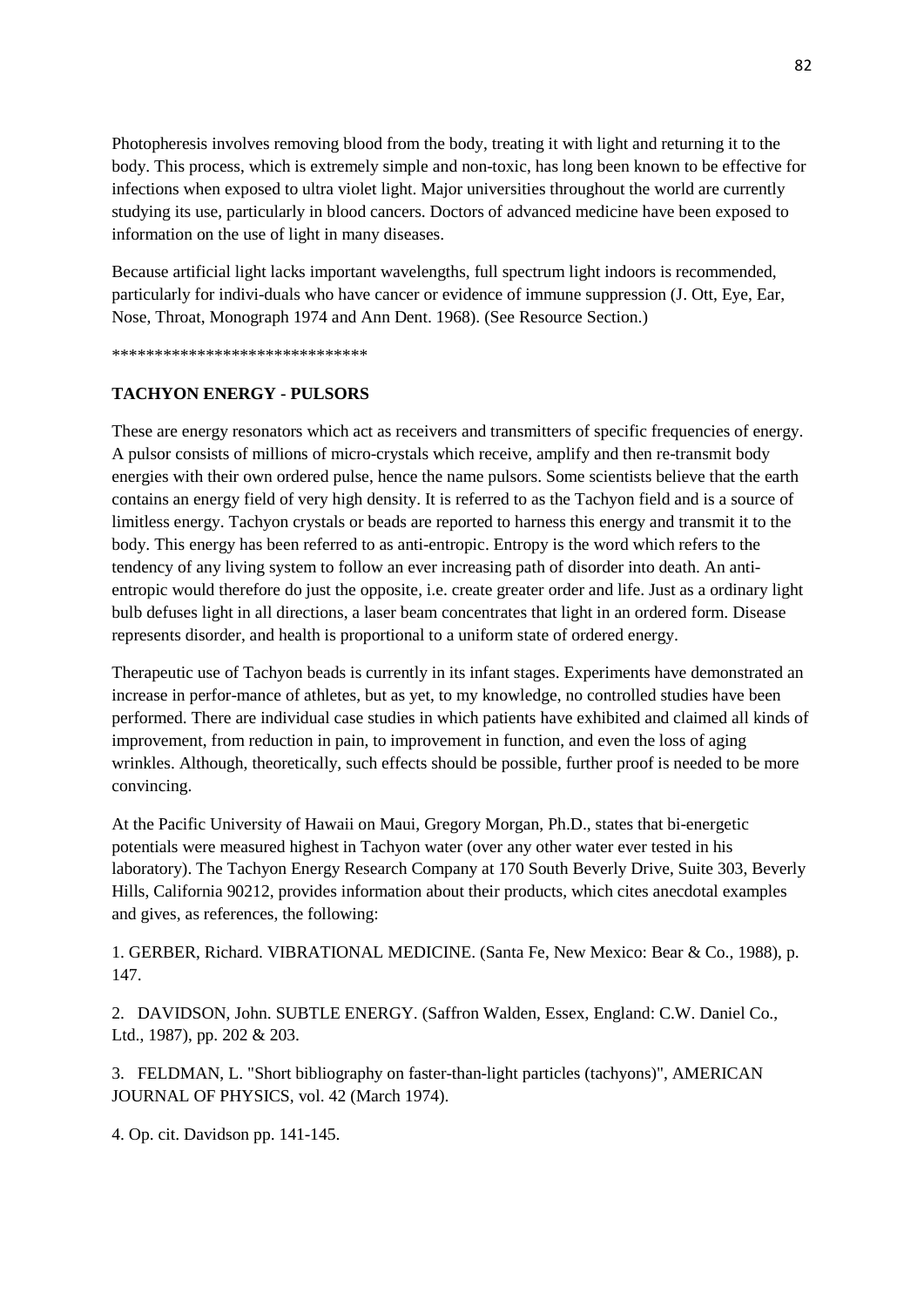5. DAVIDSON, John. THE SECRET OF THE CREATIVE VACUUM. (Saffron Walden, Essex, England: C.W. Daniel Co., Ltd., 1989, pp. 121 & 122.)

\*\*\*\*\*\*\*\*\*\*\*\*\*\*\*\*\*\*\*\*\*\*\*\*\*\*\*\*\*\*

## **Chapter 10: Energy Of A Different Kind?**

#### **Psycho-Neuro-Immunology (PNI)**

The new field of PNI goes a giant step beyond the simple and vague concept that psychotherapy can be useful in treating physical disease. Actually, PNI is a complex of disciplines which have demonstrated that there is no division between what we call mind and body. The information gleaned from the remarkable advances in immunology, neurology, biochemistry, physiology and psychology adds up to an impressive case against any physician who is not utilizing the "holistic" approach of body, mind and spirit. It is now proven that the brain communicates with the rest of the body, not only by nerves, but by chemical and electromagnetic messengers that travel with cells and fluids.

A single cell, which we have classically thought of as a minute part of the whole, is, in reality, a world unto itself. It mimics, in so many ways, the whole of which it is a part. It becomes obvious that the chemistry produced anywhere under any circumstance, in any part of the body, must and does have a reverberating effect and an almost infinite number of reactions, involving everything that goes on in the human. Carried a step further, because the human is a part of its environment, the same kind of interaction, therefore, goes on between the human and its universe - And, it is a two-way street!

All this leaves major questions unanswered. What kind of energy is thought? How does the brain (matter) create this energy? How does the body read this energy and respond? Perhaps PNI should have been included in the chapter on electromagnetics. My guess is that quantum physics is the most rational approach. It's vibrational! How are your vibes?

For thousands of years, it has been known that stress plays an important role in disease, including cancer. However, it has been belittled and ignored by most physicians. Studies have indicated that a patient who does not submit to a dictatorial physician is more likely to survive. Carl Simonton and Bernie Sigel are the two most well-known physicians who have sparked both interest and action in demonstrating that patients must take a significant responsibility for their own recovery. Considering the record of medicine in the treatment of cancer, and having learned over several decades that natural methods are far superior to almost anything that medicine has produced, I would conclude that the patient has to be at least 90% responsible and the physician, 10% or less.

The role of life purpose and the interaction of the individual in society has been demonstrated by D. Spiegel and published in the Journal of Mind-Body Health, 1981. Individuals taking part in group discussion and support survive twice as long as those individuals not partaking of this natural "medicine". A fascinating aspect of the study was that mood or attitude did not appear to have any relationship to survival. However, the number of individuals in the group and the fact of participation seemed to be the determining factors. It makes you pause and wonder, maybe there is something to electromagnetic fields, "auras", and "vibes". Too bad, we don't spend more money on the research of humans in Society, rather than mice in laboratory cages.

The number of concepts, methods, techniques and programs that have to be placed in this category (PNI) is staggering. It would take an encyclopedia to catalogue and describe them all just briefly.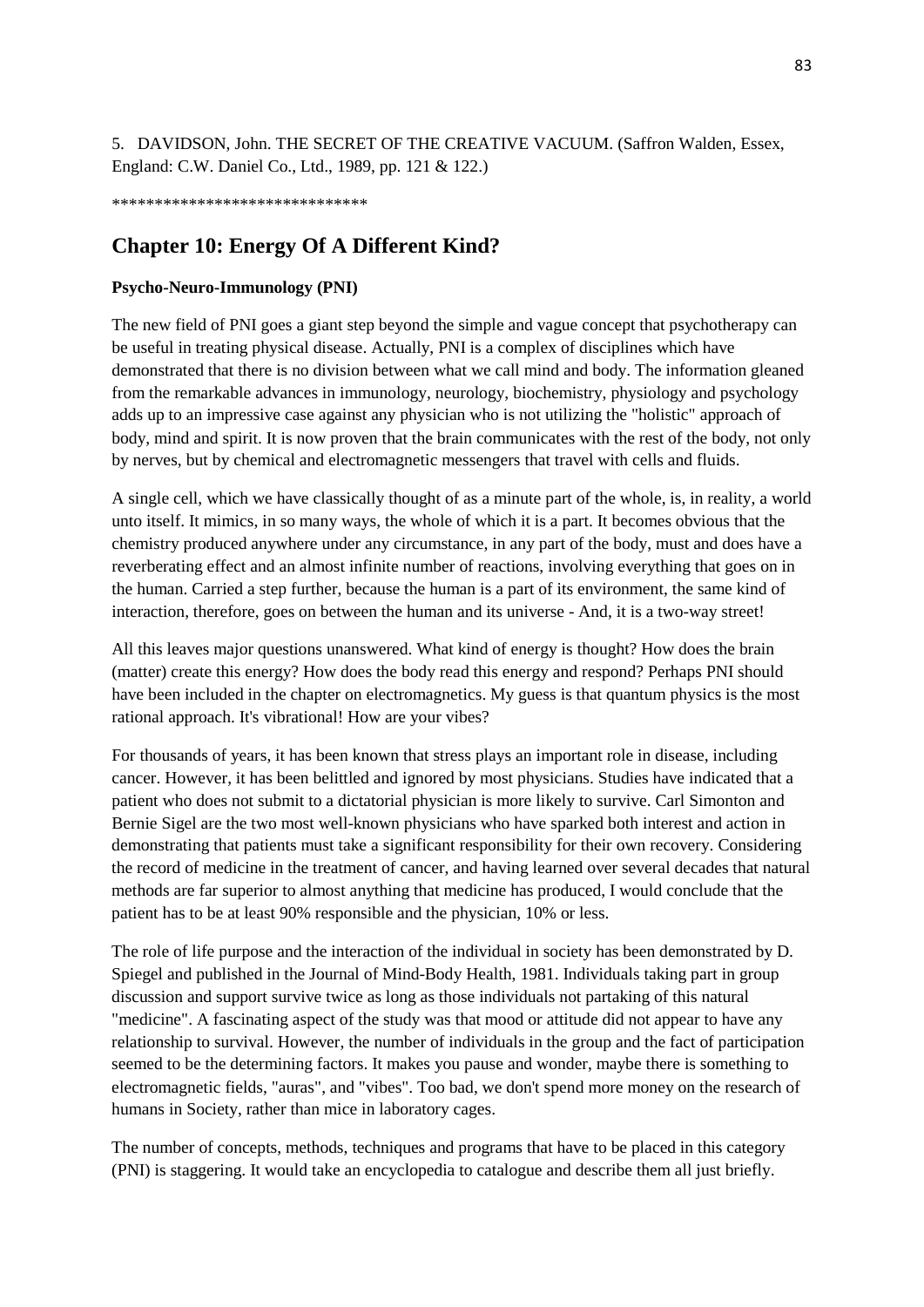Some may argue that some of the items I am including in the list below, i.e. unknown energy fields, faith healing, religion etc. belong elsewhere. They may, in fact, be right. But until they are better understood, I'd rather not label them and wait for future historians to do it with better evidence, Hypnosis Meditation Transcendental Meditation Reik Yoga TaiChi Touch Healing Crystal Therapy Color Therapy Aroma Therapy Reflexology Iridology Psychic Healing Voodoo and so on.....

Whatever the final understanding may be, the past arrogant attitudes and blunders of the establishment remind me to be humble, keep an open mind and not to pass judgement until the truth be surely known with proof.

Meanwhile, if it is safe - if it works - use it!

\*\*\*\*\*\*\*\*\*\*\*\*\*\*\*\*\*\*\*\*\*\*\*\*\*\*\*\*\*\*

# **Chapter 11: Suggested Nutritional Supplements...**

## **Algae**

## **SPIRULINA**

There are three major forms of algae (there are millions of species). One is from the sea and the others come from fresh water lakes and brackish water. Approximately fifteen years ago, Spirulina became popular as a food for losing weight, when included in a diet. In 1982 I did the world's first doubleblind study on the use of Spirulina in a diet program. It proved to be effective. In the course of preparing for this study, I reviewed a large volume of literature that had been printed about Spirulina. Most notably was a World Health Organiza-tion report outlining the composition of this algae and in which stated that it was the world's richest source of plant protein. Its very unusual amino acid composition is exceptional, not only among plants, but it does not appear in animal tissue. It has been recommended by WHO as the most likely solution to the need for providing a source of protein for the world's hungry.

Wide varieties exist and are often divided by their color, i.e. green algae, blue algae, blue-green algae, and brown algae. They uniformly are a rich source of Beta-Carotene, which is noted for its antioxidant activity and, therefore, for their ability to inhibit cancer growth.

## **CHLORELLA**

Chlorella has been investigated more than any other algae. F. Konishi, S. Matsueda, N. A. Firsova and Y. Miyazawa have all written scientific papers on the anti-tumor activity of chlorella, particularly in breast cancer and leukemia.

J. Schwartz and G. Shklar utilized Spirulina and Dunaliella in their experiments on hamsters and demonstrated truly remark-able anti-cancer activity.

\*\*\*\*\*\*\*\*\*\*\*\*\*\*\*\*\*\*\*\*\*\*\*\*\*\*\*\*\*\*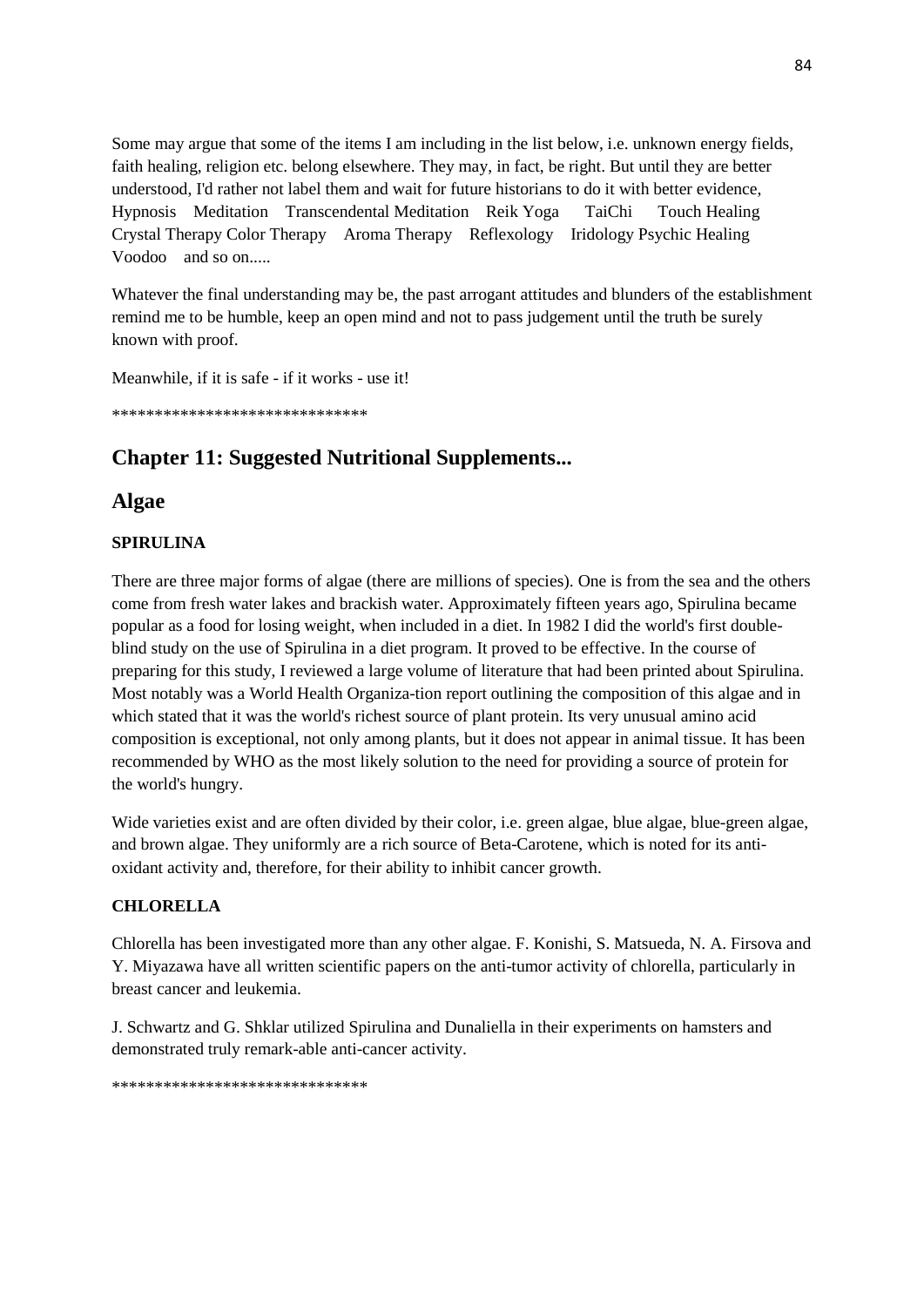### **BUGULA**

Bugula neretina, an ocean invertebrate, is a plant-like species which grows under water. They contain bryostatins, which have been shown to stimulate immunity.

Leukemia in mice and in humans has been effectively inhibited by this chemical (R. Eckert, Exp Clin Endocrinol, 1990, N. Lilley, Cancer Research, 1990, and RJ. Jones, Blood, 1990).

Bryostatin, derived from bugula, has been used with two other chemotherapeutic substances, TPA and ara-C, in promis-ing laboratory experiments with cancer cells (J.E. Nutt, British Journal of Cancer 1991 and S. Grant, Biochemical Pharmaco-logy, 1991).

\*\*\*\*\*\*\*\*\*\*\*\*\*\*\*\*\*\*\*\*\*\*\*\*\*\*\*\*\*\*

### **AMINO ACIDS ARGININE**

Arginine is one of the essential amino acids of the body, which comprises the 20% of the amino acids that the body cannot manufacture. Amino acids are the building blocks of proteins, enzymes and hormones. This amino acid is found in milk, eggs, meat, almonds and pistachios, in moderate amounts. Research has revealed that arginine in important in maintaining a healthy immune system, the metabolism of growth hormones, fertility, formation of muscle, the production of collagen and detoxification.

J. Weissburger, in an article written for Toxicology and Applied Pharmacology in 1969, demonstrated that arginine could inhibit liver cancer in rats. This finding was confirmed by National Cancer Institute Scientists in 1980 and Japanese scientists in 1985.

J. Reynolds (Annals of Surgery, 1990) demonstrated that arginine increased survival time by its effect on the T-cell response to tumors. Arginine has also been shown to increase natural killer cell activity and to work in conjunction with Lentinan in boosting the immune system (M. Akimoto, 1986).

\*\*\*\*\*\*\*\*\*\*\*\*\*\*\*\*\*\*\*\*\*\*\*\*\*\*\*\*\*\*

#### **BEE POLLEN**

It has been demonstrated that bee pollen is a complete source of nutrition for humans. One of the reasons you have not heard much about it is because it cannot be synthesized and therefore does not get the usual publicity that is given to food substances, supplements and drugs that can be manufactured. Investigators have indicated that there is a special property to pollen that is collected by bees as opposed to the pollen that is collected mechanically from plants.

E. A. Ericsson, from the University of Wisconsin, has demonstrated that there is a change in electrical charge in bees carrying pollen. Researchers indicate that the Queen Bee, fed a diet of royal jelly, becomes far superior to the ordinary Worker Bee, as well as having a remarkably extended lifetime.

N.V. Tsitsin, of Russia, in studying the life habits of individuals of the Caucasus region that lived 125 years or more, found that they ate pure bee pollen from bee hives as one of their food staples. If you decide to add bee pollen to your diet, make sure that you are using bee pollen or royal jelly and not flower pollen.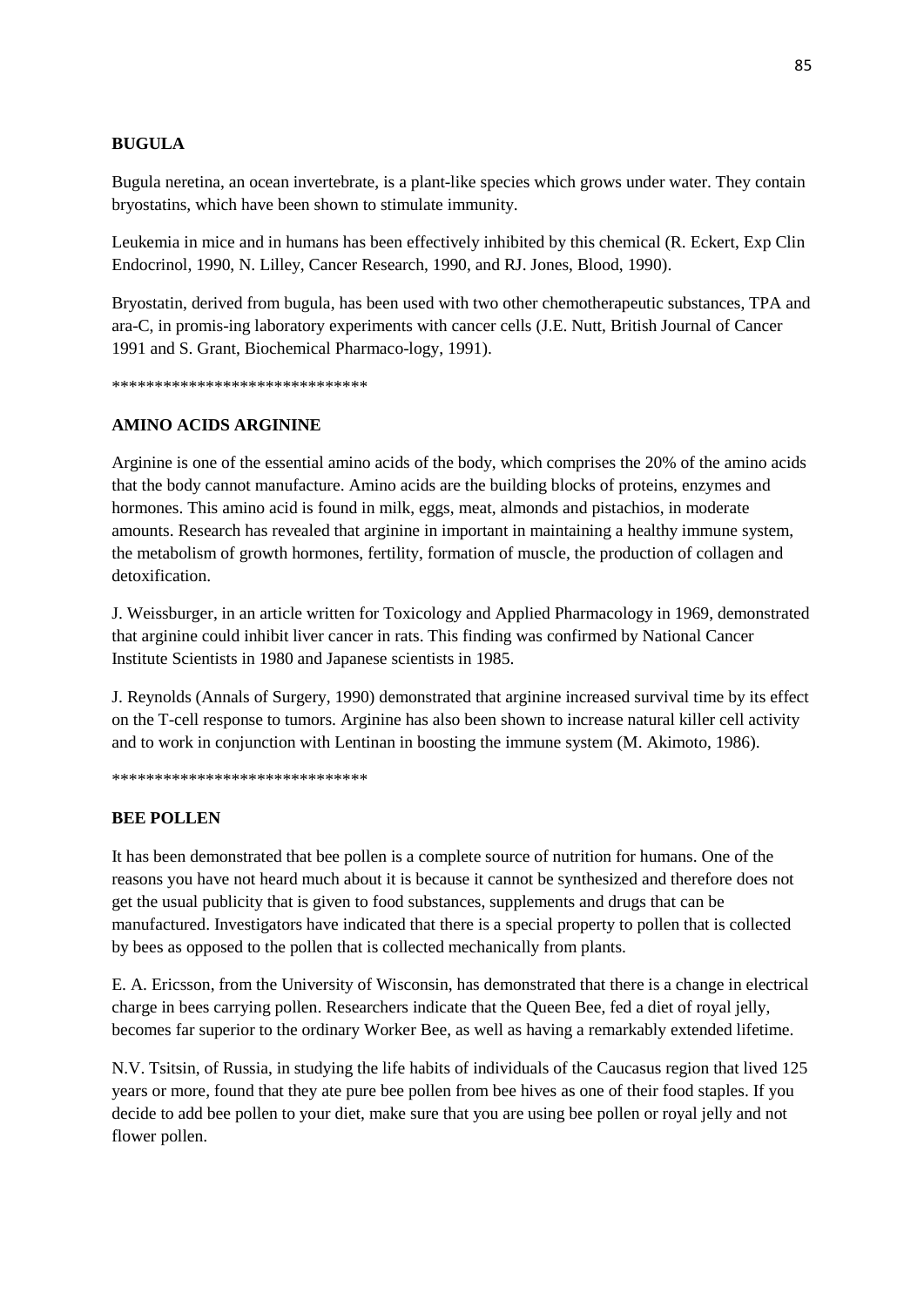The effect on longevity was confirmed by N. P. Yoirich of the Soviet Academy. Other scientists in the Soviet Union, Yugoslavia and in France, support these findings.

W. Robinson from the U.S.D.A. reported that bee pollen contained an anti-carcinogenic substance which slowed the growth of breast tumors (Journal of the National Cancer Institute, 1948).

P. Hernuss, of the University of Indiana, advocated the use of bee pollen during radiation therapy for cancer, as it decreased many of the severe side effects. The source of bee pollen is very important for the pollen to be fully enzymatically active. There are very few places in the world where the flowers are free of fertilizers and insecticides. In the U.S. the best source is from the high desert regions of the western United States It is also important that the pollen has not been processed or treated with dangerous chemicals. Excessive heating destroys many of the active ingredients. Author Carlson Wade writes: "The healing, rejuvenating and disease-fighting effects of this total nutrient are hard to believe, yet are fully documented. Aging, digestive upsets, prostate disease, sore throats, acne, fatigue, sexual problems, allergies, and a host of other problems have been successfully treated by the use of this natural food."

#### \*\*\*\*\*\*\*\*\*\*\*\*\*\*\*\*\*\*\*\*\*\*\*\*\*\*\*\*

#### **BENZALDEHYDE**

The oil of bitter almond is chemically known as Benzaldehyde. It occurs in apricot kernels and many other foods. In small doses, it is generally regarded as safe. It has been a part of Chinese herbal medicine for centuries. Its role and method of action in cancer therapy is more completely explained in the discussion on Amygdalin (Laetrile).

Dr. N. Kochi reported a dramatic response in sixty-five patients with inoperable cancers and reported it in the National Cancer Institute's Cancer Treatment Reports in 1985.

Most studies have not reported toxicity and even derivatives tested by T. Tatsumura and reported in the British Journal of Cancer in 1990, proved effective and non-toxic.

E.O. Pettersen, in Anti-Cancer Research 1991, reported that a compound created from ascorbic acid (Vitamin C) and Benzaldehyde destroyed 99% of cancer cells without toxicity.

N. F. McCarty, in Medical Hypotheses, 1982, recommended combining Benzaldehyde, Beta-Carotene and antineoplastons as a therapy that could reverse cancer cells to normal without harm to patients (This therapy has my vote, except that I would be more inclined to use Amygdalin).

N. N. Wick and G. B. Fitzgerald, in The Journal of Pharmacalogical Science, 1987, demonstrated that Benzaldehyde based drugs were effective against leukemia, with a significant increase in life expectancy.

Y. Kuroki showed that a Benzaldehyde compound inhibited lung metastases in mice (J Cancer Res Clin Oncol 1991).

Research has indicated that natural killer cell activity and Interleukin-2 could be enhanced by benzaldehyde compounds, and that it could also be used in conjunction with chemotherapy (E. Kano, 1986, and K. Masuyama, 1987).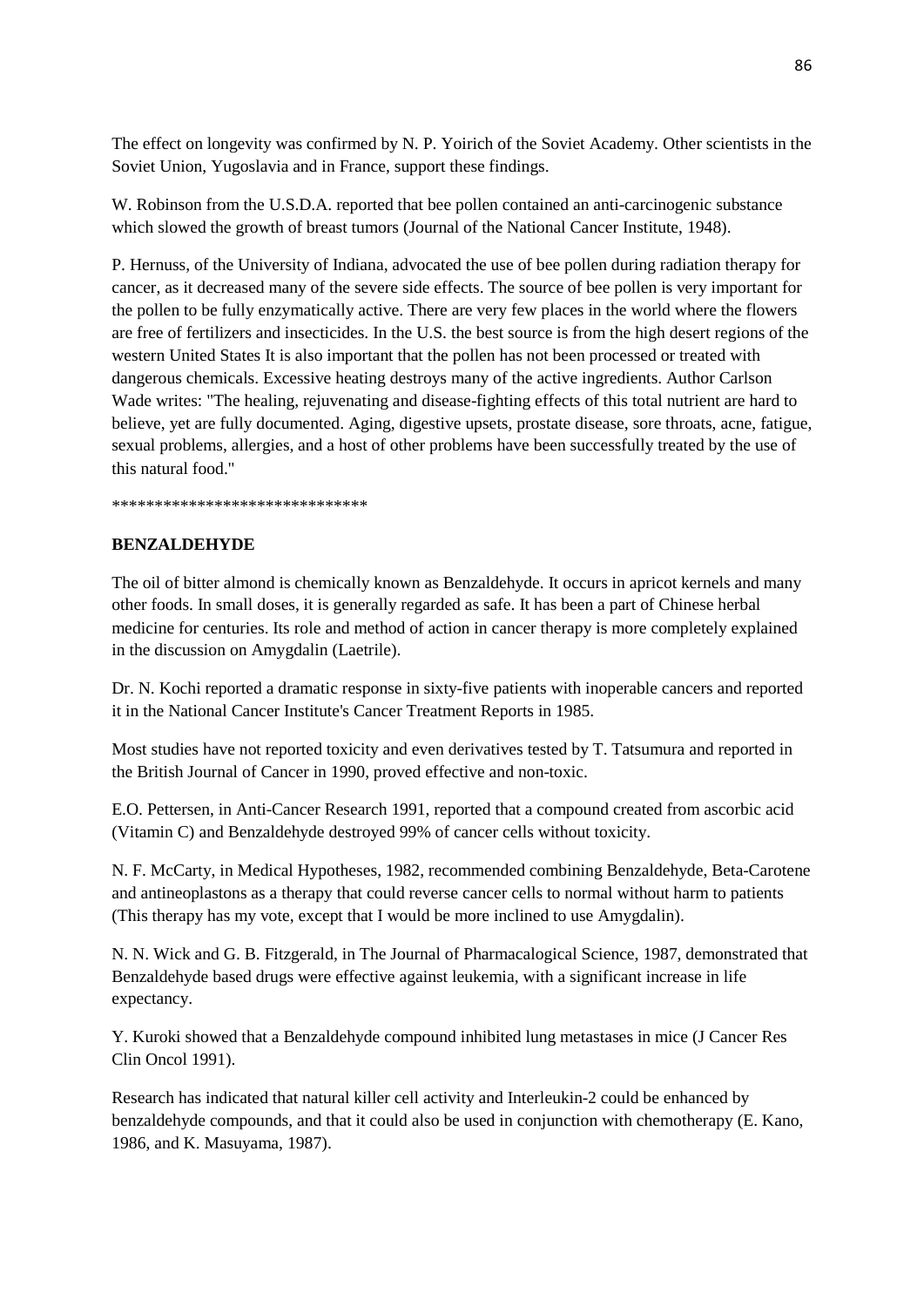A few reports have appeared which have belittled the effects of benzaldehyde. Their significance must be questioned for the usual reasons that comprise the hallmark of "establishment" studies, i.e. they don't use the right substance, they cut the experiment short and distort, diminish, or mistate the findings. In this instance they used figs as a source of benzaldehyde and also discounted small but significant results. However, I am sure they were well compensated.

#### \*\*\*\*\*\*\*\*\*\*\*\*\*\*\*\*\*\*\*\*\*\*\*\*\*\*\*\*\*\*

#### **CABBAGE (INDOLES)**

Since ancient times, cabbage has been eaten for its therapeutic effects. There is no question that this vegetable, along with others of the cruciferous species, i.e. brussel sprouts, cauliflower and broccoli, contain indoles. Indole glycosinate is the scientific name for a protective chemical found in cabbage, broccoli, cauliflower and brussel sprouts. It has been shown experimentally to prevent stomach and colon cancer. This may be one reason Asian women, who eat more cabbage, have so much less breast cancer than Western women. "This may be the link between diet and protection against breast cancer," says Christopher Longcope, of the University of Mass. Medical School.

Not surprising German scientists have already modified indoles to make them into "anticancer drugs". Recently a front-page story in the New York Times announced the discovery of a "potent anticancer compound" in broccoli. The chemical is called sulphoraphane and according to scientists at John Hopkins Medical School, it may be the most powerful anticancer compound ever detected. "We're very excited about this," said Professor Paul Talalay, "and we don't excite easily." This research was published in the March 15, 1992 issue of the Proceedings of the National Academy of Sciences.

Indoles have been shown experimentally to be effective in the prevention of breast, stomach and colon cancer. It is also protective against radiation (P.N. Albert, J. Ethnopharma-col. 1983; G. S. Stoewsand, 1988; and J. J. Michnovicz, J Natl. Cancer Inst. 1990).

\*\*\*\*\*\*\*\*\*\*\*\*\*\*\*\*\*\*\*\*\*\*\*\*\*\*\*\*\*\*

### **CANTHAXANTHIN**

This food coloring agent has been primarily used medically as protection against the damaging effects from exposure to sunlight. The evidence that it is also an immune booster is supported by many researchers ( A.P. Gupta, et al., Int J Dermatol., 1985; A. Bendich, and S.S. Shapiro, Journal of Nutrition, 1986; B.S. Alan, Nutr Cancer, 1988; S.T. Mayne, Nutr. Cancer. 1989; A. Pung, Carcinogenesis, 1988, J. Schwartz, Nutr. Cancer, 1988). The fact that Canthaxanthin is not converted into vitamin A, indicates that it must work through some other effect. The various studies sited have indicated the following activities and abilities of Canthaxanthin:

- 1. Enhances vitamin E in tissues,
- 2. Acts as an anti-oxidant.
- 3. Effective against chemically induced cancers in mice by inhibiting growth.
- 4. Inhibits growth of salivary gland tumors in rats.
- 5. Causes regression of tumors when injected locally,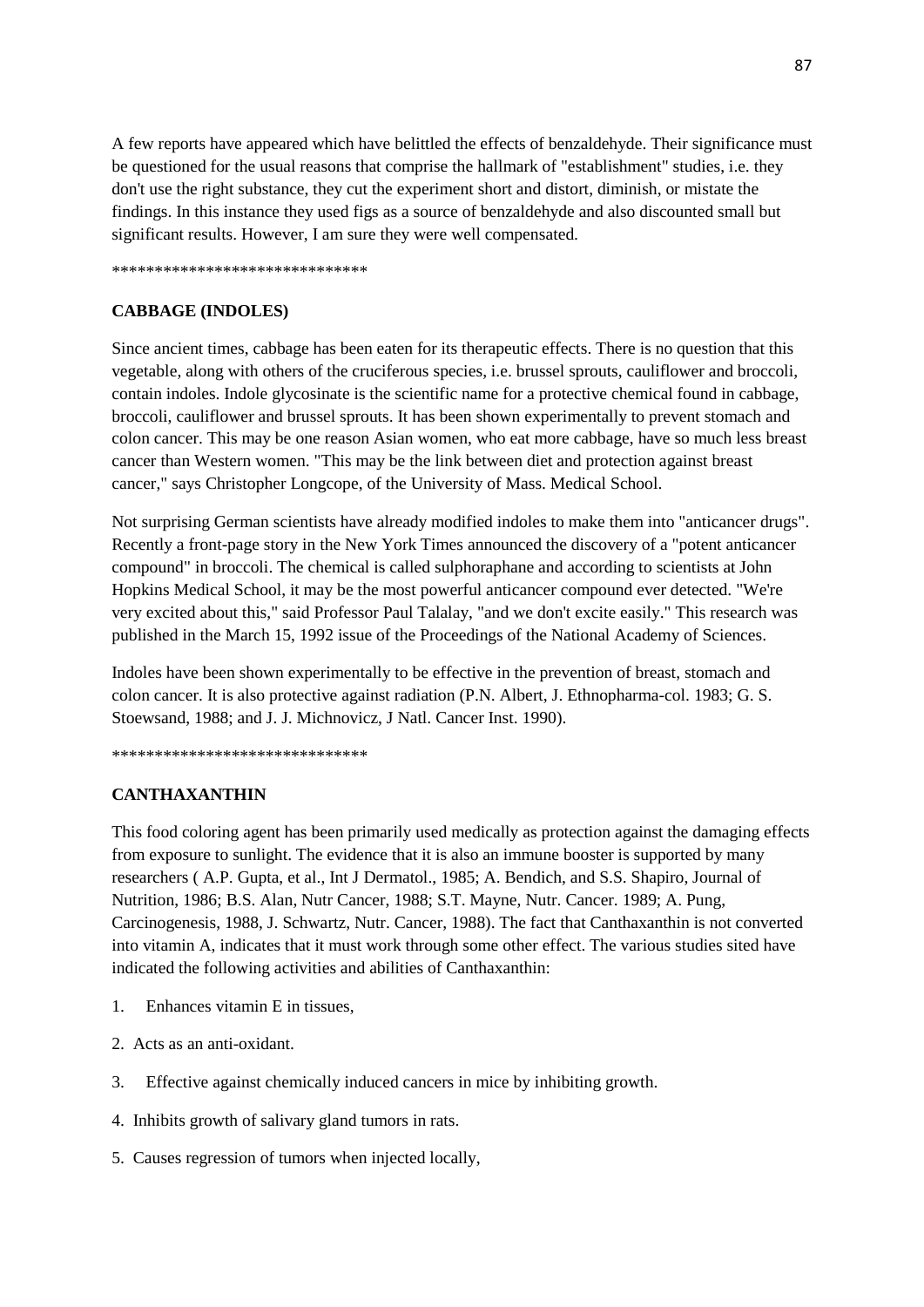6. Reduces incidence of mammary cancers in mice.

Canthaxanthin has been known to cause changes in the retina, mainly by discoloration. However, it is well established these effects are reversible ( C. Harnois, Archives of Ophthalmology, 1988 and 1989; N.N. Nijman, 1989; H. Leyon, Acta Ophthalinol, Copenhagen, 1990).

Because of one case of aplastic anemia in a woman who had laken Canthaxanthin for tanning purposes, the AMA has warned of its use (JAMA, 1990).

It should be noted that Canthaxanthin is a natural food additive and is present in many products throughout the world. It is unquestionably effective against cancer when combined with Beta-Carotene and Vitamin A.

\*\*\*\*\*\*\*\*\*\*\*\*\*\*\*\*\*\*\*\*\*\*\*\*\*\*\*\*\*\*

### **CHLOROPHYLL**

Chlorophyll is responsible for the green color of plants and plays a vital roll in photosynthesis, which is the process by which light is converted into plant energy. Chlorophyll is an effective anti-cancer substance. It protects against many environmental mutagens, including cigarette smoke, nitrates, coal dust, diesel omissions and many others (C.N. Lai, Mutation Research, 1980; R. Turwell, Mutation Research, 1985; T. Ong, Mutation Research, 1986).

Its action is mainly as an anti-oxidant and is extremely effective in neutralizing free radicals. Experiments in rats fed chlorophyll show fewer carcinogenic changes in the cells of their colon (E. Robbins and R. Nelson, Anti-Cancer Research, 1989).

Chlorophyll has shown an ability to protect fruit flies from the effects of radiation (S. Zimmering, Mutation Research, 1990).

Anti-cancer abilities have been confirmed by H.W. Renner, Mutation Research, 1990; and J.R. Warner, et al., Mutation Research, 1991).

\*\*\*\*\*\*\*\*\*\*\*\*\*\*\*\*\*\*\*\*\*\*\*\*\*\*\*\*\*\*

### **DHEA (DEHYDROEPIANDROSTERONE)**

DHEA is classified as a hormone and is the second most abundant steroid produced in the body. Cholesterol is the most abundant. DHEA is secreted by the adrenal glands and very little is known about its function. The production of DHEA declines markedly with age to a level of 5% in the very old when compared to the young.

In 1981, A.G. Schwartz, in an article in Nutrition and Cancer explained in detail the complicated role DHEA played in inhibiting the development of cancer. He noted that cancer causing substances (carcinogens) required metabolic activation by oxidative enzymes to cause cancer. DHEA inhibits this process by lowering the levels of these oxidases. The decline in DHEA production parallels a rise in the incidence of cancer, obesity and heart disease.

The inhibitory role of DHEA in the synthesis of fatty acids in the body is similar to the theoretical model described for cancer. It is important not to confuse these fatty acids with the essential fatty acids, those not produced by the body (see the very important discussion in the chapter on linseed oil.)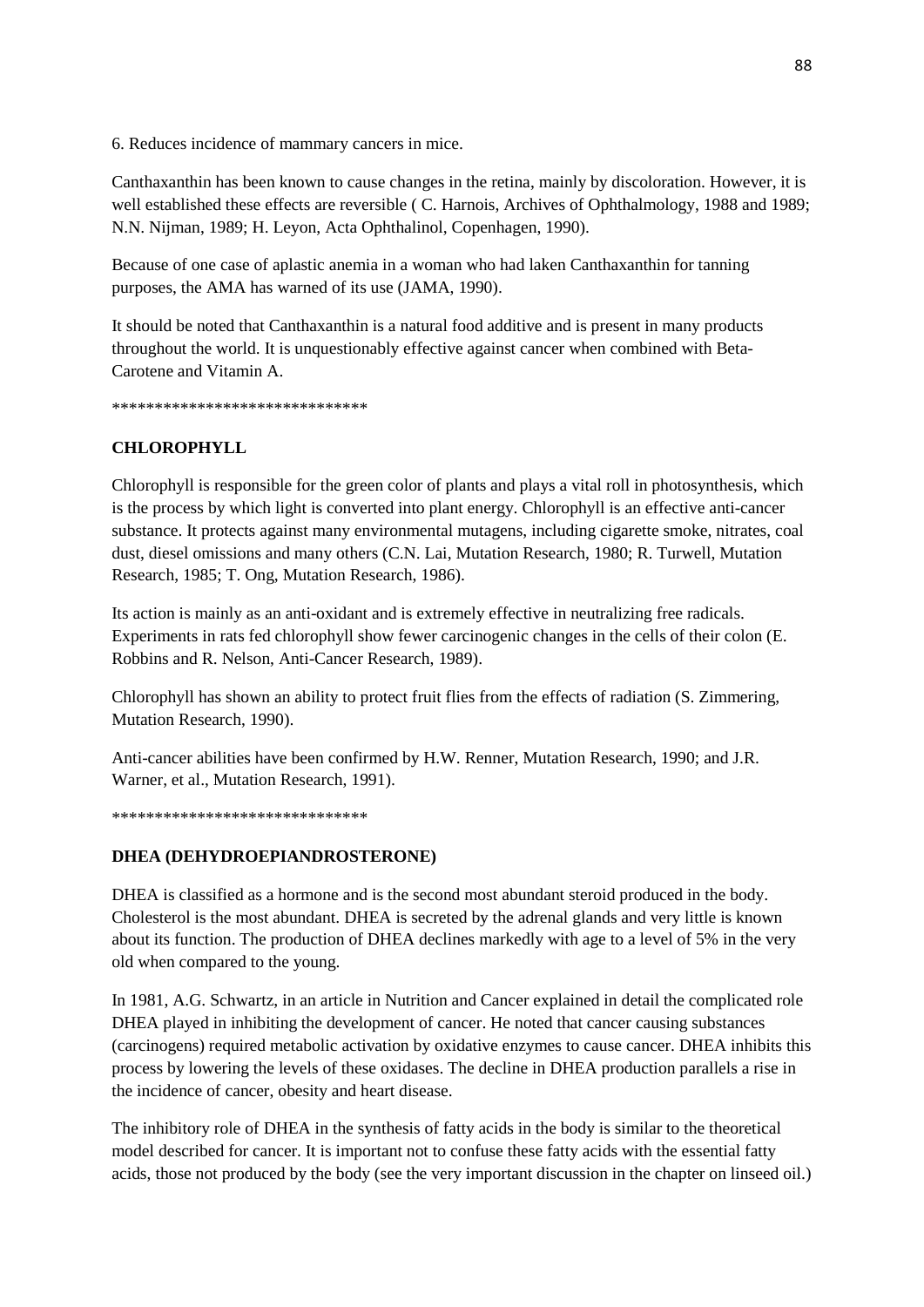These theories have been tested in the laboratory. T. Yen et al., in Lipids, 1977, demonstrated that DHEA PREVENTED THE DEVELOPMENT OF OBESITY in rats, in spite of the fact that the rats were genetically destined to become obese (I mention this because I know how many people struggle with trying to stay slim or lose weight.) The rats also displayed youthful vitality and had a much lower risk of cancer, even though genetically they were coded to develop specific cancers. In addition, their life span was extended by 50%!

Supportive evidence for these hypotheses is provided by D.Y. Wang et al., in their article on the low level of DHEA in the blood of women with breast cancer (European Journal of Cancer, 10, 1974) and similar findings by R.D. Bulbrook (Lancet 2, 1971).

J.W. Nyce et al. inhibited the development of induced colon cancers in mice with DHEA (Carcinogenesis, 1984) A. G. Schwatz, et al. inhibited induced lung cancer development in mice (Carcinogenesis, 1981) L.L. Pashko, et al. inhibited DNA synthesis of skin and breast tissue with DHEA (Carcinogenesis, 1981) DHEA is non-toxic and legal to use, but may require a prescription depending on your country of residence. The resource section directs your physician as to where to obtain it.

\*\*\*\*\*\*\*\*\*\*\*\*\*\*\*\*\*\*\*\*\*\*\*\*\*\*\*\*\*\*

### **ESSENTIAL FATTY ACIDS**

(See the chapter on linseed oil for extensive information on fatty acid metabolism.)

\*\*\*\*\*\*\*\*\*\*\*\*\*\*\*\*\*\*\*\*\*\*\*\*\*\*\*\*\*\*

### **FISH OILS**

Many studies have established that the high intake of fish oil is related to a low incidence of cancers of the breast, colon and pancreas. The Omega-3 group of fatty acids are the main compounds of fish oil. Their role as a treatment in arthritis and heart disease is becoming more widely accepted.

L. Kaizer in Nutrition and Cancer, 1989, stated that the more fish that people included in their diet, the less breast cancer they were likely to develop.

H. Gabor, et al. slowed down the growth of transplanted breast tumors in mice by feeding them fish oil.

N. Tisdale and J.K. Dhesi reported in Cancer Research 1990, that fish oils were as effective against cancer as the chemotherapeutic drugs, Cyclophosphamide and 5-FU, with-out any of the toxicity and at much less cost.

M. Sakaguchi, N.A. Lindner, and B.S. Reddy have all demonstrated the beneficial roll of fish oils in the prevention of colon cancer.

The use of fish oils, therapeutically, reduces the level of cholesterol and triglycerides in the blood. J. Dyerberg and H.O. Bang discovered that a diet very rich in fish oils (high fat diet) actually lowered the instance of cardiovascular disease. This was found to be true in the Eskimo population, where the cold water variety of fish was ingested. The Omega-3 fatty acids, of which this oil consists, appear to be the important ingredients. These oils are in the polyunsaturate fatty acid group. The people of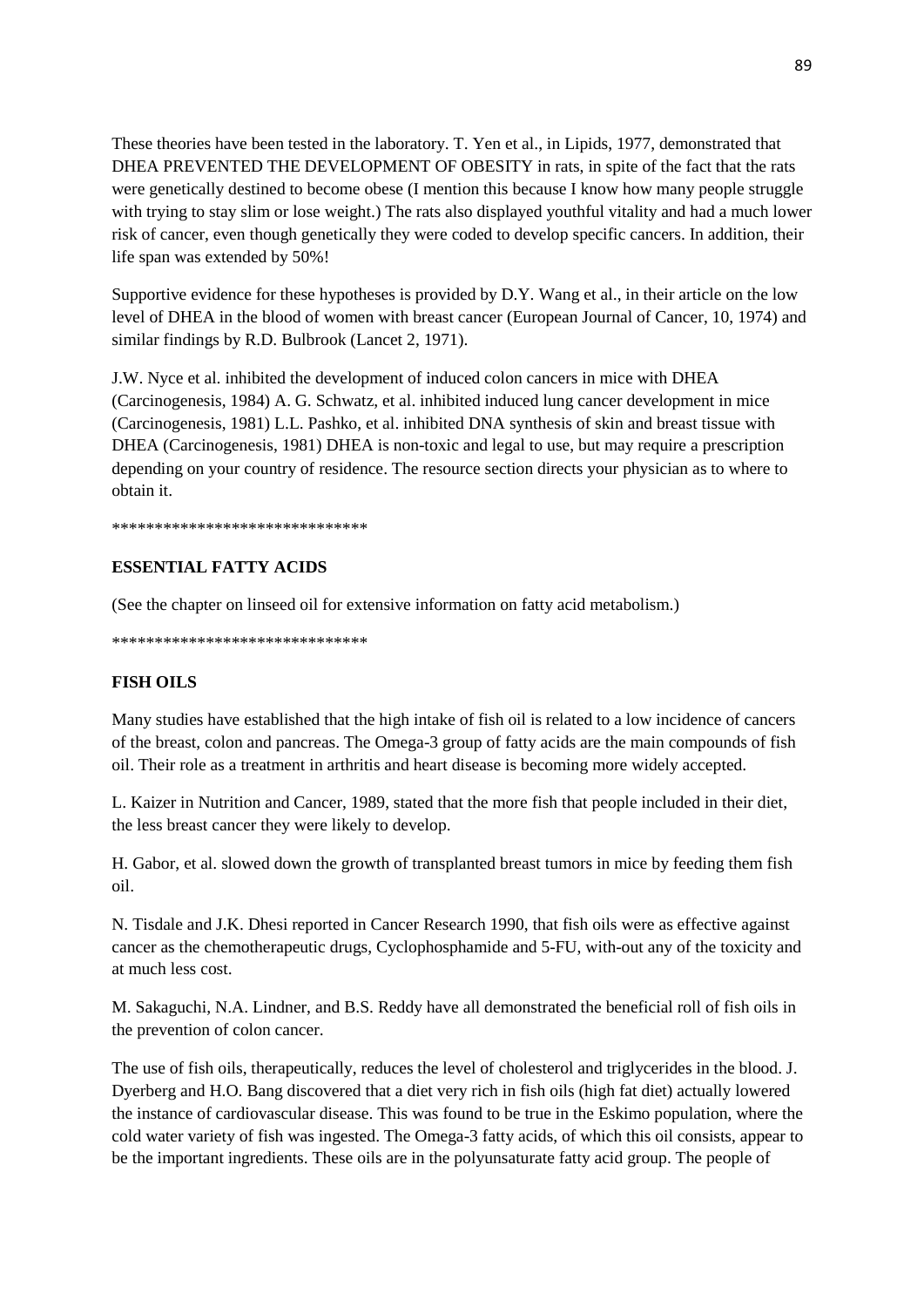Scandinavia also benefit in the same way from this type of diet. Cancer and degenerative disease are likewise low.

In 1985, D. Kronhout, published an article in the New England Journal of Medicine, in which he showed that the risk of cardiovascular disease was reduced to one third in those men who ate between 32-144 grams of fish a day, as compared to men eating only 1-14 grams on an average.

M. Davidson, in an article also published in the New England Journal of Medicine, showed that taking fish oil capsules reduced cholesterol levels by 24% and triglyceridc levels by 48% and reduced heart attacks by 50%.

R.A. Karmali, of Rutgers University, performed studies on animals which indicated that the Omega-3 fatty acids could protect against breast and prostate cancer. Other studies have also shown that it may be preventive in colon and lung cancer.

The beneficial effects of Omega-3 fatty acids have been confirmed by W.E. Connor of the Amaan Health Services University, J.N. Kramer of Albany Medical College and W. Lands of the University of Illinois. As it now stands, there is substantial evidence that the Omega-3 fatty acid is playing an important role in the prevention or treatment of rheumatoid arthritis, cirrhosis and cancer.

Studies also indicate that the fatty acids are important for the acceptance of surgical grafts and in the development of brain and nerve tissue. N. Neuringer and W.E. Connor have done studies which indicate the importance of the presence of these acids in the development of brain and retinal tissue during the fetal stage of development and infancy.

\*\*\*\*\*\*\*\*\*\*\*\*\*\*\*\*\*\*\*\*\*\*\*\*\*\*\*\*\*\*

### **VEGETABLE SOURCES**

There are vegetable sources of the Omega-3 fatty acids and they include the herb purslane. The importance of the role of the essential fatty acids began 150 years ago with the work of Professor B. J. van Liebig. Many scientists have published literally thousands of papers on this subject and in 1920, the Nobel prize in Physiology and Medicine was won by Dr. Otto Meyerhof, who demonstrated the role of linoleic acid and sulphur proteins in the oxygenation of tissue. In the eleven years that followed, two more Nobel prizes were won by Albert Szent-Gyorgy and Dr. Otto Warburg in 1931. Both related to the role of fatty acids, oxygenation of tissue and the development of cancer. Butter and cream contain trace amounts d fatty acids. Linseed oil and cottage cheese, however, contain far greater amounts and are certainly a far more beneficial way of securing these important food substances.

\*\*\*\*\*\*\*\*\*\*\*\*\*\*\*\*\*\*\*\*\*\*\*\*\*\*\*\*\*\*

#### **EVENING PRIMROSE OIL**

Evening Primrose oil is an excellent source of gamma-linolenic acid (GLA). Elsewhere in this book the role of this fatty acid is discussed at length in relation to linseed oil, another excellent source of fatty acids. Evidence exists that GLA can normalize malignant cells and even reverse their growth. The work of David F. Horrobin (Medical Hypotheses, 1980) is supported by researchers, C van der Merwe, F. Fujiwara, N. Dippenaar, Y. Haiashi, M.E. Begin, S. Ikushima, W.P. Leary, J.H. Botha, J. Booyens, L. Koenig, U. N. Das, N.S. Gardener, J.R. Duncan and C.S. Cunnane. The papers produced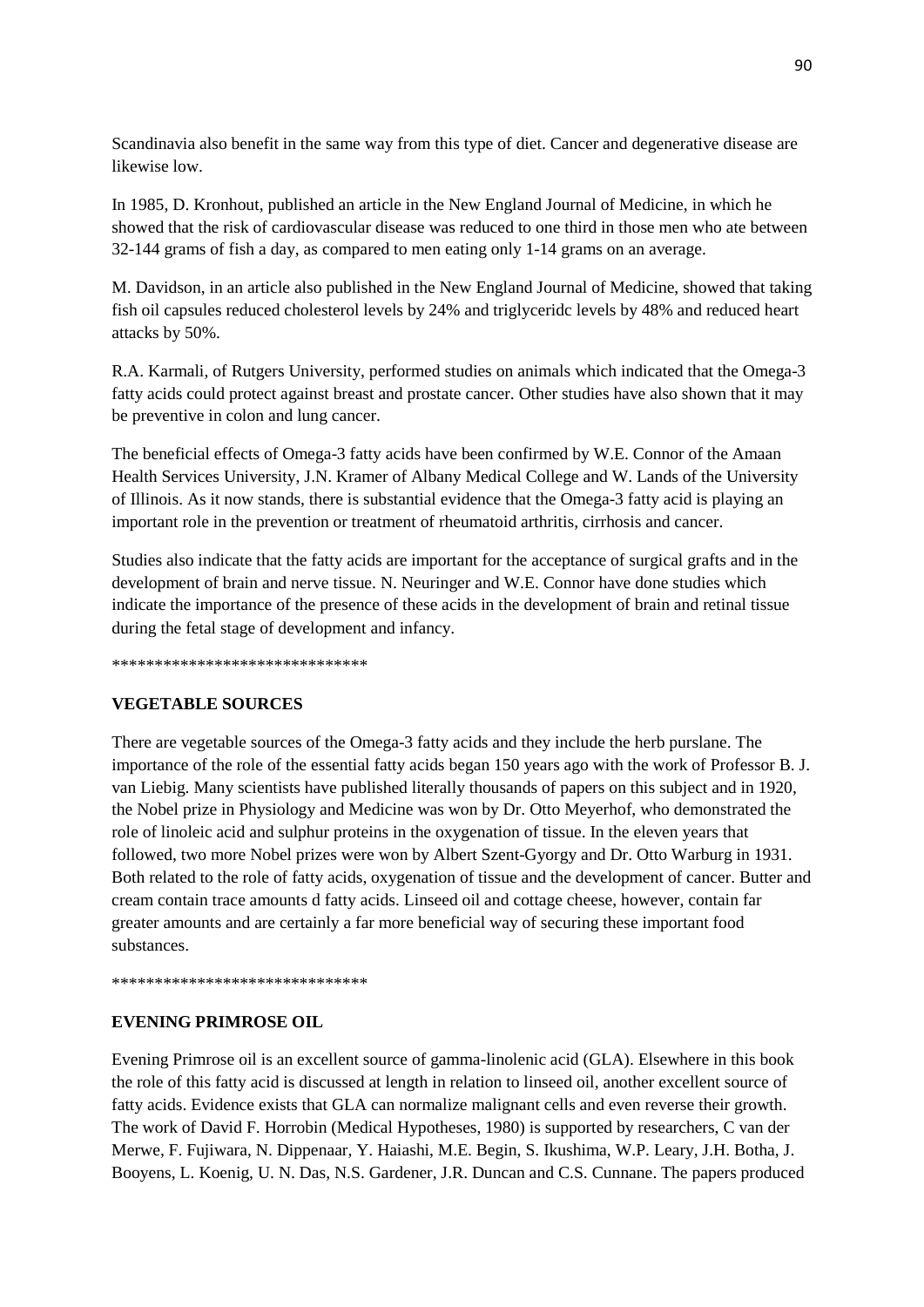by these various investigators show that GLA is effective against bladder cancer, melanomas, breast, lung, prostate and nerve tissue cancers.

\*\*\*\*\*\*\*\*\*\*\*\*\*\*\*\*\*\*\*\*\*\*\*\*\*\*\*\*\*\*

#### **FIBER**

In the 1960's Denis Burkitt studied the effect of the fiber-rich diet of Africans on the very low incidence of colon cancer. In 1978 he published a landmark article in the American Journal of Clinical Nutrition which indicated the important roll of fiber in the prevention of colon cancer. With the increase of commer-cially produced low fiber foods, the incidence of colon cancer has increased from rare to common. The advice given by physicians who advocated dietary measures in the prevention and treatment of disease was for many years looked upon as quackery. However, Dr. Burkitt, who was extremely famous, could not be ignored.

Fiber works through the following pathways:

- 1. Absorption and elimination of carcinogenic substances (S.A. Bingham, Proc Nutr Soc. 1990).
- 2. Facilitation and elimination of excess estrogen (D.J.

Pusateri, American Journal of Clinical Nutrition, 1990).

3. Conversion of bile acids that can damage DNA (P.Y. Cheha and H. Burnstein, Nutr. Cancer. 1990).

Different sources of fiber have different effects. Rice bran was found to stimulate the immune system and, in mice, was effective against carcinomas (E. Ito, 1985).

Bran proved to be effective against drug-induced colon cancer (W.F. Chen and H.S. Goldsmith, 1978).

Psylliun husks proved to inhibit the ability of a carcinogenic agent, DMH, which causes colon cancer (J. Roberts-Andersen, Nutr Cancer 1987).

Wheat bran was also effective in combatting colon cancer (K. Watanabe, J Nat'l Cancer Inst. 1979).

The American Cancer Society, the U.S. National Research Council Committee on Diet, Nutrition and Cancer, the National Cancer Institute of Canada, Harvard Medical School, the Wistar Institute in Philadelphia and many other investigators have confirmed that dietary fiber is exceptionally important in prevention of cancer; however, an improvement in the entire diet plays an essential role.

The intake of high animal fat and low vitamin C is associated with a low fiber intake and the high incidence of breast cancer, (G.R. Howe, J Nat'l Cancer Inst. 1990; S. Shankar, Hematol Oncol Clin North Am., 1991; W.C. Willett, N Engl J Med., 1990; P. Van t'Veer, Int J Cancer, 1990).

The incidence of colon cancer among the Japanese is very low. In spite of the fact that the fiber intake is approximately the same as the diet in the USA, the Japanese consume half the amount of fat. It would appear that a combination of low fat and high fiber provides protection against this form of cancer. Actually it provides ten times the protection'.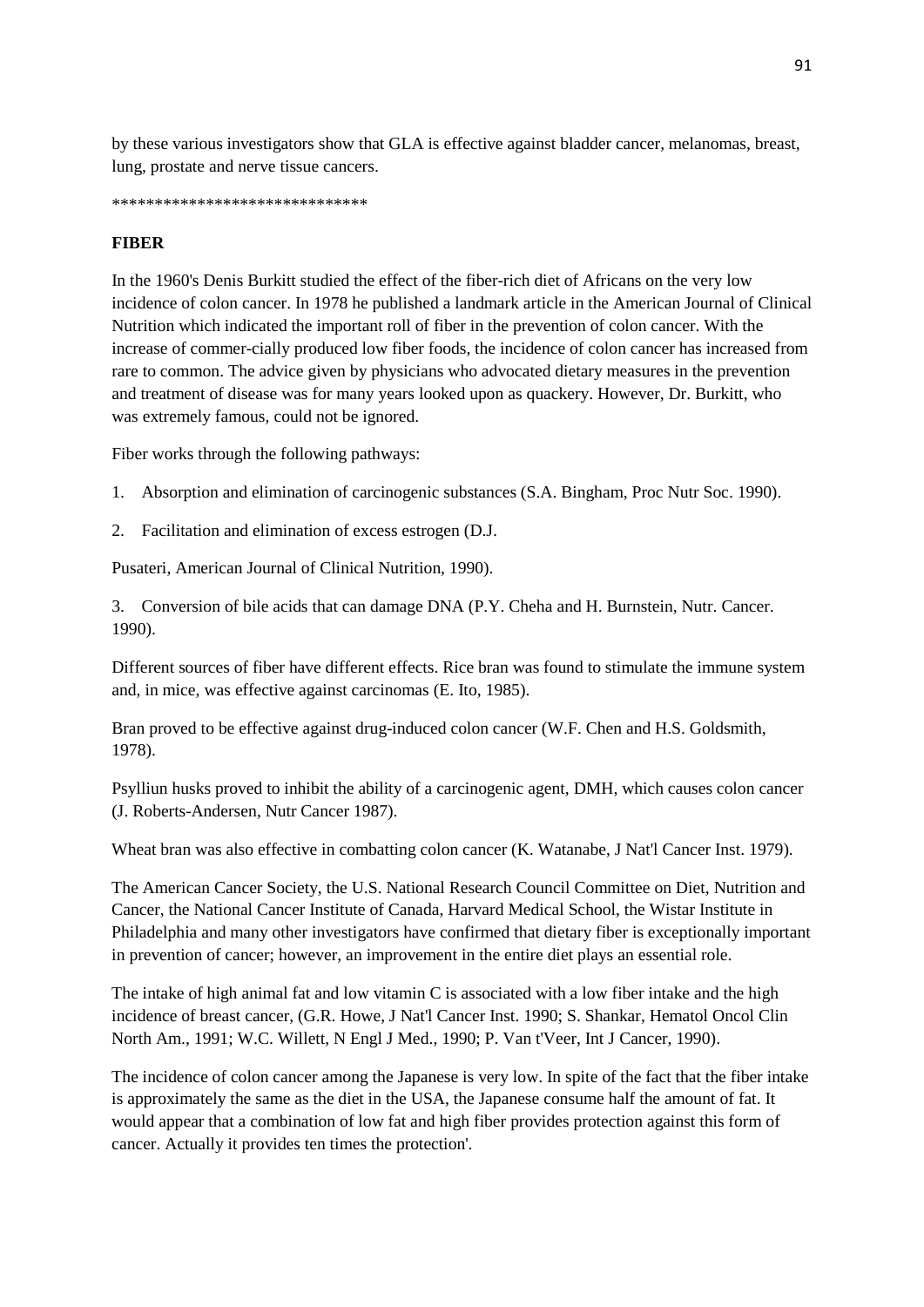#### **HERBS**

NOTE: THE USE OF HERBS IS NOT RECOGNIZED BY THE FDA OR THE MEDICAL ESTABLISHMENT. MANY IIHRBS ARE USED BY HERBALISTS, NATUROPATHS, AND OTHER PRACTITIONERS IN MANY STATES. HOWEVER, THEY ARE GENERALLY NOT ALLOWED TO MAKE ANY CLAIMS IN REFERENCE TO THEIR USE. THE INFORMATION PROVIDED IN THIS CHAPTER IS I-OR THE ENLIGHTENMENT OF THE READER AND IS NOT TO BE CONSIDERED AS ADVICE OR RECOMMENDATIONS OF A MEDICAL NATURE. MY OPINION, HOWEVER, IS THAT THEY ARE SUPERIOR 95% OF THE TIME TO ANY PHARMACEUTICAL DRUG!

The role of herbs and herbal mixtures in medicine dates back thousands of years. Their use is well documented in the hundreds of books published in the last century alone. If a medical claim is made for them by a company, the FDA usually steps in and confiscates the product. The First Amendment (free speech) allows a book or a periodical to write about their use, but a company cannot provide the same information on the label or in literature which is in any way associated with the company. This also applies to vitamins, minerals and other supplements. As I write, most herbs are still available in many herbal shops and health food stores.

Physicians of medicine, with a few exceptions, know nothing of the use of herbs in the prevention and treatment of disease. Many aren't even aware that digitalis is an herb. Its use in modern medicine exists only because of the curiosity and diligent testing by of a young physician centuries ago. Pharmaceutical companies produced it and then extracted its "active" ingredients in order to obtain a patent. The reason given, of course, is that they wanted to provide a more potent product and one in which the dosage could be more accurately controlled. This is true only in part. The power and toxicity of digitoxin, digoxin, etc., are well known to every physician. Older physicians, most of whom are dead or no longer in practice, felt more comfortable in the safety of the original digitalis leaf. Younger physicians coming into practice in the 50's had no means for comparison and were being taught pharmacology with emphasis on the newer preparations while in medical school. In reality, the influence of pharmaceutical detail persons (salespersons) has a significant impact on the busy physician who often foolishly believes that they are truly knowledgeable enough to provide a quick educational summary on the product. This is rarely true. These representatives are frequently misinformed by their companies and instructed to stress the "good" points and leave out the bad.

The record of pharmaceutical companies on drug recalls and claim revisions is witness to the dishonesty of the industry and to the flaws and ill-placed dependency on what is obviously and incorrectly referred to as the "scientific" method of proof. A basic error in the current scientific approach to therapeutics is the belief that the individual components of biological pheno-menon are sufficient to explain the whole phenomenon itself. This might indeed be true if we actually:

had all the parts.

understood their inter-relationship completely.

## comprehended the synergism involved in the complex inter-reactions and their ultimate effects on the whole.

realized fully the changes occurring constantly because of the effects of time, intensity, thought, emotions and the infinite kinds of variations in the internal and external environment of that whole.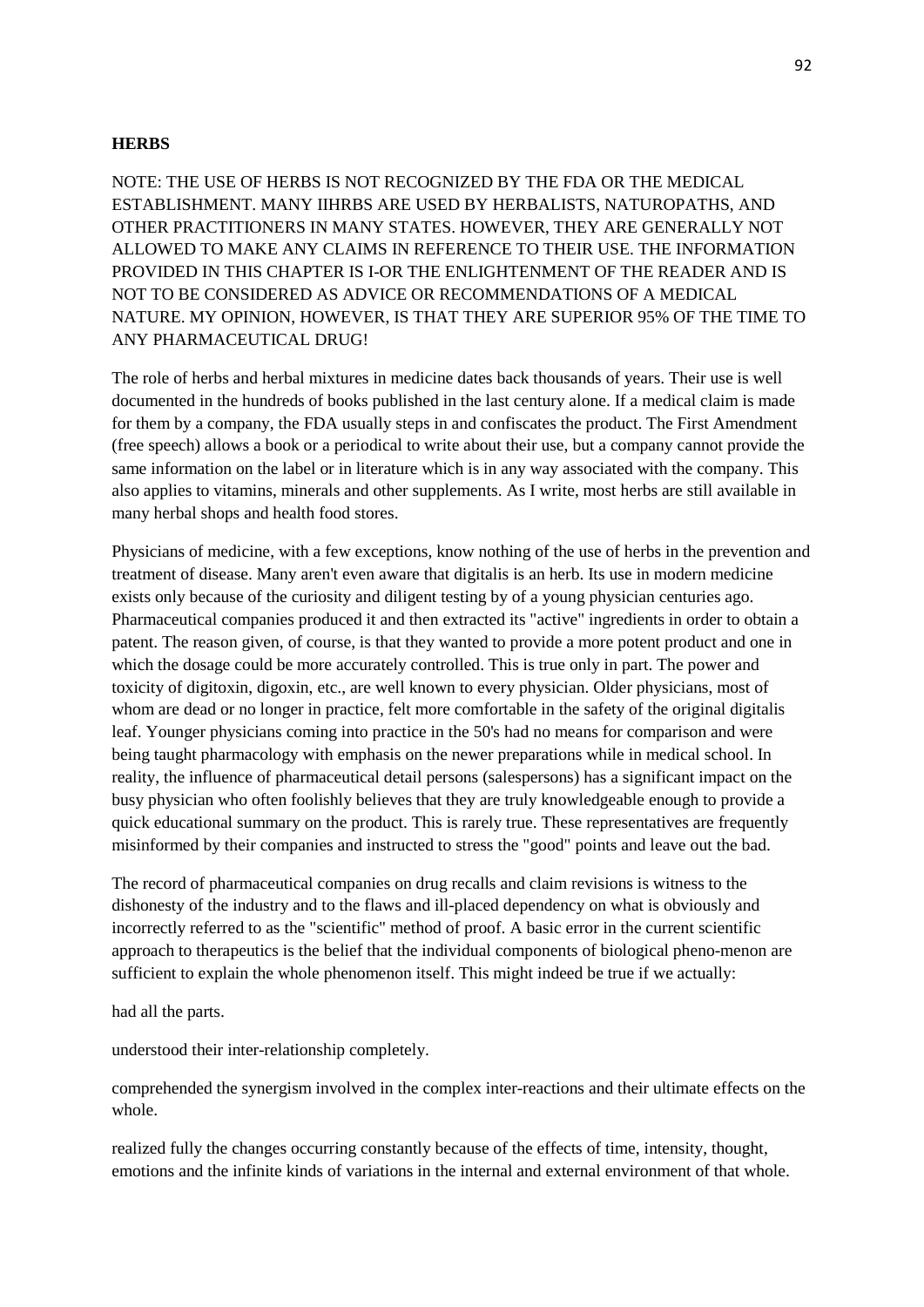Put simply, biochemical-Pharmaceutical science today arrogantly and ignorantly formulates an indelible, immovable position which they call scientific fact and proof, and then is forced to explain failure on the basis of "side-effects, "complications" or the "patient failed to respond" - and then they settle for the "lesser of two evils" or a drug recall!

An incredible example of this tragic folly is the unfolding of the current AIDS scam. In this instance, the AIDS hypothesis has named an innocuous virus, the "AIDS" virus, without a single shred of scientific evidence that it causes AIDS or transmits any of the diseases attributed to it. It is present everywhere and has been around for centuries (we have become aware of its presence because of new instruments and techniques.) The causes of AIDS, as it is now called, have been known for at least sixty years. But that is the subject of another book I have just completed called "Deadly Deception." It is an astounding and unbelievably shocking expose based on scientific fact and proven by scientific documentation.

While modern drags, which have contributed little good and much harm to patients, are widely used and touted as "wonders," herbs which have stood the test of time are largely Ignored. However, it is not my intention to write another book on herbs. This chapter will deal only with herbal formulas that are currently considered useful in cancer. Keep in mind, if you decide to investigate herbs further for this purpose, that herbs which "detoxify" or boost the body's defenses are the ones most likely to be applicable.

There is a concern that imported herbs are exposed to irradiation and gassing by government agencies of some countries, which can alter their properties and even render them potentially harmful. The effects of irradiation or gassing on any food has not been fully investigated and is being challenged by professional and citizen groups. I have been told that the most reliable sources are local reputable growers. I have chosen to mention herb formulas that have interesting, but sometimes sparsely documented, histories of use. The information has been gathered from books and individuals, some of whom market the products, and from people who are using them. Because most patients I have talked to have been on therapeutic programs of one form or another, it is impossible to be able to attribute their successes to a specific remedy. I have heard many stories from apparently sincere individuals, who "know people" who have taken one treatment or another, and whose cancers have disappeared and were confirmed by medical examination and tests. It is in this frame-work that I am presenting a few of the most popular herbal preparations.

Herbs, which are simply plants, have been used throughout recorded history and evidence exists for their successful treatment of disease. Herbal medicine has been practiced by every major world civilization. Approximately half of all modern pharmaceuticals are derived from herbs. Animals naturally seek out certain herbs in the self-treatment of disease. This would indicate that man learned from animals and therefore places the beginnings of herbal medicine to a time many millions of years ago. Simple observation of primitive, inexpensive herbal treatments, as compared to the expensive and toxic pharmaceutical derivations, reveals that we would be far better off to go back in time and avoid the disaster of the modern pharmaceutical industry. Modern medicines are a classical example of "paying through the nose" in order to get "shafted."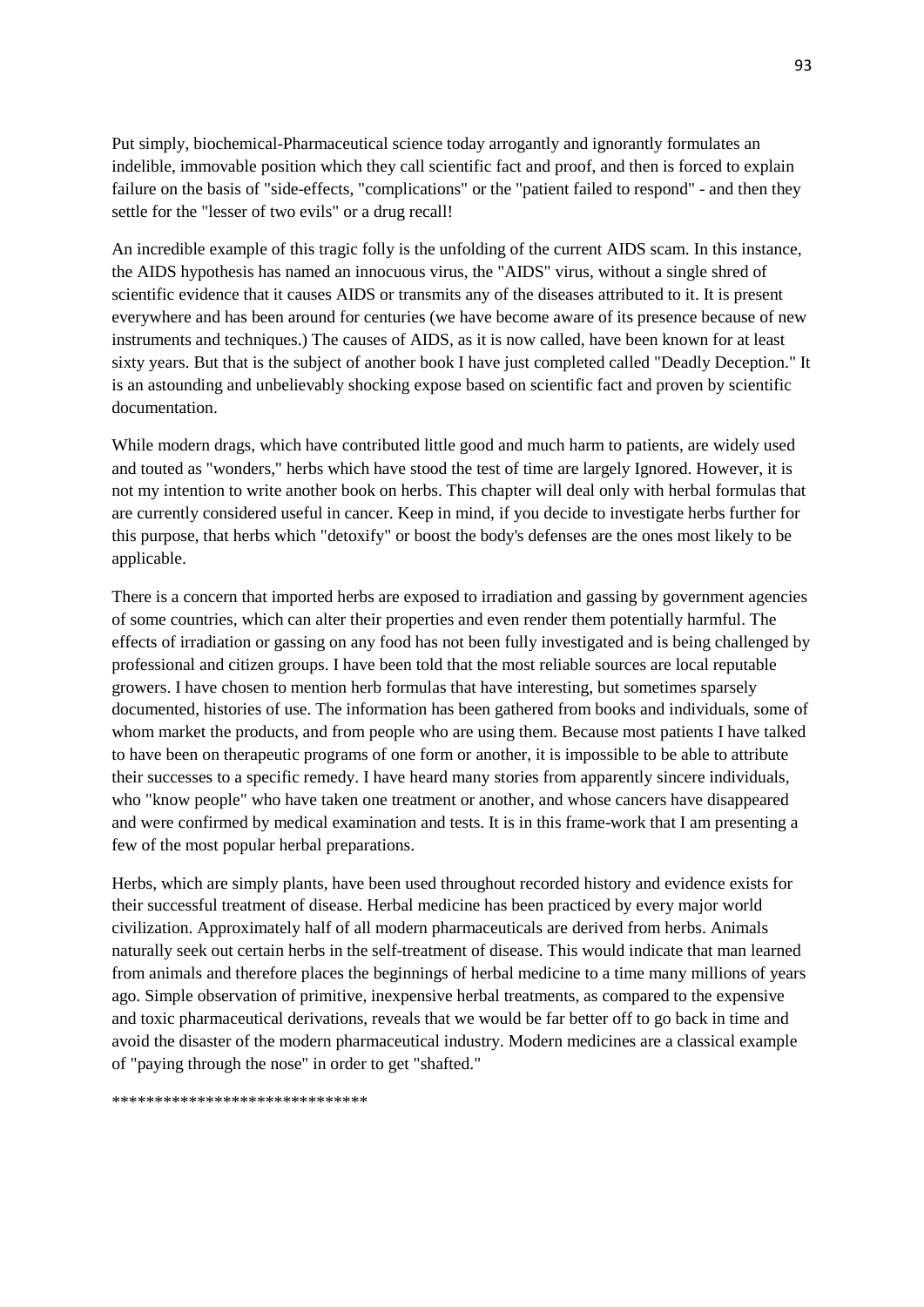## **ALOE**

The aloe plant has become the basic ingredient of a large number of commercial preparations in the form of creams, lotions, gels and shampoos. The juice of the aloe is being used for cleansing of the colon and intestinal problems. Toxicity and side effects are relatively rare and not usually severe. Almost every conceivable benefit has been claimed for aloe over the centuries - most of them justified.

Because it is a plant, chemical analysis has revealed a host of substances, one of which has been shown in mice to have anti-leukemic activity (S.N. Kupchan, 1976).

The anti-cancer activity of aloe indicate that its action is through stimulation of the scavenging white blood cells of the immune system (L. Ralamboranto, Archives of the Pasteur Institute, 1982).

The many studies carried out by Russian scientists have done more to establish a respectable place in modern medicine for aloe than any other group of investigators. N.V. Gribel and V.G. Pashinskii, in Vopr Onkol., 1986, showed that aloe juice reduced tumor mass and the frequency of metastases in rats.

R. Berkow in the Merck Manual, wrote of aloe's ability to protect individuals with weakened immune systems against infection.

S. Solar, publishing in the Archives of the Pasteur Institute in 1980, showed that aloe could prevent infection in mice if used several days before exposure.

J.Y. Brossat and his group, in the same journal the following year, demonstrated that aloe was effective in preventing serious infections from bacteria, parasites and even fungus. These studies give great credence to those individuals who drink aloe on a daily basis as a protective against disease.

Y. Sato wrote of aloe's protective effect on the skin against X-rays and K. Saki demonstrated its protection of the liver, particularly against alcohol. All of this evidence makes aloe a logical choice in health maintenance and, in particular, as a cancer preventative because of its obvious protection and benefits to the immune system.

\*\*\*\*\*\*\*\*\*\*\*\*\*\*\*\*\*\*\*\*\*\*\*\*\*\*\*\*\*\*

#### **ASTRAGALUS**

Astragalus was known in the Wild, Wild West of America, as the "locoweed." There is no question that astragalus is an extraordinary booster of the immune system and is so recognized by Science. In spite of this, if you ask your doctor about it, he would probably think you were talking about asparagus and then give you a weird glance.

D.T. Chu, in the Journal of Clinical Laboratory Immunology, 1988, demonstrated its use in cancer and J. Jaing, in 1986, showed that astragalus protected the liver of animals against the toxic effects of the common cleaning fluid, carbon tetrachloride. It has also been used to protect the liver in patients receiving chemotherapy (Z.L. Zhang, Journal of Ethnopharmacology, 1990).

Naturally, as one might expect, chemicals derived from this inexpensive weed, have been tested successfully in preventing the spread of metastases of melanoma to the lungs in mice. M.J. Humphries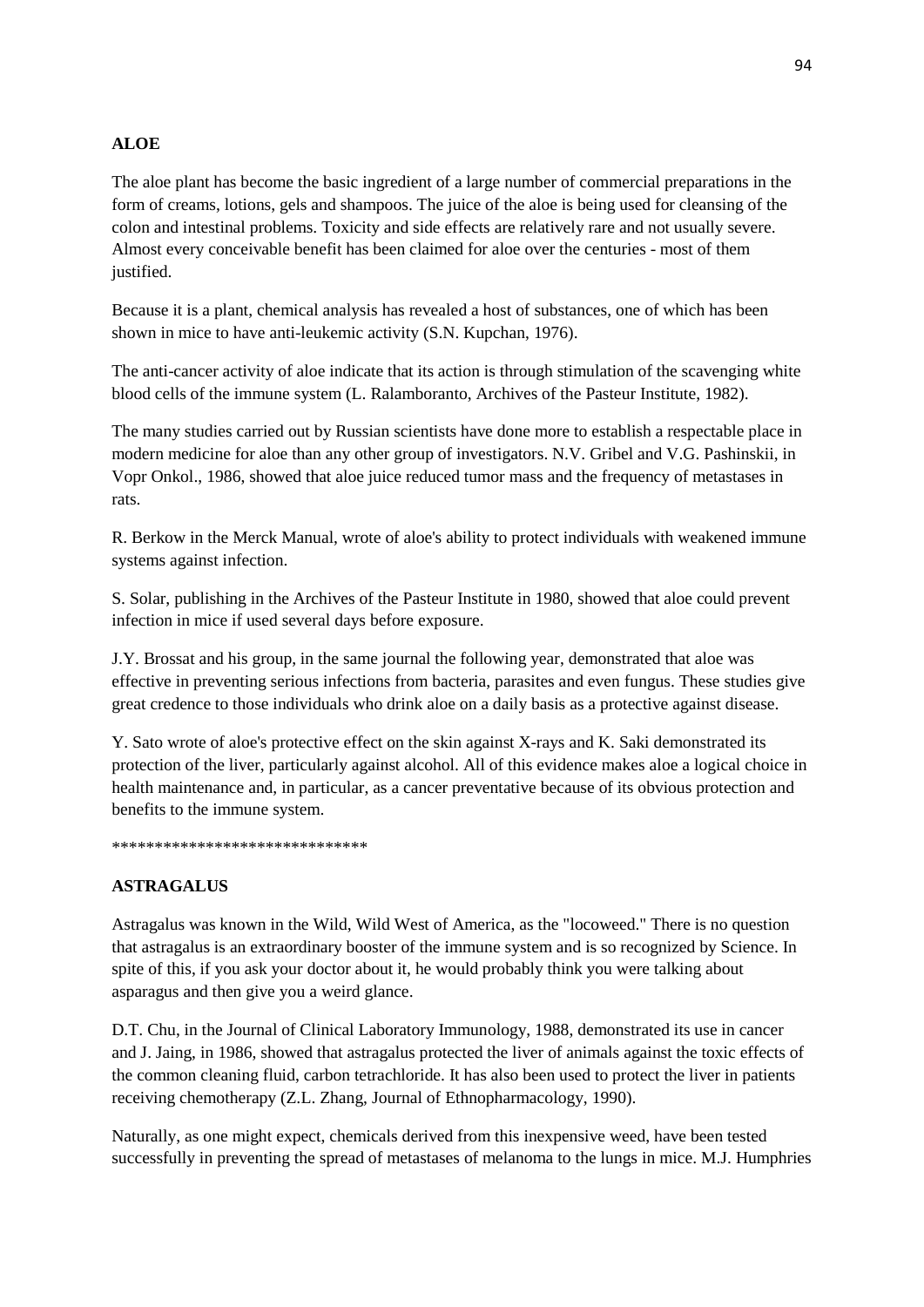reported the effect of this chemical "swain-sonine" in Cancer Research in 1988 and J.W. Dennis confirmed its action in Cancer Research in 1990.

S. A. Newton, et al., reported on the protective effects of swainsonine on the bone marrow during chemotherapy. My suggestion is to get "locoweed" and use it until scientists prove that they can do a safer and better job than nature. That means science will do better when "hell freezes over".

\*\*\*\*\*\*\*\*\*\*\*\*\*\*\*\*\*\*\*\*\*\*\*\*\*\*\*\*\*\*

## **MISTLETOE**

A commercial preparation of fermented mistletoe, known as Iscador, is widely marketed in Europe and its use has extended to some degree throughout the world. Most research has been conducted in Germany. Mistletoe is a folk remedy that has been advocated since the 1920's as a therapy for cancer. It has been rejected by the American Cancer Society - of course!

It is believed that a lectin labelled ML-1, and which is a plant protein, stimulates the immune system by increasing white blood cells, particularly the macrophages and natural killer cells. It also increases thymus activity, thus resulting in an increased immune response (T. Hojto, et al., Cancer Research 1989; and R. Rentea, Lab Investigations, 1981.)

Iscador has been found effective against lymphoma in mice and in a large study involving more than one hundred and sixty patients with advanced lung cancer. These studies not only showed that Iscador stimulated the immune system, it directly destroyed cancer cells and prolonged survival time (G. Salzer, Oncology 1986).

Ovarian cancer responded three times better to Iscador than to standard chemotherapy involving Cytobal (W. Hassauer, et al., Onkologie, 1979). No wonder the American Cancer Society condemned it!

Other studies indicate that Iscador is not effective in kidney cancer and carcinosarcoma. It is important to note that viscumalbum, the European mistletoe, and Phoradendrom flavescens, the American mistletoe, are both potentially poison-ous; therefore, commercially prepared compounds are strongly advised over home made concoctions.

\*\*\*\*\*\*\*\*\*\*\*\*\*\*\*\*\*\*\*\*\*\*\*\*\*\*\*\*\*\*

### **HERBAL FORMULAS**

Herbal mixtures have been formulated to assist the body in situations of stress caused by disease. The following formulas can be used as indicated.

## **ANTI-ANXIETY (calming effect) Formula:**

When confronted by a serious illness such as cancer, it is completely normal to experience the following emotions: anxiety, fear, despondency and isolation. Instead of tranquilizers mid antidepressants, use this formula:

Formula: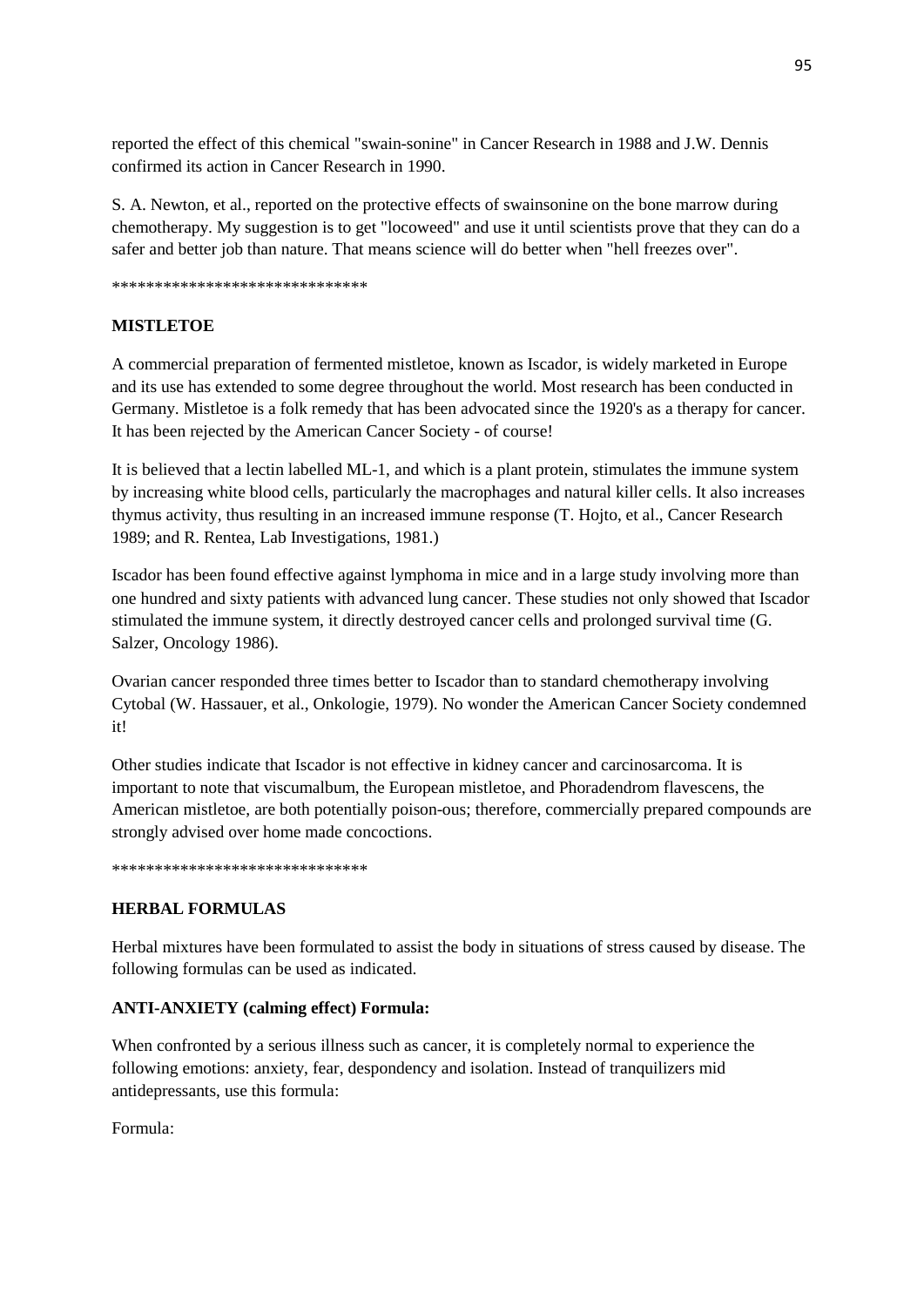Passion Flower Black Cohosh Root Ginger Root Hops (Oil - humulene, myrcene, B-carophyllene, farnescene) Skullcap Wood Betony Valerian Root

Preparation: 400 mg. blend per capsule

Dosage: 1-3 capsules, two to four times daily

Contraindications: Usually not taken with prescription medica-tion unless separated by 3 to 4 hours. If sensitive to estrogen, take with caution.

Ovarian cancer responded three times better to Iscador than to standard chemotherapy involving Cytobal (W. Hassauer, et al., Onkologie, 1979). No wonder the American Cancer Society condemned it!

Ovarian cancer responded three times better to Iscador than to standard chemotherapy involving Cytobal (W. Hassauer, et al., Onkologie, 1979). No wonder the American Cancer Society condemned it!

## **GLANDULAR AND NERVE TONIC:**

Improves ability to detoxify. It is used as a general tonic and acts as a pain reliever, anti-spasmodic, anti-inflammatory and wound healer with antibiotic properties

Formula:

Blue Vervain (Verbena hastata) Cayenne (Capsicum annuum) Chamomile Flowers (Matricaria chamomilla) Dandelion Root (Taraxacum officinale) Gentian Root (Gentiana lutea) Goldenseal Root (Hydrastis canadensis) Kelp (Laminaria, Macrocystis, Ascophyllum) Saw Palmetto Berries (Serenoa repens-sabal) Skullcap, (Scutellaria lateriflora) Wood Betony (Stachys officinalis, Pedicularis canadensis) Yellow Dock Root (Rumex crispus)

Preparation: 450 mg. blend per capsule

Dosage: 2-3 capsules per day (take with meals)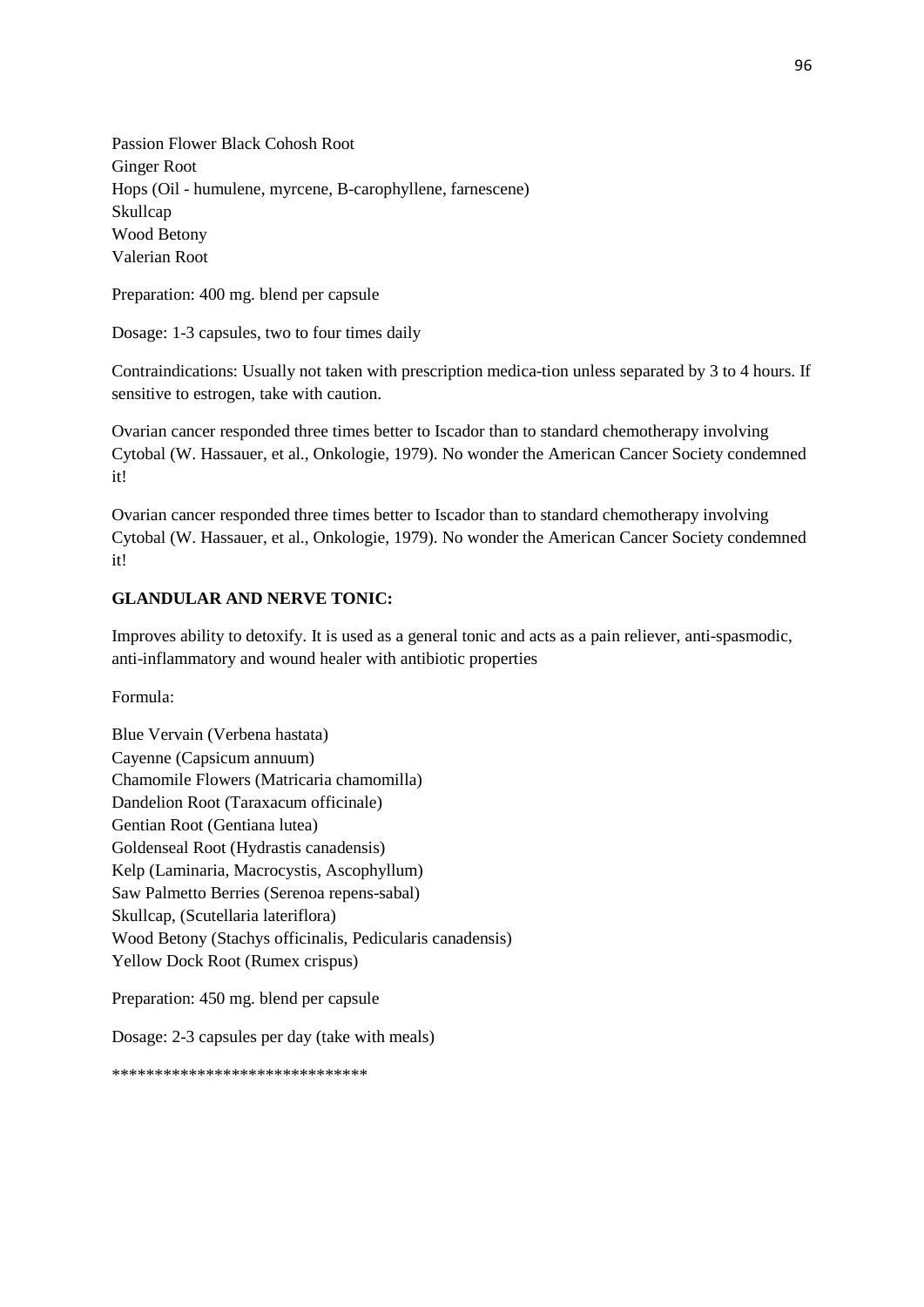### **CANCER, TOXICITY AND POISONING:**

Heavy metal poisoning, contamination of water, air and food, radiation of all types - In view of the fact that these contaminants are carcinogenic, the following formula is recom-mended for individuals with cancer and for those who have had chemotherapy or radiation.

Formula:

Alfalfa (Medicago sativa) Algin (algae and seaweeds) Apple Pectin Kelp (Laminaria, Macrocystis, Ascophyllum)

Preparation: 450 mg. blend per capsule Dosage: 4 capsules per day (taken with meals)

Contraindications: May deplete trace elements, therefore replace - particularly zinc and manganese. If diarrhea occurs, reduce dosage and take 1/2 teaspoon of cornstarch with 2 slippery elm capsules.

#### \*\*\*\*\*\*\*\*\*\*\*\*\*\*\*\*\*\*\*\*\*\*\*\*\*\*\*\*\*\*

## **RECOVERY FORMULA:**

Useful after serious illness or surgery.

Buckthorn Bark (Rhamnus frangula) Burdock Root (Arctium lappa) Cascara Sagrada Bark (Rhamnus purshinana) Chaparral (Larrea divaricata) Kelp (Laminaria, Macrocystis, Ascophyllum) Licorice Root (Glycyrrhiza glabra) Oregon Grape Root (Mahonia aquifolium) Prickly Ash Bark (Zanthoxylum americanum) Red Clover (Trifolium pratense) Sarsaparilla Root (Smilax Officinalis, Smilax aristolochi aceafolia) Stillingia (Stillingia sylvatica)

Preparation: 350 mg. blend per capsule

Dosage: 8-10 capsules per day in two to three doses.

Drink plenty of water!

Contraindications: Do not take with prescription drugs, particularly chemotherapy, cortisone or sulfa drugs. If unavoidable, separate by three hours.

\*\*\*\*\*\*\*\*\*\*\*\*\*\*\*\*\*\*\*\*\*\*\*\*\*\*\*\*\*\*

### **AYURVEDIC HERBAL MEDICINE**

One of my favorite medical writers is Deepak Chopra, M.D. He has written wonderful, popular books on the combining of Indian medical traditions and modern Western science. Various letters and articles appeared in The Journal of the American Medical Association (JAMA) in 1991, which were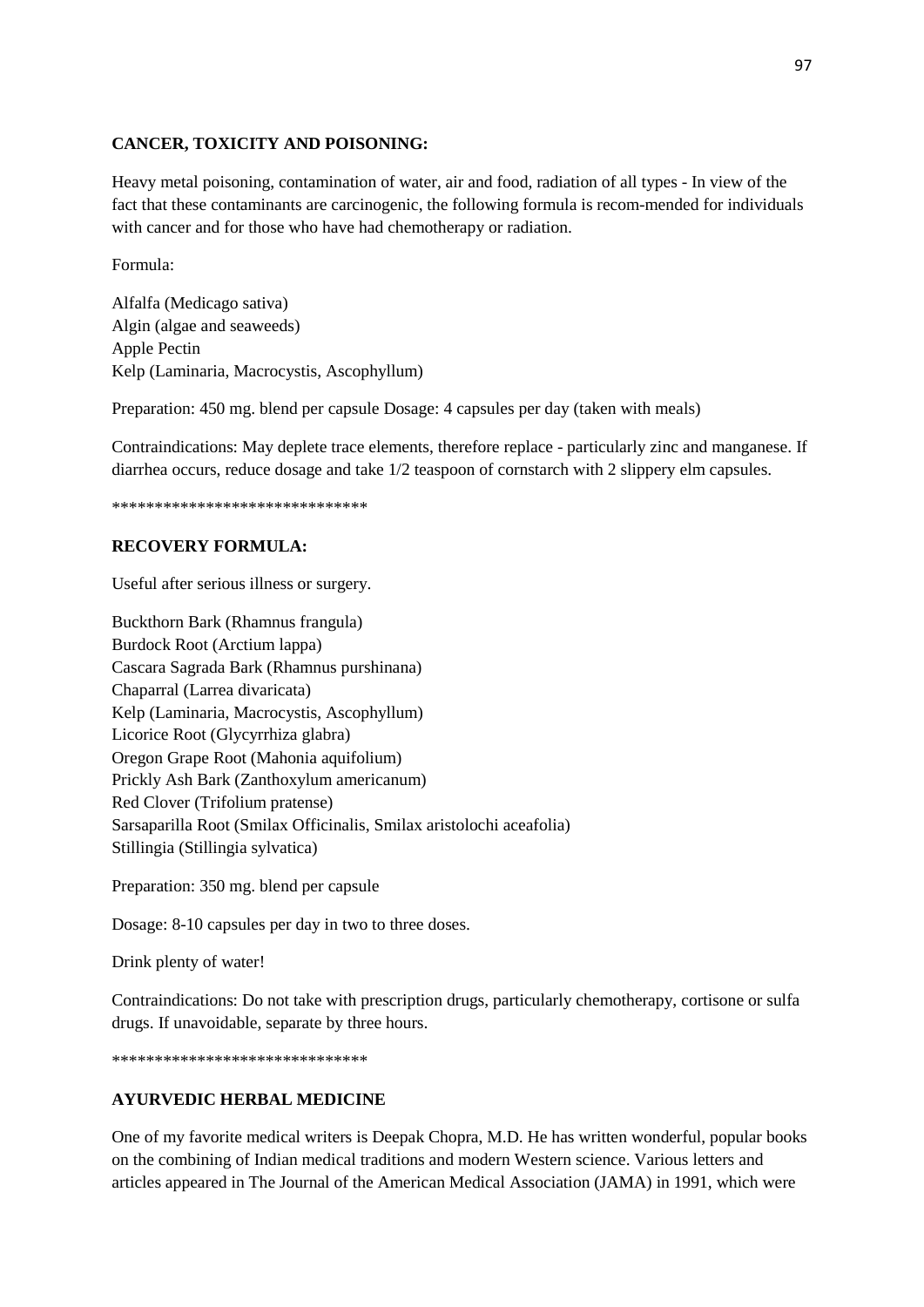obviously printed because of the impressive content. When the editors finally woke up to its great popularity and possible impact on their monopoly of allopathic medicine, they tried to detract from the historical intelligence of these writings by attacking it as a "marketing scheme," and even denounced it as a hoax. So much for the integrity and purpose of American medicine's "banner journal." For your edification, I will summarize the information.

Ayurvedic medicine has many principles and techniques in common with Chinese medicine and with almost all schools of natural thought and practice. The articles in JAMA involved a discussion of two herbal compounds, M4 and M5 which were found to effectively reduce the incidence of breast cancer that was chemically induced in laboratory animals. These com-pounds were also effective in treating breast cancer. Studies done on lung cancer metastases with M4 were also successful. A common brain tumor, neuroblastoma, was normalized by M5. These herbal compounds contained antioxidants, which explains their anti-carcinogenic activity.

\*\*\*\*\*\*\*\*\*\*\*\*\*\*\*\*\*\*\*\*\*\*\*\*\*\*\*\*\*\*

#### **CANNABIS**

Cannabis, also known as Marijuana, is the best known of all herbs. Although every sin on the face of the earth has been blamed on its use, A.E. Munson, et al., in the Journal of the National Cancer Institute in 1975, wrote of the anti-neoplastic activity of marijuana derivatives. To the amazement of all readers, it described the retarding effect on the growth of lung cancer in mice in as little as ten days and even more pronounced beneficial effects, with continued use.

Marijuana has also been used by cancer patients to counteract the nausea and vomiting caused by chemotherapy (P. V. Tortorice, Pharmacotherapy, 1990; H.J. Eyre, Cancer, 1984).

To make sure that patients with cancer would not enjoy the usual effects known for marijuana, science has spared them this asocial benefit by testing synthetic substances (dronabinol and nabilone - N. Lane, American Journal of Clinical Oncology, 1990), which, of course, will undoubtedly have "sideeffects," at an exorbitant price. Then, it will obviously be socially acceptable!

A.M. Dalzell, in the Archives of the Diseases of Children, 1986, honestly pointed out that Nabilone had a higher incidence of side effects than occurred when smoking marijuana!

\*\*\*\*\*\*\*\*\*\*\*\*\*\*\*\*\*\*\*\*\*\*\*\*\*\*\*\*\*\*

### **CHAPARREL**

This common shrub of the American South-West, is usually prepared in the form of a tea. As expected, the pharmaceutical industry is again trying to out-do nature by exploring the anti-cancer properties of what they refer to as the "active Ingredient," Nordihydroguaiaretic acid (NDGA).

Chaparral is commonly referred to as the creosote bush. NDGA was shown by S. Birkenfeld to reduce the occurrence of colon cancer in rats, fed a chemical that induced that cancer.

D.K. Shalini demonstrated NDGA's ability to protect genes against carcinogens and published this experiment in Molecu-lar Cell Biochemistry, 1990.

The breast cancer preventive effect of NDGA was demonstrated by D.L. McCormick and A.M. Spicer (Cancer Lett., 1987).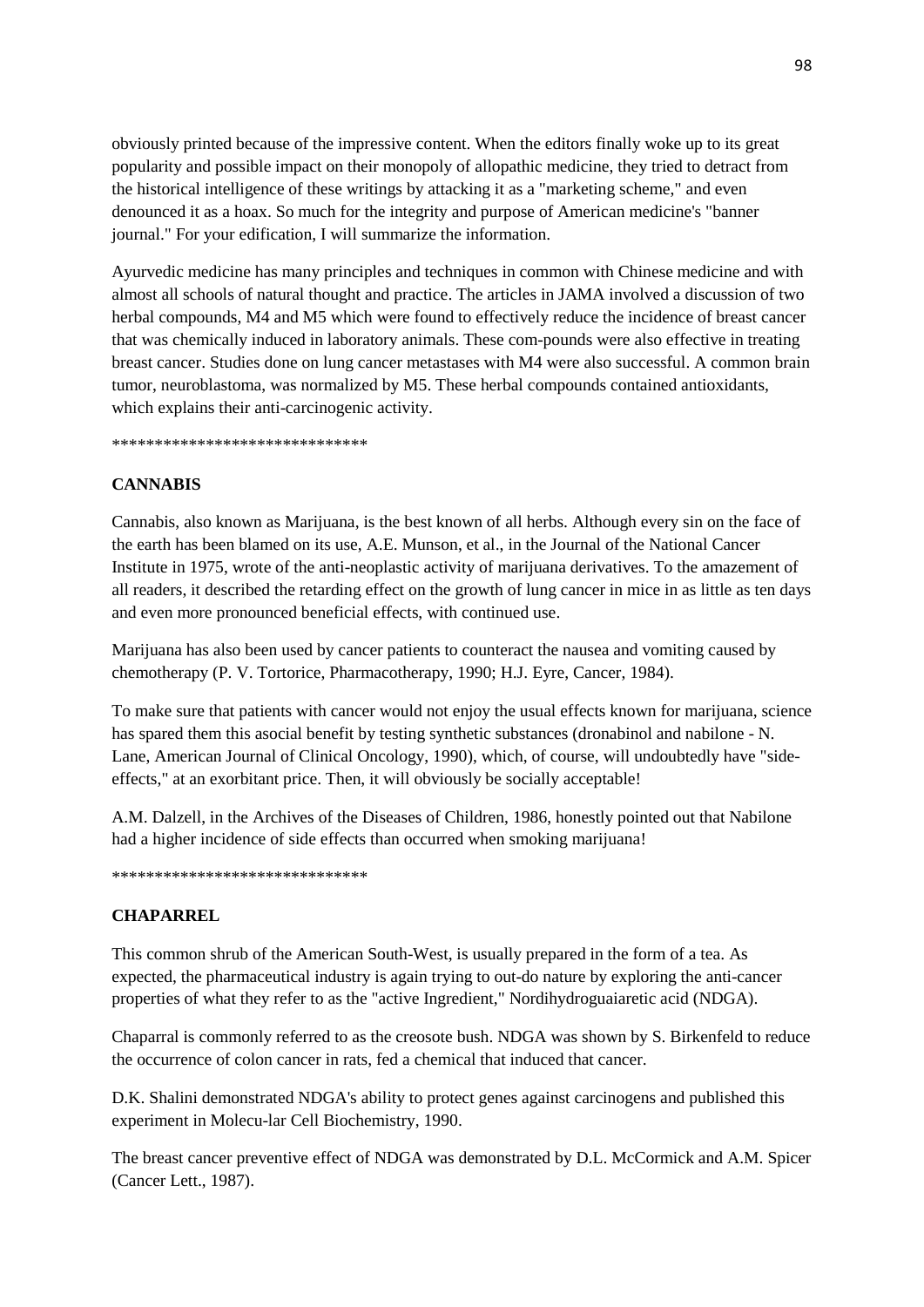Leukemia cell cultures were inhibited by NDGA (A.M. Miller, Journal of Laboratory Clinical Medicine, 1989.) Human brain cancer cell growth was likewise inhibited by NDGA (D.E. Wilson, Journal of Neurosurgery, 1989.)

Cancer cell inhibition was intensively explored in the doctorate thesis of J. Zemora (Auburn University, 1984).

Regression of the deadly melanoma and treatment of choriocarcinoma and lymphosarcoma have been sited by C.R. Smart in Cancer Chemotherapy Reports, 1969, and American Cancer Society, 1971.

D. Vanden Berghe demonstrated the anti-cancer and anti-viral activity of other chaparral extracts and P. Train wrote of its use as an anti-bacterial.

Naturally, NDGA is toxic to the kidney and can be deadly when combined with some biologicals (D.R. Shasky, Journal of the American Academy of Dermatology, 1986; and J.D. Gardner, Kidney International, 1987).

Because of a rare case in which signs of liver damage showed up after several months of taking chaparral leaf, M. Katz, in the Journal of Clinical Gastroenterology, 1990, warned that "the public and the medical profession must be wary of all 'harmless' non-prescription medications, whether purchased in pharmacies or elsewhere." M. Katz, of course, did not site all the horrendous problems with the synthetic NDGA, of which, I am sure, he approves. Of course, it's acceptable under thisupervision of a doctor; it is then professionally managed death How can we justify the attacks on a Dr. Kavorkian ("Di Death") when thousands of doctors do it every day without the patient's informed consent?

\*\*\*\*\*\*\*\*\*\*\*\*\*\*\*\*\*\*\*\*\*\*\*\*\*\*\*\*\*\*

#### **CHINESE HERBAL MEDICINE**

Chinese medicine is based upon intensive and patient observation that has been carried out through more than 4,000 years. From these observations came philosophical concepts that have stood the test of time and are being constantly verified by modern scientific discovery. The Western physician, unaware of the depth of meaning in the Chinese traditional philosophy, looks with disdain at their therapies and perceives them as primitive. The World Health Organization has called for a reexamination of ancient medical traditions and their assimila-tion into the health systems of each country. This has occurred mostly in countries of Asia and in Mexico and Africa.

The Chinese traditional physicians use a root called Actinidia. Its use in inhibiting liver cancer growth and other tumors was discussed in Planta Med. 1989, by G. Franz.

Chemotherapy has been combined with Rabdosia Rubescens and has proven to be excellent in combination with chemotherapy (R.L. Wang, 1986).

DNA synthesis is inhibited by Baohuside - 1, a natural plant extract, and was, therefore, tested against various cancers by S.Y. Li, Cancer Lett., 1990.

The Chinese have investigated synthetic compounds similar to extracts from the dried body of the Chinese Blister Beetle (Mylabris). These compounds were demonstrated to be effec-tive against liver cancer (G.S. Wang, Journal of Ethno-pharmacology, 1989).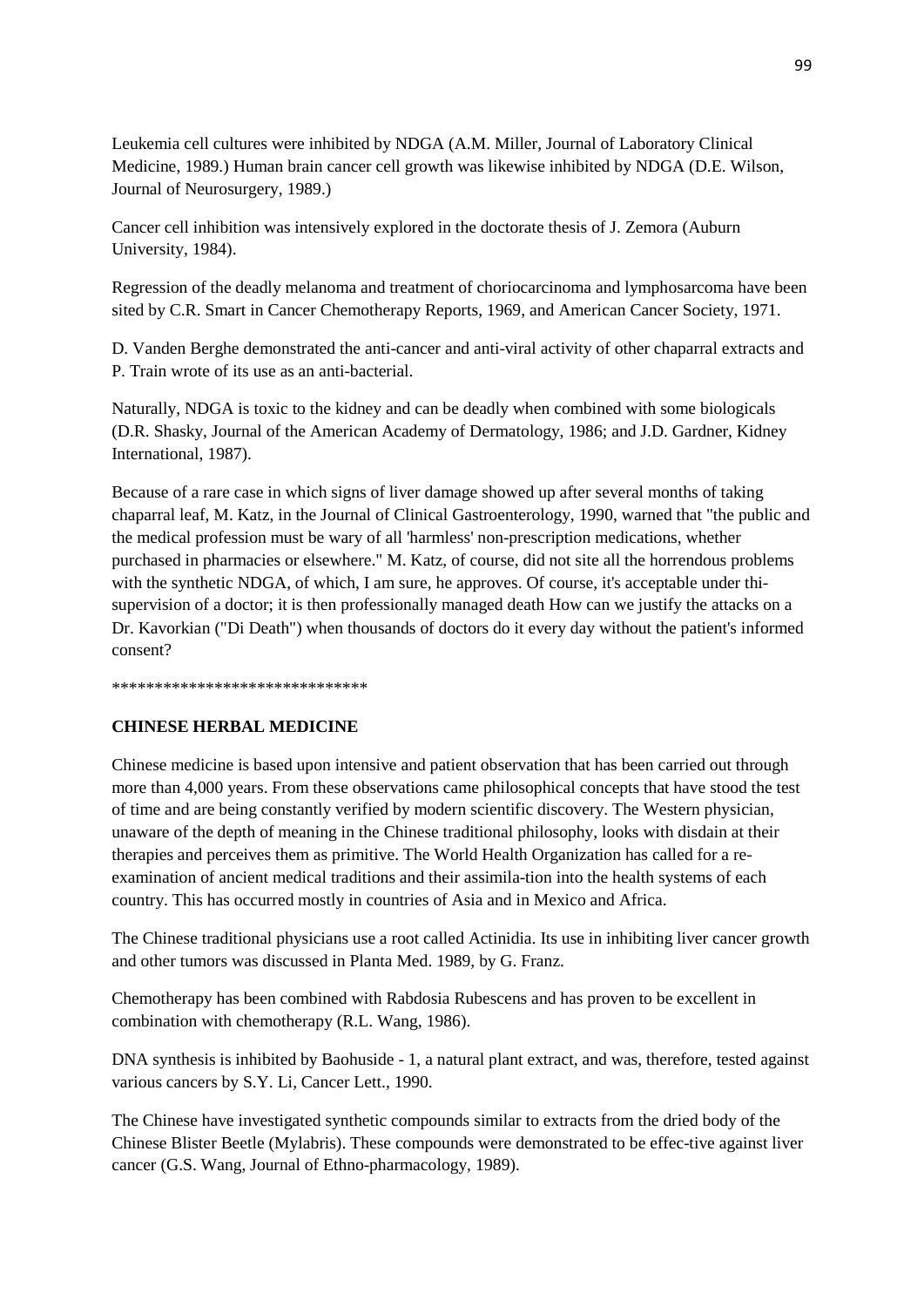The Chinese have been noted for their traditional teas that are used as tonics. Golden Book Tea and Six Flavor Tea have proved useful in conjunction with chemotherapy and radiation against lung cancer  $(X.Y.$  Liu and N.Q. Ang, 1990).

Y.B. Ji tested the use of Bu Zhong Qi Wan, a pill used to stimulate body energy, along with cyclophosphamide, a chemotherapeutic agent and found that it decreased toxicity and enhanced its anti-cancer activity.

\*\*\*\*\*\*\*\*\*\*\*\*\*\*\*\*\*\*\*\*\*\*\*\*\*\*\*\*

## **GINSENG**

The herb, Eleutherococcus, is the best species of ginseng. It is rich in vitamins and minerals and has been used for centuries in the Orient for improving brain function and general health, to provide energy, decrease stress and normalize blood pressure. It is believed to slow down the ageing process. This herb, with the scientific name, Hydrocotylee asiatica, is obtained from islands in the Indian Ocean. It is believed to have rejuvenating properties and is primarily a stimulant for mental and physical fatigue. Ginseng has gained tremendous popularity, probably because it was touted as a "sexual stimulant" in recent decades. Ginseng is not a single herb. There are actually three plants that are referred to by this one name. It is therefore necessary, when choosing its use, that you get the appropriate herb. Almost every conceivable benefit has been attributed to Ginseng.

Panax Quinquefolius, the American Ginseng, has been shown to revert cancerous liver cells to normal (S. Odashima, European Journal of Cancer, 1979; and H. Abe, Experientia, 1979).

Melanoma cells can be reverted to normal by one of the chemicals in Ginseng (T. Ota, Cancer Research, 1987).

Eleutherococcus senticocus, the Siberian Ginseng, boosts the effect of white blood cells and has been used with patients receiving anti-cancer therapy (V.L Kupin, Vopr Onkol. 1986).

J. P. Kim, in a study using Ginseng and other spices on cancers of the gastrointestinal tract, discovered that salt and hot red pepper encouraged cancer formation. The use of Ginseng during pregnancy has not been thoroughly investigated and, therefore, should be used with considerable caution.

\*\*\*\*\*\*\*\*\*\*\*\*\*\*\*\*\*\*\*\*\*\*\*\*\*\*\*\*\*\*

## **THE ESSIAC FORMULA**

In recent years, this formula has gained notoriety. There are interesting, substantiated accounts of its recent use in the treatment of cancer. Dr. Gary Glum has investigated and written extensively about the Essiac Formula in his book, "Calling of An Angel." The formula became known through the work of Rene Caisse, a nurse who obtained it from a patient who had received it from an Ojibway herbalist. In the early 1920's, Caisse, who lived in Canada, began giving the preparation to any one who requested it as a treatment for cancer. It is reported that even the worst cases were cured or lived longer than expected and were free of pain. As one would expect, the government became involved. More than 55,000 signatures were collected on her behalf, thus allowing her to continue her work. When Caisse died in 1978, the Canadian Ministry of Health and Welfare destroyed all of her documents. Isn't it amazing that there are so many well-documented cases of the destruction of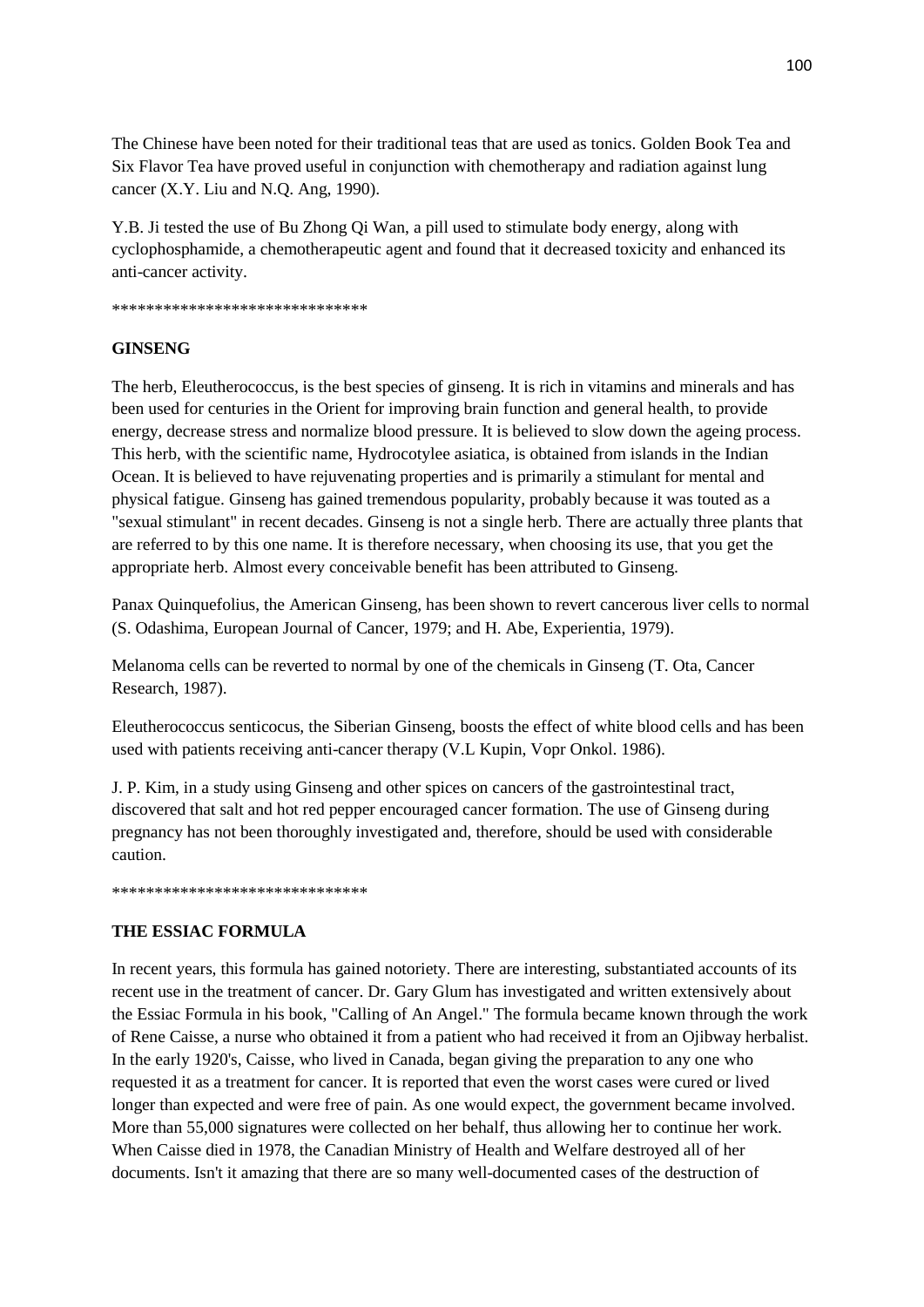records of this nature that have occurred in nations where free speech is supposedly protected? "Book burning" is obviously not just an historical event that happened in Nazi Germany! One has to wonder why democratic countries feel compelled to suppress knowledge of any kind?

The treatment and control of cancer is an immense multi-billion dollar industry. The prevention and cure is not. Dr. Charles Brusch, personal physician to President John F. Kennedy, treated thousands of patients with cancer. Dr. Brusch stated that Essiac was a cure for cancer and was placed under a "gagorder" by the Federal Government. Dr. Brusch treated and cured his own cancer with Essiac and his records are still preserved.

The most important herb in the formula is SHEEP'S SORREL and it is non-toxic. This herb is banned in Canada and in the United States. It is, however, an extremely common weed and easily found by anyone who recognizes it. It is not the only herb that has been banned when news of its use in cancer got out. Rene Caisse had been given special permission by the Canadian Government to treat individuals with cancer. As in so many instances of a similar nature, the cases were limited to certified and well-documented terminally ill patients declared incurable by the establishment. She was not allowed to charge for her services. Many of these hopeless patients lived more than thirty-five years after treatment. Caisse also discovered that the ESSIAC FORMULA was a preventative for many diseases and was effective in correcting thyroid disorders, lomach ulcers and diabetes. Recently it has been used in the treatment of AIDS.

The ESSIAC FORMULA consists of four herbs: SHEEP'S SORREL (Rumex Acetosella) - 16 ounces in powdered form

BURDOCK ROOT (Arctium Lappa) - 6 1/2 cups in cut form

RUBARB ROOT (Rheum Palmatum) - 1 ounce in powdered form

SLIPPERY ELM BARK (Ulmus Fulva) - 4 ounces in powdered form

### PREPARATION:

The dry ingredients are mixed thoroughly. Place only one cup of the dry mixture in 2 gallons of sodium-free distilled water that has been boiling for 30 minutes in a 4 gallon covered pot (at sea level - if at higher elevations boil longer).

Store the remainder of the dry mixture of herbs in a dark cool area as the herbs are sensitive to light. Stir and continue to boil (covered) for 10 more minutes. Remove the pot from the heat and scrape down the sides of the pot, stir well, cover again with a lid, let stand for 12 hours and then heat quickly to near boiling for 20 minutes, but DO NOT BOIL.

Strain the liquid into a 3 gallon pot. Clean the 4 gallon pot and strain the liquid once more back into it. Immedi-ately pour the hot liquid into sterilized bottles through a funnel and cap tightly. When the bottles cool tighten the caps again.

REFRIGERATE. IF A MOLD FORMS - DISCARD! SUPPLIES:

A 3 and a 4 gallon pot with lids, funnel, spatula, fine mesh double strainer - ALL OF STAINLESS STEEL.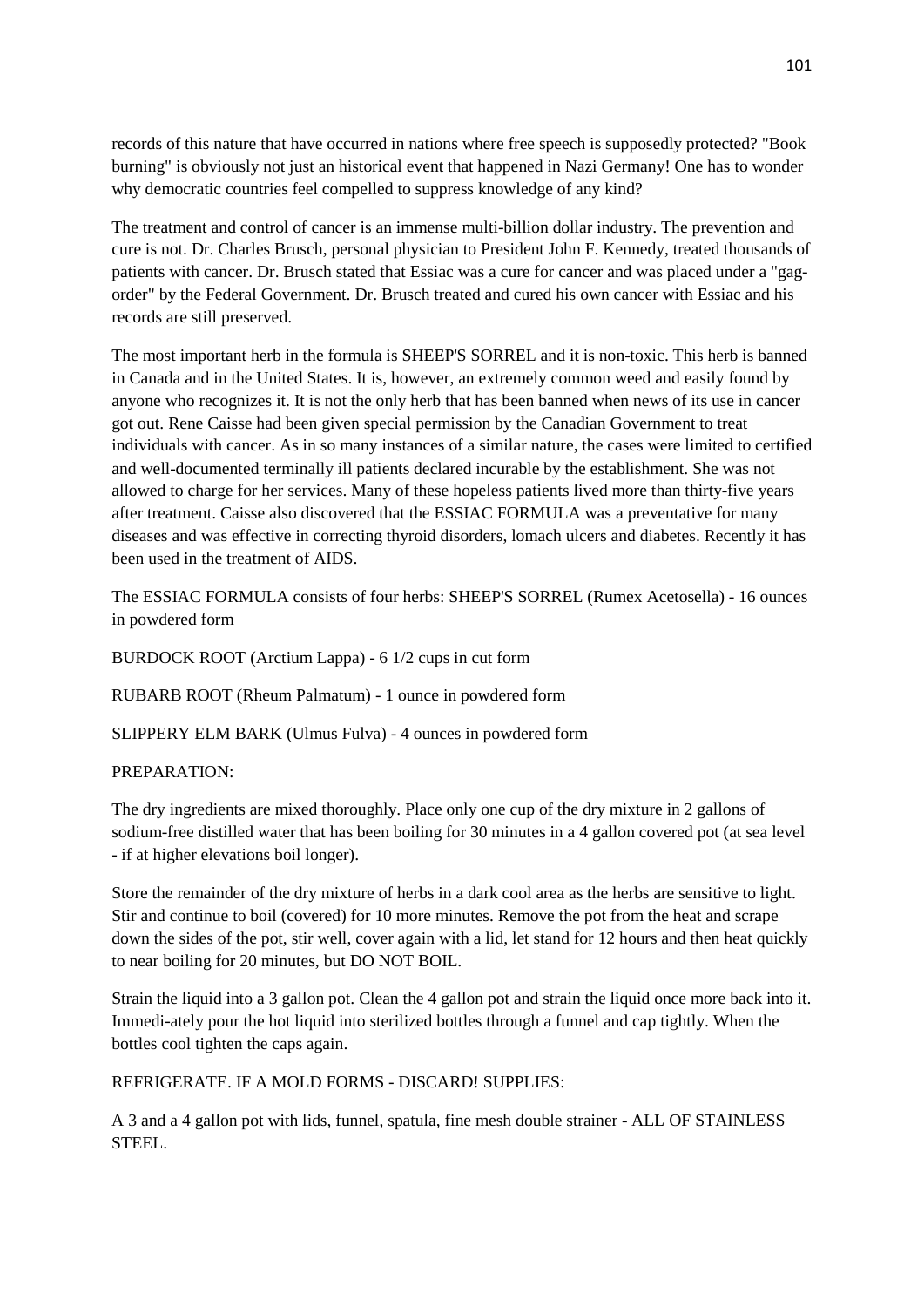Measuring cup, kitchen scale with ounce measurements and at least 12 or more sterilized amber glass bottles with airtight caps.

BE SURE ALL SUPPLIES ARE STERILIZED BEFORE USE!

## DIRECTIONS FOR USE:

As a preventive: Shake bottle and take 2 tablespoons (4 oz) of ESSIAC, cold or warmed (not with microwave) at bedtime, but at least 2 hours after eating. When used as therapy, 4 tablespoons are taken twice daily. If the problem is in the stomach, it is advised to dilute the ESSIAC with an equal amount of sodium-free distilled water.

\*\*\*\*\*\*\*\*\*\*\*\*\*\*\*\*\*\*\*\*\*\*\*\*\*\*\*\*\*\*

## **UBIQUINONE (Coenzyme Q10)**

This substance is present in many foods and can be manufactured by the body. It has been used to protect the heart igainst the toxic action of anti-cancer drugs (K. Okada, Cancer Research, 1980, E.P. Cortes, Cancer Treat Rep., 1978). LJbiquinone is felt to be of use in times of stress and is, ;herefore, recommended by many health practitioners for many [llnesses, including cancer. It is available in capsules.

# **Chapter 12: Let Your Medicine Be Your Food**

(Items To Use In Your Meals)

## **MUSHROOMS**

## **KOMBUCHA**

(Often referred to as "The Champagne of Life" and "The Gift of Life From the Sea." Known in France as the Champion of Longevity and in China as the "Divine Che." )

The story about this unusual "tea fungus" probably begins as far back as 221 B.C. with the Tin Dynasty in China. Fungi were considered to be a way of achieving immortality. The fungus was introduced to Japan in 414 A.D. by a Korean physician named Kombu. The benefits reaped by its medical use, earned Kombu the honor of having the fungus named after him. Kombucha tea has enjoyed great popularity in Russia for many centuries.

Dr. Rudolf Sklenar of Germany, in his book, "The Tea Fungus of China," recounts 40 years of remarkable therapeutic success with its use. There are several other books available for further reference, notably one written by Gunther Frank, who is a world authority on Kombucha. You might also be interested in Alexander Solzenitzen's account of the use of Kombucha in "The Cancer Ward." In recent decades, investigation into the fungus on a scientific basis has been carried out in the U.S.S.R and in Germany by several researchers.

The effect of Kombucha on promoting healthy intestinal flora as well as on keeping uric acid and cholesterol soluble has made it popular in intestinal diseases, gout and cardiovascular disease. It is said to have an enhancing effect on the glands and metabolism in general.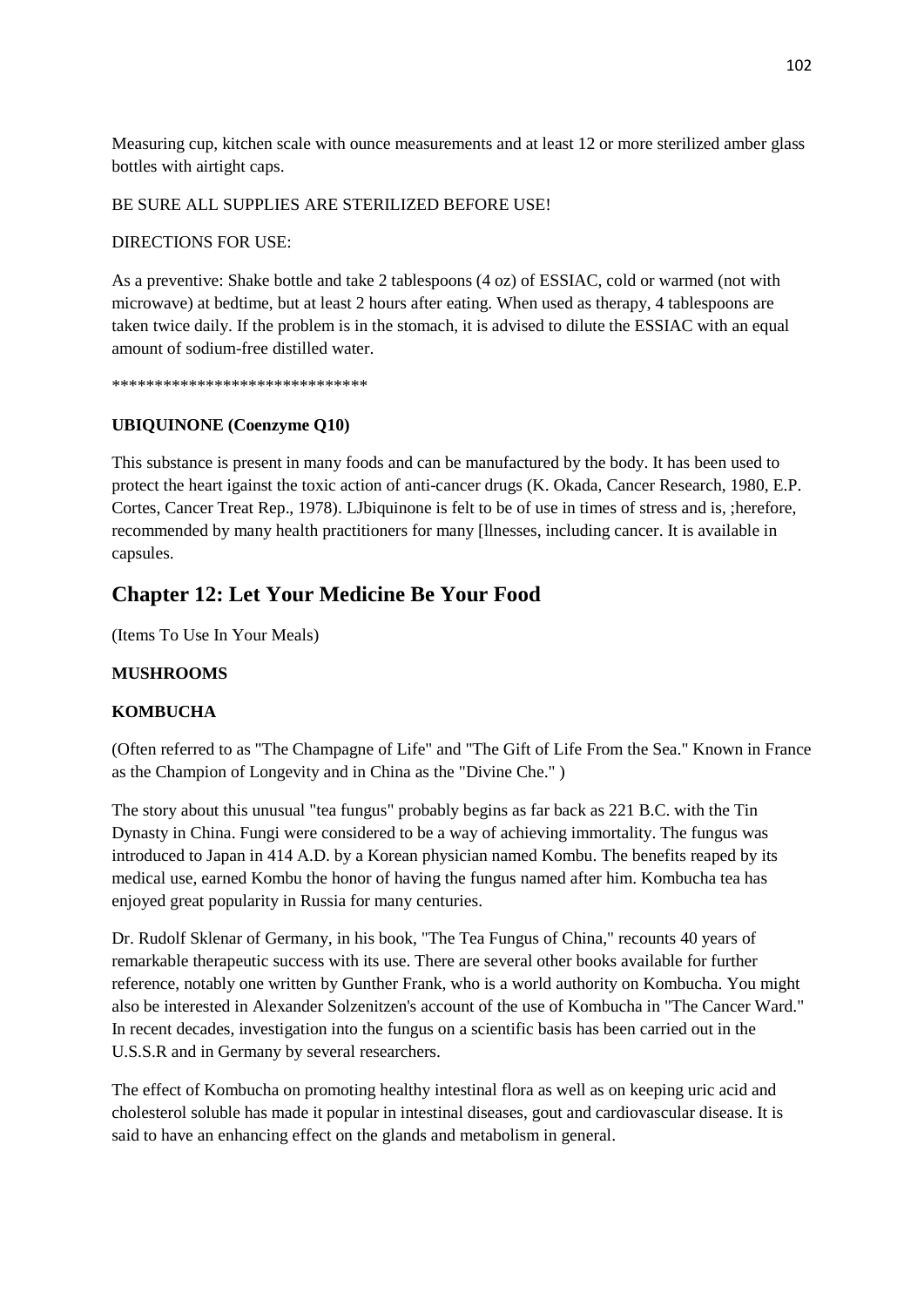Kombucha contains glucuronic acid which plays a significant metabolic role in the removal of metabolic waste, toxins, chemicals and drugs, as well as the vitally important regulation of lactic acid metabolism. In its conjugated form, it is part of many important biochemicals such as heparin, chondroitin-sulphuric acid, mucoitin-sulphuric acid and hyaluronic acid. These substances play a major role in the building and maintenance of cartilage, the stomach lining and the fluid of the eye, to mention just a few of their innumerable functions. Physicians who favor natural methods of prevention and healing use the substances in the treatment of eye and connective tissue diseases including arthritis and thrombophlebitis.

L-lactic acid, another component of Kombucha, has been cited in scientific literature as usually being significantly absent in the connective tissue of cancer patients and its presence in large amounts is said to inhibit the development of cancer. A deficiency of this acid leads to fermentation in the metabolic processing of sugar (recall the discussion of Dr. Otto Warburg's Nobel Prize-winning discovery of cancer cell metabolism elsewhere in this book), as well as failure in cell respiration and death. L-lactic acid lowers blood pH toward the acid range and thus creates an environment opposite to the alkaline pH seen in cancer patients.

Kombucha cultures can be purchased with complete instructions on how to propagate it in the home indefinitely and with comparative ease. It grows fairly rapidly and produces enough "offspring" to supply all your neighbors in short order.

\*\*\*\*\*\*\*\*\*\*\*\*\*\*\*\*\*\*\*\*\*\*\*\*\*\*\*\*\*\*

#### **MAITAKE MUSHROOM**

In Japan, the Maitaki mushroom (Grifola frondosa) has been found to be effective in inhibiting the growth of tumors. Its effect occurs by the stimulation of the immune system (natural killer cells, interleukin-1 and cytotoxic T-cells).

As an interesting addition to the on-going expose of the great AIDS-AZT fraud, documents of the National Cancer Institute in 1991 revealed that Maitake mushrooms were as effective in inhibiting the growth of the so-called HIV virus equally as well as the toxic killer drug AZT. Incredibly, the National Cancer Institute converted the natural Maitaki extract into a sulphate and thus rendered it toxic. AZT continues to make billions for the Wellcome Company, while committing mass murder. Other mushroom products have been obstructed by the FDA in spite of the fact that they have proved effective against cancer in other parts of the world. PSK, widely used throughout the world, has been blocked by the FDA. (You are better off with the Maitake mushroom itself, so, Bon appetit!)

I. Hishida, et al. - Antitumor activity exhibited by orally administered extract from the fruit body of Grifola frondosa (Maitake). (Chem Pharm Bull (Tokyo), 1988.)

K. Adachi, et al. Potentiation of host-mediated antitumor activity in mice by beta-glucan obtained from Grifola frondosa (Maitake). Chem Pharm Bull (Tokyo), 1987.

N. Ohno, et al. - Two different confirmations of antitumor glucans obtained from Grifola frondosa. (Chem Pharm Bull (Tokyo), 1986.)

References about isolating "active ingredients" ( But remember, the mushrooms work and are cheaper):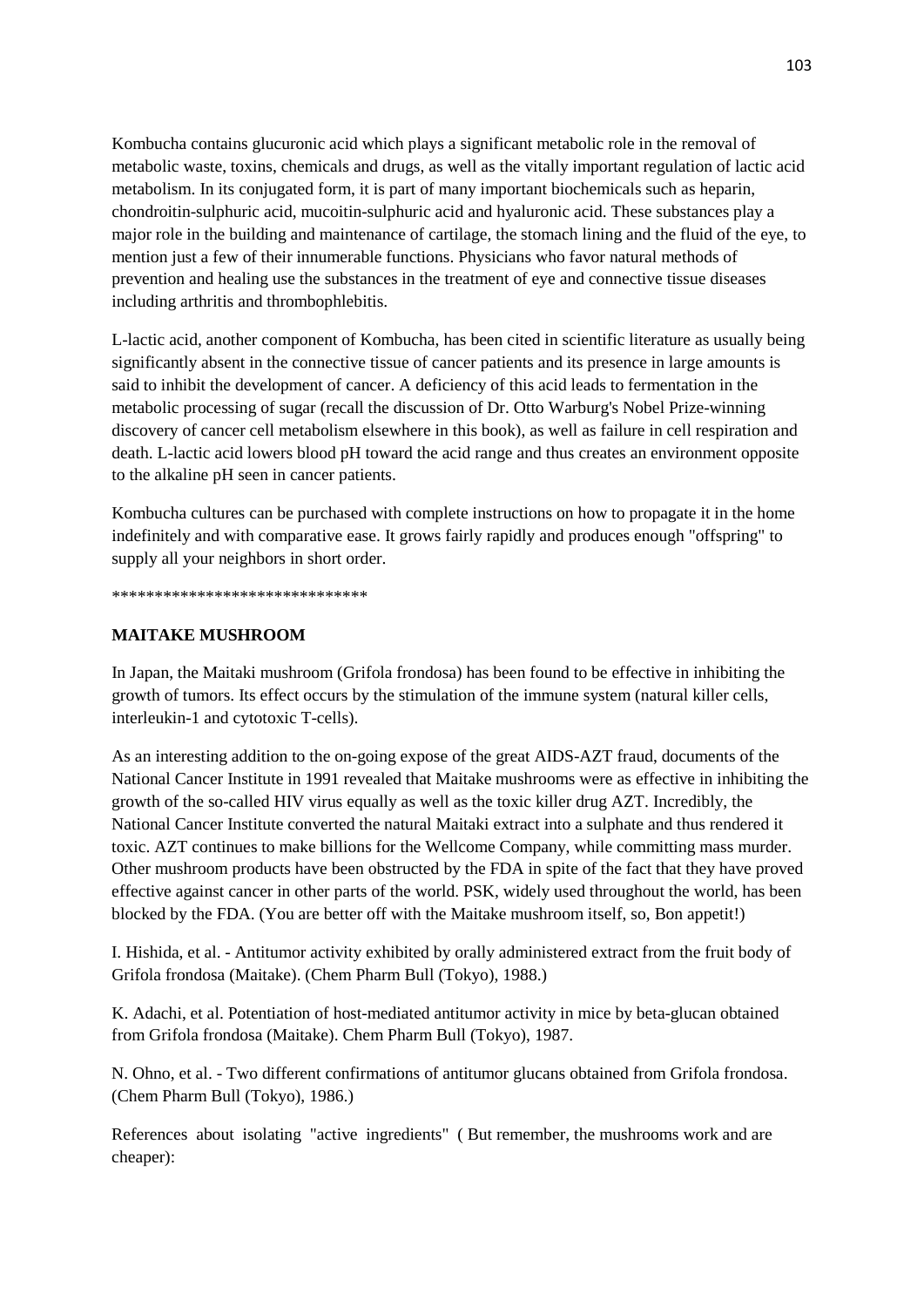Y. Kabir, et al. Effect of Shiitake (Lentinus edodes) and Maitake (Grifola frondosa) mushrooms on blood pressure and plasma lipids of spontaneously hypertensive rats. (J Nutr Sci Vitaminol (Tokyo), 1987.)

C. Henderson - Illudin S may have specific cytotoxicity (mushroom derivative drug). (NCI Cancer Weekly 1990.)

T. Ikekawa, et al. Studies on antitumor polysaccharides of Flammulina velutipes (Curt, ex Fr.) Sing.II. The structure of EA3 and further purification of EA5. (J. Pharmacobiodyn. 1982)

MJ. Kelner, et al. - Pre-clinical evaluation of illudins at anticancer agents. (Cancer Res. 1987.)

M.J. Kelner, et al., - Pre-clinical evaluation of illudins a:. anticancer agents: basis for selective cytotoxicity. (J Natl Cancer Inst., 1990.)

K. Kino, et al. - Isolation and characterization of a new immunomodulatory protein, ling zhi-8 (LZ-8), from Ganorma m. (J.Biol. Chem., 1989.)

H. Maruyama, et al. - Antitumor activity of Sarcodon aspratus (Berk.) S. Ito and Ganoderma lucidum (Fr.) Karst. J. (Pharmacobiodyn., 1989.)

H. Nishino, et al. - Studies on interrelation of structure and antitumor effects of polysaccharides: antitumor action ol periodate-modified, branched (l-3)-beta-D-glucan of Auricularia auricula-judae, and other polysaccharides containing (1-3)-glycosidic linkages. (Carbohydr. Res., 1981.)

I. Nono, et al. - Modification of immunostimulating activities of grifolan by the treatment with (l-3) beta-D-gluconase. (J. Pharmacobiodyn., 1989.)

F. al Obeidi, et al. - Synthesis and actions of a melanotropin conjugate, Ac-(Nle4, Glu (gamma-4' hydroxyanilide) 5, D Phe7) alpha-MSH4-10-NH2, on melanocytes and melanoma cells in vitro. (J. Pharm Sci. 1990.)

K. Otagiri, et al. - Intensification of antitumor-immunity by protein bound polysaccharide, EA6, derived from Flammu-lina velutipes (Curt, ex Fr.) Sing, combined with murine leukemia L1210 vaccine in animal experiments, (J Pharmaco-biodyn., 1983.)

T. Sasaki, et al. - Antitumor polysaccharides from some polyporaceae Ganoderma applantum (Pers.) Pat and Phellinus linteus (Berk, et Curt) Aoshima. (Chem Pharm Bull (Tokyo), 1971.)

I. Suzuki, et al. - Antitumor and immunomodulating activities of a beta-glucan obtained from liquidcultured Grifola frondosa. (Chem Pharm Bull (Tokyo), 1989.)

M. Takehara, et al. - Antiviral activity of virus-like particles from Lentinus edodes (Shiitake). ( Brief report. Arch Virol., 1979.)

M. Takerhara, et al. - Antitumor effect of virus-like particles from Lentinus edodes (Shiitake) on Ehrlich ascites carcinoma in mice. (Arch Virol., 1981.)

T. Takeyama, et al. Host-mediated antitumor effect of grifolan NMF-5N, a polysaccharide obtained from Grifola frondosa. (J. Pharmacobiodyn. 1987.)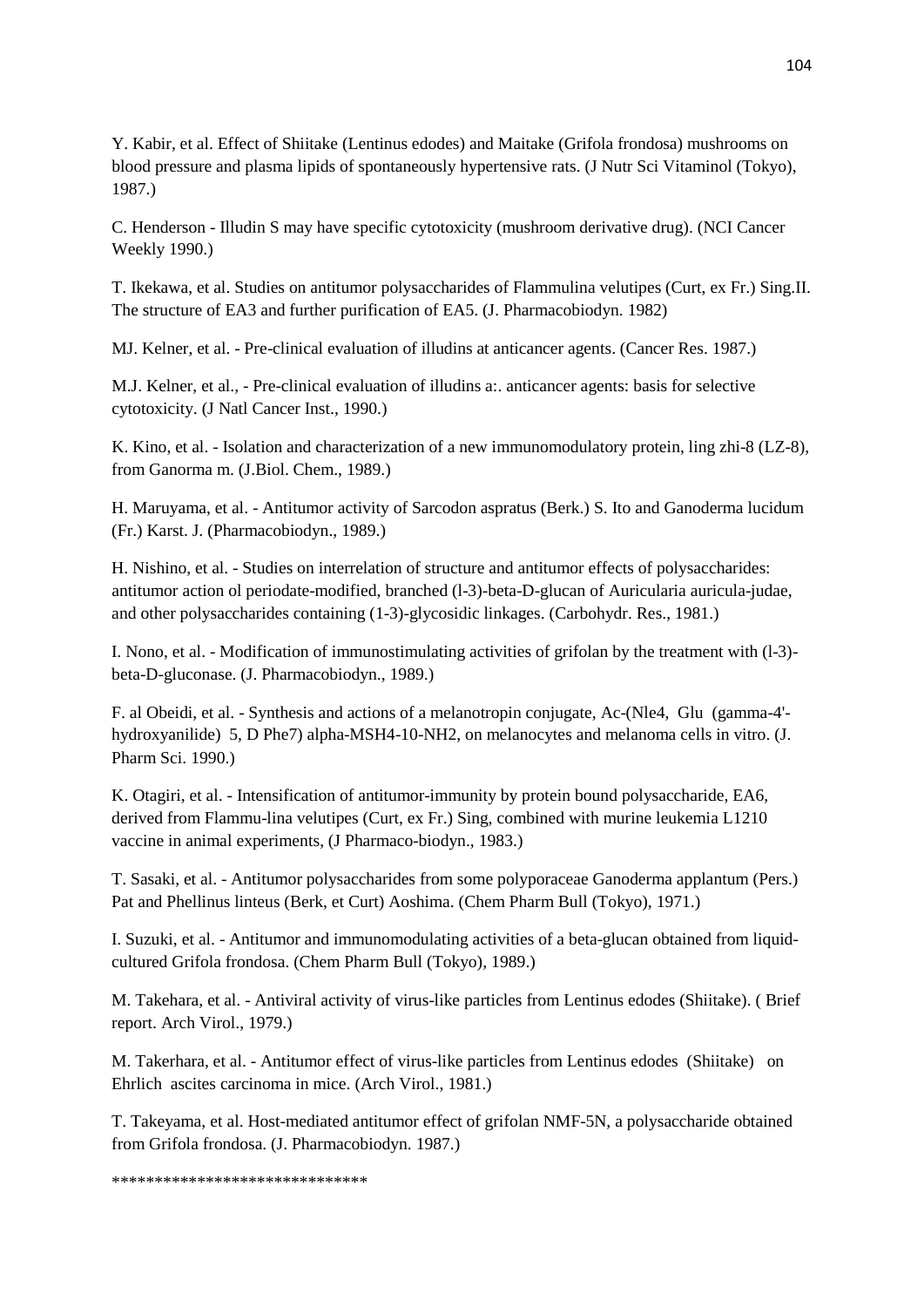### **REISHI MUSHROOM**

The Reishi mushroom, a fungus, has received increased attention because of recent studies in the Far East indicating immuno-potentiation in mice. Chinese, Japanese and Korean scientists have discovered evidence of adaptogenic action, anti-allergenic properties, cholesterol reduction action and anti-tumor activity.

The Reishi mushroom inhibits tumor growth (H. Maruyama in the journal of Pharmacobiodynamics, 1989). The various chemical components of mushrooms, i.e. lectins, polysac-charides, glucans and lentinan have yielded extracts in drugs that are proving to be effective as anti-cancer and antiinfectious agents. Of course, this is all well and good, but I think it makes a lot more sense to make a wide variety of mushrooms a part of your diet. Besides, there are no "side effects."

\*\*\*\*\*\*\*\*\*\*\*\*\*\*\*\*\*\*\*\*\*\*\*\*\*\*\*\*\*\*

#### **SHIITAKE MUSHROOM**

The Shiitake mushroom of China was popular as medicinal during the Ming dynasty of China during the 14th century. It has been estimated that fifty varieties of mushroom have anti-carcinogenic effects.

H. Nanba, et al. - Antitumor action of shiitake (Lentinus edodes) fruit bodies orally administered to mice. Chem Pharm Bull (Tokyo), 1987.

\*\*\*\*\*\*\*\*\*\*\*\*\*\*\*\*\*\*\*\*\*\*\*\*\*\*\*\*\*\*

#### **TEAS**

#### **PAU D'ARCO**

Almost every health food store has Pau d'arco tea on their shelves. It has long been a folk remedy in the treatment of cancer. It is also commonly known as Taheebo, Lapacho and Iperoxo. It has been used for many diseases such as bronchitis, asthma, diabetes, malaria and tuberculosis. In recent years, evidence is emerging that it may be helpful in breast cancer, sarcomas, carcinomas and leukemias. However, very little is available in the scientific literature (J. B. Block, Cancer Chemotherapy, 1974).

#### DON'T FORGET GREEN TEA!

\*\*\*\*\*\*\*\*\*\*\*\*\*\*\*\*\*\*\*\*\*\*\*\*\*\*\*\*\*\*

#### **SEAWEED**

The Japanese have eaten sea vegetation for centuries, so it is not unusual that all scientific investigation in this area is Japanese. One plant called by the Japanese, "Viva Natural," is an immune stimulant and has been found to be effective in treating leukemia and lung cancer (E. Furusawa, Oncology, 1978 and B. Sokoloff, Oncology, 1989). It has also been found to be anti-viral and has been used in combination with chemotherapy and an extract from the narcissus plant called PTZ.

There have been indications that vegetables from the sea play a role in protecting women from breast cancer, primarily through stimulation of the immune system, as well as standard nutritional effects (J. Teas, Medical Hypotheses, 1981).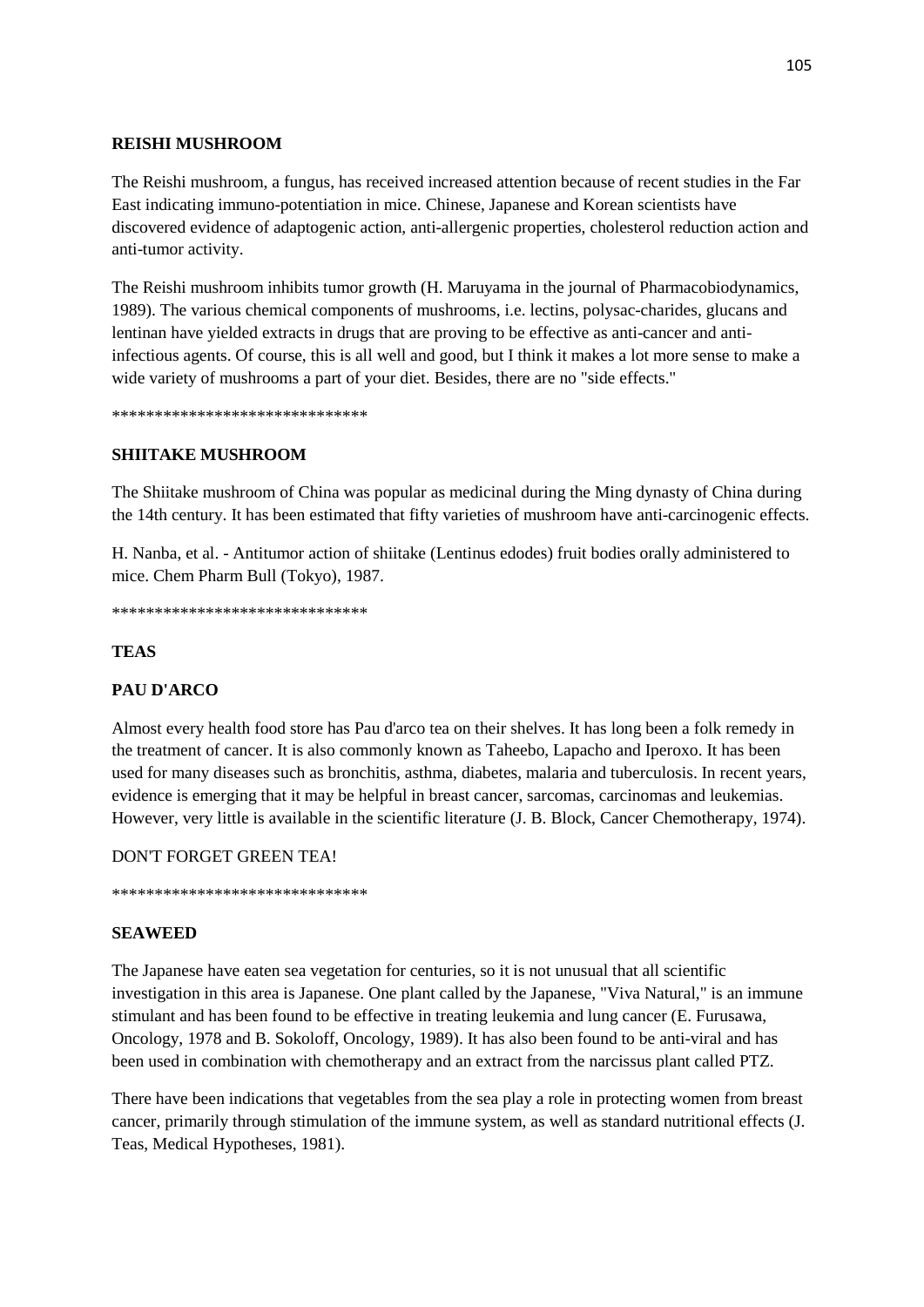Dr. Teas also examined Laminaria, a high fiber plant which also seemed to play a roll in the prevention of breast cancer (Nutr. Cancer 1983 and Cancer Res., 1984).

I. Yamamoto, in the Journal of Experimental Medicine, 1984, in Japan, investigated an extract from brown sea algae which proved to be effective against leukemia.

As a food, sea vegetables are extremely nutritious and, unless eaten in extremely large amounts, are safe like any other food.

\*\*\*\*\*\*\*\*\*\*\*\*\*\*\*\*\*\*\*\*\*\*\*\*\*\*\*\*\*\*

### **SPICES**

Yellow Ginger (Tumeric) was reported by R. Kuttan to exhibit anti-cancer activity (Cancer Lett., 1985). He also wrote of its topical use in cancer therapy in Tumori., 1987.

N.T. Huang experimented with skin tumors in mice and found that tumeric had an inhibition rate of 98% (Cancer Research, 1988).

D.K. Shalini demonstrated that turmeric provided DNA protection from oxidative damage by carcinogens. Excessive use can be toxic (L. A. Donatis, Biochemical Pharmacology, 1990).

Other spices which exhibit anti-cancer effects are:

SESAME ASAFOETIDA DRUMSTICK LEAVES PONNAKANNI BASIL POPPY SEEDS CINNAMON MANATHAKKALI CUMIN SEEDS TUMERIC GARLIC KANDATHIPILI LEAVES

(M. Kanari, Chem.Pharm. Bull 1989, K. Aruna, Indian Journal of Experimental Biology 1990).

### AND DON'T FORGET...

The following aforementioned products can be mixed with recipes, used for flavoring and put in fruit drinks. Be inventive!

| ALGAE        | <b>SPIRULINA</b>    |
|--------------|---------------------|
| AMINO ACIDS  | CHLORELLA           |
| HERBAL TEAS  | AMYGDALIN           |
| LINSEED OIL  | <b>BEE POLLEN</b>   |
| <b>ALOE</b>  | ALMOND OIL          |
| <b>HERBS</b> | <b>SOY PRODUCTS</b> |

### VITAMIN C

For example: amino acids are sold as flavorings for all kinds of dishes; Vitamin C can be used for sour flavoring (but don't heat it); soy is used instead of salt; amygdalin adds bitterness (careful on the amount); and aloe can be purchased as a juice.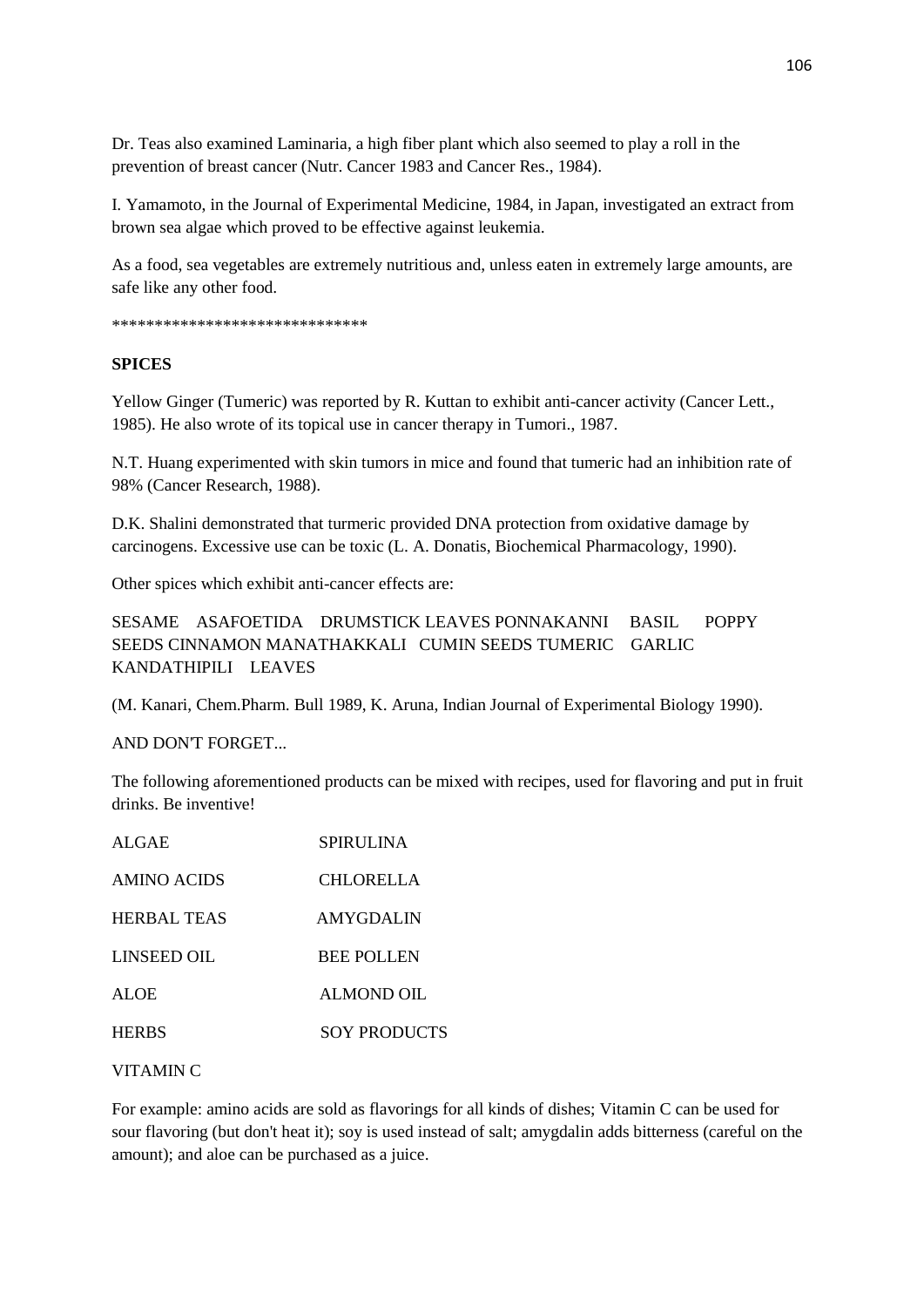## **Chapter 13: Other Significant Therapies**

#### **ANTI-NEOPLASTONS (BURZINSKI)**

Stanislaw R. Burzinski, MD, Phd., a highly controversial but respected physician working in Houston, Texas, has succeeded in publishing many articles about substances he calls antineo-plastons. These substances are normally found in blood and urine but appear to be lacking in patients with cancer. He has isolated several of them, and when used therapeutically they shrink a variety of cancers. His papers have appeared in esoteric journals, which are rarely read by practicing physicians. Consequently, the average physician has virtually no knowledge of Dr. Burzinski's work and the successes he has had.

His work has been confirmed by L. B. Hendry and T. G. Muldoon (J Steroid Biochem., 1988), N. Eriguchi (J Japan Soc Cancer Ther., 1988), K. Hashimoto, et al., (J. Japan Soc Cancer Ther., 1990) and D. Samid, a researcher at the Uniformed Services University of Health Sciences in Maryland (Depart-ment of Defense). The treatment is virtually devoid of side effects and should be combined with other treatments presented in this book, depending upon the type of tumor. I have met Dr. Burzinski and have heard him lecture. He is brilliant, sincere and dedicated.

\*\*\*\*\*\*\*\*\*\*\*\*\*\*\*\*\*\*\*\*\*\*\*\*\*\*\*\*\*\*

#### **CANCELL**

The story of cancell is a remarkable one. Its method ol manufacture and its composition remains a secret. Until recently cancell could be gotten free by any one. I understand the FDA has stopped the production and distribution. It was developed by Jim Sheridan in the 1930's, who was a chemist with the Dow Chemical Company. Sheridan claims that the testing of Cancell has been blocked by the American Cancer Society in 1953 and in 1982 and again in 1986 by the Food and Drug Administration (FDA - USA). Cancell has been given free all these years to cancer patients. I have heard a fair number of success stories in my travels. Ed Sopcak, a Michigan businessman, has been making and distributing it free. I read that in early 1993 the FDA got the courts to stop him. So what's new? Cancell is a natural catechol that inhibits cell respiration and forces the cancer cell into completely primitive metabolism, in which state it can be disposed of by the body's normal defenses. Results take approximately a month and vitamin C and E should not be taken in large amounts with it.

#### **CARNIVORA**

An extract of the Venus Fly Trap (Dionea muscipula) called Carnivora digests protein. It was discovered by Dr. Helmut Keller. There is a fair amount of scientific literature on plumbagin, another non-toxic constituent of the extract.

In India, M. Krishnaswamy, K.K. Purushothaman, and B. Chandrasekaran have published studies in the Journal of Biochemical Biophysics (India - in 1980 and 1982) demonstrating anticancer activity of plumbagin. Other studies have shown plumbagin to be effective in skin healing (from Plumbago scandens) and was published in 1974 by A.M. Melo (Rev Inst Antibiot).

In Russia it is used as a food preservative and is harmless (V.G. Ingre. 1978). The substance must be purified properly and can be taken by mouth, inhaled, or injected. The dose varies according to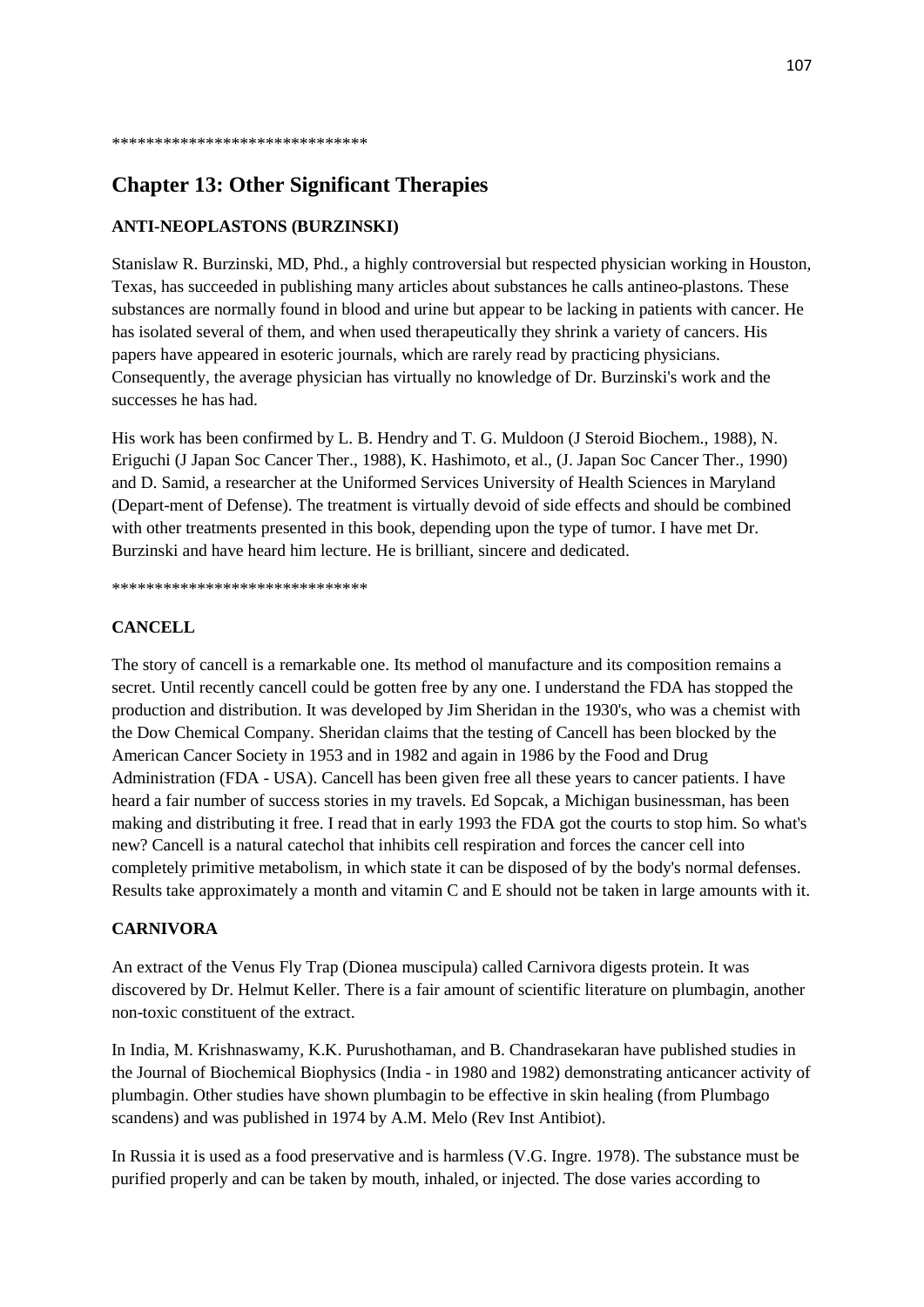administration. Dr. Keller is now located in Bad Meben, Germany. For those who plan to travel to Germany to see Dr. Keller, I have a thought to consider: You can't bake a cake with flour alone. Let Carnivora be only a part of your therapy.

\*\*\*\*\*\*\*\*\*\*\*\*\*\*\*\*\*\*\*\*\*\*\*\*\*\*\*\*\*\*

## **COLON CLEANSING**

The waste matter that accumulates in the large bowel can commonly collect over extremely long periods of time. It may be difficult to believe, but it can retain sticky, rubbery black matter that has been there for as much as 20 - 30 years. These deposits of waste can extend to the point where they can coat the entire large and even small intestine. The transit of time of a very long intestinal tract has become more of a problem since humans started eating refined foods with less fiber. This poisonous fecal material causes mucus to drain out of the bowel. It prevents the cells from performing their normal detoxifying and filtering functions. It is obvious why so many health authorities believe that putrefaction, fermentation and incrustation of the lower bowel can have an impact on every ailment known to man. It agrees with the finding that the lack of adequate fiber, which would ordinarily increase the transit time, is related to the occurrence of colon cancer. The lower bowel contains high concentrations of disease-producing bac-teria, toxins, fermented waste and chemicals that seep into the blood stream and lymphatic system and are transported to every part of the body. Because of the crustation it creates, large amounts of mucus are formed and the absorption of nutrients is further hindered. The body becomes auto-intoxicated because toxic waste is absorbed back into the body. Symptoms associated with self-poisoning are:

- 1. Halitosis
- 2. Body Odor
- 3. Headaches
- 4. Skin eruptions such as Acne, rashes, boils, etc.
- 5. Mood swings, including anxiety, irritation, depression.

6. Constipation, hard stools, diarrhea (what appears to be rapid transit of waste matter and fluids through the bowel is actually caused by the contractions of the bowel trying to compensate for the improper functioning caused by the old waste and crustations.

## **ALIMENTARY (DIGESTIVE TRACT) TOXEMIA**

The Royal Society of Medicine in England held a conference in which the subject of Alimentary Toxemia was discussed. One or more of thirty-six poisons and toxins were mentioned. Actual experience, not theoretical guessing, was the basis for the list of conditions that could result from this condition. They are:

### **EYES**

Dullness of the eyes, heaviness of the eyes, inflammation of the lens and optic nerve, iritis, cataracts, iridocyclitis sclerotitis, sclerokeratitis, hardening of the lens, retinal hemorrhage.

### **SKIN**

Wrinkling, loss of elasticity, dermatitis, acne, boils, eczema, herpes, lupus, pigmentations, seborrhea, psoriasis, dark circles under the eyes.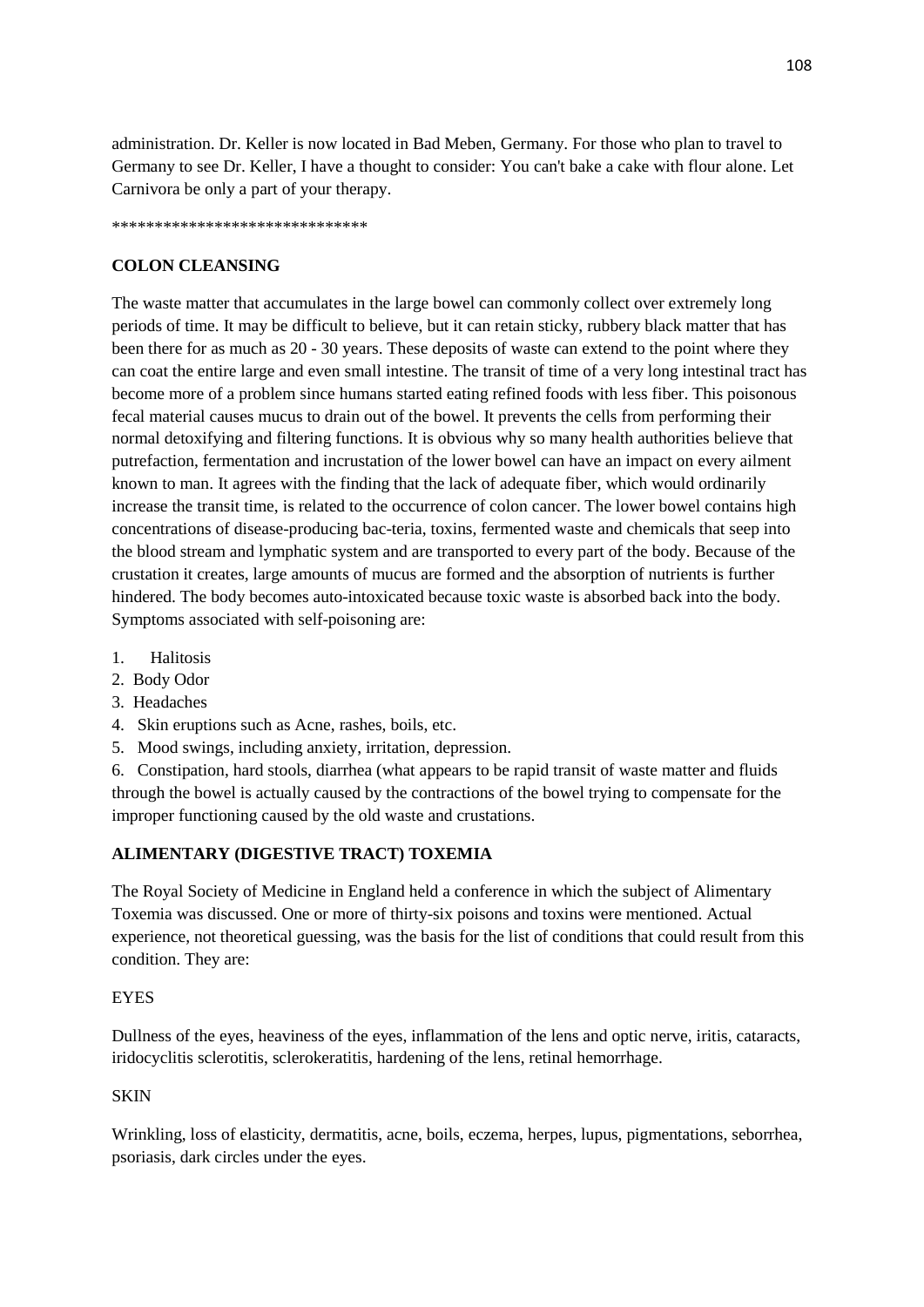## MUSCLES AND JOINTS

Acute and chronic arthritis, muscular rheumatism and pain, abdominal muscle weakness (causing greater constipation), bone deformities, tubercular and rheumatoid arthritis, spinal curva-ture, pes planus (flat feet).

## CARDIOVASCULAR DISEASE

Arteriosclerosis, hypertension (high blood pressure), low blood pressure, myocarditis, endocarditis, heart enlargement, dilation of the aorta, peripheral vascular disease.

## DIGESTIVE TRACT

Tooth decay, mouth ulcers, gingival (gums) infection, pliaryngeal (throat) ulcers, pyloric spasm and obstruction, dilation, distention, inflammation, ulceration and cancer of the stomach, gallstones and cancer of the gall bladder, degeneration, inflammation, cirrhosis and cancer of the liver, inflammation and cancer of the pancreas, enlargement of the spleen, adhesions and obstruction (kinking) of the small intestine.

## GENITO-URINARY TRACT

Mastitis, fibrosis and cancer of the breast, bladder and kidney infections, displacements of the kidney and uterus, frequent urination, uterine disease.

## MISCELL ANEOUS

Growth retardation in children, premature senility, lowered resistance to infection (immune deficiency), degeneration of the kidneys, liver and spleen and various tumors.

- Believe it or not!

## **TECHNIQUES**

Professional Colonies - Though somewhat expensive, this help is strongly advised for at least the first couple of cleansings. It can be difficult to dislodge waste material that has impacted in the furrows of the bowel interior.

Home Cleansing - Standard enema equipment which can be purchased anywhere will suffice. It is recommended that a flow control be used that can be reduced to where a quart or liter of solution will take fifteen minutes. This permits time for the fluid to work its way throughout the colon and does not cause discomfort. The enema should be taken in a kneeling position with the shoulders lowered to the bed or the floor (knee-chest position). Bottled water is advised, very warm but not hot. Add 2 to 6 tablespoons of Hydrogen Peroxide 3%. I prefer freshly ozonated water - ozonated during administration.

Laxatives - Herbal preparations are preferred. An excellent nreoaration consists of:

Butternut Bark of Root (White Walnut-Juglans cinerea) Cascara Sagrada Bark (Rhamnus purshiana) Rhubarb Root (Rheum palmatum) Ginger Root (Zingiber officinale)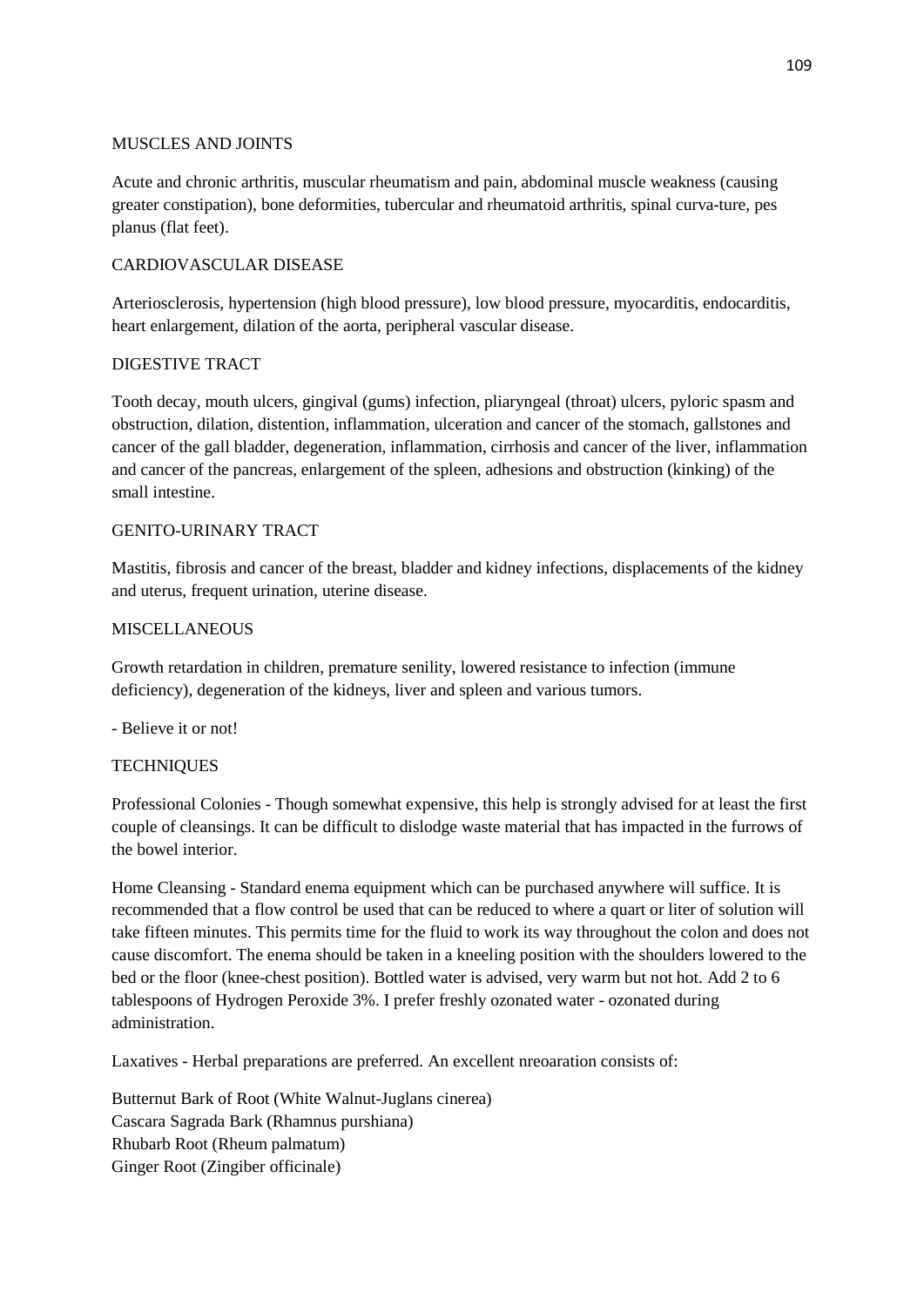Licorice Root (Glycyrrhiz glabra) Irish Moss (Chondrus crispus) Cayenne (Capsicum annuum)

Preparation: Approximately 4000 mg; per capsule.

Use: This preparation is effective yet mild enough for children. It should be taken with a light meal.

Dose:

| age 5-7,         | 1 capsule twice daily.                |
|------------------|---------------------------------------|
| age 8-12,        | 2 capsules three times daily.         |
| age 13-19,       | 2 capsules three to four times daily. |
| age 20-55,       | 2 to 3 capsules every four hours.     |
| age $56 \& up$ , | 1 to 2 capsules twice daily.          |
|                  |                                       |

\*\*\*\*\*\*\*\*\*\*\*\*\*\*\*\*\*\*\*\*\*\*\*\*\*\*\*\*\*\*

## **GERSON THERAPY**

Dr. Max Gerson takes his place of honor in the history of modern medicine because he has, like many other notable physicians, been attacked by the American Medical Association. It will be recorded one day, that if you wish to find a list of scientists who have truly contributed most to the development of effective non-toxic therapies, you simply have to look at a list of the victims of AMA treachery and viciousness (fostered by the pharmaceutical industry and aided and abetted by our unfaithful servants at the FDA). Max Gerson's "crime" was that he advocated the use of coffee enemas which, surprisingly, has a scientific rationale and is based on research done in Germany in the 1920's. It could even be found in the Merck Manual during its first twenty years of publication. The American Medical Association, in its usual attitude of arrogance and ignorance, claimed that there was no scientific evidence that the "modification of the dietary intake of food or other nutritional essentials was of any specific use in the control of cancer." Today the AMA still lobbies the United States Congress as the outstanding authority on what is good for the health of the American public.

Gerson's program consisted of a diet high in organic fruits, vegetables and grains and low in animal proteins and fat. He supplemented the diet with potassium and iodine and advocated the use of raw liver juice.

Gerson was particularly ridiculed by advocating the use of coffee enemas. The actions of this therapy are actually multiple. The caffeine in the coffee is carried directly to the portal vein from the rectum, where it stimulates activity by the liver, which is the major detoxificating organ in the body.

L. K. Lamb, in the Journal of Medical Chemistry, 1987, commented on the anti-cancer agents present in coffee.

The use of enemas for cleansing the bowel go back to pre-Biblical times. The only comments that I have seen of a pseudo-scientific nature appeared in a journal I read many years ago, where the author derided their use by stating that they would draw needed minerals out of the body. This is, of course, absolute nonsense and cannot be substantiated by any scientific evidence. Considering the number of "side effects" of most laxatives and the amount taken by individuals yearly, it is laxatives that should be abandoned and enemas be reinstituted, as a recommended medical therapy.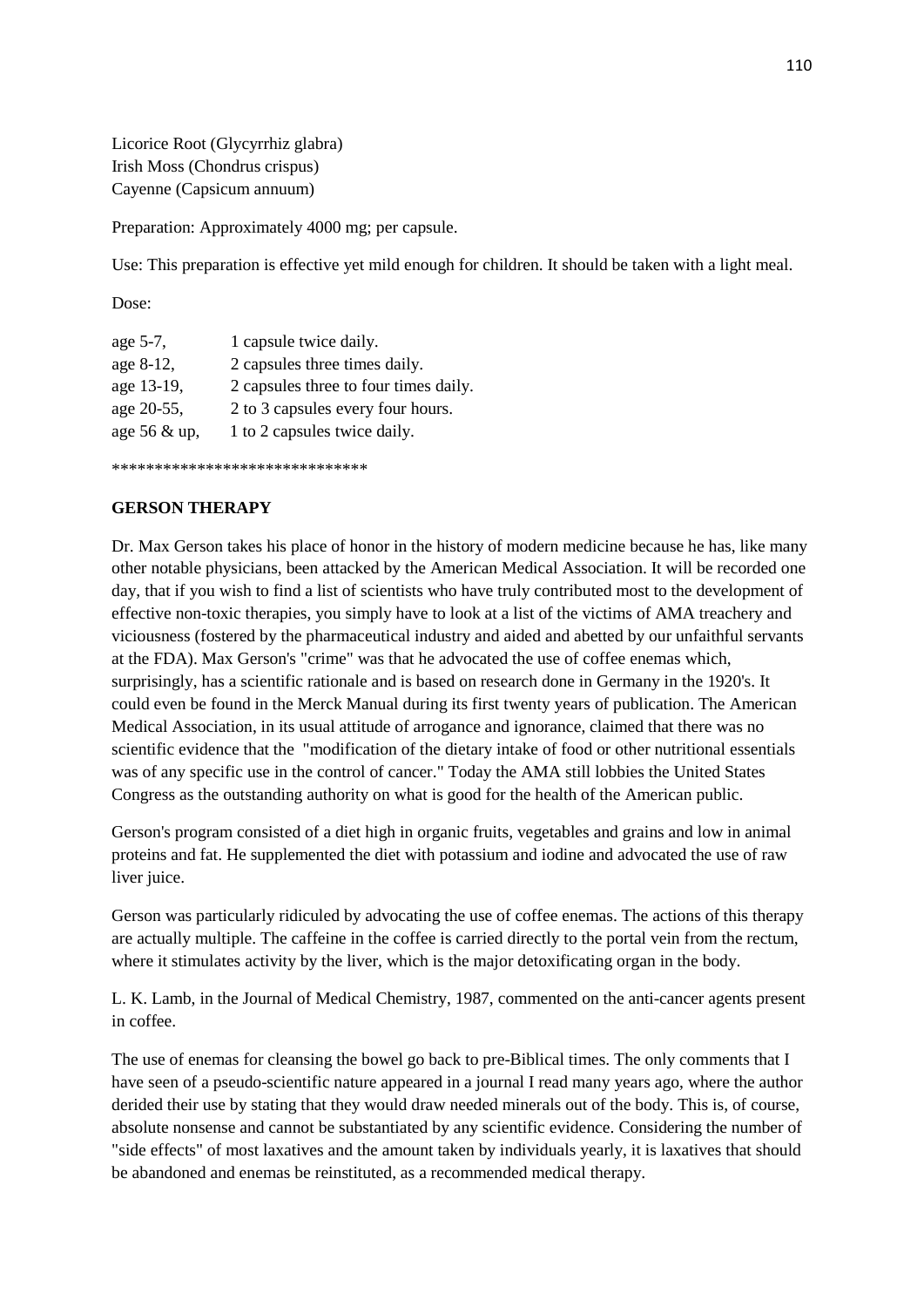Gerson stressed the harmfulness of sodium in the diet and his position has been confirmed by B. Jansson, whose articles in the past ten years stressed the relationship of the sodium -potassium ratio and the occurrence of cancer. Jansson recom-mends that the dietary ratio for potassium to sodium be one-to-one. This is not difficult to accomplish if we eliminate the salt shaker from the table and commercially prepared foods.

I do not feel that the Gerson therapy is sufficient by itself as an answer to the treatment of cancer. However, the basic principles of nutrition which Gerson expounded are certainly an essential guideline for diet and are undoubtedly effective in prevention as well as treatment. I would strongly advise the addition of the Budwig formula.

\*\*\*\*\*\*\*\*\*\*\*\*\*\*\*\*\*\*\*\*\*\*\*\*\*\*\*\*\*\*

## **GLANDULARS**

"Glandulars" are discussed in the section under cell-therapy; 1 think it's important here to relate that extracts from animals, both liquid and powder, can provide beneficial therapeutic effects. In particular, organs dealing with the immune defenses are good choices to take, either in tablet form or eaten as part of a meal. Of course the problem today is to find thymus, liver, spleen, or other organs that have not been contaminated by feeds or pastures that have been laced with poisonous fertilizers and pesticides. For individuals that cannot afford cell-therapy, I strongly advise the use of simple glandulars as making a great deal of sense and backed by many scientific articles, too great to even think of listing completely.

Hormones are often a combination of substances, or "factors." The thyroid, thymus and spleen have various components which have been synthesized so that certain fractions can be used for different disease processes (L. Denes, Cancer Immunol Immunother, 1990). The problem with most of the information we are given is that studies of commercially produced factors are financially attractive, but rarely do they ever compare them with the simple, inexpensive whole naturally - occurring glandular organ.

Extracts from the thymus gland contain factors that are labelled, Thymosin, Thymopoietin and Thymopentin can individually be shown to cause or prevent specific effects. For example, G. L. Cartia, in 1990, demonstrated that Thymopentin protected women with breast cancer from the destructive effects of chemotherapy.

Thymosin seemed to be most helpful in infectious problems and, in one study, against the dissemination of malignant melanoma (I.F. Labunets, 1989).

\*\*\*\*\*\*\*\*\*\*\*\*\*\*\*\*\*\*\*\*\*\*\*\*\*\*\*\*\*\*

#### **HOXSEY THERAPY**

In the middle part of this century, Harry Hoxsey stirred up more controversy than any other individual in the area of alternative therapies for cancer. His cause was championed in the United States Congress by Senators and Congressmen. The story has been related that Hoxsey had a running battle with the notoriously discredited Morris Fishbein of the American Medical Association and editor of their journal. In 1990, many years after Hoxsey's death, the Office of Technology Assess-ment, a branch of the United States Congress, admitted that Hoxsey's formula contained many substances that had proven Therapeutic activity. The United States government and the FDA viciously attacked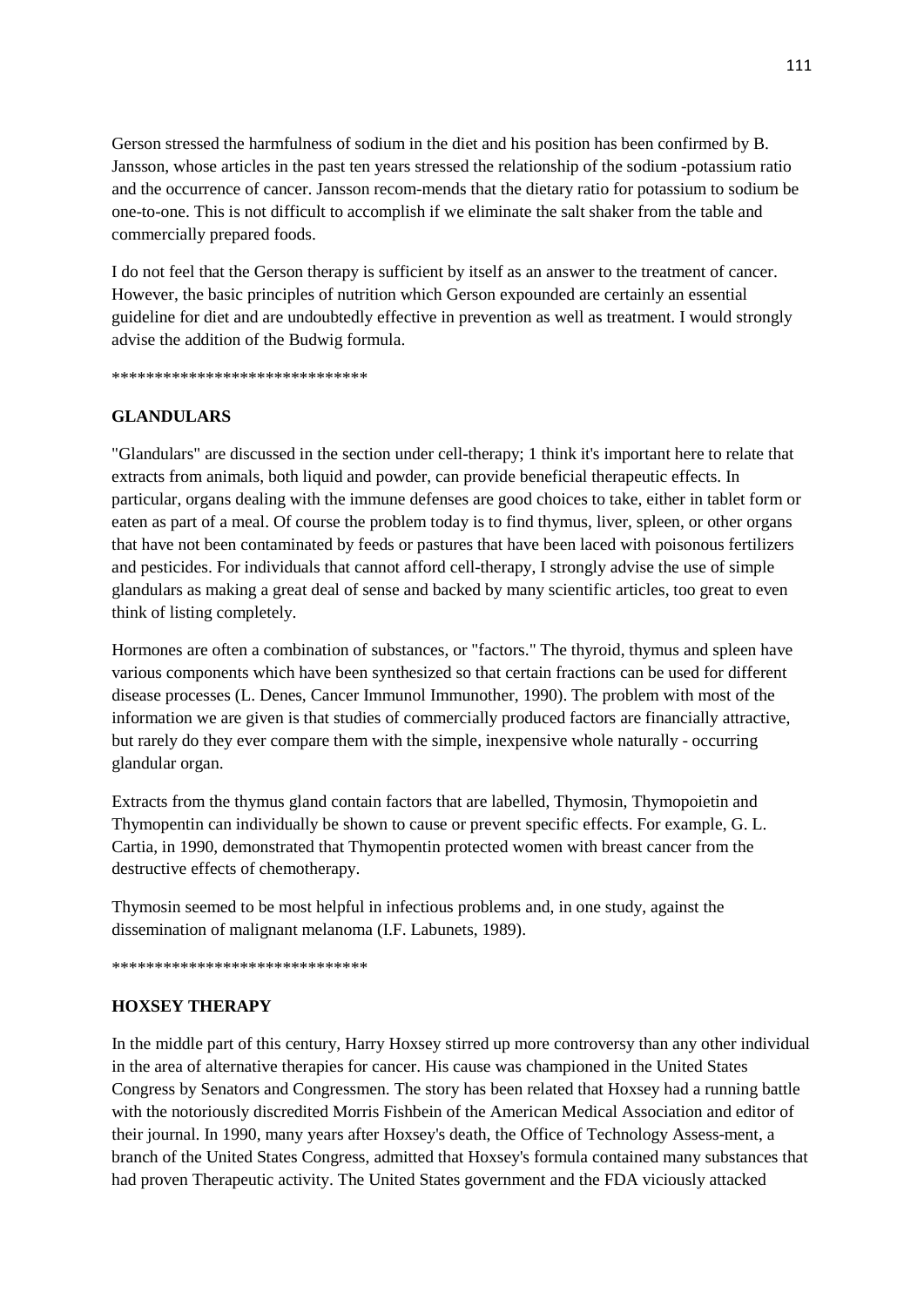Hoxsey and spent many hundreds of thousands of dollars in trying to discredit and destroy Hoxsey. It Is no different than the same tactics they use today, at even greater expense, to destroy therapies known to be effective and backed by scientific evidence. Many fine researchers and physicians have lost everything in trying to battle these all too obvious representatives of the Pharmaceutical industry.

Hoxsey's formula contained burdock which has been confirmed by the World Health Organization to have an anti-viral effect.

K. Morita, et al., in Mutation Research, 1984, discovered that burdock could reduce the harmful effects of substances that caused mutations.

Another ingredient of the formula is poke root which has been used medically as an anti-parasitic and anti-rheumatic (The Merck Index).

M. P. Bodger, in Immunology, 1979, demonstrated that pokeweed stimulated the immune system. R. A. Owens in Virology, 1973, wrote of its viricidal ability. T. Y. Bashim demonstrated that it could stimulate the thymus and the production of interleukin.

J. P. Jang, in a Chinese journal in 1990, found it to be better than BCG (tuberculosis vaccine) in its anti-cancer activity.

Still another ingredient, barberry, was shown by A. Hoshi to have anti-cancer, anti-bacterial and antimalarial activity.

S.M. Kupchan wrote of the anti-Leukemic effect of buckthorn in mice. Buckthorn is still another ingredient in the Hoxsey formula.

Prickly ash bark and stillingia, two other ingredients, have not shown anti-cancer activity but do show cathartic, anti-inflammatory and pain ameliorating effects. (M.A. Oriowo, Planta Med., 1982 and G. X. Hong, 1983).

F. E. Mohs reported in JAMA, 1948, a chemosurgical treatment for cancer of the skin. Hoxsey had created a salve, remarkably similar, that contained zinc chloride, antimony trisulfide and bloodroot. The Office of Technology Assessment reported that Mohs claimed a "99% cure rate for all primary basal cell carcinomas." This therapy is still being ignored while expensive mutilating surgery still holds reign.

\*\*\*\*\*\*\*\*\*\*\*\*\*\*\*\*\*\*\*\*\*\*\*\*\*\*\*

## **HYDRAZINE SULPHATE**

Dr. Joseph Gold, in the 1970's, reported that hydrazine sulphate inhibited the growth of cancers in rats, including melanoma, lymphoma and leukemia (Oncology, 1971 and 1973).

Based on Otto Warburg's Nobel Prize-winning discovery, that anaerobic glycolysis, the fermentation process, was the means by which cancer thrived, Gold postulated that depriving cancer cells of glucose could stop tumor growth. In an article in Oncology, 1975, Gold's study involving patients with terminal cancer demonstrated marked improvements in all cancer-related parameters, i.e. stabilization of weight, increased energy, appetite and daily activities and decrease in pain. A constant important observance throughout all the studies was main-tenance or increase in weight. This finding was confirmed by studies done at UCLA and reported by Chlebowski, in Cancer Research, 1984.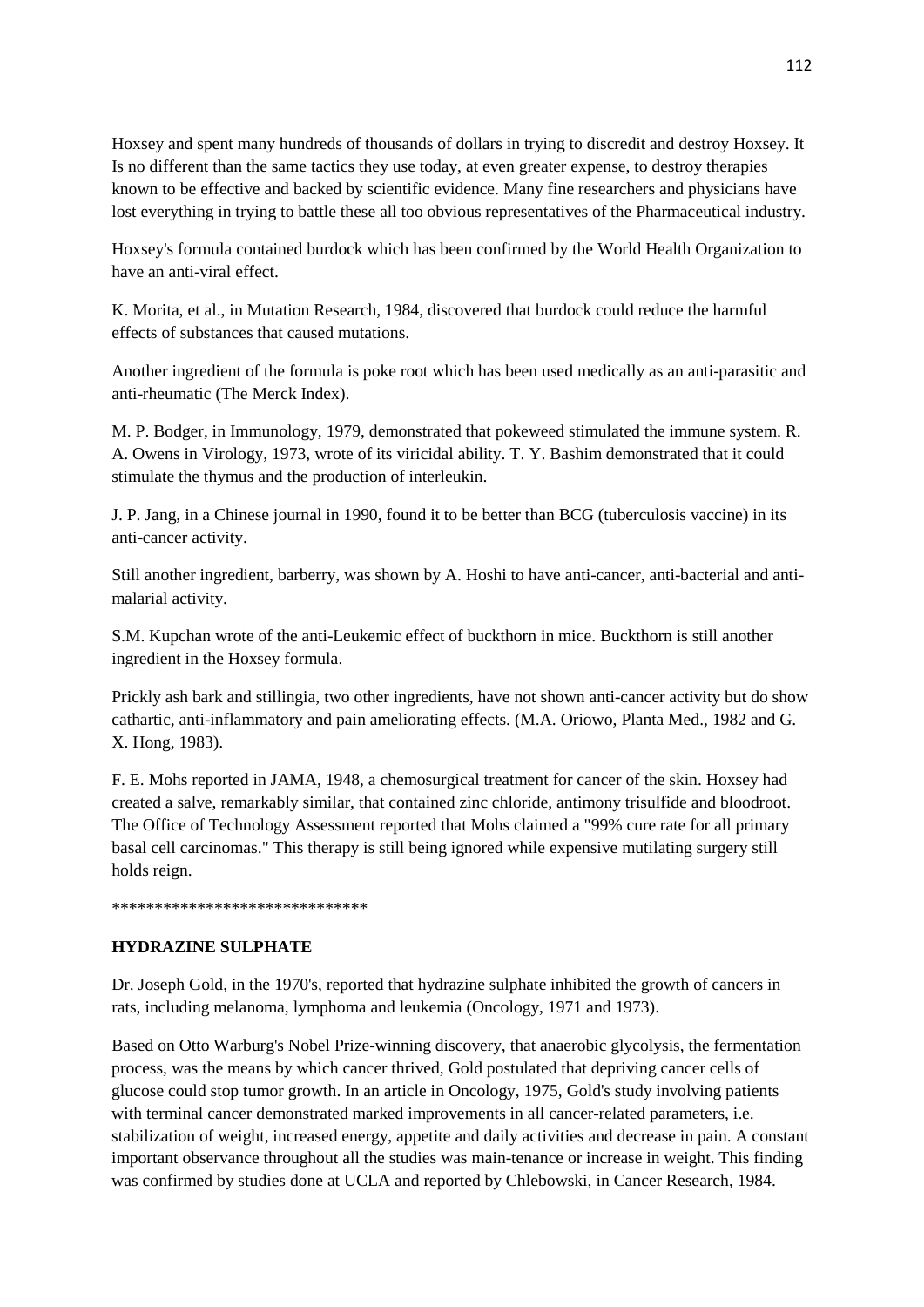J.A. Tayek reported in Lancet the benefits to lung cancer patients who were severely malnourished.

V. Filov, in a large Leningrad study involving over seven hundred patients with many different types of cancer, not only showed better maintenance of weight, but a regression of tumor in 10%. The Russian study indicated that the best results were achieved in patients with breast cancer, Hodgkin's Disease, neuroblastoma, laryngeal cancer and desmosarcoma.

Can you imagine that the National Cancer Institute has belittled and discouraged the use of hydrazine sulfate, despite its non-toxicity and obvious benefits. The only reason that I can think of for their having taken this position is because hydazine sulfate is inexpensive and cannot be patented.

\*\*\*\*\*\*\*\*\*\*\*\*\*\*\*\*\*\*\*\*\*\*\*\*\*\*\*\*\*\*

#### **(IAT) IMMUNO-AUGMENTATIVE THERAPY**

The Story of IAT is another saga of controversy, conflict and confusion. Lawrence Burton, Ph.D. has been involved in scientific disputes since the 1950's, when he and his co-workers claimed to have discovered a "Tumor Induction Factor." His findings appeared in Cancer Research, 1956 and Science in 1956 and 1962.

In the early 1960's, he published papers on cancer-inhibiting substances, which appeared in the Proceedings of the American Association for Cancer Research and The New York Academy of Sciences.

IAT consists of administering antitumor antibodies centrifuged from the blood. The Burton Clinic which is located in Freeport in the Bahamas, has been opened and closed on several occasions under pressure from U.S. authorities. In 1986, there was a scare because of alleged HIV contamination. At the time there were doubts as to the validity of the charges and with the unfolding of the "AIDS" fraud, I am sure the attack was unjustified. The closest personal knowledge I have of Burton's therapy was from an individual in Florida who had improved remarkably and from conversations with a doctor in Mexico who had worked at a franchised satellite clinic in Tijuana. The Mexican clinic was run originally by a cancer survivor and was last under the direction of his son who, according to this physician was not following Burton's protocol. My experience in Tijuana leads me to believe the physician. I would trust the doctors there, but not the entrepreneurs. Those individuals contemplating a trip to Tijuana are advised to follow my recommendations in the Resource section of this book.

\*\*\*\*\*\*\*\*\*\*\*\*\*\*\*\*\*\*\*\*\*\*\*\*\*\*\*\*\*\*\*\*

#### **KOCH THERAPY**

In the first decades of the twentieth century, Dr. Robert Koch developed a protocol for the treatment of cancer using Glyoxilic acid. Although its use was stopped by the FDA in the United States in the 1940's, the treatment can be obtained in Europe and some Latin American countries, including Mexico. The Koch therapy is based on the oxidative process. The effect of oxygen on the biochemistry of the cell promotes the destruction of pathogens and restores the cell to its normal state. By using compounds judicially and in safe amounts, Koch worked out a program utilizing minute amounts (2 millimicrograms) of SSR (Synthetic Survival Reagent, a carbonyl compound) and benzoquinone to facilitate the oxidation process. Some clinics in Mexico are using the Koch therapy adjunctively with Laetrile.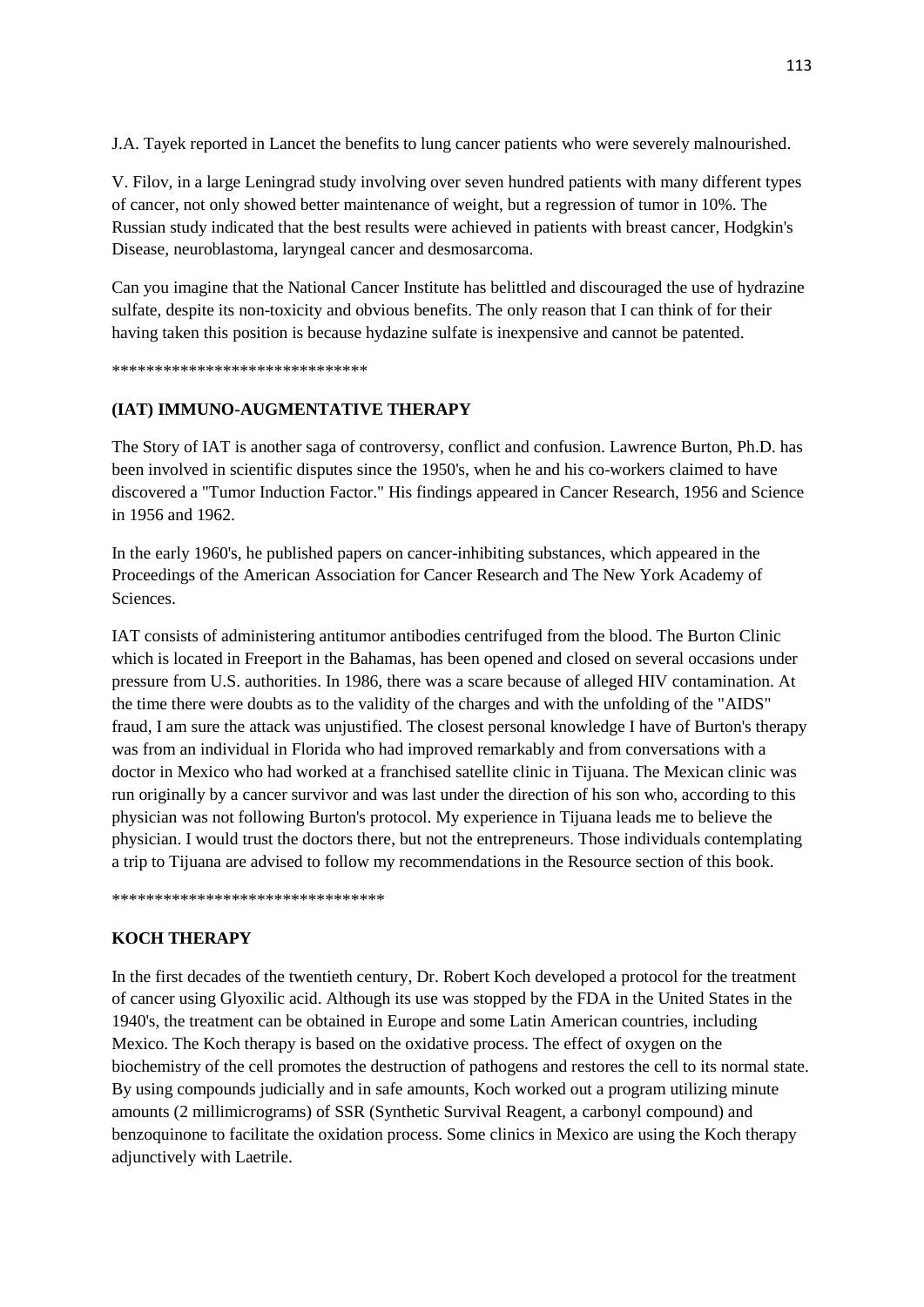Koch stressed a diet similar to the diet that Dr. Johanna Budwig advocates, and which is utilized by most alternative cancer clinics with varying degrees of strictness. Koch was adamant in denouncing the use of aspirin and any other coal tar derivatives as they hinder the oxygen carrying capacity of the blood. He advocated vitamin A in the form of fish oils and cautioned against the use of Beta-carotene in large amounts in cancer patients, as they are not able to oxidize it to create vitamin A (remember: Beta-carotene is useful as a preventative and vitamin A for treatment). He also advocated colonies and the ingestion of raw vegetables (or lightly cooked) to keep the bowels moving. Selenium is necessary in the diet, but Koch pointed out that there was danger of toxicity if judicious use was ignored. He recommended lactobacillus be added to the diet and that food be chewed well in order that enzymatic action can take place.

It is claimed that the Koch treatment is effective in a wide range of diseases including tuberculosis, infections in general, cardiovascular disease, allergy, psoriasis etc. Considering the biochemistry involved, it may very well be so.

#### **THE LIVINGSTON THERAPY**

Because allopathic medicine is so bogged down and blinded by the hypotheses that organisms cause everything (germ theory), it is surprising that the work of Virginia Livingston wasn't taken more seriously. She believed that the microbe she observed under the microscope and which she named Progenitor Cryptocides, was the cause of cancer. This tiny organism has been seen and written about by hundreds of investigators. Respected scientists agree with Livingston's hypothesis. I suspect that Naessen's Somatides are one and the same (See 714-X). Both describe their organism as changing its shape and behavior. My guess is that there is validity to both theoretical roles ascribed to them in that these changes are directed by the many known carcinogens in our environment. They could play a role in the conversion of the cellular genetic material to a less differentiated state.

Another interesting claim, was made by Dr. Livingston, but not supported by scientific literature, that abscisic acid, a plant hormone, was nature's strongest weapon against cancer.

Livingston's treatment was stopped by the State of California authorities in 1990, just before she died. Her treatment consisted of making a patient-specific vaccine of P. cryptocides (orally and subcutaneously); the administration of gamma globulin; BCG and other bacterial vaccines and direct blood transfusions. She used intravenous vitamin support, and strongly advocated a vegetarian diet. Her greatest objections involved poultry, sugar, refined flour, processed foods, smoking and alcohol.

\*\*\*\*\*\*\*\*\*\*\*\*\*\*\*\*\*\*\*\*\*\*\*\*\*\*\*\*\*\*

## **MACROBIOTICS**

The macrobiotic diet is based upon the traditional Japanese diet. It has been popularized by Michio Kushi. Kushi linked the cause of cancer directly with diet and lifestyle. The macrobiotic diet is primarily whole grains and vegetables, to which small amounts of seaweed, fish and fruit have been added. All grains are whole grains and organically grown. Certain vegetables, such as all types of potatoes, tomatos, egg plant, avocado, zucchini, asparagus, spinach and peppers are forbidden. Proteins are provided by lentils, chickpeas and soy bean products. Coffee and tea are not allowed.

The basic approach of macrobiotics is confirmed by much of the recent scientific literature. The increase in fiber, the avoidance of red meat and the increased intake of yellow and green vegetables,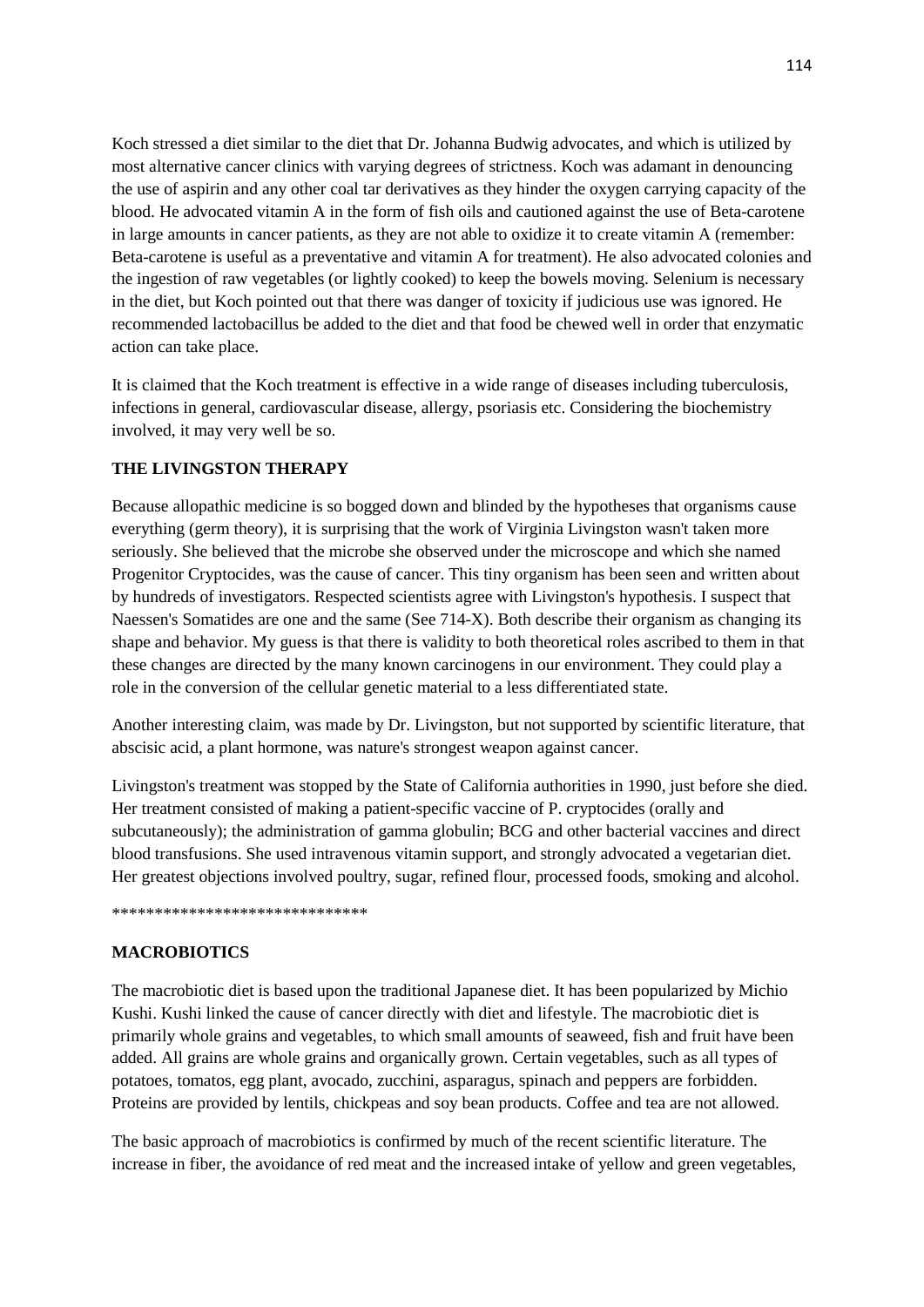the use of soy and green tea are all mentioned in scientific references (M. Masina, J Am Diet Assoc, 1991; J. Nat'l. Cancer Inst. 1991; H. Benjamin, et al., Cancer Res., 1991; J. Etas, Med. Hypotheses, 1981; D.P. Burkett, AM J Clin. Nutr., 1978).

The macrobiotic diet can result in nutritional deficiencies because it is difficult to follow and requires a wide variety of foods at each feeding. I have recommended that my patients who followed this diet use supplements of essential fatty acids, complete amino acid powders, along with vitamins and minerals. Vitamin B12 supplementation has been shown in several studies to be a necessary supplement (G. Debry, Rev Prat., 1991; P.C. Dagnelie, Am J Clin Nutr., 1990; D.R. Mellor, et al., Am J Clin Nutr., 1991).

\*\*\*\*\*\*\*\*\*\*\*\*\*\*\*\*\*\*\*\*\*\*\*\*\*\*\*\*\*\*

# **Chapter 14: Immune Stimulants**

## **ARISTOLOCHIA ACID**

In the 1960's, Professor J.R. Mose, of Austria, performed a series of experiments demonstrating that Aristolochia stimulated the production of phagocytes without a concomitant increase in the other leucocytes (white blood cells) in the blood. The phagocytes are particularly significant in that these "killer-cells" are known to attack all foreign invaders as well as cells which are abnormal to the system i.e. cancer cells. Prof. Mose also noted that the phagocytes were able to ingest larger amounts of foreign material than usual. This is a strong indication of immune response.

Experiments have shown that Aristolochia Acid inhibited growth of artificially induced tumors in laboratory animals. It has also been used on a long lasting basis as a preventative measure in cancer.

In infections, Aristolochia is utilized as a Eubiotic, in that it stimulates the body's own defenses (reticulo-endothelial system) for a therapeutic response. This is in contrast to antibiotics, which kill or stunt the growth of bacteria but at the same time have an immune suppressive effect.

Dr. Byron W. Goldberg, in the United States, tested KC2 (aristolochia) on patients with acute leukemia, chronic aleukemic leukemia (granulytic series) and chronic lymphocytic leukemia. Although no significant changes were observed in the blood tests, the patients improved clinically and in quality of life. Notably, the patients exhibited resistance to infections and increased their ability to "throw off colds." As a result, he tested KC2 (1-2 tablets every two hours while awake) on patients with "colds" and noted rapid improvement with normalization of all symptoms and body function.

In instances where antibiotics are truly indicated, Aristolochia Acid can be used instead of, or in conjunction with, anti-microbial agents. It is indicated particularly in patients who are in a weakened state as a result of radiation, chemotherapy or long-term antibiotic or steroid (cortisone) therapy. It improves secondary wound healing (post-surgery).

In Europe it is known also as KC2 and can be obtained as an enteric coated tablet, liquid (for children) or ointment. When used as directed, there are no known risks or incompatibilities. The only known unwanted direct effect is a rare instance of nausea, vomiting, diarrhea or palpitations. These symptoms cease when the preparation is discontinued.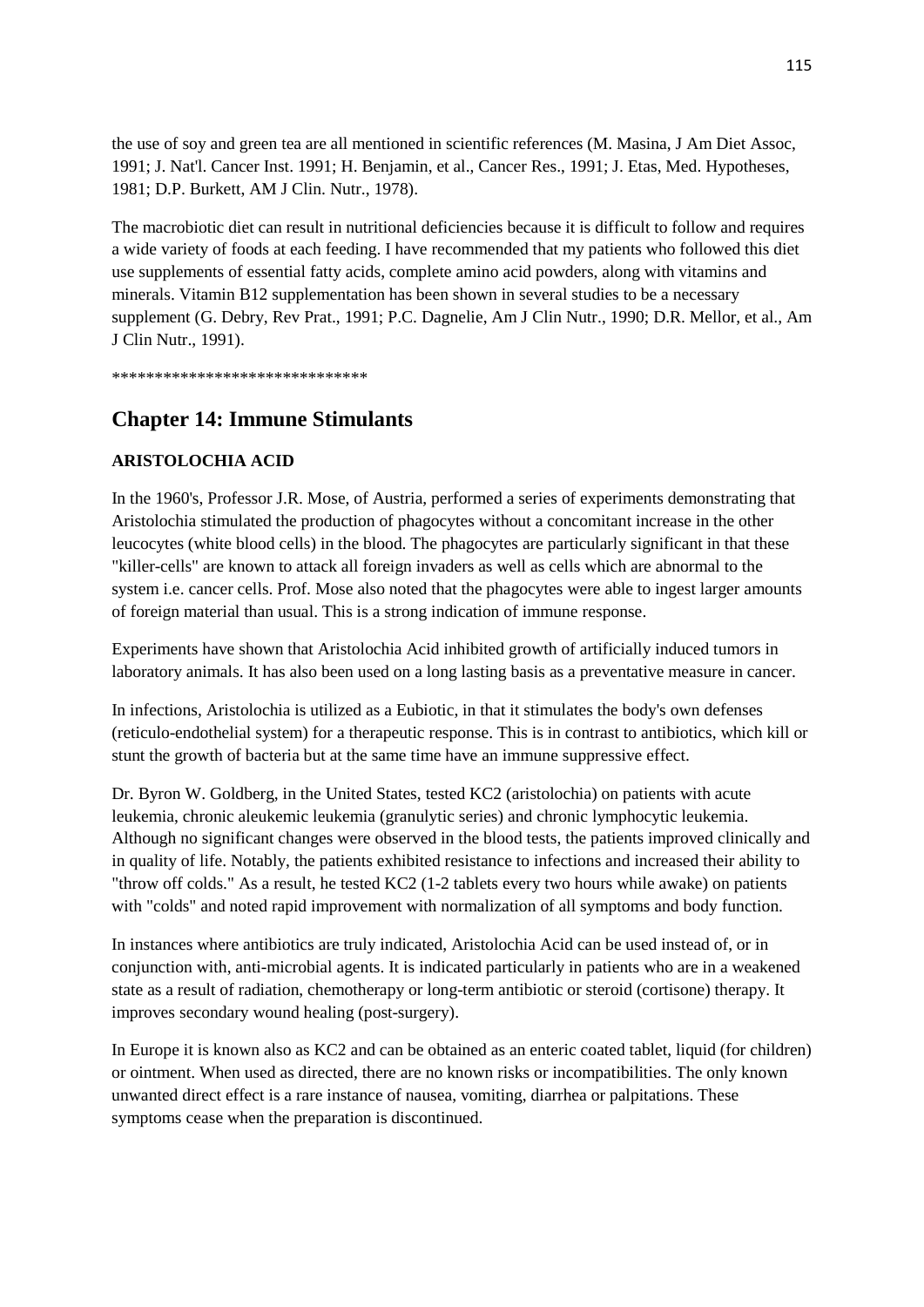## **BESTATIN**

This immune stimulant was isolated from Streptomyces olvoreticuli. It is an amino acid compound which works on cell membranes by effecting enzyme action. Its anti-cancer effect is obtained through the stimulation of T-cells, macrophages and certain bone marrow cells.

It has been used in melanoma and lung cancer (I. Saiki, Japanese Journal of Cancer Research, 1989), and in combination with other chemotherapies in leukemia (S. Tsukagoshi, 1987).

If the immune system has been destroyed by X-ray or other forms of radiation, Bestatin will not be effective (K. Shibuya, et al., 1987).

Although its effectiveness has been mainly in blood cancers and other blood diseases, promise is evident in head, neck, esophageal, stomach, lung and bladder cancers, as well as malignant melanoma (K. Ota, Biomed Pharmacother. 1991).

It has been used in conjunction with Levamisole, another immune stimulator, in laboratory mice, with good effect (R.M. Bruley, Immunology, 1979).

Bestatin prolongs the effect of the body's own pain killers and has been shown by G. Mathe to inhibit the breakdown of enkephalin, the body's own rapid pain-killer. (Biomed Pharma-cother., 1991).

In a study done by H. Blongren and reported in Acta Oncol., 1990, it was demonstrated that Bestatin was as effective as radiation therapy in the treatment of bladder cancer.

\*\*\*\*\*\*\*\*\*\*\*\*\*\*\*\*\*\*\*\*\*\*\*\*\*\*\*\*\*\*

## **COLEY'S TOXINS**

The use of bacterial toxins to stimulate the immune system and thus provide a possible therapy for cancer was discovered a century ago by William B. Coley, M.D. The toxins which bear his name cause a classical toxic response which causes temperature to rise and chills, palpitations and headaches to occur. These are the natural responses of the immune system. Therapy was effective in bone tumors (giant cell), malignant melanoma, ovarian cancer and Hodgkin's Disease.

Dr. Frances Havas, of Temple University School of Medicine, has carried on a thirty year study confirming the usefulness of Coley's Toxins and has published many articles which have appeared in Cancer Research and other journals, spanning the years from 1958 until the present. Dr. Havas has made an observation which alternative physicians have known for decades: If patients are given antibiotics unnecessarily, the immune system cannot respond as well to stimulation.

A. R. Kean and R W. Frelick have expressed the opinion that naturally occurring fevers from infection are as effective as the use of immune stimulants (J. Biol Res Mod., 1990). This should make you think twice about taking drugs to suppress fever.

When Coley's Toxins are used in conjunction with conventional surgery, radiation and chemotherapy, survival was increased (Y. T. Zhao, Med Oncol & Tumor Pharmacother., 1991).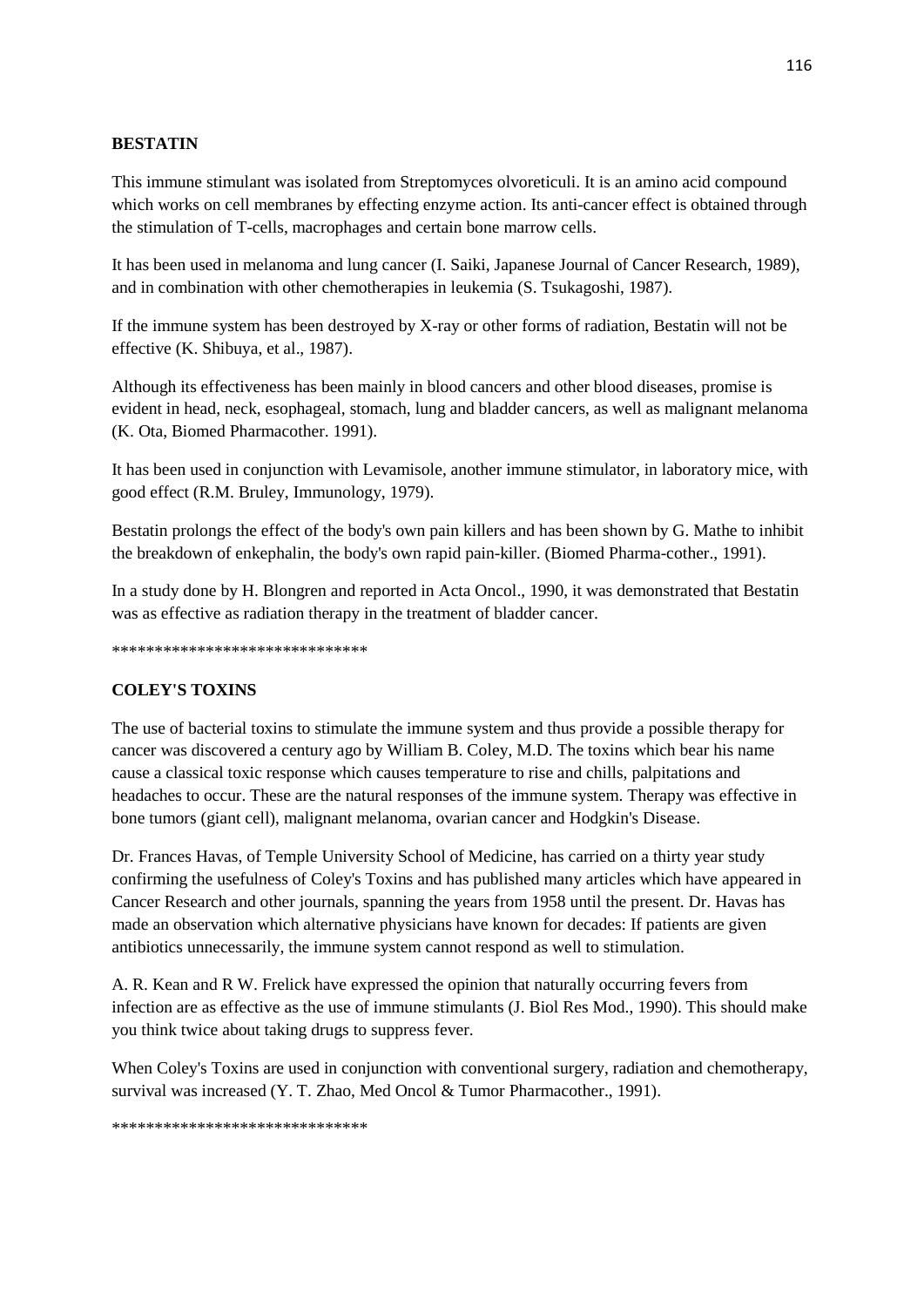## **GOSSYPOL**

Gossypol has been used in China as a male oral contraceptive. It is a pigment obtained from cotton seed.

Its use in reproductive cancers, in both men and women, has been confirmed by studies done by V. Band, et al., and reported in Gynecological Oncology, 1989.

Leukemia and pancreatic cancer in mice were affected significantly by gossypol. Human breast cancer seemed to be affected also (M. Thomas, Anti-Cancer Research, 1991, S. K. Majundar, et al., 1991).

Scientists at the National Institute of Health, reported a case of adrenal cortex cancer, in which gossypol effected a marked decrease in lung and liver metastases.

\*\*\*\*\*\*\*\*\*\*\*\*\*\*\*\*\*\*\*\*\*\*\*\*\*\*\*\*\*\*

## **INOSINE**

The inosine molecule, which is a major chemical in the structure of DNA, is found in meat and beets. Inosine and thymodine, another DNA molecule, have been used with methotrexate, a chemotherapeutic antimetabolite, allowing lar-ger doses of that agent to be administered, with less toxicity. As usual, they combine these natural substances with other chemicals to create a patentable drug, resulting in toxicity (J. Kaufman and A. Mittelman, Cancer Chemother Rep. 1975).

A.J. Glasky and J. Gordon, in 1986, found that a commercial preparation of inosine could protect patients from the immune defects caused by cancer chemotherapy and radiation.

It has also been found to boost survival in laboratory animals injected with cancer cells, when combined with Interferon (I. Cerutti, et al., Int J Immunopharmacol. 1979).

\*\*\*\*\*\*\*\*\*\*\*\*\*\*\*\*\*\*\*\*\*\*\*\*\*\*\*\*\*\*

## **KRESTIN**

A Japanese product, Krestin is extracted from common mushrooms and has been in use since 1973. It is the most widely used drag for cancer in the world. In the United States, however, the FDA is still "protecting" the public from the safety of this natural drug.

When used in conjunction with cancer chemotherapy, it prolongs survival by protecting the immune system (T. Fujii, et al., Oncology, 1989; and S. Tsukgoshi, Cancer Treat Rev., 1984).

It has been used effectively in combination therapy against leukemia (T. Nagao, et al., 1981).

T. Ando, et al., has established that Krestin improves resistance to infection, which is always a threat in cancer.

In stomach cancer, Krestin has been administered successfully, along with 5-FU. (H. Nakazato, et al., 1989).

\*\*\*\*\*\*\*\*\*\*\*\*\*\*\*\*\*\*\*\*\*\*\*\*\*\*\*\*\*\*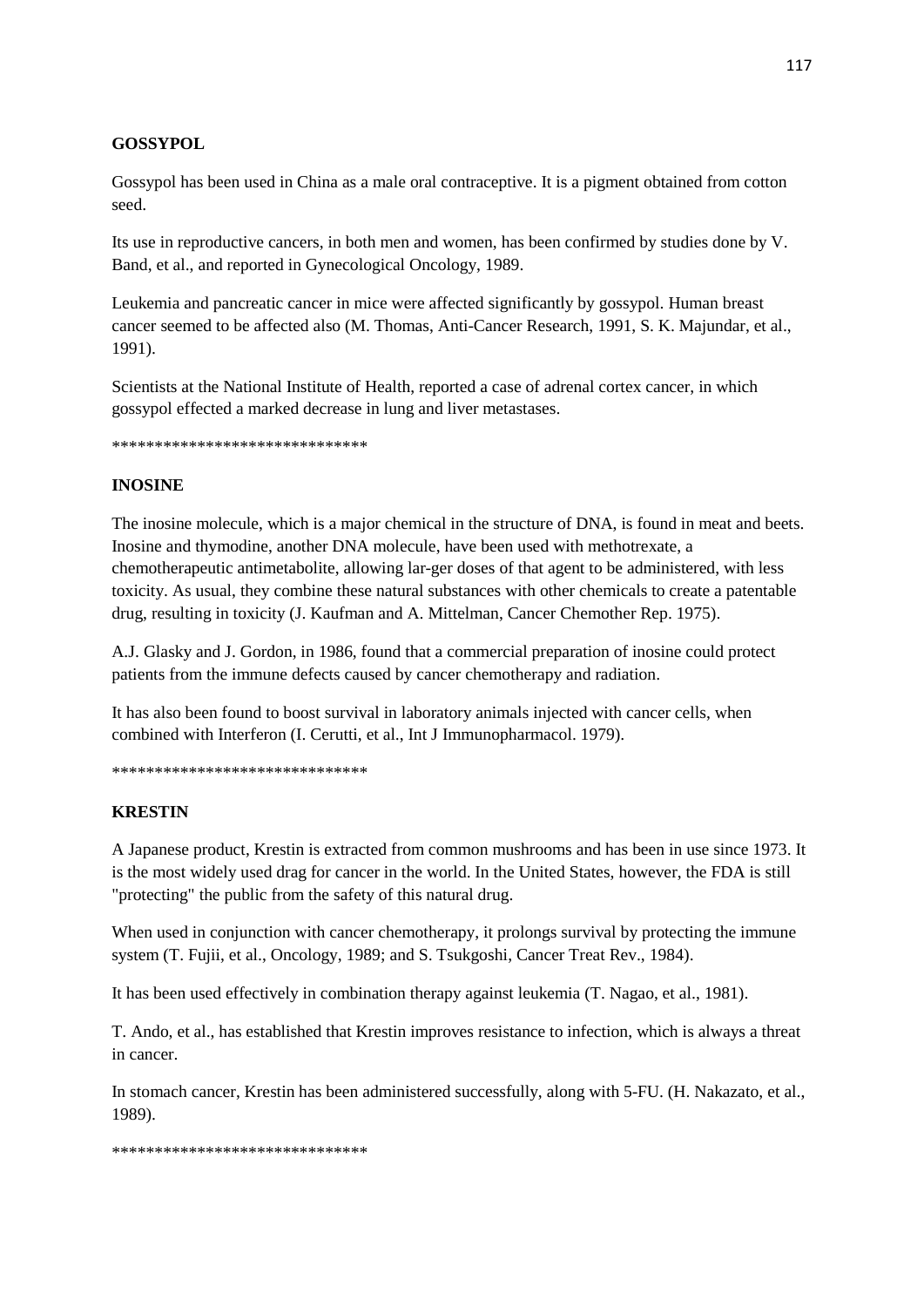## **LENTINAN**

This extract from the Shiitake mushroom has been in use for almost thirty years. It has been successfully employed against a variety of tumors in laboratory animals. Lentanin has been used, like so many immune modulators, to protect against the "side effects" of chemotherapeutic agents. This combination has been found effective in stomach, colorectal and breast cancers (K. Okuyama, et al., Cancer, 1985 and T. Taguchi, 1983).

More importantly, it has been found effective in preventing cancers which are caused by chemicals and viruses (G. Chihara, et al., Int J Tissue React., 1982).

In spite of the dozens of articles that have been written about the effectiveness of Lentanin in obtaining high cure rates in many cancers, and its very low toxicity, it cannot be obtained legally in the United States. However, you could always eat Shiitake mushrooms. They taste great!

\*\*\*\*\*\*\*\*\*\*\*\*\*\*\*\*\*\*\*\*\*\*\*\*\*\*\*\*\*\*

## **LEVAMISOLE**

Many alternative practitioners use Levamisol because it is relatively free of adverse effects. Careful monitoring of the patient is advised, however.

Studies done on Levamisole, which has long been used to de-worm animals, indicate that in combination with 5-FU, it has a significant effect in reducing the recurrence of colon carcinoma (C. Moertel, New England Journal of Medicine, 1990).

\*\*\*\*\*\*\*\*\*\*\*\*\*\*\*\*\*\*\*\*\*\*\*\*\*\*\*\*\*\*

## **METHYLENE BLUE**

This one hundred year old synthetic dye has been used in medicine, primarily as an antiseptic for the urinary tract and as a poison antidote.

B. T. Lai, at the Beijing Lung Tumor Research Institute in China in 1989, reported the effectiveness of methylene blue against three animal cancers.

It has also been demonstrated that methylene blue reaches the brain and, therefore, is potentially useful for brain cancer. Phototherapy, which is used in the treatment of bladder cancer, is enhanced with methylene blue (D.S. Yu, Journal of Neurology, 1990).

M.J. Kelner, in Basic Life Sciences, 1988, reported that free radical activity is inhibited by methylene blue. This medicinal is inexpensive and legal. However, because it is no longer patentable, nobody seems to be pushing it.

\*\*\*\*\*\*\*\*\*\*\*\*\*\*\*\*\*\*\*\*\*\*\*\*\*\*\*\*\*\*

## **MONOCLONAL ANTIBODIES**

Genetic cloning of antibodies, in which a variety of different cells are brought together, result in the biological creation of cells with new characteristics that can be aimed at the destruction of cancer. The possibilities are endless. Cells can be developed that can directly invade and destroy tumors; act as messengers and carriers for drugs, toxins, etc.; produce new species for vaccines; and for the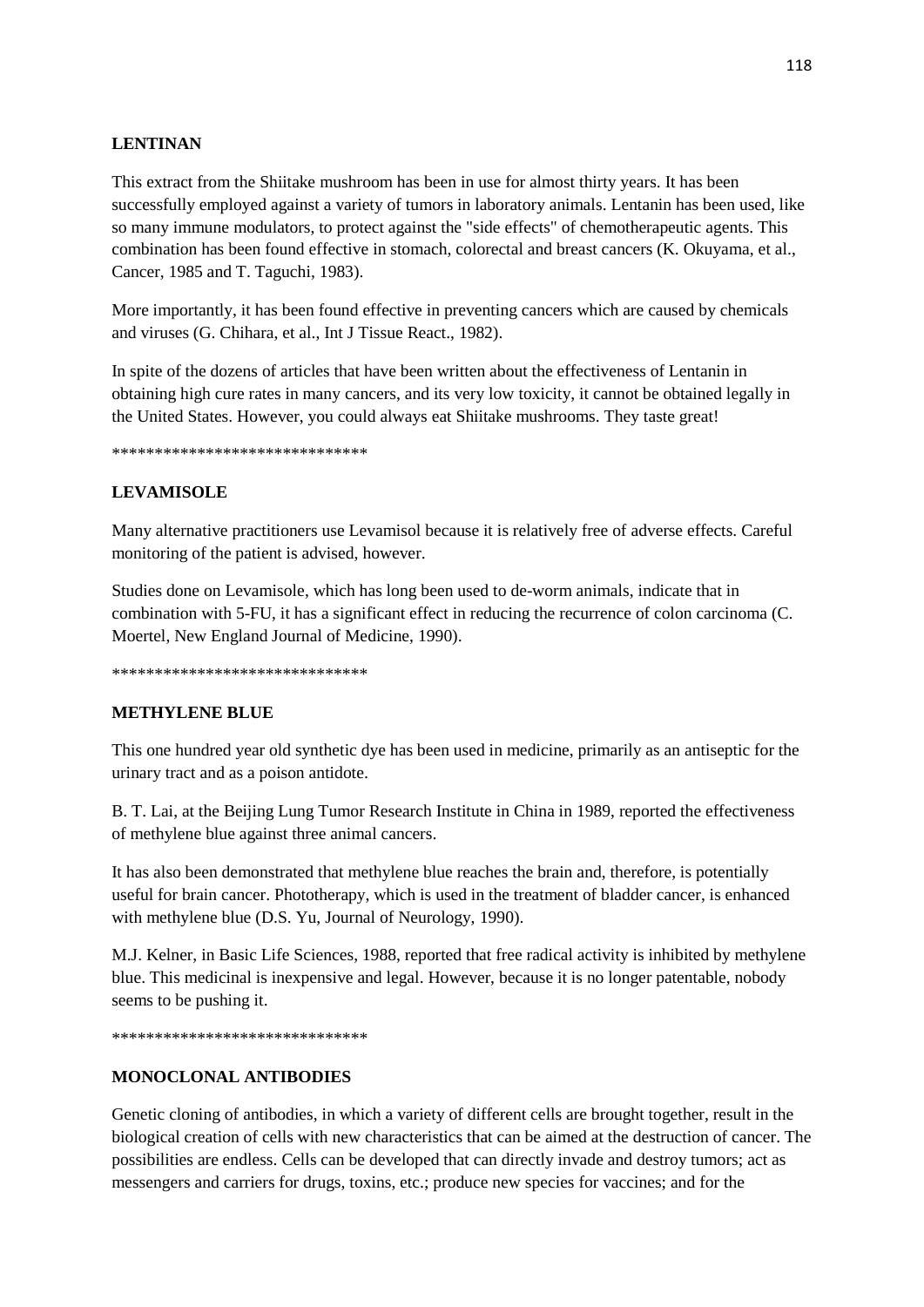production and replacement of normal cells that have been destroyed. In over twenty years, monoclonal antibodies have only been shown to have an extended effect in the treatment of lymphoma ( R. O. Dillman, 1984).

There have been some benefits, though not impressive, demonstrated in leukemia, neuroblastoma and melanoma (R. Dillman, Rev Oncol Hematol., 1984.) It is still too early to recommend otherwise.

\*\*\*\*\*\*\*\*\*\*\*\*\*\*\*\*\*\*\*\*\*\*\*\*\*\*\*\*\*\*

#### **MTH-68**

The use of viruses to destroy cancer arises from observations that viral infections have caused regressions of Burkitt's lymphoma and leukemia. Laszlo K. Csatary developed the use of this phenomenon and produced a vaccine called MTH-68. In Lancet, 1971, he reported the use of the vaccine against cancer and, for fifteen years, submitted various articles to the Journal of Medicine. He has reported beneficial effects in prostatic, bladder and breast disease.

It is now known that viruses can stimulate the production of tumor necrosis factor and, possibly, Interferon and Interleukin. The newest form of the vaccine is called MTH-68/N, and it is now approaching its final stage of testing. Preliminary reports are very encouraging. Parallel work with a mumps vaccine has also obtained excellent results in thyroid, breast, uterus, rectal and skin cancers (Y. Okuno, et al, 1977-1978 and T. Asada, Cancer, 1974).

\*\*\*\*\*\*\*\*\*\*\*\*\*\*\*\*\*\*\*\*\*\*\*\*\*\*\*\*\*\*

#### **MUROCTASIN**

Muroctasin is derived from muramyl dipeptide, which is obtained from the cell walls of bacteria. Although it is more potent than the natural substance, it has very few unwanted effects. It is a Japanese product and information is only available in German and Japanese literature.

Toxicity studies have been performed by Y. Ono and H. Kojima and their groups in 1988. The most common problems were a mild transient fever and local inflammation at the site of injection. The effective treatment dose of 90mg/kg was less than half the lowest lethal dose in animals - 200mg to 800mg per kg. (Y. Ono, 1988.)

Investigators believe Muroctasin is an adjunct in the treatment of low white blood cell counts caused by chemotherapy (K. Furuse, A. Sakama, M. Takada, 1988). This investigation was performed on lung cancer patients at the Osaka Prefectural Habikino Hospital and the National Kinki Central Hospital for Chest Diseases (Osaka).

Muroctasin also potentiates antibiotics (T. Otani, 1988). It boosts immune activity by stimulating macrophages, with a resultant increase in interleukin and colony stimulating factor (CSF) production (K. Akahani et al., 1990, S, Nagao et al., 1988). It is a promising agent for individuals taking chemotherapy and who are prone to infection.

\*\*\*\*\*\*\*\*\*\*\*\*\*\*\*\*\*\*\*\*\*\*\*\*\*\*\*\*\*\*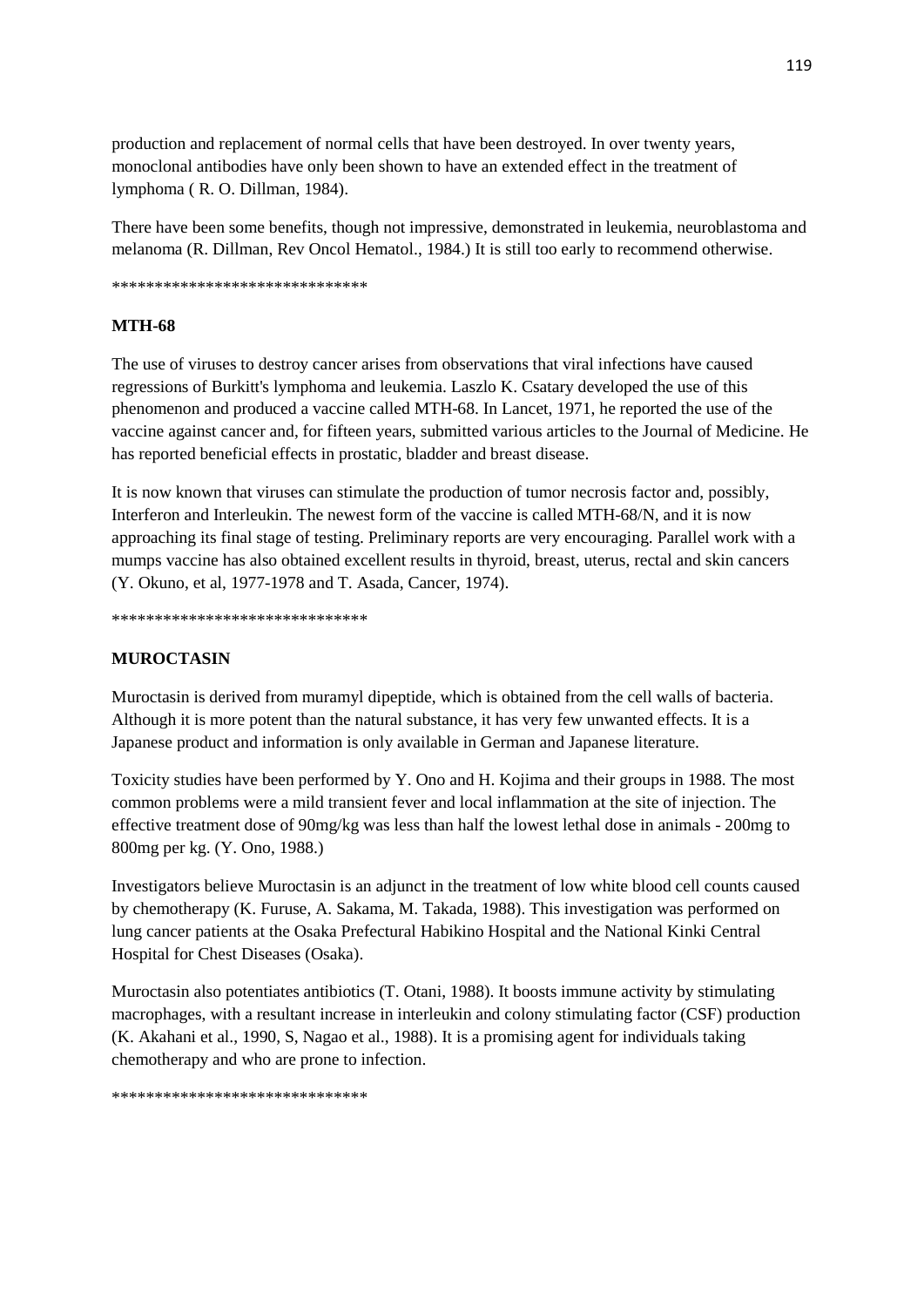## **SHARK CARTILAGE**

It has been known for quite some time that sharks do not develop cancer. The reason for this is not entirely clear. However, it was discovered that shark cartilage inhibited the growth of new blood vessels. Tumors produce a substance which stimulates a growth of blood vessels in order to receive a supply of blood for their own metabolism.

Dr. Carl Luer of the Mote Marine Laboratories, indicates that a protein in very high concentrations in the cartilage is responsible for this biochemical phenomena. If angiogenesis or vascularization of the tumor is prevented, then the tumor is denied the nutrients necessary for its survival.

Investigation was carried out, using shark cartilage to inhibit the vascularization of tumors. J. Falkman and H. Brem published articles in the Journal of Experimental Medicine in 1975 and in Scientific American in 1976 on this subject.

Dr. G. Atassi of the Institute Jules Bordet in Brussels, Belgium, experimentally demonstrated in 1989 that shark cartilage, administered by mouth, is effective in inhibiting tumor growth. The Chinese have been eating soup from shark cartilage (shark fin soup) for centuries without any evidence of adverse effects. Research for many years on laboratory animals has also failed to produce side effects. Therefore, shark cartilage is obviously safe. There are many papers in the scientific literature supporting the use as a logical food supplement in individuals at high risk for cancer. Dr. Brian Durie, testing the effects of shark cartilage on tumor cells in the laboratory, found it to be highly effective in destroying certain cancer stem cells.

In another study on melanoma cells, Dr. Astassi found it to be significant in prolonging survival time. Dr. Ghanem Atassi experimented with human melanoma cells injected into mice which were then fed shark cartilage. The growth of tumors was markedly inhibited in the mice fed shark cartilage, as compared to the control group.

In the past two years (1992-93), a large - scale investigation was performed in Cuba, with promising effects. Interviews on major television shows (60 MINUTES) were shown, in which Cuban and American investigators confirmed that there were beneficial results in cancer.

Investigation by Dr. Robert Langer, at the Massachusetts Institute of Technology, confirmed the effects of shark cartilage and submitted a paper to the Proceedings of the National Academy of Sciences in the United States in 1980. In 1983 an article by Dr. Robert Langer appeared in the journal, Science, Vol. 221, in which he demonstrated that shark cartilage strongly inhibited the growth of new blood vessels (angiogenesis) toward solid tumors "thereby restricting tumor growth."

G. R. Pettit and R. H. Ode isolated two anti-cancer substances from shark cartilage (Journal of Pharmacological Sciences, 1977). There have been no reports of toxicity from the use of shark cartilage. However, my own investigations in Mexico revealed that contamination can occur in situations where controls on manufacturing are not stringent and illness can thus result. This is not meant to detract from the benefits but to merely caution the reader to obtain it from a reliable source. The FDA in the United States will release AZT, a drug that causes AIDS, for the treatment of AIDS, but it will not condone shark cartilage, a food which is harmless, for the treatment of cancer!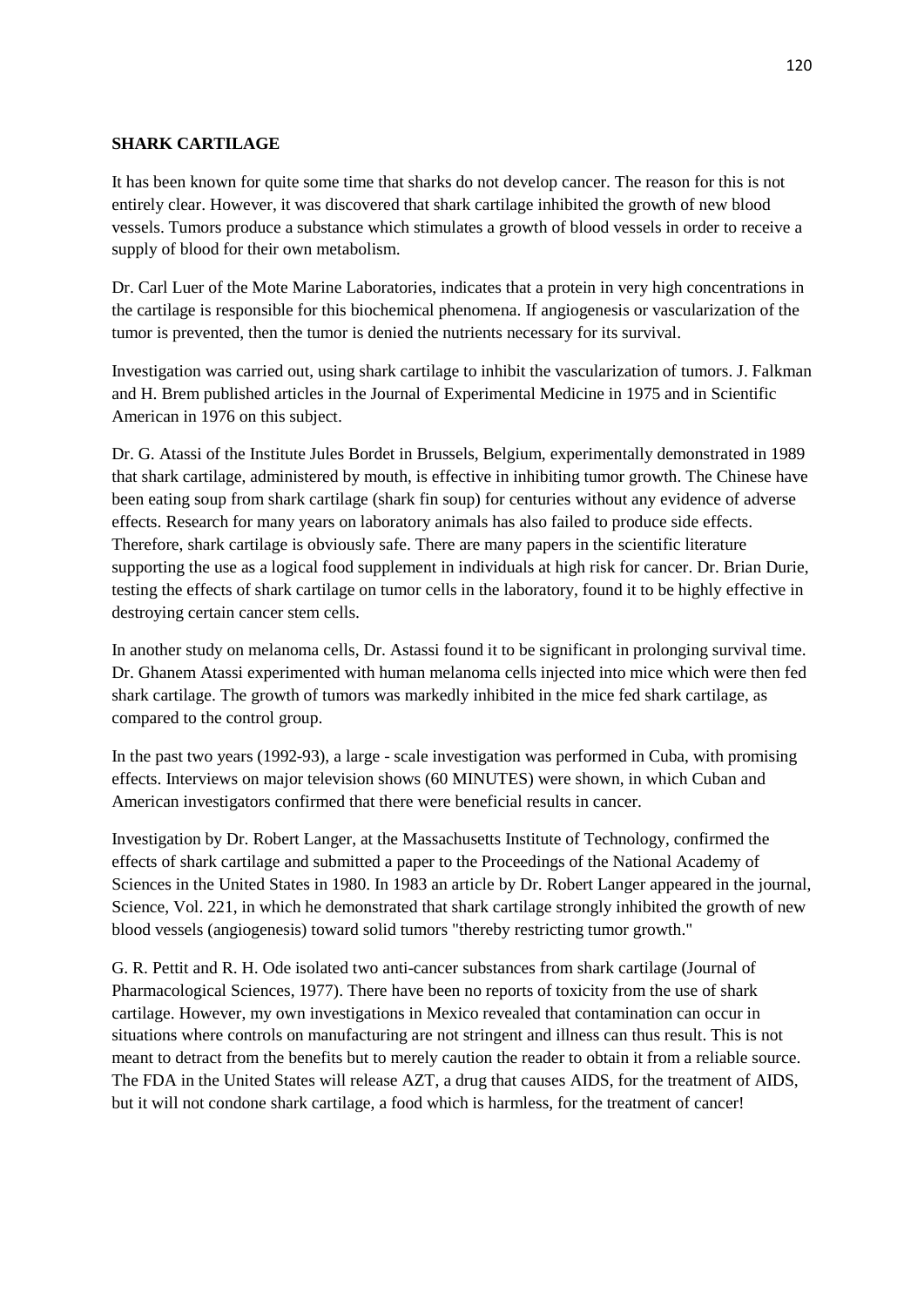Shark cartilage has shown to be effective in fortifying the immune system in a variety of inflammatory conditions, particularly arthritis. Professor Serge Orloff, M.D., of thi Brugmann University Hospital of Brussels, used the cartilage successfully in degenerative joint disease.

Other investigators have demonstrated its effectiveness in laboratory animals and humans. Studies on osteoarthritics at the Miami School of Medicine, by Jose Orcasita, M.D., in Cost;i Rica by Carlos Alpizar, M.D. (head of the national geriatric program) and V. Rejholec, M.D., of the Charles University in Czechoslovakia, have all demonstrated dramatic results. Indivi-dual cases showing significant improvement involving Lymc disease, psoriasis, eczema and lupus erythematosus have been reported. Dosages are variable and range from 4 to 30 grams daily, depending on the condition being treated. Rectal installation also appears to be an effective route of administ-ration. Although it has not been demonstrated to be harmful in any situation, there should be some caution and physician supervision in individuals where angiogenesis is desirable, such as after recent heart attacks, in children, in pregnancy and after any incisive surgery procedure.

\*\*\*\*\*\*\*\*\*\*\*\*\*\*\*\*\*\*\*\*\*\*\*\*\*\*\*\*\*\*

#### **SOD**

Superoxide Dismutase (SOD), like Vitamin E, Beta-Carotene and Vitamin C, is a free-radical scavenger. Susceptibility to carcinogens of breast cancer cells is lessened by the presence of SOD. A great deal of research involving SOD is going on, because of the role of free-radicals in many diseases.

A Chinese investigator, R. Dai, demonstrated that SOD levels were higher in healthy adults than in patients with cancer of the breast, lung, digestive tract and the reproductive system.

D. Glaves, in 1986, reported that SOD inhibited lung cancer cells.

R. Miesel and U. Weser demonstrated the anti-cancer effectiveness of a copper-SOD compound.

SOD compounds effectively reduce the side effects of radiation therapy, particularly with relation to fibrous scar tissue formation (F. Baillet, et al., 1986 and M. Housset, et al., 1989).

SOD has also been used in conjunction with tumor necrosis factor. The effectiveness of oral SOD is still disputed.

#### **SPLENOPENTIN**

Similar in activity to thymus hormone, splenopentin was initially designated as thymopoietin III. It is actually produced by the spleen. Human splenopentin proved to be more effective than bovine in studies on immunodeficiency states ( V.A. Evseev et al., 1991, H.U. Simon, et al., Allerg Immunol., 1990).

According to Simon et al., splenopentin is well-tolerated. It appears to be beneficial in grafting of tissue bone marrow transplants and restoring antibody production (R. Eckert et al., Exp Clin Endocrinol., 1989 and 1990).

In a study by J. Greiner in 1990, it was found to be useful in the treatment of psoriasis and in arthritis.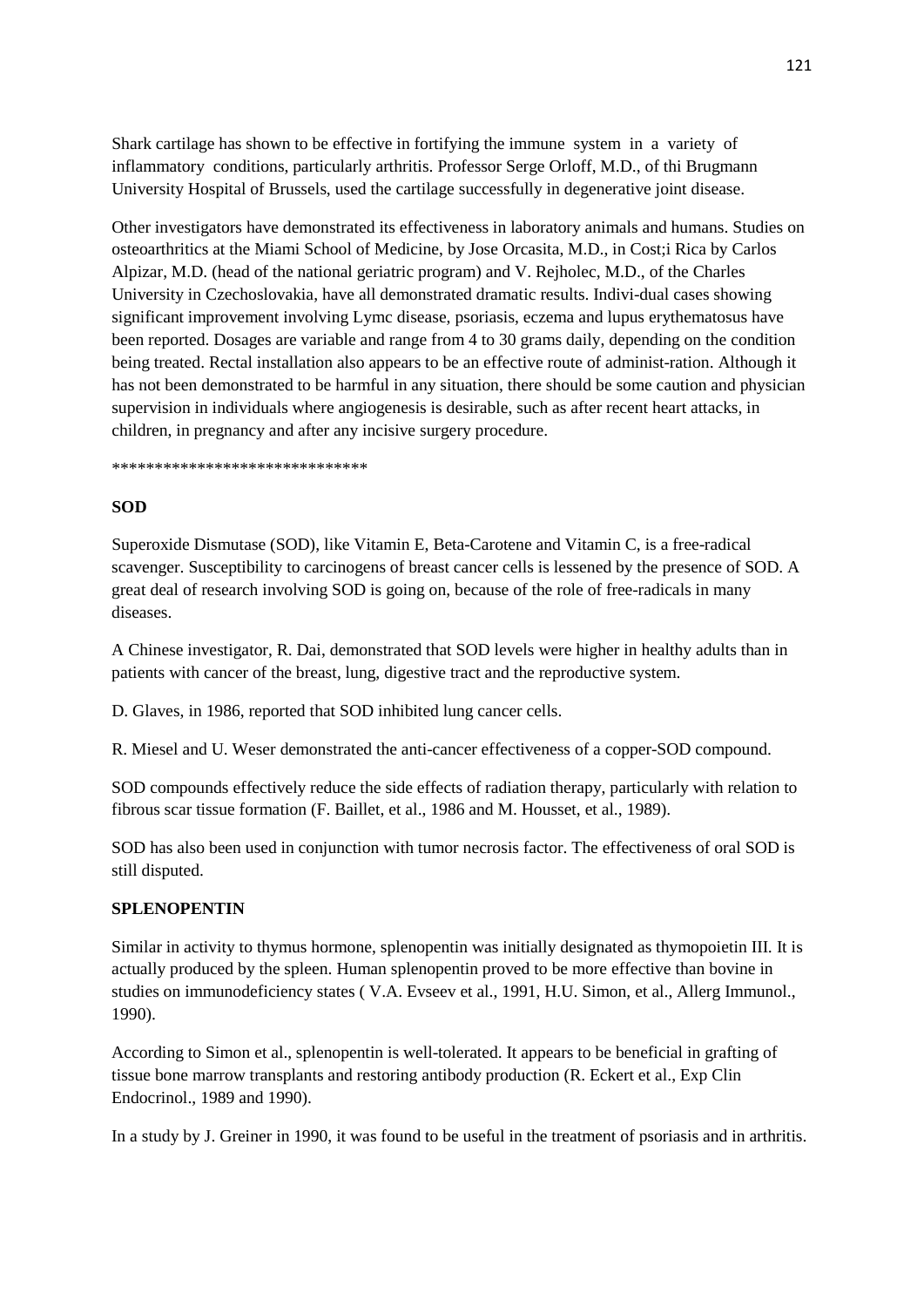At the San Bartolo Hospital in Vicenza, a study on Hodgkin's disease patients showed that splenopentin and thymic hormone were equal in their immune stimulating response (T. Chisesi et al., J Biol Regul Homeost Agents., 1988).

\*\*\*\*\*\*\*\*\*\*\*\*\*\*\*\*\*\*\*\*\*\*\*\*\*\*\*\*\*\*

#### **VACCINES**

#### **BCG (ANTI-TUBERCULOSIS VACCINE)**

The vaccine for tuberculosis, known as BCG, is currently being used as therapy in various types of cancer, because it stimulates lymphocytes and macrophages to attack cancer cells.

It has been primarily used successfully in the treatment of melanoma, bladder cancer, lung cancer and leukemia (R. Verloes, British Journal of Cancer, 1981). The treatment is usually well tolerated. However, severe shock reactions (ana-phyllaxis) have occurred. BCG has been used for over twenty years.

\*\*\*\*\*\*\*\*\*\*\*\*\*\*\*\*\*\*\*\*\*\*\*\*\*\*\*\*\*\*

#### **STAPHAGE LYSATE**

The vaccine, Staphage Lysate, has been in use for over fifty years. Typically, it was attacked and surpressed by Establish-ment Medicine and the American Cancer Society. The claims by its originator, Robert E. Lincoln, MD., have been supported by scientific studies in the past decade (H.J. Esber, Immuno-pharmacology, 1985).

The vaccine stimulates the production of natural body Interferon, which has no side effects and is far less expensive than the toxic commercially available Interferon. Laboratory studies indicate that Staphage Lysate should be considered as a means of stopping the spread and growth of breast cancer (A. Mathur, et al., Journal of Investigative Surgery, 1988).

\*\*\*\*\*\*\*\*\*\*\*\*\*\*\*\*\*\*\*\*\*\*\*\*\*\*\*\*\*\*

#### **MARUYAMA VACCINE**

Professor Chisato Maruyama, of the Nippon Medical School, in the 1960's developed an extract from the bacteria that causes tuberculosis. The Japanese health authorities have stubbornly refused to allow this vaccine to be used outside of this one medical school, in spite of the fact that the Central Pharmaceutical Affairs Council has urged its release for use in amelioration of radiation side effects.

There have been reports of dramatic effects in metastatic testicular cancer to the lung (K. Fijita et al., Cancer Detect Prev., 1981). It also appears to be effective in the treatment of Hepatitis B.

The Marayama vaccine stimulates the production of Inter-feron and collagen (T. Kimoto, 1982 and Y. Hayashi, 1981). The studies in laboratory animals give evidence that the formation of collagen entraps the cancer tissue, which is a unique way of containing a tumor (H. Nagae, 1990).

The effects on the anti-tumor activity have been studied by R.B. Pollard et al. (Anticancer Research, 1990), F. Suzuki et al. (J Natl Cancer Inst, 1986) and H. Sasaki et al.(Cancer Res, 1990).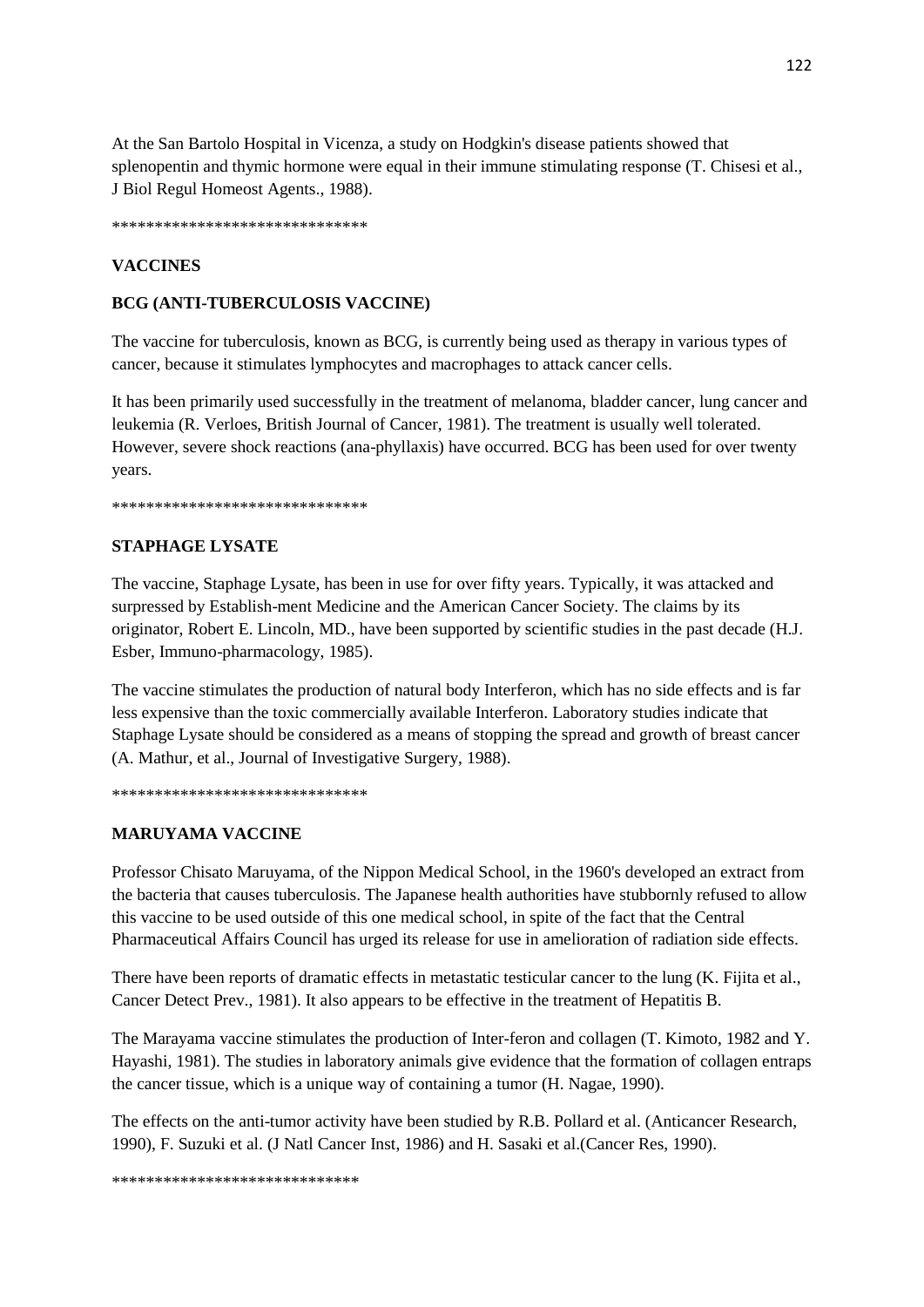## **UREA**

Urea is a natural substance found most abundantly in urine. It is odorless and colourless when crystallized. The first evidence of anti-cancer activity was noted in 1941 by J. Thompson. These findings were confirmed in a large study, performed by E. Lowe and reported in Medical World in 1944. As expected, the cancer establishment in Britain denounced this inexpensive, non-patentable substance.

A medical school professor at the Athens University, E. D. Danopoulos, revived interest in urea with a series of articles that appeared in the famous Lancet and in Clinical Oncology, through the years 1974 - 1983. Dr. Danopoulos dealt mainly with cancers of the eye, of various types. His studies and reports indicated remarkably high success rates with actual cure. He presented many cases of lip cancer of different types with, again, an exceptionally high incidence of success.

Other investigators have found urea to be effective in treating malignant melanomas in hamsters (B. Ecanow, Clinical Oncology, 1977, and cancers of the cervix and penis (G. Gandi, et al., Journal of Surgical Oncology, 1977). Danopoulos recommends his treatment in early cancers of the liver and metastatic lesions of the lung. He advocates both oral administration and injection of a 40% solution.

## **Chapter 15: Other Products To Consider - Maybe!**

(Not So Natural, Not So Safe)

## **ANTICOAGULANTS**

Substances which interfere with the normal clotting mechanisms in the blood have been used primarily in heart disease and in peripheral vascular disease. Warfarin, a common rat poison, and Coumadin, an extract from the Tonka bean, and other plants are now being tested in the treatment of cancer. These substances seem to prevent tumor cells from sticking to cell walls, a process somewhat related to the formation of a clot. Using this principle, a series of clinical trials were set up worldwide. H. Ludwig, in 1974, stated that anticoagulants increased survival time of cancer patients to a varying degree.

\*\*\*\*\*\*\*\*\*\*\*\*\*\*\*\*\*\*\*\*\*\*\*\*\*\*\*\*\*\*

#### **WARFARIN**

L. R. Zacharski achieved 100% increase in patient survival in small cell carcinoma of the lung with warfarin.

Warfarin, used in conjunction with 5-FU, was shown by J. Ogawa, in 1988, to work more effectively together.

\*\*\*\*\*\*\*\*\*\*\*\*\*\*\*\*\*\*\*\*\*\*\*\*\*\*

#### **HEPARIN**

Heparin and enzymes such as streptokinase have also been shown to have anti-metastatic effects (R.D. Thornes, Cancer, 1975 and E. Gorelik, Cancer Research, 1987). Cortisone was given in conjunction with heparin with an added anti-cancer metastatic effect (B. Astedt, 1977, J. Folkman, Science, 1983).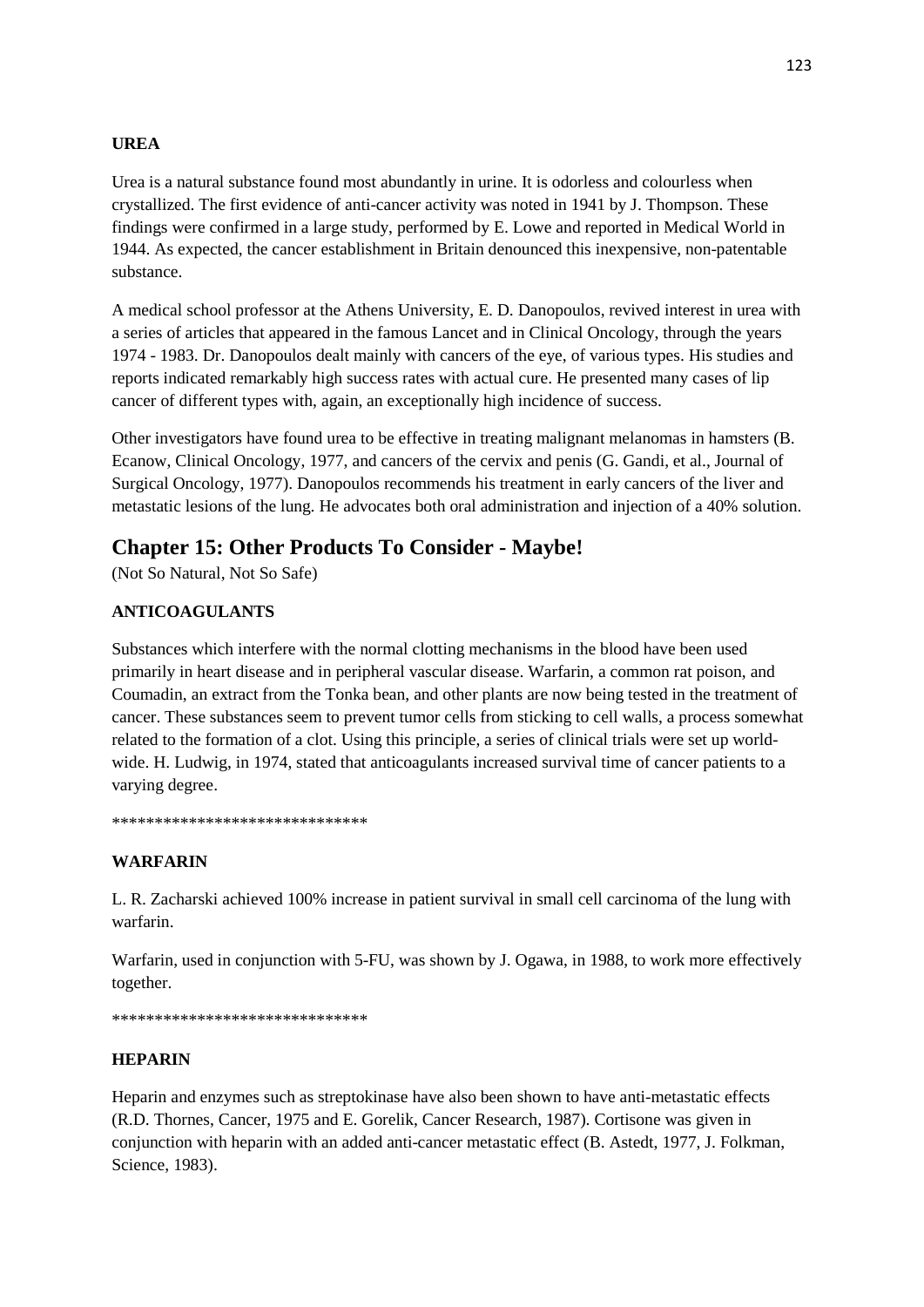It is interesting to note that this "modern approach" is not at all new. A Chinese traditional medicine called Qian-Hu accomplished a similar result (it contains a form of coumarin). This finding was published in Carcinogenesis, in 1990, by J.T. Zelikoff.

Similar effects have been found using Mo-ehr, the Chinese black tree fungus and also with the venom of certain snakes (K. A. Knudsen, Exp Cell Res., 1988, J. George and S. Shattil, The New England Journal of Medicine, 1991).

## **NAFAZATROM**

This drug, which is primarily used to prevent the clotting of blood, was used in a clinical trial on patients with advanced cancer and proved to be a powerful inhibitor of tumor metastasis (J.F. O'Donnell, American Journal of Clinical Oncology, 1986).

Nafazatrom does not affect the primary tumor. It does not inhibit tumor growth, nor cause a remission. The drug is well tolerated and several trials have confirmed its limited use (RJ. Warrell et al., Cancer, 1986 and G.N. Hortobagyi et al., Investigational New Drugs, 1986).

The method by which metastases are inhibited is apparently due to the anti-thrombotic effect (C.A. Maniglia, Journal of the National Cancer Institute, 1986).

#### \*\*\*\*\*\*\*\*\*\*\*\*\*\*\*\*\*\*\*\*\*\*\*\*\*\*\*

## **ASPIRIN**

Although aspirin is a synthetic drug, the substance on which it is based is derived from the white willow bark and its use dates back to the time of Hippocrates. In recent years, aspirin has received considerable notoriety in that it has been recommended for the prevention of heart attacks, when taken daily in small doses.

A. I. Popov, in 1987, reported in Medical Radiology (Moscow) that aspirin in combination with the B vitamin, Niacin, improved the five year survival time and reduced the recurrences of bladder cancer in patients.

L. Rosenberg, in the Journal of the National Cancer Institute in 1991, and G. Kune, in Cancer, 1988, conducted large studies which indicated aspirin reduced the incidence of colon cancer and possibly rectal cancer.

A. Paganini-Hill, in a study of the elderly in California, indicated a slight increase in colon cancer. However, the American Cancer Society conducted a study on over six hundred and sixty thousand people, which indicated that there was more than a 40% reduction in the incidence of colon and rectal cancer.

Although aspirin is widely used, it is responsible for thousands of deaths each year, primarily through bleeding. In the discussion of Laetrile (Amygdalin) in this book, an interesting parallel between aspirin and laetrile is shown. Although the establishment may be correct in the anticoagulant effect being responsible for its anticancer action, the partial "laetrile" effect may be even more important. I'll take laetrile, however; it's safer!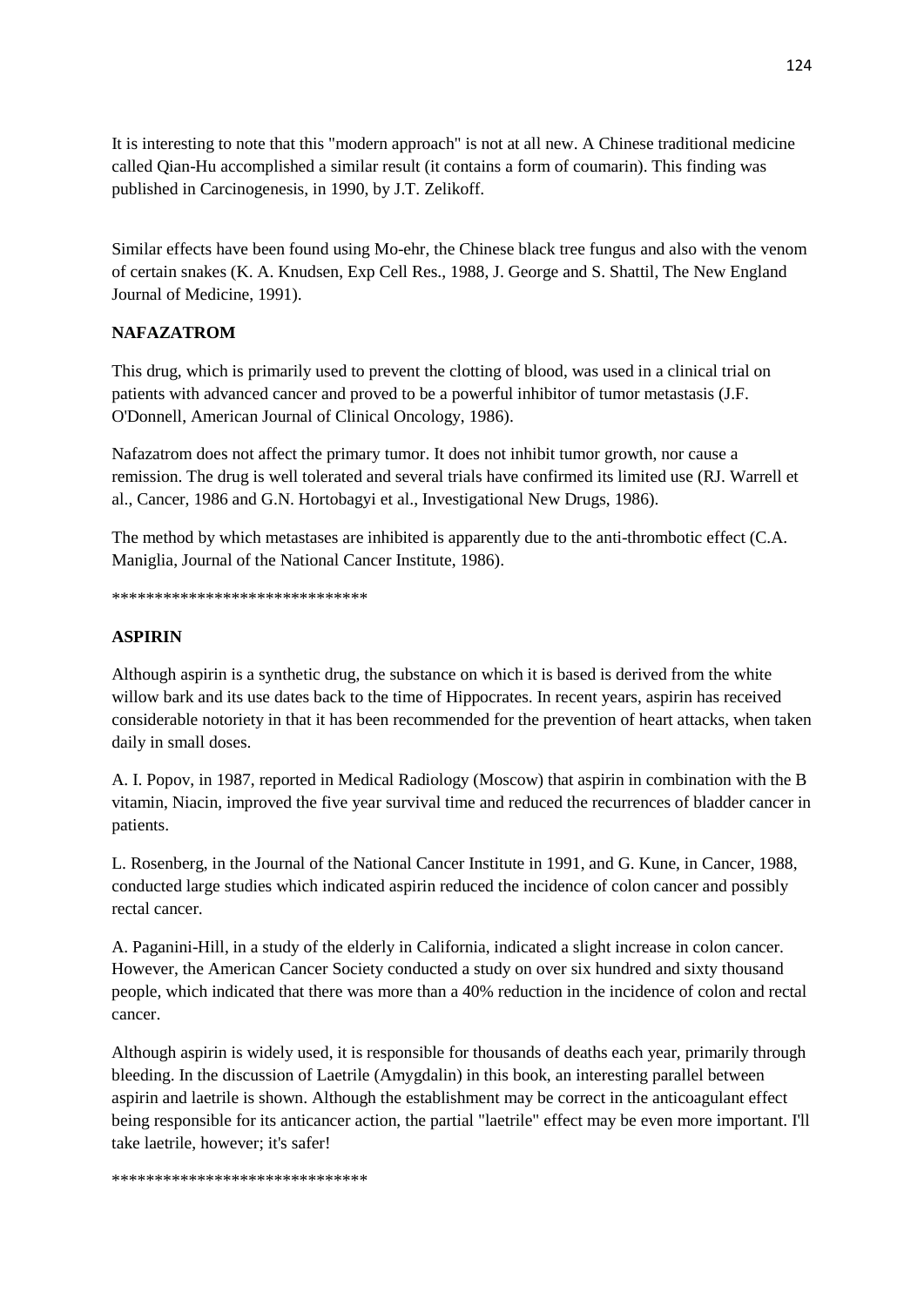## **FLUTAMIDE**

National Cancer Institute studies indicate that flutamide is useful in the treatment of prostate cancer. Although it is used in combination with castration, it would certainly be preferable to take it on its own for individuals who wish to maintain a sexual life. It works by blocking the body's absorption of male hormones, some of which stimulate the growth of prostate cancer cells ( R. N. Brogden, 1991). In advanced cancers, I do believe, flutamide has its place. However, local heat applied to the prostate and other therapies (see Specific Cancer Therapy section) would be my choice.

\*\*\*\*\*\*\*\*\*\*\*\*\*\*\*\*\*\*\*\*\*\*\*\*\*\*\*\*\*\*

## **MEGACE**

Originally used as an oral contraceptive since 1959, and then as a treatment for metastatic breast cancer, megace is currently being used to prevent weight loss in cancer patients (R. Goiter, Oncology, 1991).

Tchekmedyian has done several studies on the use of megace in preventing cachexia or wasting (JAMA, 1987).

Patients experienced an increased sense of well-being, improved appetite and weight gain without significant toxicity (C.L. Loprinzi, Journal of the National Cancer Institute, 1990).

A notable study by S. A. Beck and M. J. Tisdale, published in the British Journal of Cancer, showed that the use of megace in tumorous rats resulted in increased appetite and prevention of weight loss. However, the major part of the weight loss consisted of water and there was a significant increase in the weight of the tumor. Their opinion was: increasing appetite and a gain in weight were not sufficient reasons for using megace.

\*\*\*\*\*\*\*\*\*\*\*\*\*\*\*\*\*\*\*\*\*\*\*\*\*\*\*\*\*\*

## **TAMOXIFEN**

Since 1977, tamoxifen, a synthetic hormone, has been used as a treatment for breast cancer. It is currently being used for women whose breast cancers are "estrogen receptor positive."

S.S. Acktar, in 1991, reported in the European Journal of Surgical Oncology that the use of tamoxifen negates the need for surgery in a large number of cases of breast cancer.

R. Wittes indicated in the Manual of Oncologic Therapeutics, 1992, that tamoxifen improved the effectiveness of L-PAM and 5-FU (chemotherapeutic agents).

M. Andersson, in the Journal of the National Cancer Institute, 1991, reported on a huge study showing that tamoxifen lessened the cancer incidence when used in conjunction with radiotherapy, but did not protect against the occurrence of cancer in the opposite breast. However, concern was raised because of an elevated risk of endometrial cancer.

Other studies have indicated that tamoxifen can act as a tumor promoter of liver cancer in rats. This was confirmed by J.D. Yager and Y.E. Shi in Preventive Medicine, 1991. It should be noted that the risks and side effects of tamoxifen are being noted in more and more articles, appearing in Journals.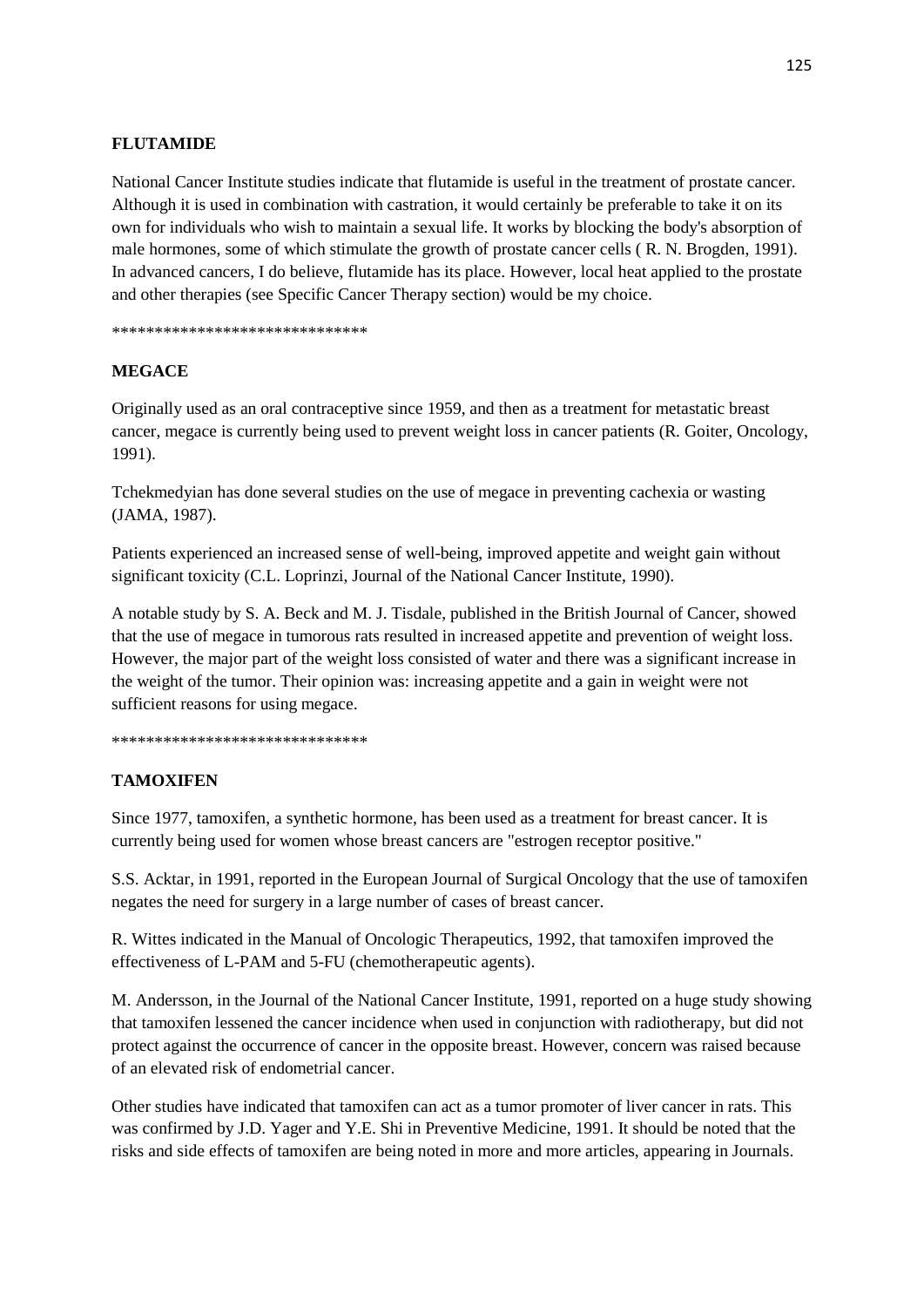The risks include eye damage, vasomotor (flushing) symptoms, cardiovascular damage and other major side effects. I would consider tamoxifen in the "last resort" category or not at all.

\*\*\*\*\*\*\*\*\*\*\*\*\*\*\*\*\*\*\*\*\*\*\*\*\*\*\*\*\*\*

## **THIOPROLINE**

Thioproline was discovered in 1937, but only in the last ten to twelve years has it been used as a treatment for cancer. The various reports which have appeared in journals are somewhat conflicting. It does not appear to be a truly effective drug and it has to be used for long periods of time. Its major use appears to be most successful in the treatment of skin cancers, especially those that metastasize and its major role seems to be in the prevention of reoccurrence of tumors. This information was provided by studies done by R.L. Grier, and reported in the Journal of Veterinary Research in 1984.

In 1989, J.F. Xie, of China, did a study which indicated a reversal of tumor tissue to normal after treatment with Thioproline. Although promising studies appeared in Spain, they could not be reproduced by other investigators (M. Gosalves, Bio. Med. Pharmacotherapy, 1982).

# **Chapter 16: Therapeutic Programs For Specific Cancers...**

You Might Consider First.

## **IMPORTANT GENERAL ADVICE THAT APPLIES TO ALL CANCER THERAPY**

The cornerstone for achieving optimal health or for reversing the cancer process is DIET. For this reason I have chosen the BUDWIG DIET as the goal to be achieved. The closer you follow it, the better the chances are for success.

Many of the recommendations for cancer prevention and therapy are simply foods. If the particular protocol you seek has a large number of items, do not let the years of establishment brainwashing confuse you. for most of them are natural foods, herbs and spices. Rather than thinking or using them like medicines, remember that they are really a part of your daily menu and their cost becomes part of your food budget...

For example: Spices and herbs can be used for seasoning. The important mushrooms such as kombucha, maitake, shiitake and reishi are vegetables that go well with turkey, fish and with other vegetables. The beverage can be the Essaic formula, green tea, Chapparal, Pau D'Arco etc.

Note: DMSO is used in intravenous infusions of Amygdalin (Laetrile) and therefore is not listed separately.

## **BLADDER CANCER**

PRIME THERAPIES

- BUDWIG DIET (LINSEED OIL)
- CHELATION THERAPY
- AMYGDALIN (LAETRILE)
- OZONE THERAPY
- PULSED MAGNETIC THERAPY
- CRYOGENIC CELL INJECTIONS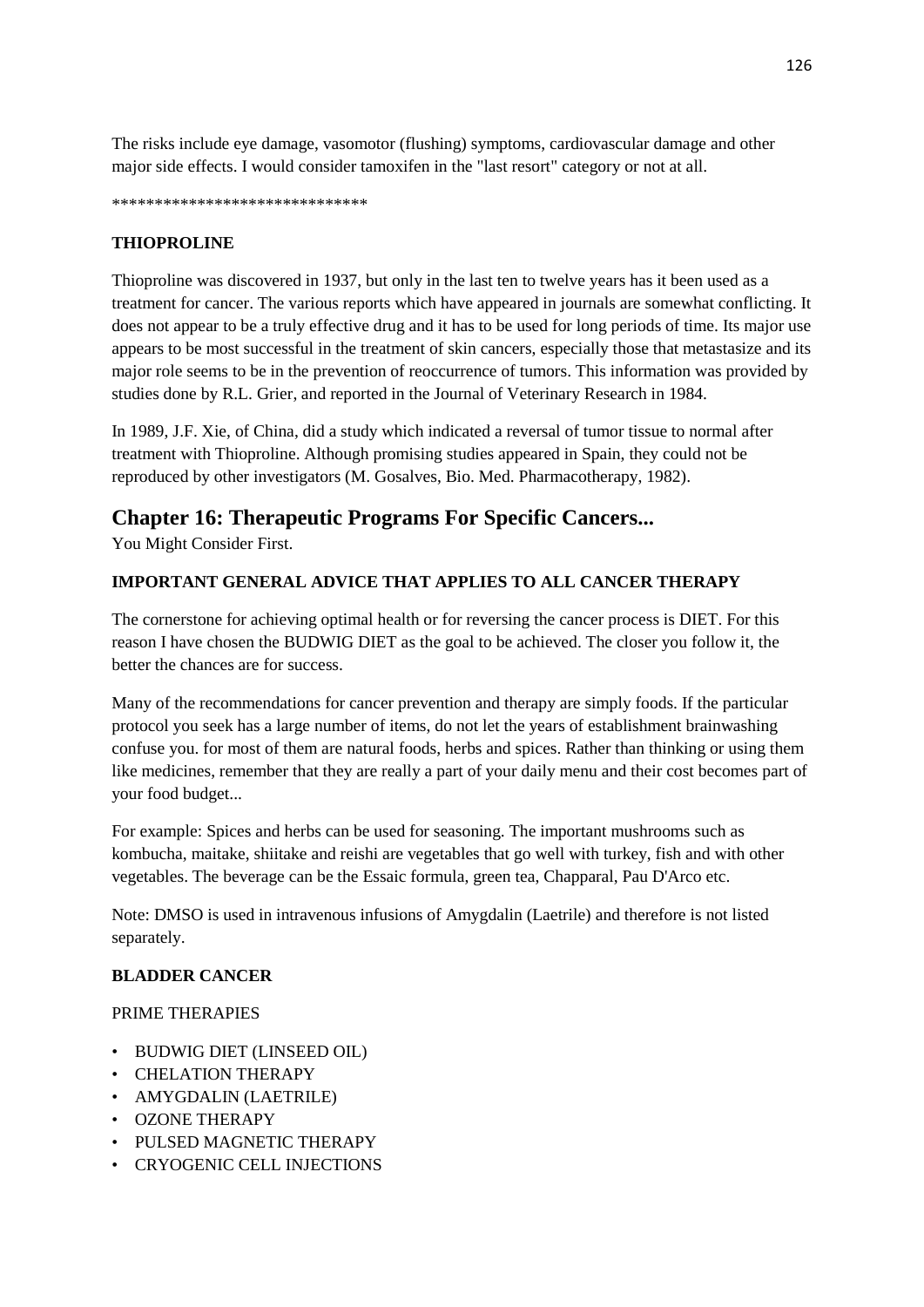- $714-X$
- GLYOXIDE
- PROTEOLYTIC ENZYMES
- RECTAL COFFEE INSTILLATION
- COLONIC CLEANSING
- POSITIVE MIND-SPIRITUAL SUPPORT
- THERAPEUTIC VITAMIN-MINERALS

#### (PLUS ADDITIONAL MEGADOSES AS SPECIFIED UNDER EACH HEADING)

STANDARD THERAPIES

| $\bullet$ ESSIAC FORMULA | $\bullet$ DHEA          |
|--------------------------|-------------------------|
| • ENZYMES                | • ESSENTIAL FATTY ACIDS |
| • MUSHROOMS              |                         |
| $\bullet$ GREEN TEA      | $\bullet$ FIBER         |
| $\cdot$ DMSO             | $\bullet$ CANCELL       |
| $\bullet$ OCONASE        | • GLANDULARS            |

- BENZALDEHYDE HYDRAZINE SULFATE
- INDOLES

#### ADDITIONAL THERAPIES

| Aspirin          | <b>BCG</b>     | Beta-Carotene |
|------------------|----------------|---------------|
| <b>Vitamins</b>  | Vitamin K      | Selenium      |
| Evening-Primrose | Methylene-Blue | MTH-68        |
| Kampo            |                |               |

SEE DOUBLE (\*\*) AND SINGLE (\*) STARS IN TABLE OF CONTENTS.

\*\*\*\*\*\*\*\*\*\*\*\*\*\*\*\*\*\*\*\*\*\*\*\*\*\*\*\*\*\*

## **BRAIN CANCER**

PRIME THERAPIES

- BUDWIG DIET (LINSEED OIL)
- CHELATION THERAPY
- AMYGDALIN (LAETRILE)
- OZONE THERAPY
- PULSED MAGNETIC THERAPY
- CRYOGENIC CELL INJECTIONS
- $714-X$
- GLYOXIDE
- PROTEOLYTIC ENZYMES
- RECTAL COFFEE INSTILLATION
- COLONIC CLEANSING
- POSITIVE MIND-SPIRITUAL SUPPORT
- THERAPEUTIC VITAMIN-MINERALS

(PLUS ADDITIONAL MEGADOSES AS SPECIFIED UNDER EACH HEADING)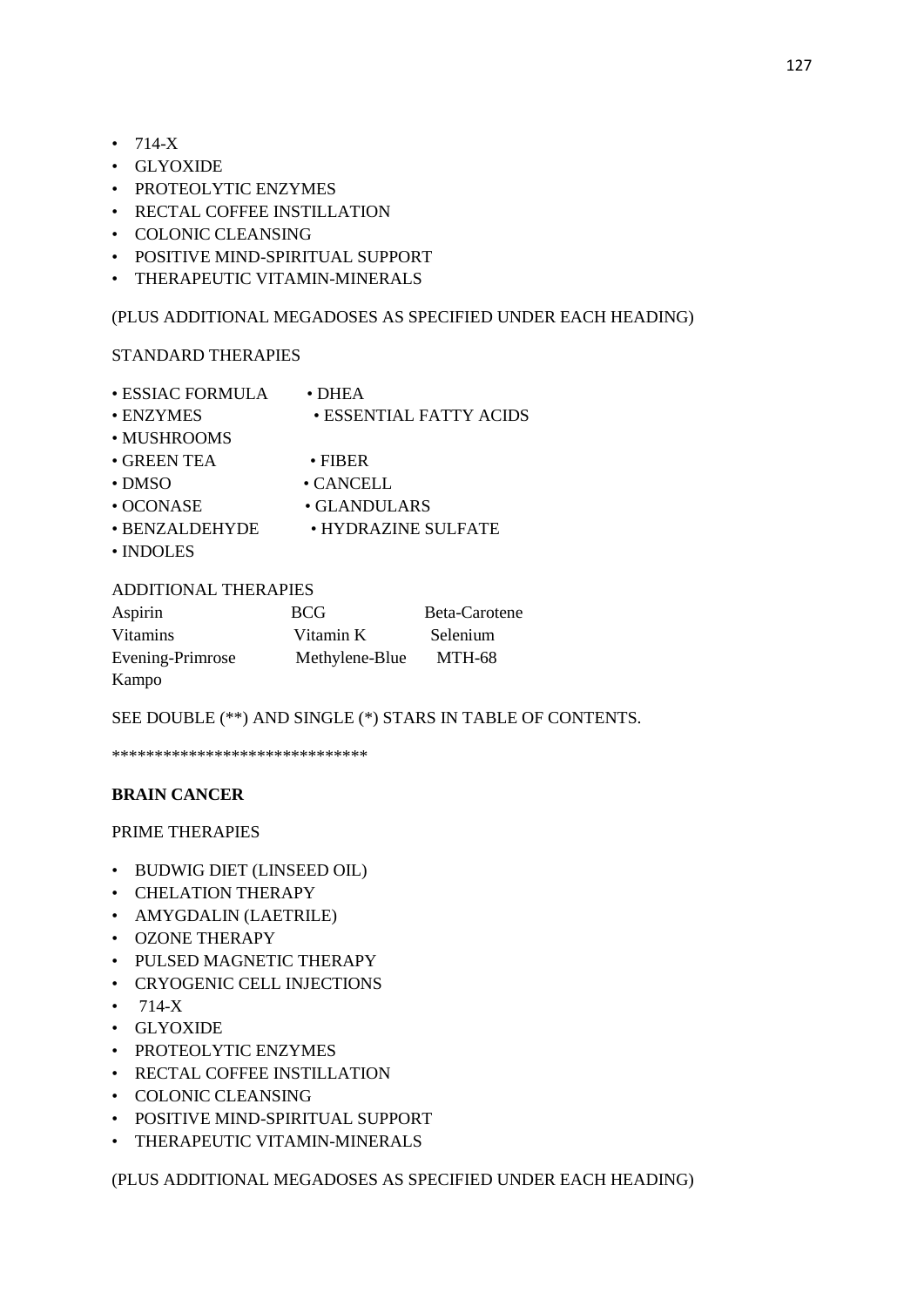## STANDARD THERAPIES

- ESSIAC FORMULA DHEA
- ENZYMES ESSENTIAL FATTY ACIDS
- MUSHROOMS
- GREEN TEA •FIBER
- DMSO •CANCELL
	-
- OCONASE •GLANDULARS
- BENZALDEHYDE HYDRAZINE SULFATE
- INDOLES

## ADDITIONAL THERAPIES

| Antineoplastons     | Arginine  | Chaparral    |
|---------------------|-----------|--------------|
| <b>Heat Therapy</b> | Hydrazine | <b>Shark</b> |
| Cartilage           |           |              |

SEE DOUBLE (\*\*) AND SINGLE (\*) STARS IN TABLE OF CONTENTS.

\*\*\*\*\*\*\*\*\*\*\*\*\*\*\*\*\*\*\*\*\*\*\*\*\*\*\*\*\*\*

## **BREAST AND OVARIAN CANCER**

## PRIME THERAPIES

- BUDWIG DIET (LINSEED OIL)
- CHELATION THERAPY
- AMYGDALIN (LAETRILE)
- OZONE THERAPY
- PULSED MAGNETIC THERAPY
- CRYOGENIC CELL INJECTIONS
- $714-X$
- GLYOXIDE
- PROTEOLYTIC ENZYMES
- RECTAL COFFEE INSTILLATION
- COLONIC CLEANSING
- POSITIVE MIND-SPIRITUAL SUPPORT
- THERAPEUTIC VITAMIN-MINERALS

## (PLUS ADDITIONAL MEGADOSES AS SPECIFIED UNDER EACH HEADING)

## STANDARD THERAPIES

- ESSIAC FORMULA DHEA
- ENZYMES• ESSENTIAL FATTY ACIDS
- MUSHROOMS
- GREEN TEA• FIBER
- DMSO• CANCELL
- OCONASE• GLANDULARS
- BENZALDEHYDE HYDRAZINE SULFATE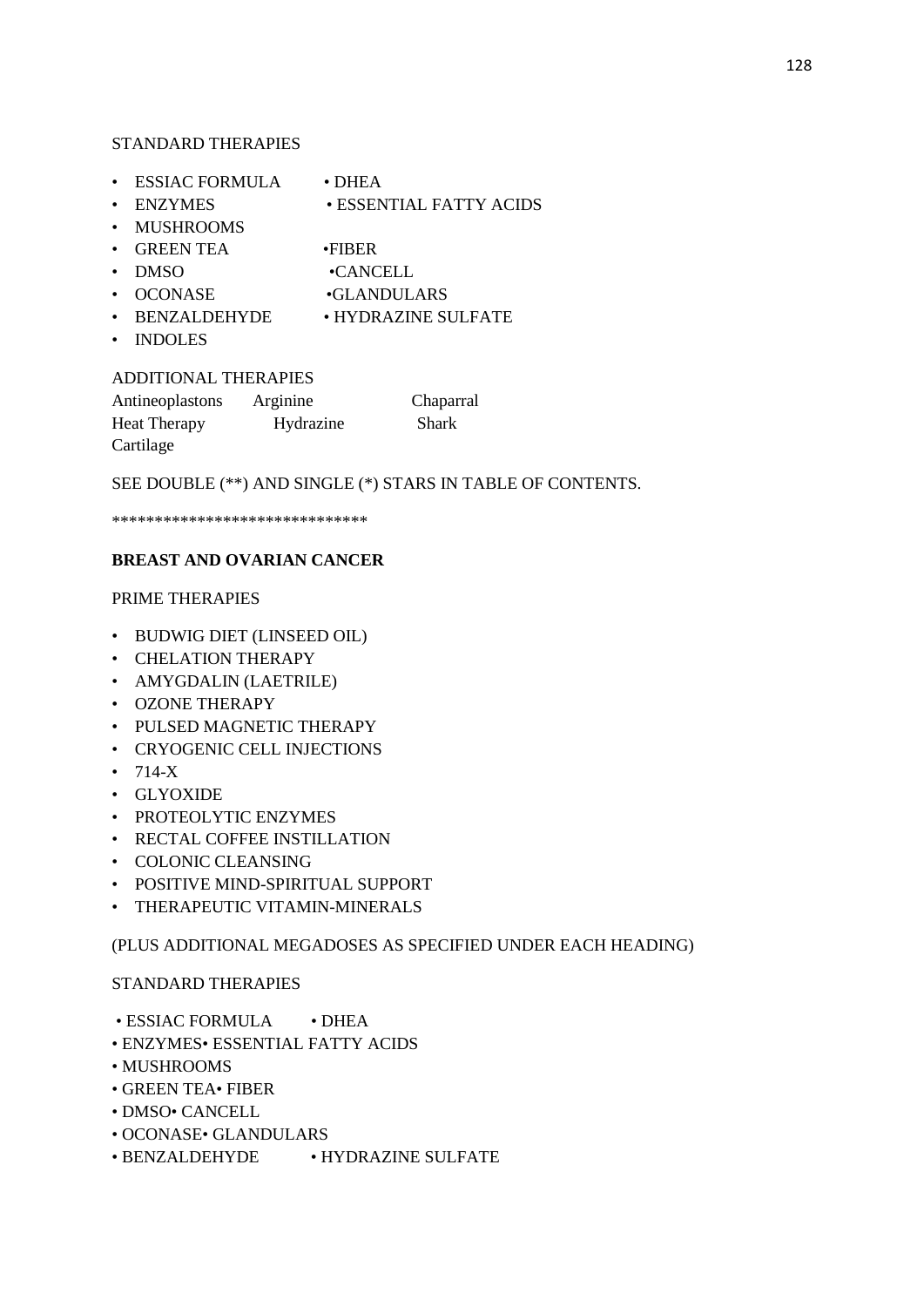• INDOLES

#### ADDITIONAL THERAPIES

| Algae                 | Ayur-Veda   | Benzaldehyde                    |
|-----------------------|-------------|---------------------------------|
| Beta-Carotene         | Calcium     | Canthaxanthin                   |
| <b>Coley's Toxins</b> | Fiber       | Electric Therapy                |
| Fish Oil              | Garlic      | Gossypol                        |
| <b>Heat Therapy</b>   | Hydrazine   | Indoles                         |
| <b>Iscador</b>        | Lentinan    | Magnesium                       |
| Megace                | Molybdenum  | MTH-68                          |
| Mushroom              | Seaweed     | Selenium                        |
| <b>SOD</b>            | Suramin     | Melatonin                       |
| Tamoxifen             | Thioproline | Vitamin C, D, E and K           |
| Cesium $\&$           |             | Staphage-Lysate Shark Cartilage |
| Rubidium              |             |                                 |

## SEE DOUBLE (\*\*) AND SINGLE (\*) STARS IN TABLE OF CONTENTS.

\*\*\*\*\*\*\*\*\*\*\*\*\*\*\*\*\*\*\*\*\*\*\*\*\*\*\*\*\*\*

## **COLON/RECTAL CANCER**

#### PRIME THERAPIES

- BUDWIG DIET (LINSEED OIL)
- CHELATION THERAPY
- AMYGDALIN (LAETRILE)
- OZONE THERAPY
- PULSED MAGNETIC THERAPY
- CRYOGENIC CELL INJECTIONS
- $714-X$
- GLYOXIDE
- PROTEOLYTIC ENZYMES
- RECTAL COFFEE INSTILLATION
- COLONIC CLEANSING
- POSITIVE MIND-SPIRITUAL SUPPORT
- THERAPEUTIC VITAMIN-MINERALS

## (PLUS ADDITIONAL MEGADOSES AS SPECIFIED UNDER EACH HEADING)

#### STANDARD THERAPIES

| $\bullet$ ESSIAC FORMULA | $\bullet$ DHEA                  |
|--------------------------|---------------------------------|
| • ENZYMES                | $\bullet$ ESSENTIAL FATTY ACIDS |
| • MUSHROOMS              |                                 |
| $\bullet$ GREEN TEA      | $\bullet$ FIBER                 |
| $\cdot$ DMSO             | $\bullet$ CANCELL               |
| $\cdot$ OCONASE          | $\bullet$ GLANDULARS            |
| $\bullet$ BENZALDEHYDE   | $\bullet$ HYDRAZINE             |
|                          |                                 |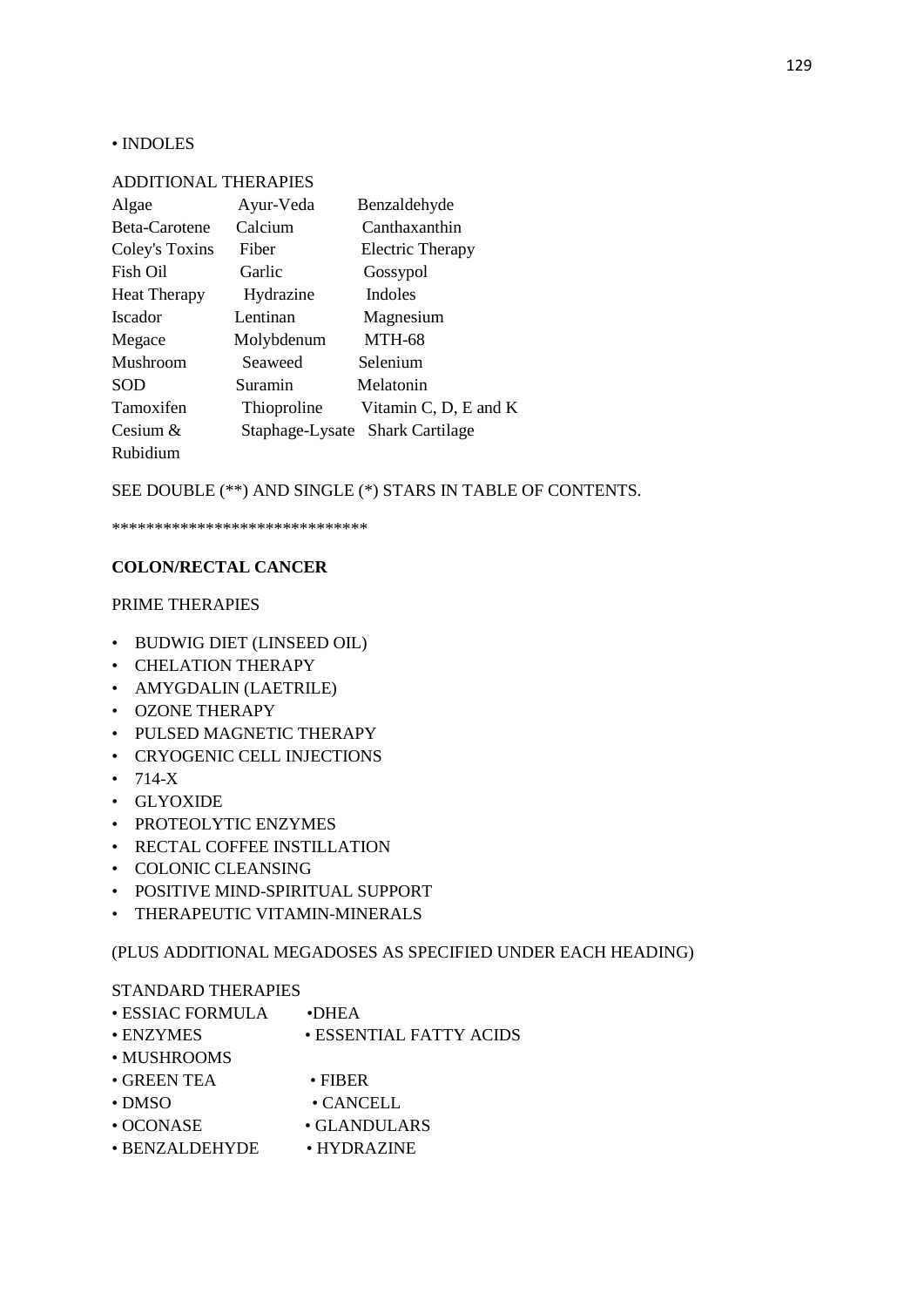## • INDOLESSULFATE

## ADDITIONAL THERAPIES

| Aspirin     | <b>Bestatin</b>   | Beta-Carotene   |
|-------------|-------------------|-----------------|
| Calcium     | Sulindac          | Fiber           |
| Fish Oil    | Gerson            | Phototherapy    |
| Indoles     | Krestin           | Lactobacilli    |
| Lentinan    | Levamisole        | Linseed Oil     |
| Macrobiotic | MTH-68            | Selenium        |
| Vitamin A   | Vitamin C         | Vitamin D       |
| Vitamin K   | Cesium & Rubidium | Calorie Balance |

SEE DOUBLE (\*\*) AND SINGLE (\*) STARS IN TABLE OF CONTENTS.

\*\*\*\*\*\*\*\*\*\*\*\*\*\*\*\*\*\*\*\*\*\*\*\*\*\*\*\*\*\*

## **ESOPHAGEAL CANCER**

#### PRIME THERAPIES

- BUDWIG DIET (LINSEED OIL)
- CHELATION THERAPY
- AMYGDALIN (LAETRILE)
- OZONE THERAPY
- PULSED MAGNETIC THERAPY
- CRYOGENIC CELL INJECTIONS
- $714-X$
- GLYOXIDE
- PROTEOLYTIC ENZYMES
- RECTAL COFFEE INSTILLATION
- COLONIC CLEANSING
- POSITIVE MIND-SPIRITUAL SUPPORT
- THERAPEUTIC VITAMIN-MINERALS

## (PLUS ADDITIONAL MEGADOSES AS SPECIFIED UNDER EACH HEADING)

## STANDARD THERAPIES

- ESSIAC FORMULA DHEA
- ENZYMES ESSENTIAL FATTY ACIDS
- MUSHROOMS
- GREEN TEA •FIBER
- DMSO •CANCELL
- OCONASE GLANDULARS
- BENZALDEHYDE HYDRAZINE SULFATE
- INDOLES

# ADDITIONAL THERAPIES

B Vitamins Chinese Herbs Molybdenum Vitamin C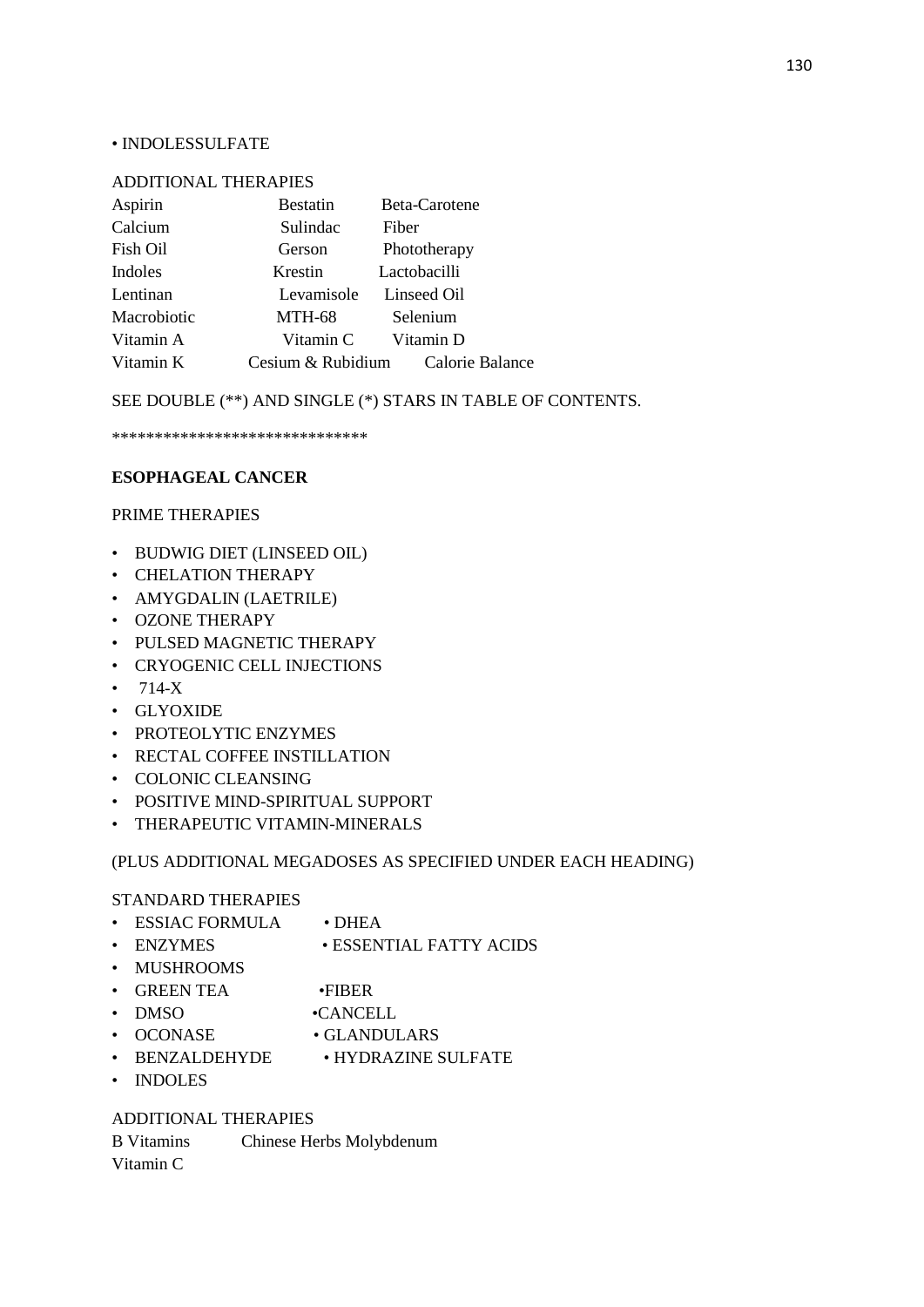SEE DOUBLE (\*\*) AND SINGLE (\*) STARS IN TABLE OF CONTENTS.

\*\*\*\*\*\*\*\*\*\*\*\*\*\*\*\*\*\*\*\*\*\*\*\*\*\*\*\*\*\*

## **HEAD & NECK CANCER**

PRIME THERAPIES

- BUDWIG DIET (LINSEED OIL)
- CHELATION THERAPY
- AMYGDALIN (LAETRILE)
- OZONE THERAPY
- PULSED MAGNETIC THERAPY
- CRYOGENIC CELL INJECTIONS
- $714-X$
- GLYOXIDE
- PROTEOLYTIC ENZYMES
- RECTAL COFFEE INSTILLATION
- COLONIC CLEANSING
- POSITIVE MIND-SPIRITUAL SUPPORT
- THERAPEUTIC VITAMIN-MINERALS

## (PLUS ADDITIONAL MEGADOSES AS SPECIFIED UNDER EACH HEADING)

## STANDARD THERAPIES

- ESSIAC FORMULA DHEA
- ENZYMES ESSENTIAL FATTY ACIDS
- MUSHROOMS
- GREEN TEA •FIBER
- DMSO •CANCELL
- OCONASE GLANDULARS
- BENZALDEHYDE HYDRAZINE
- INDOLES SULFATE

## ADDITIONAL THERAPIES

| Beta-Carotene | Heat Therapy Phototherapy |  |
|---------------|---------------------------|--|
| Urea          | Vitamin A                 |  |

SEE DOUBLE (\*\*) AND SINGLE (\*) STARS IN TABLE OF CONTENTS.

\*\*\*\*\*\*\*\*\*\*\*\*\*\*\*\*\*\*\*\*\*\*\*\*\*\*\*\*\*\*

## **HUMAN IMMUNE DEFICIENCY RELATED CANCERS (Related to the type of drugs being used)**

## PRIME THERAPIES

- BUDWIG DIET (LINSEED OIL)
- CHELATION THERAPY
- AMYGDALIN (LAETRILE)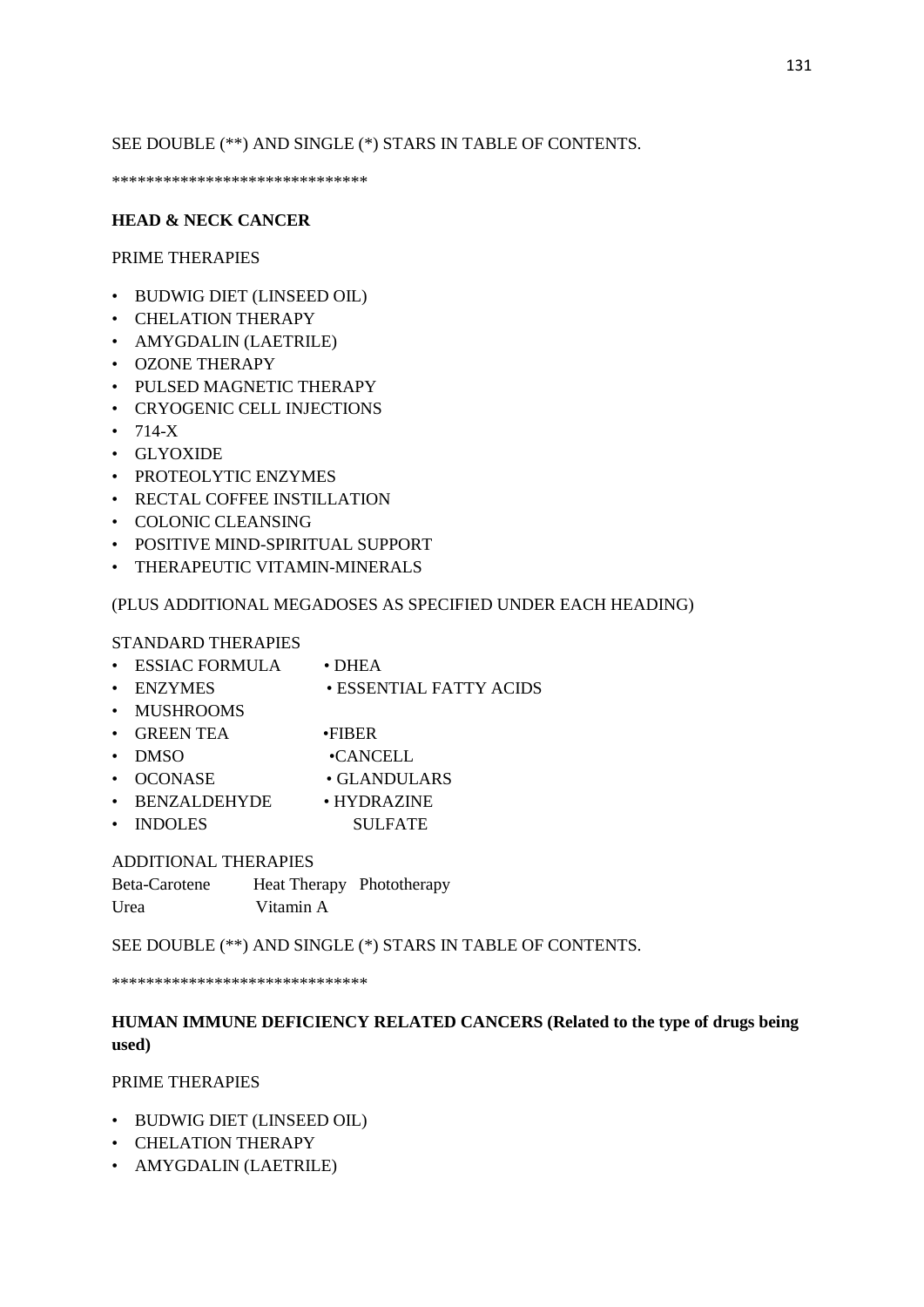- OZONE THERAPY
- PULSED MAGNETIC THERAPY
- CRYOGENIC CELL INJECTIONS
- $714-X$
- GLYOXIDE
- PROTEOLYTIC ENZYMES
- RECTAL COFFEE INSTILLATION
- COLONIC CLEANSING
- POSITIVE MIND-SPIRITUAL SUPPORT
- THERAPEUTIC VITAMIN-MINERALS

## (PLUS ADDITIONAL MEGADOSES AS SPECIFIED UNDER EACH HEADING)

## STANDARD THERAPIES

- ESSIAC FORMULA• DHEA
- ENZYMES• ESSENTIAL FATTY ACIDS
- MUSHROOMS
- GREEN TEA• FIBER
- DMSO• CANCELL
- OCONASE• GLANDULARS
- BENZALDEHYDE• HYDRAZINE SULFATE
- INDOLES

## ADDITIONAL THERAPIES

| Antineoplastons       | <b>Bestatin</b>       | Garlic     |
|-----------------------|-----------------------|------------|
| Germanium             | Inosine               | Megace     |
| Monoclonals           | Mushroom              | Pau D'arco |
| Phototherapy          | Seaweed               | Shark      |
| Cartilage             | Tagamet               | Vitamin C  |
| <b>Coley's Toxins</b> | <b>Thymic Factors</b> |            |

SEE DOUBLE (\*\*) AND SINGLE (\*) STARS IN TABLE OF CONTENTS.

\*\*\*\*\*\*\*\*\*\*\*\*\*\*\*\*\*\*\*\*\*\*\*\*\*\*\*\*\*\*

#### **KIDNEY CANCER**

## PRIME THERAPIES

- BUDWIG DIET (LINSEED OIL)
- CHELATION THERAPY
- AMYGDALIN (LAETRILE)
- OZONE THERAPY
- PULSED MAGNETIC THERAPY
- CRYOGENIC CELL INJECTIONS
- $714-X$
- GLYOXIDE
- PROTEOLYTIC ENZYMES
- RECTAL COFFEE INSTILLATION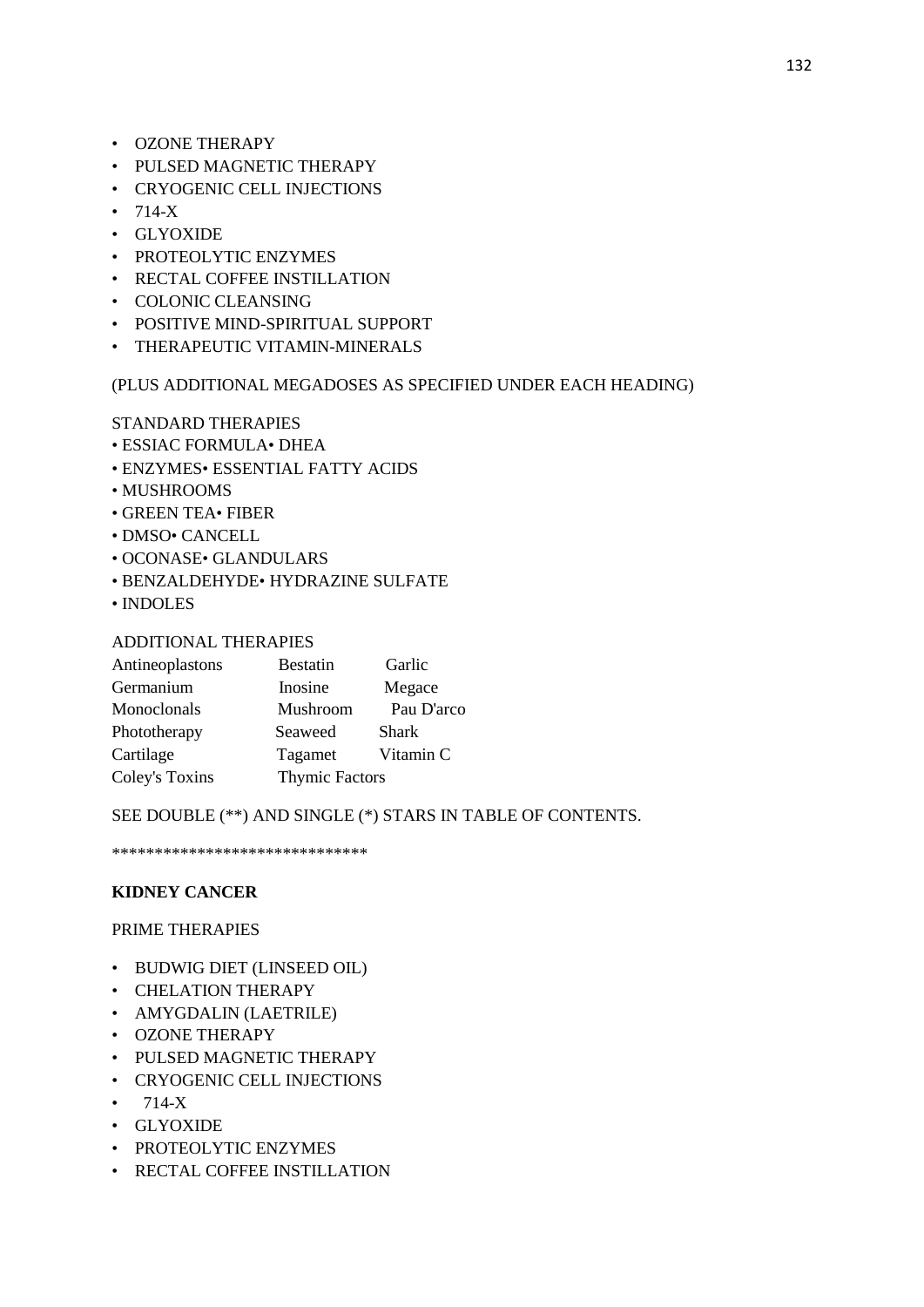- COLONIC CLEANSING
- POSITIVE MIND-SPIRITUAL SUPPORT
- THERAPEUTIC VITAMIN-MINERALS

## (PLUS ADDITIONAL MEGADOSES AS SPECIFIED UNDER EACH HEADING)

STANDARD THERAPIES

- ESSIAC FORMULA• DHEA
- ENZYMES• ESSENTIAL FATTY ACIDS
- GREEN TEA• FIBER
- DMSO• CANCELL
- OCONASE• GLANDULARS
- BENZALDEHYDE• HYDRAZINE SULFATE
- INDOLES

ADDITIONAL THERAPIES

Arginine Bryostatins Onconase Suramin Tamoxifen Vitamin C Vitamin K

SEE DOUBLE (\*\*) AND SINGLE (\*) STARS IN TABLE OF CONTENTS.

\*\*\*\*\*\*\*\*\*\*\*\*\*\*\*\*\*\*\*\*\*\*\*\*\*\*\*\*\*\*

## **LEUKEMIA**

## PRIME THERAPIES

- BUDWIG DIET (LINSEED OIL)
- CHELATION THERAPY
- AMYGDALIN (LAETRILE)
- OZONE THERAPY
- PULSED MAGNETIC THERAPY
- CRYOGENIC CELL INJECTIONS
- $714-X$
- GLYOXIDE
- PROTEOLYTIC ENZYMES
- RECTAL COFFEE INSTILLATION
- COLONIC CLEANSING
- POSITIVE MIND-SPIRITUAL SUPPORT
- THERAPEUTIC VITAMIN-MINERALS

## (PLUS ADDITIONAL MEGADOSES AS SPECIFIED UNDER EACH HEADING)

## STANDARD THERAPIES

| $\bullet$ ESSIAC FORMULA | $\bullet$ DHEA            |
|--------------------------|---------------------------|
| • ENZYMES                | $\bullet$ ESSENTIAL FATTY |
| • MUSHROOMS              | <b>ACIDS</b>              |
| $\bullet$ GREEN TEA      | $\bullet$ FIRER           |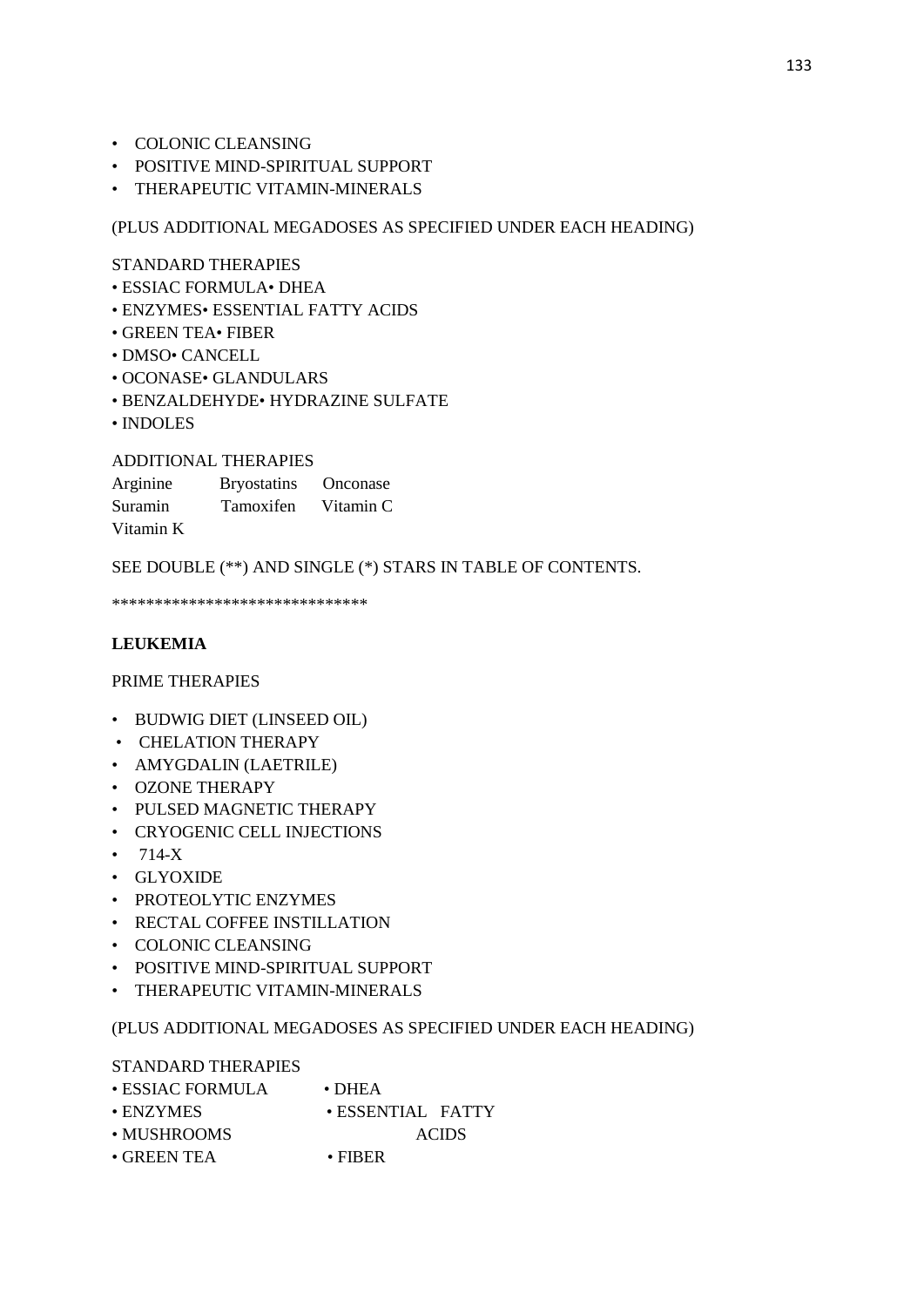| $\cdot$ DMSO            |                             | · CANCELL        |  |
|-------------------------|-----------------------------|------------------|--|
| $\cdot$ OCONASE         |                             | · GLANDULARS     |  |
| • BENZALDEHYDE          |                             | · HYDRAZINE      |  |
| • INDOLES               |                             | <b>SULFATE</b>   |  |
|                         | <b>ADDITIONAL THERAPIES</b> |                  |  |
| Algae                   | <b>Bestatin</b>             | Seaweed          |  |
| Butyric Acid Chaparral  |                             | CSF              |  |
| <b>DMSO</b>             | Enzymes                     | Gossypol         |  |
| <b>Evening Primrose</b> |                             | HydrazineKrestin |  |
| Lactobacilli            | Methylene                   | BlueSelenium     |  |
| Phototherapy Vitamin C  |                             | Vitamin D        |  |
| Monoclonals             | <b>Bryostatins</b>          | Vitamin K        |  |

SEE DOUBLE (\*\*) AND SINGLE (\*) STARS IN TABLE OF CONTENTS.

\*\*\*\*\*\*\*\*\*\*\*\*\*\*\*\*\*\*\*\*\*\*\*\*\*\*\*\*\*\*

## **LIVER CANCER**

## PRIME THERAPIES

- BUDWIG DIET (LINSEED OIL)
- CHELATION THERAPY
- AMYGDALIN (LAETRILE)
- OZONE THERAPY
- PULSED MAGNETIC THERAPY
- CRYOGENIC CELL INJECTIONS
- $714-X$
- GLYOXIDE
- PROTEOLYTIC ENZYMES
- RECTAL COFFEE INSTILLATION
- COLONIC CLEANSING
- POSITIVE MIND-SPIRITUAL SUPPORT
- THERAPEUTIC VITAMIN-MINERALS

## (PLUS ADDITIONAL MEGADOSES AS SPECIFIED UNDER EACH HEADING)

## STANDARD THERAPIES

- ESSIAC FORMULA DHEA
- ENZYMES ESSENTIAL FATTY
- MUSHROOMS ACIDS
- GREEN TEA •FIBER
- DMSO CANCELL
- OCONASE GLANDULARS
- BENZALDEHYDE •HYDRAZINE
- INDOLES SULFATE

## ADDITIONAL THERAPIES

| Arginine | Green Tea | Lentinan |
|----------|-----------|----------|
| Selenium | Tagamet   | Urea     |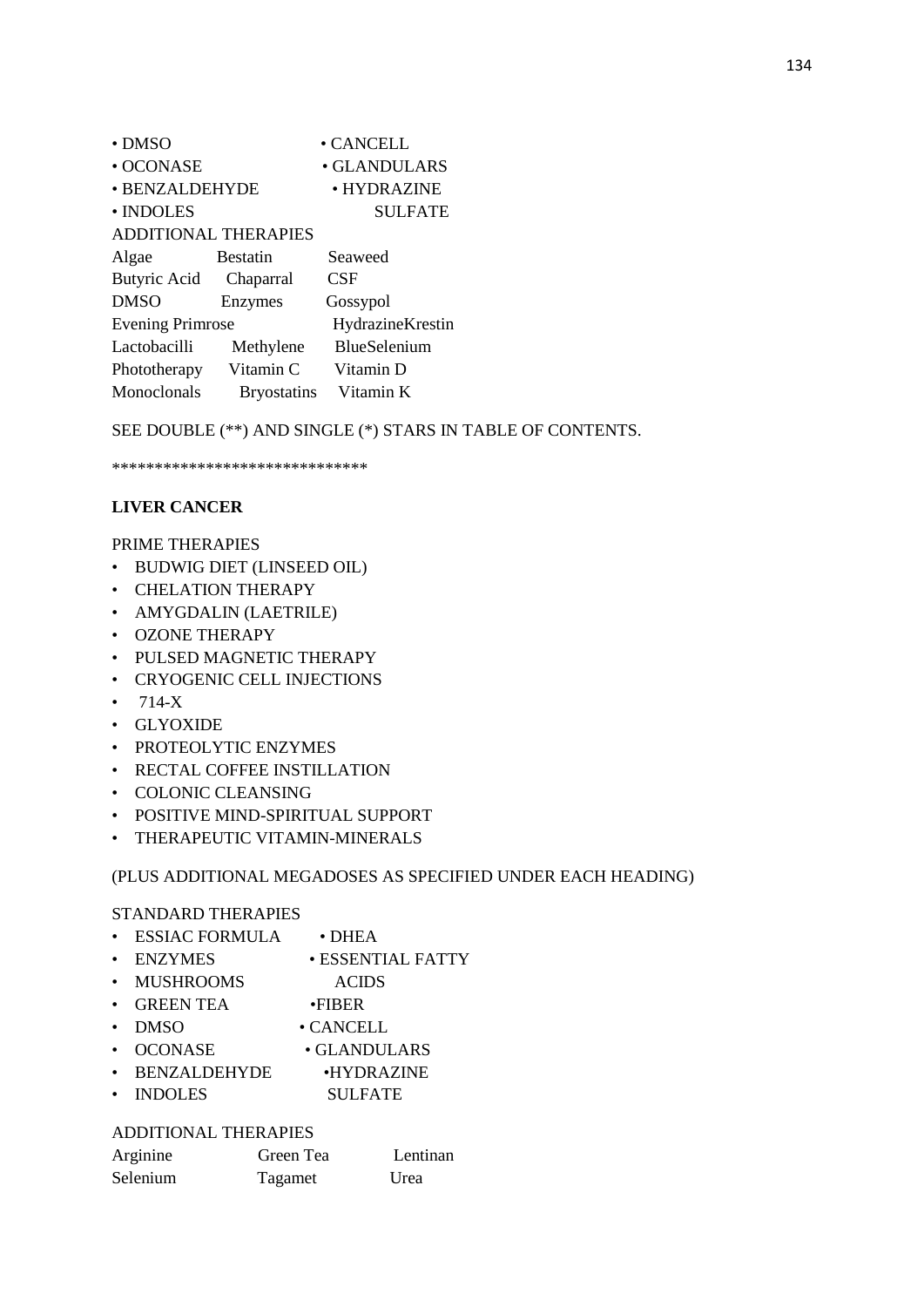| Vitamin K               | Cesium $&$ | Coley's       |
|-------------------------|------------|---------------|
| <b>Evening Primrose</b> | Rubidium   | <b>Toxins</b> |
| <b>Shark Cartilage</b>  |            |               |

SEE DOUBLE (\*\*) AND SINGLE (\*) STARS IN TABLE OF CONTENTS.

\*\*\*\*\*\*\*\*\*\*\*\*\*\*\*\*\*\*\*\*\*\*\*\*\*\*\*\*\*\*

## **LUNG CANCER**

## PRIME THERAPIES

- BUDWIG DIET (LINSEED OIL)
- CHELATION THERAPY
- AMYGDALIN (LAETRILE)
- OZONE THERAPY
- PULSED MAGNETIC THERAPY
- CRYOGENIC CELL INJECTIONS
- $714-X$
- GLYOXIDE
- PROTEOLYTIC ENZYMES
- RECTAL COFFEE INSTILLATION
- COLONIC CLEANSING
- POSITIVE MIND-SPIRITUAL SUPPORT
- THERAPEUTIC VITAMIN-MINERALS

## (PLUS ADDITIONAL MEGADOSES AS SPECIFIED UNDER EACH HEADING)

STANDARD THERAPIES

- ESSIAC FORMULA• DHEA
- ENZYMES• ESSENTIALFATTY
- MUSHROOMSACIDS
- GREEN TEA• FIBER
- DMSO• CANCELL
- OCONASE• GLANDULARS
- BENZALDEHYDE• HYDRAZINE
- INDOLESSULFATE

## ADDITIONAL THERAPIES

| Ayur-Veda             | <b>BCG</b>          | <b>Bestatin</b> |
|-----------------------|---------------------|-----------------|
| Beta-Carotene         | <b>B</b> Vitamins   | Urea            |
| Chinese Herbs         | Ellagic Acid        | Green Tea       |
| Gerson Therapy        | Hydrazine           | <b>Iscador</b>  |
| Phototherapy          | Seaweed             | SOD             |
| <b>Thymic Factors</b> | Vitamin A           | Vitamin C       |
| Cesium $&$            | Vitamin E           | Vitamin K       |
| Rubidium              | Muroctasin Mushroom |                 |
|                       |                     |                 |

\*\*\*\*\*\*\*\*\*\*\*\*\*\*\*\*\*\*\*\*\*\*\*\*\*\*\*\*\*\*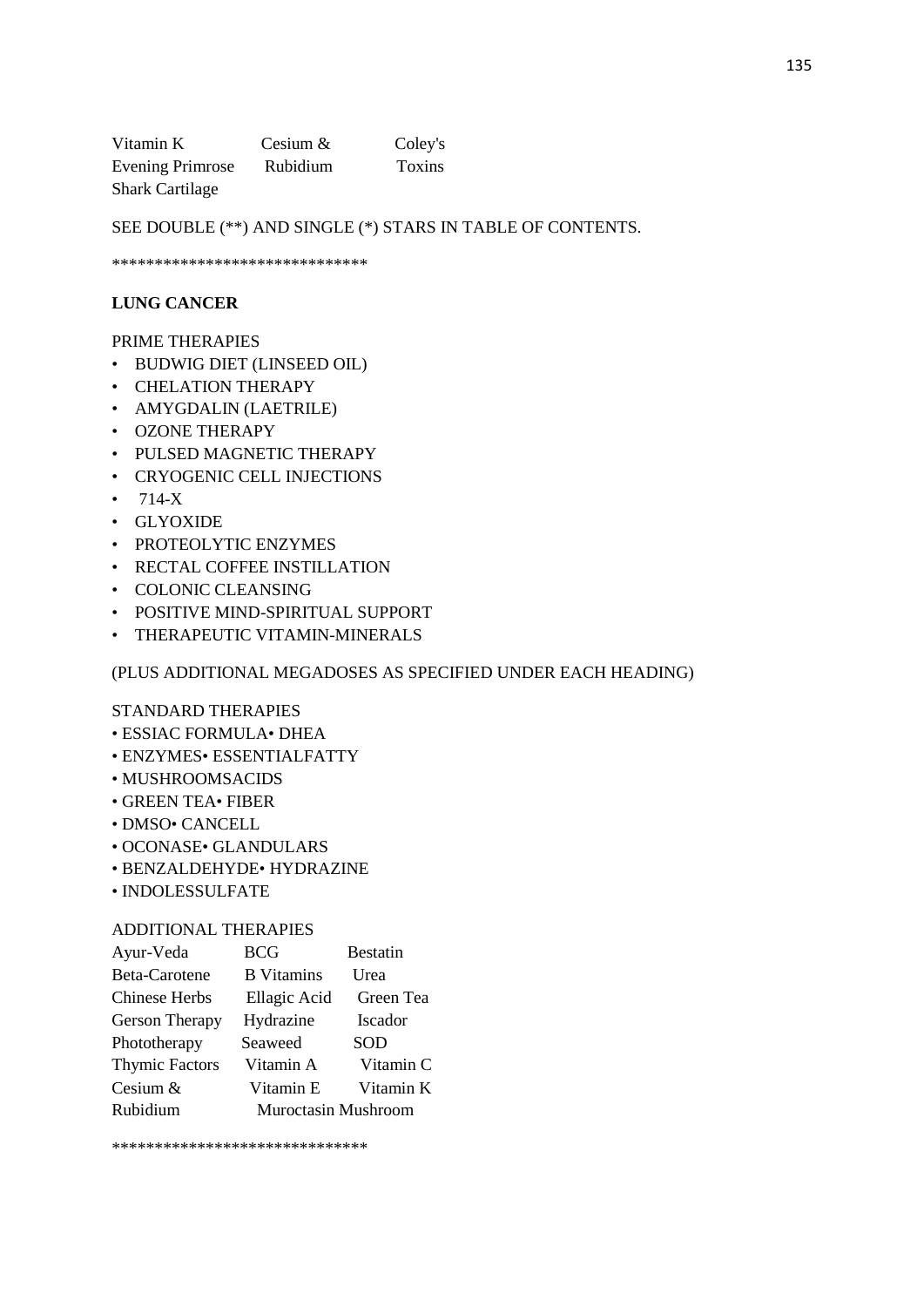## **LYMPHOMA**

PRIME THERAPIES

- BUDWIG DIET (LINSEED OIL)
- CHELATION THERAPY
- AMYGDALIN (LAETRILE)
- OZONE THERAPY
- PULSED MAGNETIC THERAPY
- CRYOGENIC CELL INJECTIONS
- $-714-X$
- GLYOXIDE
- PROTEOLYTIC ENZYMES
- RECTAL COFFEE INSTILLATION
- COLONIC CLEANSING
- POSITIVE MIND-SPIRITUAL SUPPORT
- THERAPEUTIC VITAMIN-MINERALS

## (PLUS ADDITIONAL MEGADOSES AS SPECIFIED UNDER EACH HEADING)

#### STANDARD THERAPIES

- ESSIAC FORMULA DHEA
- ENZYMES ESSENTIAL FATTY
- MUSHROOMS ACIDS
- GREEN TEA •FIBER
- DMSO •CANCELL
- OCONASE GLANDULARS
- BENZALDEHYDE •HYDRAZINE
- INDOLES SULFATE

## ADDITIONAL THERAPIES

| <b>Bestatin</b> | Coley's Toxins Hydrazine  |          |
|-----------------|---------------------------|----------|
| Monoclonals     | Phototherapy Splenopentin |          |
| Tagamet         | Vitamin A                 | Cesium & |
| Rubidium        |                           |          |

SEE DOUBLE (\*\*) AND SINGLE (\*) STARS IN TABLE OF CONTENTS.

\*\*\*\*\*\*\*\*\*\*\*\*\*\*\*\*\*\*\*\*\*\*\*\*\*\*\*\*\*\*

## **MELANOMA (see SKIN)**

\*\*\*\*\*\*\*\*\*\*\*\*\*\*\*\*\*\*\*\*\*\*\*\*\*\*\*\*\*\*

## **ORAL CANCER**

PRIME THERAPIES

- BUDWIG DIET (LINSEED OIL)
- CHELATION THERAPY
- AMYGDALIN (LAETRILE)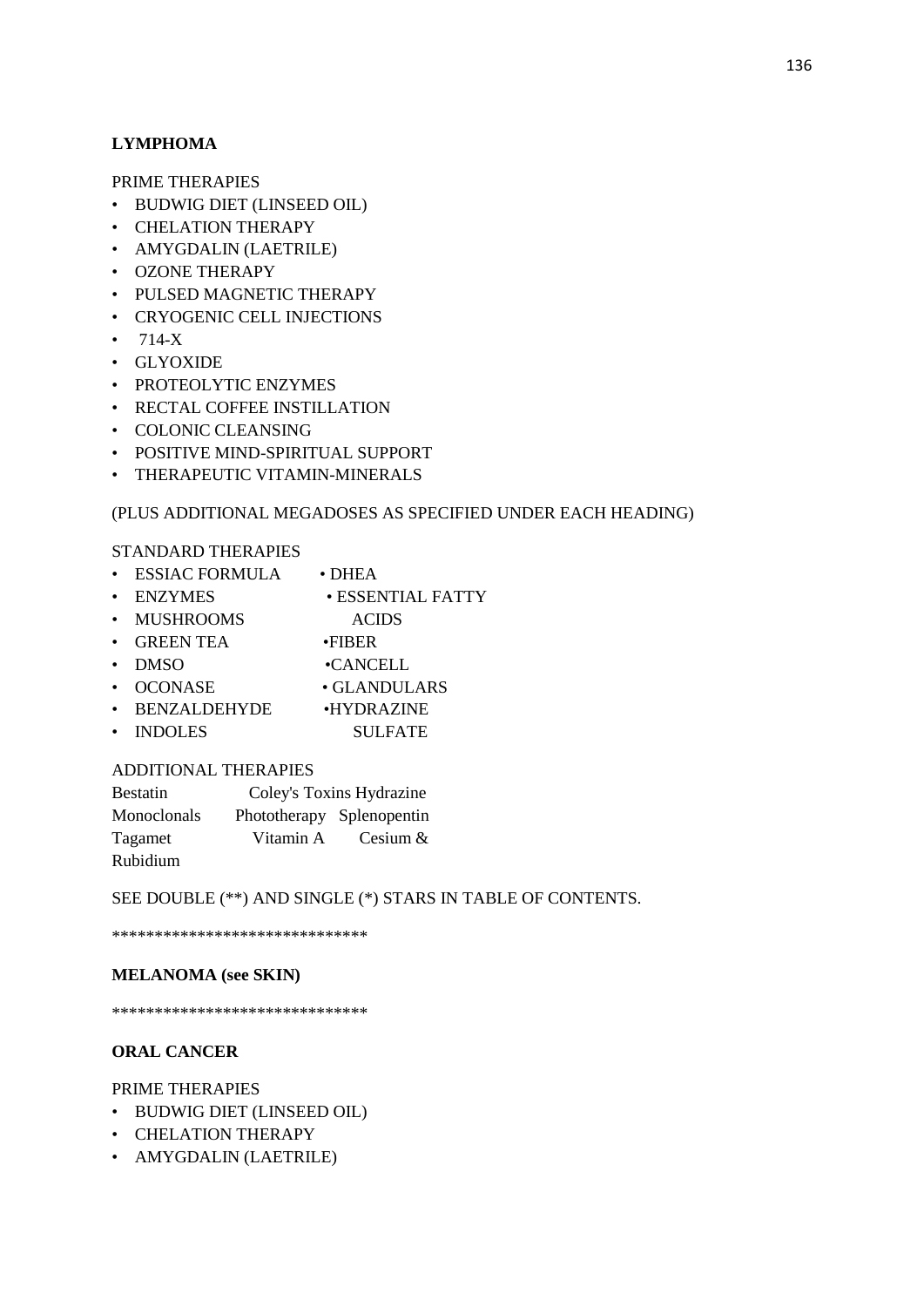- OZONE THERAPY
- PULSED MAGNETIC THERAPY
- CRYOGENIC CELL INJECTIONS
- $714-X$
- GLYOXIDE
- PROTEOLYTIC ENZYMES
- RECTAL COFFEE INSTILLATION
- COLONIC CLEANSING
- POSITIVE MIND-SPIRITUAL SUPPORT
- THERAPEUTIC VITAMIN-MINERALS

## (PLUS ADDITIONAL MEGADOSES AS SPECIFIED UNDER EACH HEADING)

## STANDARD THERAPIES

- ESSIAC FORMULA DHEA
- ENZYMES ESSENTIAL FATTY
- MUSHROOMS ACIDS
- GREEN TEA •FIBER
- DMSO •CANCELL
- OCONASE GLANDULARS
- BENZALDEHYDE HYDRAZINE
- •INDOLES SULFATE

## ADDITIONAL THERAPIES

| Beta-Carotene | Selenium  | Vitamin A |
|---------------|-----------|-----------|
| Thioproline   | Vitamin C |           |

SEE DOUBLE (\*\*) AND SINGLE (\*) STARS IN TABLE OF CONTENTS.

\*\*\*\*\*\*\*\*\*\*\*\*\*\*\*\*\*\*\*\*\*\*\*\*\*\*\*\*\*\*

## **PANCREATIC CANCER**

PRIME THERAPIES

- BUDWIG DIET (LINSEED OIL)
- CHELATION THERAPY
- AMYGDALIN (LAETRILE)
- OZONE THERAPY
- PULSED MAGNETIC THERAPY
- CRYOGENIC CELL INJECTIONS
- $714-X$
- GLYOXIDE
- PROTEOLYTIC ENZYMES
- RECTAL COFFEE INSTILLATION
- COLONIC CLEANSING
- POSITIVE MIND-SPIRITUAL SUPPORT
- THERAPEUTIC VITAMIN-MINERALS

(PLUS ADDITIONAL MEGADOSES AS SPECIFIED UNDER EACH HEADING)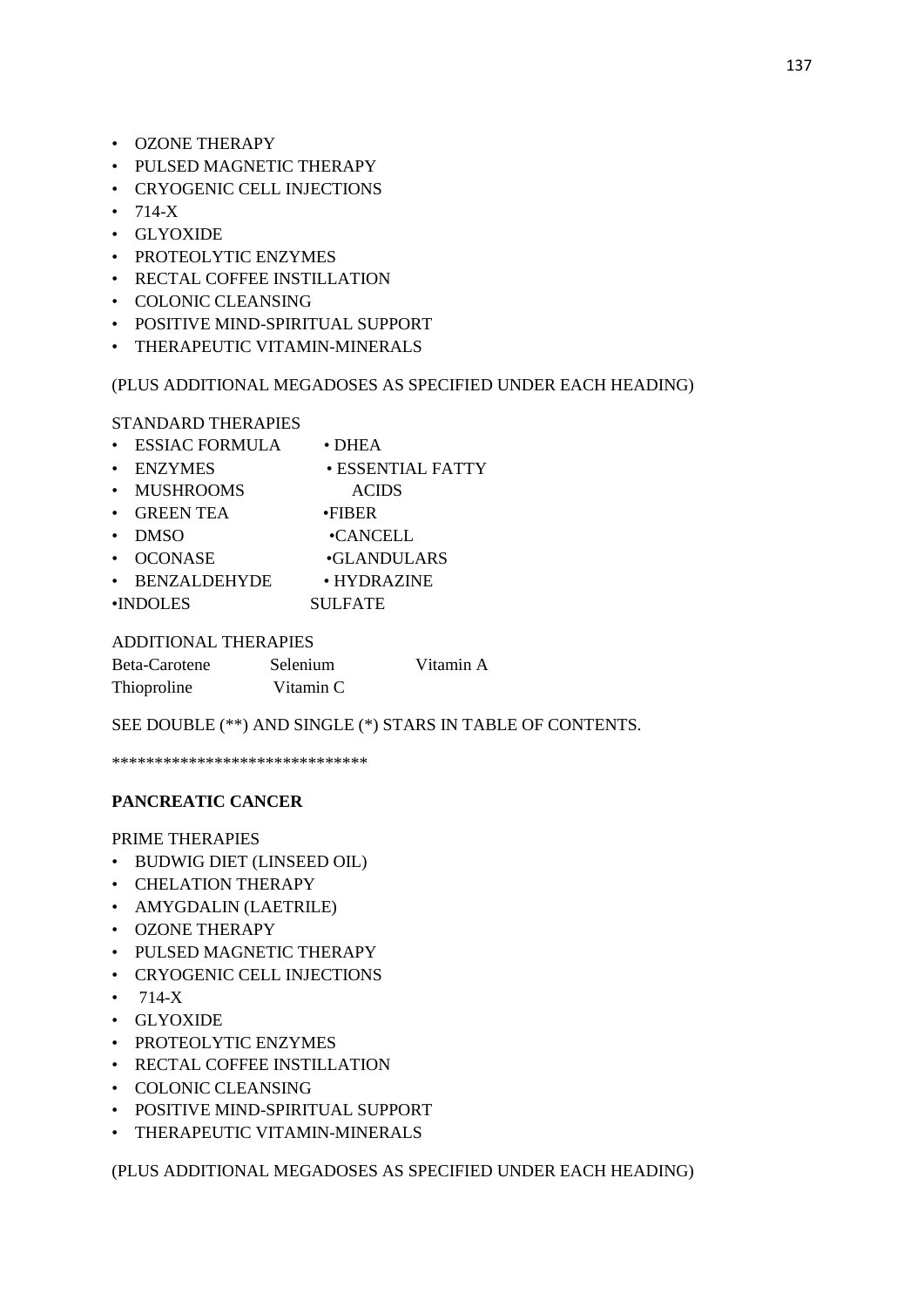#### STANDARD THERAPIES

- ESSIAC FORMULA DHEA
- ENZYMES ESSENTIAL FATTY
- MUSHROOMS ACIDS • GREEN TEA •FIBER
- 
- DMSO •CANCELL
- OCONASE GLANDULARS
- BENZALDEHYDE HYDRAZINE
- INDOLES SULFATE

## ADDITIONAL THERAPIES

| Cesium $\&$ | Fish Oil        | Gossypol  |
|-------------|-----------------|-----------|
| Rubidium    | <b>Onconase</b> | Vitamin C |

SEE DOUBLE (\*\*) AND SINGLE (\*) STARS IN TABLE OF CONTENTS.

\*\*\*\*\*\*\*\*\*\*\*\*\*\*\*\*\*\*\*\*\*\*\*\*\*\*\*\*\*\*

## **PROSTATE CANCER**

PRIME THERAPIES

- BUDWIG DIET (LINSEED OIL)
- CHELATION THERAPY
- AMYGDALIN (LAETRILE)
- OZONE THERAPY
- PULSED MAGNETIC THERAPY
- CRYOGENIC CELL INJECTIONS
- $714-X$
- GLYOXIDE
- PROTEOLYTIC ENZYMES
- RECTAL COFFEE INSTILLATION
- COLONIC CLEANSING
- POSITIVE MIND-SPIRITUAL SUPPORT
- THERAPEUTIC VITAMIN-MINERALS

## (PLUS ADDITIONAL MEGADOSES AS SPECIFIED UNDER EACH HEADING)

## STANDARD THERAPIES

- ESSIAC FORMULA DHEA
- ENZYMES ESSENTIAL FATTY
- MUSHROOMS ACIDS
- GREEN TEA •FIBER
- DMSO •CANCELL
- OCONASE GLANDULARS
- BENZALDEHYDE HYDRAZINE
- •INDOLES SULFATE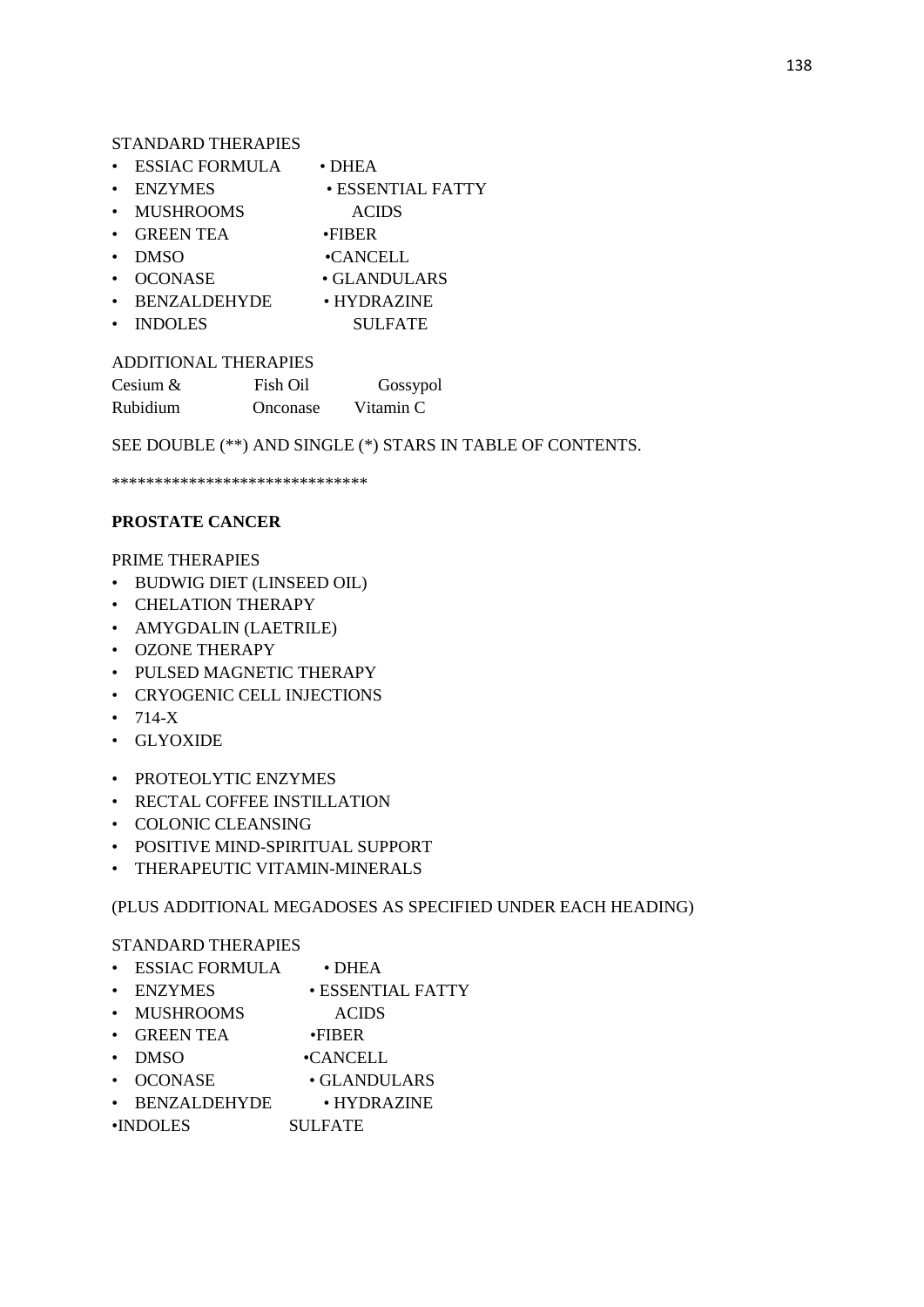#### ADDITIONAL THERAPIES

| <b>Heat Therapy</b>    | Indoles  | Kampo      |
|------------------------|----------|------------|
| MTH-68                 | Selenium | Suramin    |
| Vitamin A              | Zinc     | Cesium $&$ |
| <b>Shark Cartilage</b> |          | Rubidium   |

## SEE DOUBLE (\*\*) AND SINGLE (\*) STARS IN TABLE OF CONTENTS.

\*\*\*\*\*\*\*\*\*\*\*\*\*\*\*\*\*\*\*\*\*\*\*\*\*\*\*\*\*\*

## **RECTAL CANCER (see COLON)**

\*\*\*\*\*\*\*\*\*\*\*\*\*\*\*\*\*\*\*\*\*\*\*\*\*\*\*\*\*\*

## **SKIN CANCER (MELANOMA INCLUDED)**

#### PRIME THERAPIES

- BUDWIG DIET (LINSEED OIL)
- CHELATION THERAPY
- AMYGDALIN (LAETRILE)
- OZONE THERAPY
- PULSED MAGNETIC THERAPY
- CRYOGENIC CELL INJECTIONS
- $714-X$
- GLYOXIDE
- PROTEOLYTIC ENZYMES
- RECTAL COFFEE INSTILLATION
- COLONIC CLEANSING
- POSITIVE MIND-SPIRITUAL SUPPORT
- THERAPEUTIC VITAMIN-MINERALS

## (PLUS ADDITIONAL MEGADOSES AS SPECIFIED UNDER EACH HEADING)

## STANDARD THERAPIES

- ESSIAC FORMULA DHEA
- ENZYMES ESSENTIAL FATTY • MUSHROOMS ACIDS
- 
- GREEN TEA •FIBER
- DMSO •CANCELL
- OCONASE •GLANDULARS
- BENZALDEHYDE HYDRAZINE
- INDOLES SULFATE

## ADDITIONAL THERAPIES

| Astragalus    | Azelaic Acid          | <b>B</b> Vitamins |
|---------------|-----------------------|-------------------|
| Chaparral     | Garlic                | Green Tea         |
| Hydrazine     | Inosine               | Kampo             |
| Monoclonals   | MTH-68                | Selenium          |
| <b>Spices</b> | <b>Thymic Factors</b> | Vitamin A         |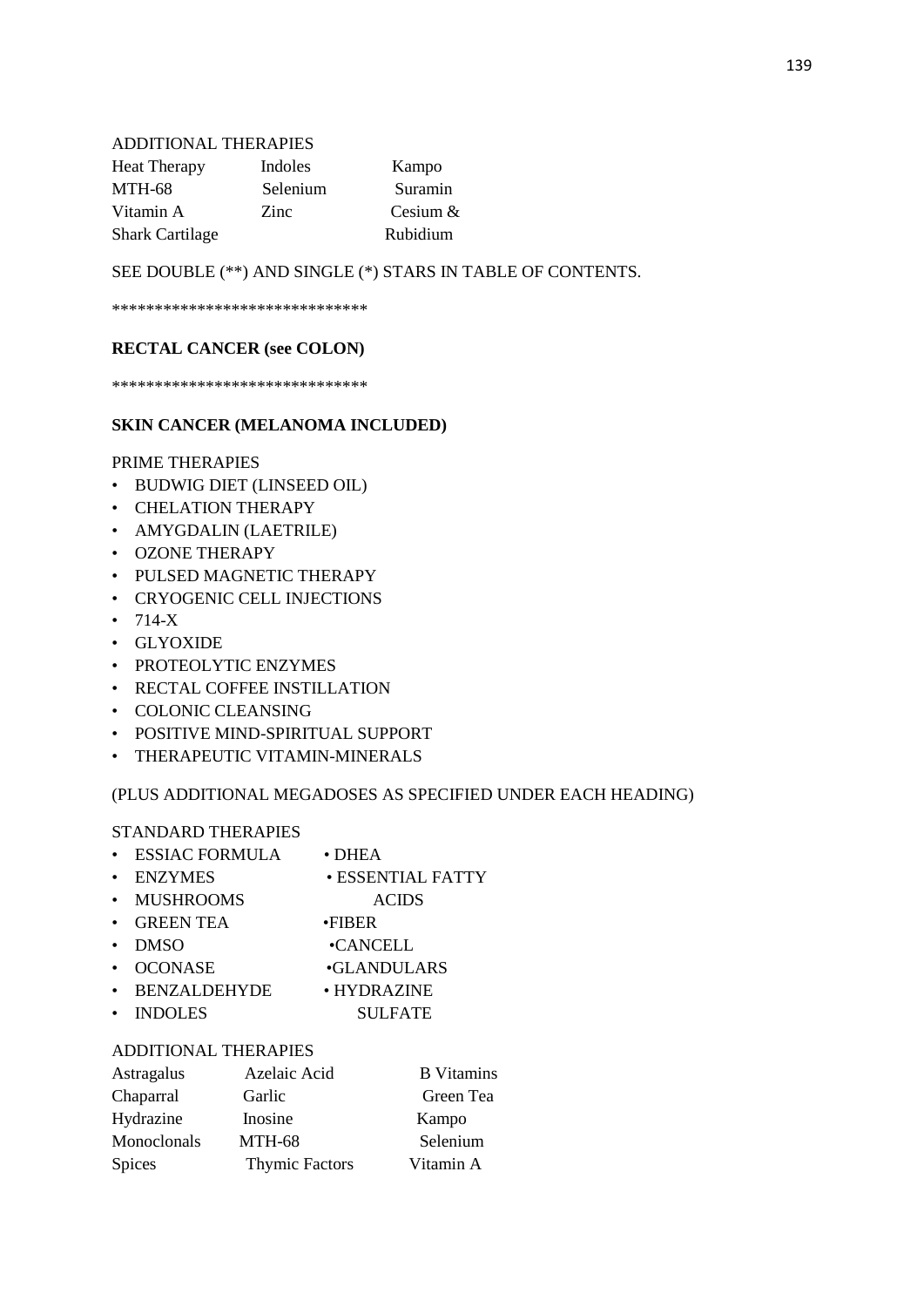BCG Bestatin Vitamin C Vitamin D Coley's Toxins Heat Therapy Tagamet Hoxsey (or Mohs) Salve (Zinc Chloride, Antimony Trisulfide and Bloodroot)

SEE DOUBLE (\*\*) AND SINGLE (\*) STARS IN TABLE OF CONTENTS.

\*\*\*\*\*\*\*\*\*\*\*\*\*\*\*\*\*\*\*\*\*\*\*\*\*\*\*\*\*\*

## **STOMACH CANCER**

PRIME THERAPIES

- BUDWIG DIET (LINSEED OIL)
- CHELATION THERAPY
- AMYGDALIN (LAETRILE)
- OZONE THERAPY
- PULSED MAGNETIC THERAPY
- CRYOGENIC CELL INJECTIONS
- $714-X$
- GLYOXIDE
- PROTEOLYTIC ENZYMES
- RECTAL COFFEE INSTILLATION
- COLONIC CLEANSING
- POSITIVE MIND-SPIRITUAL SUPPORT
- THERAPEUTIC VITAMIN-MINERALS

## (PLUS ADDITIONAL MEGADOSES AS SPECIFIED UNDER EACH HEADING)

STANDARD THERAPIES

- ESSIAC FORMULA• DHEA
- ENZYMES• ESSENTIALFATTY
- MUSHROOMSACIDS
- GREEN TEA• FIBER
- DMSO• CANCELL
- OCONASE• GLANDULARS
- BENZALDEHYDE• HYDRAZINE
- INDOLESSULFATE

## ADDITIONAL THERAPIES

| Benzaldehyde | <b>Bioflavonoids</b> | Green Tea     |
|--------------|----------------------|---------------|
| Hydrazine    | Indoles              | Krestin       |
| Lentinan     | Molybdenum           | MTH-68        |
| Selenium     | <b>SOD</b>           | <b>Spices</b> |
| Vitamin A    | Vitamin C            | Vitamin E     |

## SEE DOUBLE (\*\*) AND SINGLE (\*) STARS IN TABLE OF CONTENTS.

\*\*\*\*\*\*\*\*\*\*\*\*\*\*\*\*\*\*\*\*\*\*\*\*\*\*\*\*\*\*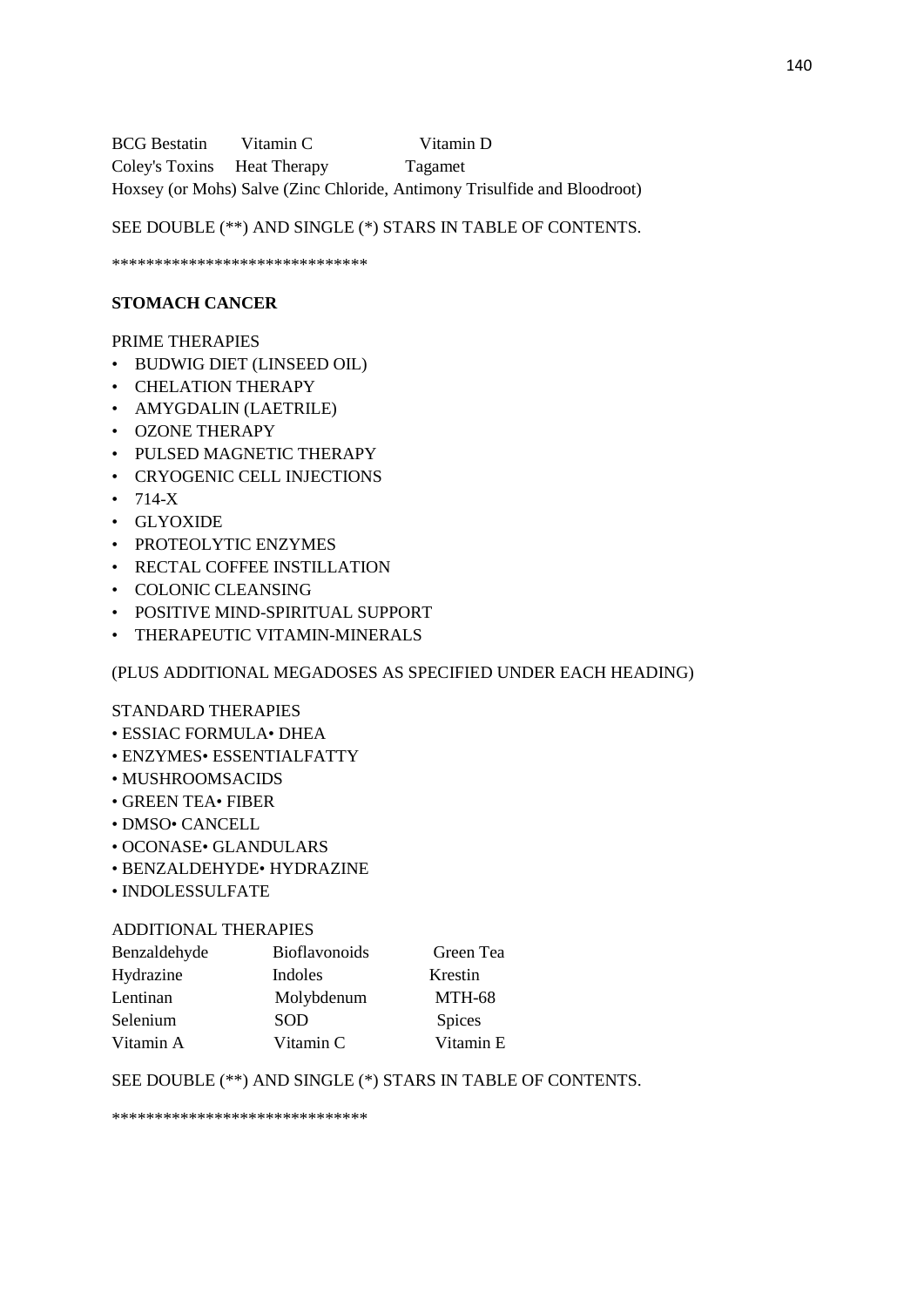## **TESTICULAR CANCER**

PRIME THERAPIES

- BUDWIG DIET (LINSEED OIL)
- CHELATION THERAPY
- AMYGDALIN (LAETRILE)
- OZONE THERAPY
- PULSED MAGNETIC THERAPY
- CRYOGENIC CELL INJECTIONS
- $-714-X$
- GLYOXIDE
- PROTEOLYTIC ENZYMES
- RECTAL COFFEE INSTILLATION
- COLONIC CLEANSING
- POSITIVE MIND-SPIRITUAL SUPPORT
- THERAPEUTIC VITAMIN-MINERALS

## (PLUS ADDITIONAL MEGADOSES AS SPECIFIED UNDER EACH HEADING)

STANDARD THERAPIES

- ESSIAC FORMULA DHEA
- ENZYMES ESSENTIAL FATTY
- MUSHROOMS ACIDS
- GREEN TEA •FIBER
- DMSO •CANCELL
- OCONASE •GLANDULARS
- BENZALDEHYDE HYDRAZINE
- INDOLES SULFATE

ADDITIONAL THERAPIES

Maruyama Vaccine Gossypol Megace

SEE DOUBLE (\*\*) AND SINGLE (\*) STARS IN TABLE OF CONTENTS.

# **Chapter 17: Very Interesting! What's Going On?**

Jon Rappoprt, the author of "The AIDS Myth" sent me a letter reference to my book on AIDS, " Deadly Deception." In it he included two cards with health information distributed free by a group called In Your Face, a division of People for a Free America - "We are not right wing or left wing or moderate. We're real. Make copies and pass it on." So ... I thought it would be the right thing for me to pass it on ...

## WHAT IS HEALTH?

- 1. Every year in the U.S. 60,000 people die as a result of unnecessary surgery.
- 2. 15 million unneeded surgeries are performed annually.
- 3. Of these operations, 350,000 are unnecessary Caesareans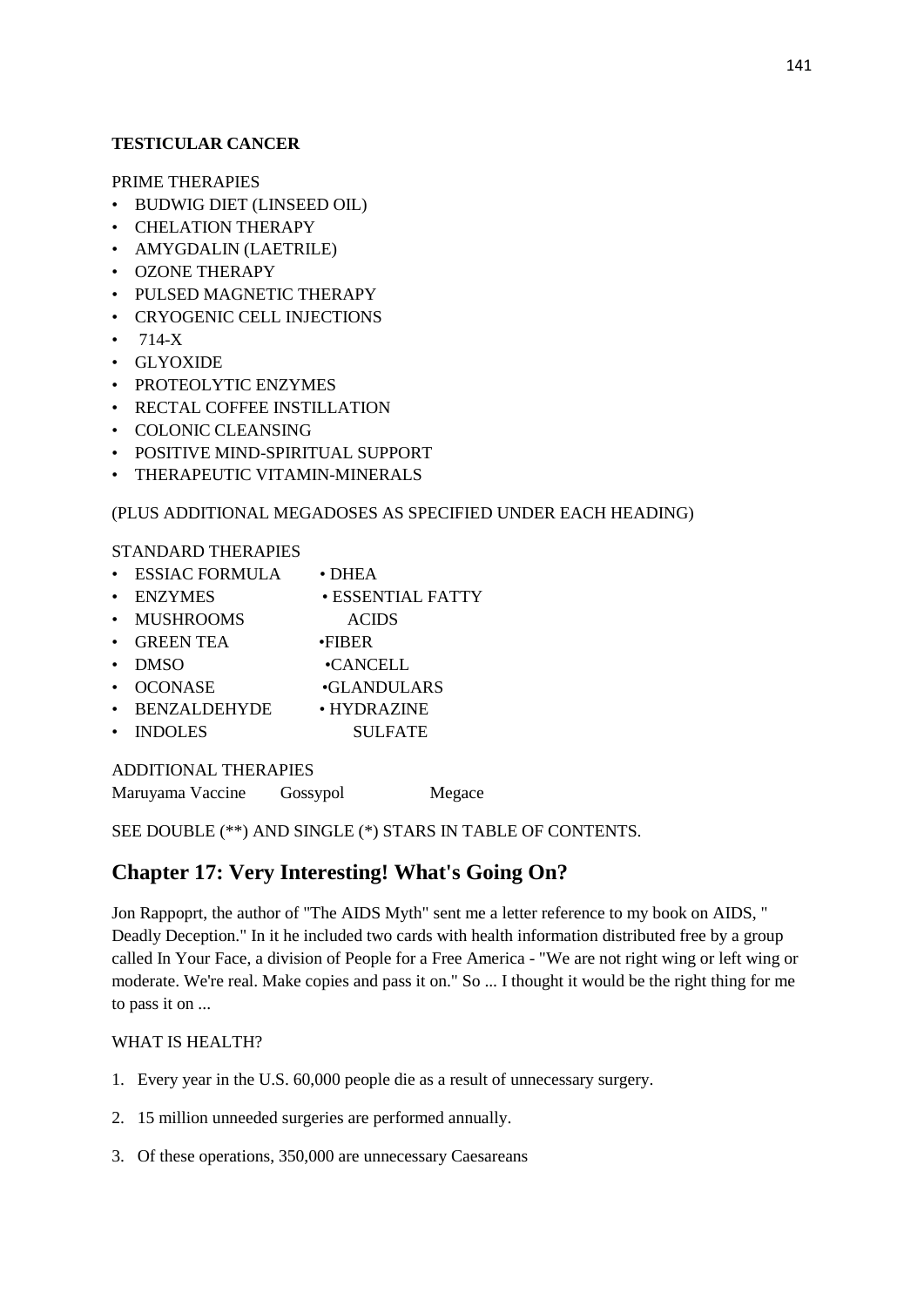4. million citizens are suffering from brain damage as a result of the administration of one class of psychiatric drugs - the neuroleptics.

5 800,000 American school children are prescribed a cheap form of speed called Ritalin. This drug is given for a bogus condition called ADD (Attention Deficit Disorder). Ritalin eventually causes hyperactivity and depression. It can cause acute withdrawal symptoms, and an amphetamine-like psychosis. Ritalin makes drug addicts.

6. There is now compelling evidence that for 70-80% of the cancers that kill people, chemotherapy is completely ineffective and does not improve the quality of life. Chemotherapy is cancer-causing and kills human cells indiscriminately.

7. AZT, the central drug prescribed for AIDS, terminates DNA synthesis in the body. It also attacks the bone marrow, where immune-system cells are manufactured, and so creates the symptoms of AIDS.

8. In order for all of the above to be ushered in, literally thousands of drug-studies had to be approved by the FDA, the agency which licenses all medical drugs. We are talking about major felonies, at least on the order of negligent homicide.

\* Author's comment: AZT causes AIDS! - See "Deadly Deception" - can be ordered from Peltec Publishing Co., Inc. 4400 N. Federal Hwy., Suite 210 Boca Raton, FL 33431 Tel. 1 800 214-3645

SEE:

1. Chemotherapy of Advanced Epithelial Cancer, Ulrich Abel, Hippokrates Verlag Stuttgart, 1990. An English translation is available from People Against Cancer, P.O. Box 10, Otho, Iowa, 50569.

2. Poison by Prescription: The AZT Story, John Lauritsen, Asklepios, 1990.

3. The Profits of Misery: How Inpatient Psychiatric Treatment Bilks the System and Betrays Our Trust. Hearing before Select Committee on Children, Youth and Families, House of Representatives, April 28, 1992. U.S. Government Printing Office.

4. Mass Murderers in White Coats: Psychiatric Genocide in Nazi Germany and the United States, Lenny Lapon 1986, Psychiatric Genocide Research Institute, 55 Bryant Street, Springfield, MA 01108.

5. Toxic Psychiatry, Peter Breggins, St. Martin's Press 1991.

INFORMATION FOR SURVIVAL IT'S PERSONAL

For your health and your children's health:

1. Demand and buy organically grown fruits, vegetables and grains. Don't eat food sauced with pesticides.

2. Don't take pharmaceutical drugs. Exception: You really have an acute crisis and feel you must. Then do so only long enough to bring yourself back to square one. From that point, rebuild your health naturally.

3. Don't eat meat. Don't eat beef, chicken, fish, pork, lamb, cheese, eggs, milk products. \*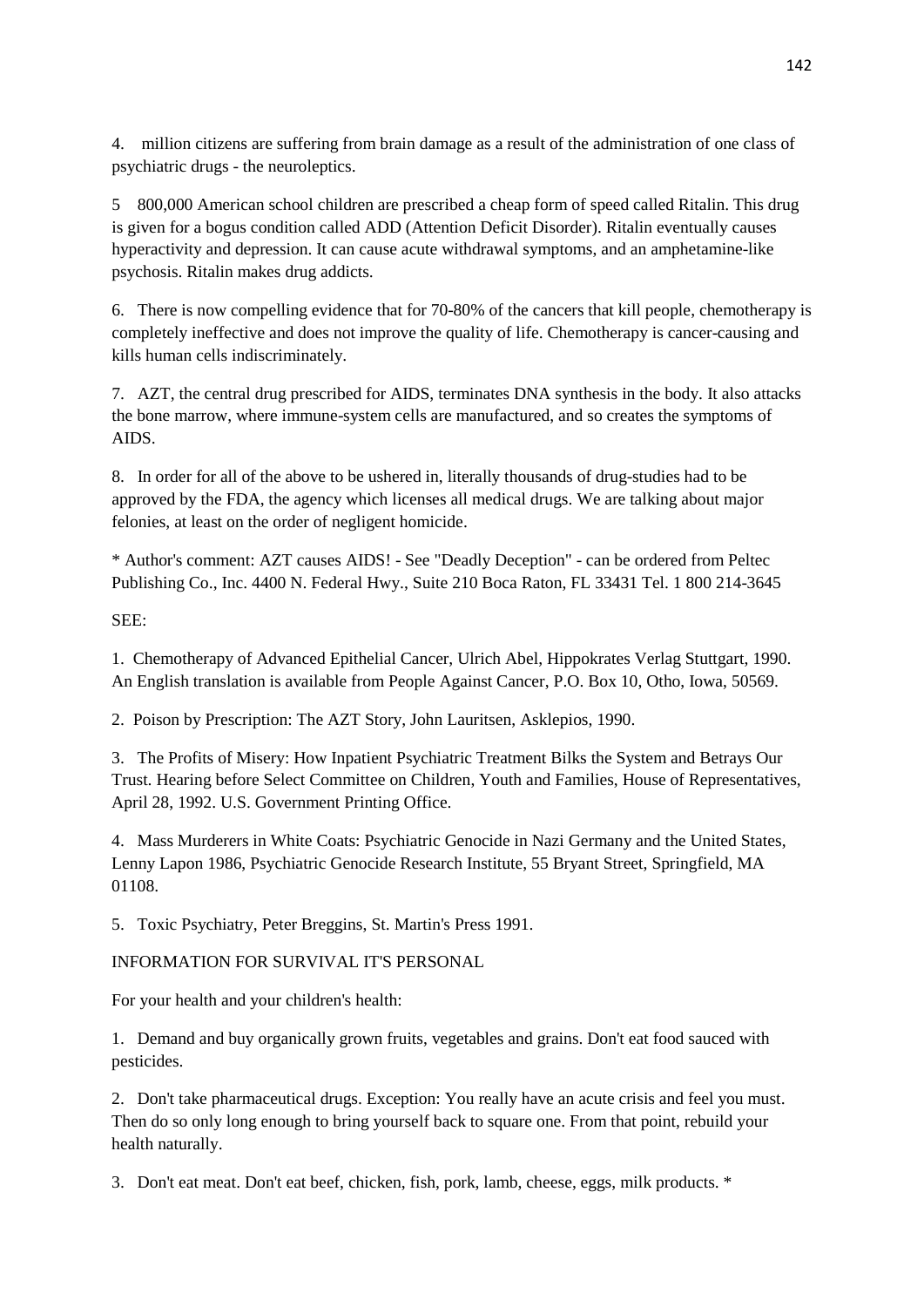4. Realize that a diet of whole grains, fruits and vegetables is even recommended by a number of orthodox researchers as the healthiest.

\* I make exceptions as indicated elsewhere - small portions (3 oz.) 3-4 times a week.

## IT'S POLITICAL

1. The 8 biggest pesticide companies in the world are also pharmaceutical companies. Among them, they own a very large share of North American seed companies.

2. The Big 8 are: Bayer, Dupont, Dow/Elanco, Monsanto, Ciba-Geigy, Rhone-Poulenc, ICI, and Hoechst.

3. They are currently inserting special genes in their seeds. Purpose? To allow these seeds to grow into food crops which will absorb more pesticides than ever without curling up and dying.

4. This means that you will be eating more poison. The soil will be drenched with more poison. The Big 8 will be making more money selling pesticides to farmers.

5. The Big 8 and other huge companies like them also make highly toxic drugs (and hormones and antibiotics for farm animals). For instance, Rhone-Poulenc and Dupont make Thorazine and Moban, two psychiatric compounds called neuroleptics. All neuroleptics cause brain damage! It is estimated that in the U.S., one million people have suffered brain damage from the 20 or so neuroleptic drugs on the market. This is the biggest medically induced plague in history.

6. Ciba-Geigy makes Ritalin, a form of speed given to upwards of 800,000 school children in America diagnosed with a bogus syndrome called Attention Deficit Disorder. This drug is addicting and can cause hyperactivity and even an amphetamine-like psychosis. This is called Manufacturing Addicts in School.

7. ICI makes Elavil, an antidepressant. Typical antidepressants sedate the user, cause withdrawal symptoms, blur the vision, and repress the working of the gut, bladder, and sexual organs.

8. Dow makes Prozac, a hot-selling antidepressant that has been linked to suicidal and murderous behaviors.

# 9. IF YOU FOLLOW THESE IDEAS , YOU NOT ONLY IMPROVE YOUR OWN HEALTH, YOU STOP BUYING WHAT THESE CORPORATE GIANTS ARE SELLING. IF ENOUGH PEOPLE DO THIS, THESE COMPANIES GO BROKE, STRANGER THINGS HAVE **HAPPENED.**

\*\*\*\*\*\*\*\*\*\*\*\*\*\*\*\*\*\*\*\*\*\*\*\*\*\*\*\*\*\*

## **DEADLY DIETS - WHAT THE HELL HAVE WE BEEN EATING?**

When prescribing a diet for my patients, lecturing to professionals and the public, or even in a casual discussion at a gathering, I have frequently heard the comment; "With everything that you say is bad for us, it doesn't seem as if there's anything left for us to eat!" To a degree that is true. However, if we remember that the effect of a poison is dose related, then the objective is to minimize the danger as much as possible. It is virtually impossible to eliminate all the factors that pose a hazard to our health. It is rather easy, however, to reduce the threat to a level that can be dispensed with readily by our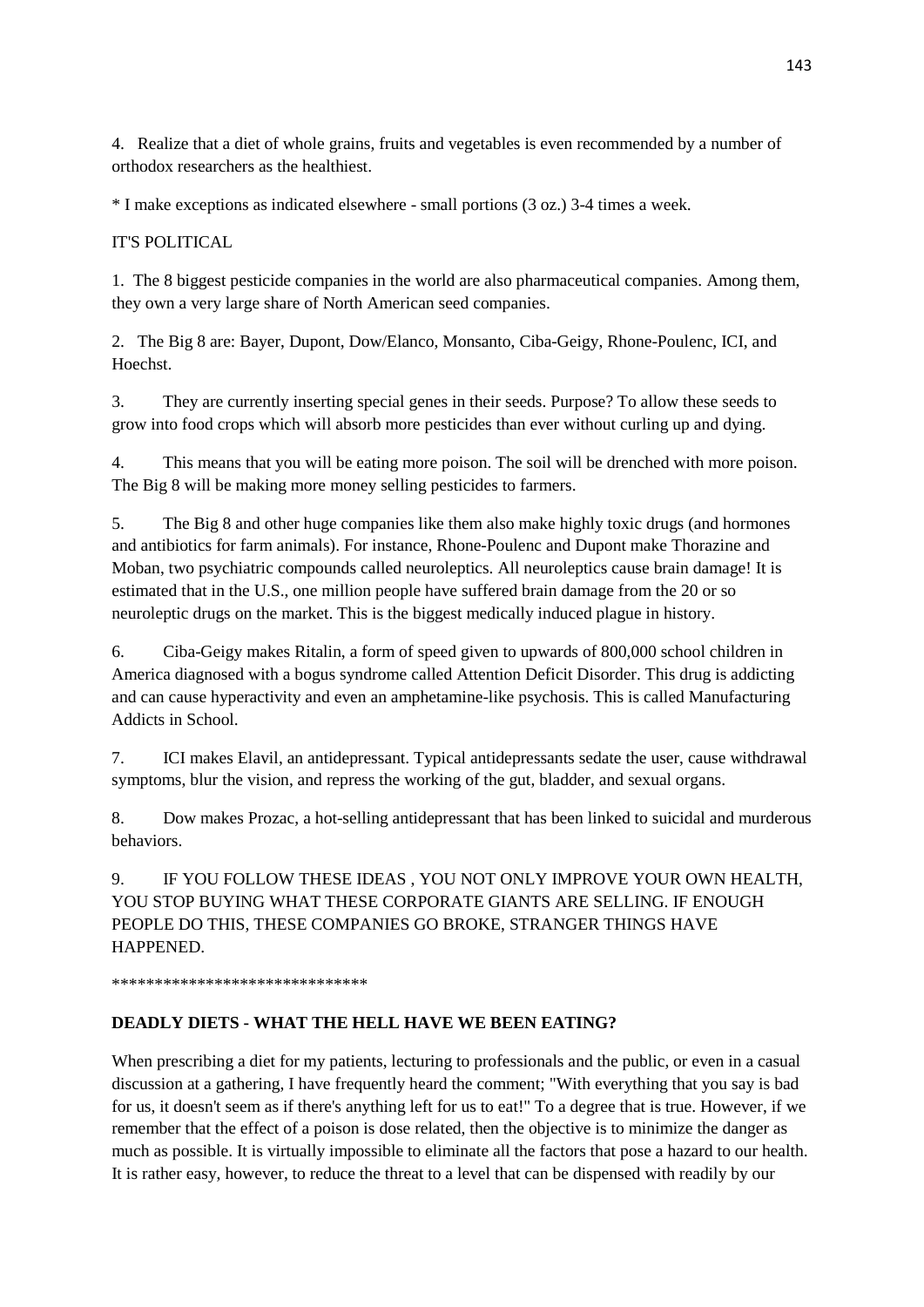natural defenses. It is important to become familiar with the most common and dangerous foods and additives, and the problems created in the preparation of food. There are not that many things to remember. Once you are familiar with the basic foods that protect you the most, a smattering of the undesirable are not likely to put your health at risk.

As I mentioned before, it has been estimated that we can consume harmful compounds when eating a charcoal broiled steak equal to smoking 600 cigarettes. Coal tars have long been known to be carcinogenic, not only to the lungs but to the skin as well. This problem in broiling meat can be remedied if the flame or source of heat is above the meat, thus allowing the fat to drip out of the meat and on to the pan. In this way the fat is not heated to excessive degrees and does not burn into the meat. I prefer gas or electric heat because using a microwave to avoid the formation of carcinogens results in the change of the molecular structure of the meat and alters its nutritional qualities. Additional protection is given if green vegetables are eaten in the same meal. The amount of mutagenic substances excreted in the urine are significantly decreased. This is further evidence that green vegetables provide protection against cancer. The chapter dealing with linseed oil discusses at length how this remarkable oil provides additional protection against many of the foods which are processed and refined, thus contributing to the development of cancer. Therefore, supple-menting a meal that has steak as the main item with a vegetable salad and a linseed oil dressing, would give you maximum protection from the harmful affects.

It is not surprising, however, that when obvious and serious dangers to the public are exposed in which profits are involved, very little is done. As you will read elsewhere in this book, one of the greatest dangers to the public health and welfare is the food industry. When the World Health Organization, in 1977, issued a notice to the nations of the world that processed oils used in the cooking and preparation of foods were a great danger to the health of all peoples, and even advocated legal action against the production of such oils, not even one nation took steps to outlaw their use!

I abhor Government control. However, regulating and controlling the production of deadly substances is not the same as telling us what we can or cannot eat. The same FDA which restricts information about the therapeutic powers of various herbs, vitamins and minerals, allows carcinogenic poisons such as processed oils to remain on the shelves. Although it is important to stress those foods we should include in our diet, it is equally important to point out those foods and eating habits which should be avoided. They play a direct role in the causation of all diseases, including cancer. The following are substances which must be eliminated from the diet if you wish to achieve maximum health and prevent most diseases, including cancer. Some are discussed at greater length in other chapters of this book.

#### Processed Fats and Oils

Avoid completely all fats and oils that have been processed. The only safe products are those which are cold-pressed, unprocessed and fresh. If you see the words hydrogenated or partially hydrogenated, avoid these foods at all costs.

#### Excessive Dietary Fat

A diet rich in vegetables and low in fat, i.e. as eaten by Seventh Day Adventists and Mormons, decreases the risk of colon, breast and prostate cancers. If, in addition, tobacco, alcohol and caffeinated beverages are eliminated, the risk of breast, ovarian, urinary, or blood cancers are also diminished. The type of fat (saturated or unsaturated) consumed in the diet does not appear to be that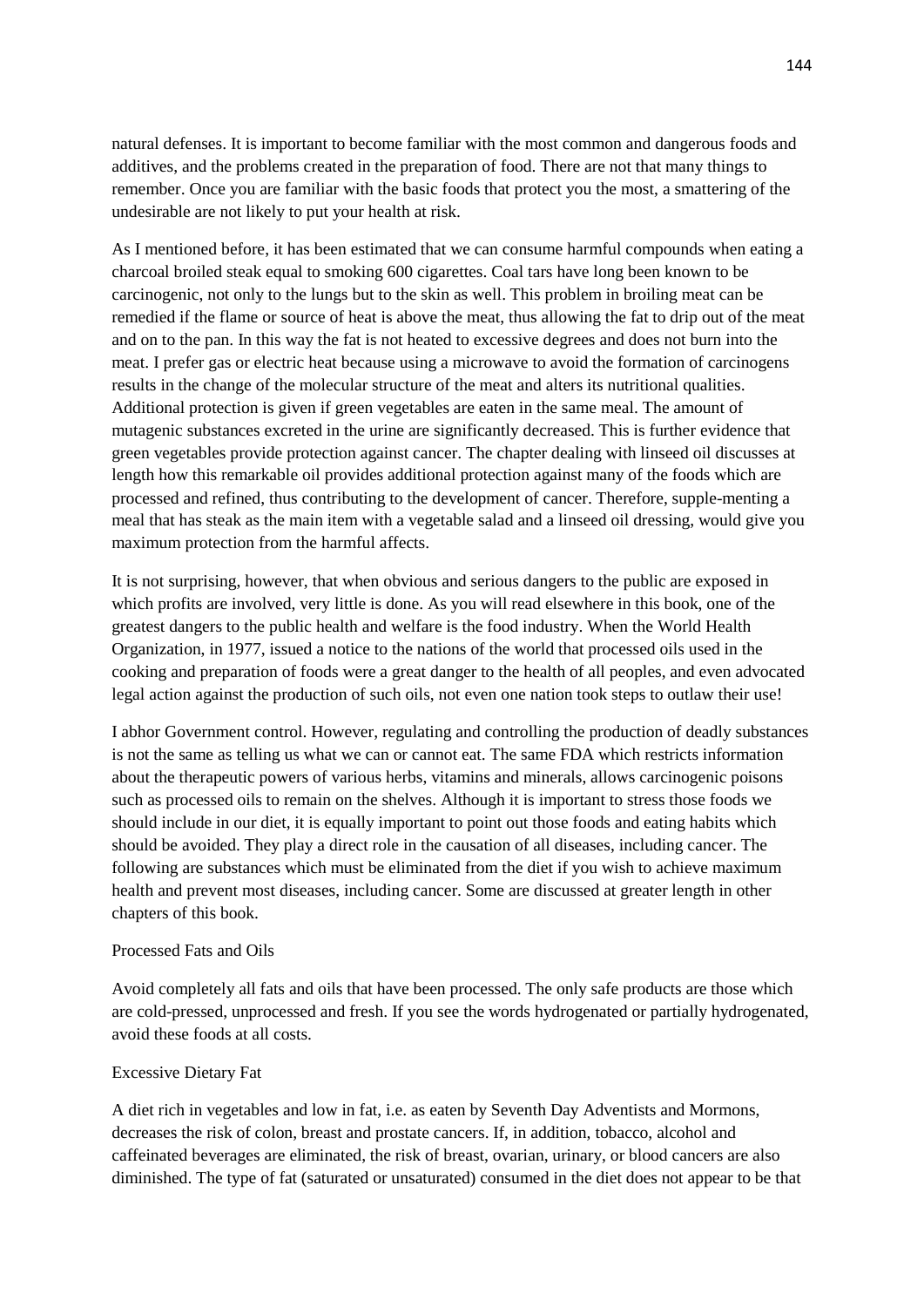important. It is the total amount of fat. This is because all fats eaten in the diet are converted to carcinogens by cooking or processing. The demand on digestive processes may damage the intestinal wall, thus increasing susceptibility to carcinogens. I strongly suggest that the intake of natural fats in our diet should be limited to approximately 15 - 20% of our total caloric intake. It is recommended by the establishment that the total intake of fat be held down to less than 30% of the day's calories. Do you need more incentive to change? Well consider this:

When the Japanese, who eat a low fat diet, move to the U.S. and change their eating habits, colon and breast cancer increases markedly. The American cancer death rate is 5 to 10 times higher than in Japan.

### Total Caloric Intake

The incidence of almost every disease is increased in individuals who are overweight. For example, the excess weight stimulates an increase in estrogen which increases breast tumor growth. You now know it is possible to eat and be fully satisfied and never go hungry with a healthy diet and yet maintain your weight at a healthy level.

### Protein Intake from all types of Fish and Meat

Unfortunately, deadly metals like mercury and other industrial poisons are contaminating the waters of the planet. Our cattle are laced with hormones, antibiotics, pesticides etc. Free range are the safest, but not entirely. Keep meat and fish to a minimum - small portions (3-4 oz., three to four times a week).

### Chemicals and Preservatives in Food

Avoid anything that you cannot pronounce. Beware of all preservatives, colorings and substances that were not created by "God."

#### Foods that are overheated, gassed or irradiated

Especially avoid: processed foods containing nitrates and nitrites; foods that have been smoked; foods that have been sprayed with pesticides and herbicides; coffee, tea and tobacco.

Fats would not normally be such a problem in our diet if we did not have so many foods which are processed and foods to which fats are added. The natural fats found in foods are extremely healthy for us and necessary. Cholesterol has been singled out frequently because of its association with coronary artery disease, usually generalized as atherosclerosis. However, it is not the total intake of cholesterol which poses the real danger, it is the fact that we are eating processed oils which cause the cholesterol to precipitate out and become "gummy." It then adheres to the walls of arteries and, along with calcium and other minerals, form plaque. Contrary to what you have read, eating well-marbled beef, eggs, natural cheese, butter and milk in moderate amounts actually provides protection rattier than harm.

Our bodies naturally produce cholesterol. Without cholesterol, we would not have any hormones. You have probably read about the high density lipo-proteins as being protective. It is this type of fatty acid substance that helps keep cholesterol in solution in the blood. Because of the processing of oils and the creation of artificial fatty substances such as margarine, our diets are almost devoid of these natural fatty acids. When fats are processed, poisonous solvents such as carbon tetrachloride are used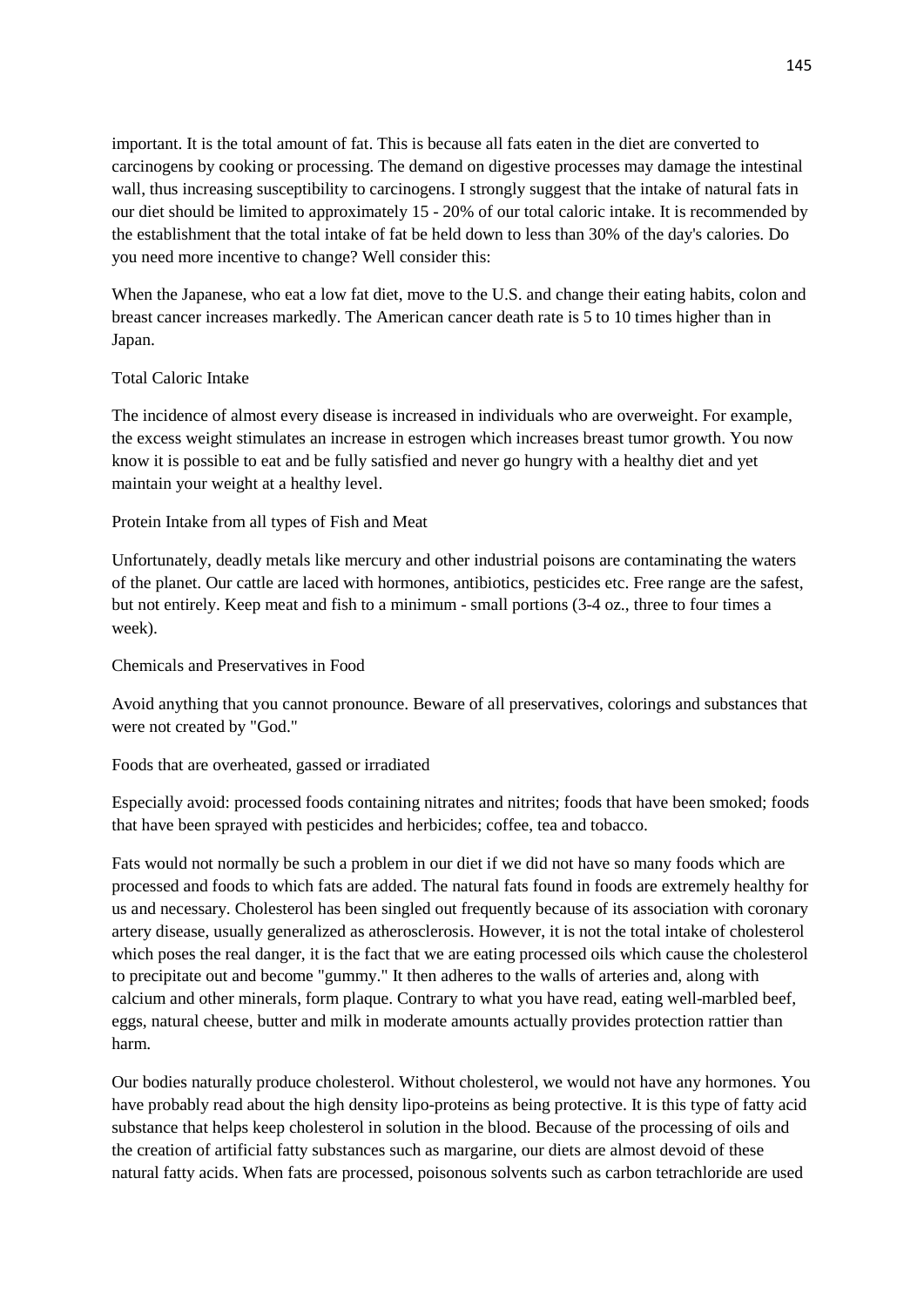to extract oil. The oil is heated and mixed with lye, formaldehyde and other chemicals. Important ingredients are filtered out. These foods are then altered by hydrogenation and more chemicals are added to extend the shelf life. What we are left with are foods which, as a species, we have not adapted to over the millions of years of our existence. These are no longer foods, they are partially usable poisons!

### Foods that are "smoked"

Gastric and esophageal cancer has been directly linked with the eating of smoked foods. Except for vegetables and fruits, almost every other food is now smoked and has become a part of the cuisine of the world. Hydrocarbons are absorbed during this process and have been long known to be carcinogenic. In addition, many smoked foods are preserved with salt or nitrites which are also carcinogenic, therefore becoming foods of double jeopardy. Occasional ingestion of these foods does not create a real problem, but when they become a frequent part of the diet, they are unquestionably of great danger. The popularity of barbecueing, with or without the barbecue sauce, is now world-wide. Unsuspecting families who frequently prepare meals out in the back yard, over a charcoal grill, are exposing their members to dangerous compounds. It warrants repeating and I know it sounds incredible, but eating one charcoal broiled steak is equivalent to smoking thirty packs of cigarettes (600 cigarettes). The dangerous effects of hydrocar-bons has been known for centuries. When you broil food over charcoal, the fat from that food drips onto the charcoal and produces smoke that contains carcinogens, so at least stand upwind!

#### Processing of Foods

Recently, radiation of foods has become increasingly popular with manufacturers and food processors. It can now be added to the long list of processes which change the actual cellular structure of foods, robbing them of their natural nutrition and converting them into compounds which are actually carcino-genic. Foods that have been roasted, browned, cooked, gassed, irradiated, chemically treated and hydrogenated are all substan-tially changed from their normal state. In hospitals, milk from the mother's breast is stored in the refrigerator for the new born infant to have while the mother is resting, and it is later re-heated by microwave. It has been proven that microwaving of the mother's milk robs it of all the protective nutrients that are necessary for a baby's survival. In all of these forms of processing, substances called mutagens are formed and they have the ability to cause mutations in genetic structure.

Foods prepared in fast-food restaurants (particularly hambur-gers and roasted coffee) and most commercially processed foods were shown by Barry Commoner, at the Centre for Biology of Natural Substances, Washington University, to cause the development of these mutagens. He showed that foods cooked at high temperatures (300 degrees Fahrenheit) develop carcinogenic substances.

When broiling meat, the best way to do this is with a flame above the meat. That way the fat can drip into the pan, will not smoke and cause hydrocarbons to form. I do not advocate the use of a microwave for cooking any foods. It has been determined that eating green vegetables along with your meal can reduce the sum of mutagenic substances formed. Particu-larly useful in this way are wheat sprouts, brussels sprouts, cabbage, broccoli, spinach and lettuce, preferably not Iceberg lettuce.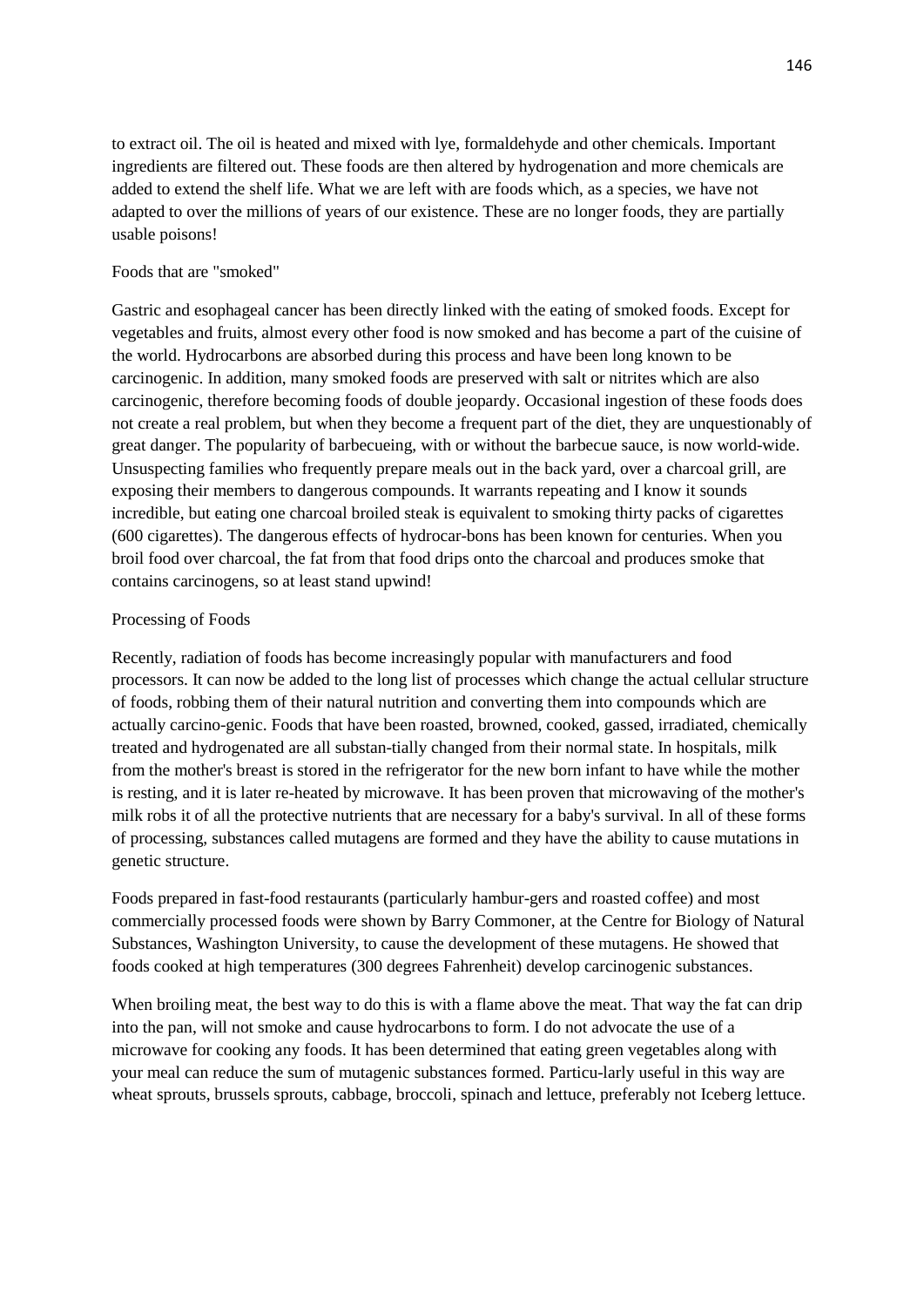#### Meat Protein

In an historic 10 year study conducted by a Dr. Gun-Shuy Chen of Beijing, the Government of Red China and Dr. T. Colin Campbell of Cornell University, 96.7% of the mainland Chinese population, upwards of 800 million people, were surveyed by 650,000 Chinese workers to determine the death rate from cancer. The resulting data provided powerful and conclusive nutritional evidence that when a diet contained considerable meat protein, there was an increased incidence of colon/rectal cancer, of leukemia, cancer of the lungs, esophagus and stomach. Elevated serum cholesterol levels were correlated with positive tests for stomach, rectal, lung cancers and leukemia. The study also revealed that high intake of Vitamin A protected against cancer of the stomach and the esophagus. High Vitamin C intake also protected against stomach and esophageal cancers. High Beta-Carotene levels protected against stomach and esophageal cancers, as did elevated intake of selenium. High fiber intake resulted in a reduction in the occurrence of all cancer.

#### Tobacco and Alcohol

Tobacco and alcohol do not fall under the aegis of the food and drug administration in the United States. Although it is obvious that they are both drugs, they are protected from control by powerful economic interests. It is estimated that tobacco plays a role in thirty percent of all cancers. It is now generally accepted that it is the major contributing cause of lung cancer. Oral (mouth) and throat cancer are markedly increased (twice as much) in individuals who chew tobacco rather than smoking it, and the public is being made increasingly aware of the dangers of secondary smoke, to those who are breathing the air in close proximity to smokers.

Although it has generally been accepted for a long period of time that two drinks a day should be your limit in order to avoid damage to the liver and to other tissues of the body, recent information indicates that two drinks a week can do substantial damage to brain cells and to the liver. In addition, alcohol acts as a transport for substances that are carcinogenic and therefore promotes mutagens.

Cooking with aluminium ware, in recent years, has become suspect as a cause of Alzheimer's Disease. However, Dr. Barry Commoner also demonstrated that mutagens were formed when meat was prepared in metal ware for long periods of time. Butter and cooking oils that are overheated begin to smoke and they, too, cause carcinogens. What we consider normal cooking can actually produce mutagens in meat, fish, baked goods, cereals, toasted bread, French fried potatoes and caramel.

Cooking with a Chinese Wok or the Nouveau Cuisine of the French reduces the overcooking of food and is a far more healthier (and very palatable) way of preparing crisp vegetables and other foods.

Remember: Reducing or eliminating nitrite-cured, salt-cured, or smoked meats from the diet reduces the risk of stomach and esophageal cancers. The addition of Vitamin C to the diet will reduce the amount of the nitrosamines manufactured by the body from nitrites. All beers and many whiskeys contain nitrosamines. Pickled foods are also high in nitrosamines.

\*\*\*\*\*\*\*\*\*\*\*\*\*\*\*\*\*\*\*\*\*\*\*\*\*\*\*\*\*\*

# **COOKING METHODS**

Avoid eating meats cooked at temperatures above 300 degrees F. Lightly steamed vegetables are preferred. Raw vegetables are even better. Avoid foods that are "blackened" by cooking (this includes bread that is toasted and butter that is blackened). Avoid processed oils. Use only cold pressed, raw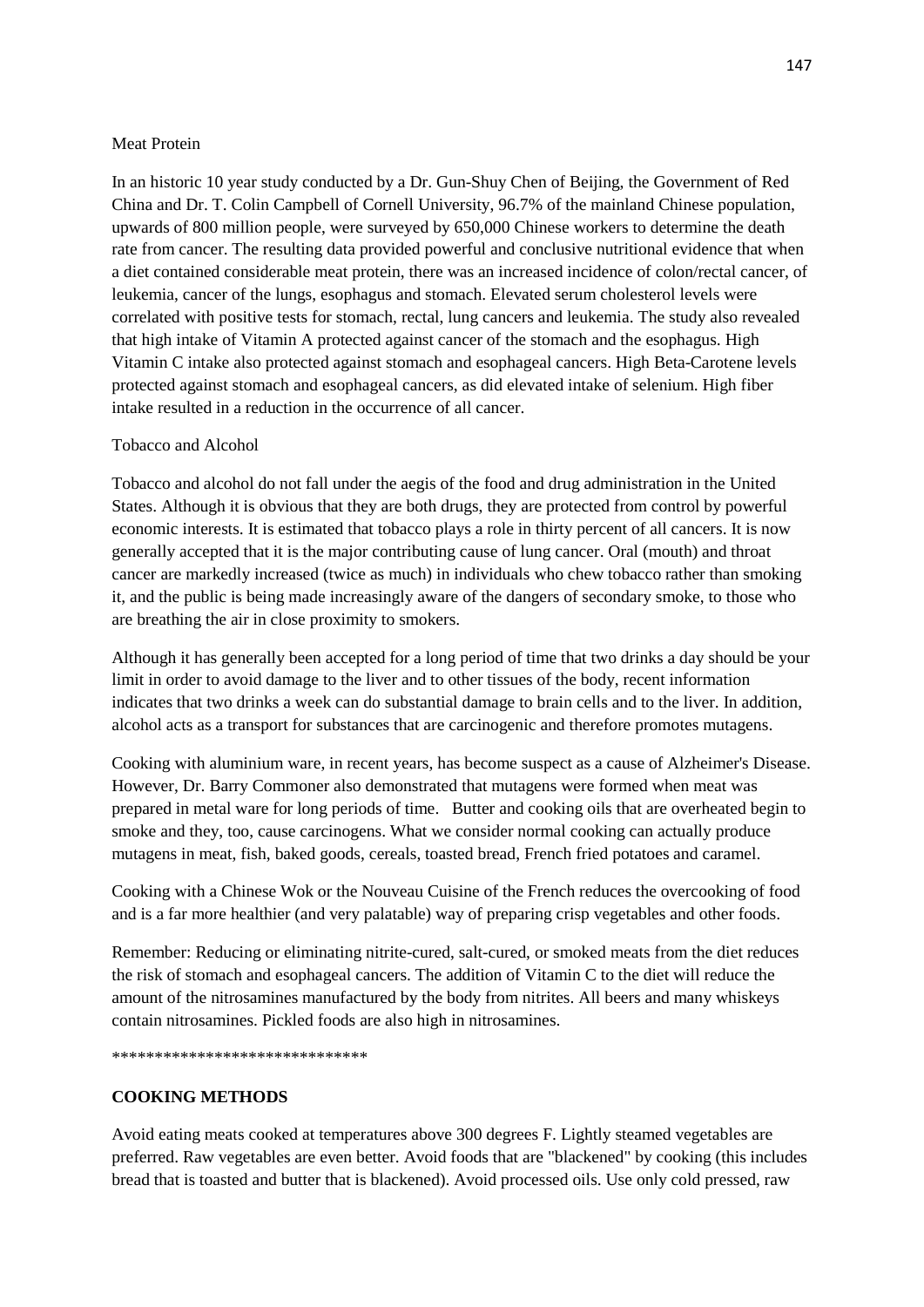oils if possible. Avoid fried foods completely. Addition of Vitamin C, Selenium and Vitamin E in the diet can aid in preventing carcinogenic changes. Eating green vegetables, such as spinach, cabbage, broccoli, mustard greens, brussel sprouts, lettuce and wheat sprouts at the same time as other foods also prevents carcinogenic changes. Alcohol increases the risk of liver cancer. Avoid over-ripe or mouldy foods. Avoid microwave cooking and irradiated foods. Avoid all food products that have been exposed to insecticides, hormones and antibiotics. Vitamin A reduces the risk of stomach and esophageal cancers. A protein-rich diet increases the risk of stomach and esophageal cancers. Selenium and Beta-carotene reduce the risk of esophageal and stomach cancer. A fiber-rich diet decreases the risk of all cancers. A low-fat, low-cholesterol diet is associated with a lower risk of stomach, colon, rectal and lung cancers, as well as leukemia.

\*\*\*\*\*\*\*\*\*\*\*\*\*\*\*\*\*\*\*\*\*\*\*\*\*\*\*\*\*\*

#### GENERAL RULES TO FOLLOW

Increase the intake of fruits, vegetables, nuts and berries. Increase the intake of fiber-rich foods, such as vegetables and whole grains, as well as fruits. Eat raw foods whenever possible. Cooked foods are better if baked or steamed. Eat fish, preferably the cold water variety, several times a week. Eat poultry from free range farms and cook it well. Reduce meat intake; reduce salt intake; and substitute spices, herbs and lemon. Avoid all processed foods, especially foods containing processed oils. Avoid pickled, smoked or cured foods. Reduce or eliminate alcohol from your diet.

\*\*\*\*\*\*\*\*\*\*\*\*\*\*\*\*\*\*\*\*\*\*\*\*\*\*\*\*\*\*

#### **RISKY BUSINESS**

There are many businesses which produce products and services that endanger the health and welfare of the public. Many of these are responsible for the development of many types of cancer, either directly or indirectly. Household insecticides and cleaners produce fumes which are highly toxic. Microwave cooking devices are now in millions of homes and alarms are present everywhere. University of Washington researchers in the Bio-Electric Research Laboratory showed that cancers, particularly those of the endocrine system, can be promoted by microwave and other forms of electromagnetic radiation. Tanning lamps produce ultra-violet A, which ages skin (UV-A), and ultraviolet B (UV- B), which causes skin cancer. The "innocent" computer monitor also poses a danger, and I would strongly advise that anyone working in front of a computer for long periods of time should use the new screens that eliminate even low levels of radiation.

\*\*\*\*\*\*\*\*\*\*\*\*\*\*\*\*\*\*\*\*\*\*\*\*\*\*\*\*\*\*

### **DENTAL AMALGAM -JUST A LITTLE BIT OF CANCER?**

Last, but never to be omitted, are the teeth! On April 27, 1993, an article appeared in the New York Times in the Science Times section. It talked of a new suspect in the mystery of what causes resistance in microorganisms. The suspect is amalgam, the so-called "silver" fillings which are in reality 50% mercury, the most poisonous metal known to humans. It is reasoned by investigators that if mercury maintains a population of bacteria resistant to mercury, it might do the same with fostering their resistance to antibiotics. Dr. Anne O. Summers, at the University of Georgia, has demonstrated that this is what occurs in monkeys. The American Dental Association commented that animal studies "cannot be viewed as affecting humans"!!!! I can't believe they said that!!! Their use of the word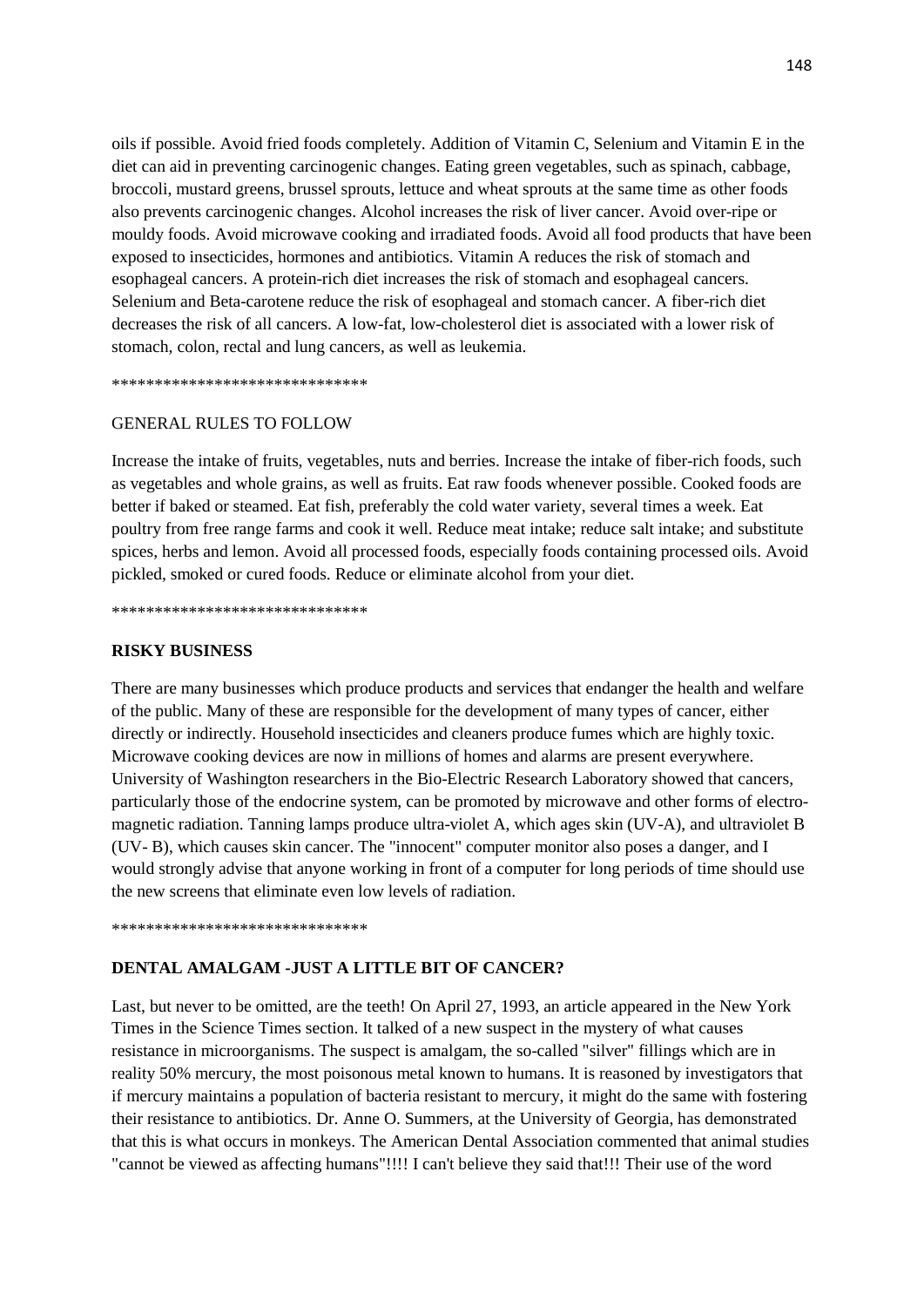"affecting," even if it's their mistake and not a typographical error, is a good indication of their science. Let me tell you why I bring this up in a book on cancer:

# MERCURY IS A CARCINOGENIC AS WELL AS A POISON!

In the article it is mentioned that studies have shown that the mercury slowly leaches out of the fillings. The ADA has staunchly defended the use of amalgam in spite of the fact that there is substantial evidence that patients with many serious illnesses, including psychotic episodes and deadly allergic responses, were cured by removing the amalgam. There are marvelous books and reams of articles dealing with amalgam's threat to health. It is my opinion that I would rather have a ceramic filling than be slowly poisoned by mercury. Not only that, if you have gold fillings in your mouth also, you effectively have a battery producing electrical current! Of course, the ADA says the evidence is not convincing and the amount is minute. My thoughts are that a little bit of poison and a little bit of cancer is like being a little bit pregnant! Besides, doesn't the ADA know that the effect of drugs, including poison, is dose related and cumulative. The formula is: amount x number of doses = toxicity!

Obviously, I believe in prevention, so I cannot leave you without a recommendation to help you avoid fillings in the first place. No microorganism can adapt to hydrogen peroxide (H2O2). Many dentists recommend 3% H2O2 as a gargle or rinse, or making a paste using baking soda (sodium bicar-bonate). H202 usage three times a day is advised. It is great for dentures, too!

Did I hear you ask, "What about the flouride?" My Opinion...

# AVOID FLUORIDE LIKE POISON! WHY? BECAUSE IT IS! NOT ONLY THAT, IT'S CARCINOGENIC!

FLOURIDE has never been proven to prevent tooth decay. It has been outlawed in many countries or sections of countries because the evidence is overwhelming that FLOURIDE causes premature aging, irregular DNA synthesis, malignant trans-formation of cells, slows DNA repair, (American Cancer Institute - 1963). SO DRINK BOTTLED WATER AND USE FLORIDE-FREE TOOTHPASTE!

# **Chapter 18: Parting Thoughts Of A Medical Heretic**

The rights of the individual to exercise freedom of choice and to determine the care of their bodies and the course of their lives must be held inviolate. Medicine, above all, should always be mindful that in most diseases, especially chronic conditions, the beneficial results of faith, the mind and healthy life practices render insignificant any claims thus far made for drugs and other medical therapies. That, in truth, those positive results which the establishment condescendingly refers to as the "placebo effect." have a far better record of safety (obviously) and efficacy than we are willing to admit. The arrogance of the medical establishment and the hubris of many of physicians must give way to humility and open-mindedness. Serious consideration of all natural alternatives to our own often destructive drug culture must be given top priority.

True science fosters all concepts to flourish in the marketplace of ideas and recognizes its own limitations. Claims, when possible, must be subject to scientific proof and be validated. The means to do this has to be accomplished by private or government funds, carefully and scrupulously screening out any influence by the pharmaceutical industry, political forces and the medical establishment. In areas where we have nothing better to offer, we should welcome any safe therapy that has produced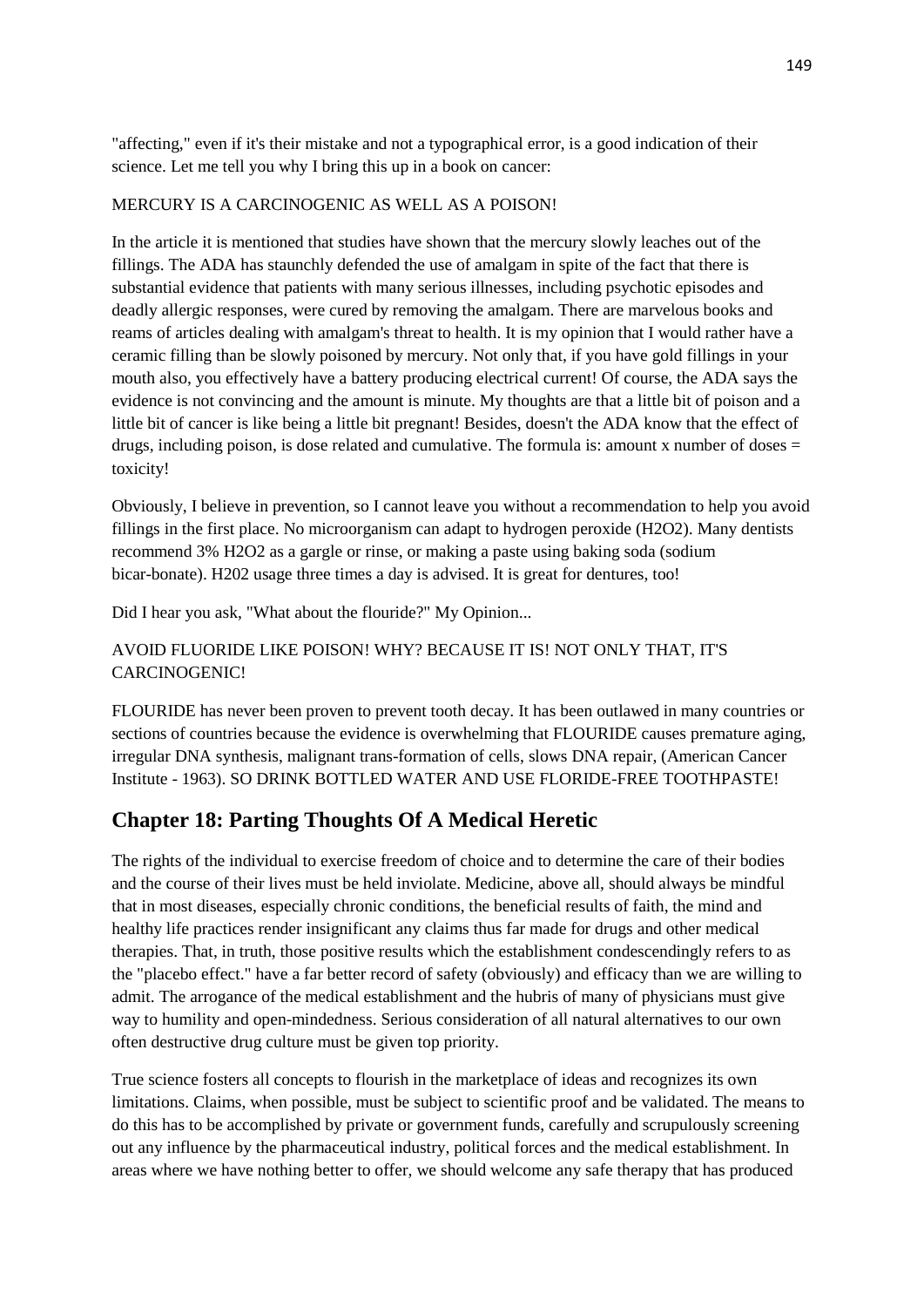positive results. We must put an end to the fantasies about questionable benefits which perpetuate the use of dangerous drags and insane therapies of modern medicine. Benefits are often claimed that are grossly exaggerated or non-existent, many of which have already discredited the medical profession and the pharmaceutical industry.

How many more types of useless and hazardous drags, surgeries and medical therapies will we have to abandon before we realize that we have become the victims of self-serving individuals and corporations?

Why are thousands of redundant journals paid for by the pharmaceutical industry? It is a simple case of brain-washing! Medicine's integrity, education and independence, as well as the welfare of the patients they claim to serve, would be better served by one-tenth that number of journals financed and scrutinized by truly independent physicians and scientists. The punishment for corruption and collusion on the part of anyone should be subjected to severe penalties and punishment. Most importantly, there must not be suppression of opposing views, monopoly of medical schools of thought, or therapy by consensus.

The stories, many of them well-documented, of the often mysterious disappearance, confiscation and destruction of the scientific notes, clinical records, evidence and proof of the efficacy of medical scientific inventions and medical therapies, have been the subject of numerous books. Many have been recorded in the congressional record. The original work of Rife, Tessla, Cayce and many others have been partially or completely lost to us in these ways. Currently, the brilliant discoveries of some of our most honored and world-renowned scientists such as Linus Pauling and Peter Duesberg have been subject to the worst kind of dishonest, corrupt, conniving, counterfeit and baseless personal and professional character assassinations. To sue their attackers is often extremely difficult. Victims have often been rendered virtually penniless by the loss of position or grants. It is often impossible to find a competent attorney to take a solid case on contingency because the costs of preparation are so high.

Excellent and dedicated physicians, too many to mention, have lost their licences to practice or have been silenced by the pharmaceutical-medical-government complex. Most have been drained completely by the enormous expenses involved in legal defense, usually in administrative hearings and then have to fight again in a court of law. Corruption is rampant and practiced by administrative hearings. Doctrine is dictated by vested interests. The media, frequently owned by the very same corporations that stand to lose by the recognition of "alterna-tive" and natural non-patentable remedies, present to the public an incredibly biased, distorted and incomplete point of view. Even advertisements for publications about alternative therapies are rejected. A barrier of silence exists, but worse, the press willingly prints any unfounded condemnation by the establish-ment of alternative therapies. Very rarely is any evidence provided; usually it is only the opinion of someone who has never used them! The press is eager to report some scientific discovery that is purported to someday lead to a cure for cancer or any one of a hundred chronic degenerative diseases. For cancer, that "someday" is already eighty years, and we're still waiting. Meanwhile, we are being duped into believing that the state of the art is to "cut, burn, or poison" with surgery, radiation and chemotherapy. There is substantial evidence that the patient would be better off doing nothing.

I am convinced from experience that many "alternative" therapies are effective and succeed where "orthodox" medicine fails. The difference in theory and philosophy is the major reason. It is often said that "the scientific method has been proven scientifically." The tragedies wrought by countless drugs that were "proven effective" by the "scientifically established double-blind study" fill millions of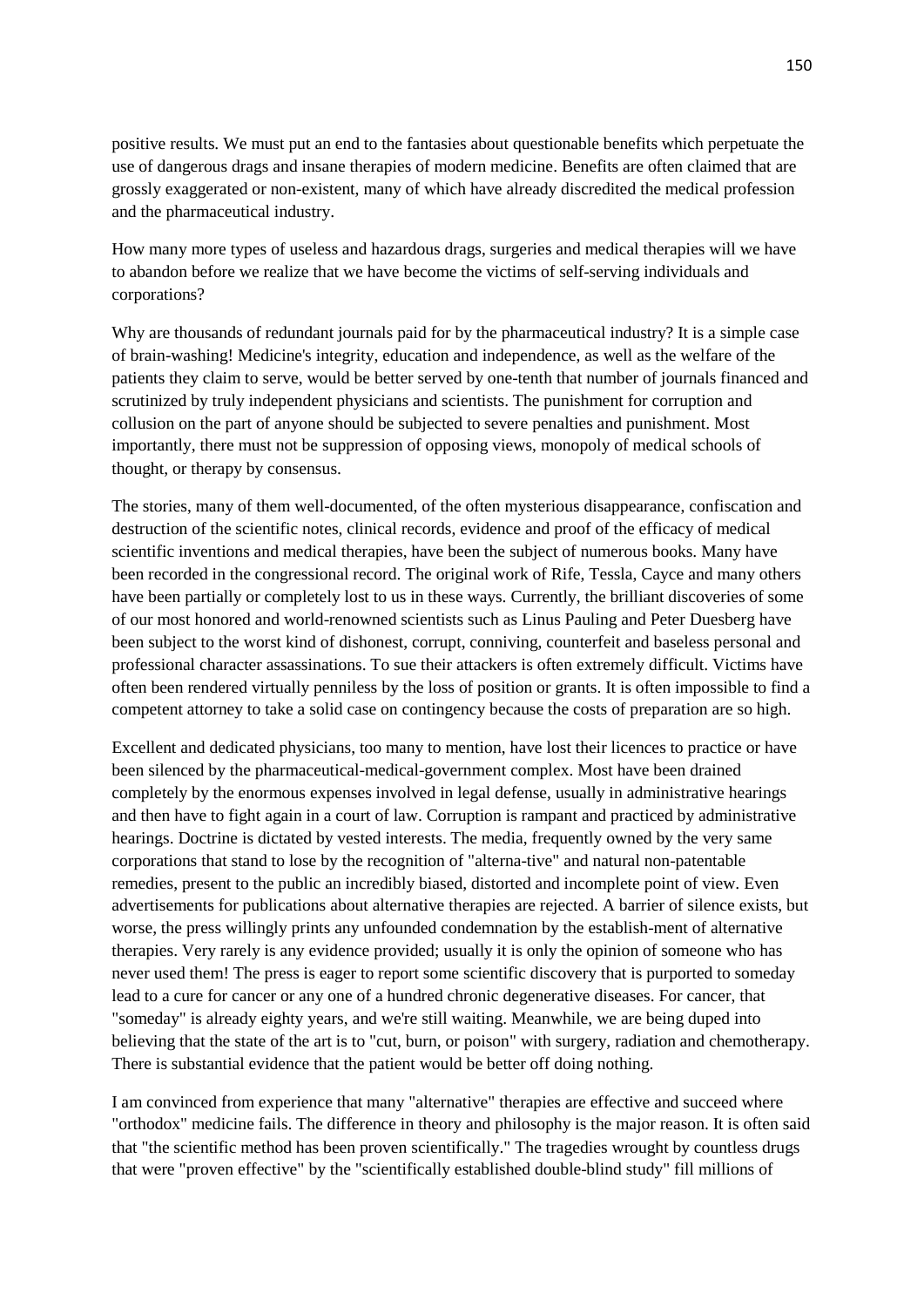graves. What is commonly referred to as "side-effects" are in truth direct effects. Many "side-effects" are deadly. Doctors not only bury their mistakes, but also those of the drug industry!

Medicine operates under many theories that have never been proven. Raymond Peat, Ph.D., in his book, "Generative Energy: Protecting and Restoring The Wholeness of Life," comments: "The 'genetic defect' theory of disease holds the promise of a gene implant for every problem. Interestingly, the people who point out that 'thousands of genetic diseases are now known' neglect to mention that the 'scientific literature' supporting their claim is infinitely more 'anecdotal' than the despised 'anecdo-tal' support for the various unofficial remedies that are so offensive to the medical establishment. ... Sanity itself requires that we do not confuse our wishes, methods, assumptions and ideas with the world that we are trying to understand. If our method determines our conclusions, we are closer to theology than to science, and that is how many 'scientists' prefer it (my emphasis)."

When will medicine learn that describing a disease in terms of a specific cause is as erroneous as describing the glorious voice of a great singer as simply a matter of vibrating vocal chords. The majority of diseases today are caused by what humankind has done to their environment. This cannot be questioned any longer. The proof is irrefutable. What is an even greater sadness is that the efforts designed to correct these diseases usually adds to the suffering and a quicker demise.

Only through the efforts of the people can the right to choose one's own path to better health be won. Let the information be available. All governments should let the public know that a particular therapy has not met the so-called scientific proof of today and allow them to make the choice, especially when the alternative substance has been in use for many years (often thousands) without any evidence of toxicity or deaths and, in fact, is usually classified as a food. To force individuals to except the failure of medical therapy as their only choice is unconscionable. To promulgate the medical myth, that theirs is the only solution, is depraved and corrupt.

\*\*\*\*\*\*\*\*\*\*\*\*\*\*\*\*\*\*\*\*\*\*\*\*\*\*\*\*\*\*

#### AN IMPORTANT REMINDER

The National Cancer Institute tells us that 65% to 75% of all cancers can be avoided with 2 or more lifestyle changes. I firmly believe that if all the precautions indicated in this book were initiated more than 95% of all cancers could be prevented. It would follow logically that many preventive techniques are obviously effective therapeutically.

# **Chapter 19: A Helping Hand**

### **PROFESSIONAL RESOURCES**

COMPREHENSIVE PRACTITIONERS OF COMPLEMENTARY AND ALTERNATIVE THERAPIES, CHELATION AND OTHER COMPLEMENTARY TECHNIQUES

THE UNITED STATES

ALABAMA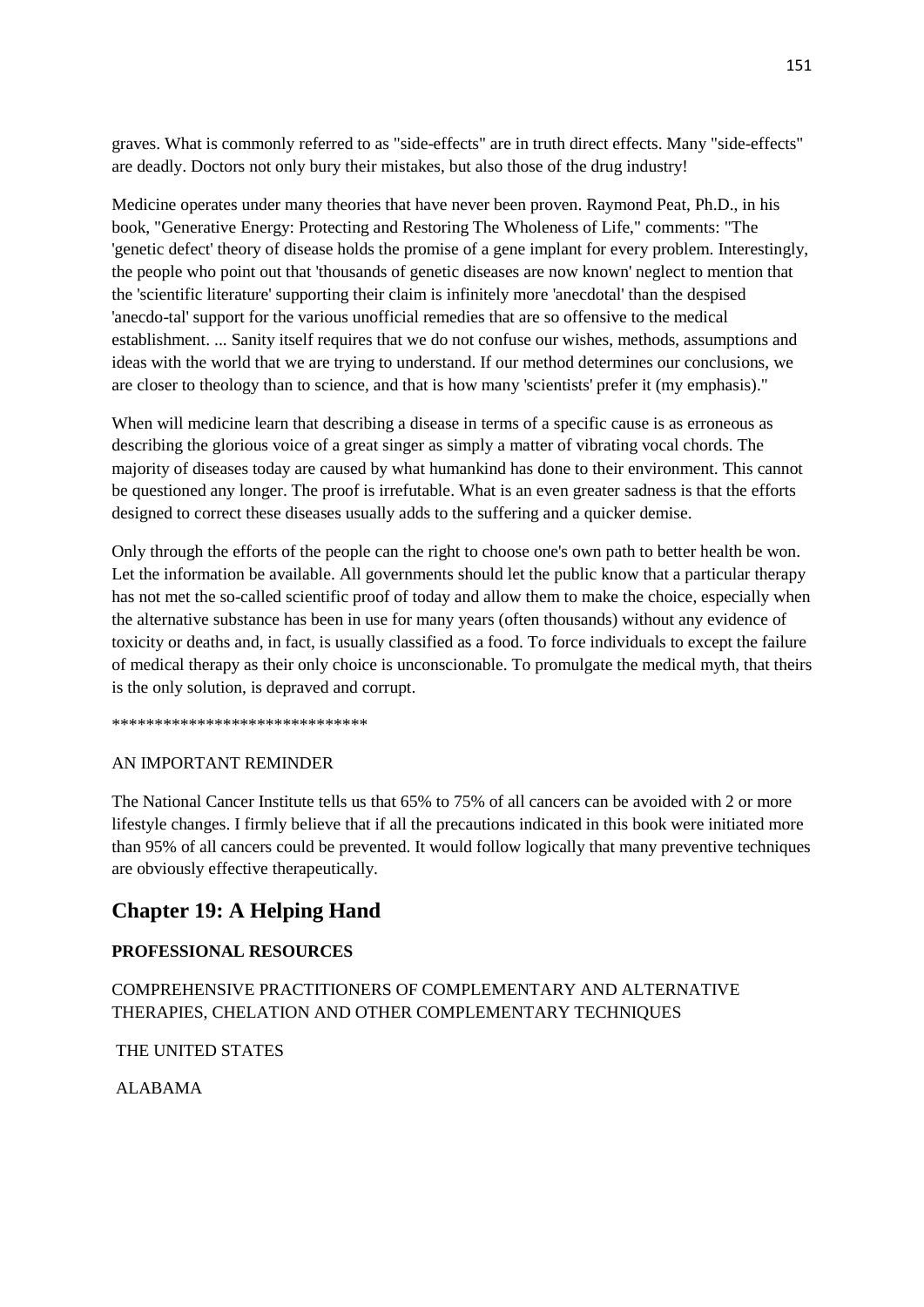Birmingham

P. Gus J. Prosch, Jr., MD

(205) 823-6180

ALASKA

Anchorage

F. Rusell Manuel, MD

(907) 562-7070

Robert Rowen, MD

(907) 344-7775

Soldotna

Paul G. Isaak, MD

(907) 262-9341

Wasilla

Robert E. Martin, MD

(907) 376-5284

ARIZONA

Glendale

Lloyd D. Armold, DO

(602) 939-8916

Mesa

William W. Halcomb, DO

(602) 832-3014

Parker

S.W. Meyer, DO

(602) 669 8911

Phoenix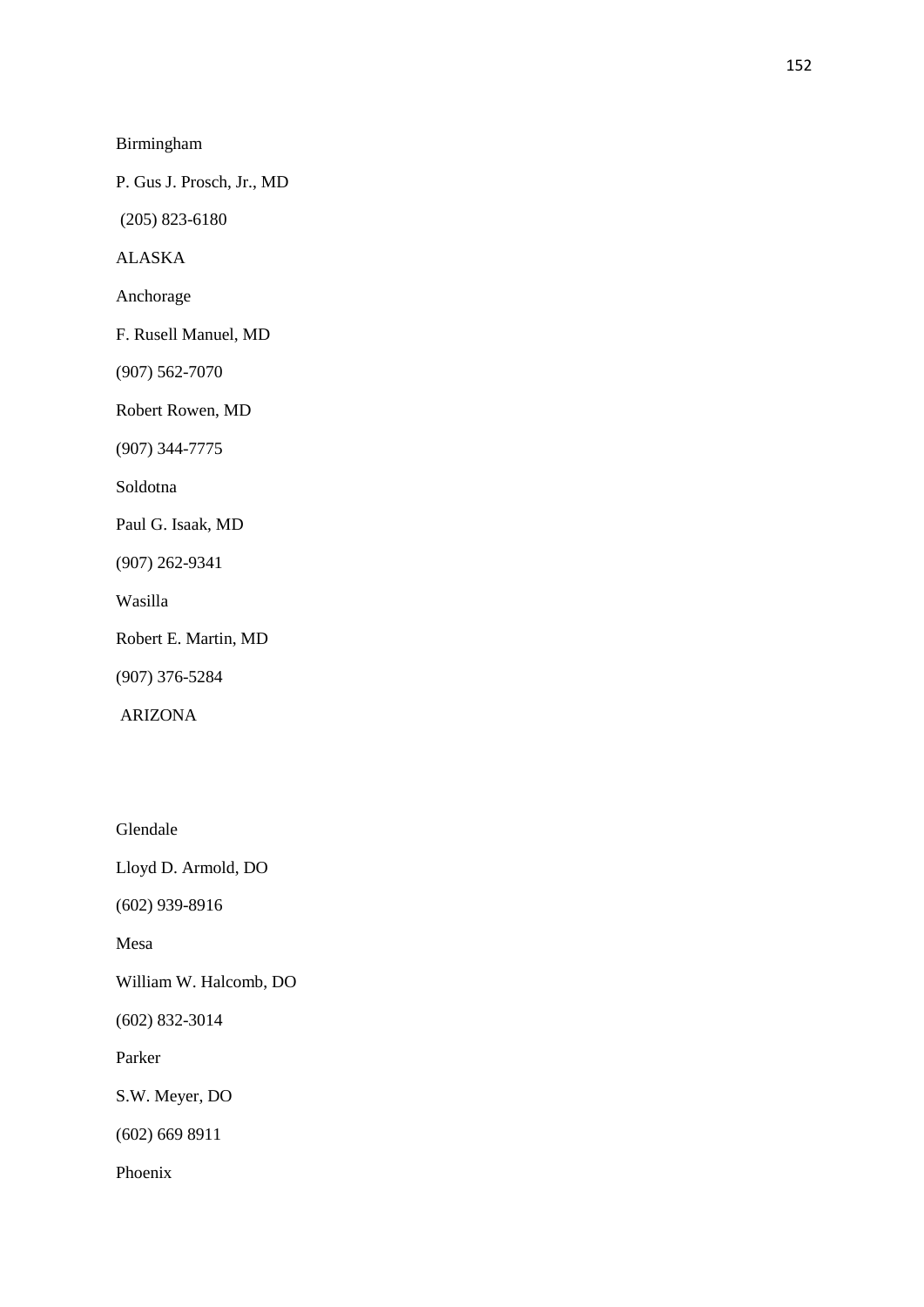Terry S. Fnedmann, MD

(602) 381-0800

Stanley R. Olsztyn, MD

(602)954-0811

Prescott

Gordon H. Josephs, DO

(602) 778-6169

Scottsdale

Gordon H. Josephs, DO

(602) 998-9232

Tempe

Garry Gordon, MD

(602) 838-2079

ARKANSAS

Hot Springs

William Wright, MD

(501) 624-3312

Leslie

Melissa Taliaferro, MD

(501) 447-2599

Little Rock

Norbert J. Becquet, MD

(501) 375-4419

John L. Gustavus, MD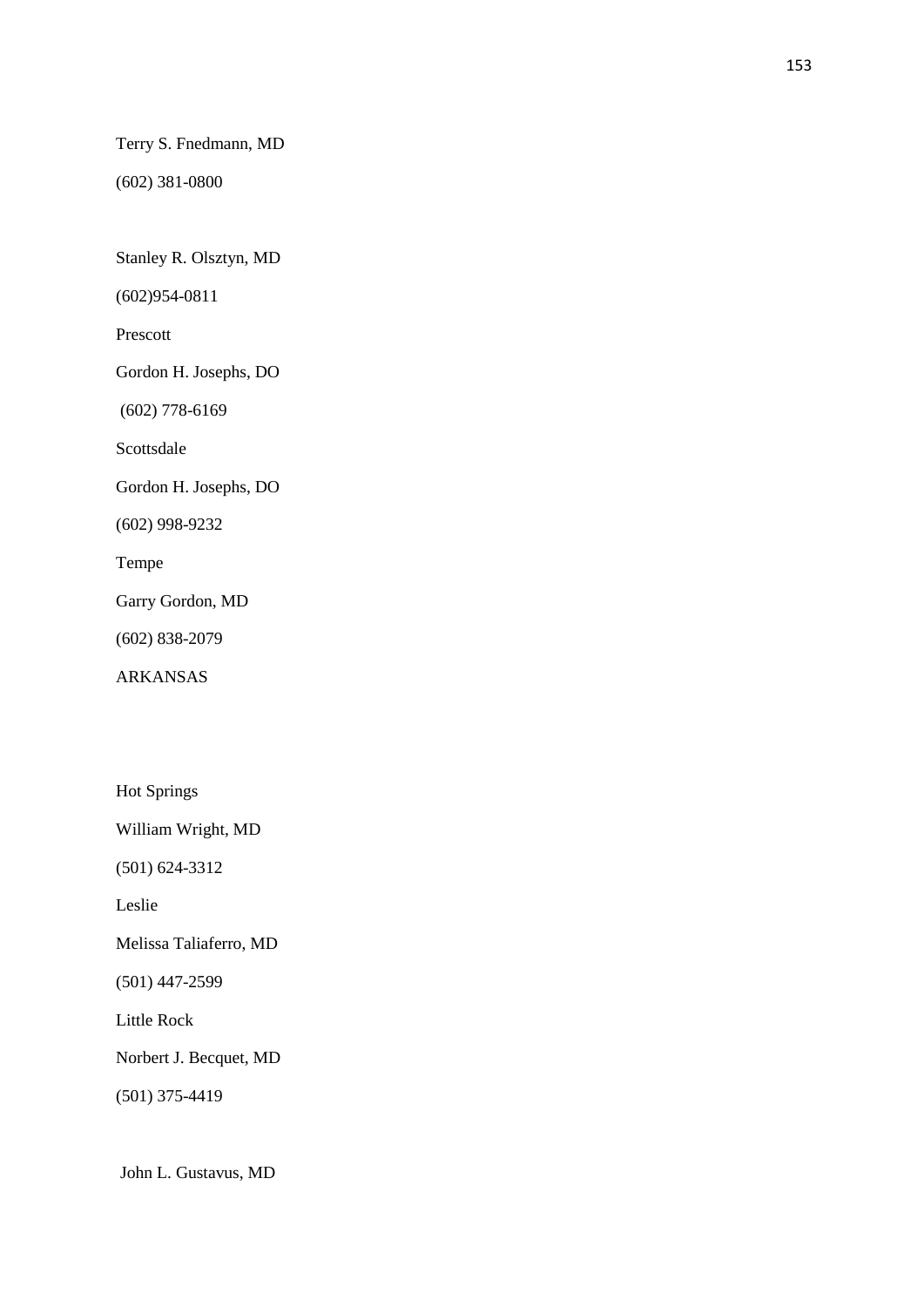(501) 758-9350

Springdale

Doty Murphy, III, MD

(501) 756-3251

CALIFORNIA

Albany

Ross B. Gordon, MD

(510) 526-3232

Auburn

Zane Kime, MD

(916) 823-3421

Bakersfield

Ralph G. Seibly, MD

(805) 873-1000

Campbell

Carol A. Shamlin, MD

(408) 378-7970

Chico

Eva Jalkotzy, MD

(916) 893-3080

Concord

John P. Toth, MD

(510) 682-5660

Corte Madera

Michael Rosenbaum, MD

(415) 927-9450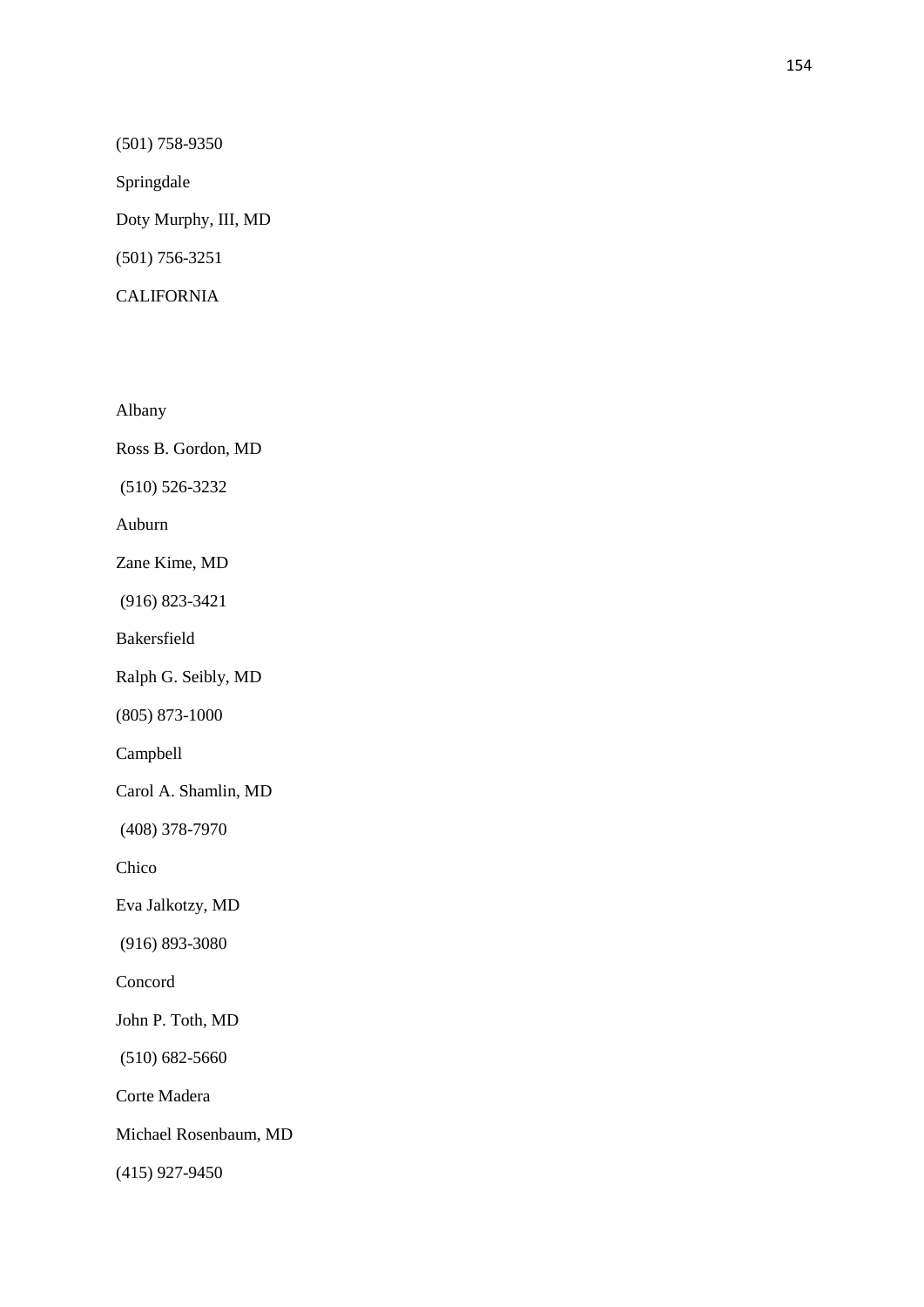Covina

James Privitera, MD

(818) 966-1618

Daly City

Charles K. Dahlgren, MD

(415) 756-2900

El Cajon

William J. Saccoman, MD

(619) 440-3838

Encino

A. Leonard Klepp, MD

(818)981-5511

Fresno

David J. Edwards. MD

(209)251-5066

Grand Terrace

Bruce Halstead, MD

(714) 783-2773

Hollywood

James J. Julian, MD

(213) 467-5555

Joan Priestley, MD

(213) 957-4217

Huntington Beach

Joan M. Resk, DO

(714)842-5591

Lake Forest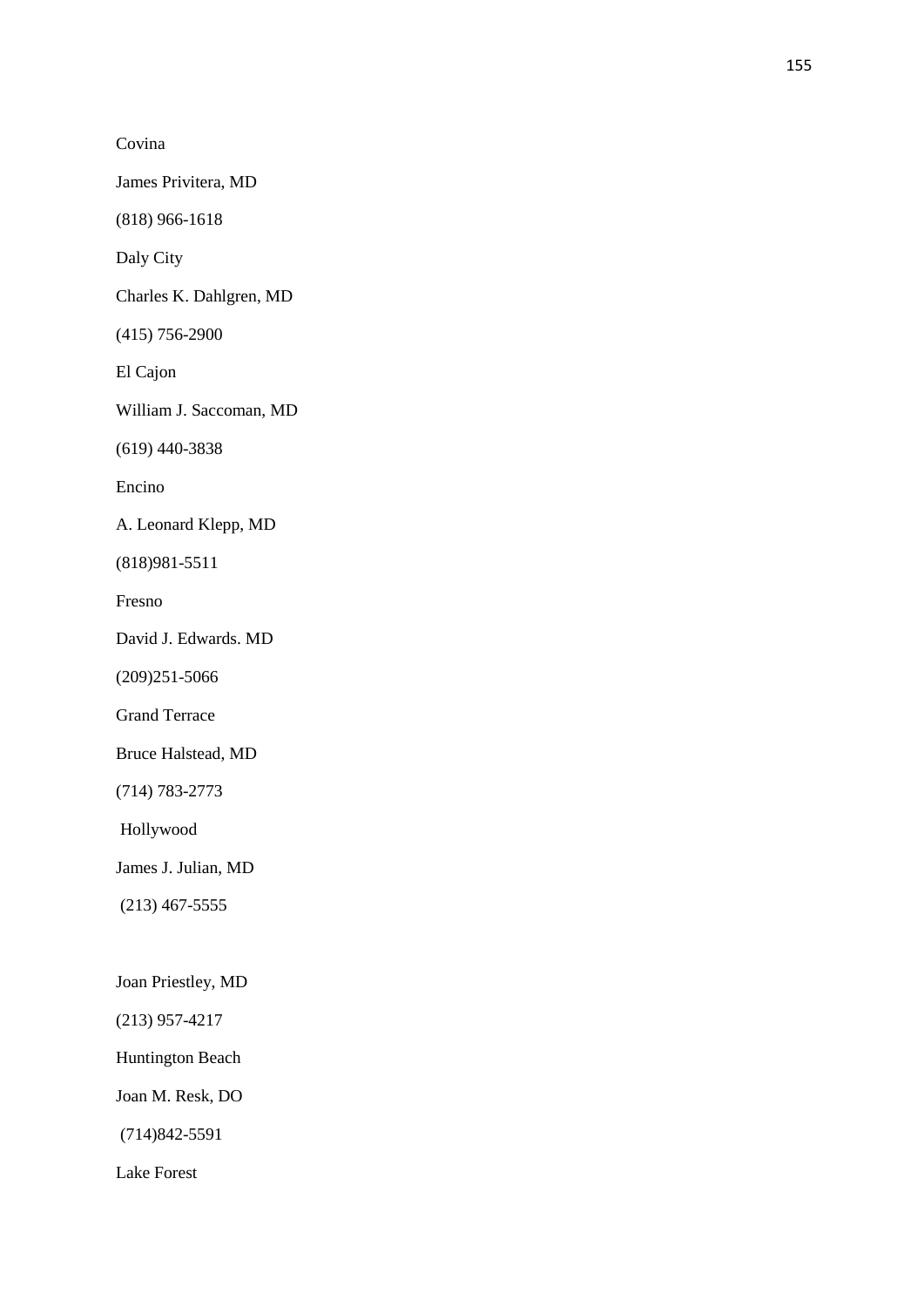David A. Steenblock, DO

(714) 770 -9616

Laytonville

Eugene D. Finkle, MD

(707)984 -6151

Long Beach

H. Richard Casdorph, MD

(310) 597 -8716

Los Altos

Robert F. Cathcart, III, M D

(415) 949 -2822

Claude Marquette, MD

(415) 964 -6700

Los Angeles

Laszio Belenyessy, MD

(213) 822 -4614

M. Jahangiri, MD

(213) 587 -3218

Monterey

Lon B. Work, MD

(408) 655 -0215

Newport Beach

Julian Whitaker, MD

(714) 851 -1550

North Hollywood

David C. Freeman, MD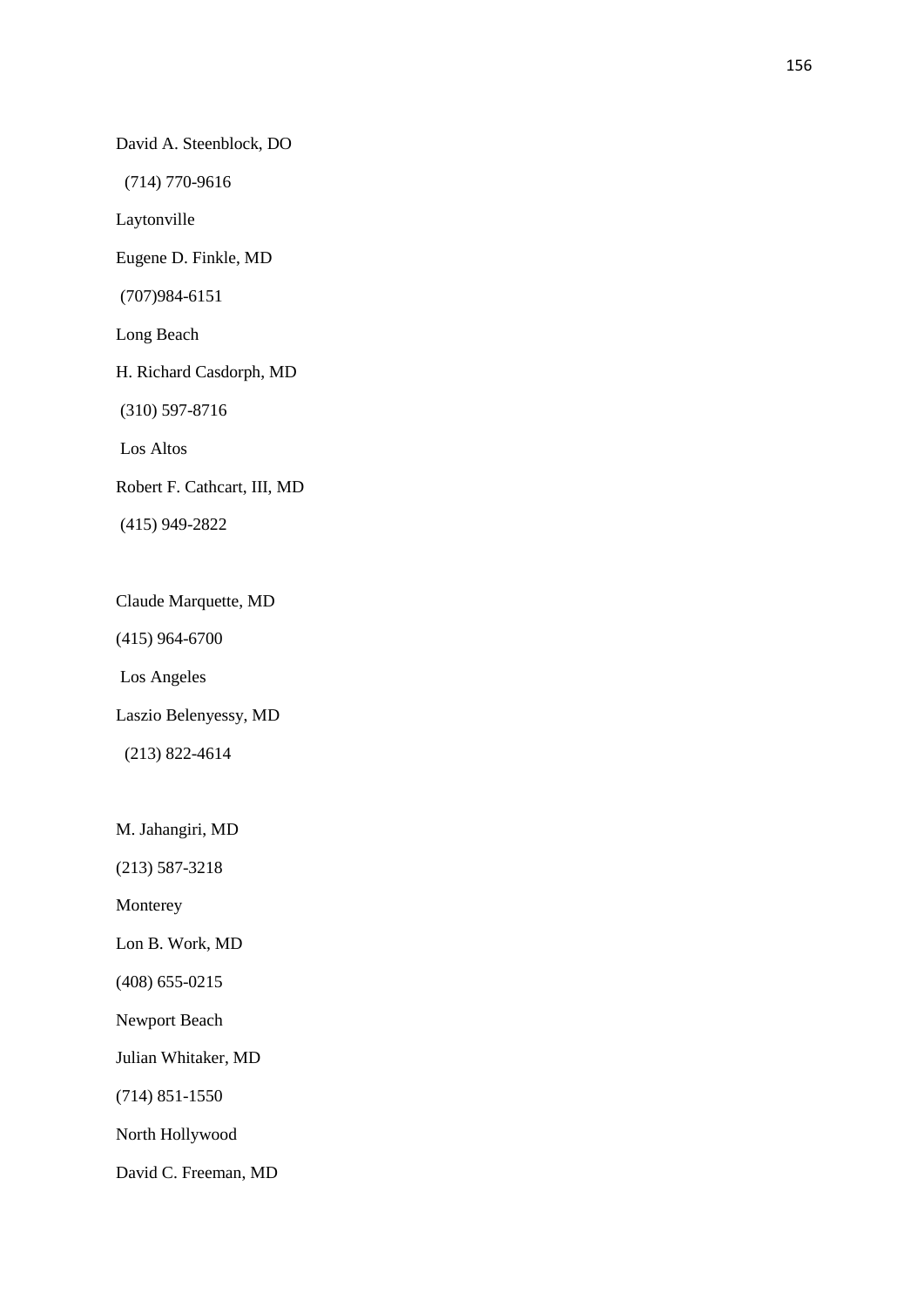(818) 985 -1103

Oxnard

Mohamed Moharram, MD

(805) 483 -2355

Palm Desert

David H. Tang, MD

(714) 851 -1550

Palm Springs

Sean Degnan, MD

(619) 320 -4292

Porterville

John B. Park, MD

(209) 781 -6224

Rancho Mirage

Charles Farinella, MD

(619) 324 -0734

Redding

Bessie J. Tillman, MD

(916) 246 -3022

Reseda

Ilona Abraham, MD

(818) 345 -8721

Sacramento

Michael Kwiker, DO

(916) 489 -4400

San Diego

Lawrence Taylor, MD

(619) 296 -2952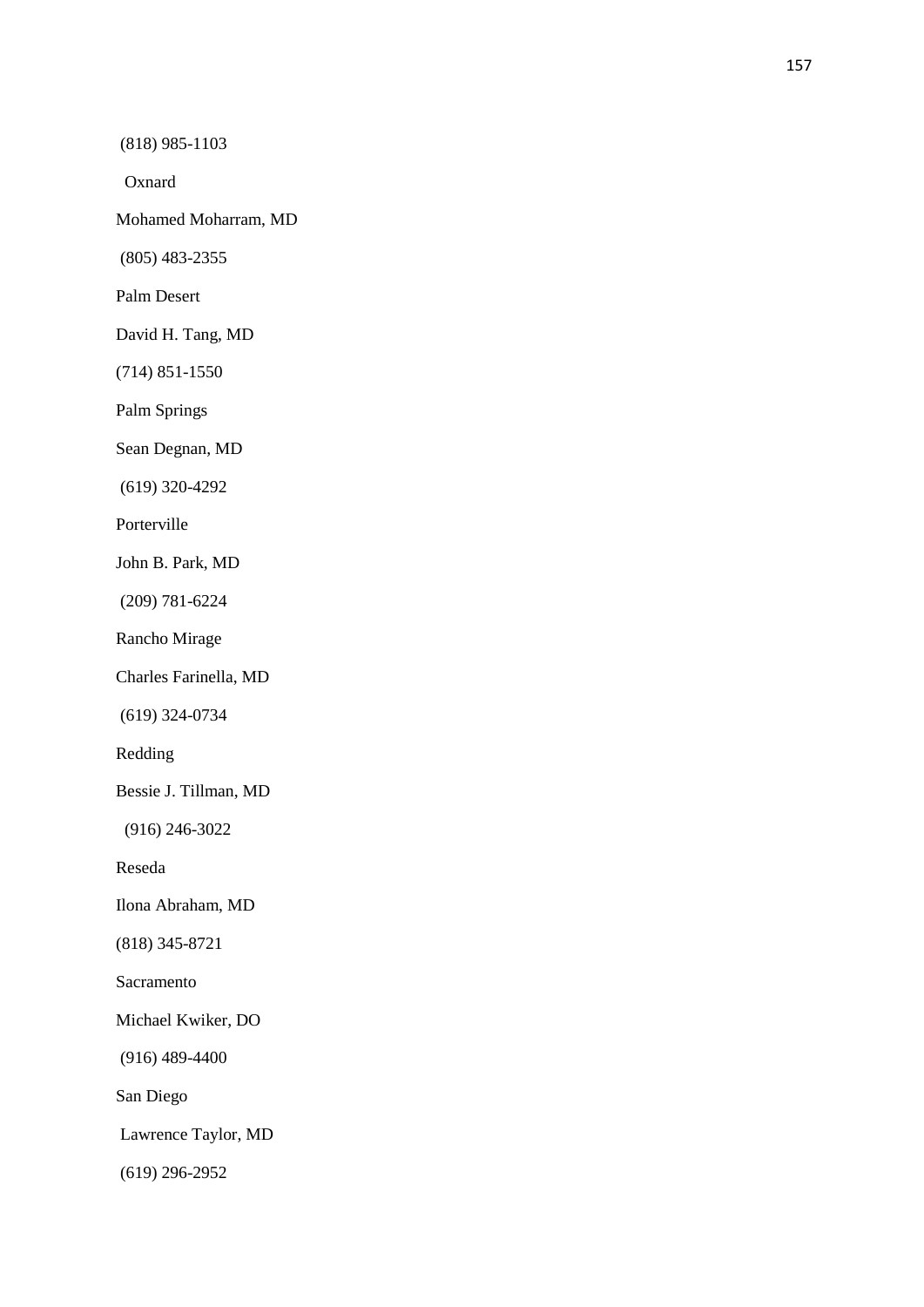San Francisco

Richard A. Kunin, MD

(415) 346 -2500

Russell A. Lemesh, MD

(415) 731 -5907

Paul Lynn, MD

(415) 566 -1000

Gary S. Ross, MD

(415) 398 -0555

San Leandro

Steven H. Gee, MD

(510) 483 -5881

San Rafael

Ross B. Gordon, MD

(415) 499 -9377

San Marcos

William C. Kubitschek, DO

(619) 744 -6991

Santa Ana

Ronald Wempen, MD

(714) 546 -4325

Santa Barbara

H.J. Hoegerman, MD

(805) 963 -1824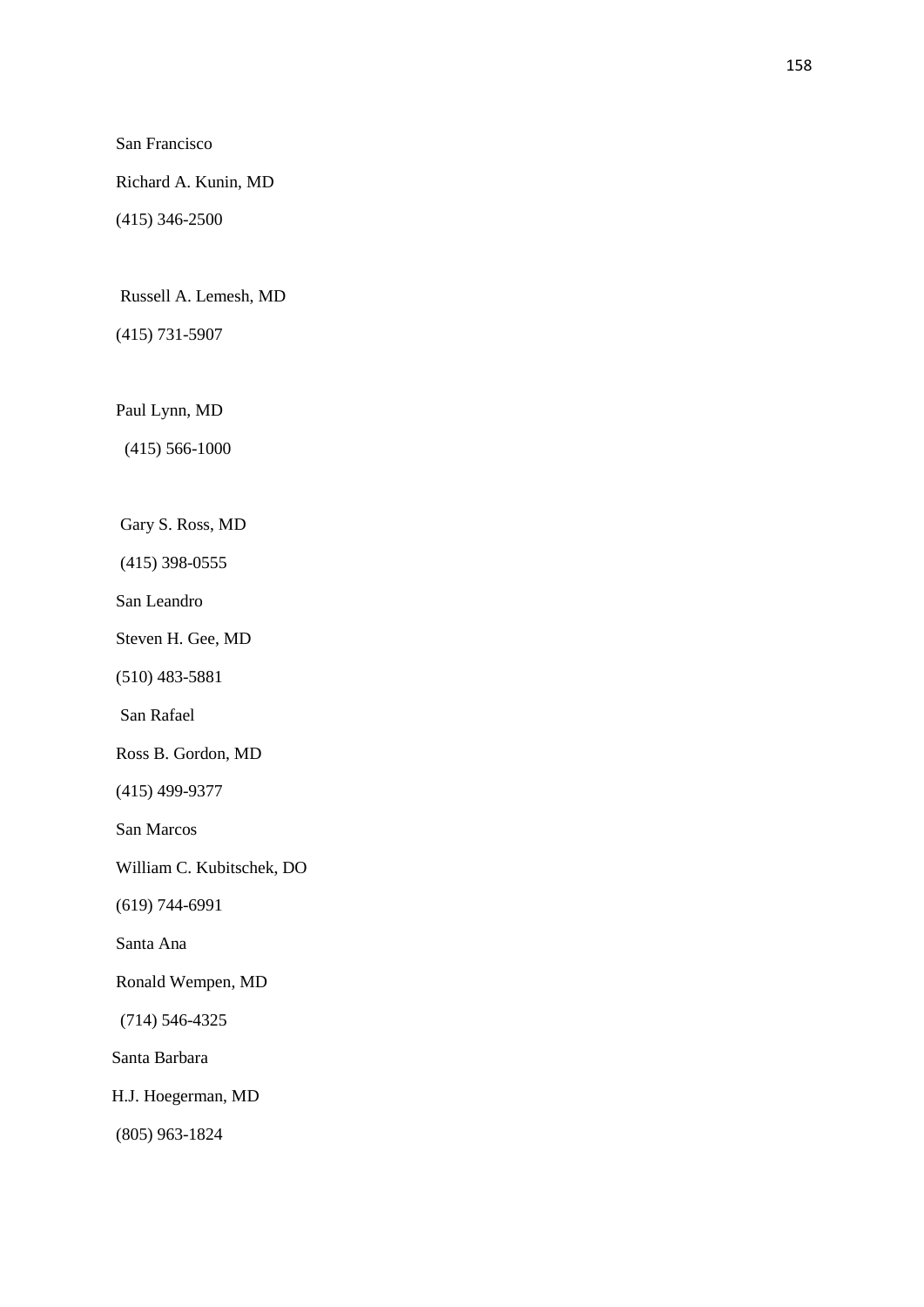Mohamed Moharam, MD

(805) 965 -5229

Santa Maria

Donald E. Reiner, MD

(805) 925 -0961

Santa Monica

Michael Rosenbaum, MD

(310) 453 -4424

Murray Susser, MD

(310) 453 -4424

Santa Rosa

Terri Su, MD

(707) 571 -7560

Seal Beach

Allen Green, MD

(310) 493 -4526

Smith River

JoAnn Hoffer, MD

(707) 487 -3405

James D. Schuler, MD

(707) 487 -3405

Stanton

William J. Goldwag, MD

(714) 827 -5180

Studio City

Charles E. Law, Jr., MD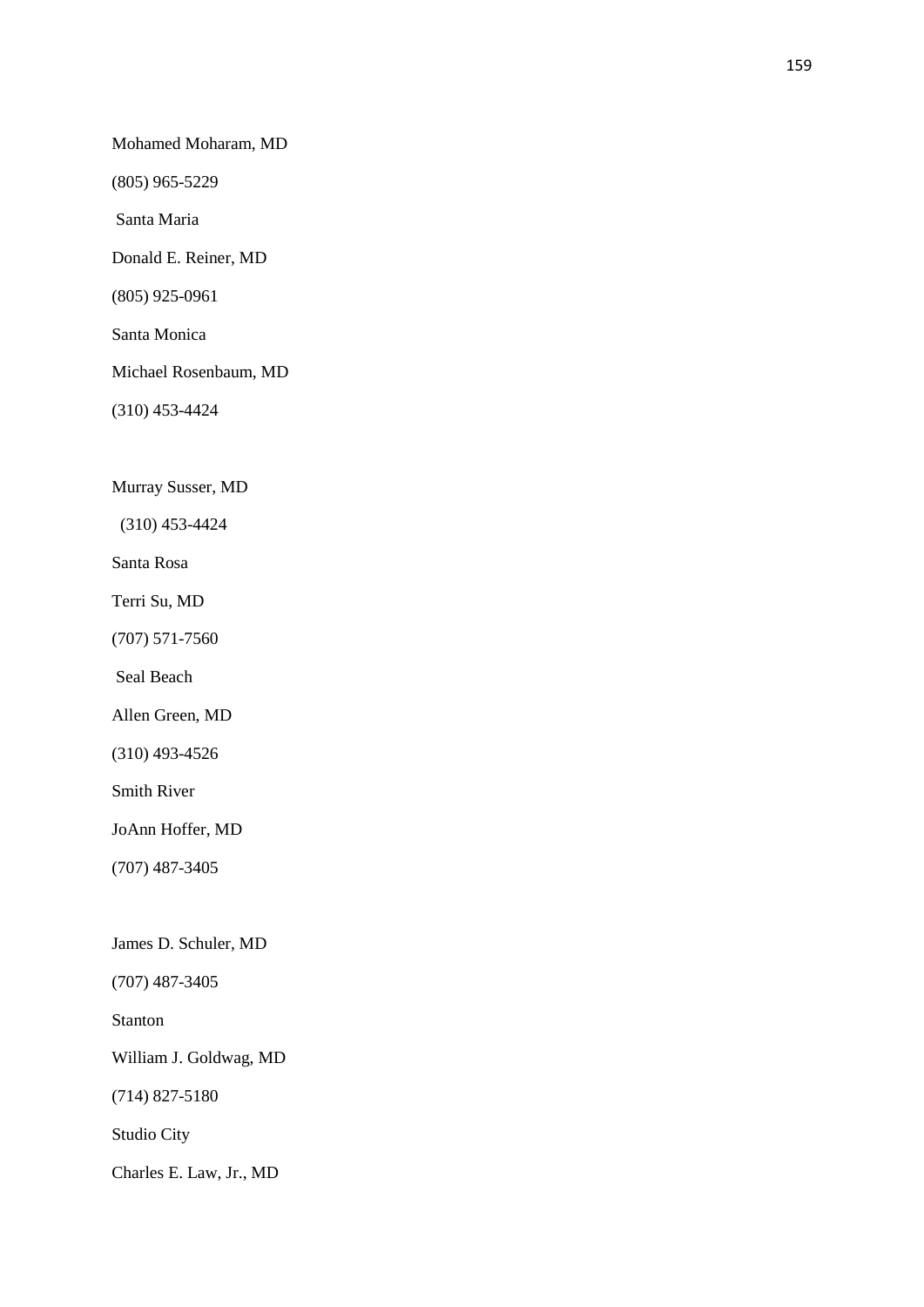(818) 761 -1661

Torrance

Anita Millen, MD

(310)320 -1132

Van Nuys

Frank Mosler, MD

(818) 785 -7425

Walnut Creek

Alan Shifman Charles, MD

(510) 937 -3331

Peter H.C. Mutke, MD

(510)933 -2405

COLORADO

Colorado Springs

Sandra Denton, MD

(719) 548 -1600

James R. Fish, MD

(719) 471 -2273

George Juetersonke, DO

(719) 528 -1960

Englewood

John H. Altshuler, MD

(303) 740 -7771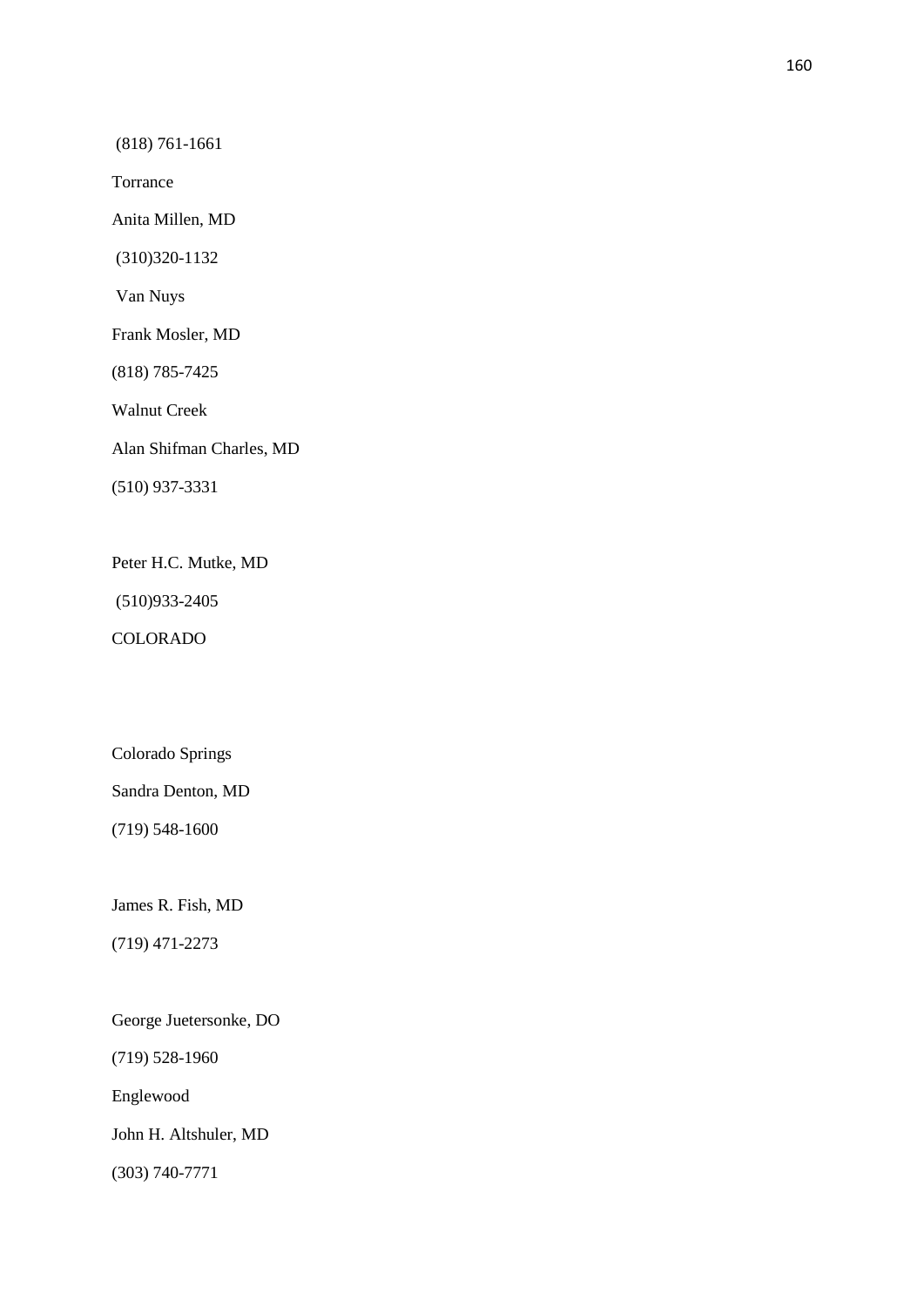Grand Junction

William L. Reed, MD

(303) 241-3631

CONNECTICUT

Torrington

Jerrold N. Finnie, MD

(203) 489-8977

DISTRICT OF COLUMBIA

Washington

Paul Beals, MD

(202) 332-0370

George H. Mitchell, MD

(202)265-4111

FLORIDA

Atlantic Beach

Richard Armstrong Worsham, MD (904) 232-3234 Boca Raton Leonard Haimes, MD

(407) 994-3868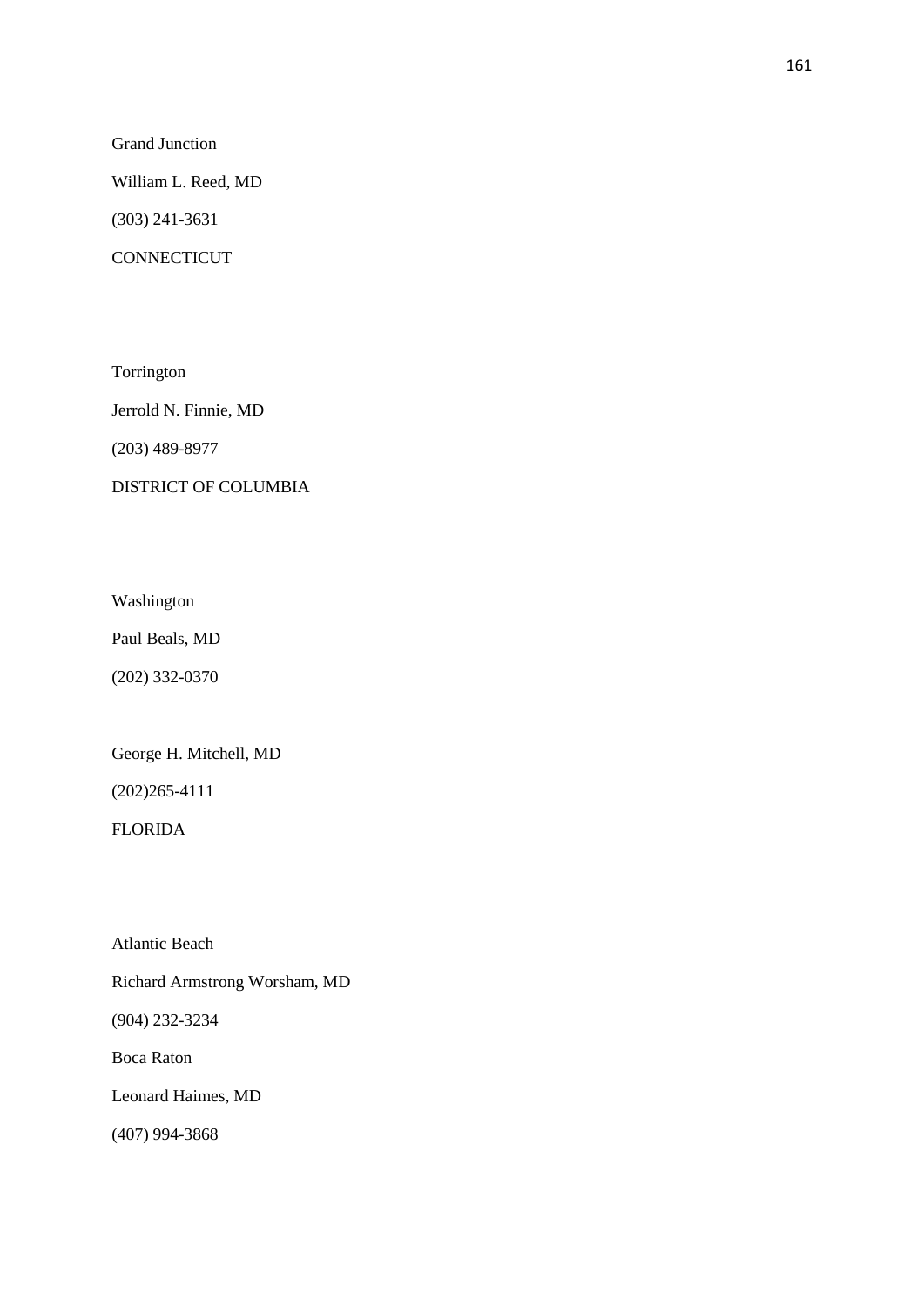Eric Hermansen, MD

(407) 392 -4920

Narinder Singh Parhar, MD

(407) 479 -3200

Bradenton

Eteri Meinkov, MD

(813) 748 -7943

Fort Lauderdale

Bruce Dooley, MD

(305) 527 -9355

Fort Myers

Gary L. Pynckel, DO

(813) 278 -3377

Hollywood

Herbert Pardell, DO

(305) 989 -5558

Homosassa

Carlos F. Gonzalez, MD

(904) 382 -8282

Jupiter

Neil Ahner, MD

(407) 744 -0077

Lakeland

Harold Robinson, MD

(813) 646 -5088

Lauderhill

Herbert R. Slavin, MD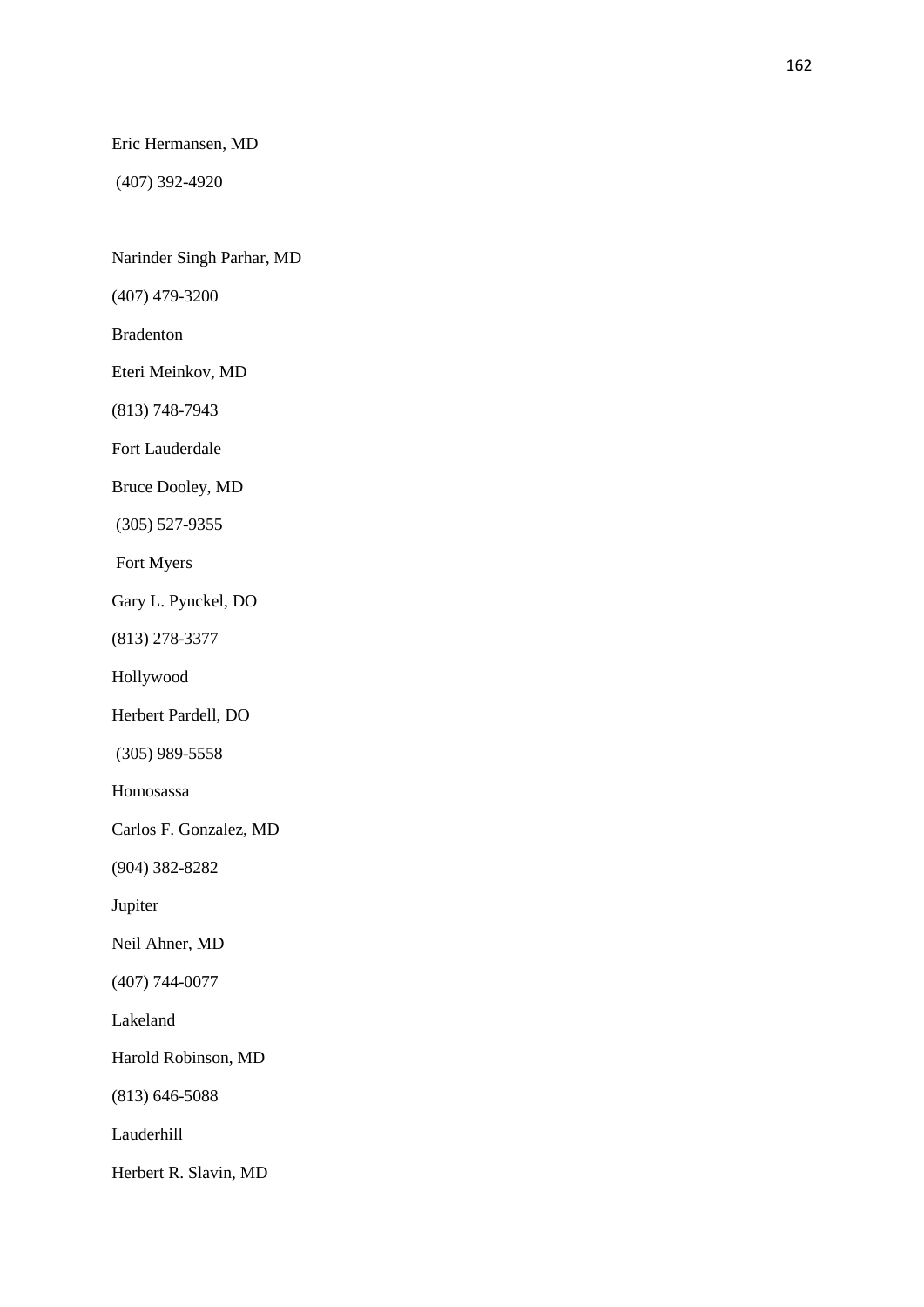(305) 748-4991

Maitland

Joya Lynn Schoen, MD

(407) 644-2729

Miami

Stanley J. Cannon, MD

(305) 279-3020

Joseph G. Godorov, DO

(305) 595-0671

Bernard J. Letourneau, DO

(305) 666-9933

North Lauderdale

Narinder Singh Parhar, MD

(305) 978-6604

North Miami Beach

Martin Dayton, DO

(305) 931-8484

Marshall Fram, MD

(305) 931-8484

Ocala

George Graves, DO

(904) 236-2525 or (904) 732-3633

Orange City

Travis L. Herring, MD

(904) 775-0525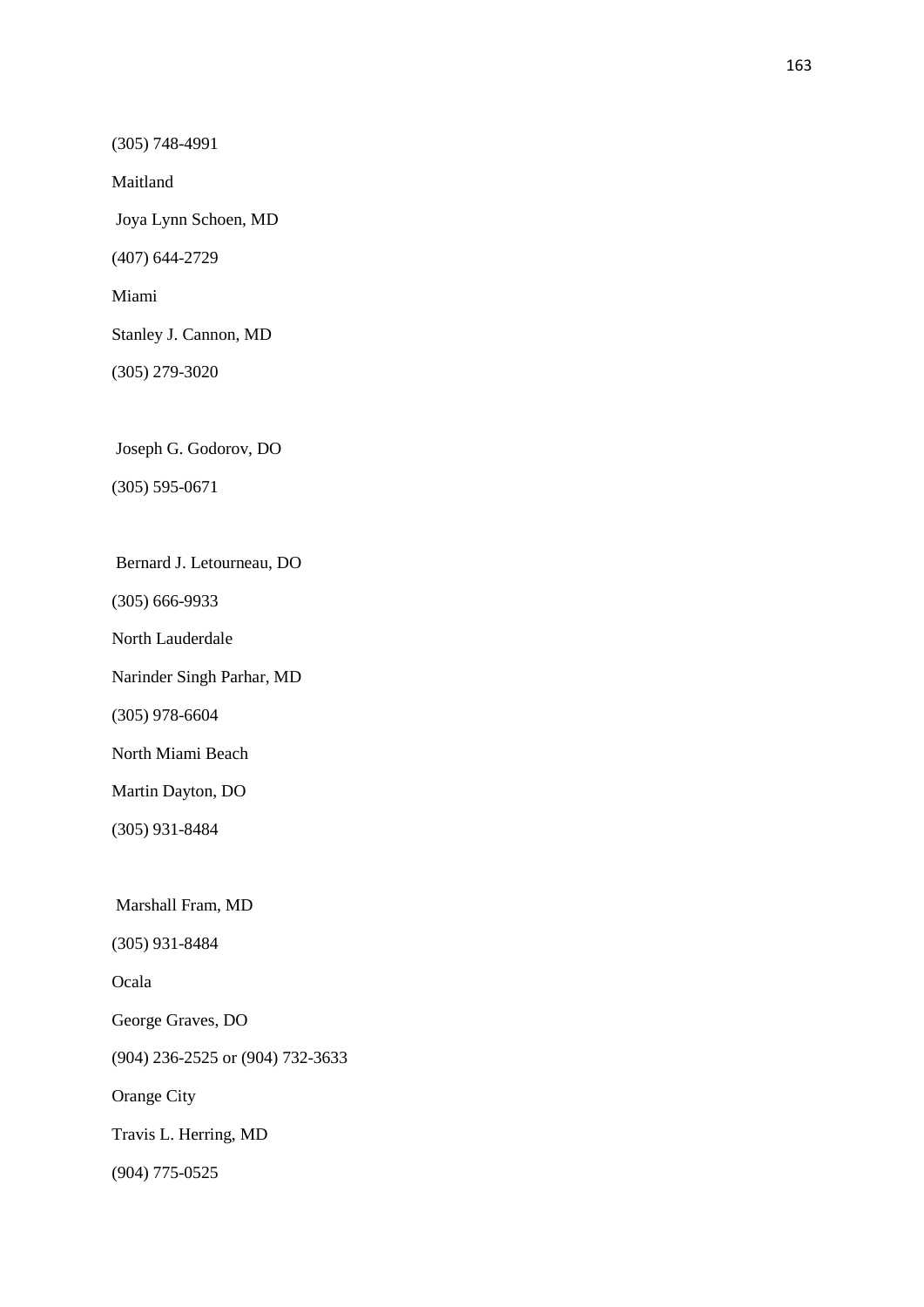Palm Bay

Neil Ahner, MD

(407) 729 -8581

Pompano Beach

Dan C. Roehm, MD

(305) 977 -3700

Port Canaveral

James Parsons, MD

(407) 784 -2102

Sarasota

Joseph Ossorio, MD

(813) 921 -6338

St. Petersburg

Ray Wunderlich, Jr., MD

(813) 822 -3612

Tampa

Donald J. Carrow, MD

(813) 832 -3220

Eugene H. Lee, MD

(813) 251 -3089

Venice

Thomas McNaughton, MD

(813) 484 -2167

Wauchula

Alfred S. Massam, MD

(813) 773 -6668

Winter Park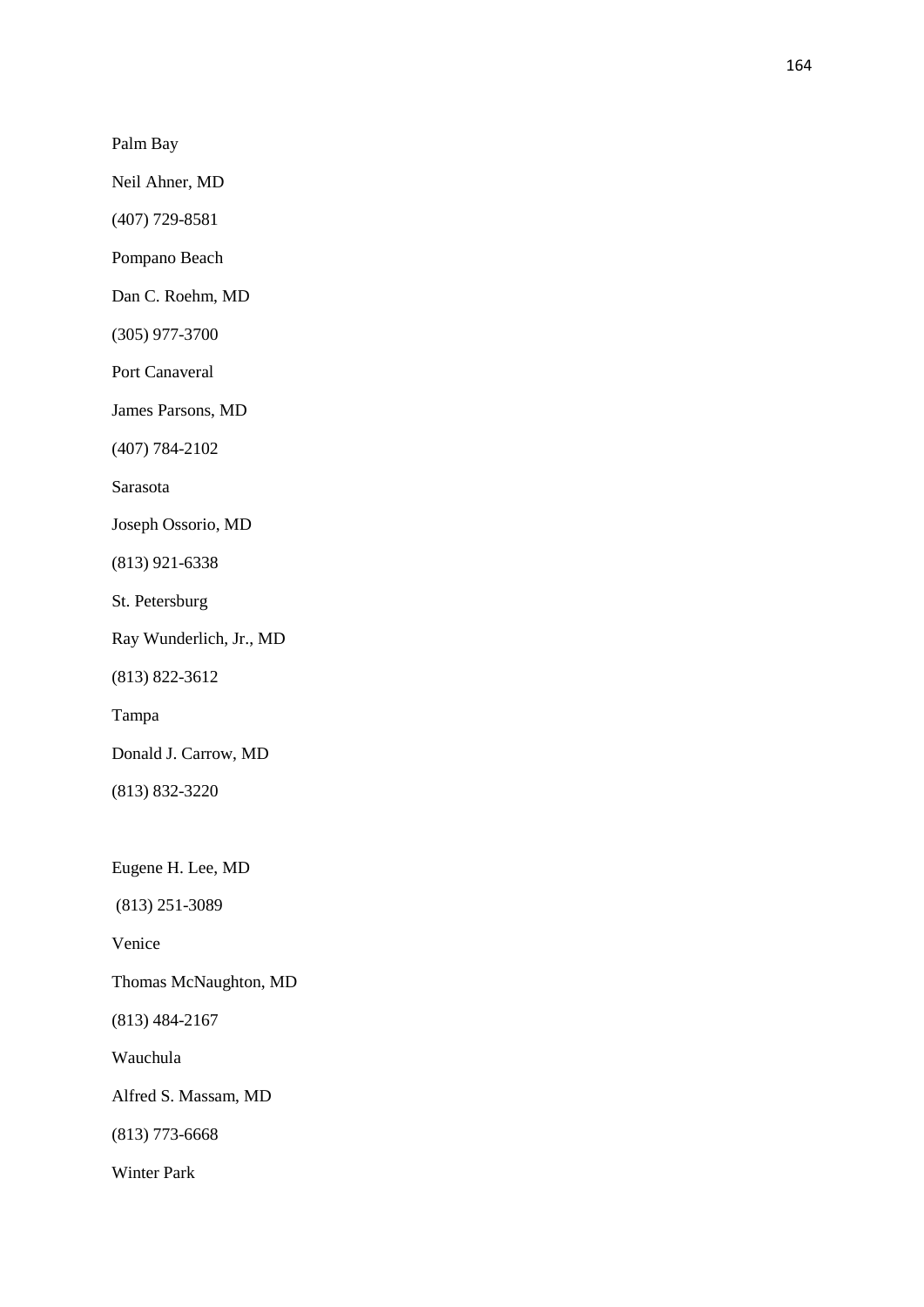James M. Parsons, MD

(407) 628-3399

Robert R. Rogers, MD

(407)679-2811

GEORGIA

Atlanta

David Epstein, DO(

404) 525-7333

Milton Fried, MD

(404) 451-4857

Bernard Mlaver, MD(

404) 395-1600

Camilla

Oliver M. Gunter, MD

(912) 336-7343

Decatur

Naima ABD Elghany, MD

(404) 639-3385

**Norcross** 

Stephen Edelson, MD

(404) 729-8359

Waner Robins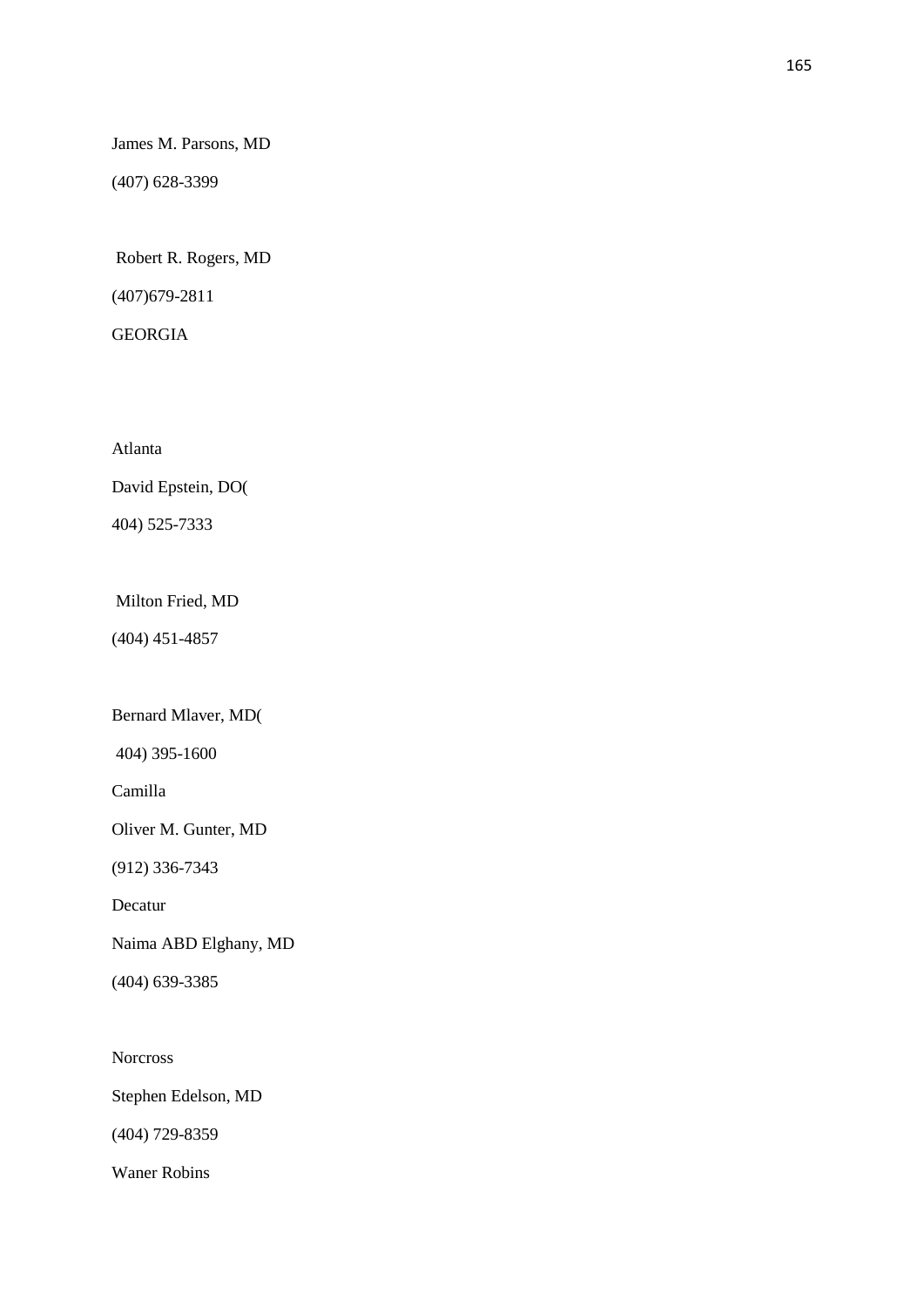Terril J. Schneider, MD

(912) 929-1027

HAWAII

Kailua-Kona

Clifton Arrington, MD

(808) 322-9400

IDAHO

Coeur d'Alene

Charles T. McGee, MD

(208) 664-1478

Nampa

John O. Boxall, MD

(208) 466-3517

Stephen Thornburgh, DO

(208) 466-3517

Sandpoint

K. Peter McCallum, MD

(208) 263-5456

ILLINOIS

Arlington Heights

Terrill K. Haws, DO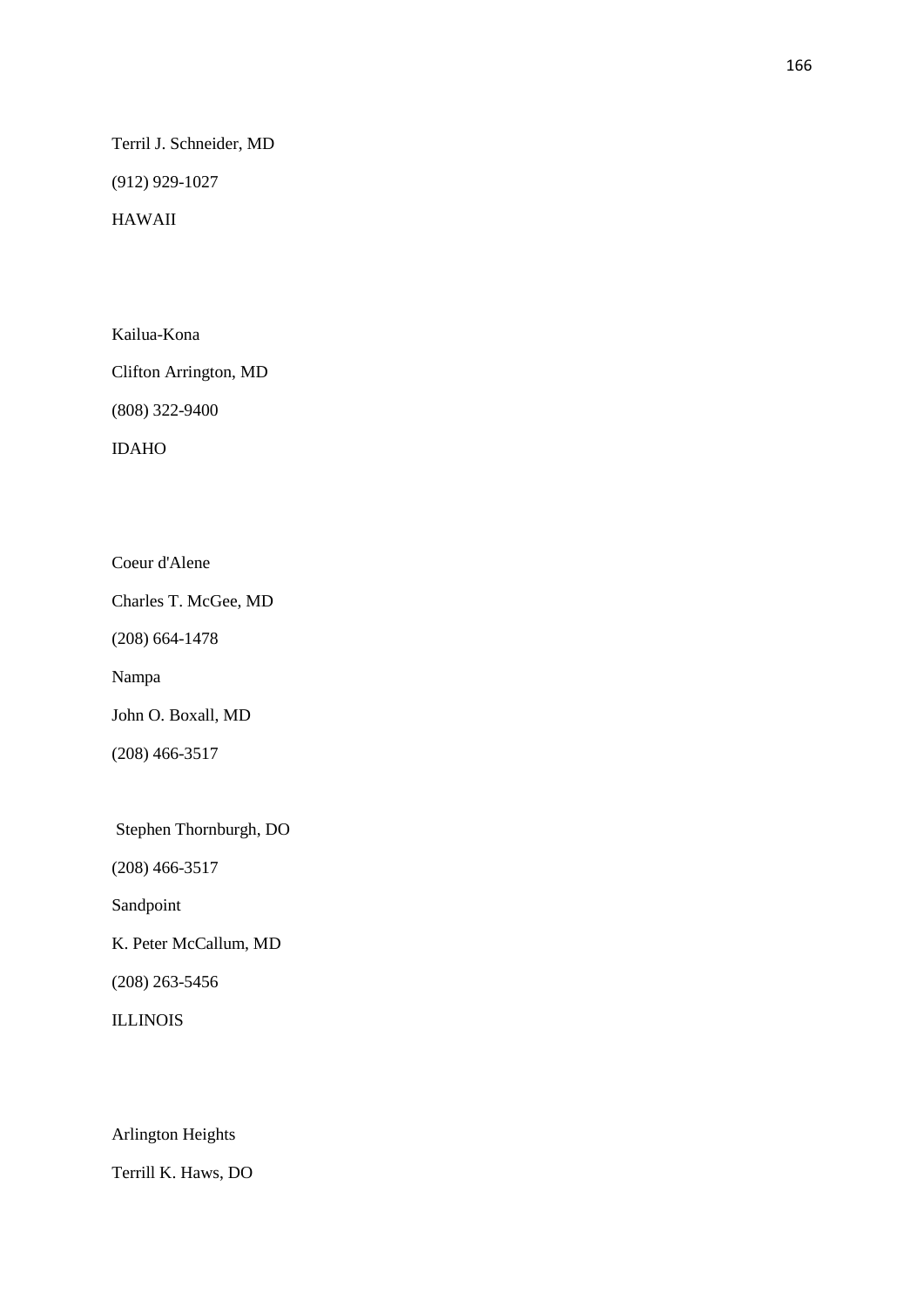(708) 577 -9451

William J. Mauer, DO

(800) 255 -7030

Aurora

Thomas Hesselink, MD

(708) 844 -0011

Belvidere

M. Paul Dommers, MD

(815) 544 -3112

Chicago

Razvan Rentea, MD

(312) 549 -0101

Geneva

Richard E. Hrdlicka, MD

(708) 232 -1900

Glen Ellyn

Robert S. Waters, MD(

708) 790 -8100

Metamora

Stephen K. Elsasser, DO

(309) 367 -2321

Moline

Tery W. Love, DO

(309) 764 -2900

Oak Park

Paul J. Dunn, MD(

708) 383 -3800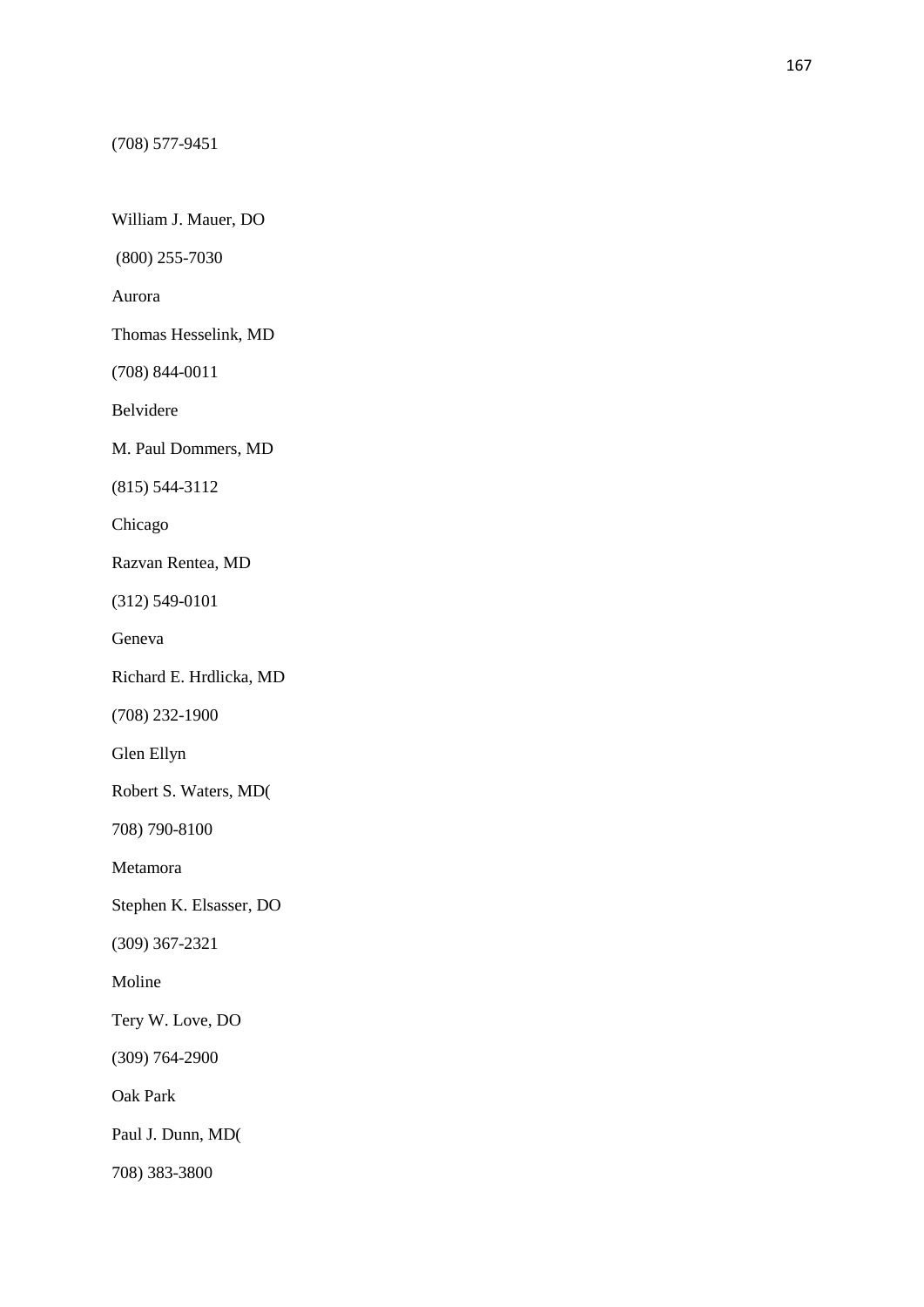**Ottawa** 

Terry W. Love, DO

(815) 434 -1977

Woodstock

John R.Tambone, MD

(815) 338 -2345

Zion

Peter Senatore, DO

(708) 872 -8722

INDIANA

Clarksville

George Wolverton, MD

(812) 282 -4309

Evansville

Harold T. Sparks, DO

(812) 479 -8228

Highland

Cal Streeter, DO

(219) 924 -2410

Indianapolis

David A. Darbro, MD

(317) 787 -7221

Mooresville

Norman E. Whitney, DO

(317) 831 -3352

South Bend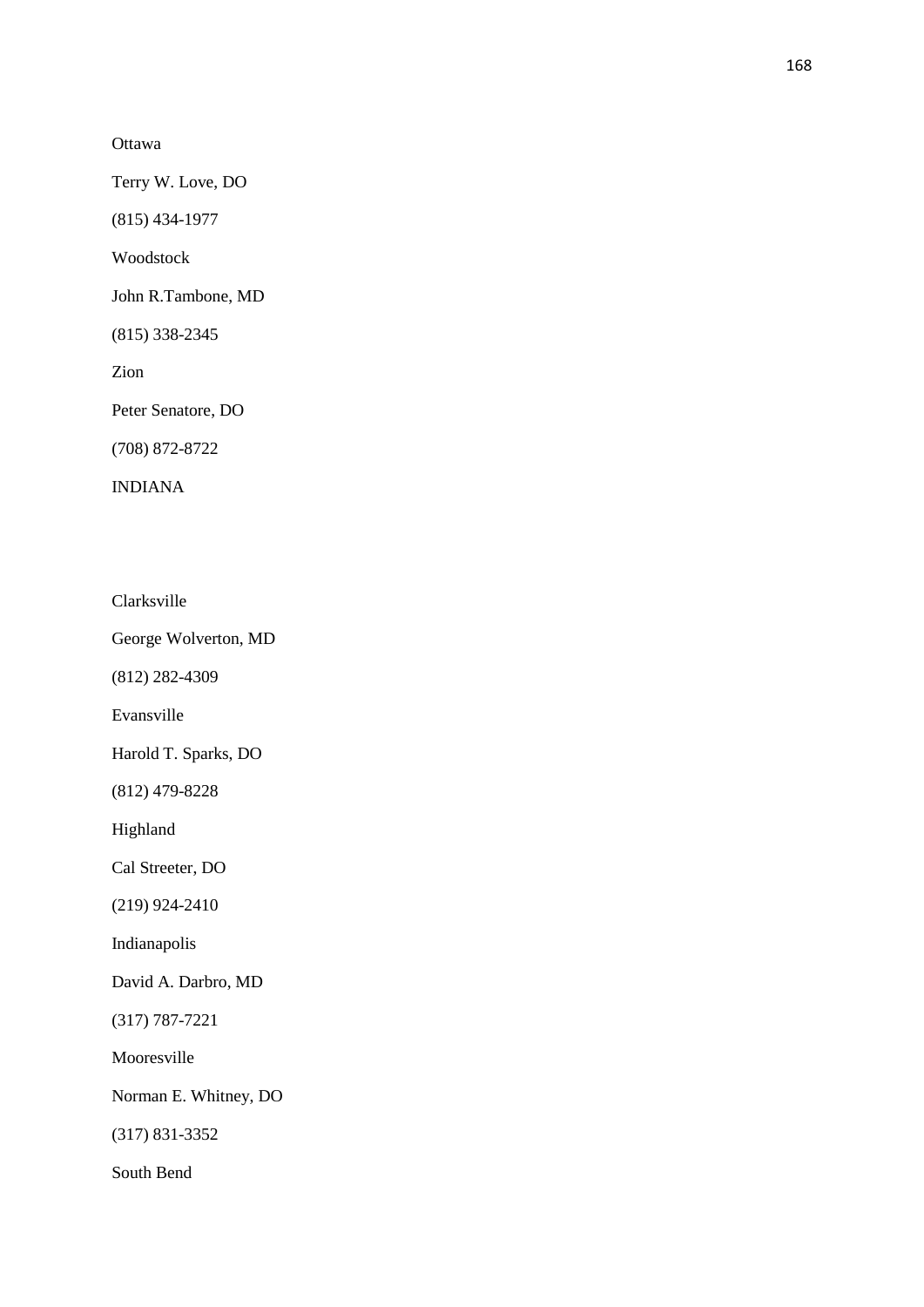David E. Turfler, DO (219) 233 -3840 Valparaiso Myrna D. Trowbridge, DO (219) 462 -3377 IOWA<br>Des Moines

Beverly Rosenfeld, DO

(515) 276 -0061

Sioux City

Horst G. Blurne, MD

(712) 252 -4386

KANSAS

Andover

Stevens B. Acker, MD

(316) 733 -4494

Garden City

Terry Hunsberger, DO

(316) 275 -7128

Hays

Roy N. Neil, MD

(913) 628 -8341

Kansas City

John Gamble, Jr., DO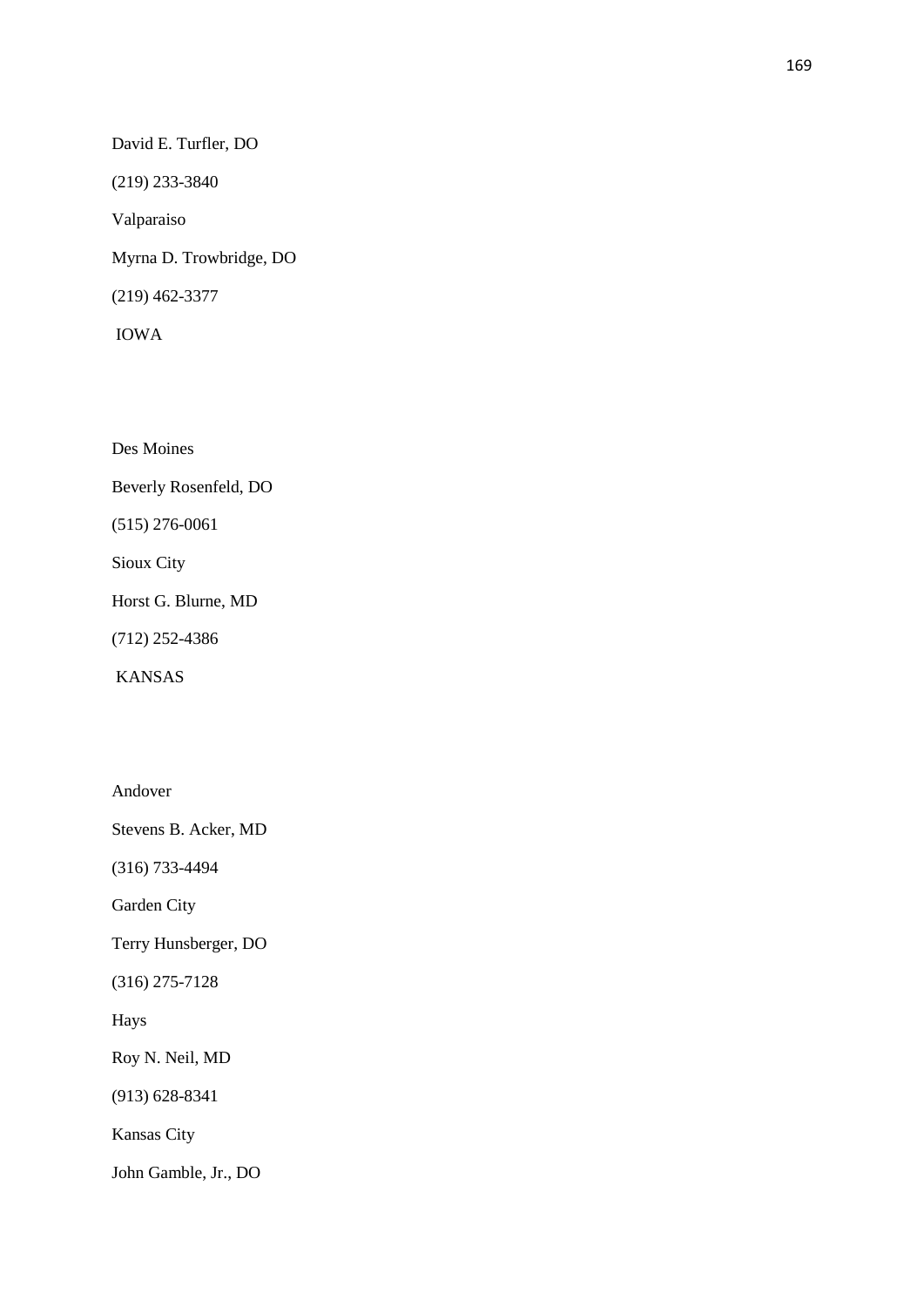### (913)321 -1140

# **KENTUCKY**

Berea

Edward K. Atkinson

(606) 925 -2252

Bowling Green

John C. Tapp, MD

(502) 781 -1483

Louisville

Kirk Morgan, MD

(502) 228 -0156

Nicholasville

Walt Stoll, MD

(606) 233 -4273

Somerset

Stephen S. Kiteck, MD

(606)678 -5117

LOUISIANA

Chalmette Jaroj T. Tampira, MD (504) 277 -8991 Manderville Roy M. Montalbano, MD (504) 626 -1985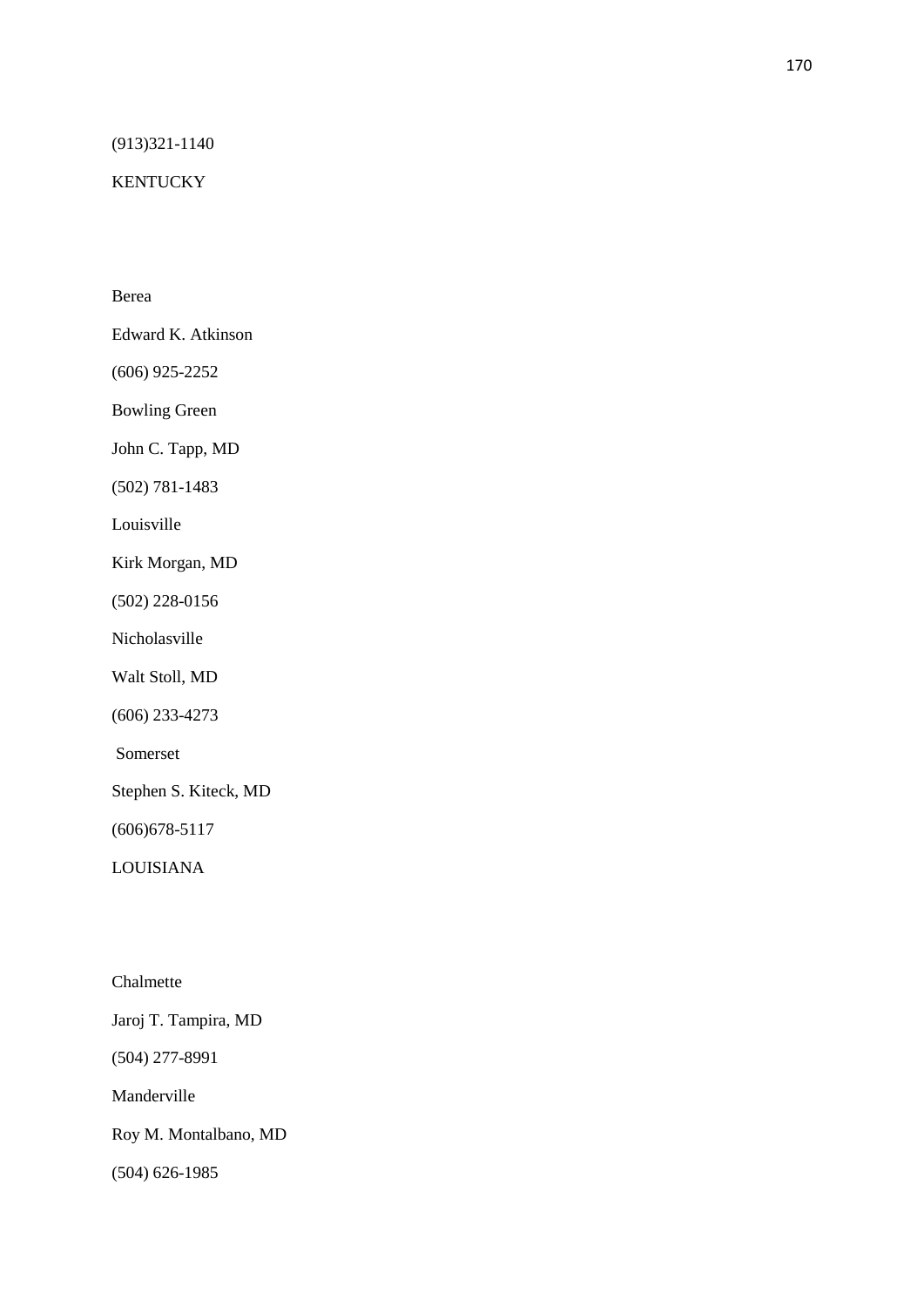Natchitoches

Phillip Mitchell, MD(

318)357-1571 (800) 562-6571

Newellton

Joseph R. Whitaker, MD(

318)467-5131

New Iberia

Adonis J. Domingue, MD

(318) 365-2196

New Orleans

James P. Carter, MD

(504)588-5136

Shreveport

R. Denman Crow, MD

(318) 221-1569

MAINE

Van Buren

Joseph Cyr, MD

(207) 868-5273

MARYLAND

Laurel

Paul V. Beals, MD

(301)490-9911

Pikesville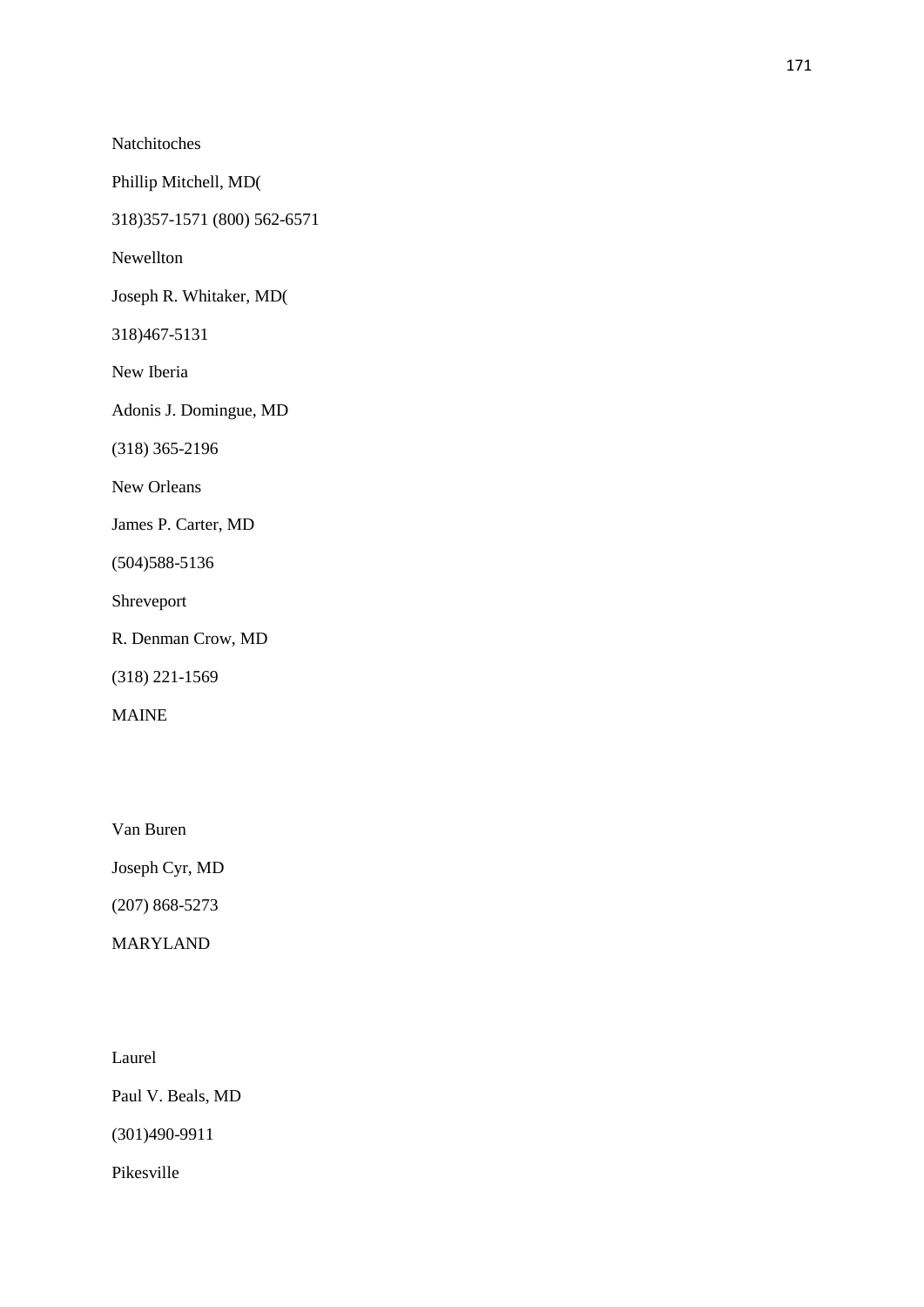Alan R. Gaby, MD (410) 486 -5656 Rockville Harold Goodman, DO (301) 881 -5229 MASSACHUSETS

Barnstable

Michael Jansen, MD(

508) 362 -4343

Cambridge

Michael Jansen, MD

(617) 661 -6225

Hanover

Richard Cohen, MD

(617) 829 -9281

Lowell

Svetlana Kaufman, MD

(508) 453 -5181

Newton

Carol Englender, MD

(617) 965 - 7770

West Boylston

N. Thomas La Cava, MD

(508) 854 -1380

Williamstown

Ross S. McConnell, MD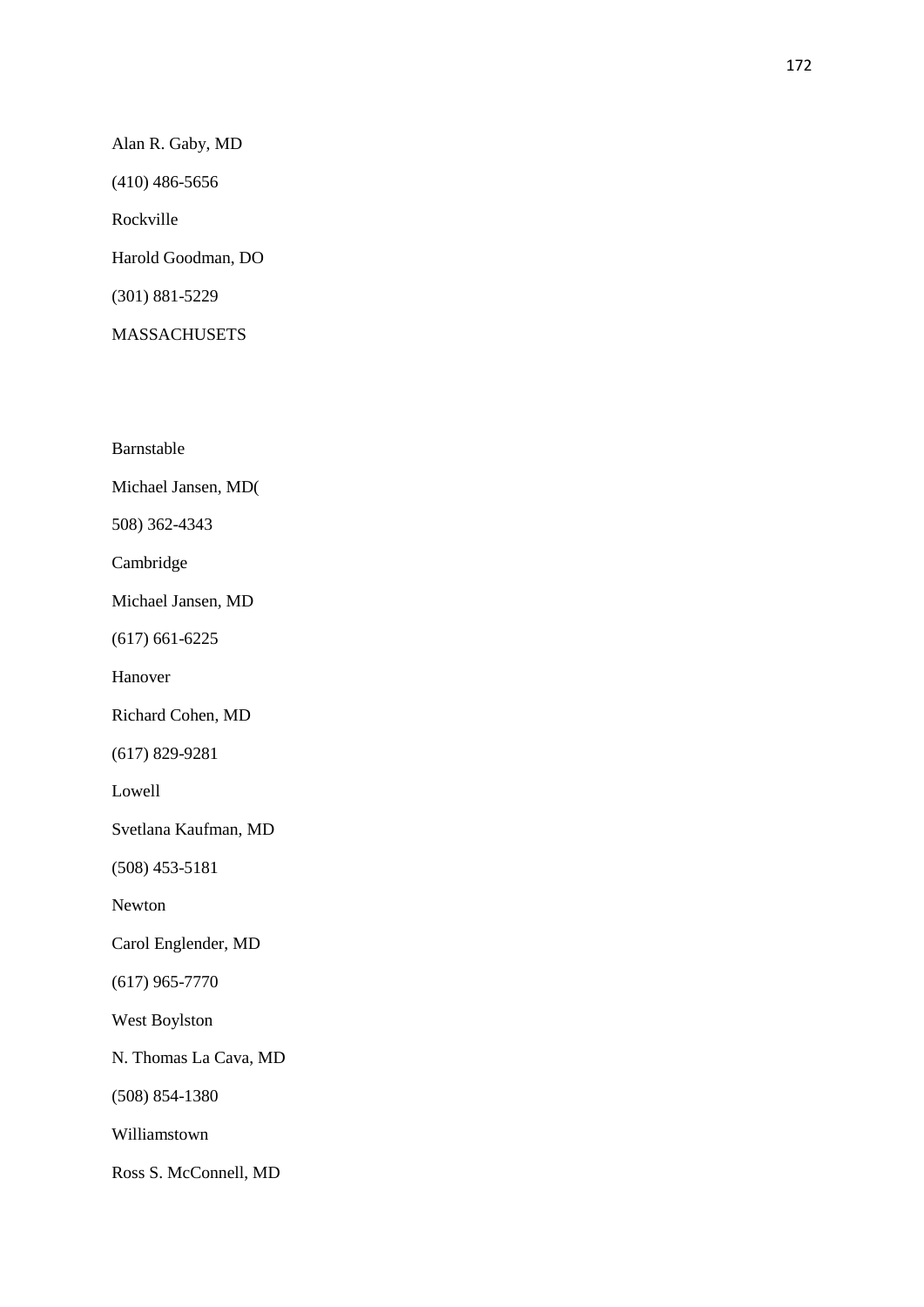(413) 663 -3701

# MICHIGAN

Atlanta

Leo Modzinski, DO, MD

(517) 785 -4254

Bay City

Doyle B. Hill, DO

(517) 686 -5200

Clarkston

Nedra Downing, DO

(313) 869 -5070

Farmington Hills

Paul A. Parente, DO

(313) 626 -7544

Albert J. Scarchilli, DO

(313) 626 -7544

Flint

William M. Bernard, DO

(313) 733 -3140

 Kenneth Ganapini, DO (313) 733 -3140

Grand Rapids

Grant Born, DO

(616) 455 -3550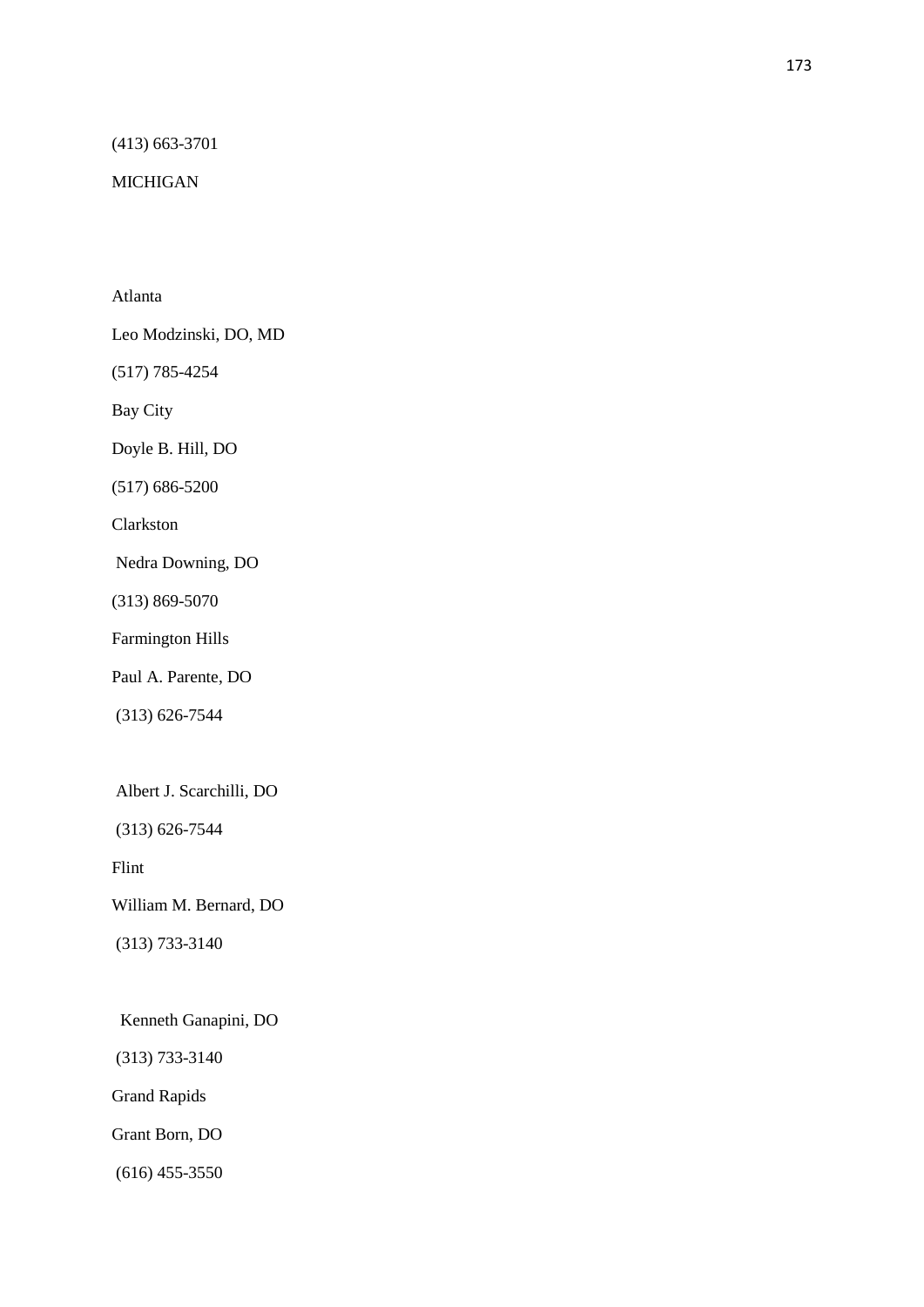Highland Park

Elizabeth M. Gidney, MD

(313) 869 -5070

Linden

Marvin D. Penwell, DO

(313) 735 -7809

Novi

Thomas A. Padden, DO

(313) 473 -2922

Pontiac

Vahagn Agbabian, DO

(313) 334 -2424

St. Clair Shores

R. B. Fahim, MD

(313) 779 -5700

Richard E. Tapert, DO

(313) 779 -5700

MINNESOTA

Minneapolis

Michael Dole, MD

(612) 593 -9458

Jean R. Eckerly, MD

(612) 593 -9458

Tyler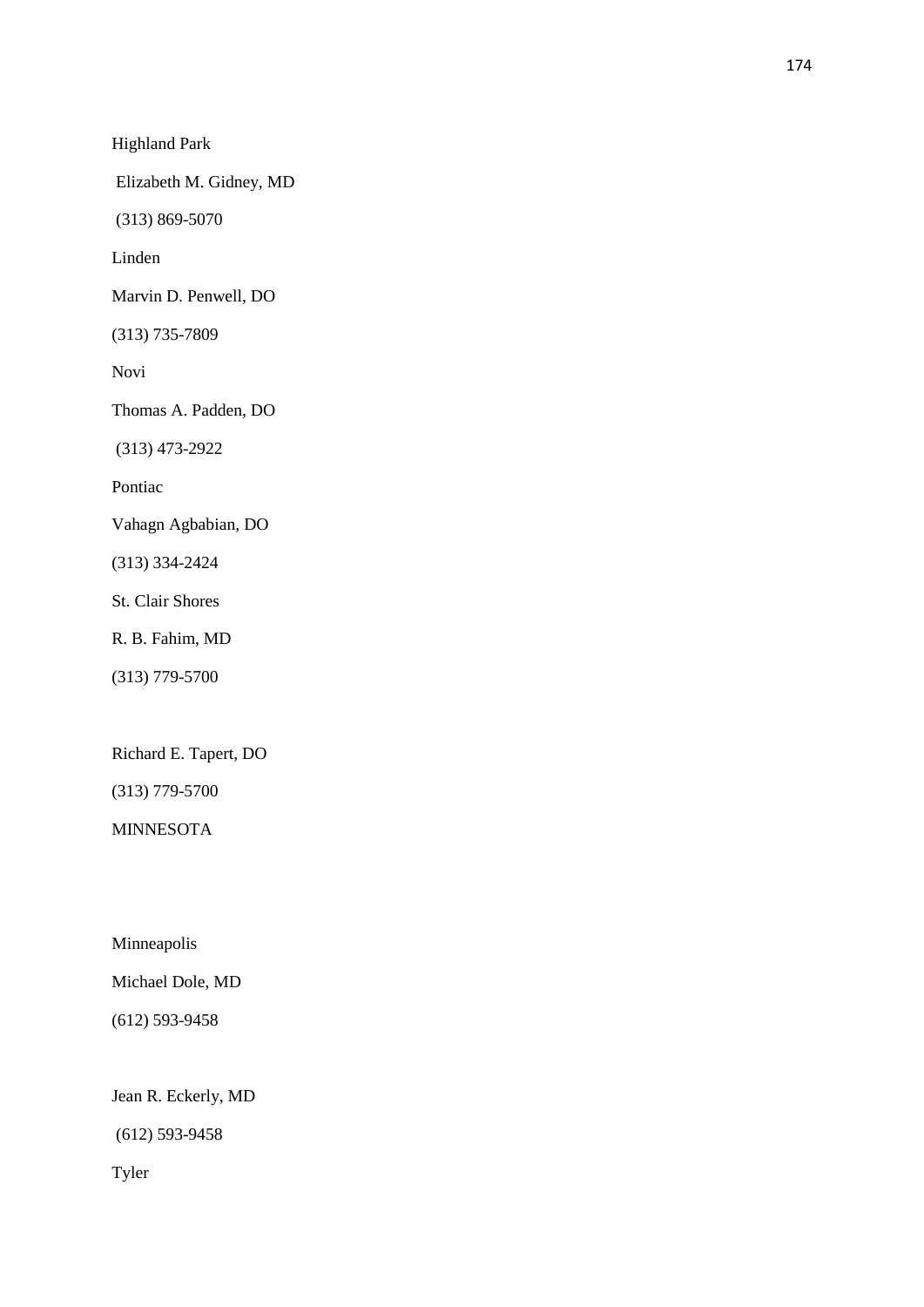Keith J. Carlson, MD

(507) 247 -5921

MISSISSIPPI

Coldwater

Pravinchandra Patel, MD

(601)622 -7011

Columbus

James H. Sams, MD

(601) 327 -8701

Ocean Springs

James H. Waddell, MD

(601) 875 -5505

Shelby

Robert Hollingsworth, MD

(601) 398 -5106

MISSOURI

Festus

John T. Schwent, DO

(314) 937 -8688

Florissant

Tipu Sultan, MD

(314) 921 -7100

Independence

Lawrence Dorman, DO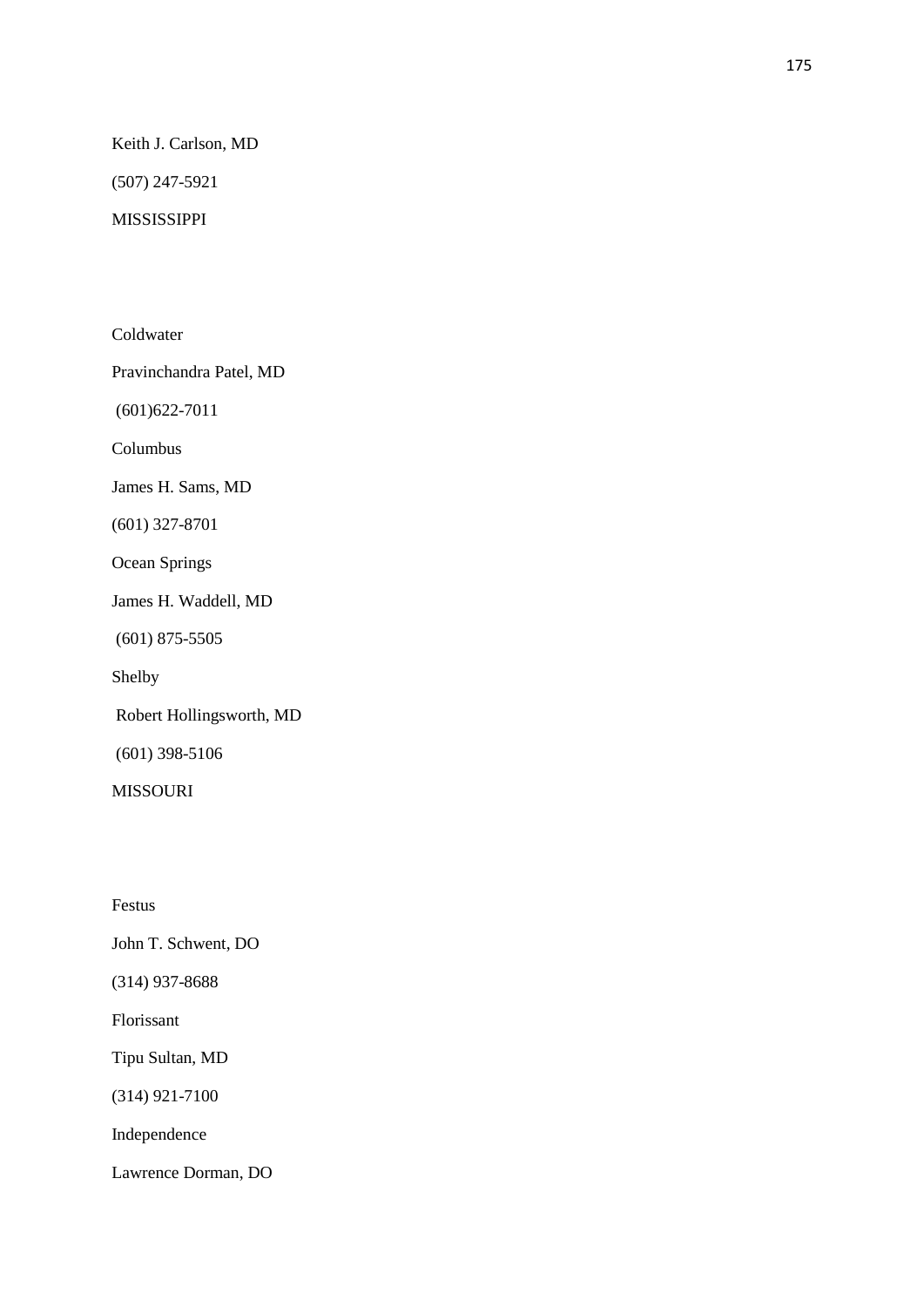(816) 358 -2712

James E. Swann, DO

(816) 833 -3366

Kansas City

Edward W. McDonagh, DO

(816) 453 -5940

James Rowland, DO

(816) 361 -4077

Charles J. Rudolph, DO

(816) 453 -5940

Mountain Hill

Doyle B. Hill, DO

(417) 926 -6643

Richmond

Emerson W. Ireland, DO

(816) 776 -6933

Springfield

William C. Sunderwirth, DO

(417) 869 -6260

St. Louis

Octavio R. Chirino, MD(

314) 721 -7227

Harvey Walker, Jr., MD

(314) 721 -7227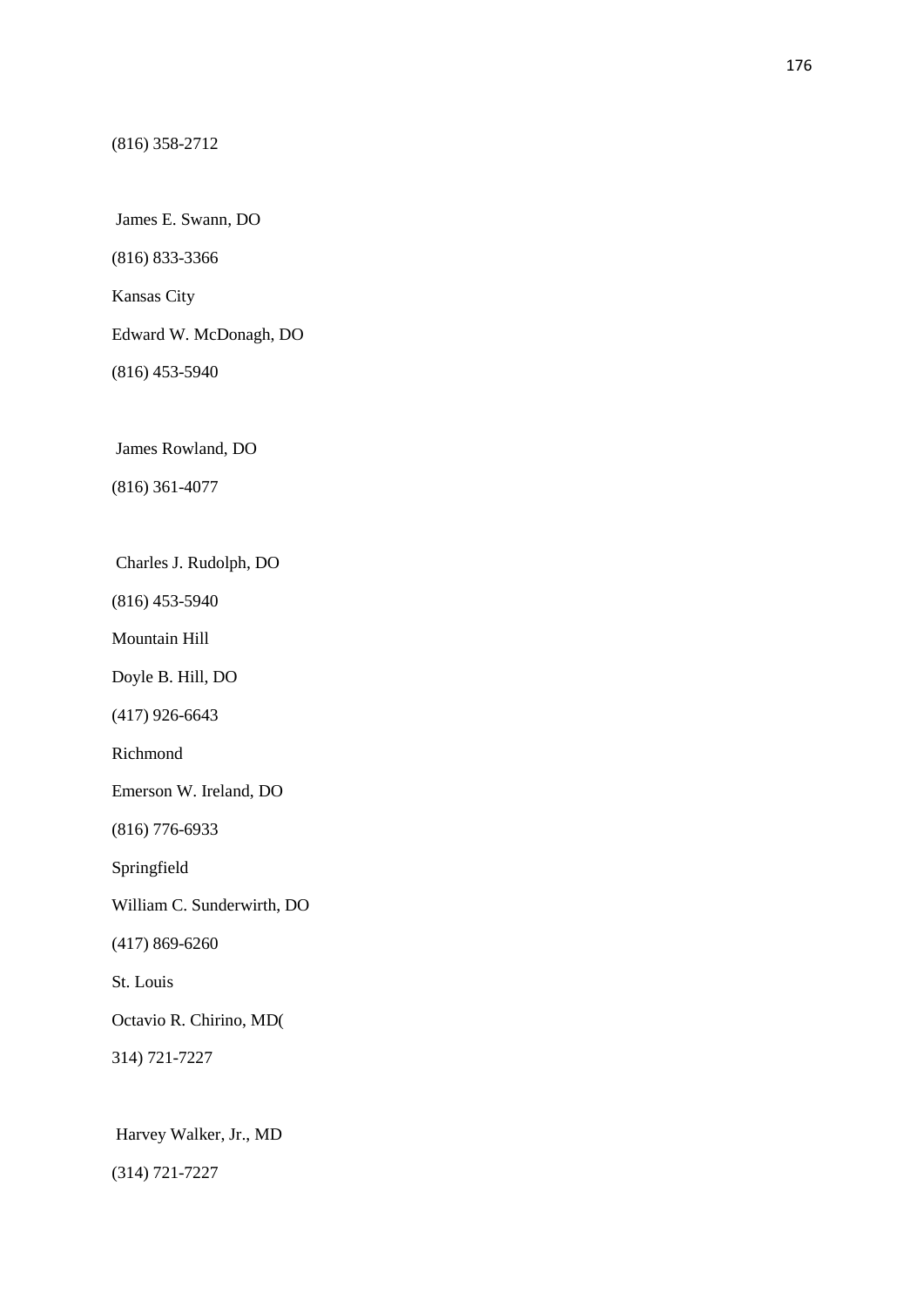Stockton

William C. Sunderwirth, DO

(417) 276-3221

Sullivan

Ronald H. Scott, DO

(314) 468-4932

Union

Clinton C. Hayes, DO

(314) 583-8911

MONTANA

Billings

David C. Helow, MD

406) 252-6674

NEBRASKA

Harrington

Steve Vlach, MD

(402) 254-3935

Omaha

Eugene C. Oliveto, MD

(402) 392-0233

Ord

Otis W. Miller, MD

(308) 728-3251

NEVADA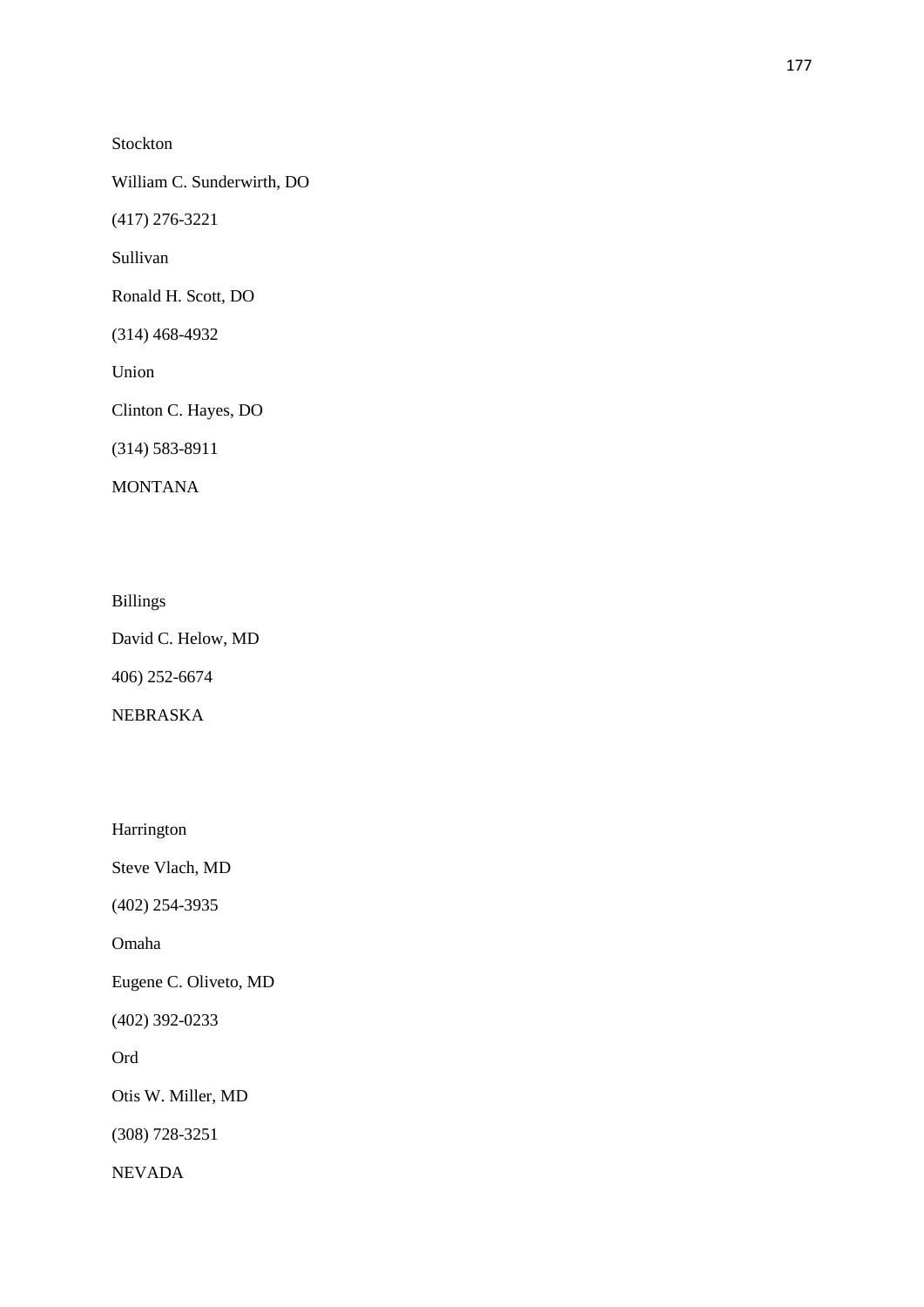Incline Village

W. Douglas Brodie, MD

(702) 83207001

Las Vegas

Steve Holper, MD

(702) 878-3510

Ji-Zhou (Joseph) Kang, MD

(702) 798-2992

Robert D. Milne, MD

(702) 385-1999

Terry Pfau, DO

(702) 385-1999

Robert Vance, DO

(702) 385-7771

Overton

William O. Murray, MD

(702) 397-2677

# Reno

W. Douglas Brodie, MD

(702) 324-7071

David A. Edwards, MD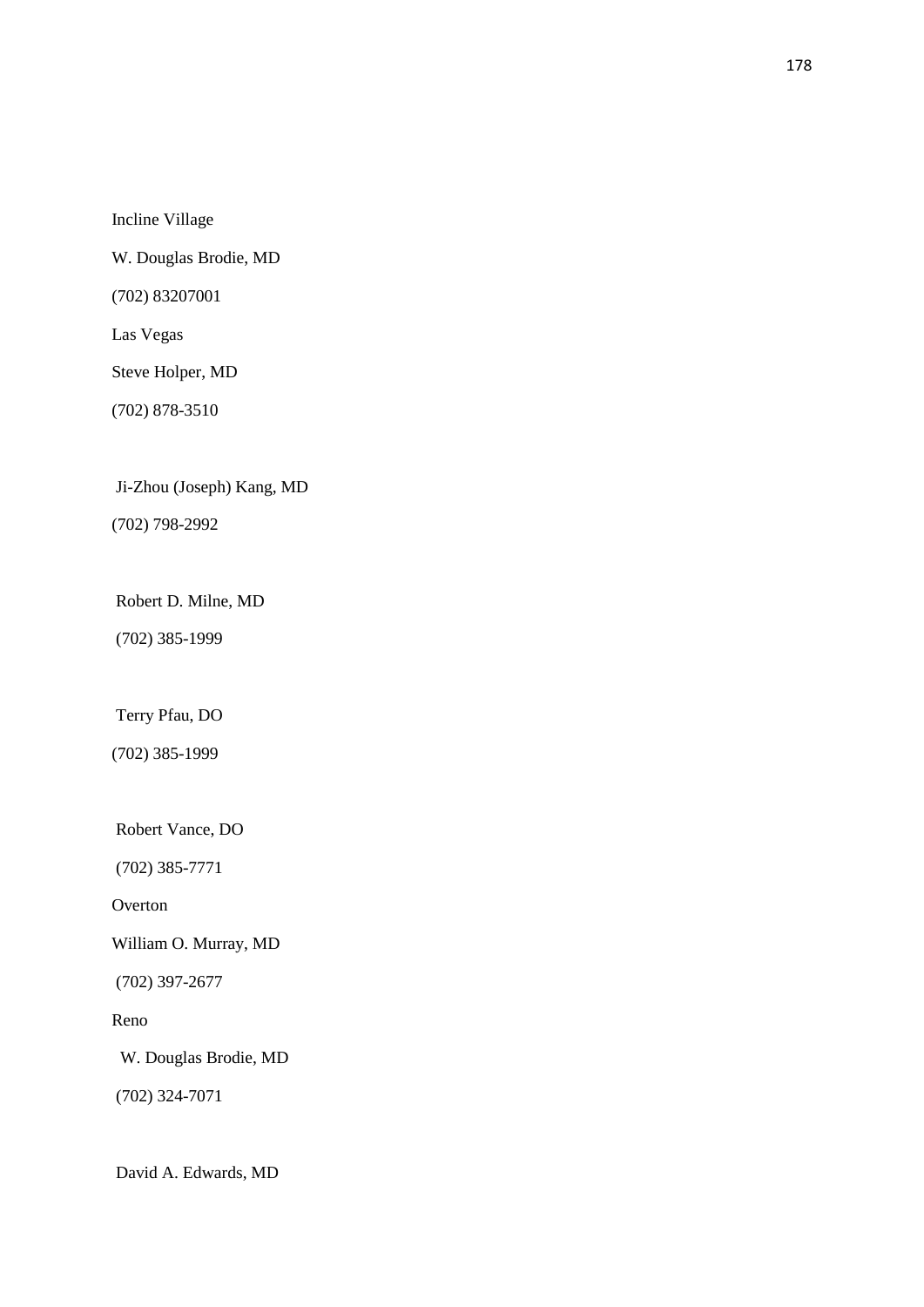(702) 827 -1444

Michael L. Gerber, MD

(702) 826 -1900

Corazon Llarina, MD

(702) 827 -1444

Donald E. Soli, MD

(702) 786 -7101

Yiwen Y. Tang, MD

(702) 826 -9500

NEW JERSEY

Bloomfield

Majid Ali, MD

(201) 586 -4111

Cherry Hill

Allan Magaziner, DO

(609) 424 -8222

Denville

Majid Ali, MD

(201) 586 -4111

Edison

C.Y. Lee, MD

(908) 738 -9220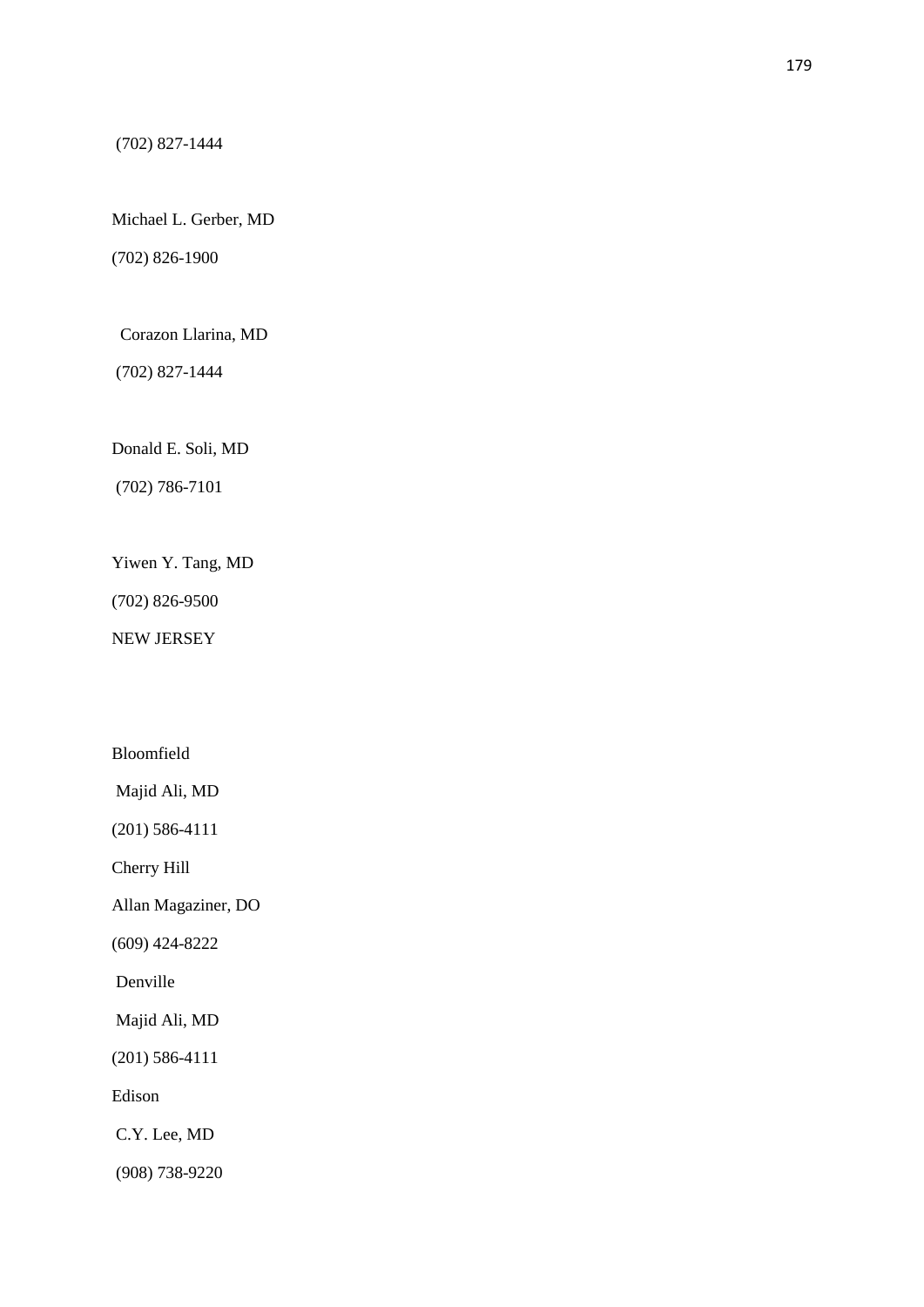Ralph Lev, MD

(908) 738 -9220

Richard B. Menashe, DO

(908) 906 -8866

Rodolfo Sy, MD

(908) 738 -9220

Fort Lee

Gary Klingsbrog, DO

(201) 585 -9368

Lawrenceville

M. S. Choudhry, MD

(609) 393 -7383

Millville

Charles H. Mintz, MD

(609) 825 -7372

New Monuth

Neil Rosen, DO

(908) 671 -3730

Ortley Beach

Charles Harris, MD

(908) 793 -6464

Ridgewood

Constance Alfano, MD

(201) 444 -4622

Skillman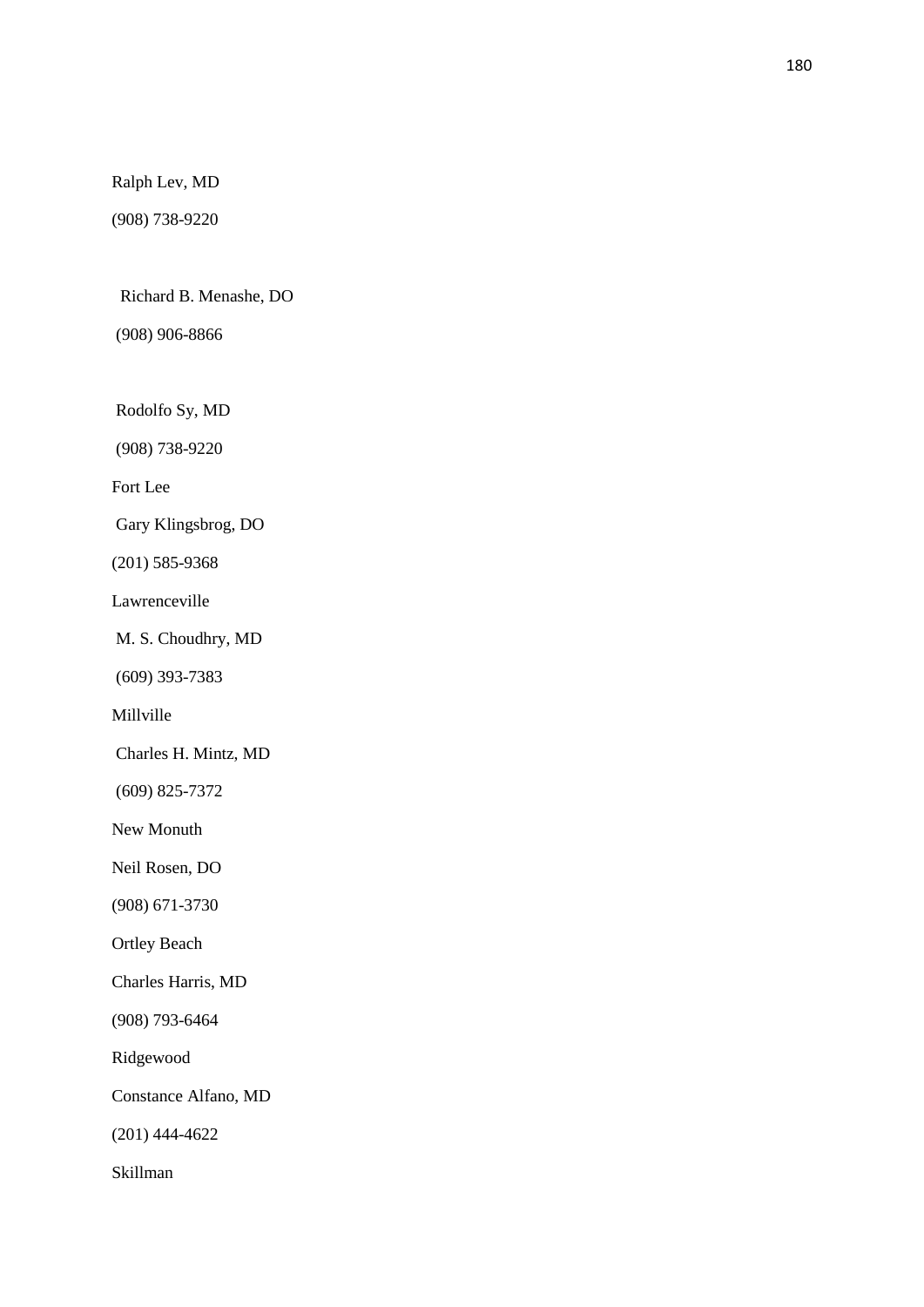Eric Braverman, MD

(609) 921 -1842

Somersit

Mark Condren

(908) 469 -2133

Toms River

Charles Harris, MD

(908) 506 -9200

Ivan Krohn, MD(

908) 506 -9200

West Orange

Faina Muntis, MD

(201) 736 -3743

NEW MEXICO

Alburquerque

Ralph J. Luciani, DO

(505) 888 -5995

Gerald Parker, DO

(505) 884 -3506

John T. Taylor, DO

(505) 884 -3506

Roswell

Annette Stoesser, MD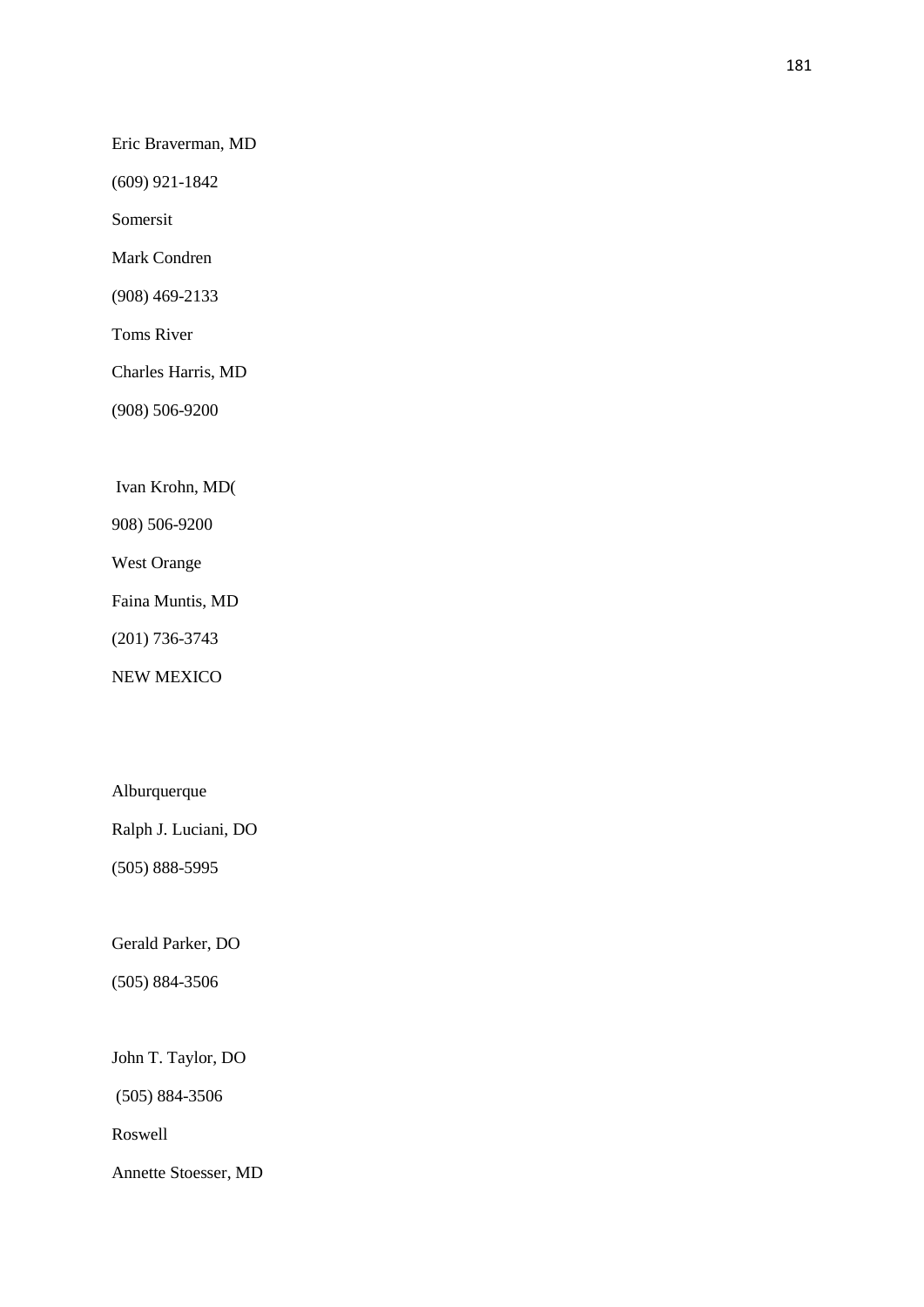(505) 623 -2444

Santa Fe

Shirley B. Scott, MD(

505) 986 -9960

Robert Friedman, MD

(505) 984 -0354

Bert A. Lies, Jr., MD

(505) 982 -4821

NEW YORK

Brentwood

Juan J. Nolasco, MD

(516) 434 -4840

Bronx

Richard Izquierdo, MD

(212) 589 -4541

Brooklyn

Gennaro Locurcio, MD

(718) 336 -2291

Tsilia Sorina, MD

(718) 375 -2600

Michael Teplitsky, MD

(718) 769 -0997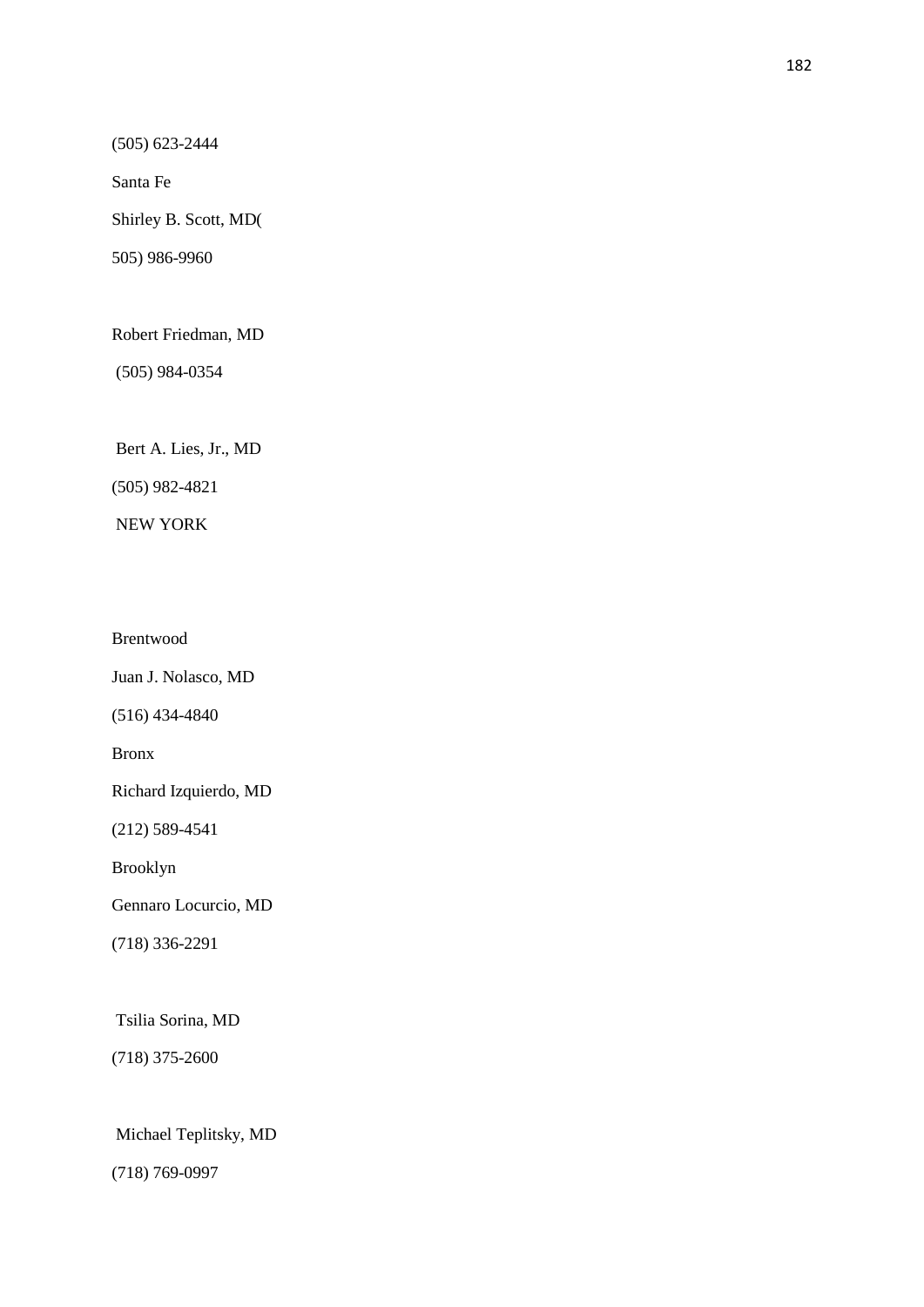Pavel Yutsis, MD

(718) 259 -2122

East Meadow

Christopher Calapai, DO

(516) 794 -0404

Falconer

Reino Hill, MD

(716) 665 -3505

Forest Hills

Psilia Sorina, MD

(718) 261 -9400

Huntington

Serafina Corsello, MD

(516) 271 -0222

Lawrence

Mitchell Kurk, MD

(516) 239 -5540

Lewiston

Donald M. Fraser, MD

(716) 284 -5777

Massena

Bob Snider, MD

(315) 764 -7328

Middletown

Henry C, Sobo, MD

(914) 344 -3278

New York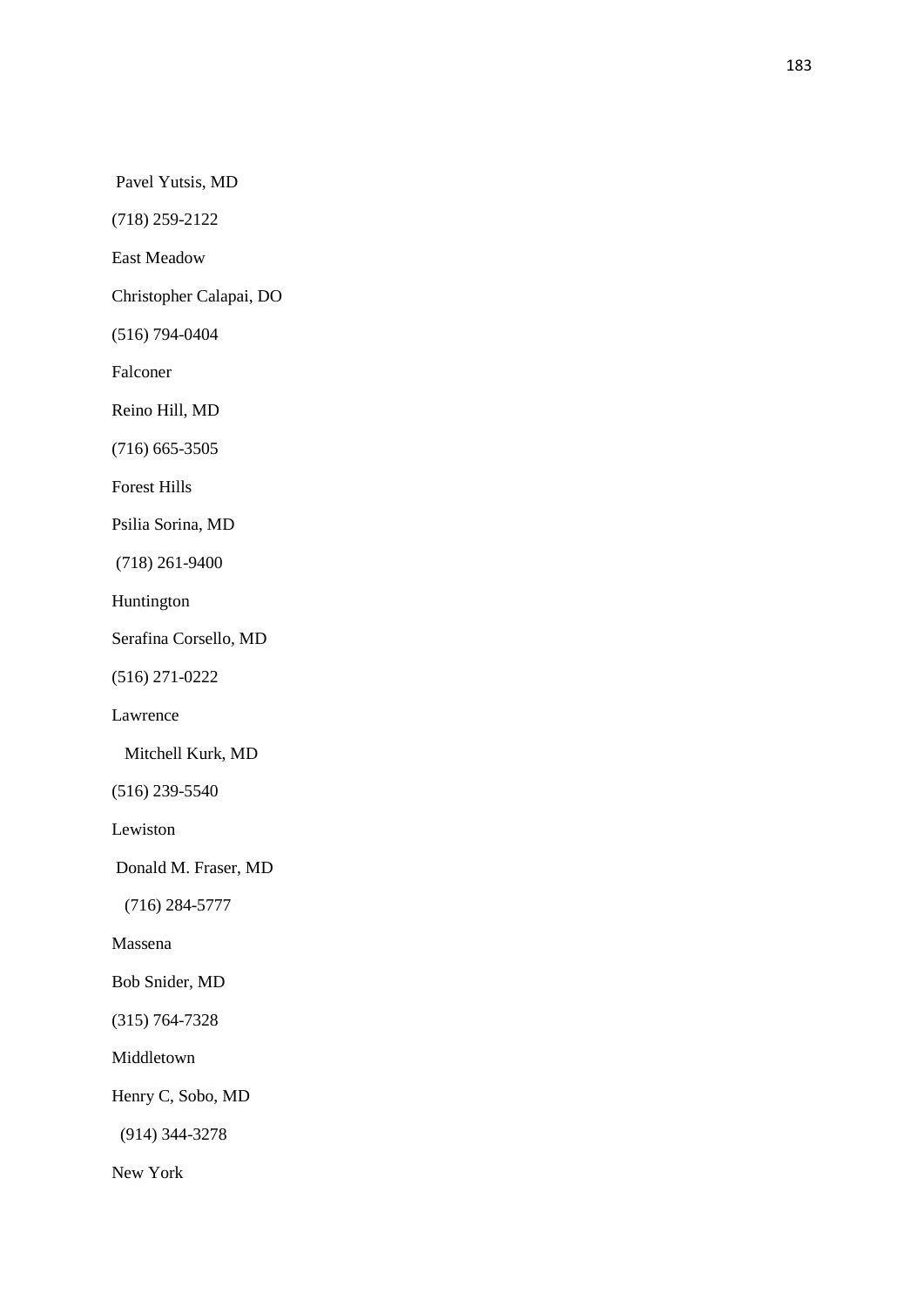Richard N. Ash, MD

(212)628 -3113

Robert C. Atkins, MD

(212)758 -2110

Serafina Corsello, MD

(212) 399 -0222

Ronald Hoffman, MD

(212) 779 -1744

Warren M. Levin, MD

(212) 696 -1900

Niagara Falls

Paul Cutler, MD

(716) 284 -5140

Oneonta

Richard J. Ecci, MD

(607) 432 -8752

Orangeburg

Neil L.Block, MD

(914) 359 -3300

Plattsburgh

Driss Hassam, MD

(518) 561 -2023

Rhinebeck

Kenneth A. Bock, MD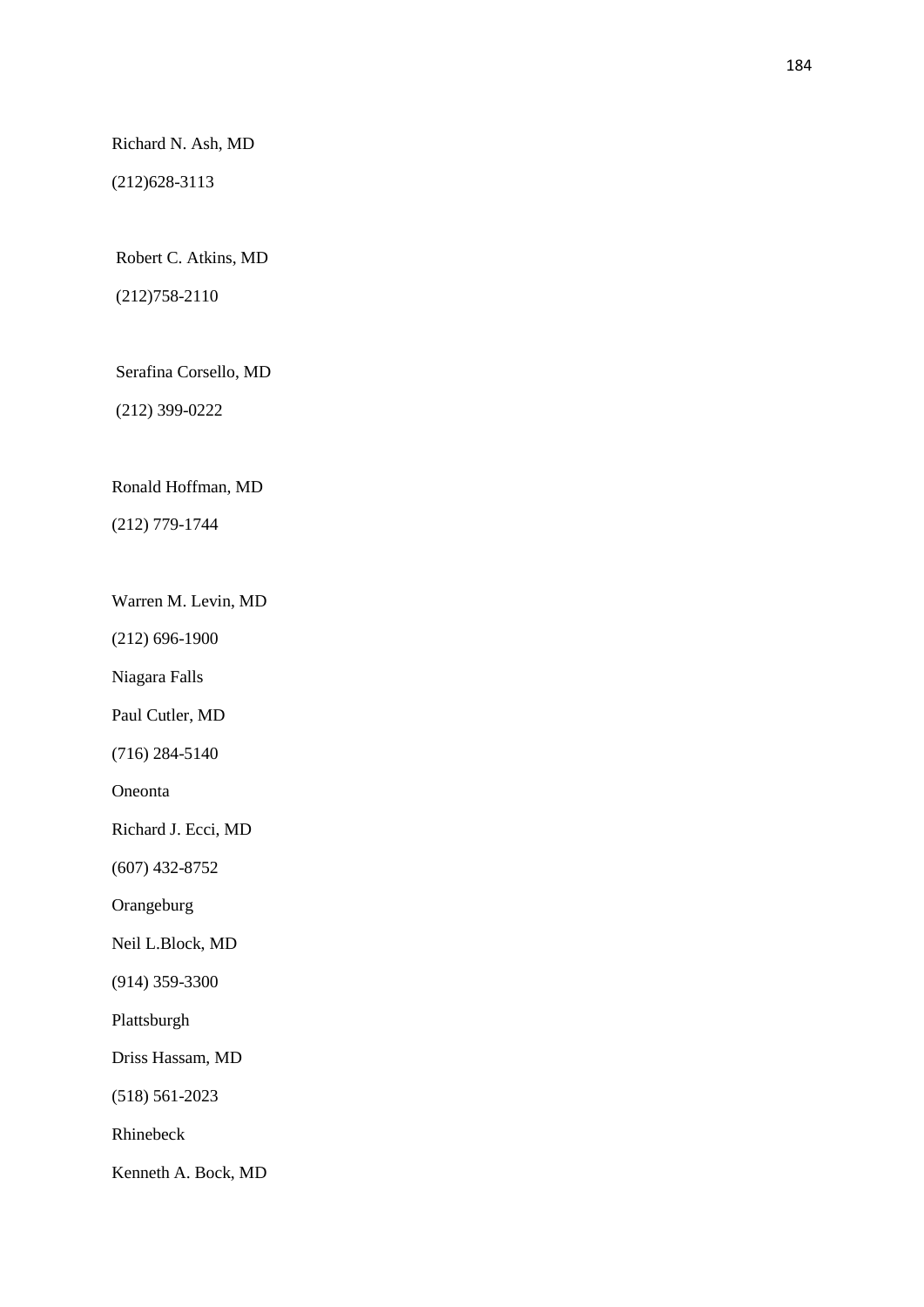(914) 876-7082

Suffern

Michael B. Schachter, MD

(914) 368-4700

Watervliet

Rodolfo T. Sy, MD

(518) 273-1325

Westbury

Savely Yurkovsky, MD

(516) 333-2929

NORTH CAROLINA

Aberdeen

Keith E. Johnson, MD

(919) 281-5122

Leicester

John L. Laird, MD

(704) 876-1617

Statesville

John L. Laird, MD

(704) 876-1617 (800) 445-4762

NORTH DAKOTA

Grand Forks Richard H. Leigh, MD (701) 775-5527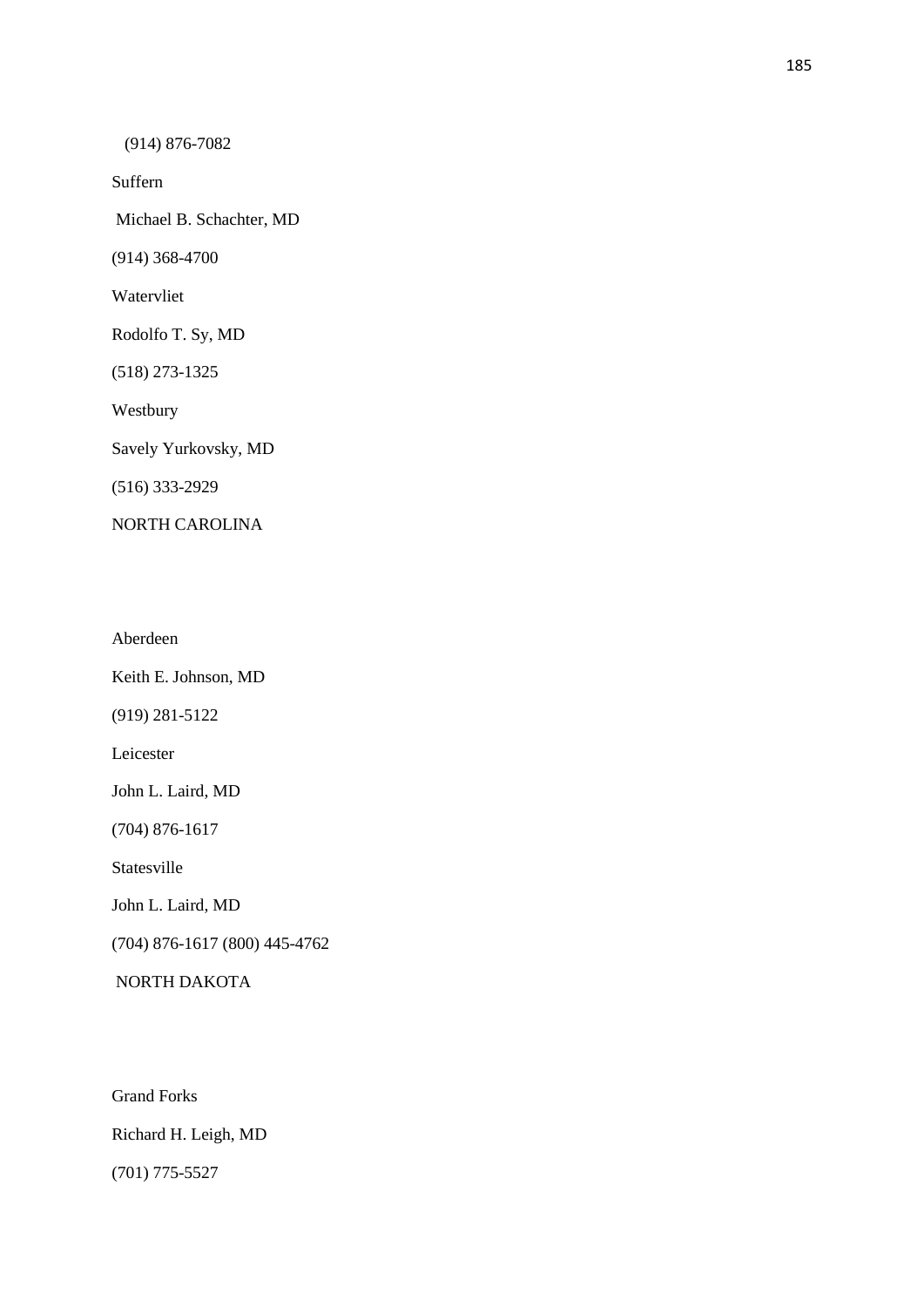Minot

Brian E. Briggs, MD

(701) 838 -6011

OHIO

Akron

Josephine Aronica, MD

(216) 867 -7361

Francis J. Waickman, MD

(216) 867 -3767

Bluffton

L. Terry Chappell, MD

(419) 358 -4627

Canton

Jack E. Slingluff, DO

(216) 494 -8641

Cincinnati

Ted Cole, DO

(513) 779 -0300

Cleveland

John M. Baron, DO

(216) 642 -0082

James P. Frackelton, MD

(216) 835 -0104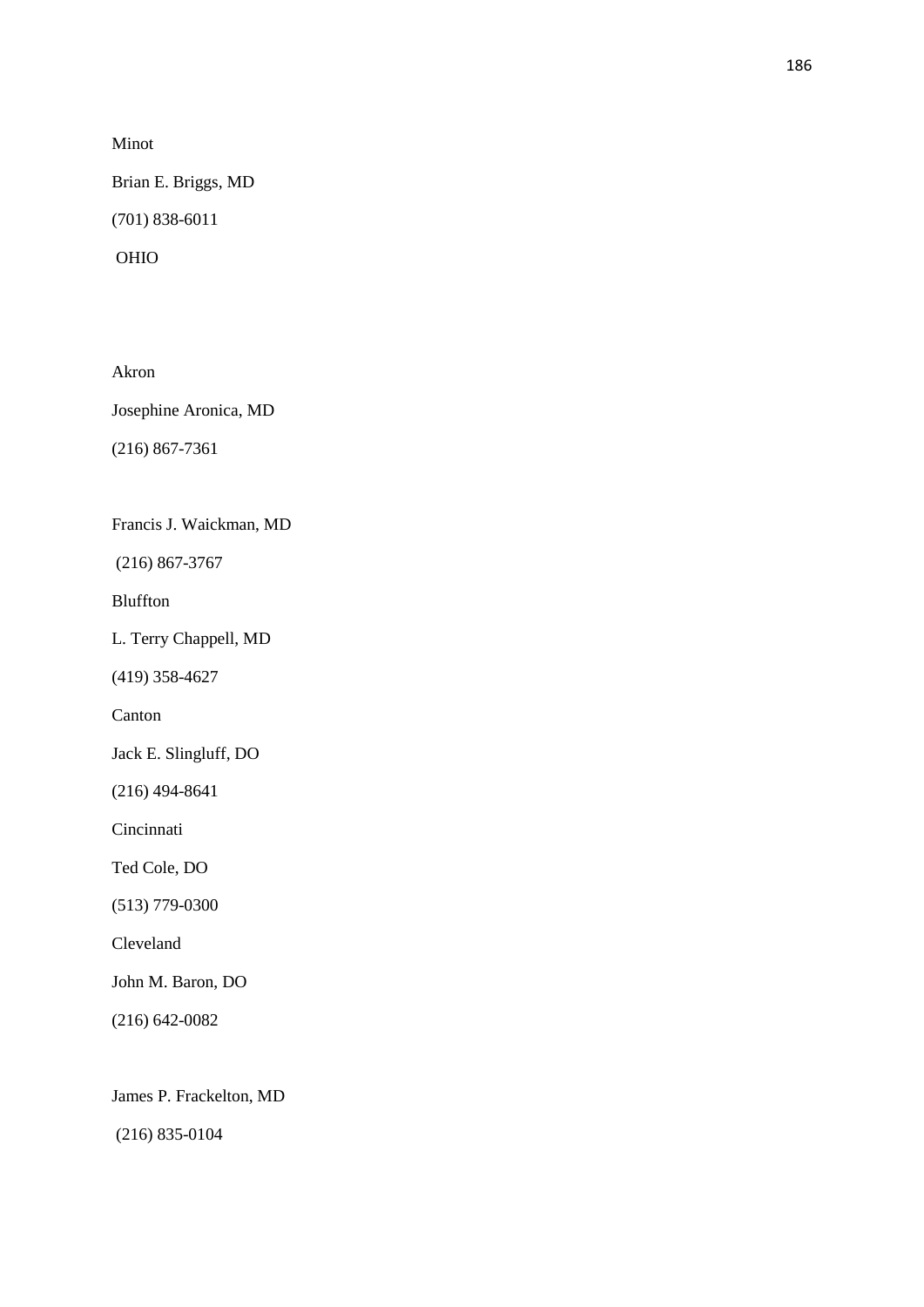Derrick Lonsdale, MD

(216) 835 -0104

Douglas Weeks, MD(

216) 835 -0104

Columbus

Robert R. Hershner, DO

(614) 253 -8733

William D. Mitchell, DO

(614) 761 -0555

Dayton

David D. Goldberg, DO(

513) 277 -1722

Lancaster

Richard Sielski, MD

(614) 653 -0017

Paulding

Don K. Snyder, MD

(419) 399 -2045

Youngstown

James Ventresco, Jr., DO

(216) 792 -2349

OKLAHOMA

Jenks

Leon Anderson, DO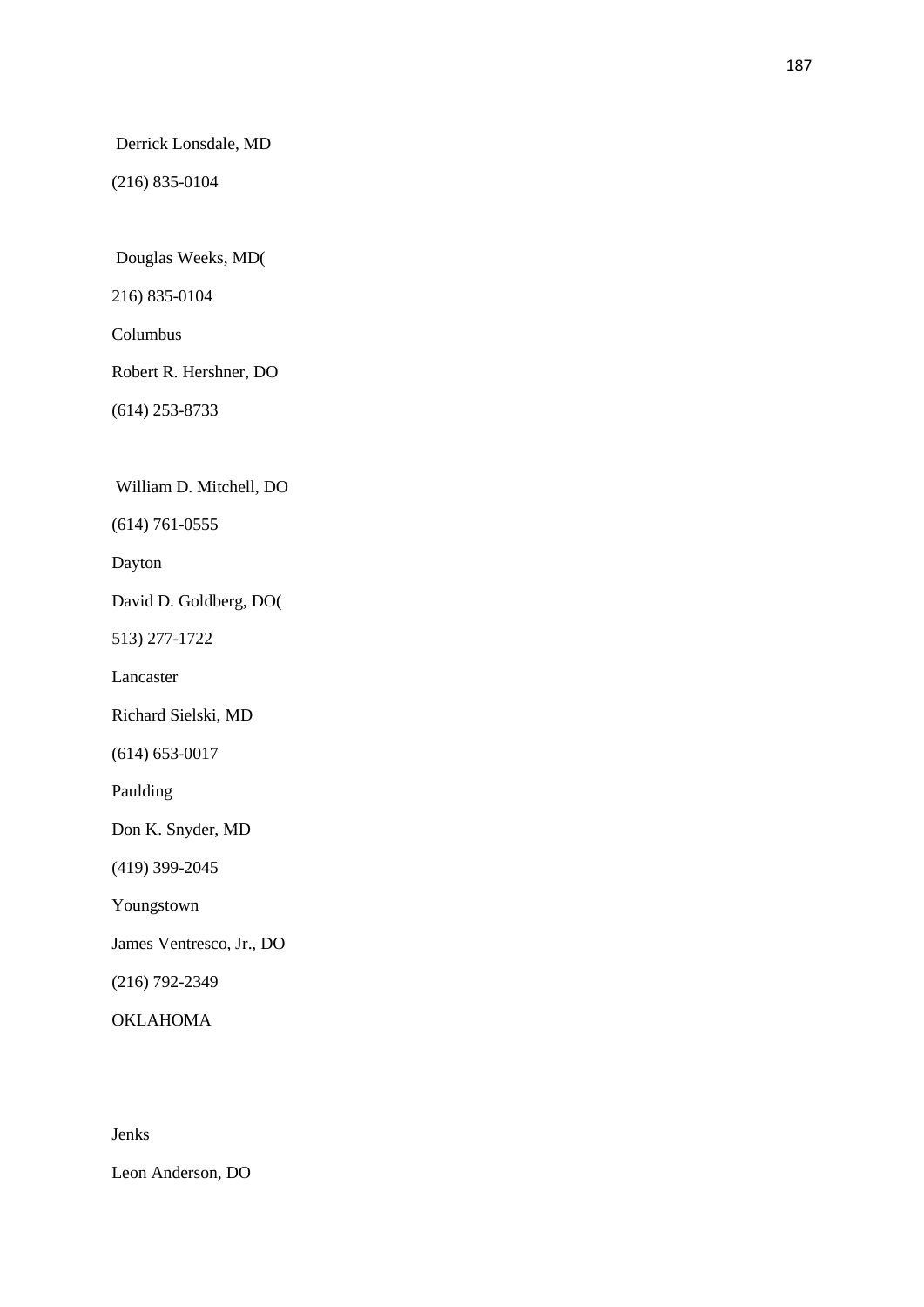(918) 299 -5039

Oklahoma City

Charles H. Fair, MD

(405) 632 -8868

Charles D. Taylor, MD

(405) 525 -7751

Norman

Hagglund, Howard, MD

(405) 329 -4457

OREGON

Ashland

Ronald L. Peters, MD

(503) 482 -7007

Eugene

John Gambee, MD

(503) 686 -2536

Grants Pass

James Fitzsimmons, Jr., MD

(503) 474 -2166

Salem

Terence Howe Young, MD

(503) 371 -1558

PENNSYLVANIA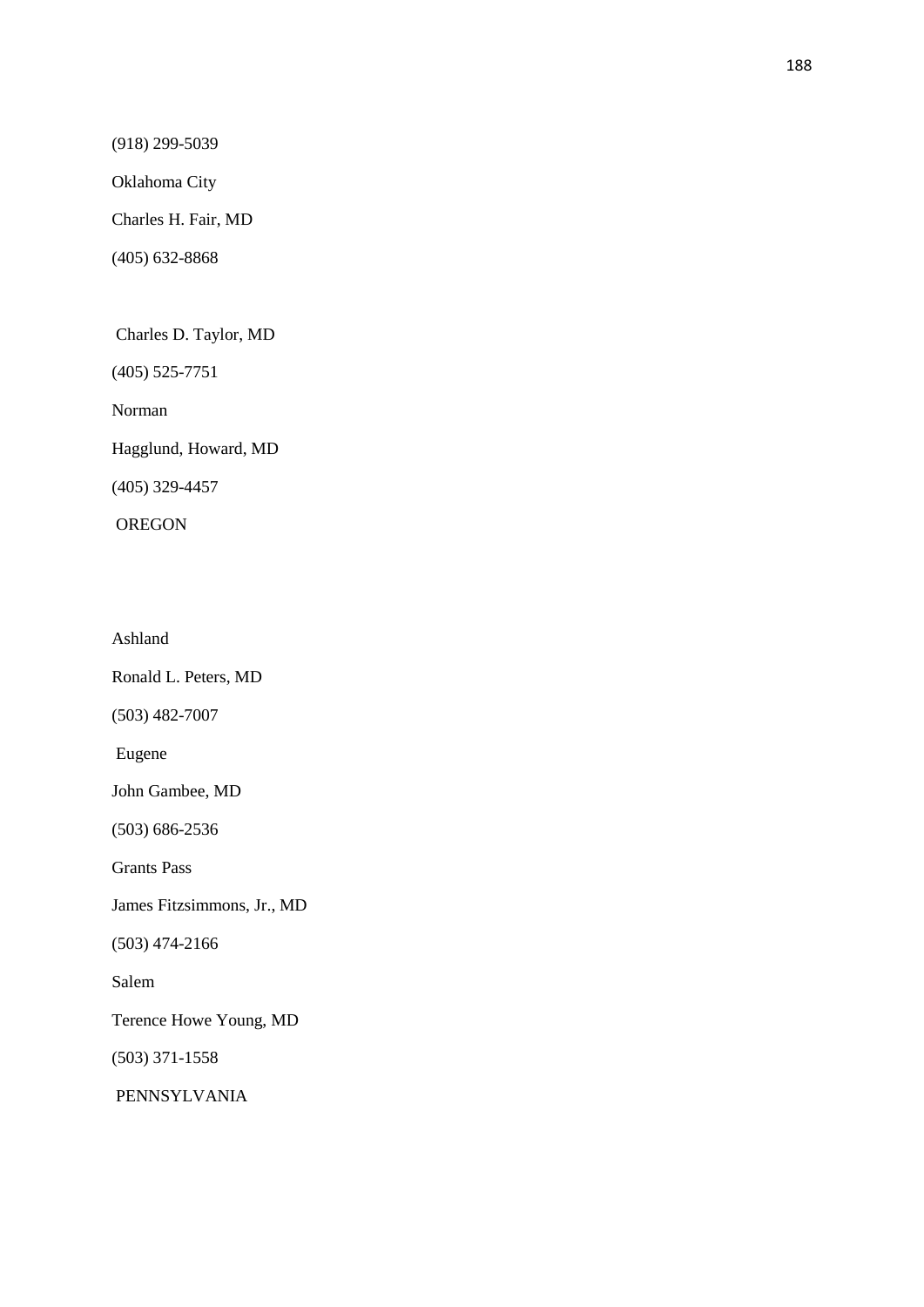Allentown

Robert H. Schmidt, DO

(215) 437 -1959

D. Erik Von Kiel, DO

(215) 776 -7639

Bangor

Francis J. Cinelli, DO

(215) 588 -4502

Bedford

Bill Illingworth, DO

(814) 623 -8414

Bethlehem

Sally Ann Rex, DO

(215) 866 -0900

Elizabethtown

Dennis L. Gilbert, DO

(717) 367 -1345

Fountainville

Harold H. Byer, MD

(215) 348 -0443

Greensburg

R.A. Miranda, MD

(412) 838 -7632

Hazleton

Arthur L. Koch, DO

(717) 455 -4747

Indiana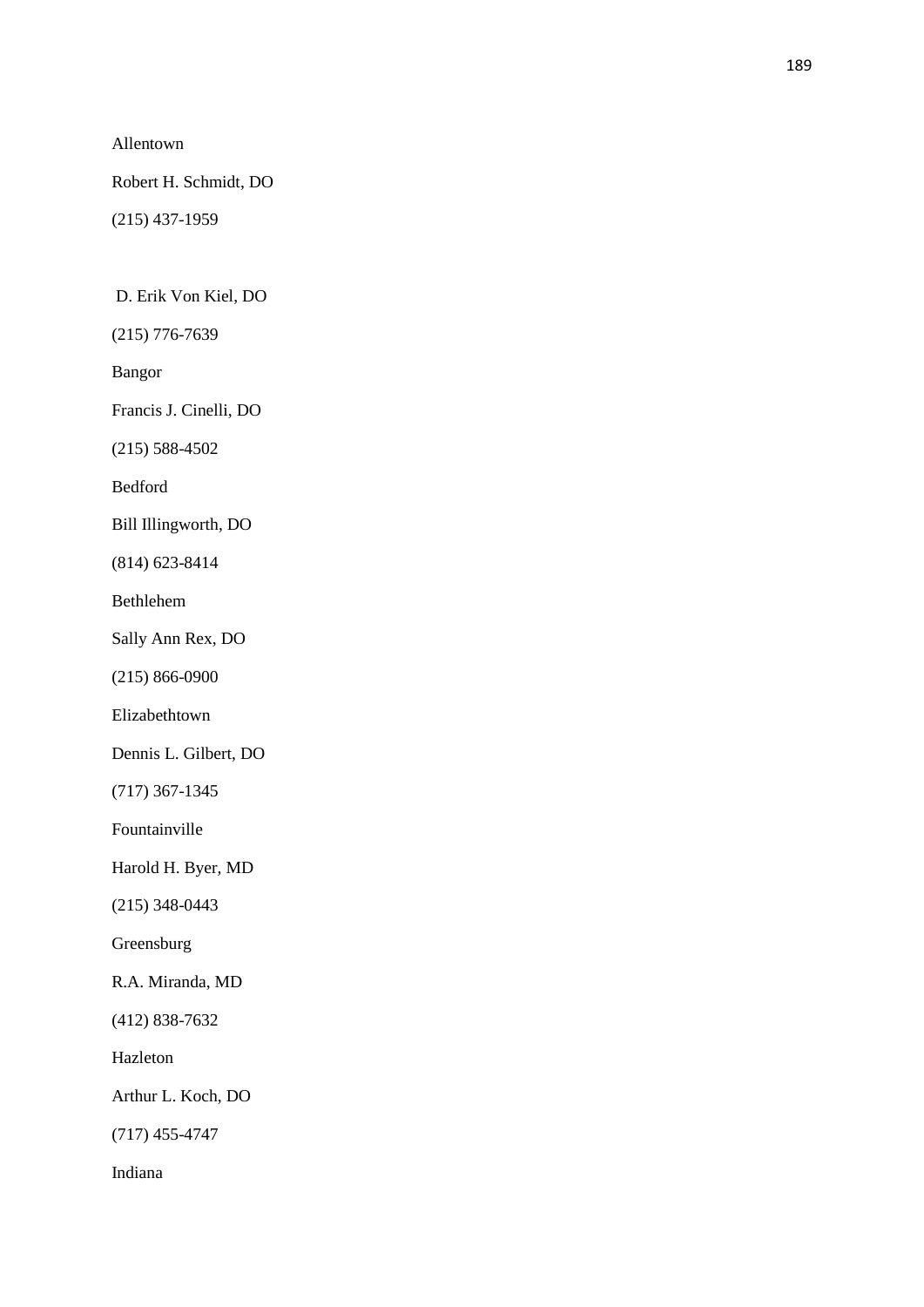Chandrika Sinha, MD

(412) 349-1414

Macungie

D. Erik Von Kiel, DO

(215) 967-5503

Mertztown

Conrad G. Maulfair, Jr., DO

(215) 682-2104

Mt. Pleasant

Mamduh El-Attache, MD

(412) 547-3576

North Versailles

Mamduh El-Attrache, MD

(412) 673-3900

Philadelphia

Frederick Burton. MD

(215) 844-4660

Jose Castillo, MD(

215) 567-5845

4647

Mura Galperin, MD

(215) 677-2337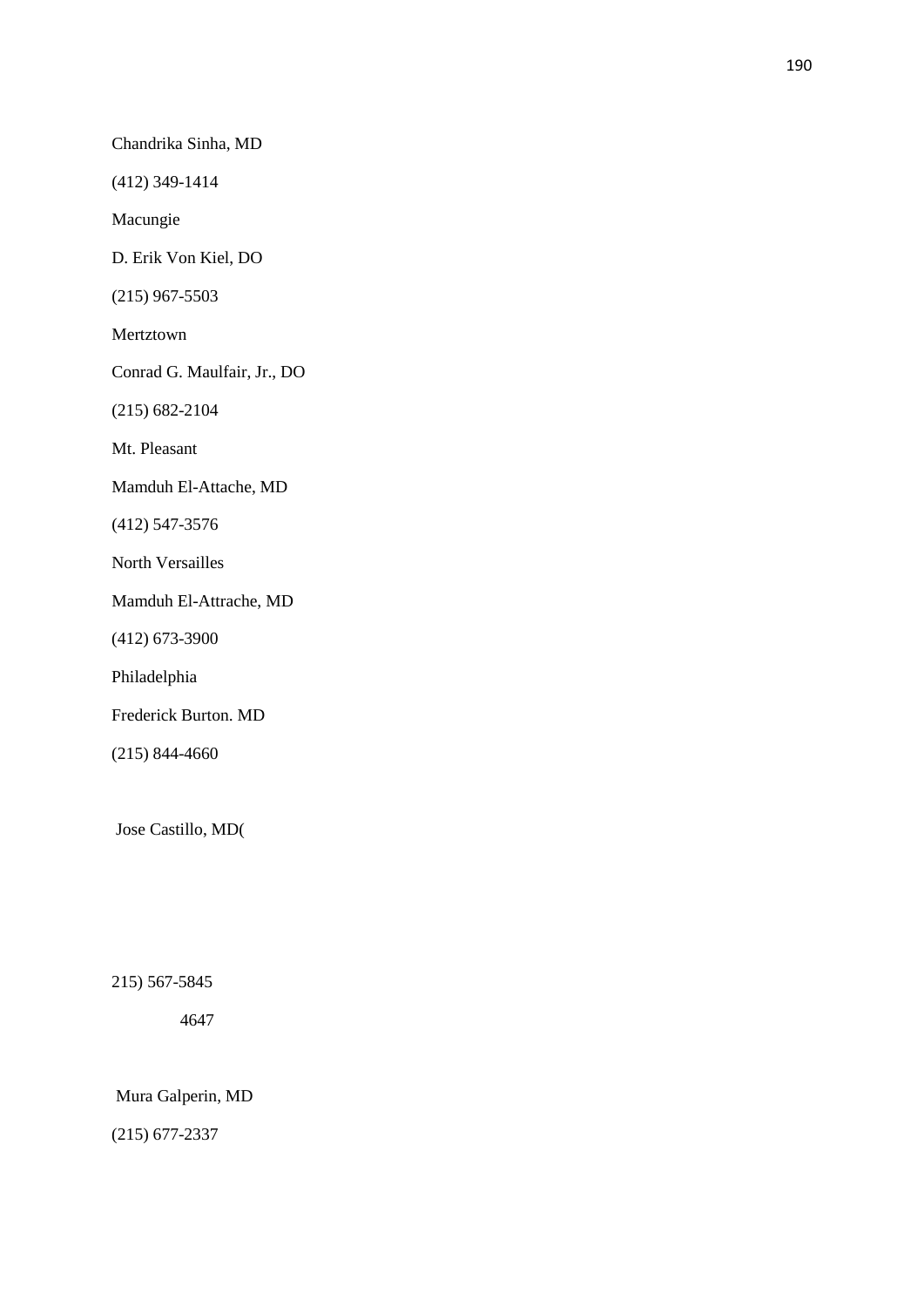P. Jayalakshmi, MD

(215) 473-4226

K.R. Sampathachar, MD

(215) 473-4226

Lance Wright, MD

(215) 387-1200

Quakertown

Harold Buttram, MD

(215) 536-1890

Somerset

Paul Peirsel, MD

(814) 443-2521

SOUTH CAROLINA

Columbia

Theodore C. Rozema, MD (803) 796-1702 (800) 992-8350

Landrum

Theodore C. Rozema, MD

(803) 457-4141 (800) 992-8350

**TENNESSE** 

Morristown

Donald Thompson, MD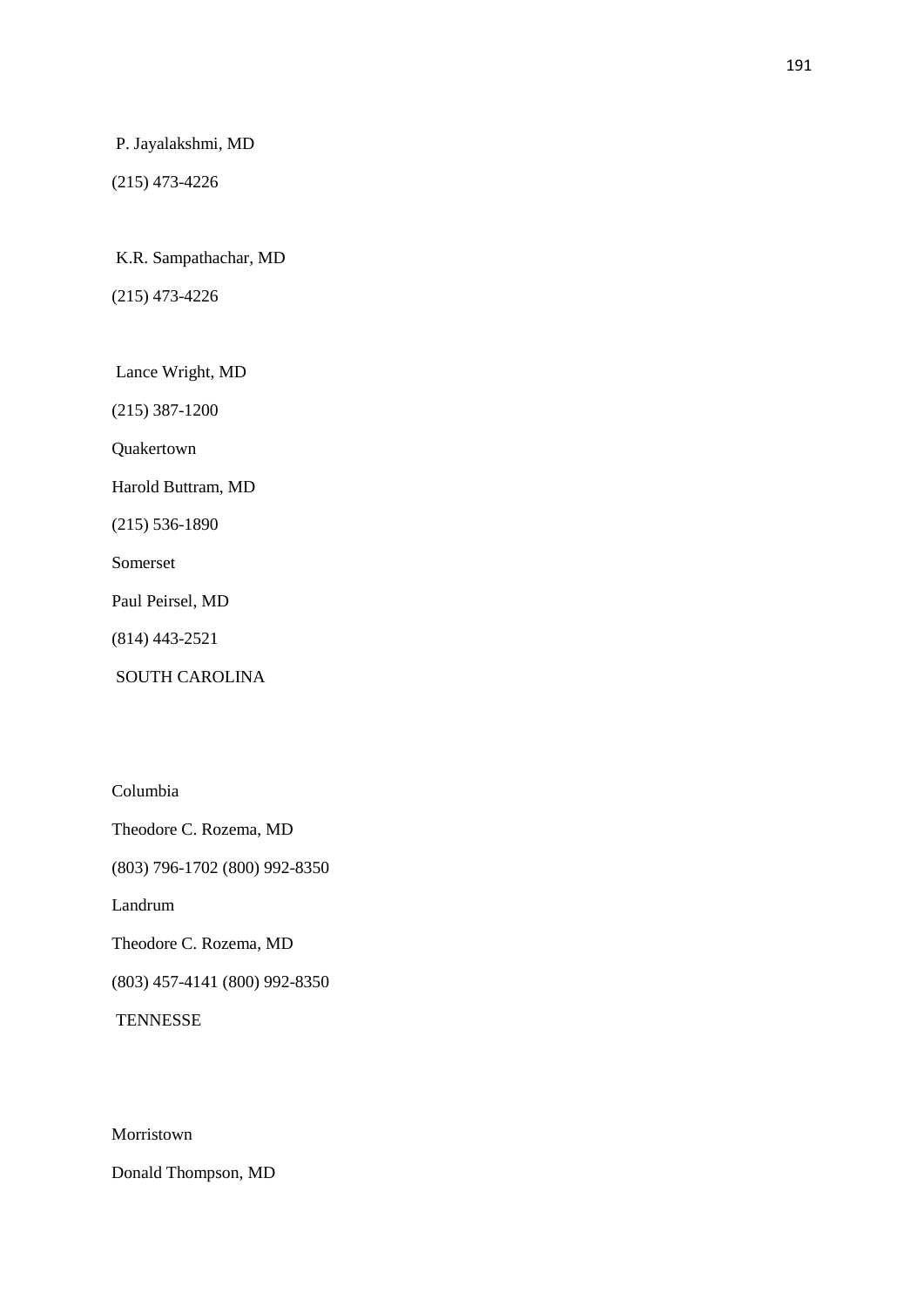(615) 581 -6367

Nashville

Stephen L. Reisman, MD

(615) 383 -9030

TEXAS

Alamo

Herbert Carr, DO

(512) 787 -6668

Abilene

William Irby Fox, MD

(915) 672 -7863

Amarillo

Gerald Parker, DO

(806) 355 -8263

John T. Taylor, DO

(806) 355 -8263

Austin

Vladimir Rizov, MD

(512) 451 -8149

Dallas

Brij Myer, MD

(214) 248 -2488

Michael G. Samuels, DO

(214) 991 -3977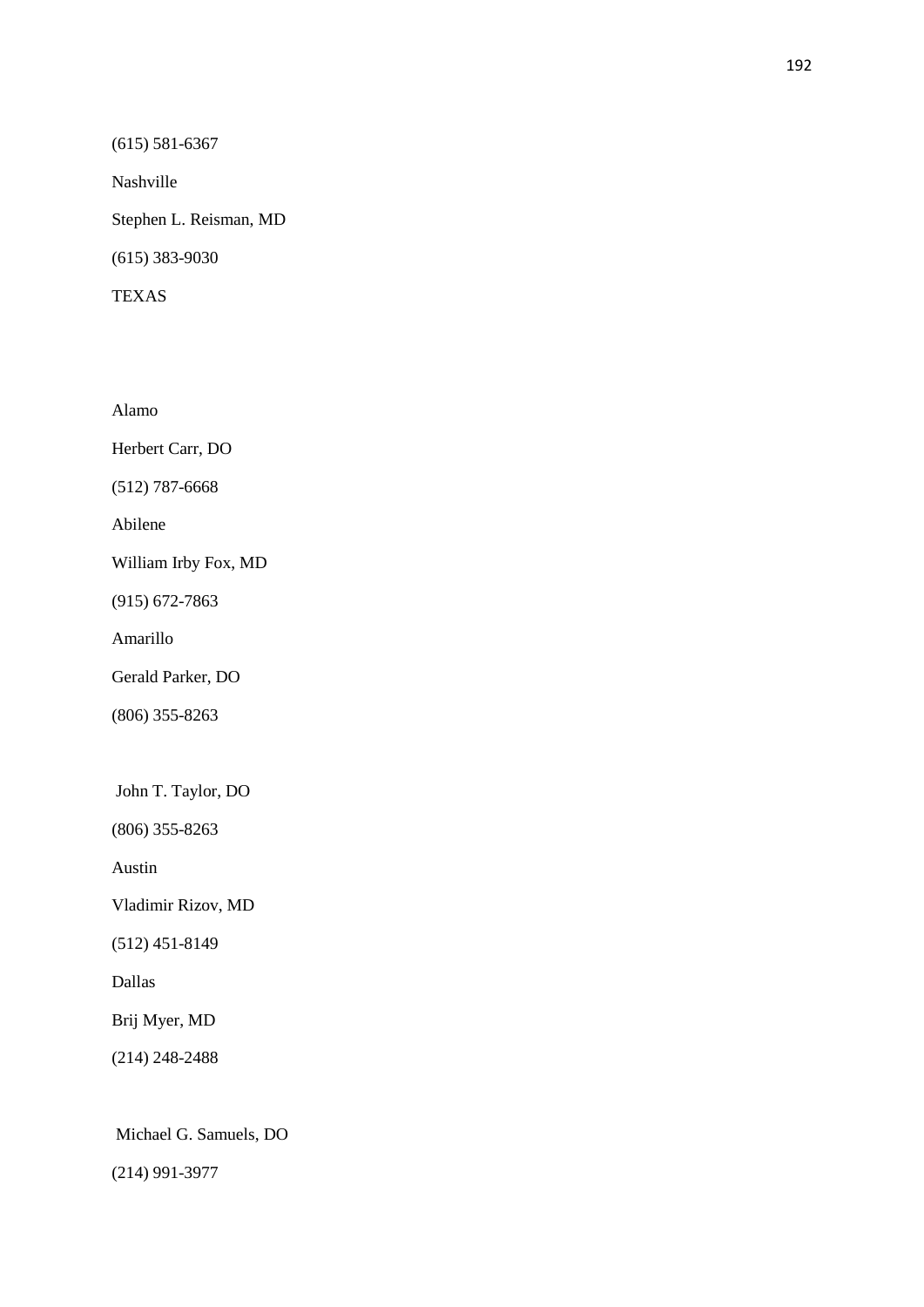J. Robert Winslow, DO

(214) 241 -4614

J. Robert Winslow, DO

(214)243 -7711

El Paso

Edward J. Etti, MD

(915) 566 -9361

Francisco Soto, MD

(915) 534 -0272

Fort Worth

Dr. Charles M. Hawes

(817) 446 -8416

Houston

Robert Battle, MD

(713) 932 -0552

Jerome L. Borochoff, MD

(713) 461 -7517

Luis E. Guerrero, MD

(713) 789 -0133

Humble

John P. Trowbridge, MD

(713) 540 -2329

Kirbyville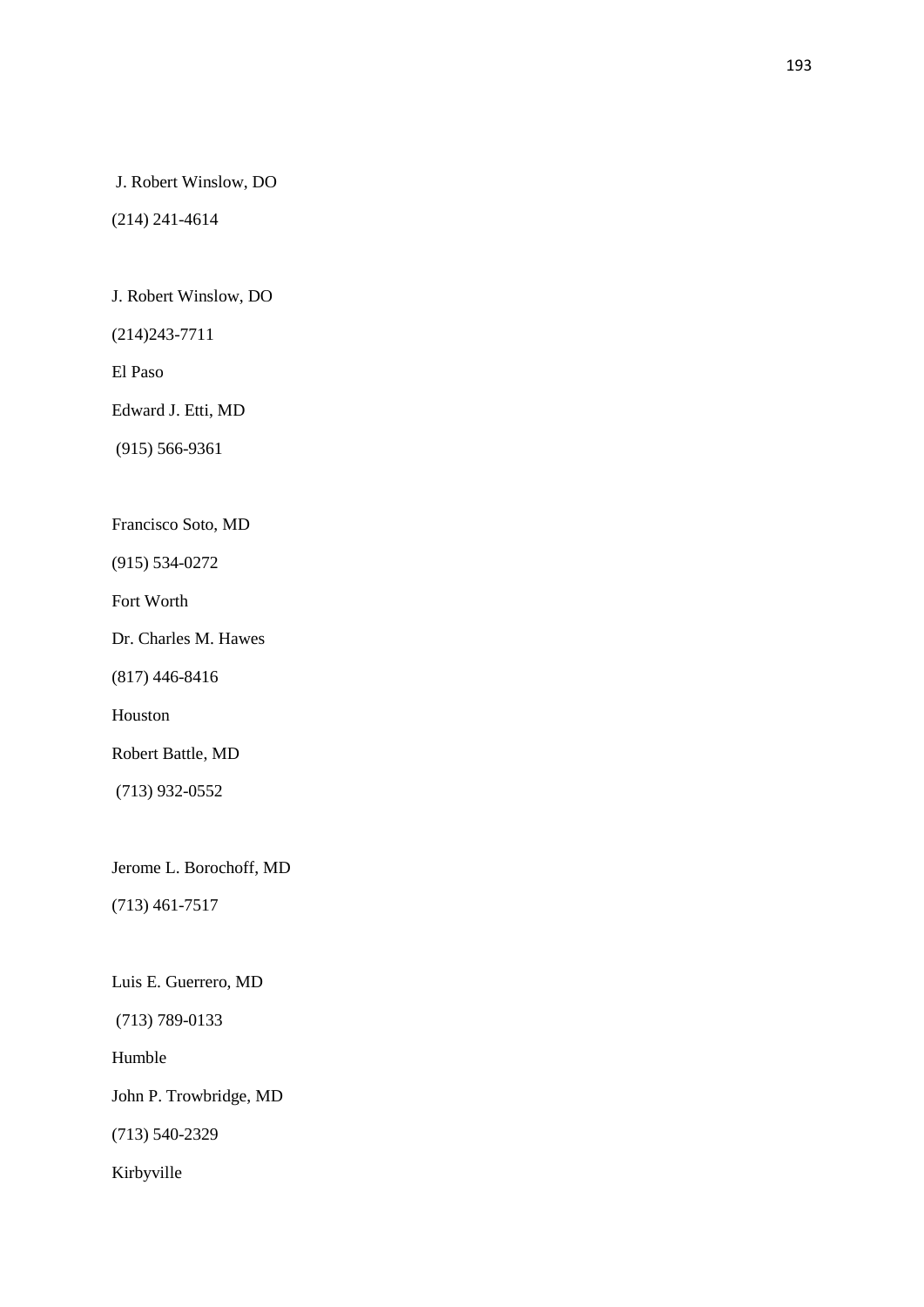John L. Sessions, DO

(409) 423 -2166

La Porte

Ronald M. Davis, MD

(713) 470 -2930

Pecos

Ricardo Tan, MD

(915) 445 -9090

Piano

Linda Martin, DO

(214) 985 -1377

Sweeney

Elizabeth Anne Cole, MD

(409) 548 -8610

San Antonio

Ron Stogryn, MD

(512) 366 -3637

Wichita Falls

Thomas R. Humphrey, MD

(817) 766 -4329

UTAH

Provo

Dennis Harper, DO

(801) 373 -8500

D. Remington, MD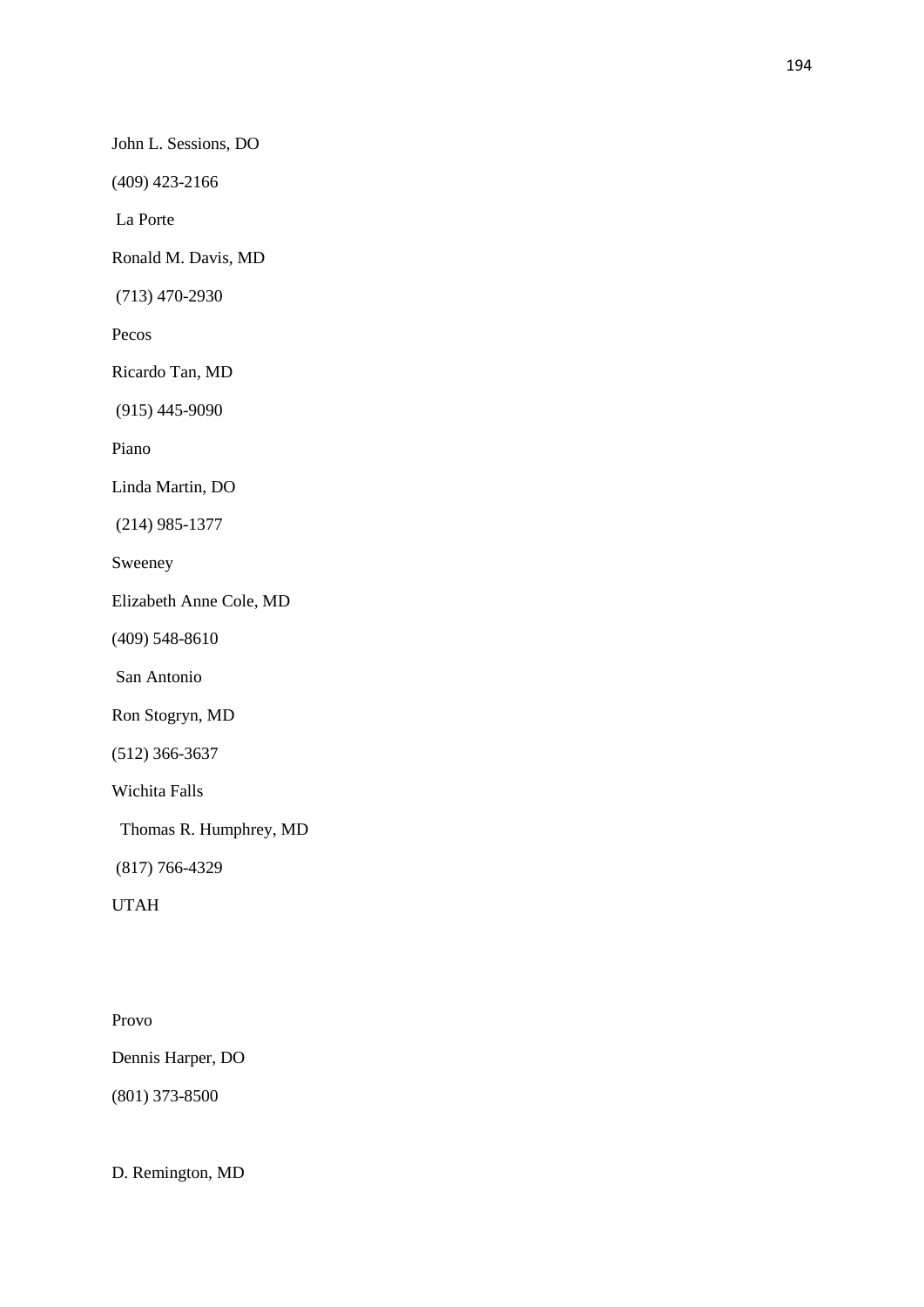(801) 373 -8500

## VIRGINIA

Annandale

Sohini Patel, MD

(703) 941 -3606

Chantilly

Norman W. Levin, MD

(703) 802 -8900

Hinton

Harold Huffman, MD

(703) 867 -5242

Midlothian

Peter C. Gent, DO

804) 744 -3551

Norfolk

Vincent Speckhart, MD

(804) 622 -0014

Trout Dale

Elmer M. Cranton, MD

(703) 677 -3631

WASHINGTON

Bellevue David Buscher, MD

(206) 453 -0288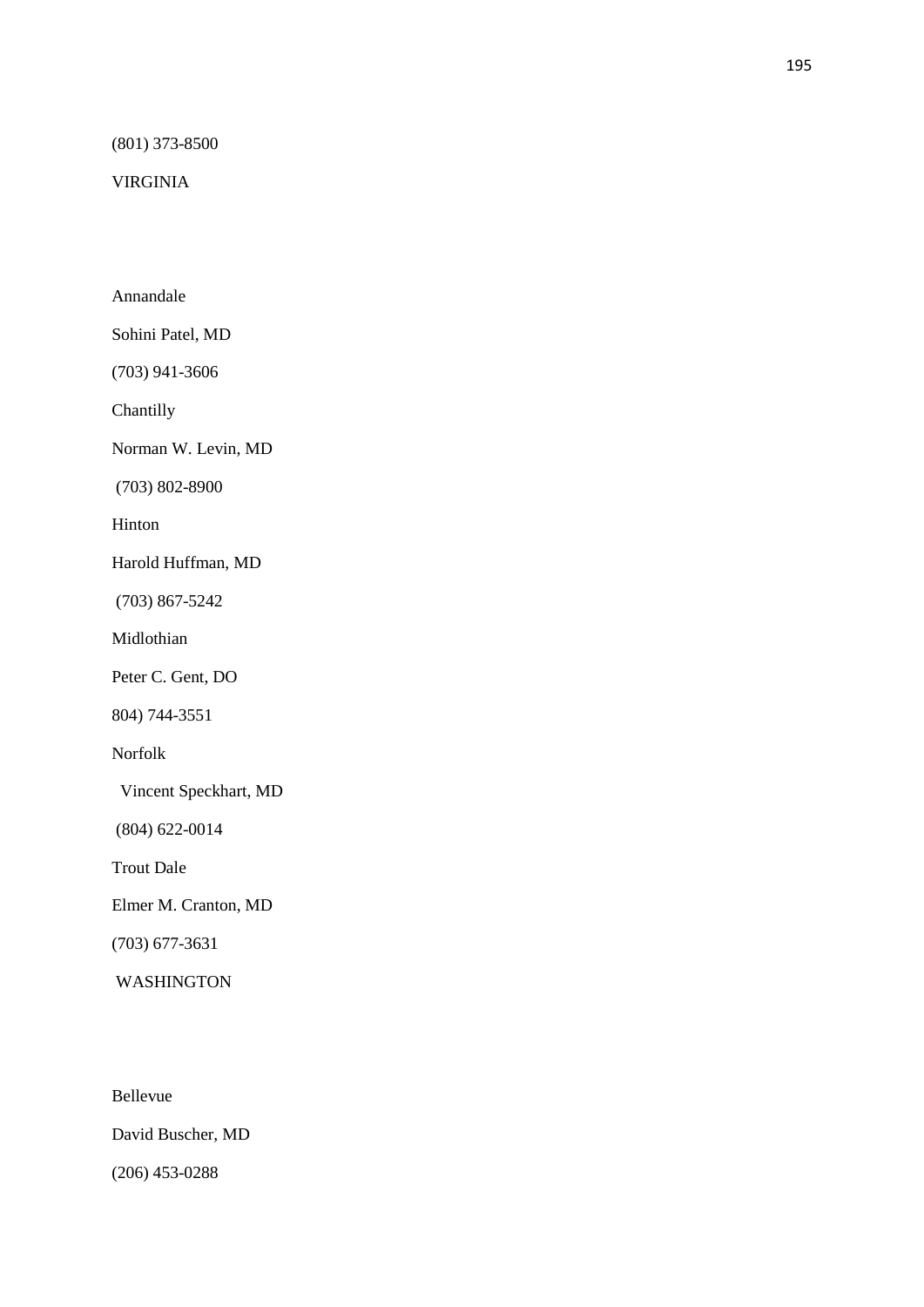Bellingham

Robert Kimmel, MD

(206) 734 -3250

Clinton

Bradford Weeks, MD

(206) 579 -1532

Kent

Jonathan Wright, MD

(206) 631 -8920

Kirkland

Jonathan Collin, MD

(206) 820 -0547

Port Townsend

Jonathan Collin, MD

(206) 385 -4555

Seattle

Michael G. Vesselago, MD

(206) 367 -0760

Spokane

Burton B. Hart, DO

(509) 927 -9922

Vancouver

Richard P. Huemer, MD

(206) 253 -4445

Richard C. Heitsch, MD

(206) 253 -4445

Yakima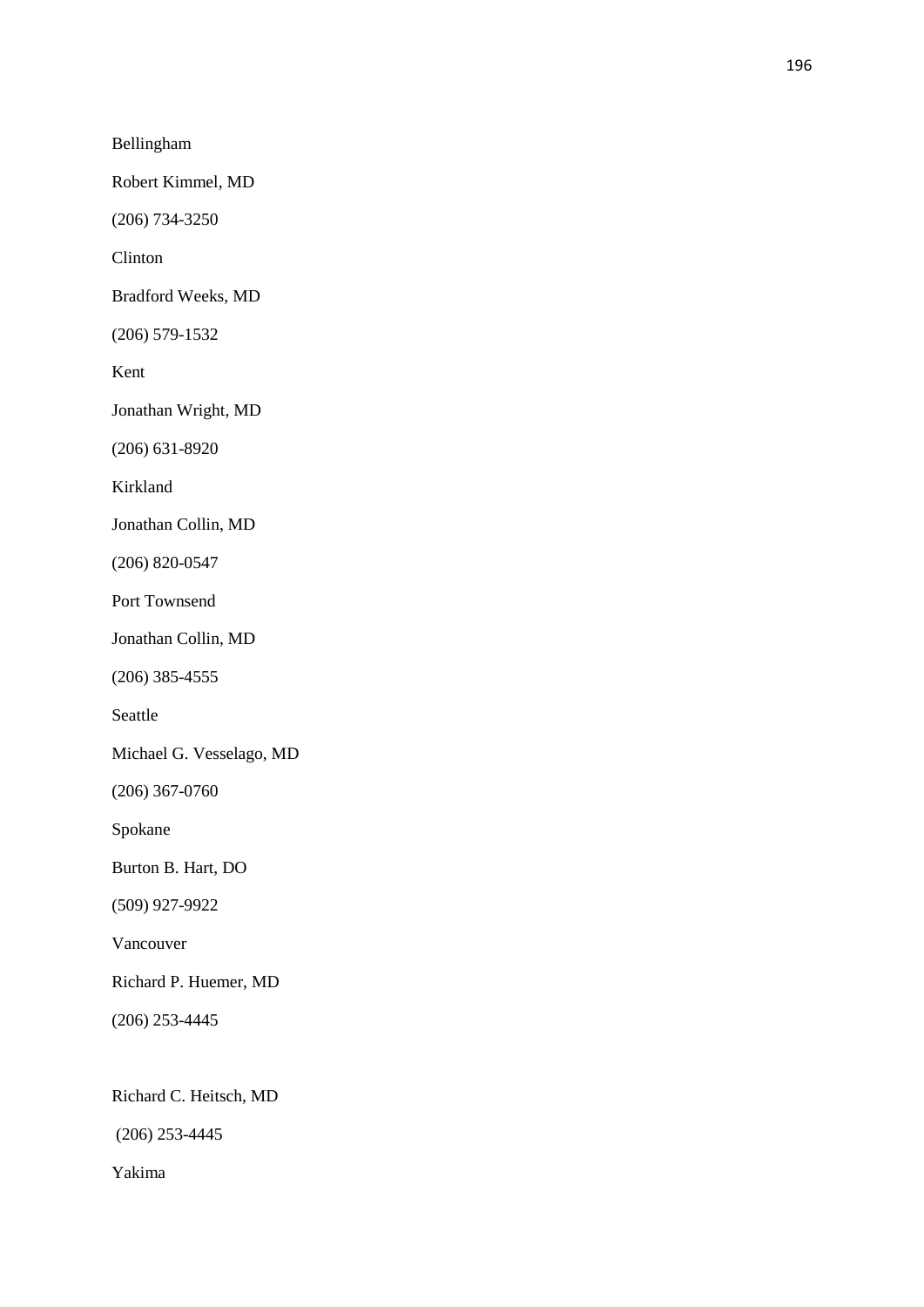Murray L. Black, DO (509) 966 -1780 Yelm Elmer M. Cranton, MD (206) 894 -3548 WEST VIRGINIA

Beckley

Purencio Corro, MD

(304) 252 -0775

Michael Kostenko, DO

(304) 253 -0591

Charleston

Steve M. Zekan, MD

(304) 343 -7559

WISCONSIN

Green Bay

Eleazar M. Kadie, MD

(414) 468 -9442

Lake Geneva

Rathna Aiwa, MD

(414) 248 -1430

Milwaukee

William J. Faber, DO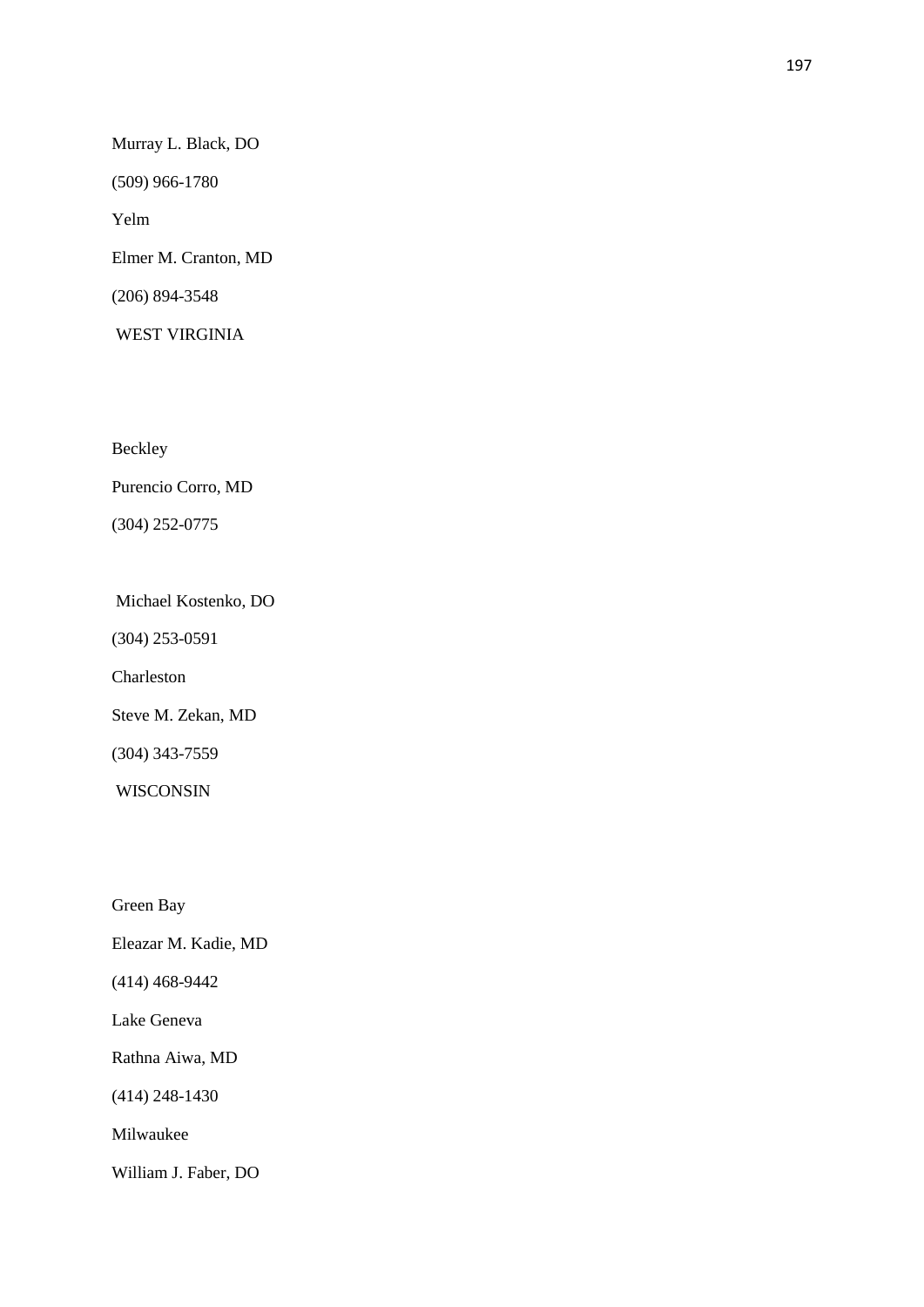(414) 467-7680

J. Allen Robertson, Jr., DO

(414) 259-1350

Jerry N. Yee, DO

(414) 258-6282

Wisconsin Dells

Robert S. Waters, MD

(608) 254-7178

WYOMING

Gillette

Rebecca Painter, MD

(307) 682-0330

\*\*\*\*\*\*\*\*\*\*\*\*\*\*\*\*\*

INTERNATIONAL

There are many more practitioners than those listed here, who can provide the services you require. These practitioners can always refer you to one of their colleagues whose offices may be more accessible or offer a therapy that they don't. They very often will direct you to a professional organization in your country which has a complete listing. I am listing individuals that i have personally met or whose credentials speak well for them.

AUSTRALIA

Victoria

Donvale R.B. Allen, MD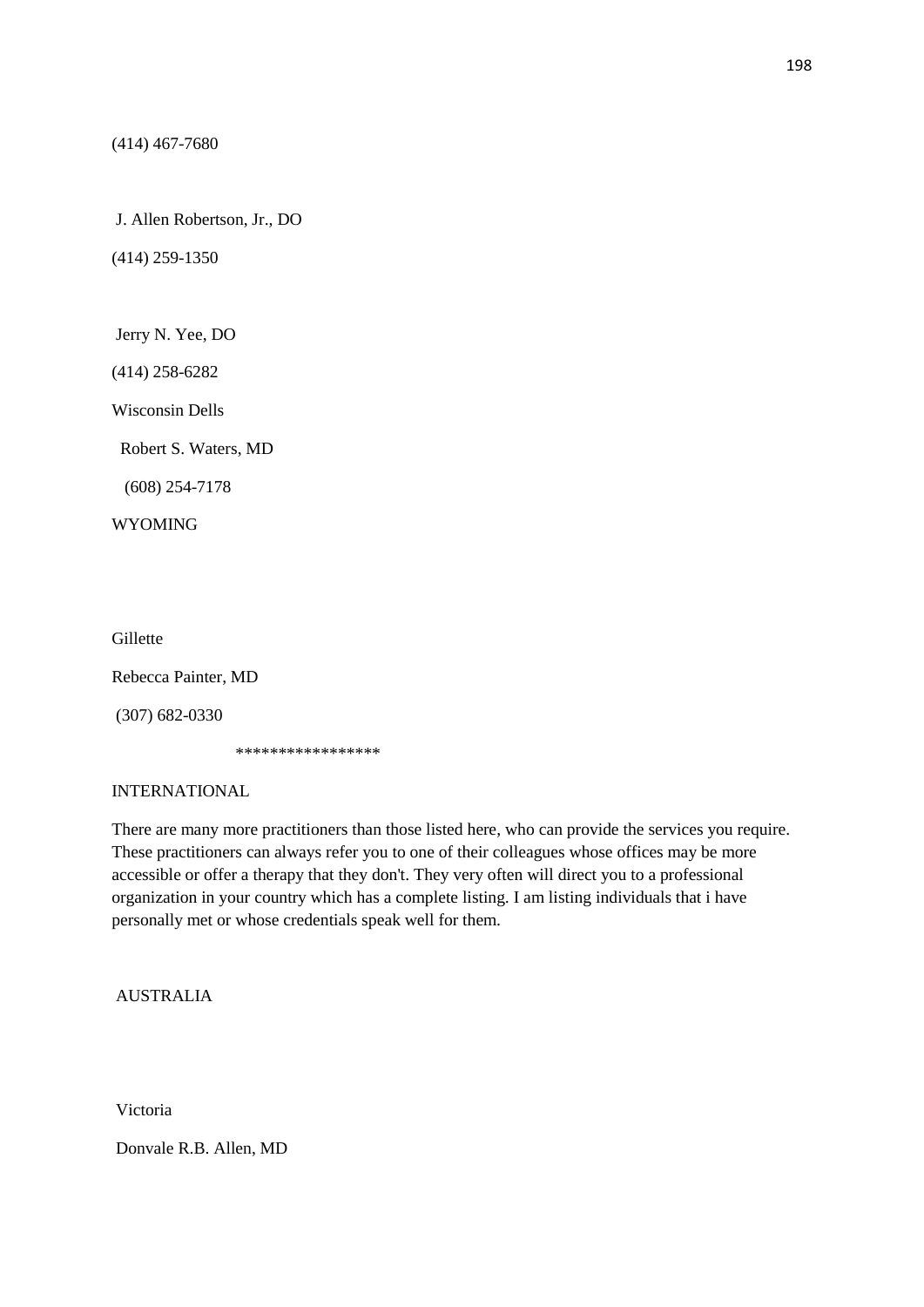011-43-247-388

## NEW SOUTH WALES

Artarmon

Heather M. Bassett, MD

(043) 24-7388

Beecroft

Heather M. Bassett, MD

(043) 24-7388 (043) 23-6785

Chatswood

Tony Goh, MD

411-5011

Gosford

Heather M. Bassett, MD

(043) 24 7388

Mosman

Emmanuel Varipatis, MD

2-0604133

BAHAMAS

Nassau

Michael Ingraham, MD

(809) 323-3530

BELGIUM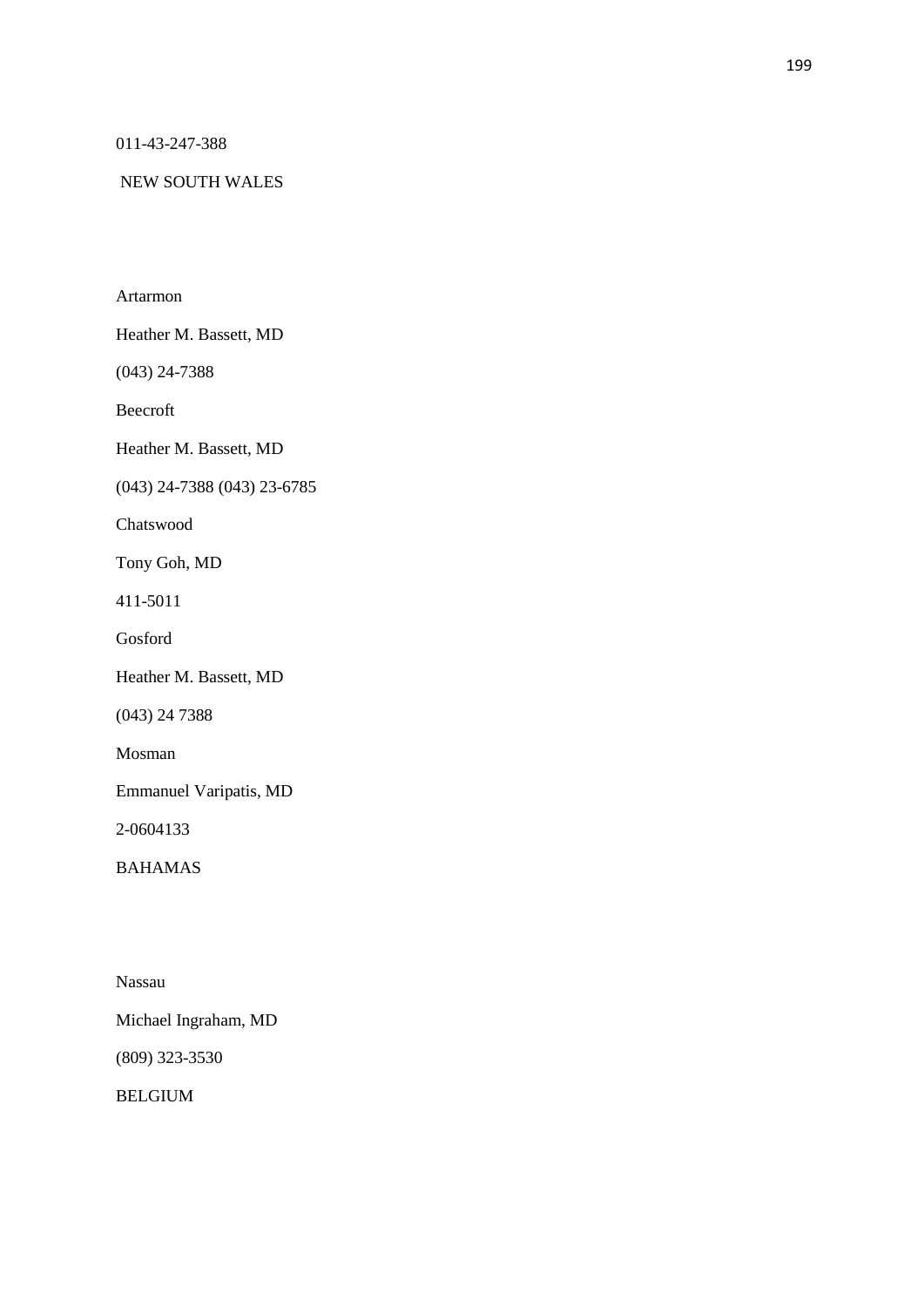Antwerpen

Rudy Proesmans, MD

011 -32 - 3 -2250313

Ghent

Michel De Meyer, MD

091 -22 -33 -42

Tienen

Marc Verheyen, MD

011 -32 -1681 8393

BRAZIL

Curitiba

Oslim Malina, MD

011 -41 -2524395

Florianopolis

Jose P. Figueredo

011 -482 -22 -4960

Osorio -RS

Jose Valdai de Souza. MD

011 -55 -51 -6641269

Pelotas-RS

Antonio C. Fernandes, MD

011 -55 -53 -2224699

Porto Alegre

Moyses Hodara, MD

011 -55 -51 -2243557

Sao Paulo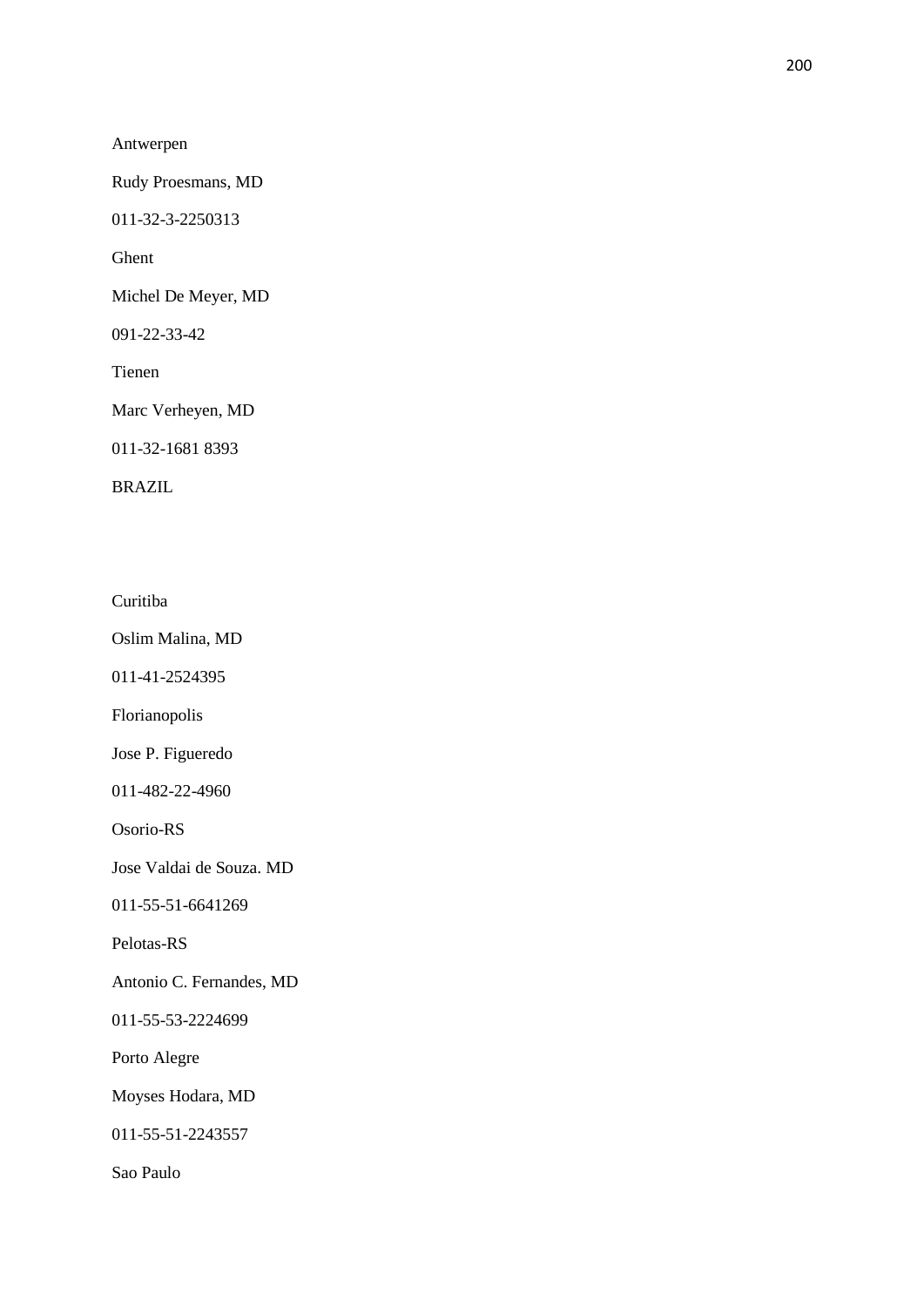Guilherme Deucher, MD

011-55-11-5719100

Wagner Fiori, MD

011-55-11-2112019

Fernando L. Flaquer, MD

011-55-11-2112019

Carlos Eduardo Leite, MD

011-55-11-4693899

Wilson Rondo, MD

011-55-11-820-4990

Sergio Vaisman, MD

011-55-11-2108210

CANADA

## ALBERTA

Calgary Louis Grondin, MD (403) 245-8008

J. Soriano-Grondin, MD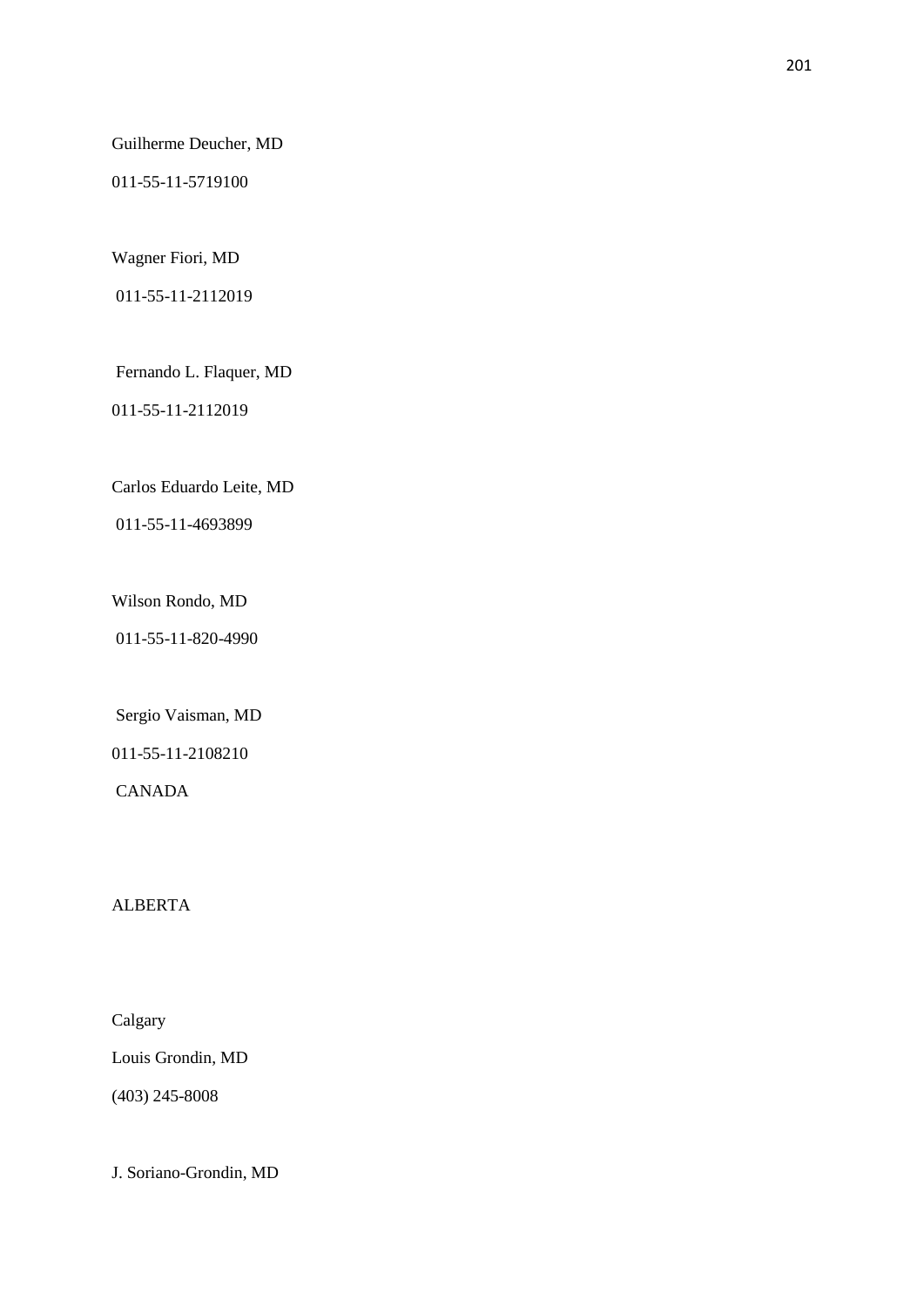(403) 245 -8008

Edmonton

## Tris Trethart, MD

(403) 433 -7401

K.B. Wiancko, MD

(403) 483 -2703

BRITISH COLUMBIA

Errington

George Barber, MD

(604) 248 -8956

Kelowna

Alex A. Neil, MD

(604) 765 -2145

Vancouver

Saul Pilar, MD

(604) 739 -8858

Donald W. Stewart, MD

(604) 736 -1105

Zigurts Strauts, MD(

604)736 -1105

MANITOBA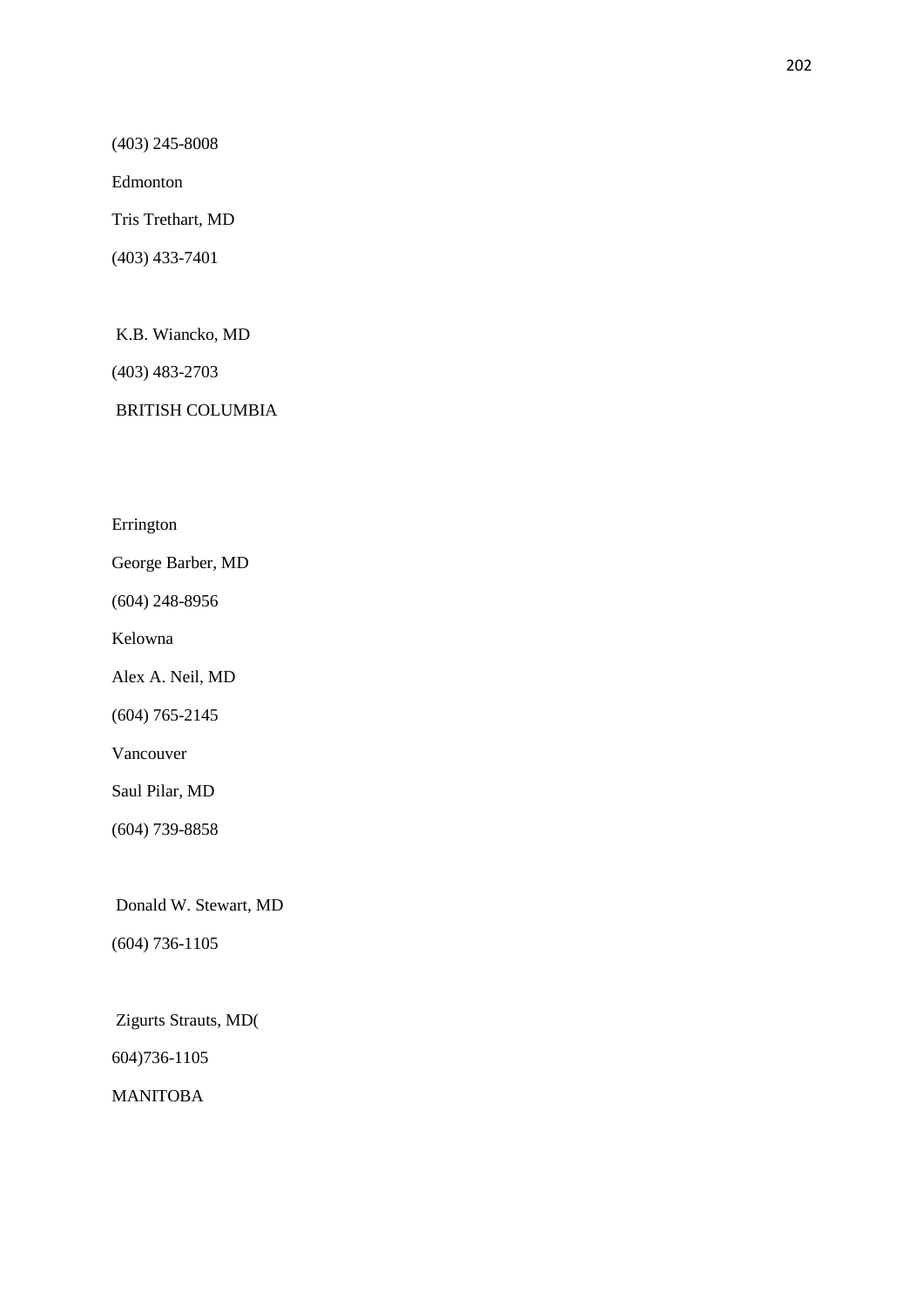Winnepeg

Howard N. Reed, MD(

204) 957 -1900

ONTARIO

Blythe

Richard W. Street, MD

(519) 523 -4433

Smiths Falls

Clare Minielly, MD

(613) 283 -7703

Willowdale

Paul Cutler, MD

(416) 733 -3151

COSTA RICA

San Jose

Fabio Solano, MD

(506) 39 -00 -22

# DENMARK

Aabyjoej

Kurt Christensen, MD

06 -126141

Copenhagen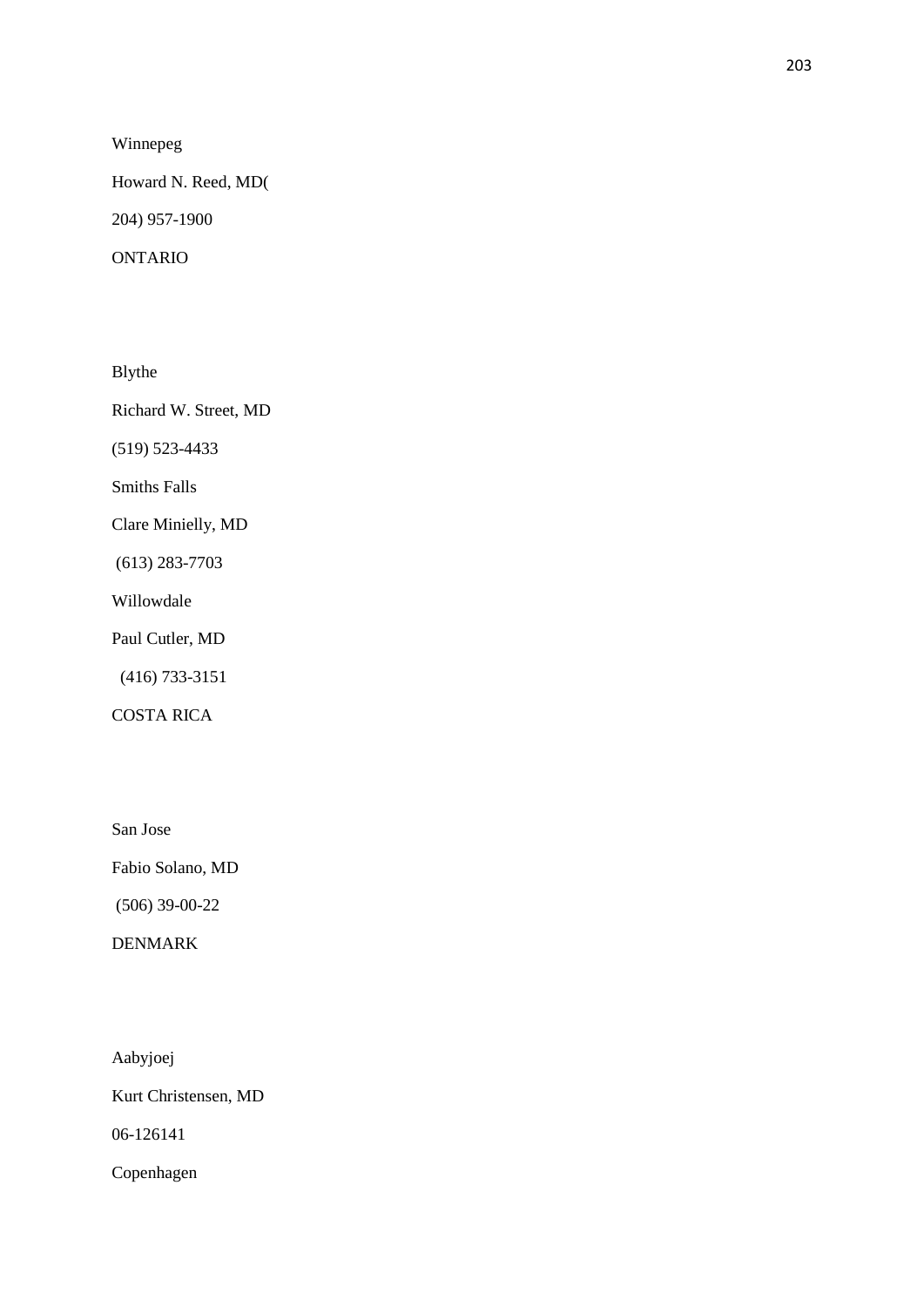Sven Feddersen, MD

945 -31 -584114

Humlebaek

Joergen Rugaard, MD

42 19 09 09

Lyngby

Claus Hanckce, MD

45 42 88 09 00

Skodsborg

Bo Moglevang, MD

011 -4542803200

Vejle

Knut T. Flytlie, MD

011 -4575820346

Viby

Bruce P. Kyle, MD

86 -293550

DOMINICAN REPUBLIC

Santo Domingo

Antonio Pannocchia, MD

565 -3259

EGYPT

Cairo

Elham G. Behery, MD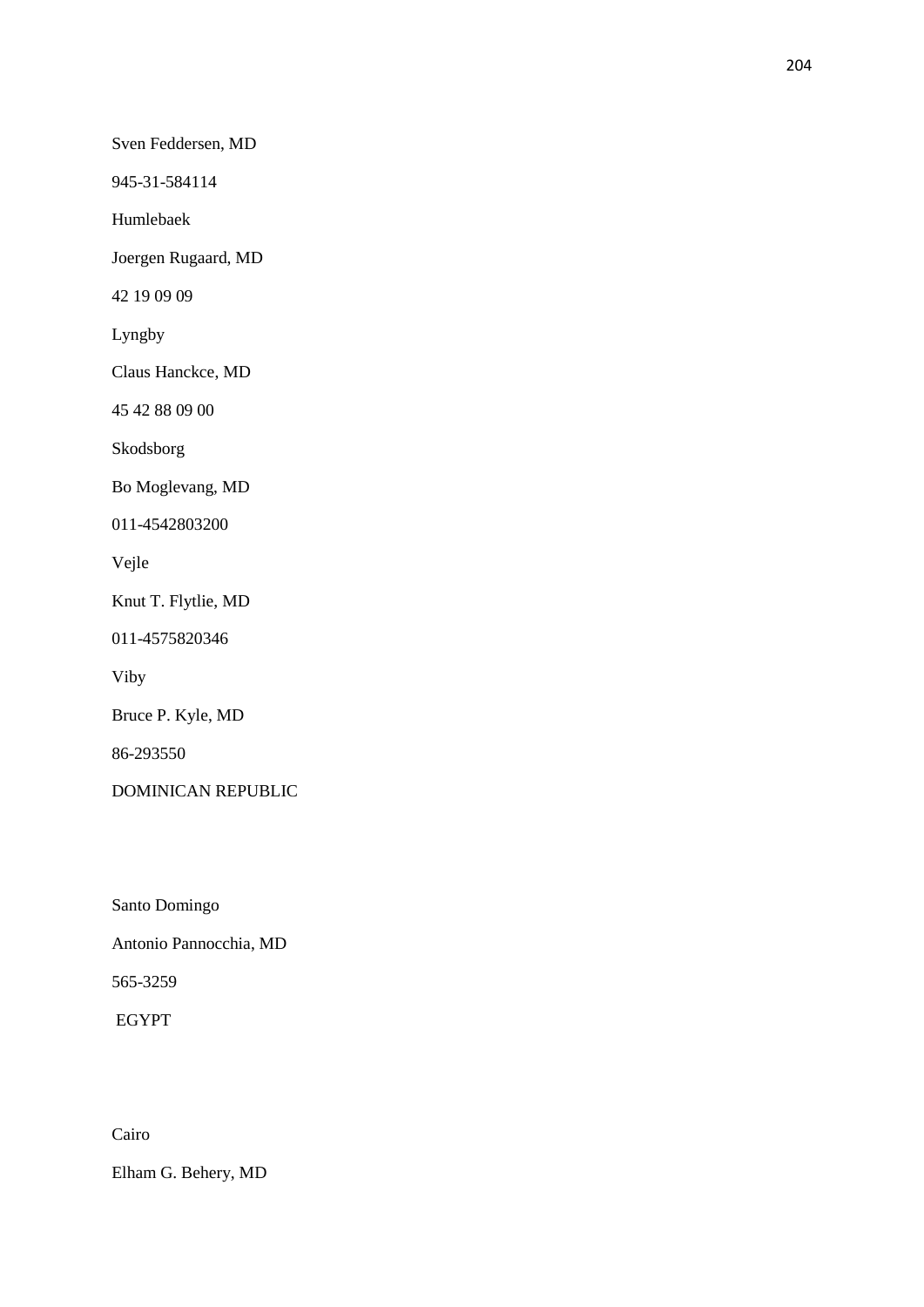011-202-3484517

ENGLAND

Kent

F. Schellander, MD

011-44-892-543536

Lancashire

Tarsem Lai Garg, MD

0942-676617

London

Tarsem Lai Garg, MD

071-486-1095 071-486-3812

West Sussex

Simi Khanna, MD

011-44-342-324984

FRANCE

Paris

Bruno Crussol, MD

011-33-1-47551919

Paul Musarella, MD

011-33-1-45621938

GERMANY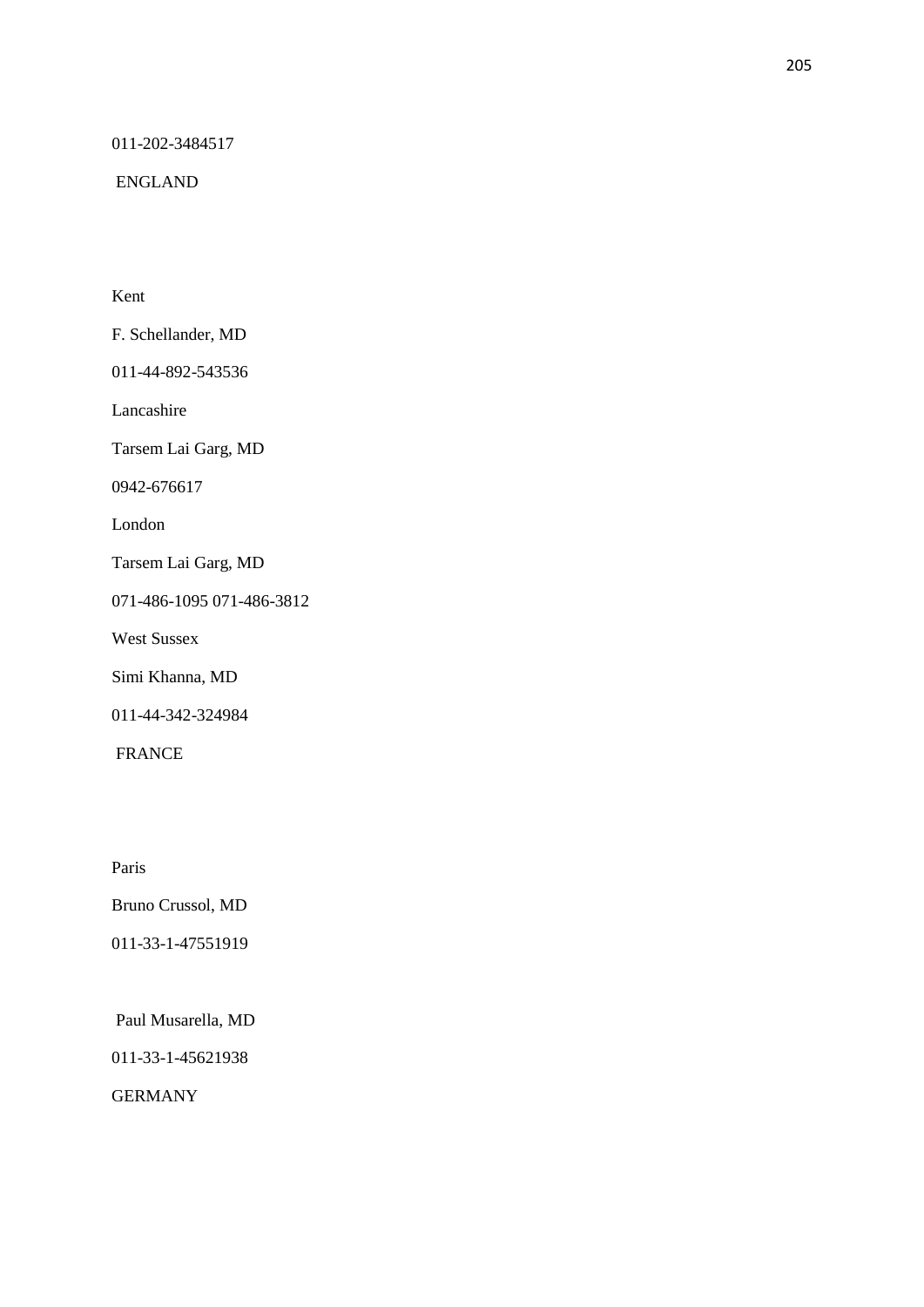Bad Fussing

Karl Heinz Caspers, MD

011-49-8531-21001 or 011-49-8531-21004

Bad Steben

Helmut Keller, MD

011-49-9288-5166

Bremerhaven

Reiner W. Theis, MD

0471-52066

Rottach-Egern

Claus Martin, MD

011-49-8022-6415

Werne

Jens-Ruediger Collatz, MD

02389-3883

INDONESIA

Bandung Benj. Widjajakusuma, MD 011-62-22-615277 Jakarta Maimunah Affandi, MD 011-62-21-716927

Laurentius Dermawan, MD

011-62-21-7697525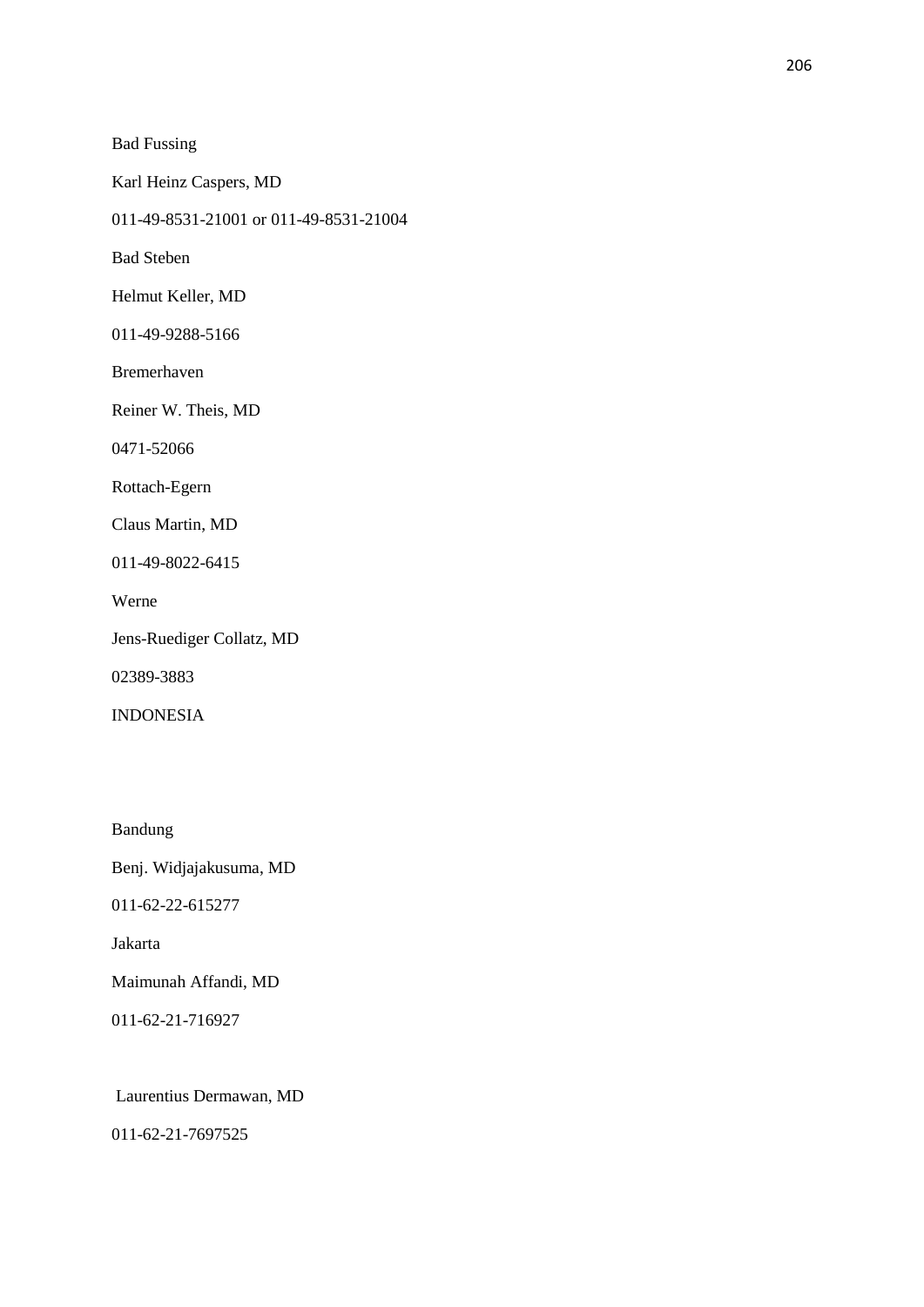Yahya Kisyanto, MD

011-62-21-334636

Hendra Setiady, MD

011-62-21-4713880

Hendra Setiady, MD

011-62-21-4713880

Dien G. H. Tan, MD

011-62-21-7203476

Rini J. Utama, MD

011-62-21-680-343

Semarang

Benny Purwanto, MD

011-62-24-516-275

ITALY

Palermo

Michele Ballo, MD

91-580301

KOREA

Seoul

J.K. Hyun, MD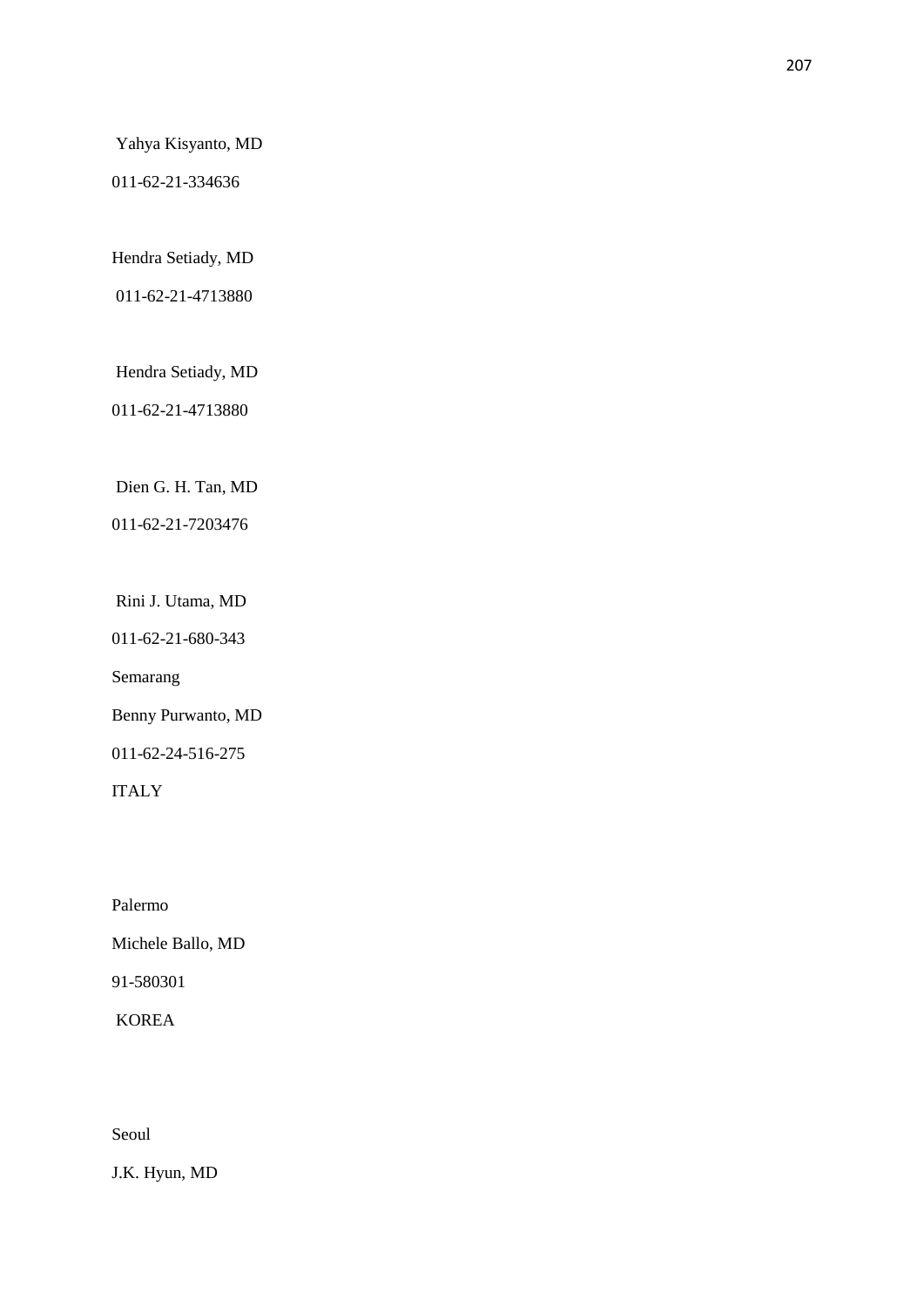011-82-2-514-7832

MALAYSIA

Melaka

Mohamed S. A. Ishak, MD

06-235878 06-239396

MEXICO

Chihuahua

H. Berlanga Reyes, MD (95) 141-3-92-71 (95) 141-3-92-75

Juarez

Dr. Gerald Hall (D.C.)

915-598-0601

San Jeronimo

Demetrio Sodi-Pallares, MD

(011)525-681-1923

JALISCO

Guadelajara Eleazar A. Carrasco, MD 25-16-55

F. Navares Merino, MD(

36) 16-88-70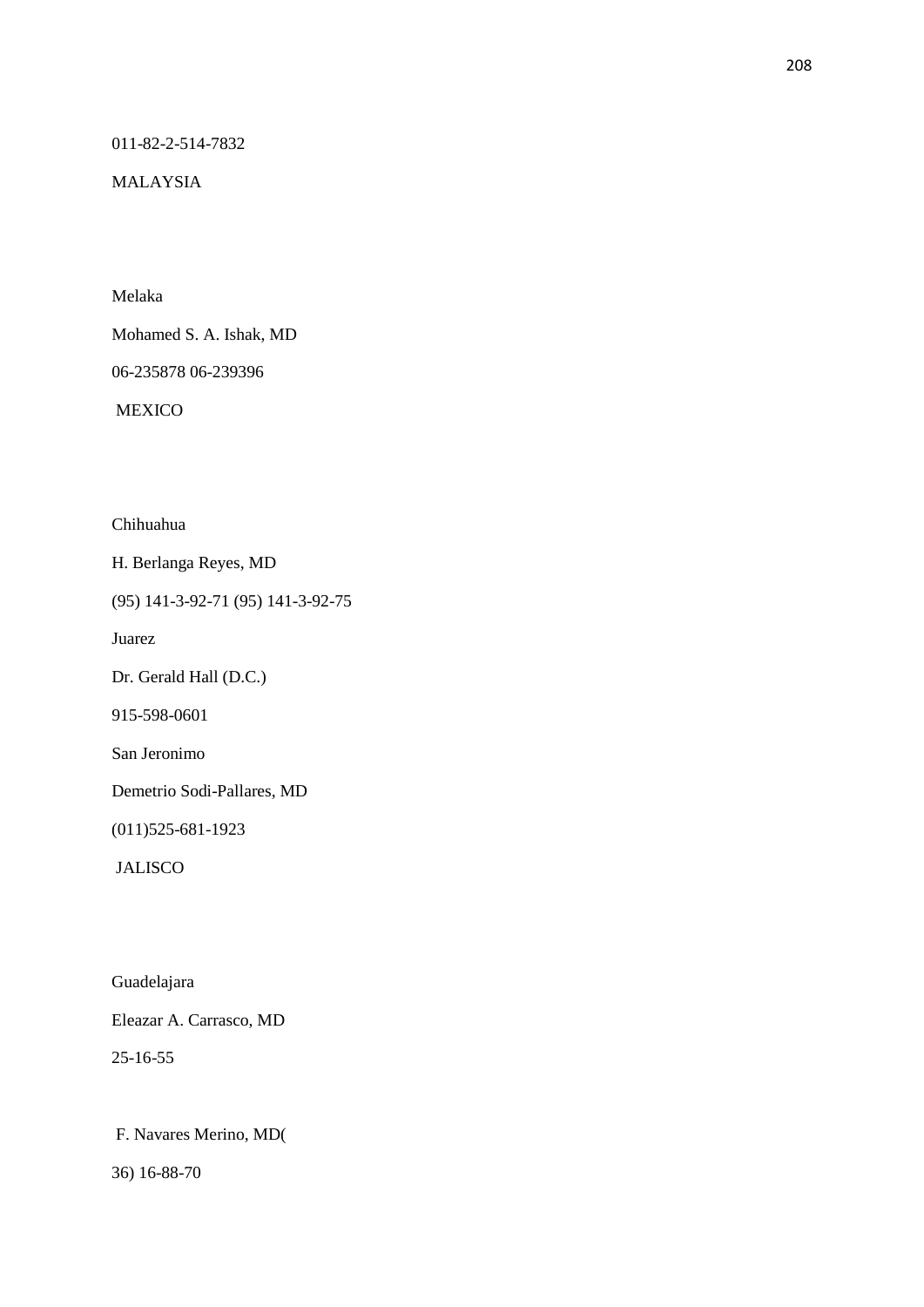Juarez, Chih.

H. Berlanga, Reyes, MD

13-80-23

Francisco Soto, MD

52-16-162-601

Matamoros, Tamp.

Frank Morales, Sr., MD

3-31-07

Tijuana

Jose A. Calzada, MD

011-52-66-342233

Francisco Rique, MD

(706) 681-3171

Rodrigo Rodriguez, MD

(706) 681-3171

Roberto Tapia, MD

(706) 681-3171

Torreon, Coahuila

Carlos Lopez Moreno, MD

011-52-17-138140

NETHERLANDS

Etten-Leur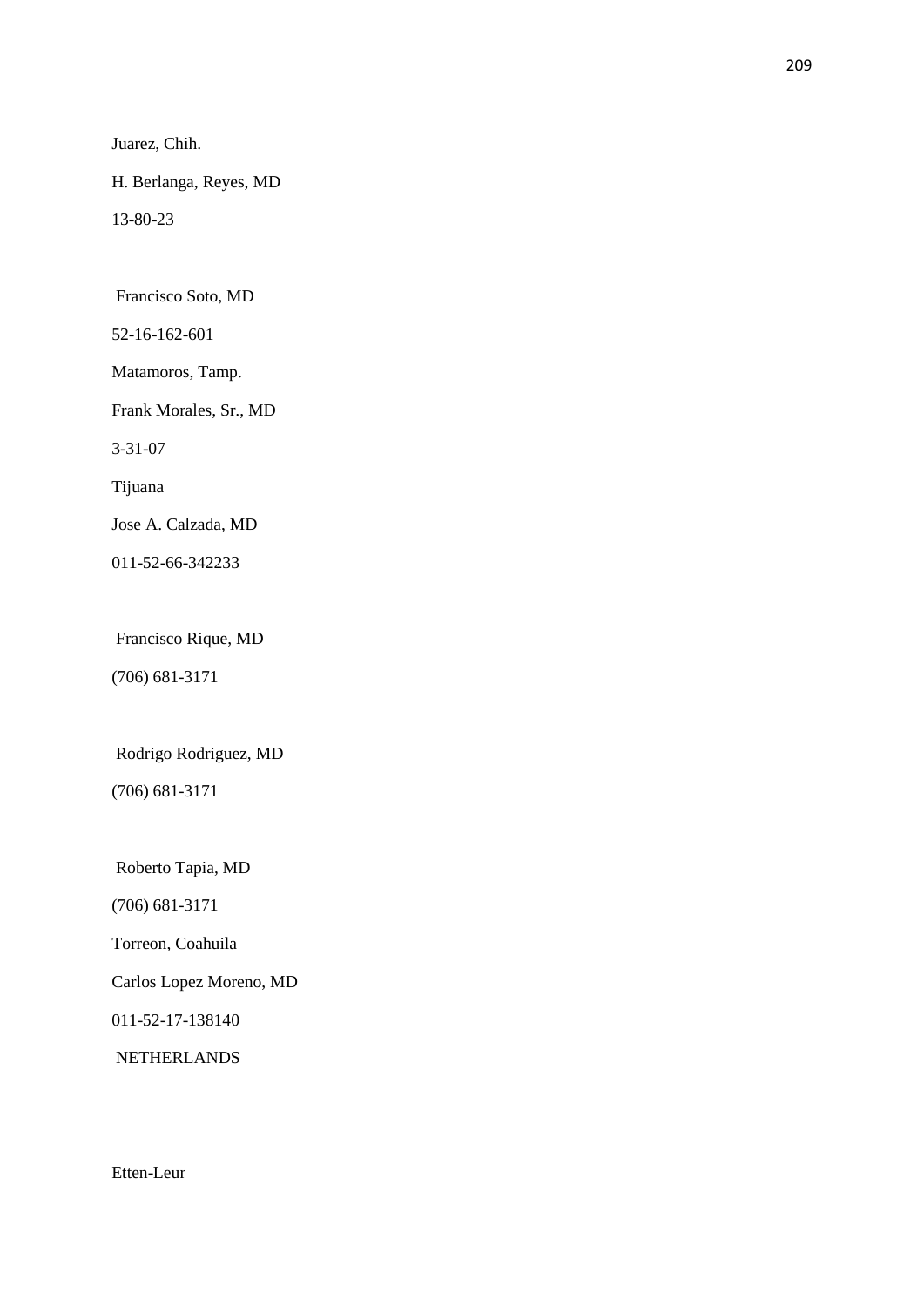Peter Zeegers, MD

011-31-1608-17127

Haarlem

Eduard Schweden, MD

011-31-23-328833

Leende

P. van der Schaar, MD

011-31-4959-2232

Marc Verheyen, MD

011-31-4959-2232

Loenersloot

A. Verbon, MD

011-31-2949-1289

Maastricht

Rob van Zandvoort, MD

011-31-4362-3474

Oudenbosch

E.T. Oei, MD

011-31-1652-17455

Rotterdam

Robert T.J.K. Trossel, MD

01131 10 4126362

4147633

Velp

J.H. Leenders, MD

31-085-642742

NETHERLANDS-ANTILLES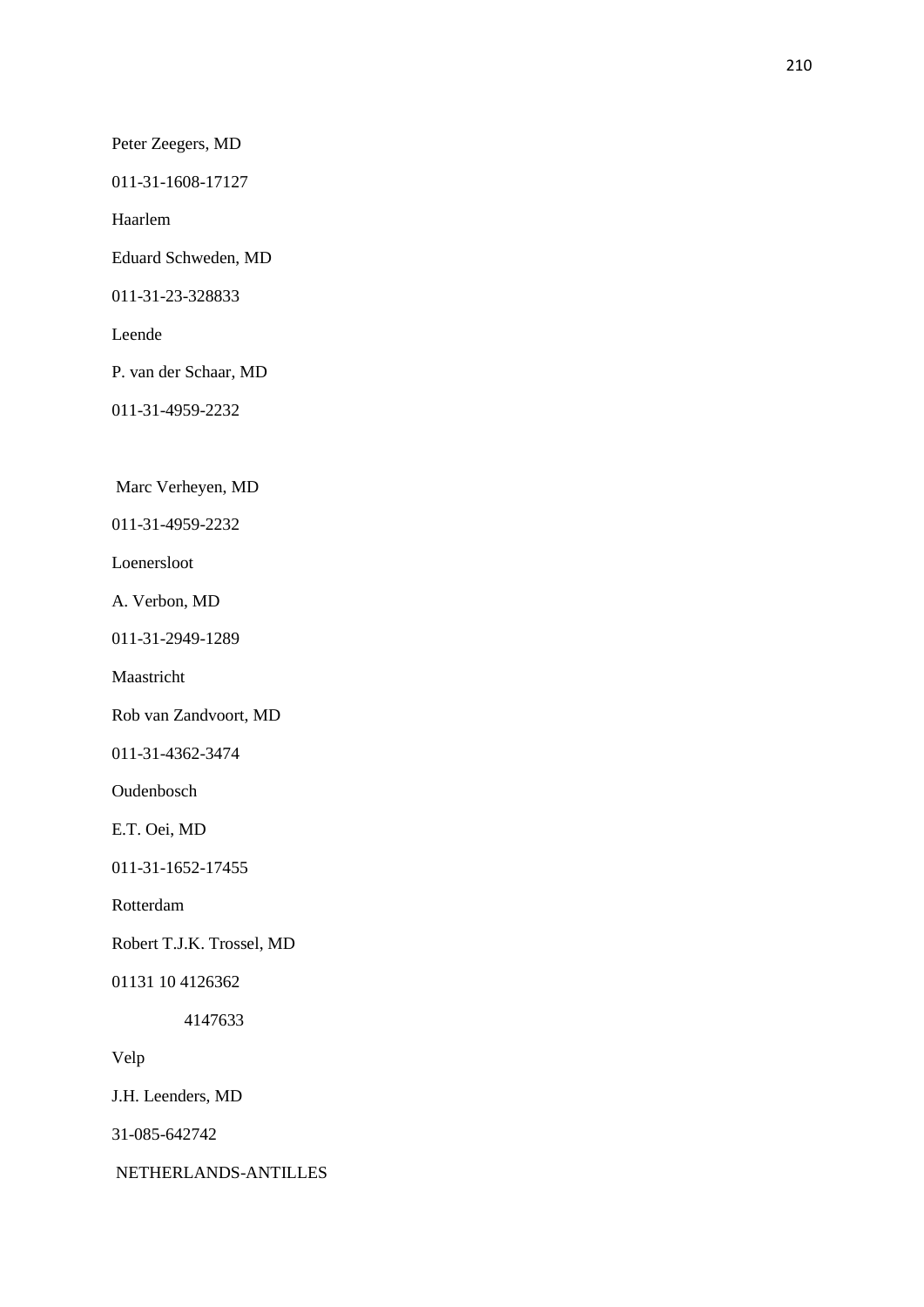Aruba

Adhemar E. Hart, MD

011-297-8-27263

St. Maarten

Sharon Ruth Brandon, MD

011-5995-53097

Robert T.H.K. Trossel, MD

011-5995-53097

NEW ZEALAND

Auckland

Maurice B. Archer, DO

011-64-9-524-7743 45 or 48

R.H. Bundeliu, MD

011-64-9-2746701

Raymond Ramirez, MD

(09) 872-200

Christchurch

Robert Blackmore, MD

(03) 853-015

Masterton

TJ. Baily Gibson, MD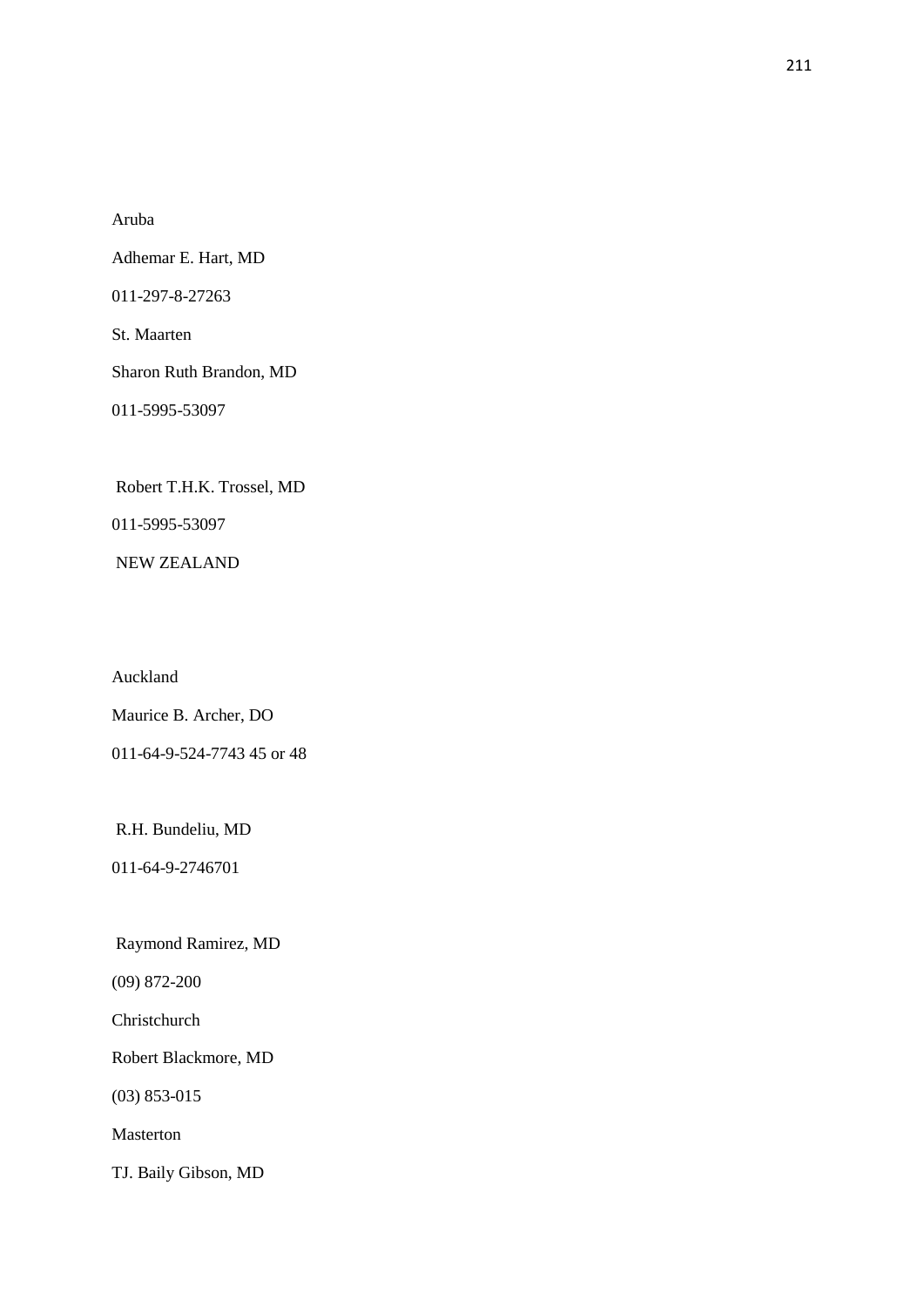(059) 81-250

Napier

Tony Edwards, MD

(070) 354-696

Oxford, N. Canterbury

Ted Walford, MD

(075) 86-808

Tauranga

Michael E. Godfrey, MD

(075) 782-362

NORWAY

Svinndal

Arild Abrahamsen, MD

011-9-286065

PANAMA

Panama City

Frank Ferro, MD

011-507-27-4733 ext. 190

PHILIPPINES

Manila Rosa M. Ami Belli, MD

50-03-23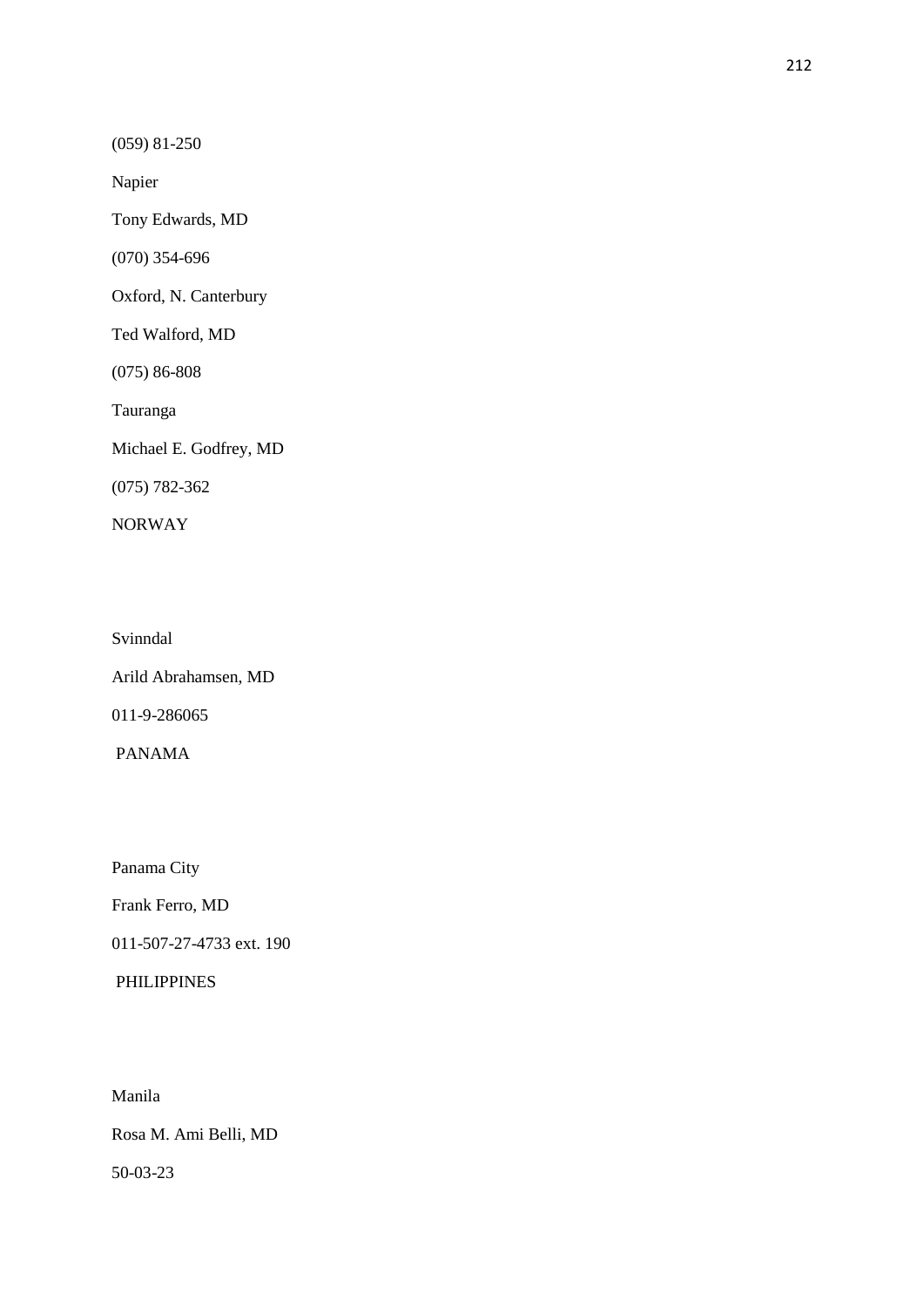Leonides Lerma. MD

57-59-11

Corazon Macawili-Yu, MD

50-03-23

Remedios L. Reynoso, MD

50—3-23

PUERTO RICO

Guayanilla, P.R.

Miguel A. Santos, MD

(809) 835-0649

Santurce

Pedro Zayas, MD

(809)727-1105

SPAIN

Madrid Dirk van Lith, MD, c/o Prof.Joaquin Prieto

SWITZERLAND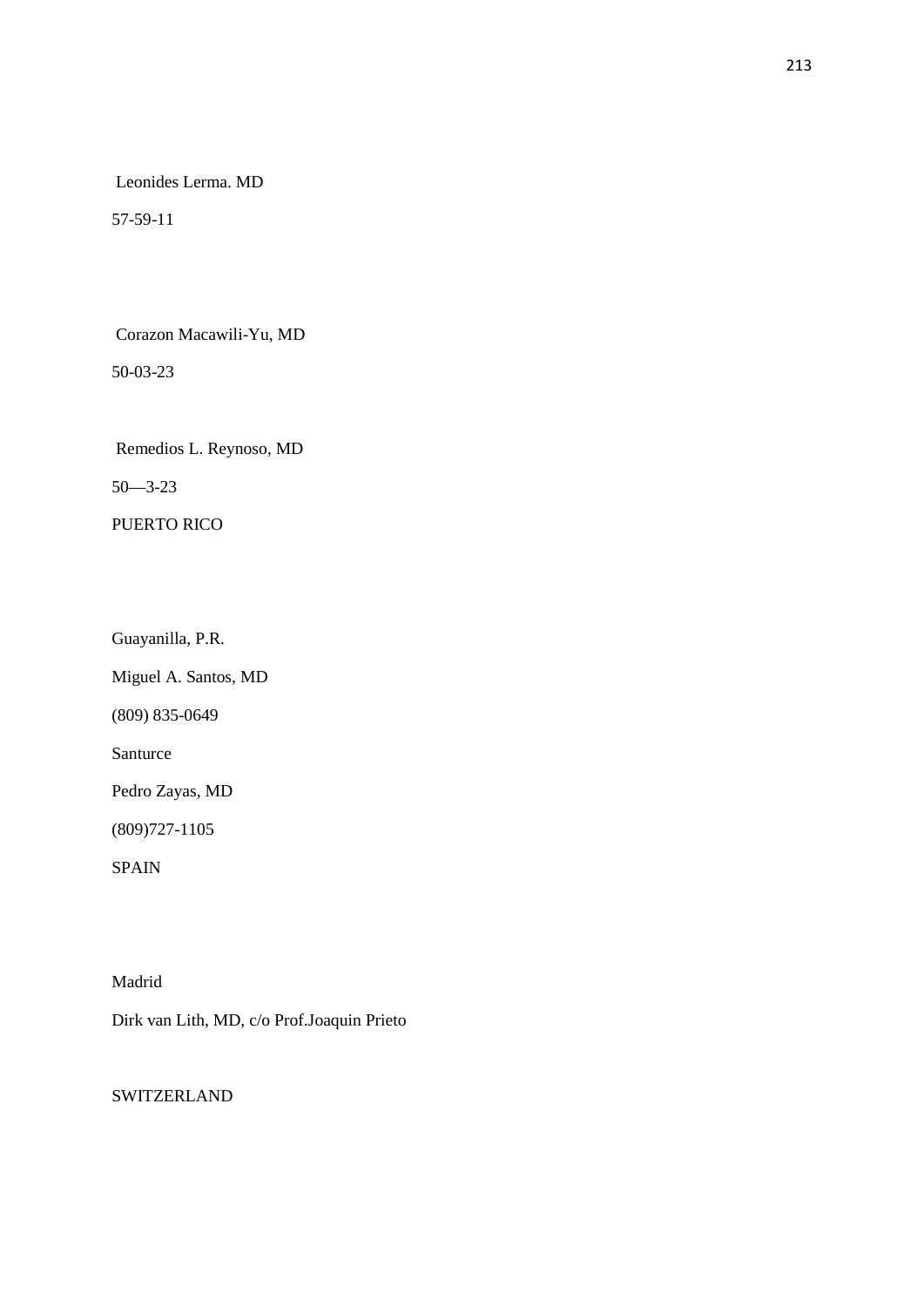Geneva

Robert Tissot, MD

(22) 498875

Montreux

Claude Rossel, MD

21-6351-01

Netstal (Glarus)

Walter Blumer, MD

058-61-28-46

TAIWAN (R.O.C.)

Taipei

Paul Lin, MD

(Taipei) (02)507-2222 Ext. 1003

Yeh-Sung Lin, MD

886-2-507-8349

VENEZUELA

Puerto La Cruz

Rosella Mazzuka, MD

011-58-81-691272

WEST INDIES

JAMAICA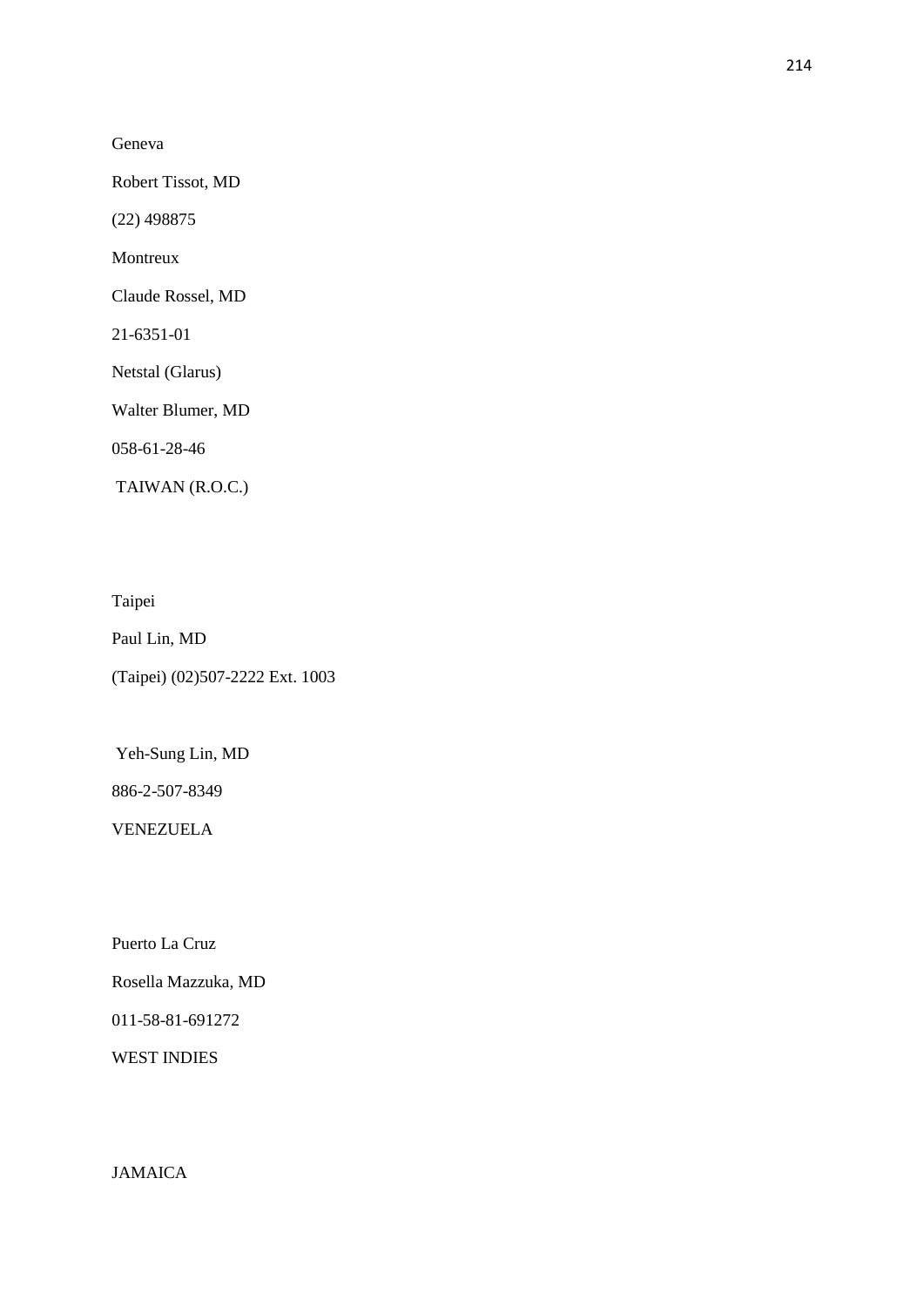Montego Bay

H. Marco Brown, MD

011-809-952-3454

#### ORIENTAL MEDICINE, NATUROPATHIC MEDICINE and NUTRITION

Bastyr College Natural Health Sciences 144 N.E. 54th Seattle, WA 98105 Phone: (206) 523-9585

### AYURVEDIC PRACTITIONERS:

Scott Gerson, MD

Ayurvedic Medicine of New York

13 West 9th St.

New York, NY 1001

Phone: (212) 505-8971

Karta Purkh Khalsa

Health Ceter

1305 Northeast 45th St., Suite 205

Seattle, WA

Phone: (206) 547-2007

Fax: (206) 547-4240

#### PRACTITIONERS OF TRADITIONAL CHINESE MEDICINE

Betances Health Unit 281 East Broadway New York, NY 10002 Phone: (212) 227-8843 Holisticallyoriented clinic

Miki Shima, OMD, Lie. Ac.

(Dr. of Oriental Medicine,

Licensed Acupunturist) 21TamalVistaBoulevard, Suite 110 Corte Madera, CA 94925 Phone: (415) 924-2910 Fax: (415) 924-5072 Contact: Diana or Brenda.

Dr. Daniel Hsu c/o Oriental

Healing Arts Institute 1945 Palo Verde Ave., Suite 208 Long Beach, CA 90815 Phone: (310)431- 3544 Treating Cancer with Chinese Herbs (\$12.95) and other materials. Ask for catalog.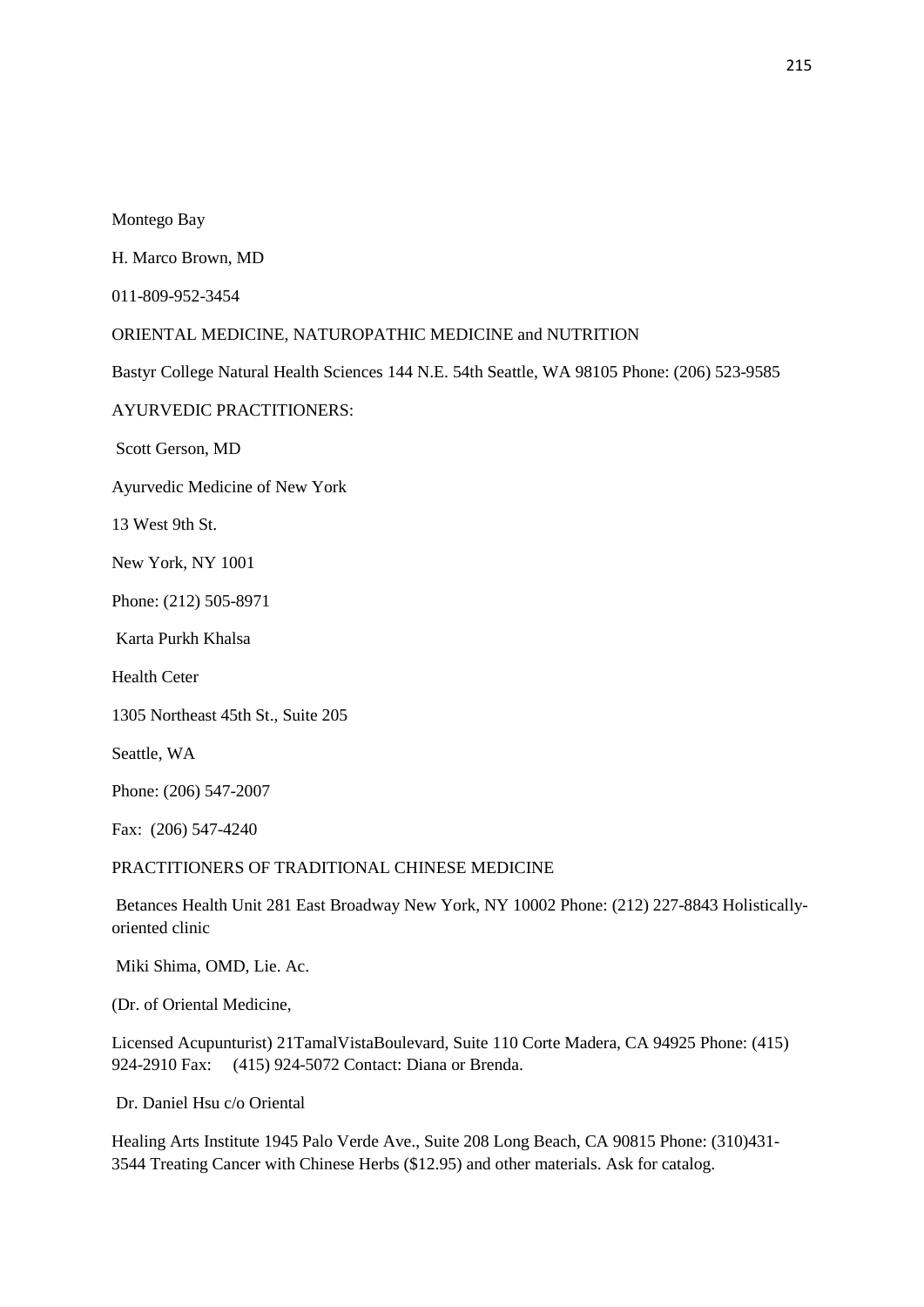Dr. Binyan Sun 463 James Road Palo Alto, CA 94306 Phone: (415) 858-0320 Chinese speaking patients only: (415) 858-2520

Yiwen Y. Tang, M.D., H.M.D. 427 Burns Street Reno, NV 89502 (702) 329-3927

### PRODUCT RESOURCES

There are companies that handle a complete line of products and are indicated as general sources.

Acidophilus

Ecological Formulas 1061-B Shary Circle Concord, CA 94518 Phone: (800) 888-4585 (510) 827- 2636 Fax: (510) 676-9231

GY&N Nutrient Pharmacology P.O. Box 2252 Carlsbad, CA 92018 Phone: (619)434-6360 (800) 445-2122 Fax: (619) 434-0816

Klaire Laboratories, Inc. PO Box 618

Carsbad, CA 92008/0010 Phone: (619) 744-9680

or 4 Museum St. York,

YO1 2ES, England Phone: 0904 52378

Natren

10935 Camarillo Street North Hollywood, CA 91602 Phone: (800) 992-3233 or (800) 992-9393

Aloe products

Allergy Research Group PO Box 489/400 Preda Street San Lenadro, CA 94577-0489 Phone: (415) 639-4572 or (800) 545-9960

Klabin Marketing 115 Central Park West New York, NY 10023 Phone: (800) 933-9440, in NY 212- 83632 Aerobic's and George's Aloe Vera Juice.

Amino acids

Allergy Research Group PO Box 489/400 Preda Street San Lenadro, CA 94577-0489 Phone: (415) 639-4572 or (800) 545-9960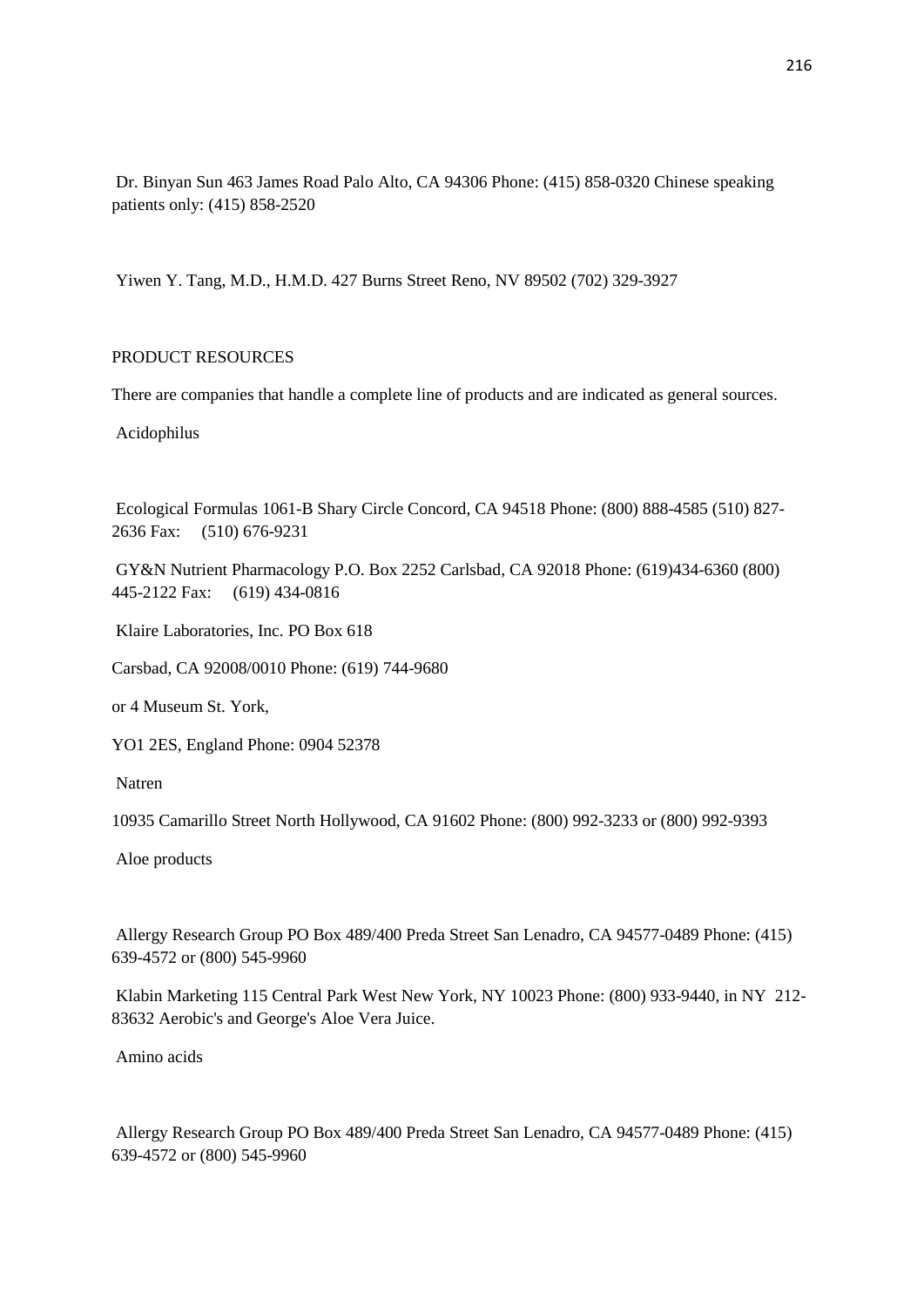Ecological Formulas 1061-B Shary Circle Concord, CA 94518 Phone: (800) 888 4585 (510) 827- 2636 Fax: (510) 676-9231

GY&N Nutrient Pharmacology P.O. Box 2252 Carlsbad, CA 92018 Phone: (619)434-6360 (800) 445-2122 Fax: (619) 434-0816

Jo Mar Laboratories 251 East Hacienda Avenue Campbell CA 95008 Phone: (800) 538-4545 or

(800) 847-8855 Fax: (408)374-5922

Amygdalin (B-17) There are only two sources that I would trust in order to obtain bioactive Amygdalin for I.V.:

C.P.W. Rahlstedt

Box 73 0527

D-W-2000 Hamburg, Germany

Apricot kernels are available in

health food stores.

Andrew McNaughton

c/o The McNaughton Foundation

416 W. San Isidro Blvd.,

Suite L-666

San Ysidro, CA 92173

Anticoagulants

Leo R. Zacharski, MD Phone: (802)296-5149

Antioxidants

Allergy Research Group PO Box 489/400 Preda Street San Lenadro, CA 94577-0489 Phone: (415) 639-4572 or (800) 545-9960

Ecological Formulas 1061-B Shary Circle Concord, CA 94518 Phone: (800) 888-4585 (510) 827- 2636 Fax: (510) 676-9231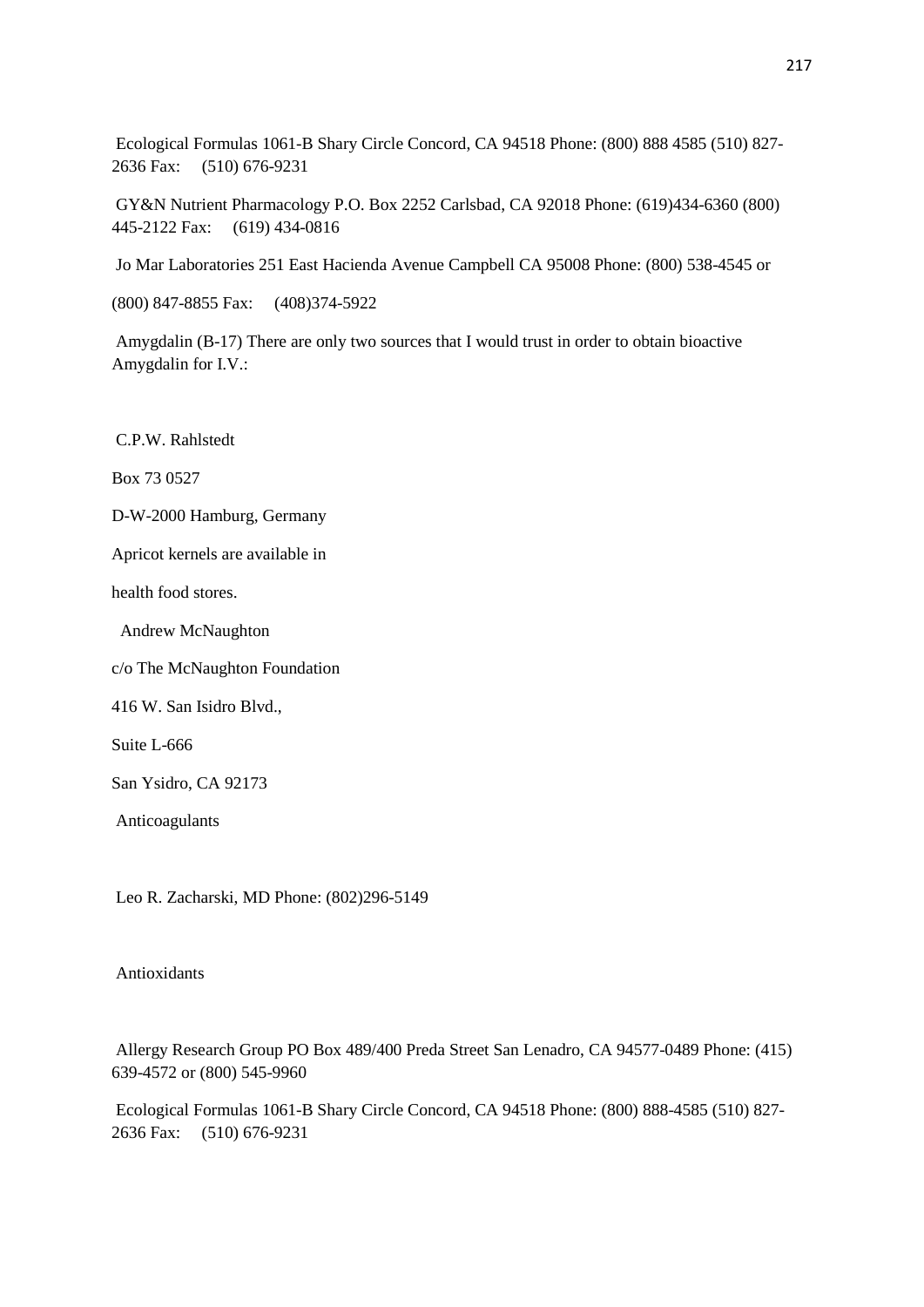GY&N Nutrient Pharmacology P.O. Box 2252 Carlsbad, CA 92018 Phone: (619)434-6360 (800) 445-2122 Fax: (619) 434-0816

Miller Pharmacal Group 4563 Prime Parkway Dr. P.O. Box 1297, Mc Henry, Illinois, 60050-1297 Phone: (800) 323-2935 Fax: (815) 344-2378

Antineoplastons

Burzynski Research Institute

Outpatient Department 6221 Corporate Drive Houston, Texas Phone: (713) 777-8233

Arginine (see Amino Acids)

Allergy Research Group PO Box 489/400 Preda Street San Lenadro, CA 94577-0489 Phone: (415) 639-4572 or (800) 545-9960

Ecological Formulas 1061-B Shary Circle Concord, CA 94518 Phone: (800) 888-4585 (510) 827- 2636 Fax: (510) 676-9231

GY&N Nutrient Pharmacology P.O. Box 2252 Carlsbad, CA 92018 Phone: (619) 434-6360 (800) 445-2122 Fax: (619) 434-0816

Jo Mar Laboratories 251 East Hacienda Avenue Campbell, CA 95008 Phone: (800) 538-4545

Aristolochia Acid (KC2)

C.P.W. Rahlstedt P.O. Box 73 05 27 D-W-2000 Hamburg 73 Germany

Astragalus (see Herbs)

Ecological Formulas 1061-B Shary Circle Concord, CA 94518 Phone: (800) 888-4585 (510) 827- 2636 Fax: (510) 676-9231

Kyolic (see Garlic)

Wakunaga of America Ltd. 23501 Madero Mission Viejo, CA 92691 Phone: (714) 855-2776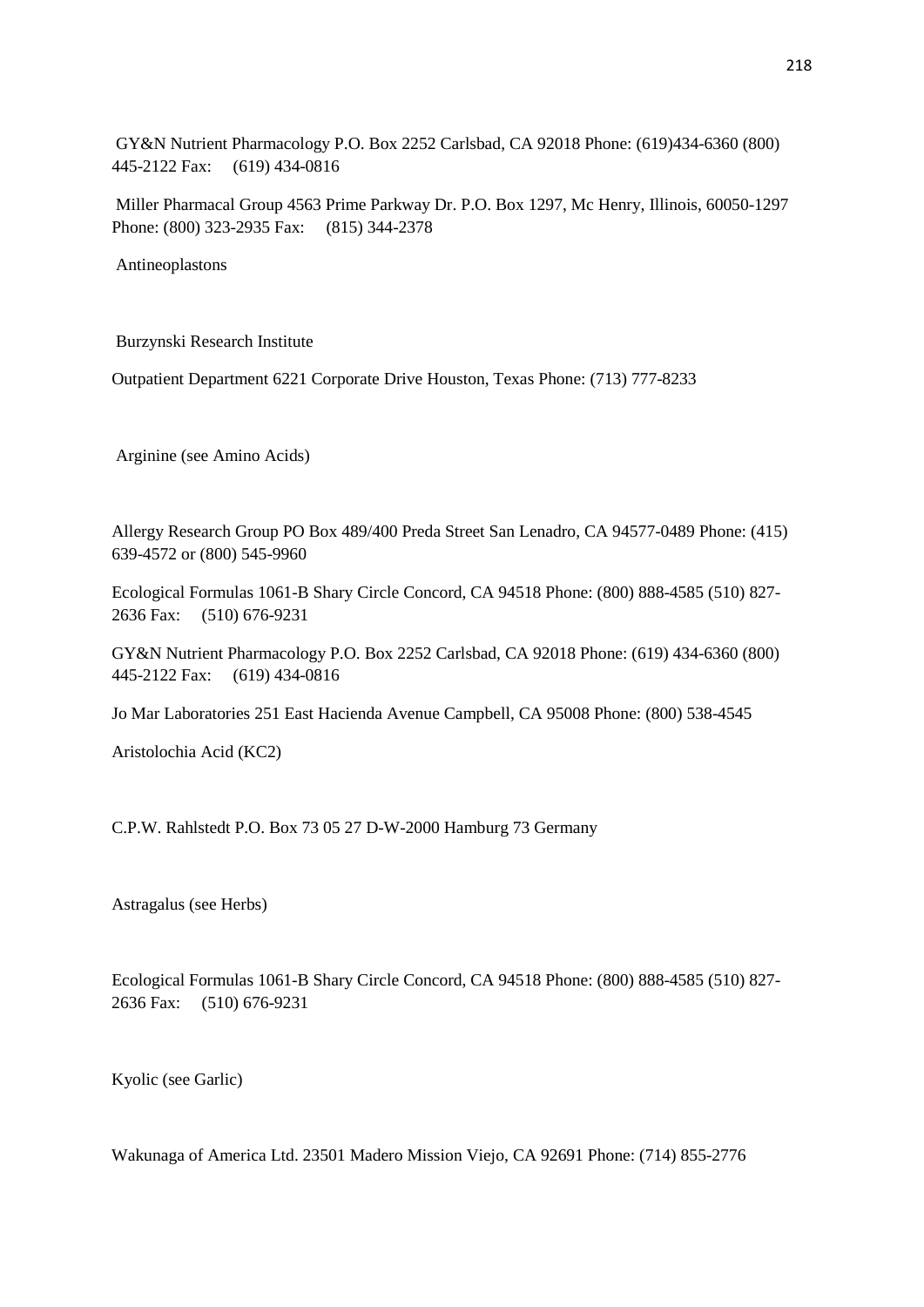Ayurvedic herbs

American Association of Ayurvedic Medicine Box 282

Farifield, IA 52556 Phone: (515)472-5866 Orders: (800) 255-8322

Ayur-Veda Berb Co. Nature Herbs (a division

of Twinlabs) Box 336 Orem, UT 84059

Ayush Herbs, Inc. 10025 N.E. 4th Street Bellevue, WA 98004 Phone: (206) 453-8022 (800) 925-1371 Fax: (206) 451-2670

Maharishi Ayur-Ved Products

International, Inc. 417 Bolton Rd. Lancaster, MA 01523 Phone: (508) 368-1818 (800) 255-8332

Benzaldehyde

Essential Oil Source Phone: (800) 289-8427

Dr. Hans Nieper Sedan Strasse 21,

3000 Hannover 1, Germany Phone: 49-511-348-08-08

Butyric Acid

Allergy Research Group PO Box 489/400 Preda Street San Lenadro, CA 94577-0489 Phone: (415) 639-4572 or (800) 545-9960

Ecological Formulas 1061-B Shary Circle Concord, CA 94518 Phone: (800) 888-4585 (510) 827- 2636 Fax: (510) 676-9231

ProBiologic Inc. West Willows Technology Ctr. 14714 NE 87th Street Redmond, WA 98052 Phone: (800) 678-8218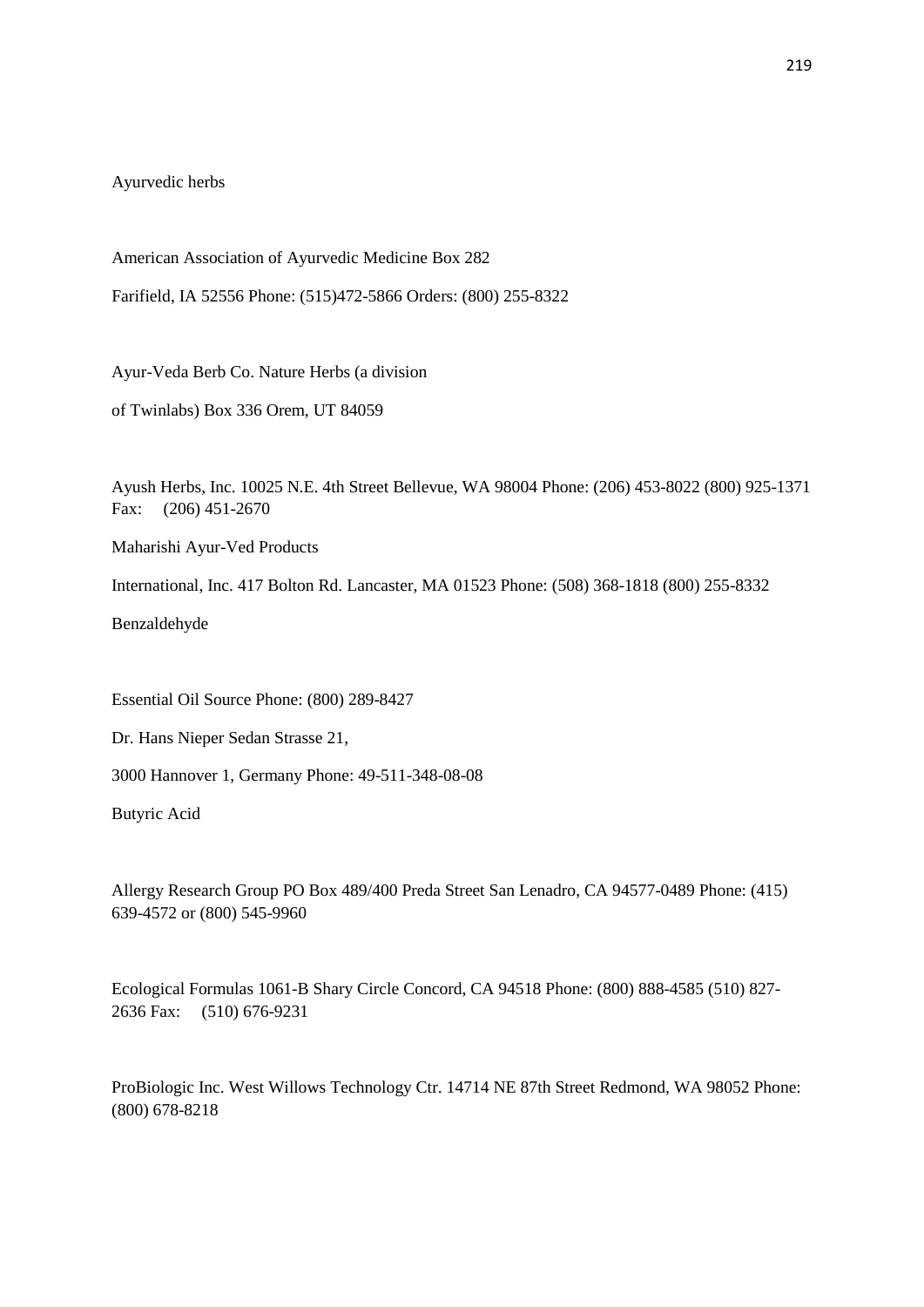## MAIL ORDER SOURCE OF LAETRILE:

(For intravenous use) VITACHEM

INTERNATIONAL INC. 241 Hazel Redwood City, CA 94061

LIVINGSTON-WHEELER

MEDICAL CLINIC 3232 Duke Street San Diego, CA 92110 (619) 224-3515

C.P.W. Rahlstedt

Box 73 0527

D-W-2000 Hamburg, Germany

## ANTINEOPLASTONS (BURZYNSKI):

### BURNZYNSKI RESEARCH

INSTITUTE Outpatients Clinic: 6221 Corporate Drive Houston, TX 77036 (713) 777-8233 (713) 240-5227

Vitamin C

### LINUS PAULING INSTITUTE

# OF SCIENCE AND MEDICINE 440 Page Mill Road Palo Alto, CA 94306 (415) 327-4064

Allergy Research Group PO Box 489/400 Preda Street San Lenadro, CA 94577-0489 Phone: (415) 639-4572 or (800) 545-9960

Ecological Formulas 1061-B Shary Circle Concord, CA 94518 Phone: (800) 888-4585 (510) 827- 2636 Fax: (510) 676-9231

GY&N Nutrient Pharmacology P.O. Box 2252 Carlsbad, CA 92018 Phone: (619) 434-6360 (800) 445-2122 Fax: (619) 434-0816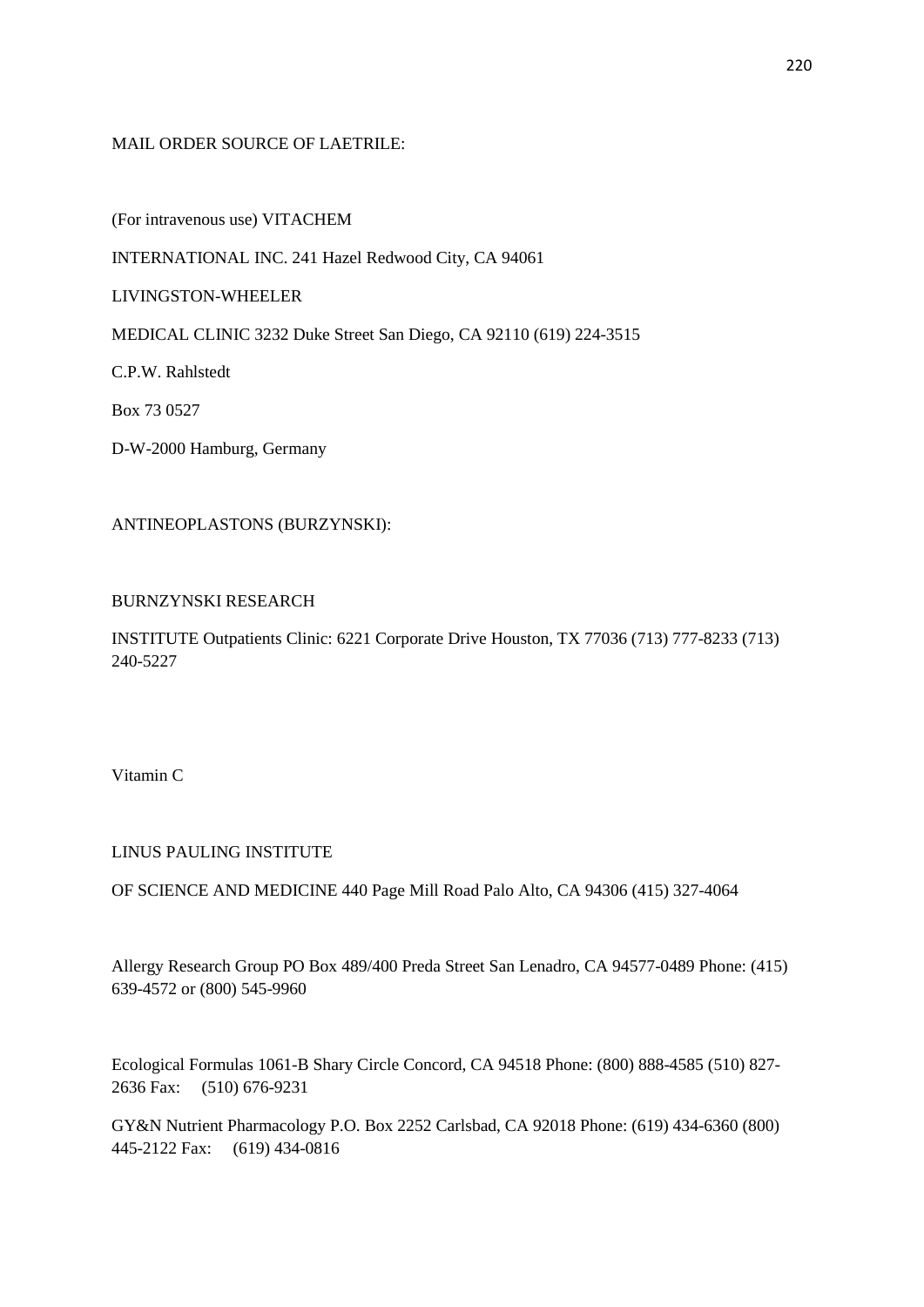Miller Pharmacal Group 4563 Prime Parkway Dr. P.O. Box 1297

Mc Henry, Illinois, 60050-1297 Phone: (800) 323-2935 Fax: (815) 344-2378

Canthaxanthin

Wholesale Nutrition P.O. Box 3345 Saratoga, CA 95070-1345 Phone: (800) 325-2664

Chaparral

Tri-Sun North America 109 1\2 Broadway Box 1606 Fargo, ND 58107 Phone: (800) 477 or

(701) 234-9654

Jason Winter's Tea contains red clover and Chinese herbs in addi-tion to chaparral. Chaparral tea as a douche; for the precancerous con-dition, cervical dysplasia: four cap-sules in a quart of water, covered for fifteen minutes. Strain out the particles and allow it to cool.

Chelation

Chelation should only be adminis-tered by a trained professional. See the list under Professional Resource categories for members of The American College of Advances in Medicine.

GY&N Nutrient Pharmacology P.O. Box 2252 Carlsbad, CA 92018 Phone: (619)434-6360 (800) 445- 2122 Fax: (619) 434-0816

Miller Pharmacal Group 4563 Prime Parkway Dr. P.O. Box 1297, Mc Henry, Illinois, 60050-1297 Phone: (800)323-2935 Fax: (815) 344-2378

Chinese Medicines

Pharmacies in Chinatowns of larger cities.

Jian Kang Herbal and

Mineral Products 427 Burns Street Reno, NV 89502 (702) 329-3927

Nuherbs Co. 3820 Penniman Ave. Oakland, CA 94619 Phone: (800) 233-4307 In CA: (415) 534- HERB Fax: (415) 534-3484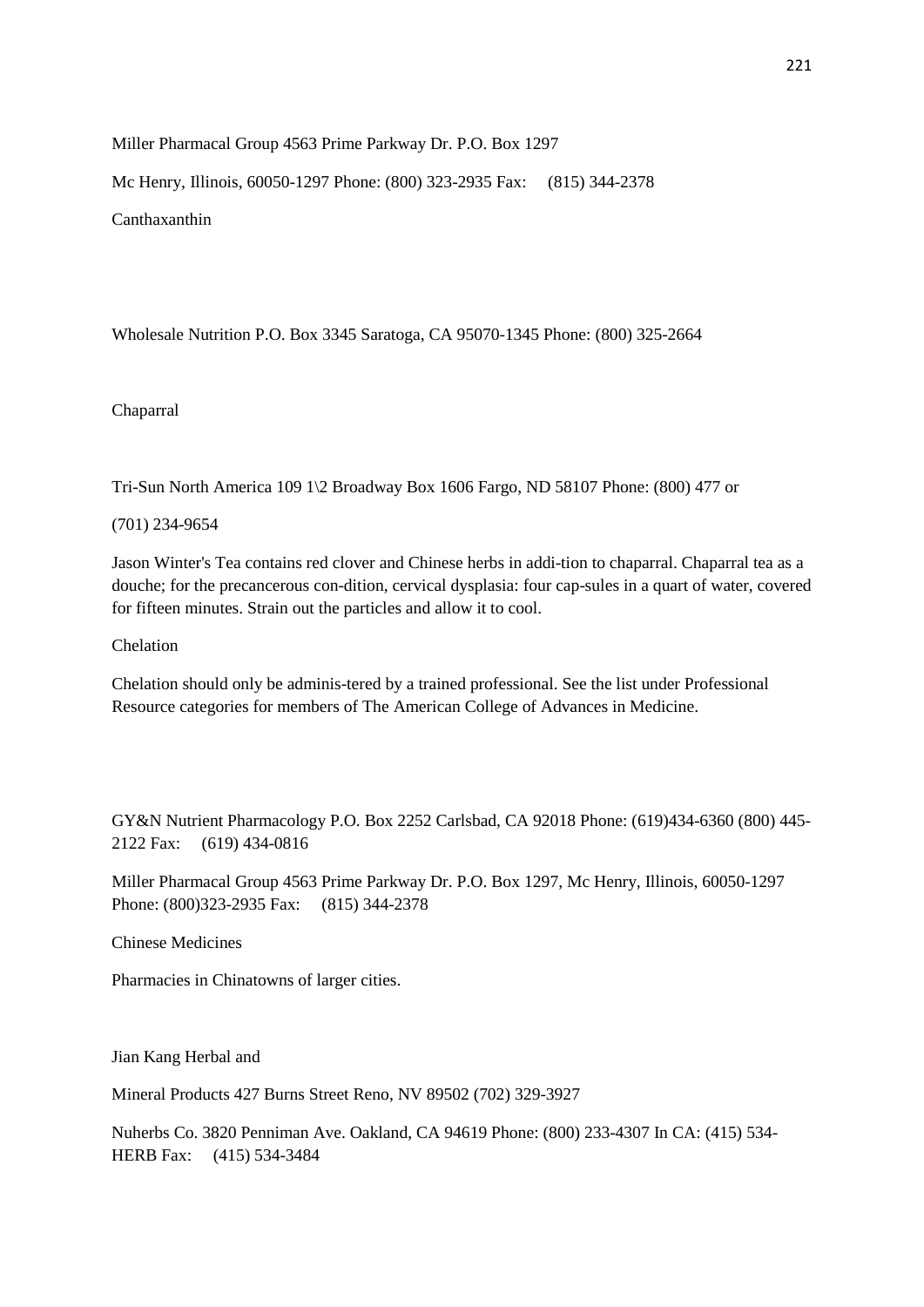Tashi Enterprises 3252 Ramona St. Pinole CA 94564 Phone: (800) 888-9998

Mrs. Tsong's Herbal Tonic Soups 379A Clementina St. San Francisco, CA 94103 Phone: (415)441- 5505 Fax: (415) 243-0194

Chlorophyll

Life Extension Foundation Phone: (800) 544-0577

Tri-Sun North America 109 1/2 Broadway Box 1606 Fargo, ND 58107 Phone: (800) 447-0235 or (701) 234-9654

Colonic Apparatus

Dotolo Research Corp. 12555 Enterprise Blvd., #101 Largo, FL 34643 Phone: (813) 535-3459 (800) 237-8458 Fax: (813) 535-8384

Specialty Health Products 21636 N. 14th Avenue, Suite A-l Phoenix, AZ 85027 Phone: (602) 582- 4950 Fax: (602) 581-8724

DHEA (Dehydroepiandrosterone)

Belmar Pharmacy 8015 W. Alameda Ave. Lakewood, CO 80226 (800) 525-9473

College Pharmacy 833 N. Tejon St. Colorado Springs, CO 80903 (800) 748-2263

## DMSO

Natural Health Center

PO Box N-8941

Third Terrace, Collins Avenue

Nassau, Bahamas

Phone: (809) 326-6565

Rimso-50 Research Industries Corporation Pharmaceutical Division

6864 South 300 West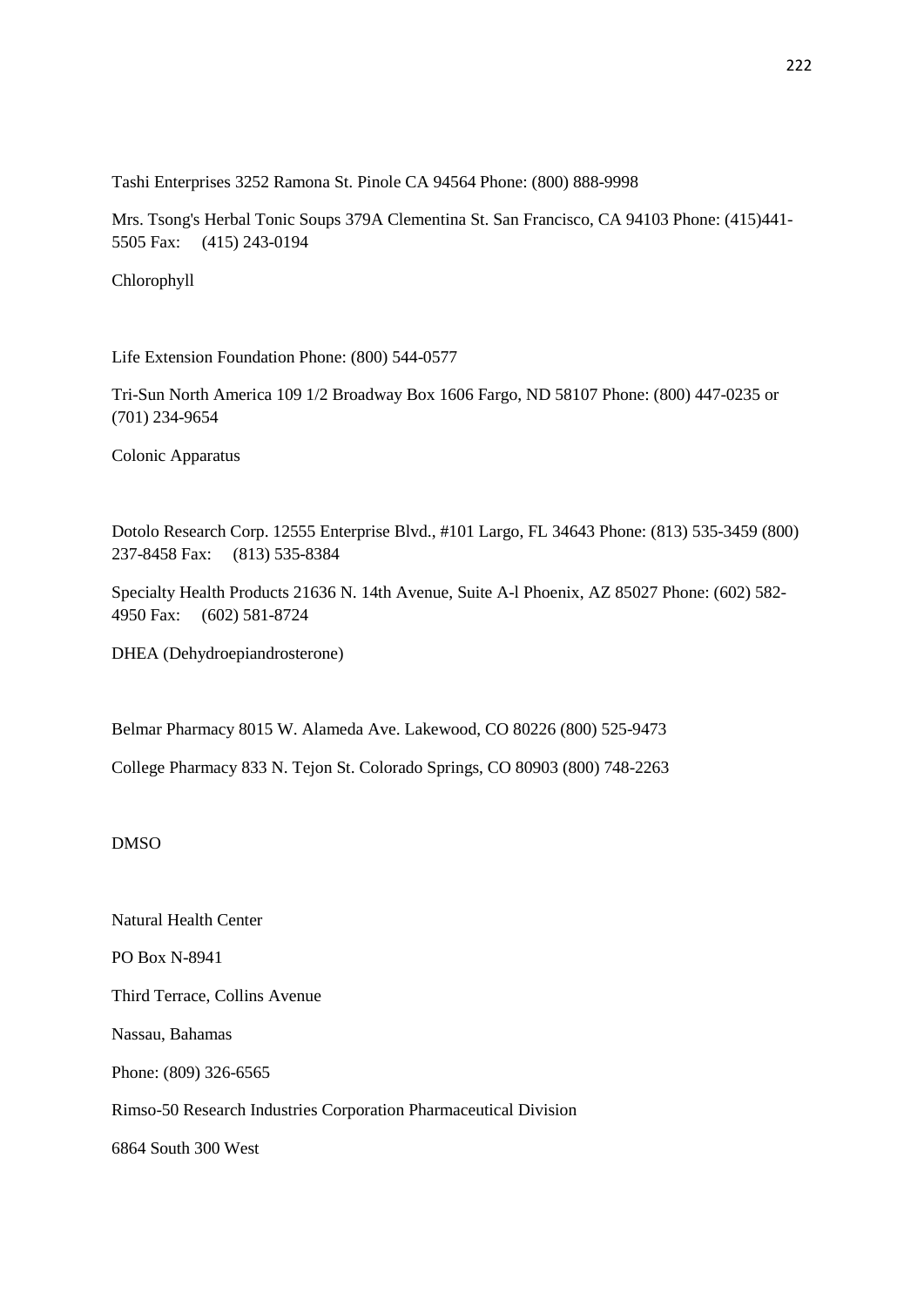Midvale, UT 84047

Michael B. Schachter, MD, PC,

and Associates

Two ExecutiveBoulevard,Suite 202 Suffern, NY 10901 Phone: (914) 368-4700

Vitamin E

A. C. Grace Company 1100 Quitman Road Big Sandy, TX 75755 Phone: (903) 636-4368

Electromagnetic Devices

Alpha Energy Products, Inc. 7027 SW 87th Court Miami, FL 33173 Phone: (305) 271-8815

Bluestone Clinic Kay Kiernan London, England Phone: 44-71-637-4533

Magne-tec Enterprises Inc. 14 Connie Crescent, Unit 2 Concord, Ontario, L4K 2W8 Phone: (416)669- 1154

Magnetoterapia, S.A. De C.V. Cerrada de Nicolas Bravo No. 31 Col. San Jeronimo Lidice CP10200 Mexico, D. F. Phone: (011)525-681-1923 Fax: (011)525-681-1923 (Device developed by Dr. Sodi-Pallares.)

Sun Medical Equipment Centre

Shop 57

102 Railway Parade

West Perth 6005

(City West Village) Australia

Phone: 321 4021

Fax: 321 1569

Enderlein Formulas

Sanum-Kehlbeck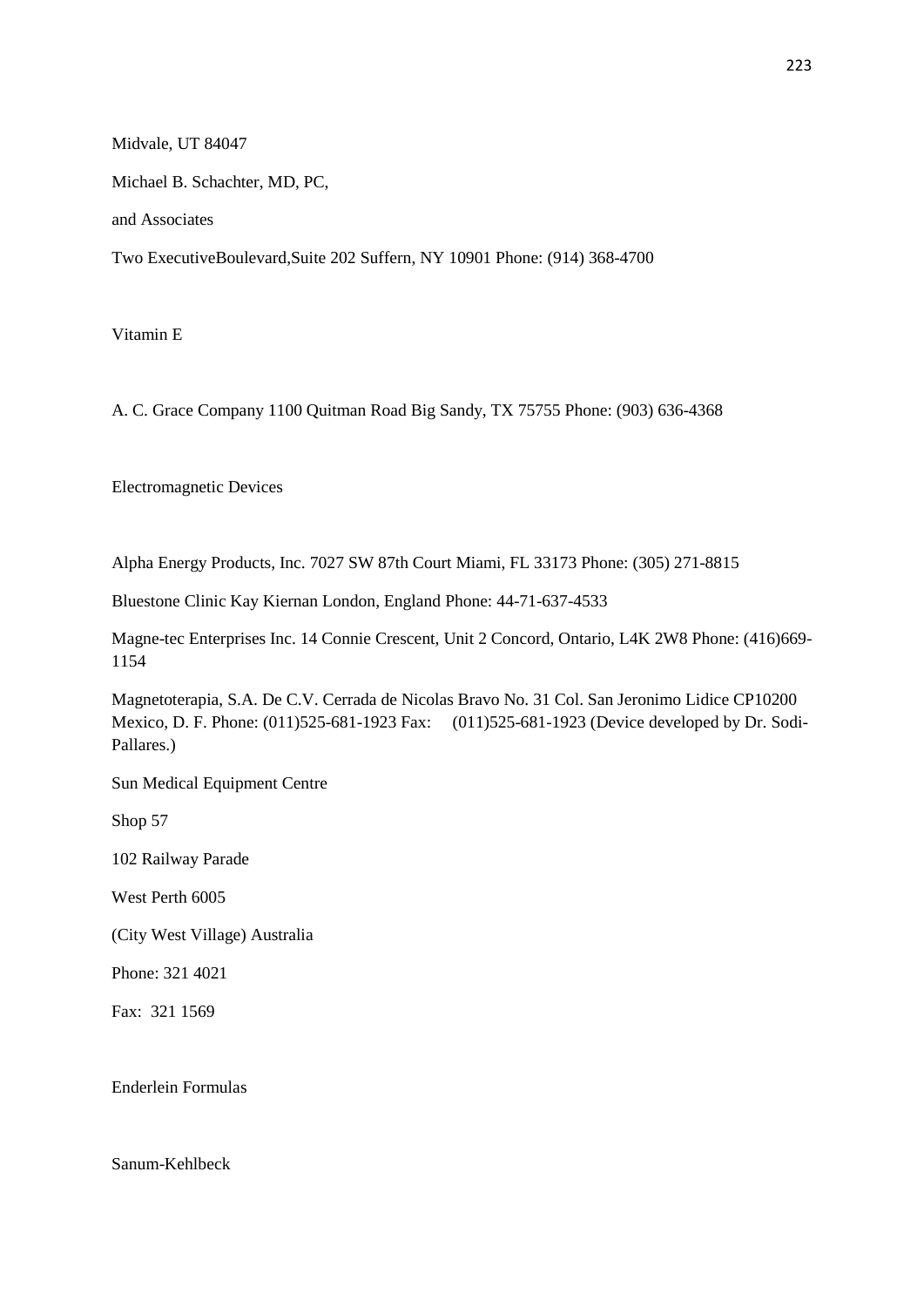GmbH and Co KG

D-2812 Hoya West Germany

Enzymes

Advanced Medical Nutrition, Inc. P.O. Box 5012,2247 National Ave. Hayward, CA 94540

Ecological Formulas 1061-B Shary Circle Concord, CA 94518 Phone: (800) 888-4585 (510) 827- 2636 Fax: (510) 676-9231

Emerson Ecologies 14 Newtown Road Acton, MA 01720 Phone: 1 (800) 654-4432 or 1 (508) 263- 7238

Nicholas Gonzalez MD 730 Park Avenue New York, NY 10021 Phone: (212) 535-3993

GY&N Nutrient Pharmacology P.O. Box 2252 Carlsbad, CA 92018 Phone: (619)434-6360 (800) 445- 2122 Fax: (619) 434-0816

Ernst T. Krebs, Jr., DSc

John Beard Memorial Foundation

P.O. Box 685

San Francisco, CA 94101

Phone: (415) 824-1067

Miller Pharmacal Group 4563 Prime Parkway Dr. P.O. Box 1297

Mc Henry, Illinois 60050-1297 Phone: (800) 323-2935 Fax: (815) 344-2378

Mr. David Sauder, Nutri Supplies 1020 Stony Battery Road Lancaster, PA 17601 Phone: (800) 999- 2700

NutriCology, Inc.

Allergy Research Group

P.O. Box 489

San Leandro, CA 94577-0489

Phone: (800) 782-4274

C.P.W. Rahlstedt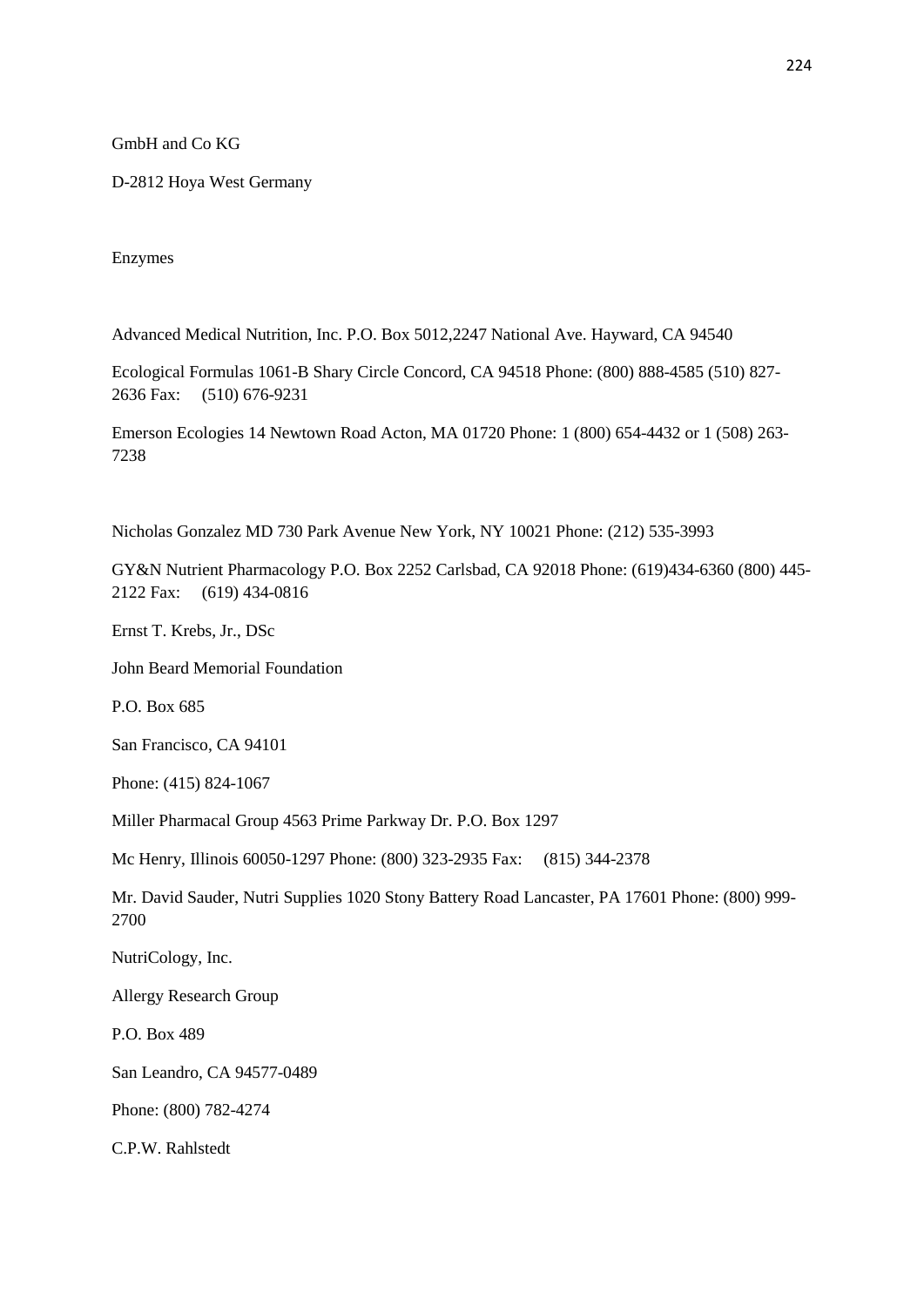Box 73 0527

D-W-2000 Hamburg, Germany

Source for Wobenzym and

Wobe-mugos

Scientific Consulting Service, Inc. 5725 Chelton Drive Oakland, California 94611 Phone: (415) 531- 3246 or (415) 632-2370

Staff of Life P.O. Box 1268 Duvall, WA 98019 Phone: (800) 743-7531 Fax: (206) 788-1564

Wakunaga of America Ltd. 2305 Madero Mission Viejo, CA 92691 Phone: (714) 855-2776

Essiac Formula

Essiac Products Services

Incorporated P.O. Box 1387 Ft. Lauderdale, FL 33301 For information call: Phone: (305) 786-5221 This corporation holds the exclusive rights for the complete Essiac formula in the United States. What is available in health food stores is not complete.

Essiac International

1081 Ambleside Drive, Suite 2211

Ottawa, Ontario, Canada K2B8C8

Phone: (613)820-9311

Fax: (613)820-8455

Essential Fatty Acids

Miller Pharmacal Group 4563 Prime Parkway Dr. P.O. Box 1297, Mc Henry, Illinois 60050-1297 Phone: (800) 323-2935 Fax: (815) 344-2378

Fiber

Advanced Medical Nutrition, Inc. P.O. Box 5012,2247 National Ave. Hayward, CA 94540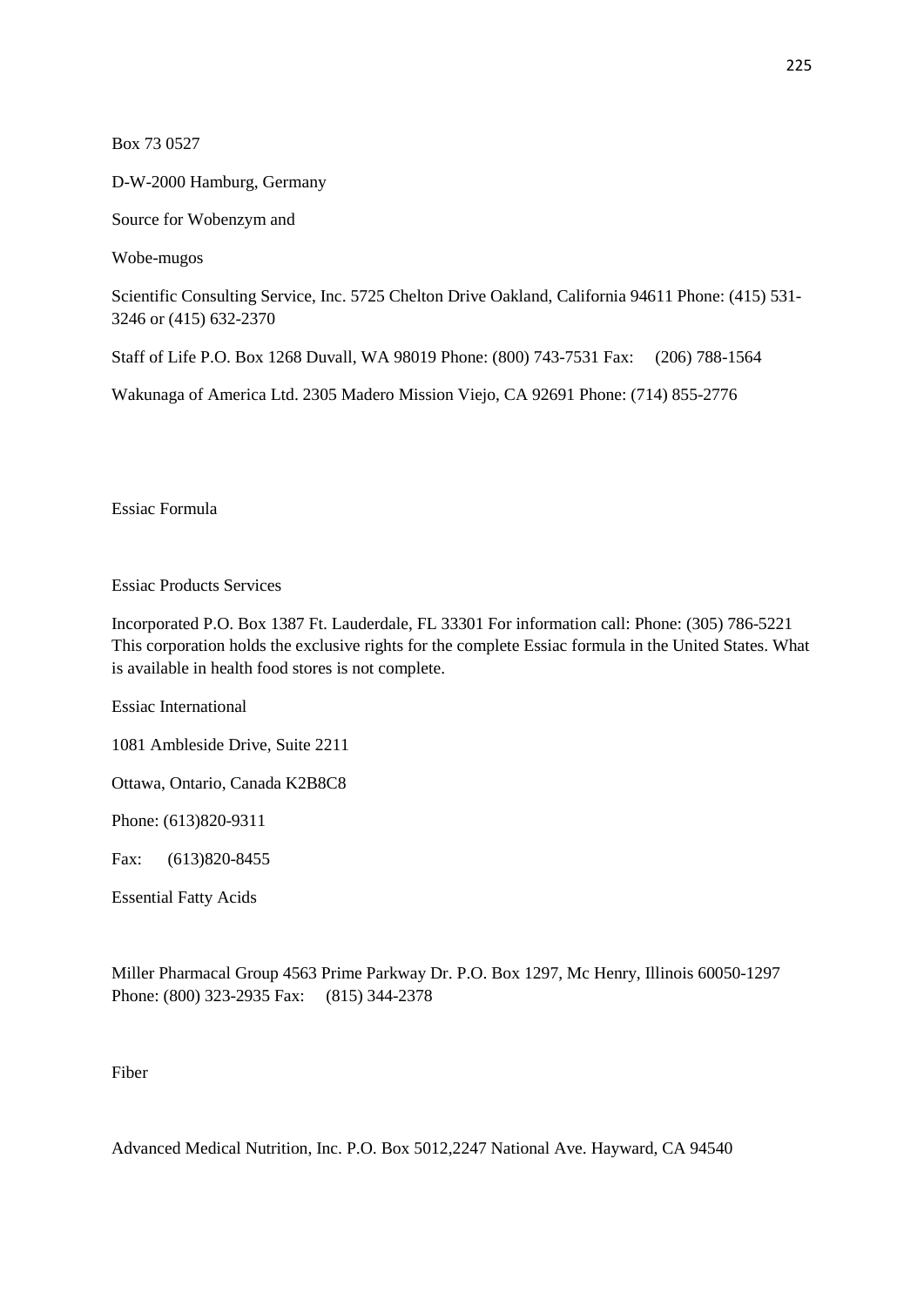Fish Oil (Fatty Acids)

Advanced Medical Nutrition, Inc. P.O. Box 5012,2247 National Ave. Hayward, CA 94540

Aquaculture Marketing Service 356 W. Redview Dr. Monroe, UT 84754 Phone: (801) 527-4528

Ecological Formulas 1061-B Shary Circle Concord, CA 94518 Phone: (800) 888-4585 (510) 827- 2636 Fax: (510) 676-9231

GY&N Nutrient Pharmacology P.O. Box 2252 Carlsbad, CA 92018 Phone: (619) 434-6360 (800) 445-2122 Fax: (619) 434-0816

Miller Pharmacal Group 4563 Prime Parkway Dr. P.O. Box 1297

Me Henry, Illinois 60050-1297 Phone: (800) 323-2935 Fax: (815) 344-2378

Mountain Ark Trading Company Fayetteville, AR 72701 Phone: (800) 643-8909

Flaxseed Oil (see Linseed Oil)

Flutamide

Patient Advocates for Advanced

Cancer Treatments, Inc. 1143ParmaleeNW Grand Rapids, MI 49504 Phone: (616)453-1477

Food Supplements

Standard Process Inc. 1200 West Royal Lee Drive Palmyra, WI 53156 Phone: (414) 495-2122 (800) 848-5061

Garlic

Advanced Medical Nutrition, Inc. P.O. Box 5012,2247 National Ave. Hayward, CA 94540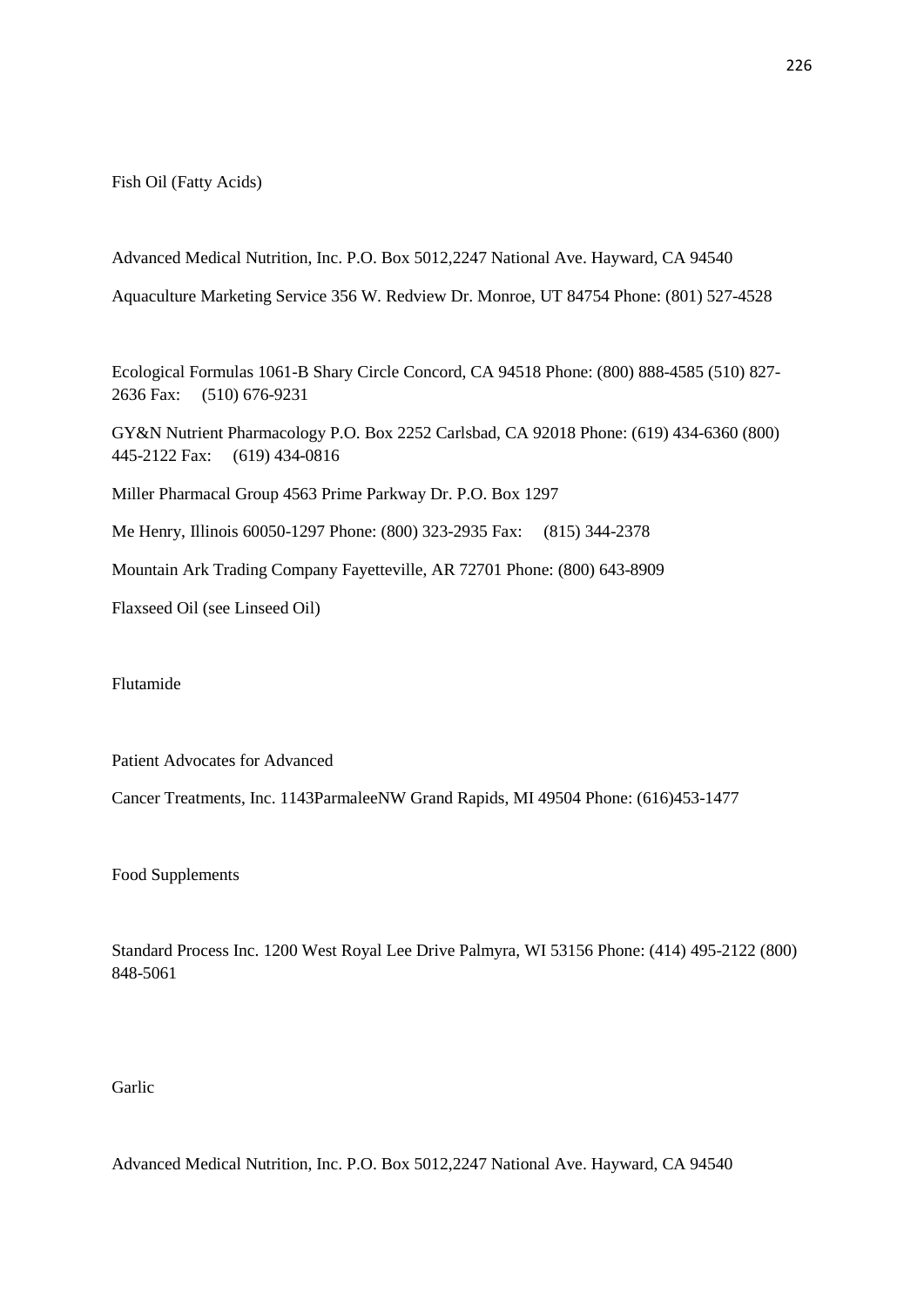Arizona Natural Products,

Michael Hanna 8281 E. Evans Road, 104 Scottsdale, AZ 85260 Phone: 602144

Pleasant Groves Farms

Ed or Wynette Sills P.O. Box 636 Pleasant Grove, CA 95668 Phone: (916) 655-3391

Wakunaga of America Ltd. 23501 Madero Mission Viejo, CA 92691 Phone: (714) 855-2776

Walnut Acres Walnut Acres Road Penns Creek, PA 17862 Phone: (800) 433-3998

### Germanium

Advanced Medical Nutrition, Inc. P.O. Box 5012,2247 National Ave. Hayward, CA 94540

Allergy Research Group PO Box 489/400 Preda Street San Lenadro, CA 94577-0489 Phone: (415) 639-4572 or (800) 545-9960

Miller Pharmacal Group 4563 Prime Parkway Dr. P.O. Box 1297

Me Henry, Illinois 60050-1297 Phone: (800) 323-2935 Fax: (815) 344-2378

Ginseng

Jin Han International Inc. Brooklyn NY 11211

New York's Chinatown (Just about anywhere)

Pacific Foods Inc. Los Angeles, CA 90011

YSK International Corp.

Kyoto, Japan,

and marketed in the US by:

Sun Chlorella

Torrance, CA

Green Tea

The American Health Foundation 1 Dana Road Valhalla, NY 10595 Phone: (914) 592-2600 Fax: (914)592-6317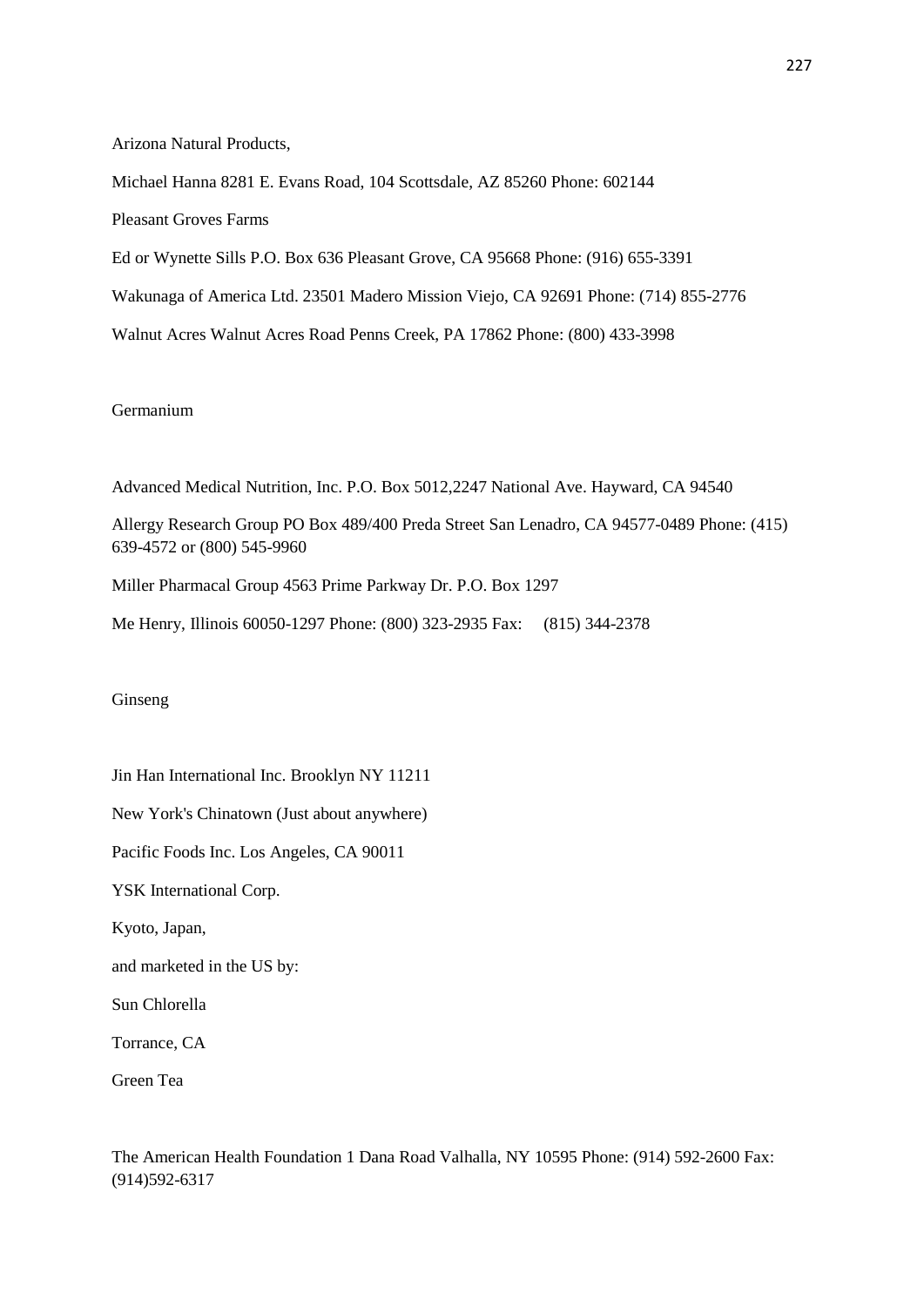Wah Yin Hong Enterprises 232 Canal Street New York, NY 10013 Phone: (212) 941-8954

Glandulars and Herbals

Allergy Research Group PO Box 489/400 Preda Street San Lenadro, CA 94577-0489 Phone: (415) 639-4572 or (800) 545-9960

Bio Life

1717 N. Bayshore Drive #1836

Miami, FL 33132

Phone: (305) 375-0200

Fax: (305) 375-0009

Ecological Formulas 1061-B Shary Circle Concord, CA 94518 Phone: (800) 888-4585

GY&N Nutrient Pharmacology P.O. Box 2252 Carlsbad, CA 92018 Phone: (619)434-6360 (800) 445- 2122 Fax: (619) 434-0816

Miller Pharmacal Group 4563 Prime Parkway Dr. P.O. Box 1297

Me Henry, Illinois 60050-1297 Phone: (800) 323-2935 Fax: (815) 344-2378

Herbs

Eclectic Institute 11231 SE Market Street Portland OR 97216 Phone: (503) 256-4330 or 1 (800) 332- 4372

Ecological Formulas 1061-B Shary Circle Concord, CA 94518 Phone: (800) 888-4585

Futurebiotics 48 Elliot Street Brattleboro, VT 05301 Phone: Karen Reardon at 1 (800) 367-5433

GY&N Nutrient Pharmacology P.O. Box 2252 Carlsbad, CA 92018 Phone: (619) 434-6360 (800) 445-2122 Fax: (619)434-0816

Jian Kang Products/

Division of Vitaline P.O. Box 71435 Reno, NV 89570-1435 Phone: (702) 329-3927 Fax: (702) 829-2886

Jones Medical Industries, Inc. 1945 Craig Road St. Louis, MO 63146 Phone: (314) 576-6100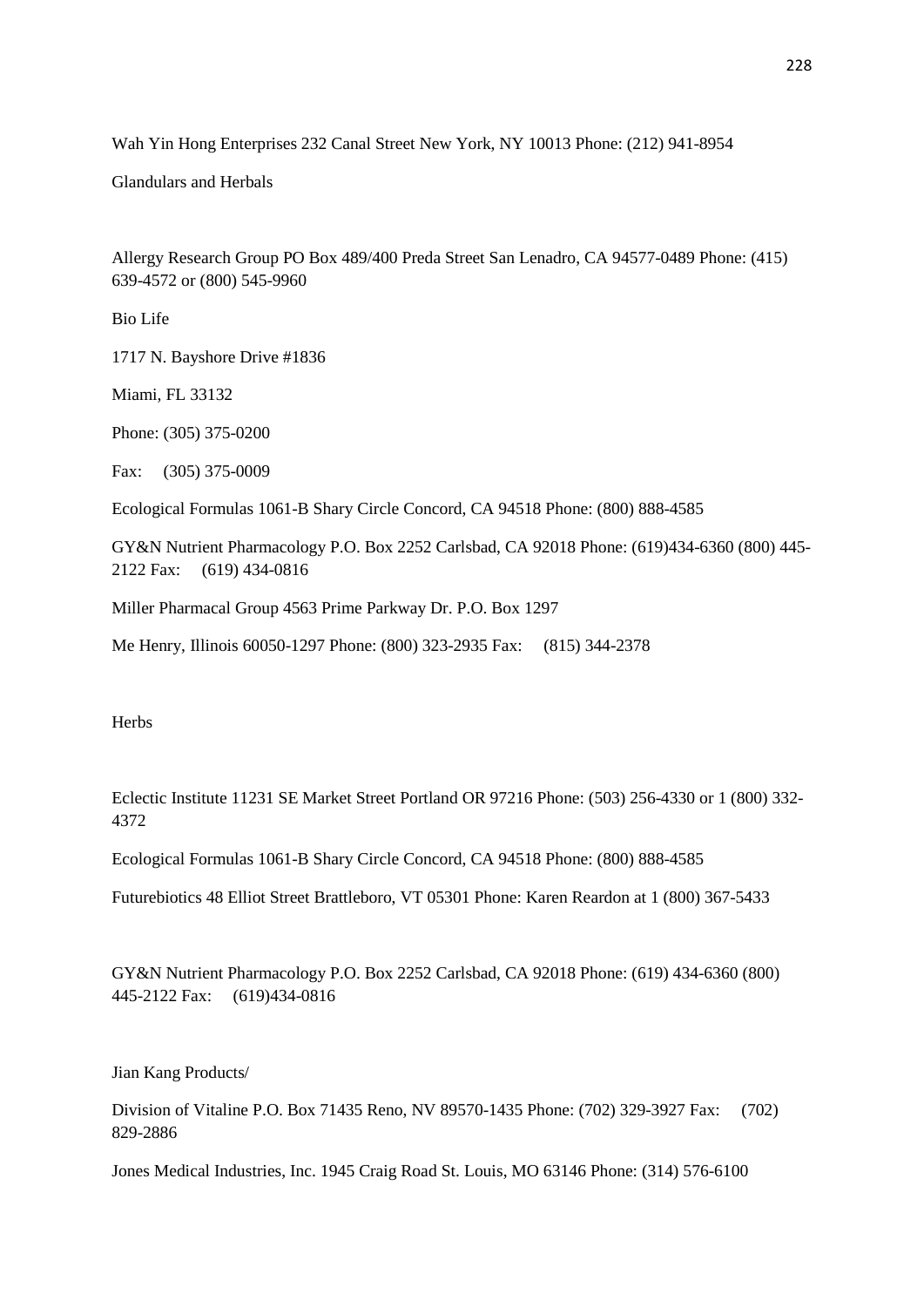(800) 525-8466 Fax: (314) 469-5749 (800) 722-3821 Karuna Corporation 42 Digital Drive Novato, CA 94949 Phone: (415) 382-0147 Fax: (800) 826- 7225 Phyto-Pharmica PO Box 1348 Green Bay, Wisconsin 54305 Phone: 1 (800) 553-2370 Fax: (414) 437-4087 Pro Natura 7616 Lindley, Suite 9 Reseda, CA 91335 Phone: (818) 706-0147 Solaray 2815 Industrial Drive Ogden, Utah 84401-9983 Yerba Prima PO Box 2569 Oakland, CA 94614

Herbs and Spices

Eclectic Institute

11231 S.E. Market Street

Portland, OR 97216

Phone: (800) 332-4372

An affiliate of the National College

of Naturopathic Medicine. It also

makes herbal tinctures. Catalogue

available. Provides freeze-dried

extracts.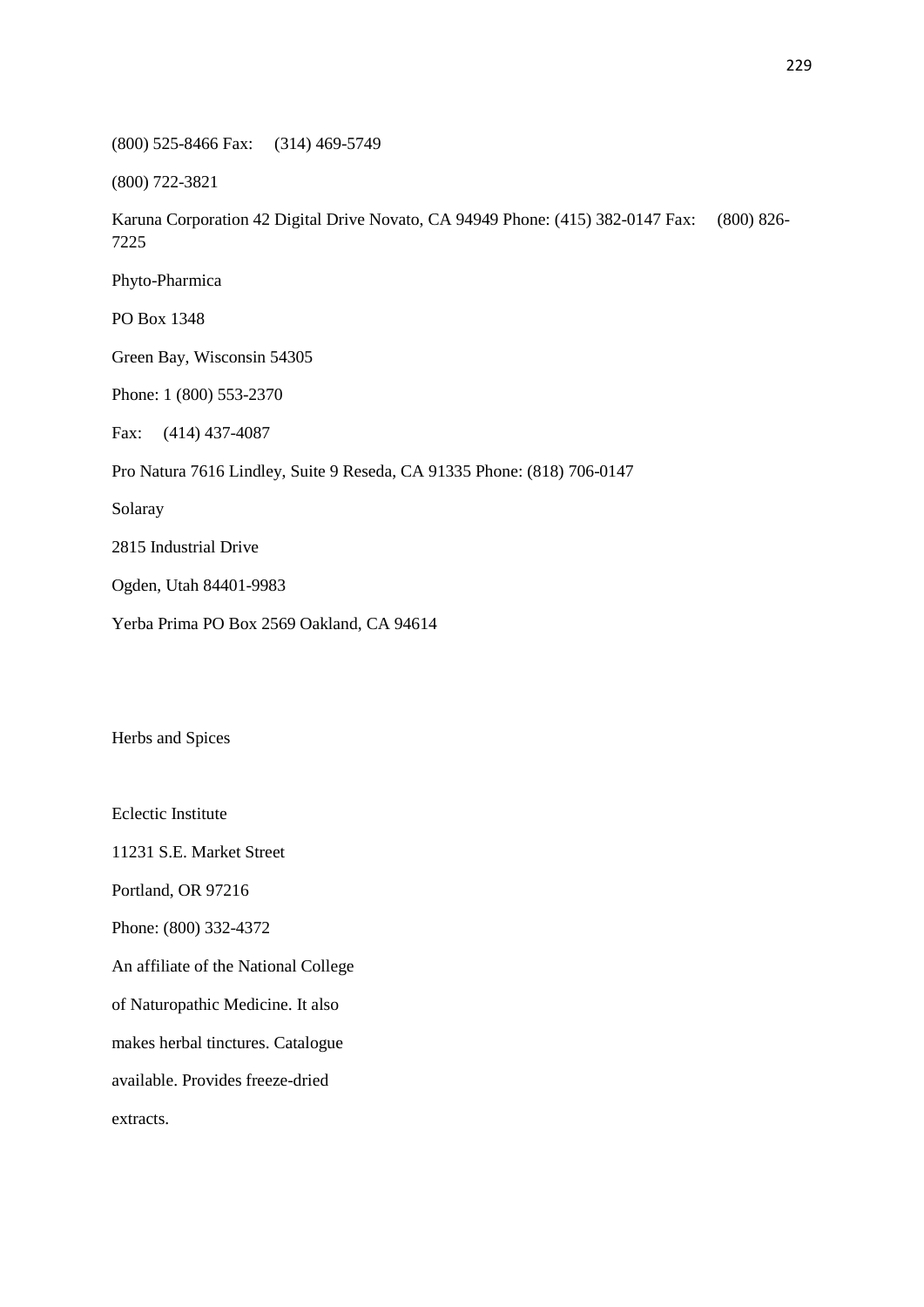### Homeopathics

Bioenergetics, Inc. 39084 Proctor P.O. Box 127 Sandy, OR 97055 Phone: (503) 668-7478 (800) 334- 4043

Biological Homeopathic Industries 11600 CochitiS.E. Albuquerque, NM 87123 Phone: (505) 293- 3843 (800) 621-7644 Fax: (505) 275-1672

HOM.INT. P.O. Box 410240 D-7500 Karlsruhe, Germany Phone: (49) 721 4093 228 Fax: (49) 721 4093 602

Similia Laboratories, Inc. Editorial Staff: Luc Chaltin, ND

Standard Homeopathic Co.

210 W. 131st St.

Box 61067

Los Angeles, CA 90061

Phone: (800) 624-9659 or

(213) 321-4284 Fax: (213) 516-8579

Hoxsey Formula

Bio-Medical Center

clinic is in Tijuana

P.O. Box 727, General Ferreira 615

Col Juarez, Tijuana, B.C. Mexico

Phone: (706)648-9011

Lenex Laboratory PO Box 358 Watersmeet, MI 49969 Phone: (906) 358-4802 Product similar to Hoxsey's external salve.

Hydrazine sulfate

Dr. Joseph Gold Syracuse Research Institute 600 East Genesee Street Syracuse, NY 13202 Phone: (315)472-6616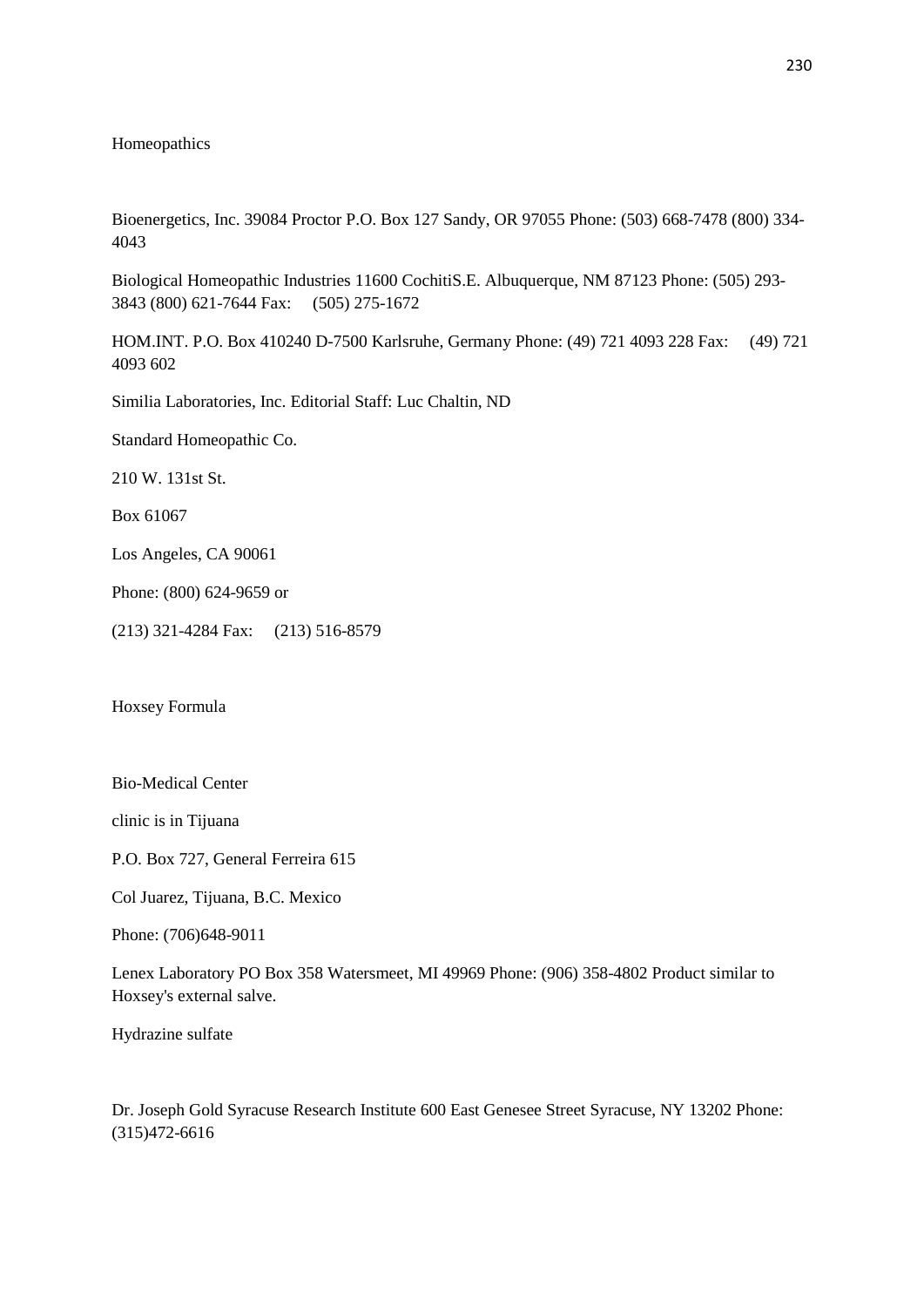Ms. Donna Schuster Great Lakes Metabolics 1724 Hiawatha Court, NE Rochester, MN 55904 Phone: (507) 288-2348

Syracuse Cancer Research

Institute Inc. Presidential Plaza 600 East Genesee Street Syracuse, NY 13202 (315) 472-6616

Iscador

Society for Cancer Research (Swiss Anthroposophic Organisation) in Arlesheim, Switzerland

Rudolf Steiner

Fellowship Foundation 41 Hungry Hollow Road Spring Valley, NY 10977 Phone: (914) 356- 8494/9146835

The Lukas Klinik

CH-4144 Arlesheim, Switzerland

Phone: 41-61-72-3333

Dr. H. B. von Laue

Klinik Oschelbronn, Am Eichhof

753 Niefern-Oschelbronn 2,

Germany

Phone: 0 72 33 6 80 Fax: 0 72 33 6 81 10

Juices / Dehydrators

Gibson's Healthful Living 215 Exit Inland Ctr. Dr. 570 South "E" Street San Bernardino, CA 92408 Phone: (714) 889-3081 (800) 388-6844

Kombucha

Samia R. Cunningham 3111 Raven Rd. Orlando, FL 32803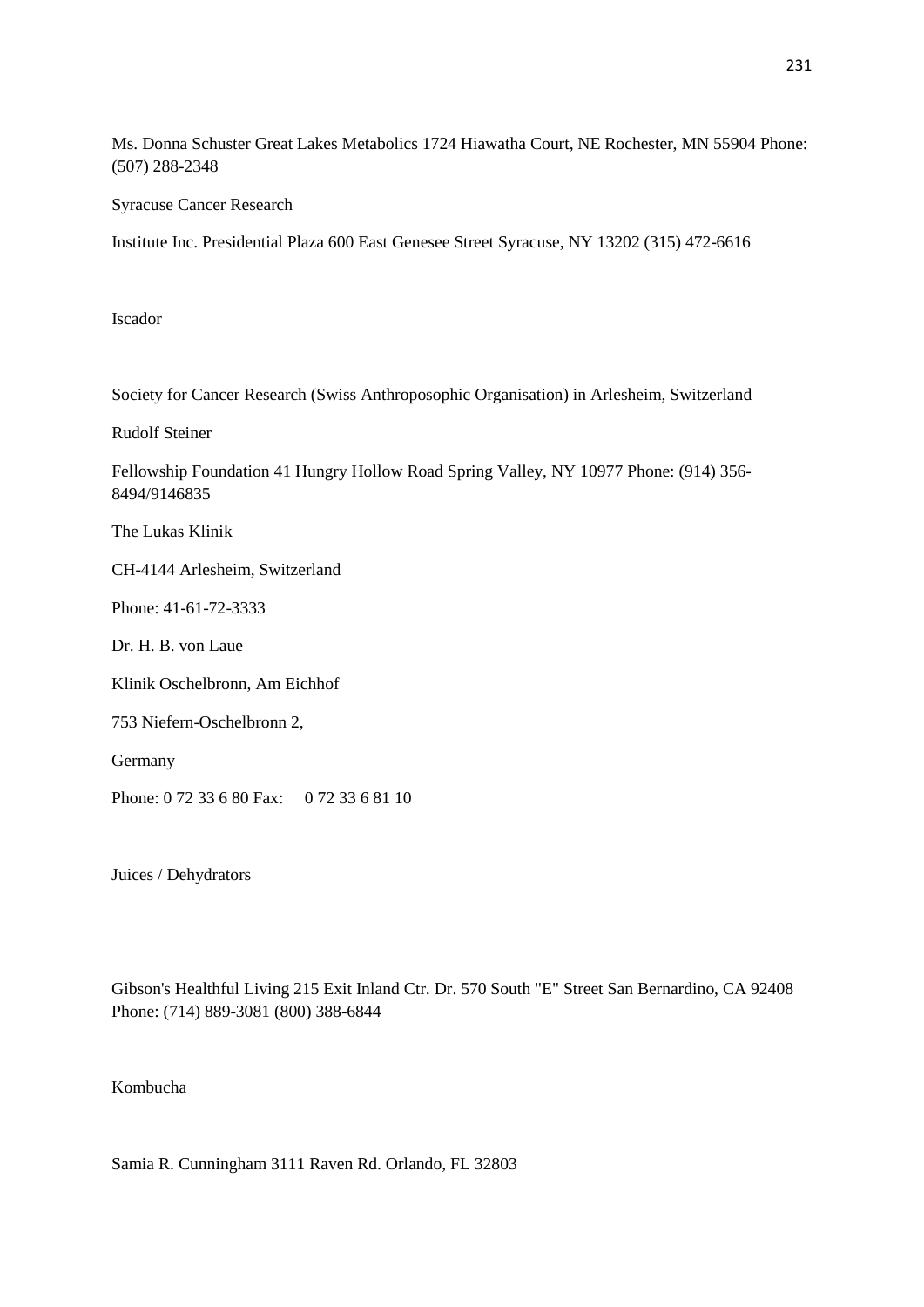#### Lactobacillus

Advanced Medical Nutrition, Inc. P.O. Box 5012,2247 National Ave. Hayward, CA 94540

Allergy Research Group PO Box 489/400 Preda Street San Lenadro, CA 94577-0489 Phone: (415) 639-4572 or (800) 545-9960

A.R. Donohoe 1267 Southeast Ave. Tallmadge, Ohio (216) 434-2927

Ecological Formulas 1061-B Shary Circle Concord, CA 94518 Phone: (800) 888-4585

GY&N Nutrient Pharmacology P.O. Box 2252 Carlsbad, CA 92018 Phone: (619) 434-6360 (800) 445-2122 Fax: (619) 434-0816

Miller Pharmacal Group 4563 Prime Parkway Dr. P.O. Box 1297

Me Henry, Illinois 60050-1297 Phone: (800) 323-2935 Fax: (815) 344-2378

Staff of Life P.O. Box 1268 Duvall, WA 98019 Phone: (800)743-7531 Fax: (206) 788-1564

#### Urea

Bio-Tech of Fayetteville PO Box 1992 Fayetteville, AR 72702 Phone: (800) 345-1199 or

(501) 443-9148

Will ship direct to patients, if doctor so directs.

Dr. Evangelos D. Danopoulos 12 Rigillis Str., 106-74 Athens, Greece Phone: 011-301-721-5318

Guillermo J. Panafox, M.D. 3003 Gobernor Lane Tijuana, Mexico Contact:Sierra Clinics

P.O. Box 3187

Walnut Creek, CA 94598

Pharmaceuticals International 539 Telegraph Canyon Road 227 Chula Vista, CA 92010 Phone: (800)365-3698

Vincent Speckhart, MD 902 Graydon Avenue, Suite 2 Norfolk, VA 23507 Phone: (804) 622-0014 or (804) 622-5333

David Steenblock, DO

22821 Lake Forest Drive, Suite 114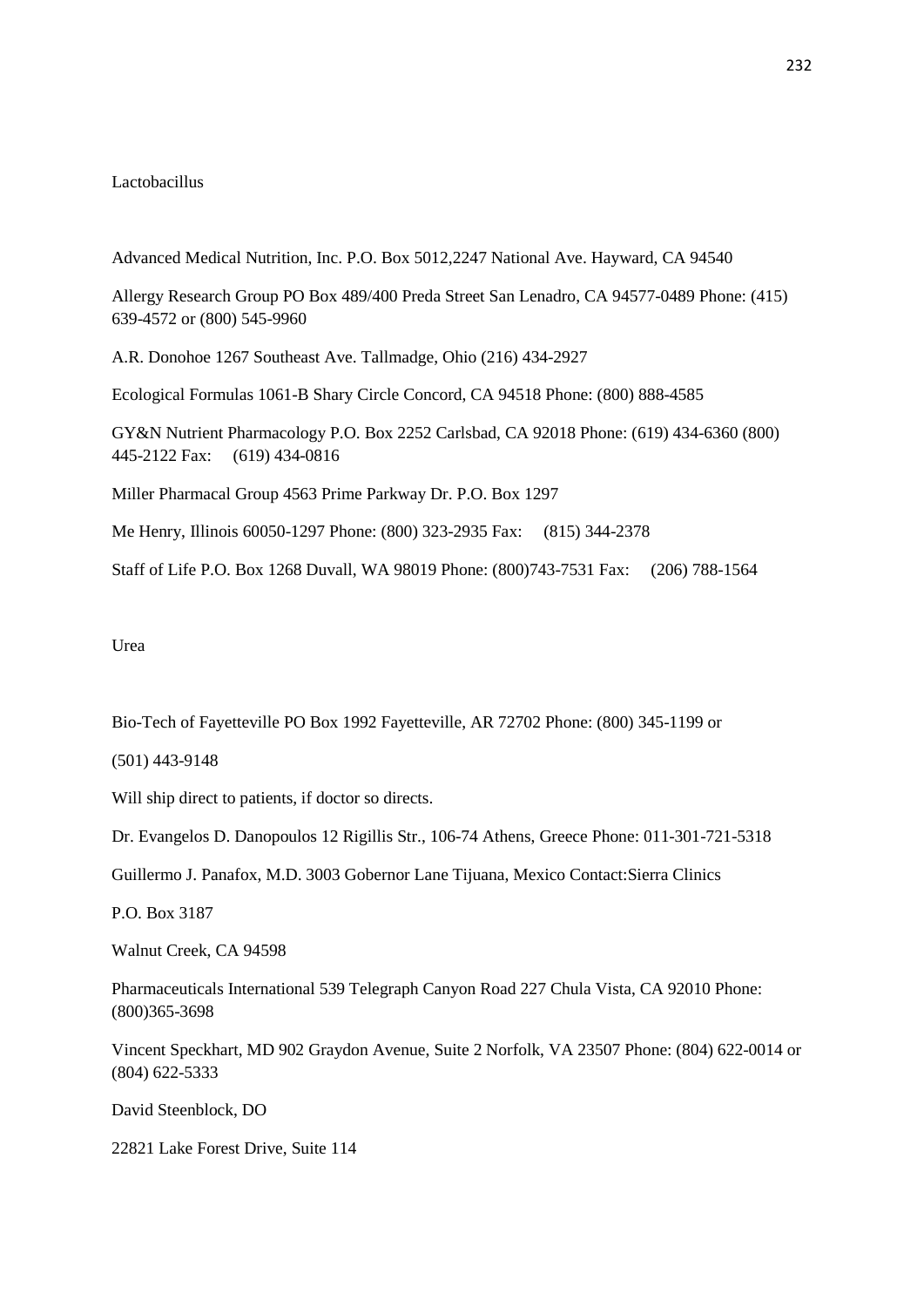El Toro, CA 92630

Phone: (714) 770-9616

Shark Cartilage

Allergy Research Group PO Box 489/400 Preda Street San Lenadro, CA 94577-0489 Phone: (415) 639-4572 or (800) 545-9960

Cartilage USA Sales, Inc. 222 Grace Church St. Port Chester, NY 10573 Phone: (914) 939-9000 Fax: (914) 939-9002

Ecological Formulas 1061-B Shary Circle Concord, CA 94518 Phone: (800) 888-4585

Squalene

GY&N Nutrient Pharmacology P.O. Box 2252 Carlsbad, CA 92018 Phone: (619) 434-6360 (800) 445-2122 Fax: (619) 434-0816

Linseed Oil (Flaxseed Oil)

Barlean's Organic Oils 4936 Lake Terrell Road Ferndale, WA 98248 Phone: (206) 384-0325 (800) 445-3529(Very fine product endorsed by Dr. Budwig for individuals who do not wish to use cottage cheese, con-tact New Dimensions, Fountain Hills, AZ 85268 for "Companion Nutrients")

New Dimensions Distributors, Inc.,

(C-Leinosan)

16548 E. Laser St., Bldg. A-7 Fountain Hills, AZ 85268 1 (800)624-7114

Megace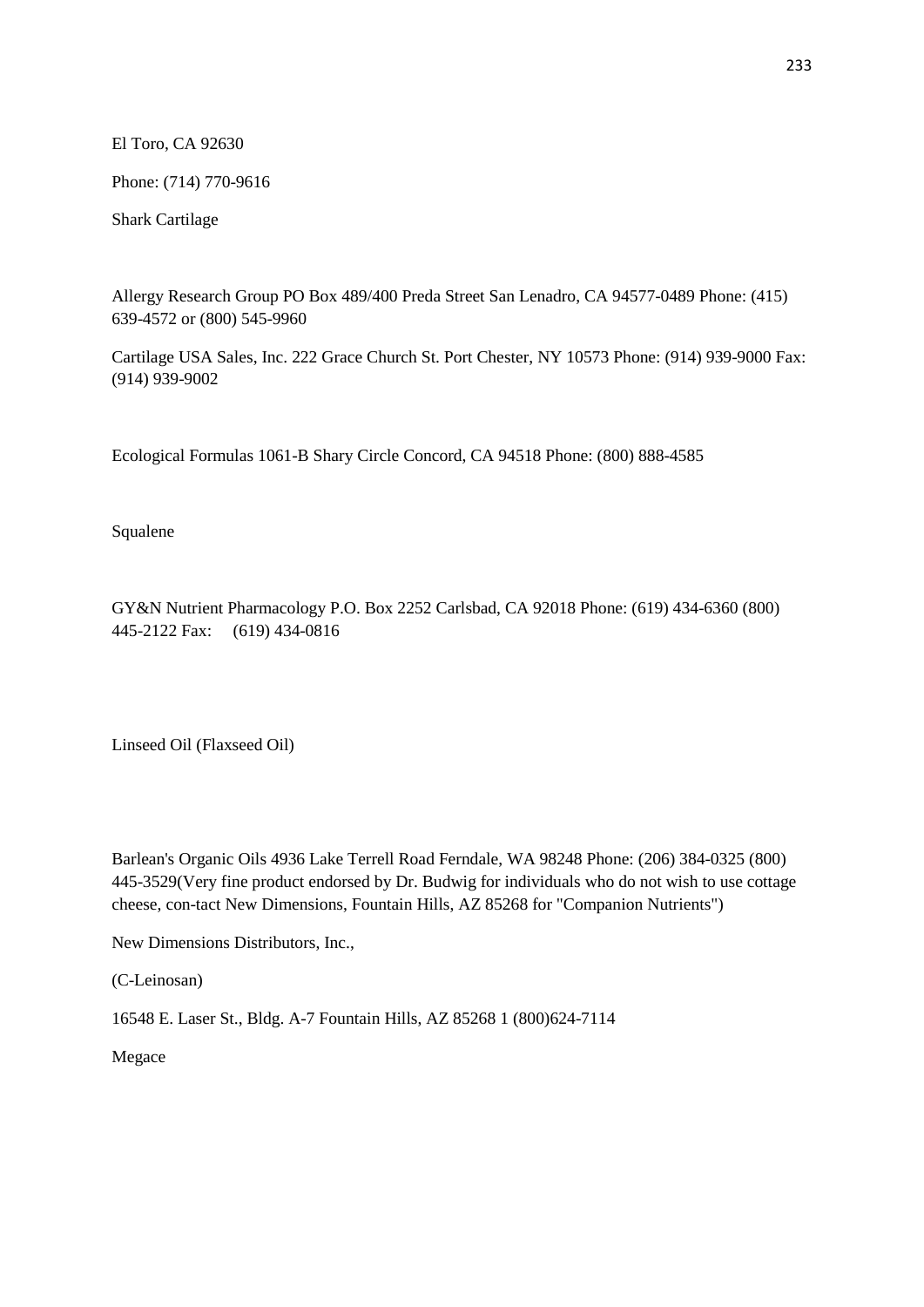Dr. Patricia A. Johnson, MD Carle Clinic, University of Illinois 602 West University Urbana, IL 61801 Phone: (217) 383-3010

Dr. Jamie H. von Roenn

Department of

Hematology/Oncology Northwestern University

Medical School 233 East Erie, Room 700 Chicago, IL 60611 Phone: (312) 908-5284

Methylene blue

Health Enhancement Services, Inc. 30 West Mashta Drive Key Biscayne, FL 33149 Phone: (305) 365-9000 Star Pharmacuticals 1990 N.W. 44th Street Pompano Beach, FL 33064 Phone: 304-971-9

Webcon Pharmaceuticals PO Box 6380 Fort Worth, TX 76115 Manufactures Urised (reg), contains methylene blue. Phone: (817) 293-0450

Mu-er

Wah Yin Hong Enterprises Canal Street New York, NY 10013 Phone: (212) 941-8954

Mushrooms

Maitake Products, Inc. P.O. Box 1354 Paramus, NJ 07653 Phone: (800) 747-7418 or (201) 612-0097

Nutritional Supplements

Murdock Madaus Schwabe Professional Products, Inc. 10 Mountain Springs Parkway Springville, UT 84663 Phone: (800) 962-8873 (801) 489-1423

N.E.S.S.

2903 NW Platte Rd. Riverside, MO 64150 Phone: (816)746-0110 (800) 637-7893

Ortho Molecular Products, Inc. 565 N. Walworth Rd. Walworth, WI 53184 Phone: (414) 275-9785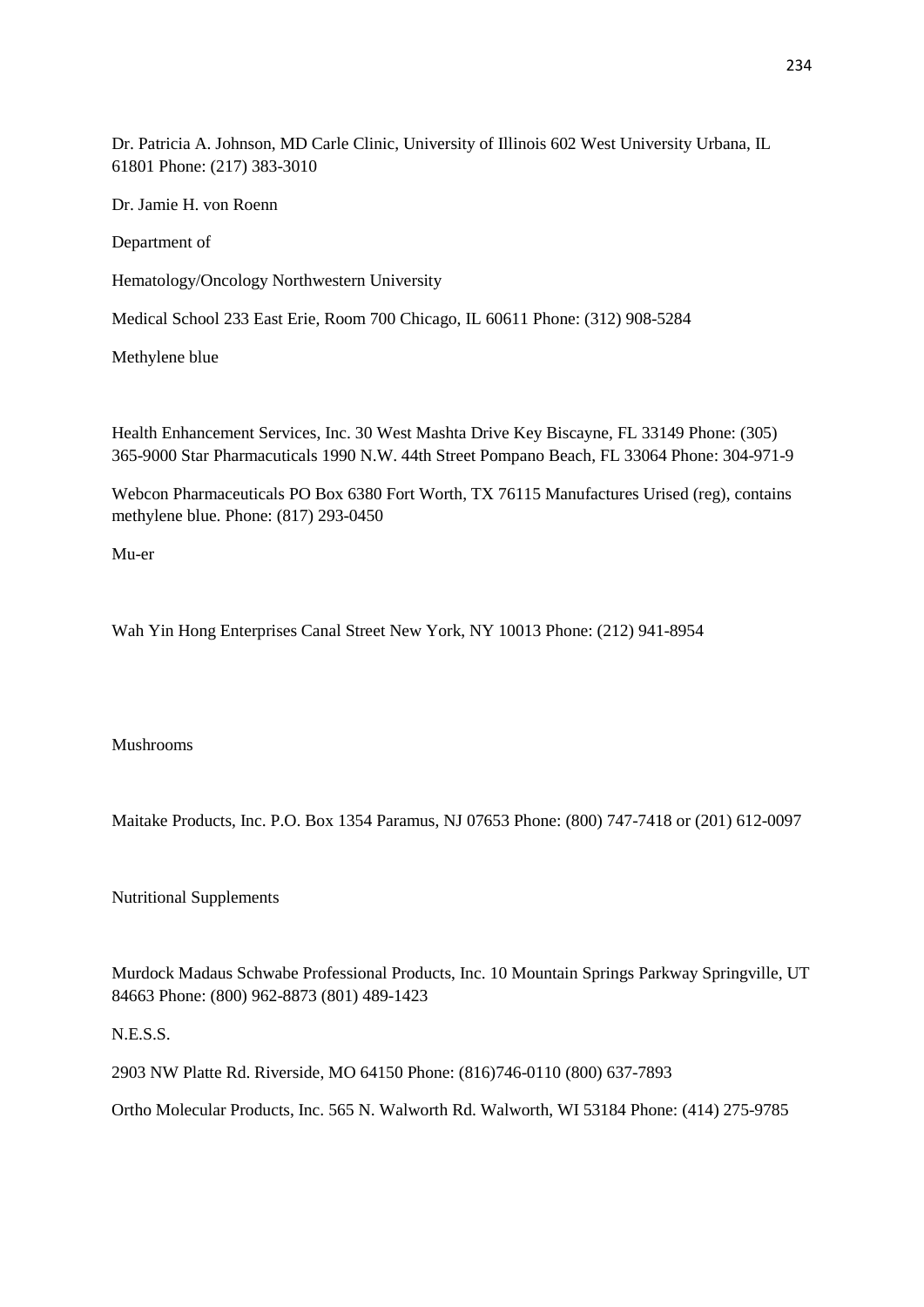#### Onconase

Alfacell Corporation 25 Belleville Avenue Bloomfield, NJ 07003 Phone: (201) 748-0882 Fax: (201) 748-1355

New York Medical College

Department of Oncology Munger Pavilion, Room 250 Valhalla, NY 10595 Patent Contact: Dr. Mittleman or Dr. Chun Phone: 9148374 Fax: (914) 993-4420

The Thompson Cancer

Survival Center Knoxville, TN Principal Investigator:

Dr. John Costanzi Patent contact: Jan Miller Phone: (615)541-4966

**OZONE** 

International Assoc.

for Oxygen Therapy P.O. Box 1360 Priest River, ID 83856 (208) 448-2504

O3 TECH MFG. INC.

James J. Brown 1101 S. Rogers Circle Boca Raton, FL 33487 (407) 997-5966 (All attachments for shower, whirlpool incl.)

OZO-PURE James DuBois (Systems and Consultants) P.O. Box 3008 Myrtle Creek, OR 97457 1 (800) 557-0303 (Air and Water Purification, Attachments available)

Ozonator Brad Hunter

(Factory Rep.) 5442 So. 900 E. Suite 112 Salt Lake City, Utah 84117 Phone: 1 (800) 578-7035 or (801) 578-7035

Dr. Hansler OZONOSAN Nordring 8, 76473

Iffezhelm, Germany Tele: 07229/30 46 0 Fax: 07229/30 46 30

Pau d'Arco

Ecological Formulas 1061-B Shary Circle Concord, CA 94518 Phone: (800) 888-4585

Lindberg Nutrition Torrance, CA Phone: (800) 338-797 Fax: (310) 371-8177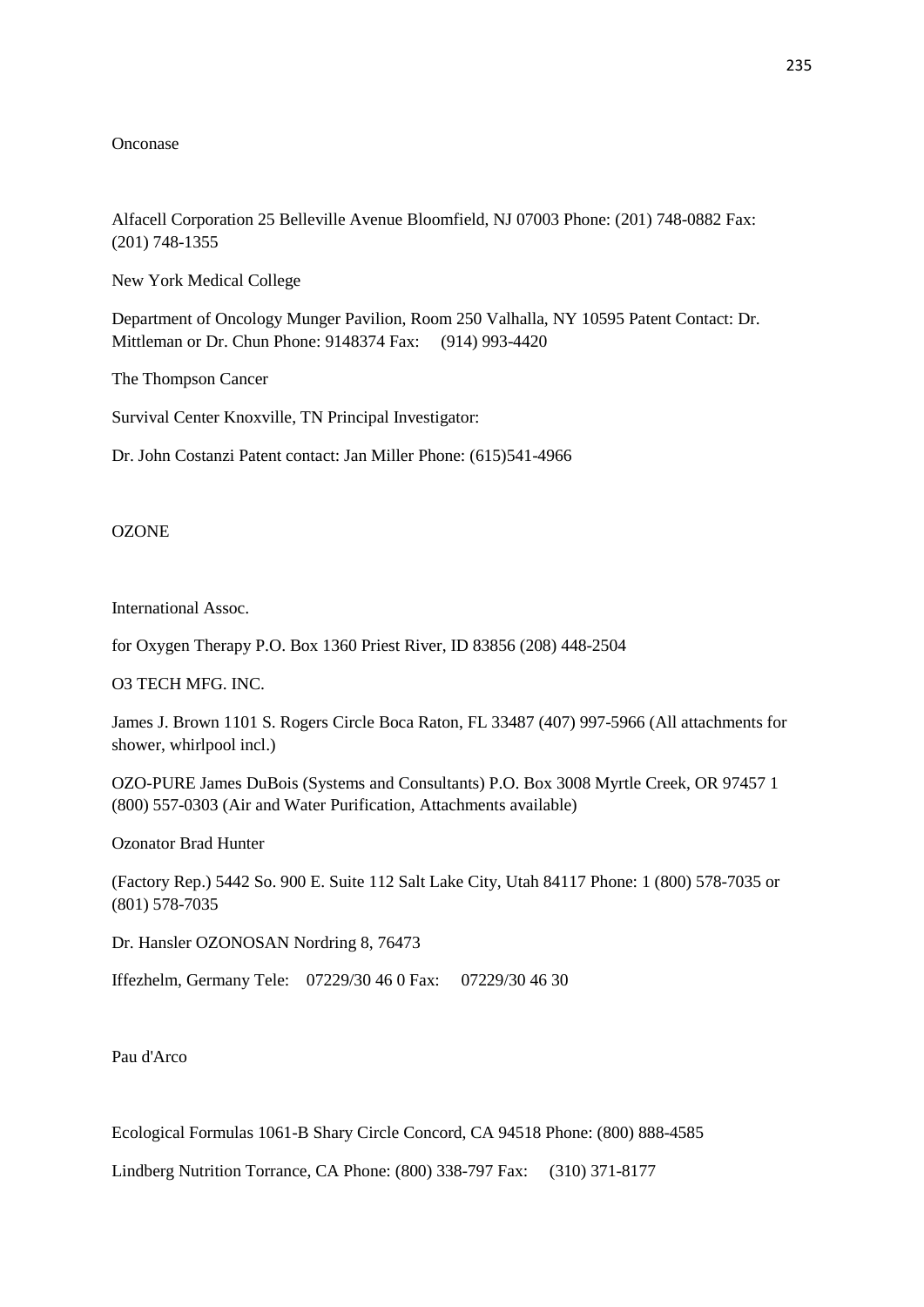Tachyon

Tachyon Energy Research 2200 Pacific Coast Hwy., Suite 304 Hermosa Beach, CA 90254 Phone: (310) 374-8777 (800) 333-2502 Fax: (310) 374-1138

Ubiquinone (Co-enzyme Q-10)

Advanced Medical Nutrition, Inc. P.O. Box 5012,2247 National Ave. Hayward, CA 94540

Allergy Research Group PO Box 489/400 Preda Street San Lenadro, CA 94577-0489 Phone: (415) 639-4572 or (800) 545-9960

Ecological Formulas 1061-B Shary Circle Concord, CA 94518 Phone: (800) 888-4585

Futurebiotics 48 Elliot Str. Brattleboro, VT 05301 Phone: (800) 367-5433

GY&N Nutrient Pharmacology P.O. Box 2252 Carlsbad, CA 92018 Phone: (619) 434-6360 (800) 445-2122 Fax: (619) 434-0816

Miller Pharmacal Group 4563 Prime Parkway Dr. P.O. Box 1297

Me Henry, Illinois 60050-1297 Phone: (800) 323-2935 Fax: (815) 344-2378

Spices

Tumeric and other spices are available in most markets and health food stores.

Vitamin - Minerals

Advanced Medical Nutrition, Inc. P.O. Box 5012,2247 National Ave. Hayward, CA 94540

Allergy Research Group PO Box 489/400 Preda Street San Lenadro, CA 94577-0489 Phone: (415) 639-4572 or (800) 545-9960

Ecological Formulas 1061-B Shary Circle Concord, CA 94518 Phone: (800) 888-4585

GY&N Nutrient Pharmacology P.O. Box 2252 Carlsbad, CA 92018 Phone: (619)434-6360 (800) 445- 2122 Fax: (619) 434-0816

Miller Pharmacal Group 4563 Prime Parkway Dr. P.O. Box 1297

Me Henry, Illinois 60050-1297 Phone: (800) 323-2935 Fax: (815) 344-2378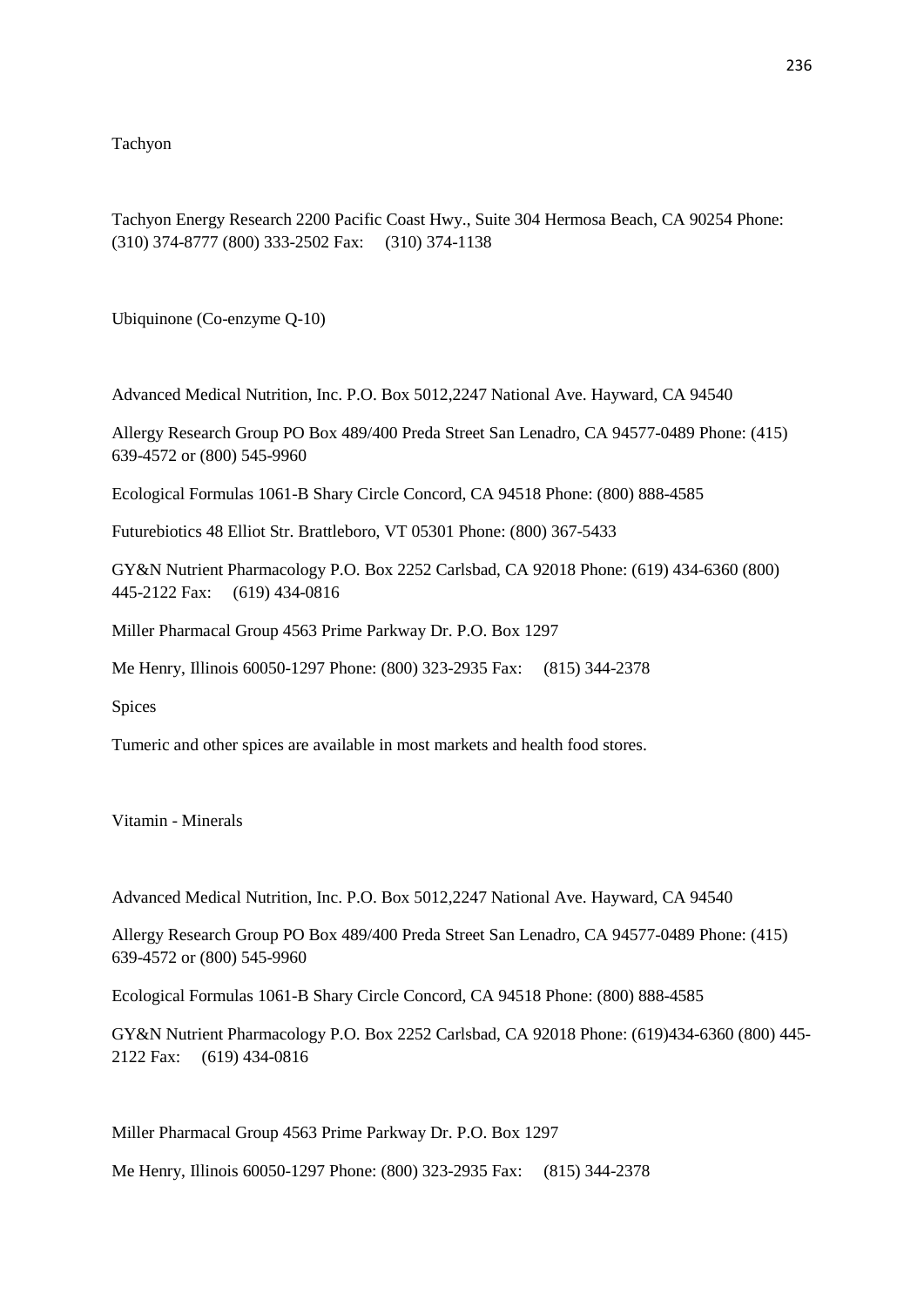#### GENERAL SOURCES

Alacer Corp. 14 Morgan Irvine, CA 92718 Phone: (714) 951-9660 Fax: (714) 951-7235

American Advanced Nutrition 27071 Cabot Road, Suite 121 Laguna Hills, CA 92653 Phone: (714) 582-4141 (800)514-5115 Fax: (714) 582-8461

American Biologies 1180 Walnut Avenue Chula Vista, CA 91911 Phone: (619) 429-8200 USA: (800) 227-4473 Fax: (619) 429-8004

Apothe'Cure, Inc. 13720 Midway Rd., Suite 109 Dallas, TX 75244 Phone: (214) 960-6601 (800) 969-6601 Fax: (214) 960-6921

Bio-Therapeutics/Phyto-Pharmica 825 Challenger Drive Green Bay, WI 54311 Phone: (414) 469- 9099 (800) 553-2370

CHI'S Enterprise, Inc.

5140 East La Plama Ave., Ste. 103

Anaheim, CA 92807

Phone: (714) 777-1542 (Day)

(714) 921-1957 (Evening) Fax: (714) 998-6090

CMC, Inc. 201 Route 22 Hillside, NJ 07205 Phone: (201) 923-9444 Fax: (201) 923-2441

DaVinci Laboratories 20 New England Drive Essex Junction, VT 05453 Phone: (802) 878-5508 (800) 325-1776 Fax: (802) 878-0549

International Power Foods

P.O. Box 1537

Myrtle Creek, OR 97457

Medi-Plex International Inc. 520 Washington St., Suite 391 Marinadel Rey, CA 90292 Phone: (310) 577-8418 (800) 292-6006 Fax: (310) 306-1058

| Merit Pharmaceuticals      | Phyne Pharmaceuticals, Inc.        |
|----------------------------|------------------------------------|
| 2611 San Fernando Road     | American Pharmaceutical Ent., Inc. |
| Los Angeles, CA 90065-1316 | 7950 E. Redfield Rd., Suite 110    |
| Local: (213) 227-4831      | P.O. Box 12543                     |
| (800) 69-MERIT<br>CA:      | Scottsdale, AZ 85267               |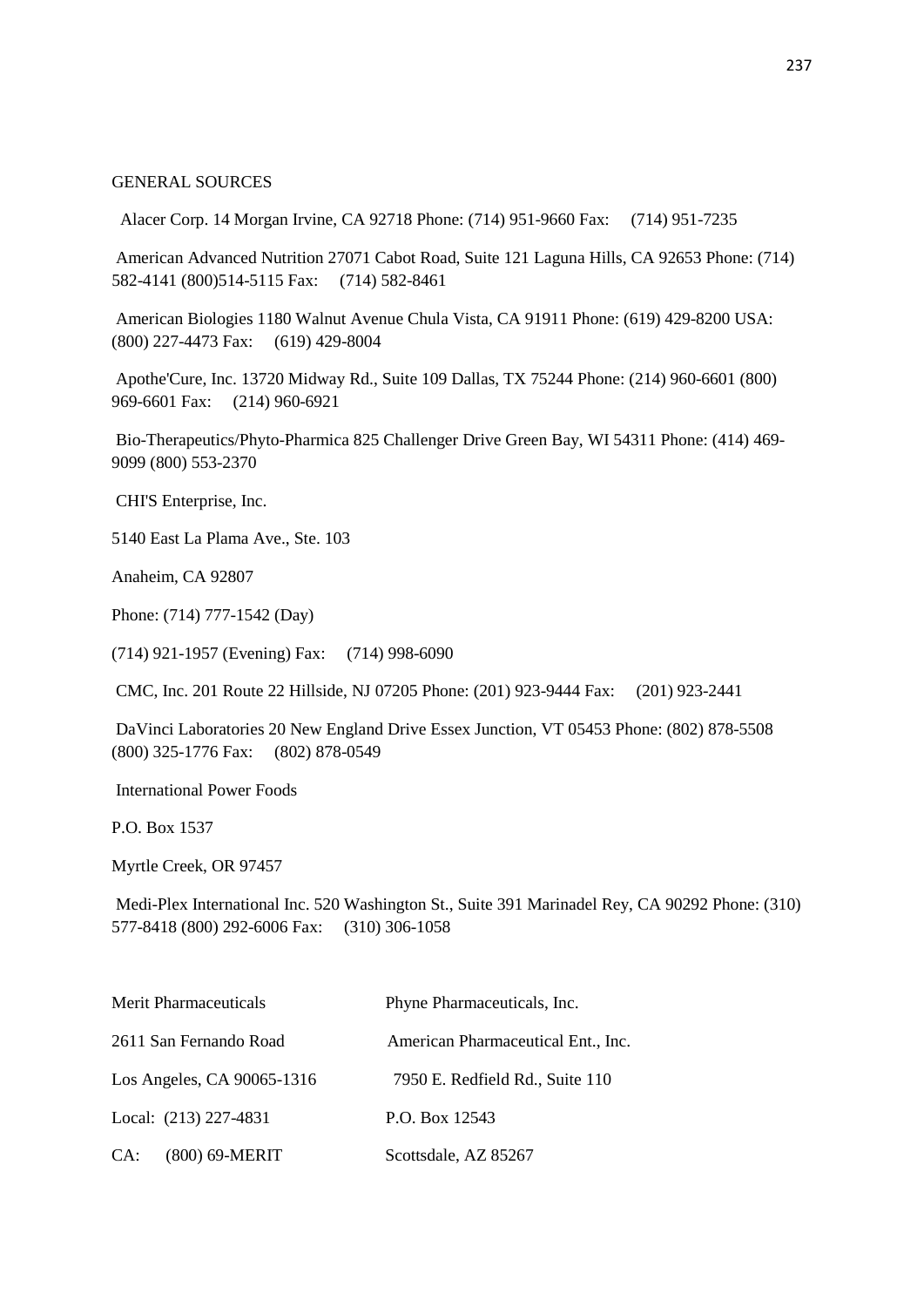|                                                                                            | Nat'l: (800) 421-9657          | Phone: (602) 998-4142                                                                               |
|--------------------------------------------------------------------------------------------|--------------------------------|-----------------------------------------------------------------------------------------------------|
| Fax:                                                                                       | $(213)$ 227-4833               | $(800)$ 345-3301                                                                                    |
| Fax:                                                                                       | (602) 443-4775 Metagenics      |                                                                                                     |
|                                                                                            | 5410 Highway 12                | Vitaline Formulas                                                                                   |
|                                                                                            | Maple Plain, MN 55359          | Ashland, OR 97520                                                                                   |
|                                                                                            | Phone: (612) 479-3444          | Phone: (503) 482-9231                                                                               |
| $(800)$ 444-9998<br>$(800)$ 648-4755                                                       |                                |                                                                                                     |
| Fax:                                                                                       | $(503)482 - 9112$              |                                                                                                     |
|                                                                                            | <b>PHARMACEUTICALS</b>         |                                                                                                     |
|                                                                                            | prescriptions.                 | - that are sometimes difficult to obtain in smaller cities and towns. Professionals only. Some fill |
|                                                                                            | <b>Belmar Pharmacy</b>         | The Mail Order Pharmacy                                                                             |
| 8015 W. Alameda Ave., Suite 100<br>3170 Federal Highway - Suite 104B                       |                                |                                                                                                     |
|                                                                                            | Lakewood, CO 80226             | Lighthouse Point, FL 33064                                                                          |
|                                                                                            | Phone: (800) 525-9473          | Phone: (800) 822-5388                                                                               |
| Fax:<br>(305) 786-1304 College Pharmacy                                                    |                                |                                                                                                     |
|                                                                                            | 833 N. Tejon St.               | Wellness Health & Pharmaceuticals                                                                   |
|                                                                                            | Colorado Springs, CO 80903     | Supplements and Prescriptions                                                                       |
|                                                                                            | Phone: (800) 748-2263          | at discount prices                                                                                  |
| 2800 South 18th Street Birmingham, Alabama 35209 Phone: 1 (800) 227-2627 or (205) 879-6551 |                                |                                                                                                     |
|                                                                                            | <b>INFORMATION RESOURCES</b>   |                                                                                                     |
|                                                                                            | <b>International Societies</b> | World Institute of                                                                                  |
|                                                                                            | Intl. Society for              | Ecology and Cancer                                                                                  |
|                                                                                            | Preventive Oncology            | Rue de Fripiers 24 bis B-1000                                                                       |
|                                                                                            | 217 East 85th Str. 303         | Bruxelles, Belgium                                                                                  |
|                                                                                            | New York, NY 10028             | Phone: (32 2) 219 08 30                                                                             |
|                                                                                            | Phone: (212) 534-4991          |                                                                                                     |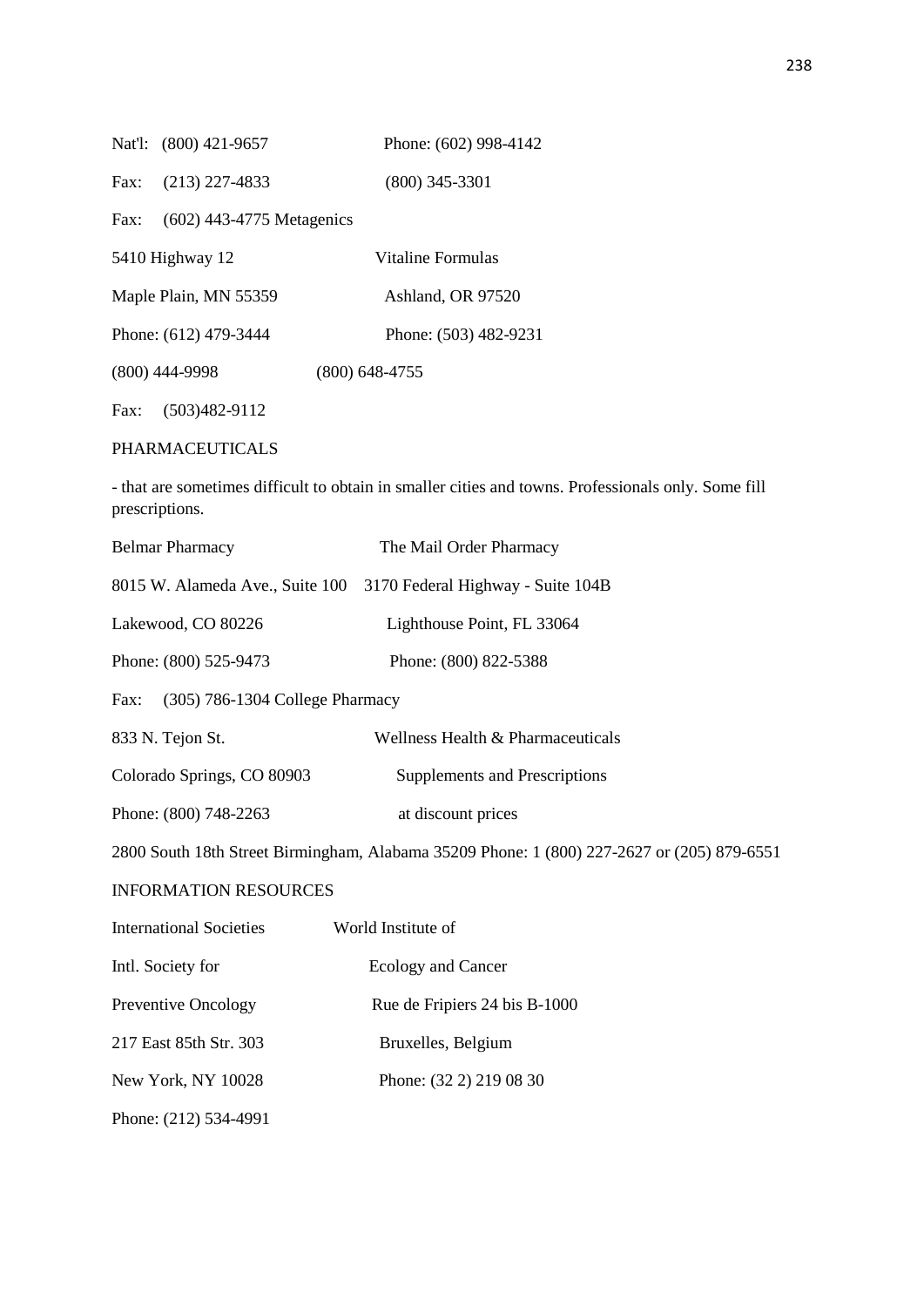European Society for

Psychosocial Oncology Service d'Hematologie, Hotel-Dieu Place du Parvis, Notre-Dame,

F-75181 Paris CEDEX 04 France

International Psycho-oncology

Project

Bergstrasse 10, D-2900 Oldenburg, Germany Phone: (49 441)1 31 47

World Health Org.,

Melanoma Program Instit. Nazionale Tumori,

Via Veneziana 1 1-20133 Milano, Italy Phone: (39 2) 29 39 92

Intl. Comm. for Protection Against Environmental Mutagens & Carcinogens,

Medical Biological Laboratory, TNO

P.O. Box 45, 2280 AA

Rijswijk, Netherlands

American Assoc. of

Orthomolescular Medicine 7375 Kingsway Burnaby British Columbia, V3N3B5 Canada

American College of

Advances in Medicine 231 Verdugo Drive, Suite 204 Laguna Hills, CA 92653 Phone: (714) 583-7666

Alternative Cancer Therapies 2043 N. Berendo Street Los Angeles, CA 90027 (203) 663-7801

Arlin J. Brown Information Center PO Box 251 Ft. Belvoir, VA 22060 Phone: (703) 451-8638

Cancer Control Society 2043 N. Berendo St. Los Angeles, CA 90027 Phone: (213) 664-7801

Can Help

3111 Paradis Bay Road Port Ludlow, WA 98365 (206) 437-2291

Foundation for Advancement

in Cancer Therapy Box 1242, Old Chelsea Sta. New York, NY 10113 Phone: (212) 741-2790

Gerson Institute PO Box 430 Bonita, CA 91908 Phone: (619)267-1150 Fax: (619) 267-6441

Comm. for Freedom of Choice

in Medicine 1180 Walnut Ave. Chula Vista, CA 92011 Phone: (800) 227-4473 Fax: (619) 429- 8004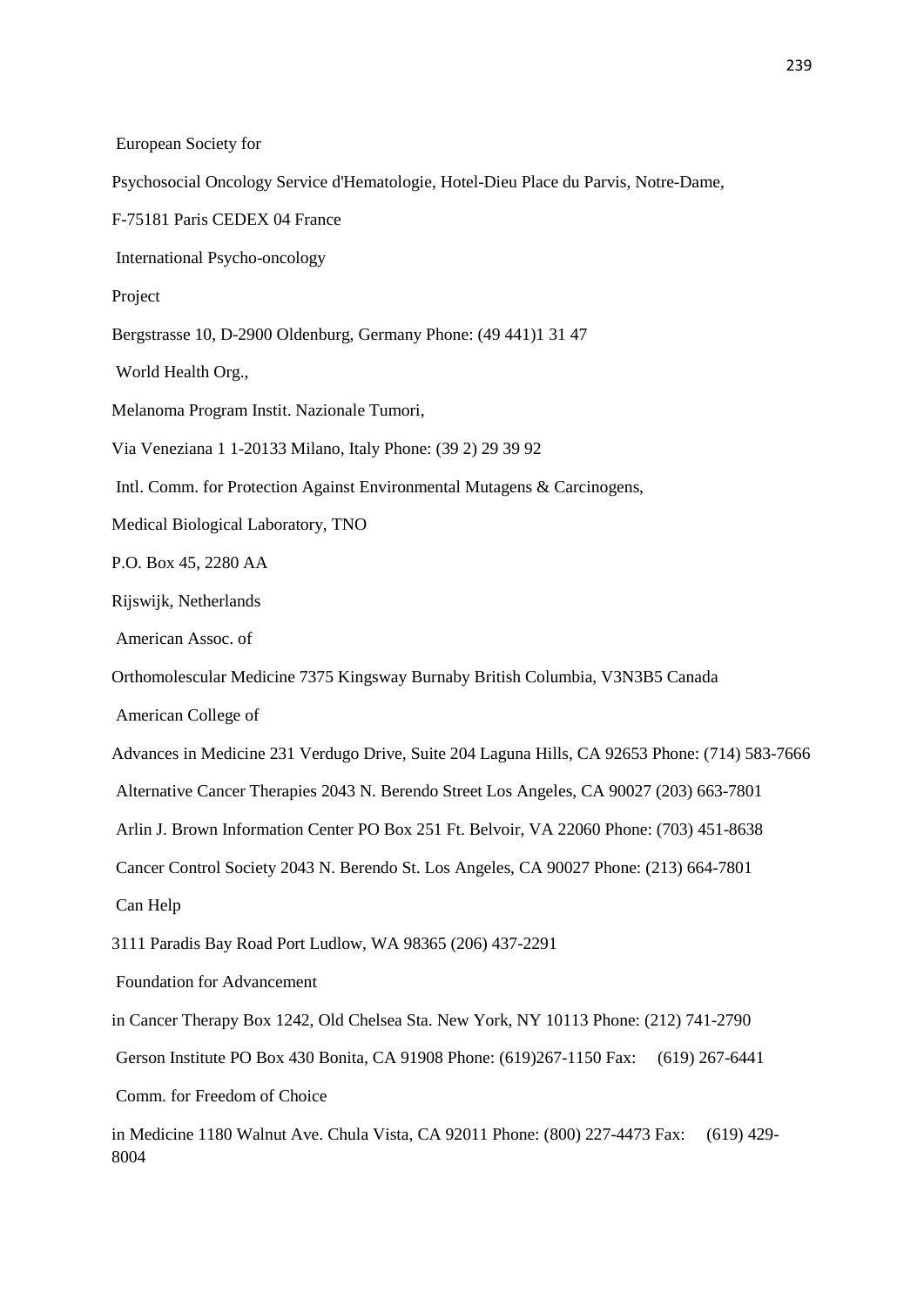European Institute for Orthomolecular Sciences

P.O. Box 420, 3740 A.K. Baarn, Holland

Intl. Academy of Nutrition and

Preventive Medicine PO Box 18433 Asheville, NC 28814 Phone: (704) 258-3243 Fax: (704) 251- 9206

Intl. Assn. of Cancer Victors

& Friends

7740 W. Manchester Ave., No. 110 Playa del Rey, CA 90293 Phone: (213) 822-5032 Fax: (213) 822-5132

We Can Do! 1800 Augusta, Ste. 150 Houston, TX 77057 Phone: (713) 780-1057

Ontario Naturopathic Association 4195 Dundas Street West

- Suite 213 West Toronto, Ontario

M9X 1X8 Canada (416) 234-5560

People Against Cancer Box 10, Otho, IA 50569 Phone: 1 (515) 972-4444 Fax: (515) 972-4415

Simonton Cancer Center PO Box 890

Pacific Palisades, CA 90272 Phone: (213)459-4434

Biological Homepathic Industries 11600 CochitiS.E. Albuquerque, New Mexico 87123 Phone: (800) 621-7644 or

(505) 293-3843 Fax: (505) 275-1672

Wright/Gaby Nutrition Institute PO Box 21535 Baltimore, MD 21208

Academy of Orthomolescular

Medicine/Huxley Institute PO Box 1731 Boca Raton, FL 33429

American Academy of

Environmental Medicine PO Box 16106 Denver, CO 80216

Journal of Orthomolescular Medicine/CFS, 16 Florence Ave.

Toronto, Ontario, M2N 1E9, Canada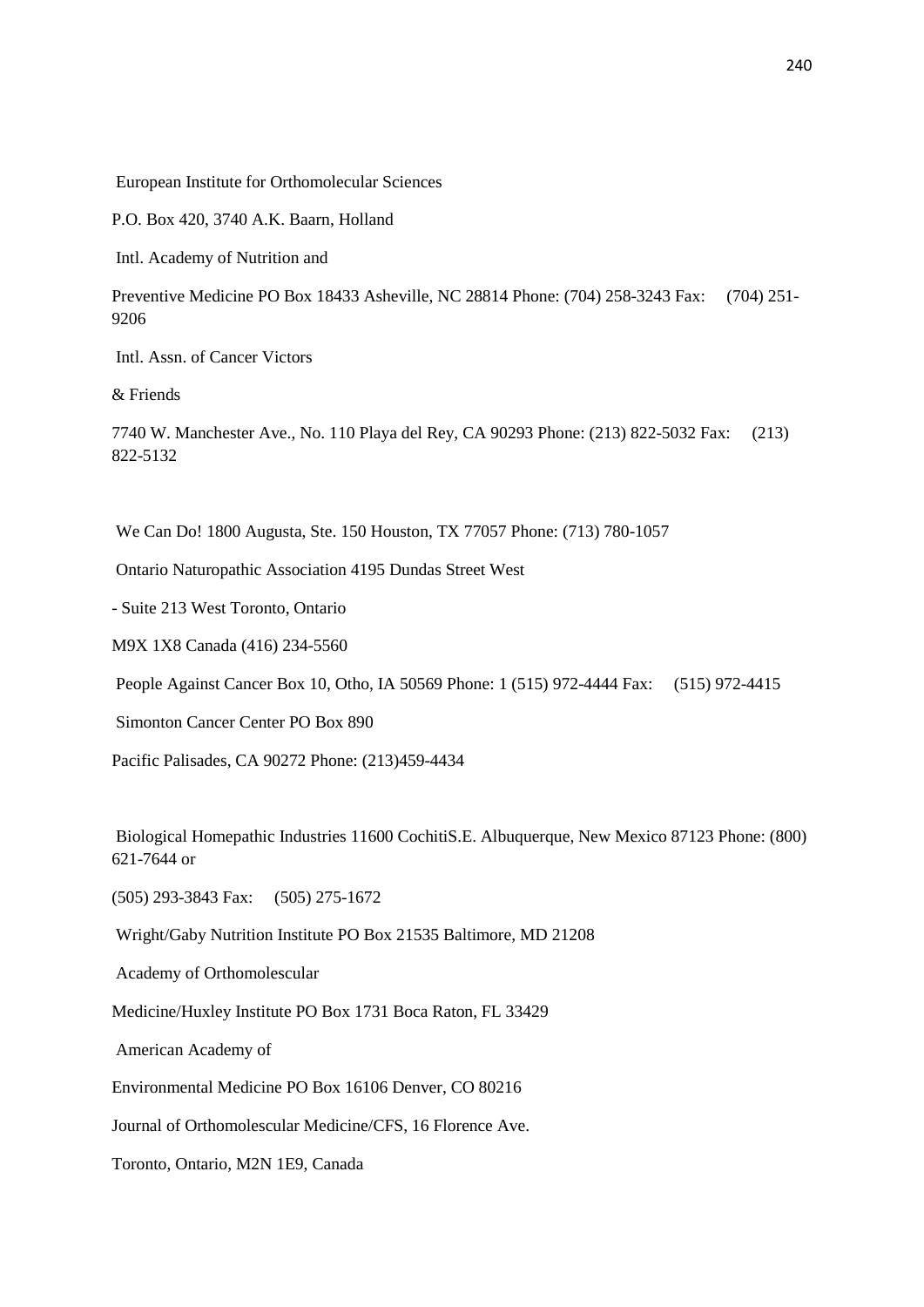Phone: (416)773-2117

Price-Pottenger

Nutrition Foundation PO Box 2614 La Mesa, CA 92044-2614

National Health Federation

Legislative Advocates Box 528 Gainesville, VA 22065-0528

Coalition for Alternatives in Nutrition and Healthcare, Inc. (CANAH)

PO Box B-12

Richlandtown, PA 18955

Belmar Pharmacy

8015 W. Alameda Ave., Suite 100

Lakewood, CO 80226

Phone: (800) 525-9473

Natural Therapy Products 17 Blytheswood Ave. Warrawee NSW2074, Australia 02-44-7552

Villain Limited

PO Box 467, Glasgow,

G52 2UF, Scotland Phone: 041 425 1930

College Pharmacy 833 N. Tejon St. Colorado Springs, CO 80903 Phone: (800)748-2263

Society of Complementary Medicine in London, 31 Weymouth Street, London, WIN 3FJ. Phone: 071 436 0821.

Homeopathic Education and Research, 5916 Chabot Crest, Oakland, CA 94618. Phone: (415) 420- 8791.

Life Extension Foundation 2490 Griffin Rd., Fort Lauderdale FL 33312. Phone 1 - 800 841-5433 (305) 966-4886.

James W. Prescott, Ph.D. Biobehavioural Systems, 5175 Luigi Terrace 35, San Diego, CA 92122.

ALLOPATHIC (ESTABLISHMENT MEDICINE) TREATMENT

NATIONAL CANCER INSTITUTE, (800) 4-CANCER.

INFORMATION AND REFERRALS FOR ALTERNATIVE TREATMENT CENTERS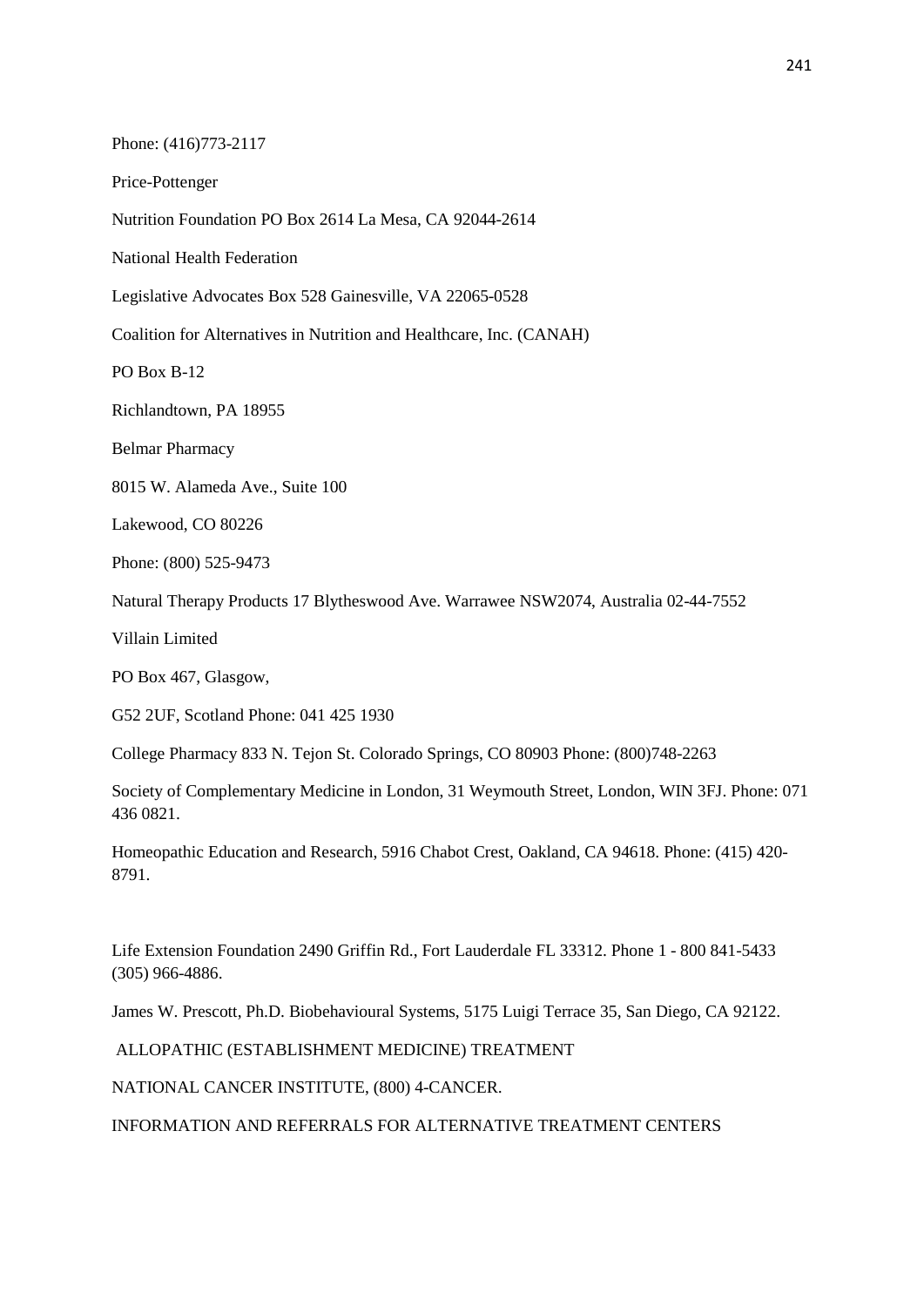In Tijuana, Mexico, contact; ANDREW McNAUGHTON, Tel. 011-52-66-300-481 or HUGUES BELLEVIEW, M.D. Tel. 619-469-1360 (Cal.) 011-52-66-301-966 (Mex.)

AMERICAN BIOLOGICS - MEXICO S.A. MEDICAL CEN-TER, 1180 Walnut Avenue, Chula Vista, CA 92011. Phone: (619) 429-8200, 800 227-4458 or 800 227-4473 (CA) (Be sure the Laetrile is mixed in front of you).

NEVADA CLINIC 2300 W. Sahara, Las Vegas, NV 89103. Phone: (702) 871-2700 or 800 641-6661.

AMERICAN INTERNATIONAL HOSPITAL Shiloh and Emmans Avenue, Zion, IL 60099. (708) 872-4561 800 For Help.

SAM BAXAS, MD., Baxamed Switzerland Medical Center, Realpstrasse 83, CH-4054 Basel, Switzerland. (061) 302-9066: Telex: 965 137 Buph ch. Fax: (061) 301 3872.

ONTARIO NATUROPATHIC ASSOCIATION 4195 Dundas Street West - Suite 213, West Toronto, Ontario, M9X 1X8, Canada. (416) 234-5560.

FINN ANDERSON, MD., Hum Legaarden Clinic, NY Strand-veg 11, DK 3050 Humleback, Denmark.

HANS A. NIEPER, MD., Inpatient Clinic, Paracelsus Klinik at Siberscem Oertzeweg 24, 3012 Langenhagen, Germany. 011-49-511-348-08-08 Outpatient Office: Sedan Strasse 21, 3000 Hanover 1, Germany. 011-49-511-348-08-08.

SIICHI KAWACHI, MD., 7-3-8 Ginza Chuo-ku, Tokyo, Japan. 03-572-5455.

BIRCHER-BRENNER PRIVATKLINIK, Keltenstrasse 48, CH 8044 Zurich, Switzerland. 011-41- 1251-68-90.

R. ARNOLD SMITH, MD, 701 Alcorn Drive, Corinth, MS 38834. Phone: (601) 286-4252.

NICHOLAS J. GONZALEZ, MD, 737 Park Avenue, New York, NY 10021. Phone: (212) 535-3993.

BIOLOGICAL THERAPY INSTITUTE Hospital Drive, Frank-lin, TN 37064. Phone: (615) 790- 7535.

RUTH CILENTO, MD, 1 Trackson Street, Alderly, Brisbane 4051, Australia. 07-352-6634

BRISTOL CANCER HELP CENTRE, Grove House, Cornwal-lis Grove, Clifton, Bristol, B28 4PG, England. 011-44-272-743216.

IMMUNO-AUGMENTATIVE THERAPY CENTRE, P.O. Box F-2689, Freeport, Grand Bahama Island, Bahamas. (809) 352-7455/6.

COLEY'S TOXINS:

York, NY 10022, 800 223-7874 or 800 522-5022 (in New York).

THE GERSON METHOD:

GERSON INSTITUTE, P.O. Box 430, Bonita, CA 92002. (619) 267-1150.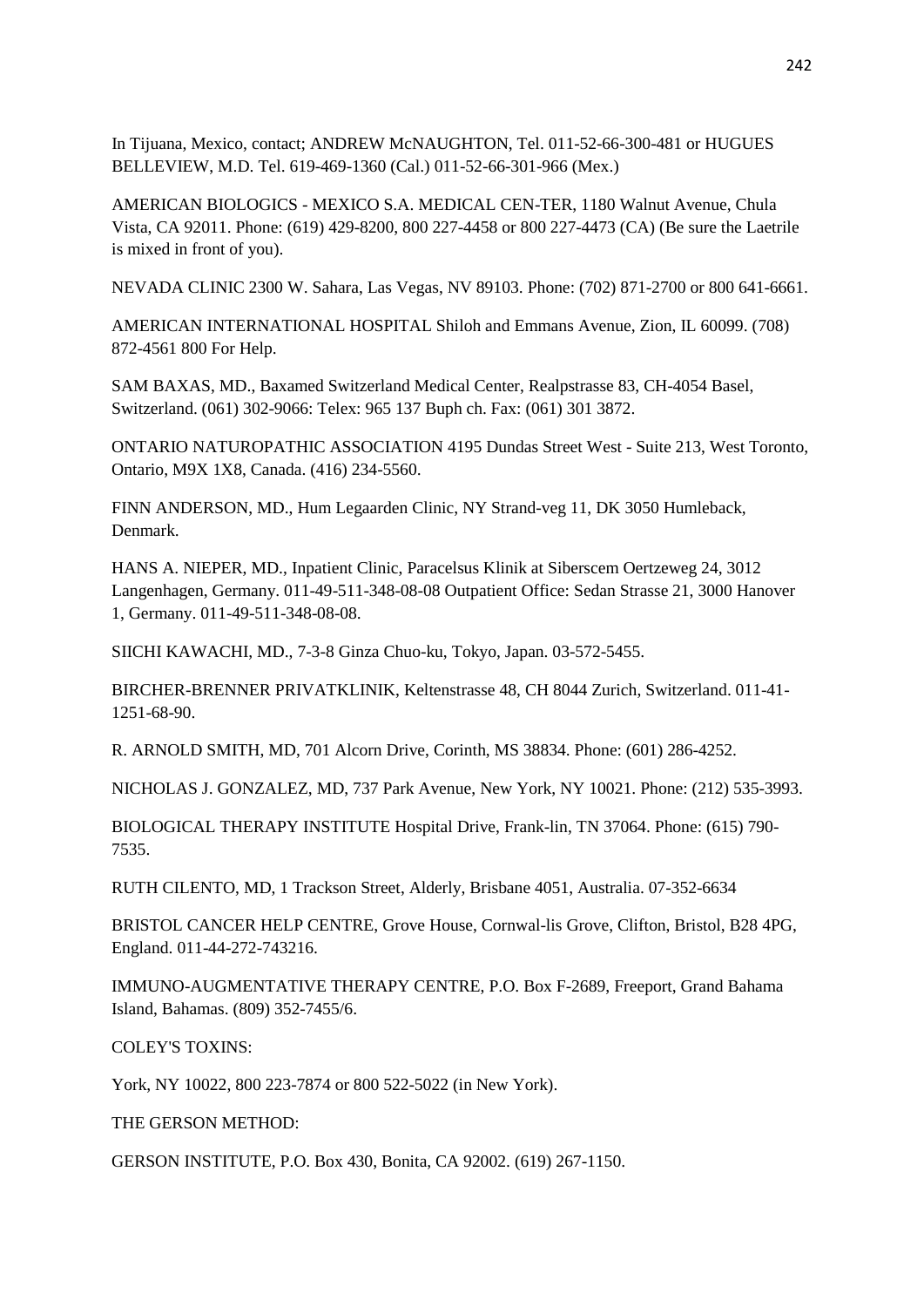## HYDRAZINE SULFATE THERAPY:

JOSEPH GOLD, MD, Presidential Plaza, 600 East Genesee

Street, Syracuse, NY 13202. (315) 472-6616.

LAETRILE AND METABOLIC THERAPY See recommen-dation at the beginning of this section.

IMMUNO-AUGMENTATIVE THERAPY AND OTHER TREATMENTS AND PATIENT'S RIGHTS:

PEOPLE AGAINST CANCER Box 10, Otho, IA 50569-0010

Phone: (515) 972-4444.

LEGAL/POLITICAL STRUGGLES IN THE CANCER FIELD:

PATIENT RIGHTS LEGAL ACTION FUND, 202 West 78 Street #3E, New York, NY 10024.

DENTAL AMALGAM TOXICITY REMOVAL:

HAL A. HUGGINS, DDS.MS, P.O. Box 2589, Colorado Springs, CO 80901. (719) 548-1600.

DAVID C. KENNEDY, DDS, 2425 3 Avenue, San Diego, CA 92101. (619) 231-1624,

W. WAYNE KING, DDM, 1200 Rosewall Road, SE, VPI Corp Building 2 level, Marjetta, GA 30062. (404) 426-0288.

Chapter 20

Astounding Future Therapy - Now!

There is no question that individuals who have chosen non-conventional therapies first have gotten better results in the treatment of cancer than those who opted for chemotherapy, radiation or mutilating surgery. Unfortunately, most patients choose immune-destructive therapies first. Under those circum-stances, treatment has to be carefully monitored, individualized, frequently evaluated and is usually prolonged. Two physicians, who give extraordinary attention to their patients and strictly limit the number under their care deserve special mention. Both physicians use electromagnetic therapies extensively and are getting dramatic results.

DEMETRIO SODI PALLARES, M.D., a world-renowned cardiologist, who had received many honors from the cardiolo-gical community in the United States until he attacked the very foundation of drug therapy, has been researching the use of alternating magnetic fields and metabolic therapy for chronic degenerative disease. His results are exciting. I will limit my comments to cancer, although he has achieved astounding results in multiple sclerosis, osteoporosis, arthritis and a host of other conditions in which establishment medicine only treats symptomatically, while causing serious damage.

Shortly after the first printing of THE CANCER SOLUTION, and because of my ongoing search for effective therapies for all diseases, I met with Dr. Demetri Sodi Pollares (one of the most renowned research cardiologists and creative investigators of this century) who discovered the importance of the sodium -potassium ion exchange in heart muscle. We were joined by Joseph Zaidenweber, M.D. -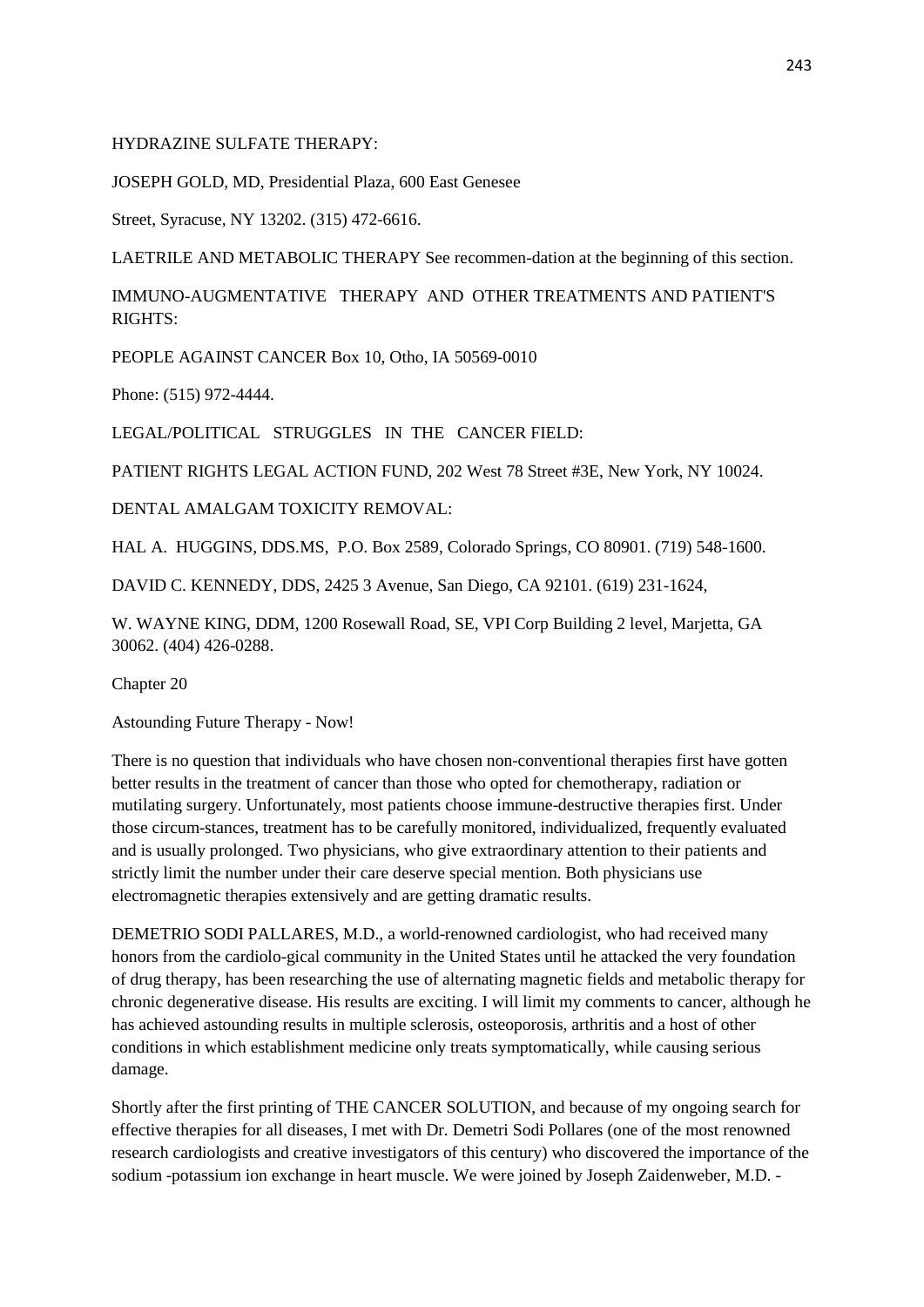Nobel Prize Laureate (shared), psychiatrist and author of several novels dealing with advanced and futuristic concepts of Psychoneuro-immunology. The meeting took place in Mexico City at the home and office of Dr. "Sodi," who is often referred to respectfully and affectionately by his colleagues as the "Maestro."

"Pepe" Zaidenweber and I arrived at the gates of the Maestro's modest estate and strolled down the long tree-lined path to the modern one-story clinic. It was six in the evening and the setting sun was just beginning to blanket the city with the soft pastel colors of dusk. To the left of the entrance was a large free-form pool which could be viewed from the window walls of the waiting and treatment areas of the clinic. The peaceful atmosphere did not prepare me for the exciting disclosure in store for me. While we waited for the Maestro to finish his consultation with his last patient of the day, Pepe related that the office building where Sodi's practice used to be was demolished in the last earthquake. Even though the Maestro's previous office was impressive, this setting had a positive and comforting atmosphere. Most doctor's offices are, in my opinion, negative and frighteningly clinical.

The office staff was still administering various therapies to other patients. I wandered about and recognized the familiar treatment tables with the large arched pulsed electromagnetic field generators gliding slowly back and forth over the resting patients. The staff moved about, inquiring softly of their patients' comfort and receiving affirmative smiles in return. In another area I spotted a low power laser from Italy, a nostalgic reminder of the successful research I had performed ten years ago on arthritis of the hands. I reflected that, in spite of two confirming university double-blind studies, the FDA had still not approved this completely safe technique. Obviously, it would threaten the most lucrative source of income for the pharmaceutical industry - the non-steroidal, anti-inflammatory drugs. Off to one side I noticed two large recliners that were conspicuous because there were large red triple hinged vinyl mattresses lying on top of them. "What was the Maestro up to?" I mused. I was soon to find out!

Pepe and I were then ushered into the Maestro's office. I exchanged a hug and a handshake with my old friend, this incredibly young looking eighty year-old, robust bear of a man who looked at least ten years younger. His warm voice was strong and lively as we talked about the research both of us had been involved with during the intervening five years. Sodi presented to me his book that had just been published in Spanish entitled MAGNETOTHERAPY AND METABOLIC TREATMENT. Aware that my Spanish was limited, Sodi spent considerable time explaining the contents of the book. I was so impressed that I asked Sodi if he would be agreeable to my publisher translating and publishing his work in English. He consented and that project has already started.

The Maestro soon asked his secretary to bring in several x-rays of patients under therapy for cancer. The films were astounding. The patients' therapy consisted primarily of a high potassium - low sodium diet, intravenous infusions of his "polarizing solution," and pulsed alternating electromagnetic fields. He gave me permission to reproduce those x-rays in the second edition of this book - they are on the following pages!

The first case is a 40 year old women who was diagnosed as having breast cancer (infiltrating canalicular carcinoma of both breasts) in May of 1990. She had been treated with 9 cycles of chemotherapy and then 25 sessions of radiation. A few months before her first visit to Dr. Sodi Pallares she underwent surgical removal of both ovaries because of metastasis (spread of the original tumor to the ovaries).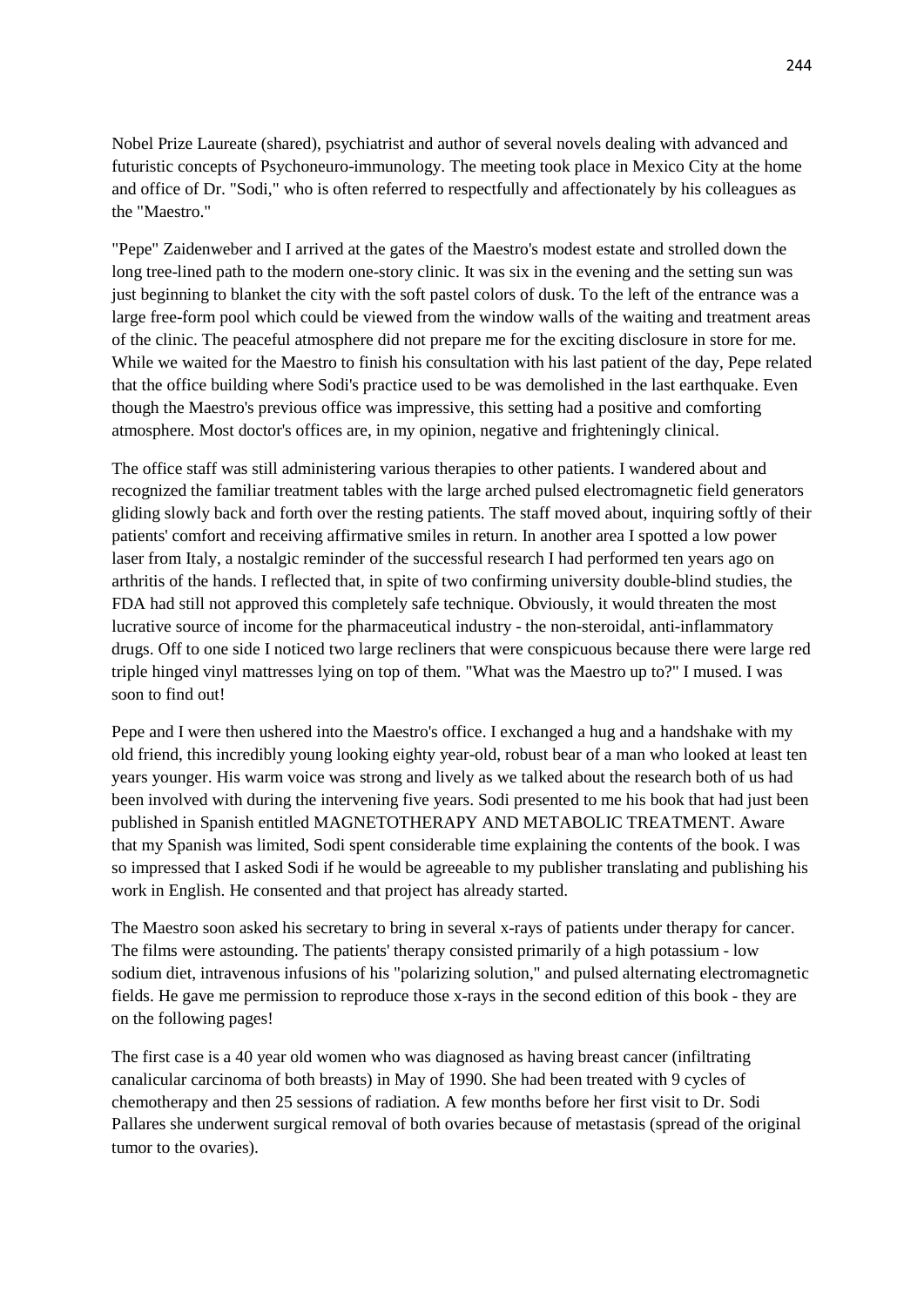The breast cancer, consisting of many tumors in each breast, was not effected by any of the therapies she had received and her condition was pronounced hopeless. The patient was first seen by Dr. Sodi Pallares on August 27, 1993. Her general condition was very poor. She weighed 110 pounds, 17.5 pounds less than in 1990. She had pleural fluid on the right side (fluid in the chest). Dr. Sodi Pallares evacuated 2800 ml. (almost 3 quarts) of fluid. The patient was nauseous, anemic and complained of loss of appetite. X-rays of the pelvis were taken, one of which is shown in figure 1.

Figure 1. In this x-ray of the pelvis, the pubic bone is barely visible and the ischium is almost entirely invisible due to the lysis or destruction of bone substance. In the films shown below, note the incredible changes after non-toxic therapy.

The Patient was placed on a low sodium - high potassium diet and 3 to 5 intravenous infusions of polarizing solution each week. A strong electromagnetic field of 200 gauss was administered daily for 4 hours. The patient's appetite improved and she gained almost five pounds during the first five weeks of painless, non-mutilating therapy. The following x-ray (fig. 2) was taken after five weeks:

Figure 2. The pubic bones are now well-defined and represent a remarkable rebuilding of bone and halting of the cancer process. The ischium are also reforming and the ilii (hip bones) likewise show diminution of bone lysis. No sane, honest physician could call this a "spontaneous remission". On November 30, 1993, after three months of therapy, the improvement was even more dramatic and impressive.

Figure 3. Both the pubis and the ischium are well defined and bone is further reappearing in the ilii and the femurs (thigh bone). When these x-rays were taken, the tumors in the left breast had improved by 70% and those in the right breast were reduced by 30%.

In May 1994, Dr. Sodi Pallares informed me that the patient was in excellent condition and continues to improve.

Demetrio Sodi Pallares, MD, Bravo 31, San Jeronimo Tel: 10200, Mexico DF. 011 525 691 1923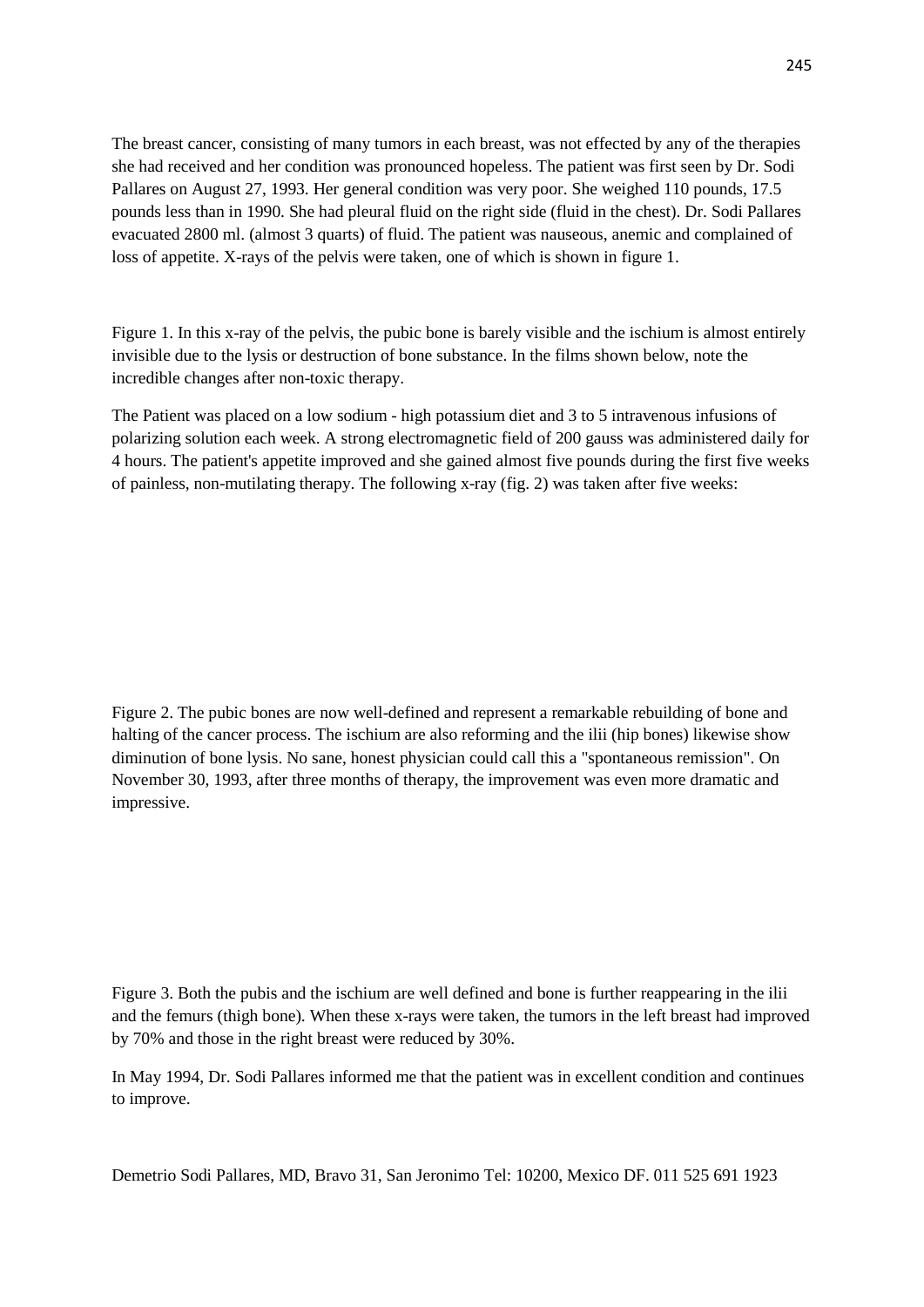\*\*\*\*\*\*\*\*\*\*\*\*\*\*\*\*\*\*\*\*\*\*\*\*\*\*\*\*\*\*

The second case is a 57 year old woman that was first seen by Dr. Sodi Pallares on July 31, 1992. She related that in February 1991 she was suffering intensive pain in the right buttock. Diagnostic studies revealed a malignant schwannoma (nerve sheath cancer) with destruction of the 11th and 12th thoracic vertebrae of the spine (fig. 4).

\*\*\*\*\*\*\*\*\*\*\*\*\*\*\*\*\*\*\*\*\*\*\*\*\*\*\*\*\*\*

Figure 4. On the right side of this film, a spherical mass can be seen (indicated by the circle). In the film on the left (frontal projection), the same tumor is visible to the left of the midline.

(Previously in March 1991, the patient began a series of twenty radiation treatments which resulted in serious damage to the patient's general condition. She lost thirty pounds, became extremely weak, lost her appetite and developed intensive pain in the lower back and in the frontal pelvic area fig. 5).

Figure 5. Even after receiving radiation treatments from her first doctor, the tumor continued to spead. The circled area shows an obvious enlargement of the tumor mass on the left side of the film (right lung field). Because her condition was worsening she sought the help of Dr. Sodi Pallares who then started his three-pronged attack with diet, polarizing solution and magnetic field therapy (200 gauss for 4 or mores hours daily). Dr. Sodi Pallares commented to me in his letters, "The improvement came slowly but without interruptions. The frontal projection of the tumor showed marked reduction" (see fig. 6).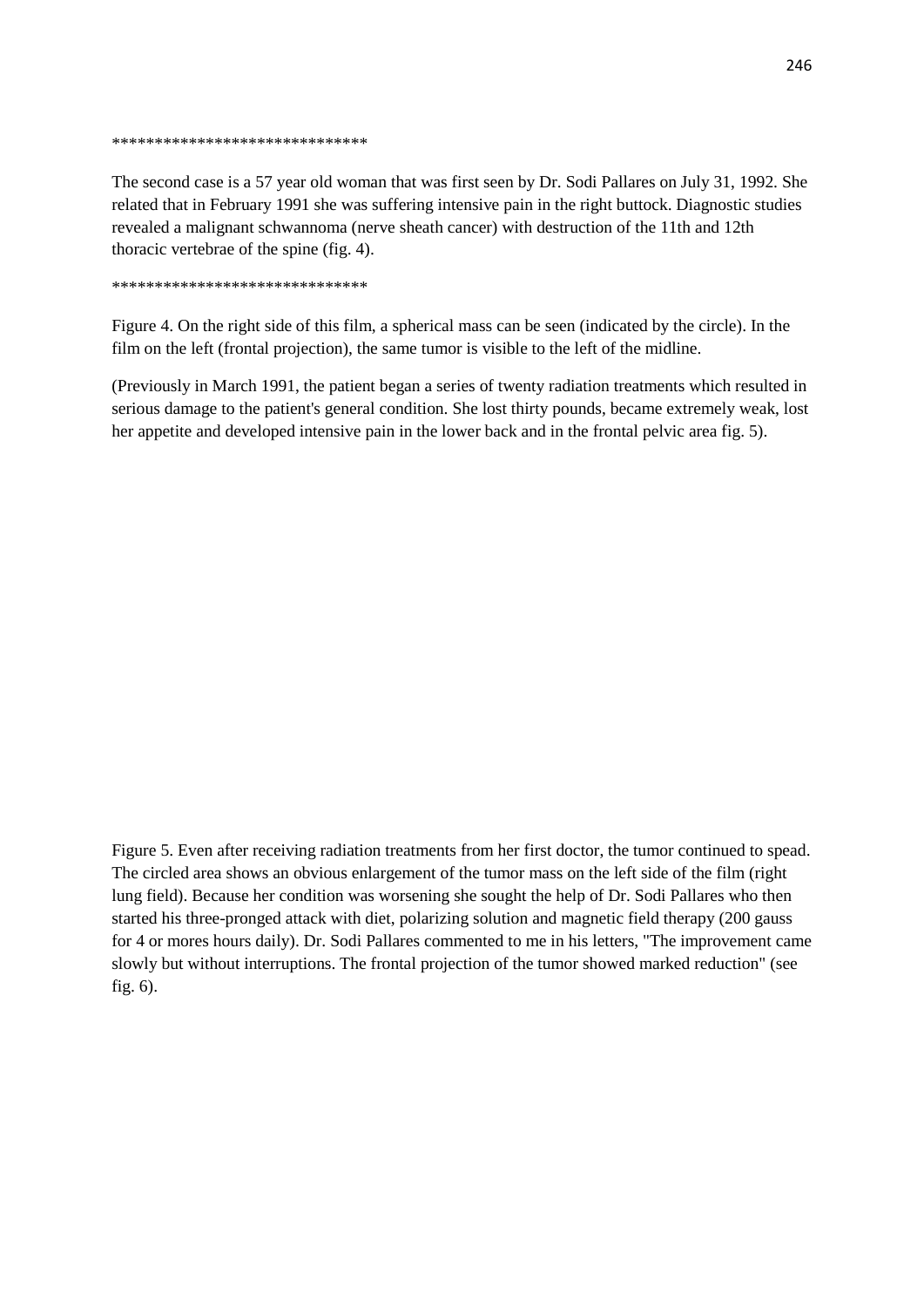Figure 6. Comparison with the previous x-rays shows a dramatic clearing of the tumor after receiving Dr. Sodi Pallares' therapy. "The patient recovered 11 Kg (27.5 pounds), had no more pains and the general condition is now very satisfactory. The patient has been under my care during 18 months."

Dr. Sodi Pallares can be contacted at: Demetrio Sodi Pallares, M.D, Bravo 31, San Jeronimo 10200 Mexico, D.F.

Telephone (Oil) 525-691-1923.

\*\*\*\*\*\*\*\*\*\*\*\*\*\*\*\*\*\*\*\*\*\*\*\*\*\*\*\*\*\*

Dr. Gerald Hall is a chiropractor with excellent credentials and extensive training in electromagnetic therapies and natural medicine. He is particularly unique in that he will treat only four patients weekly and gives unprecedented attention, care and analysis to each patient, involving many hours each day. My conversations with him revealed an extremely knowledge-able and dedicated physician. He claims a 95% success rate, even with advanced cancers. His therapeutic regimen is extensive and includes:

Resonated and frequency activated live cell crystals, transfer RNA, amino acids, enzymes and phosphorylated thiamine. He is one of the few physicians who is well-versed in the use of the Rife generator and ray tube. He utilizes live-cell injections, ozone, herbs, homeopathics, Kirlian energy diagnosis, acupunc-ture and chakra stimulation, electromagnetic wave combina-tions, injections of color photon energizing solutions, laserized Koch remedies and much more. I was very impressed with the scope of his armamentarium. The cost of therapy runs between \$2,000 to \$4,000 weekly.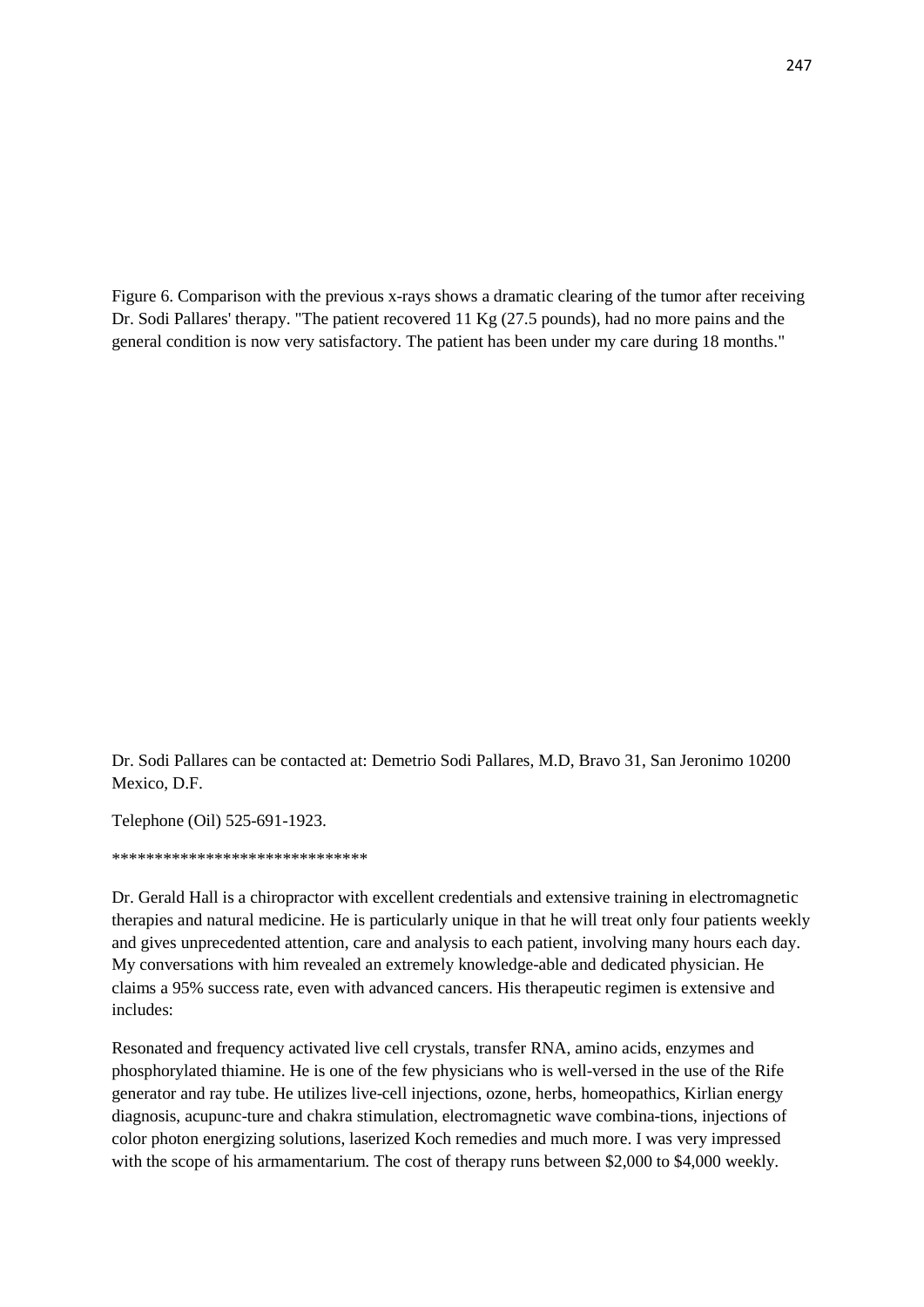Depending on the condition, therapy may last months in some cases. The care is still less than establishment prices, and he is winning the war against cancer.

Contact: Dr. Gerald Hall, Rio Amarillo 1506, Juarez, Mexico (915) 598-0601.

\*\*\*\*\*\*\*\*\*\*\*\*\*\*\*\*\*\*\*\*\*\*\*\*\*\*\*\*\*\*

Another remarkable therapist using pulsed electromagnetic energy is Kay Kiernan of the Bluestone Clinic near London. She has been a pioneer in this therapy for many years, is truly remarkable and has served the Royal Family. She can be contacted by calling 44-71-637-4533.

ABOUT THE AUTHOR...

CURRICULUM VITAE

ROBERT E. WILLNER, M.D., Ph.D.

## EDUCATIONAL BACKGROUND

1987

University for Humanistic Studies (accredited) Las Vegas, Nevada

Degree: Doctor of Humane Letters (Ph.D, in Nutrition)

1951-1955

New York Medical College New York City, New York Degree: Doctor

of Medicine

1948-1951

New York University College of Arts and Sciences, University Heights,

New York City, New York Degree: Bachelor of Arts (Major: Psychology

Minor: Biochemistry, Music)

1947-1948

University of Southern California Los Angeles, California Freshman Year

toward B.A. degree

1943-1947

Music and Art High School New York City, New York Degree: High

School Diploma, Music Major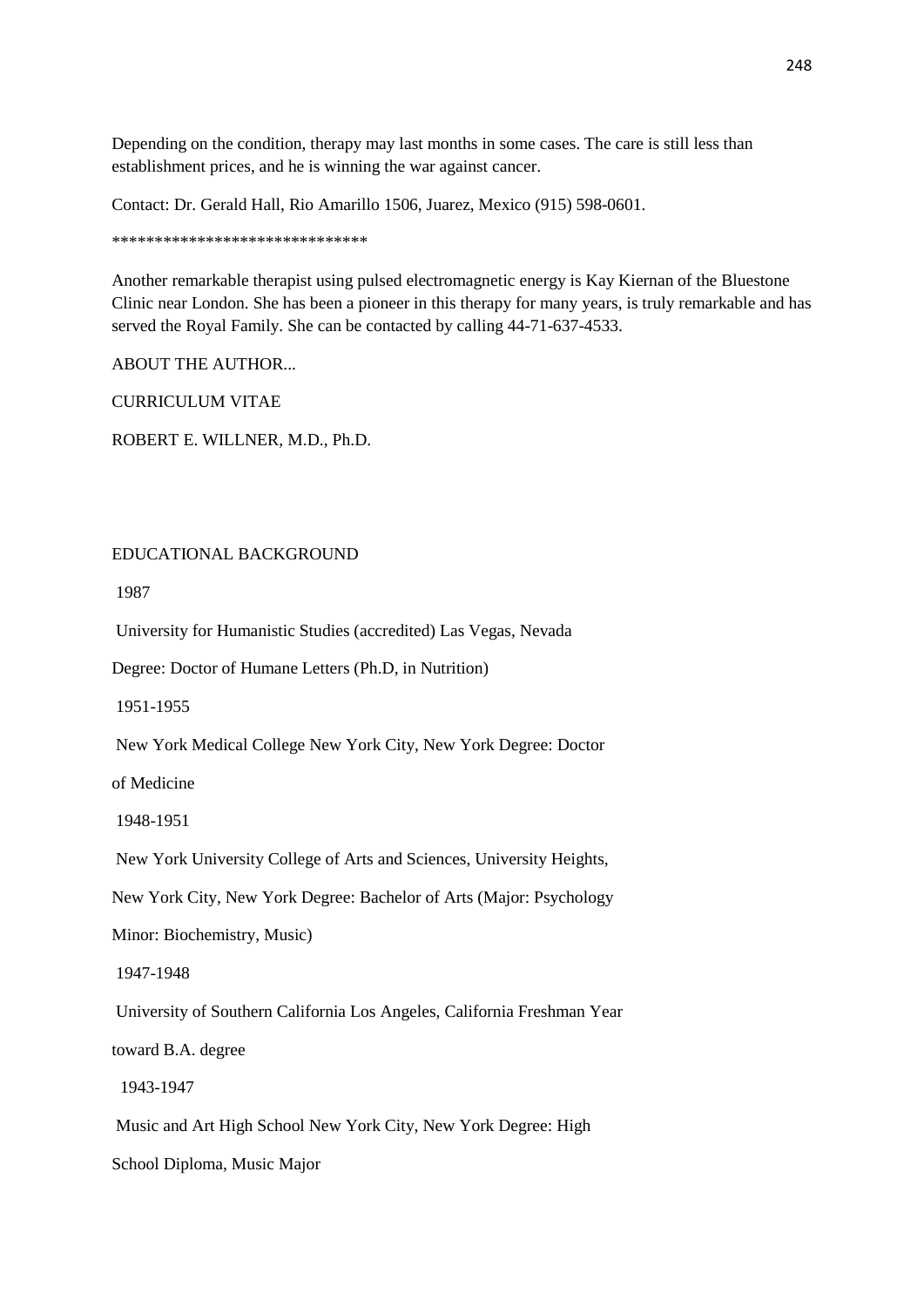#### POSTGRADUATE ACTIVITIES

1987

American Board of Pain Management Specialties, Fellow

#### (FABPMS-C)

American Academy of Neurologic and Orthopedic Medicine and

Surgery, Fellow (FAANaOS-Cm)

American Board of Legal Analysis in Medicine and Surgery,

Fellow (FABLAAMS)

#### 1983

Chelation Therapy Workshop The American Academy of Medical

Preventics Reno, Nevada

1979

The American Board of Family Physicians Recertification

### 1976

Postgraduate Institute for Emergency Medical Care University of

California, San Diego

"Our Inner Conflicts" CE208 School of Continuing Studies University of

Miami, Miami, Florida

1974

Second World Symposium On Acupuncture And Chinese Medicine The

American Society of Chinese Medicine

1973

The American Association of Sex Educators and Counselors, The

American University Certificate in Sex Education

1972

American Board of Family Medicine Diplomate (ABFM-D)

1961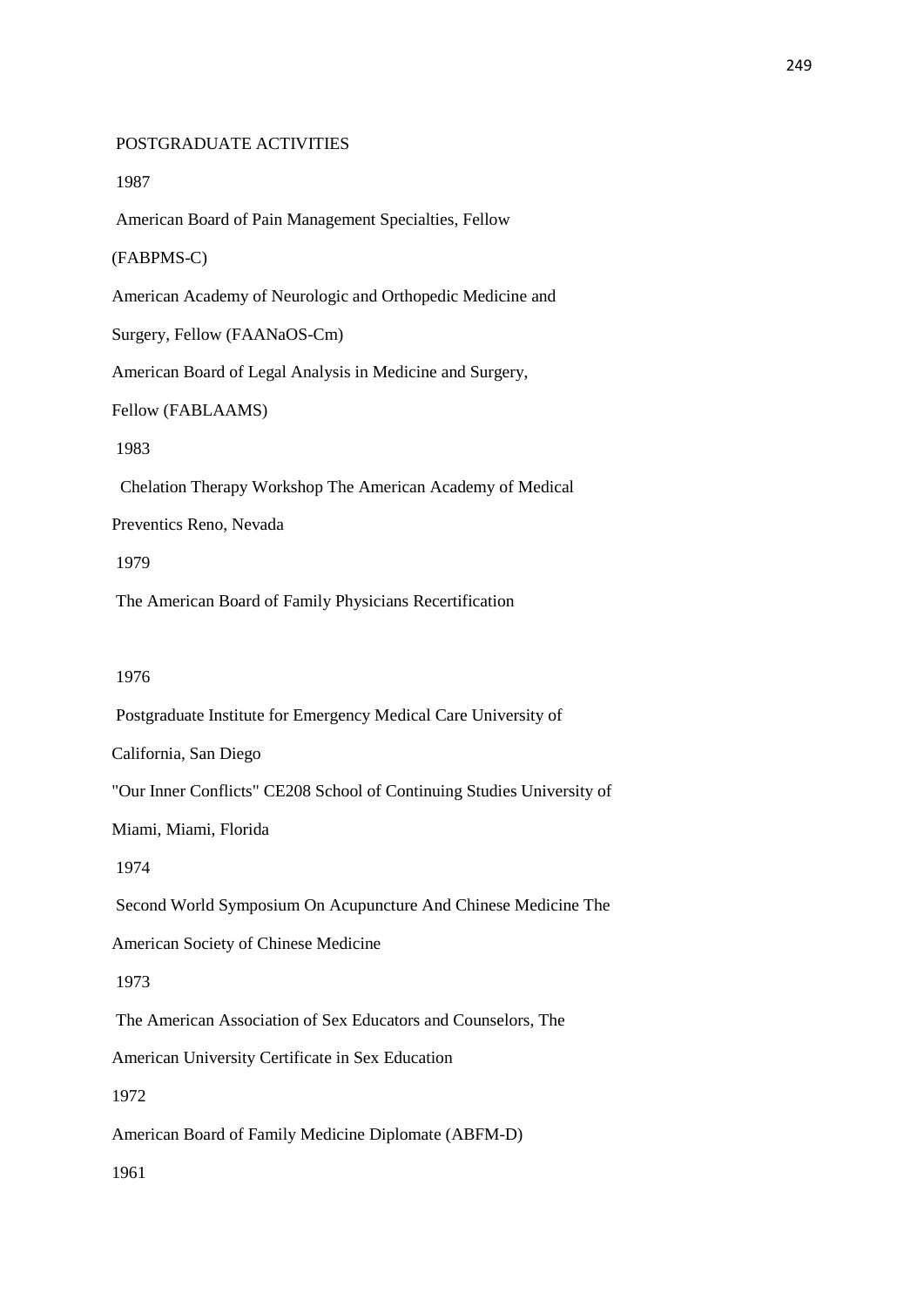Arroyo Academy of Advanced Hypnosis Certification 1959 Florida Board of Medical Examiners Certification 1956 School of Aviation Medicine Basic Certification 1955 National Board of Medical Examiners POSTGRADUATE PROFESSIONAL CAREER 1959-1989 Private Practice of Medicine, North Miami Beach, Florida 1955-1959 United States Air Force, General Medical Officer, Chief of Emergency Service, Chief of Obstetrical Service, Base Psychiatric Officer 1955-1956 Memorial Hospital, Phoenix, Arizona Internship 1954-1955 Flower and Fifth Avenue Hospital, New York City, New York Internship Bird S. Coler Hospital for Physical Medicine and Rehabilitation Internship SOCIETY MEMBERSHIPS 1989-1991 American Physicians Associations 1985-1991 American College of Advancement in Medicine 1984-1991 American Academy of Neurological and Orthopedic Medicine and Surgery 1962-1987 Southern Medical Association 1983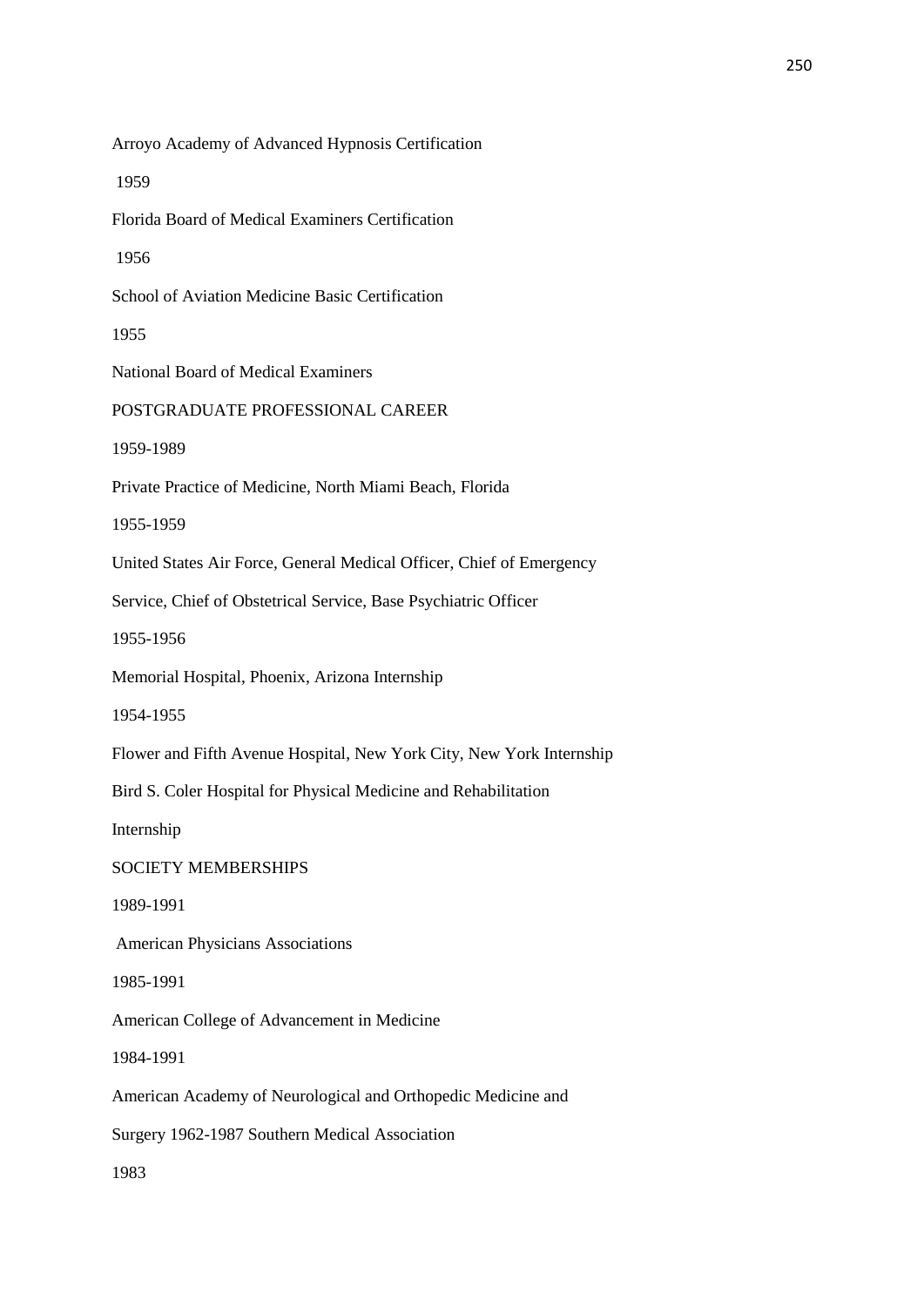International Association for the Study of Pain 1983 International Laser Research Academy 1979 German Academy of Auricular Medicine 1979 American Society of Bariatric Physicians 1975 South Florida Council of Medical Staffs 1972 American Institute of Hypnosis 1960 American Medical Association Florida Medical Association Dade County Medical Association American Academy of Family Physicians Florida Academy of Family Physicians Dade County Academy of Family Physicians 1952 Phi Delta Epsilon Medical Fraternity HOSPITAL ASSOCIATIONS 1960-1989 Parkway Regional Medical Center, North Miami Beach, Florida - Senior Attending Physician HONORS AND SPECIAL ACTIVITIES 1990-1991 American College of Advancement in Medicine (Board Of Directors) Sergeant At Arms 1989-1991 American Physicians Association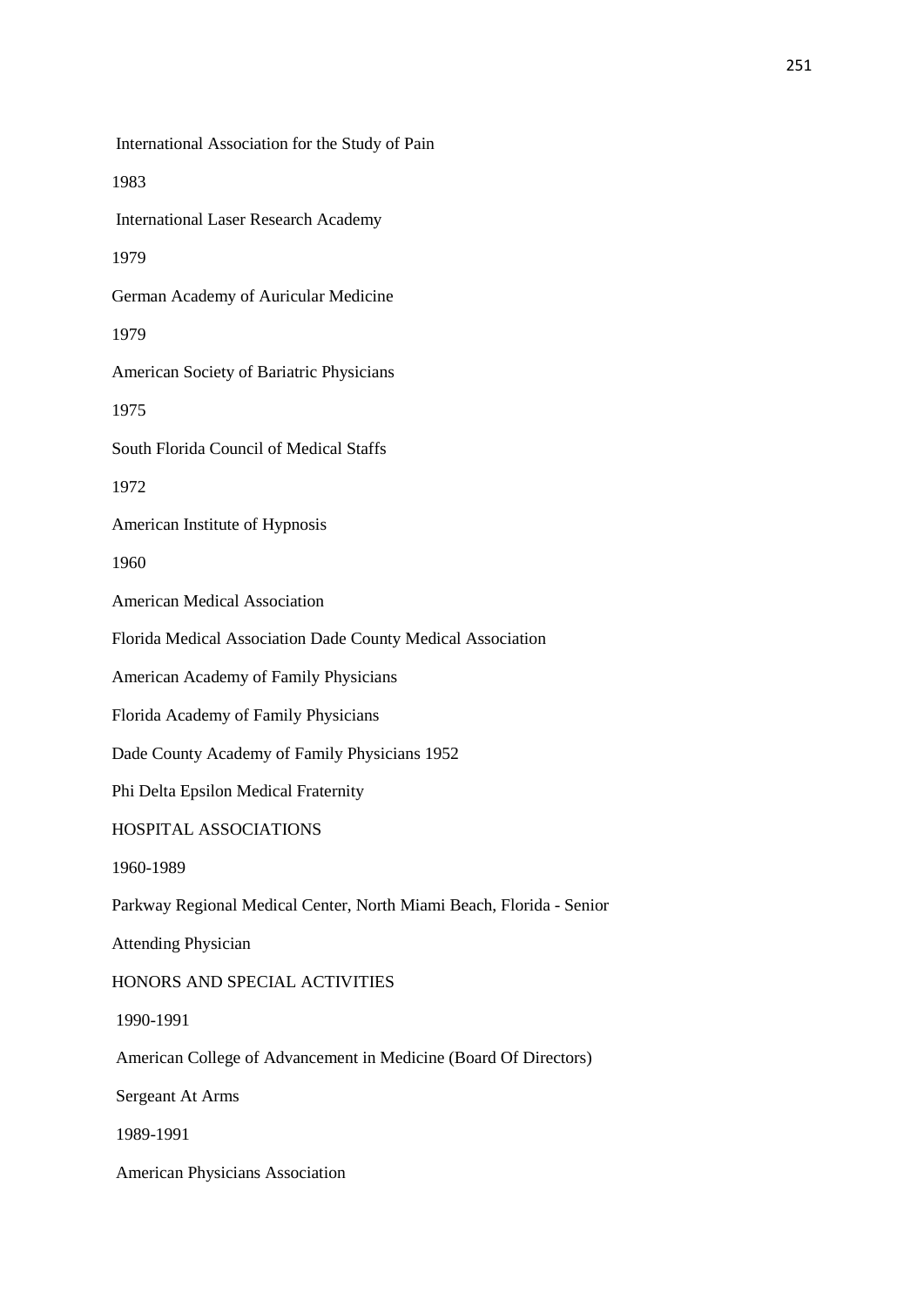Executive Secretary 1988-1991 American Academy of Advancementin Medicine Board of Directors 1987-1991 American Board of Pain Management Specialties Professor & Chairman 1983-1984 International Laser Research Academy Linda Georgian Television Medical Show President Advisor 1982-1984 Conference on Holistic Medicine Walter Reed Hospital, Wash. D.C. Lecturer 1977-1984 Concept House Drug Rehabilitation Miami, Florida Medical Director 1981-1982 Medical Research Laboratories Chicago, Illinois Medical Director 1980-1982 Oleda Inc. New York City, New York Medical Director 1980 The Funhouse Motion Company The Funhouse" McGill University Medical School Preceptor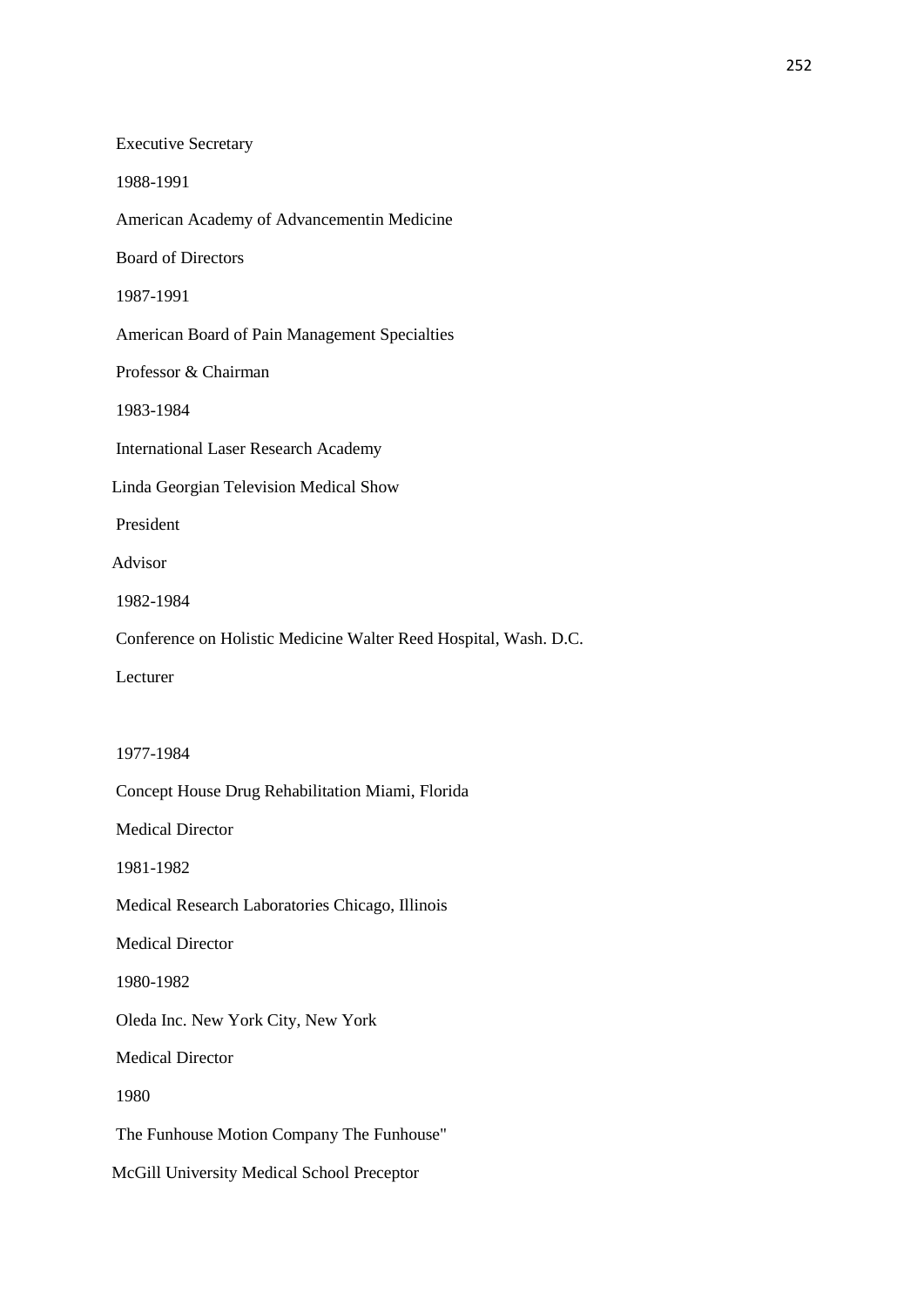Medical Consultant 1978-1980 Florida International University Univ. of Miami School of Medicine Lecturer Lecturer 1979 Paramount Pictures Corporation "Spanner's Key" Medical Consultant 1962-1979 Dade County Medical Association Lecturer 1978 Truman Van Dyke Company Medical "Woman In White" Consultant 1978 Nurse Practitioner Program University of Miami Preceptor 1977-1978 National Acupuncture Research Society Board of Directors 1974-1977 National Acupuncture Research Society Faculty 1977 Motion Picture "The Champ" Medical Consultant 1972-1976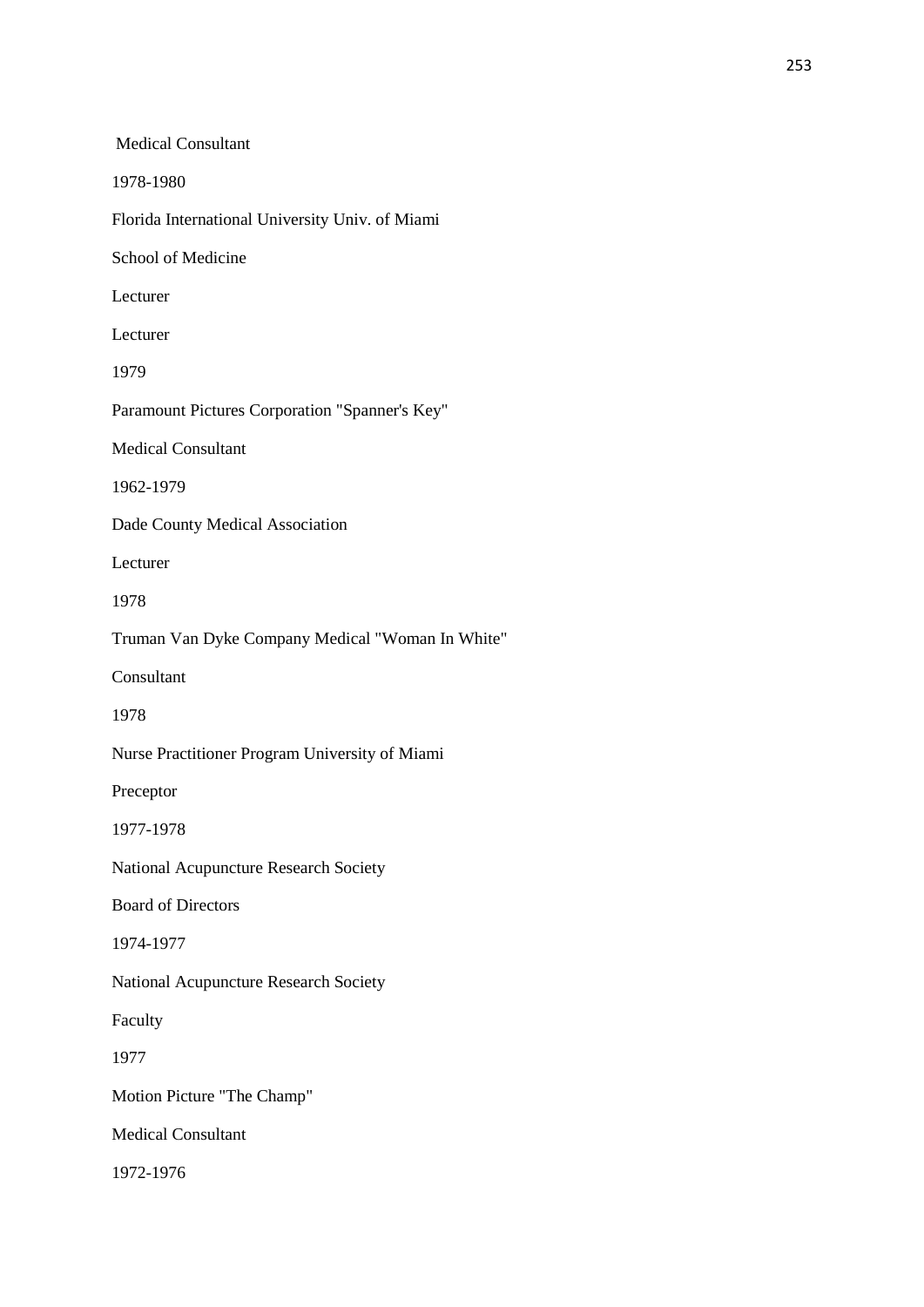Spectrum House Rehabilitation Center, Miami, Florida Medical Director 1975 South Florida Council of Medical Staffs Secretary 1974 Florida Academy of Family Physicians American Medical Association Physician Recognition Award American Academy of Family Physicians, Award Certificate Vice-Pres. 1968-1974 Dade County Academy of Family Physicians Board of Directors 1968-1974 Florida Academy of Family Physicians Board of Directors 1973 American Academy of Family Physicians Charter Fellow 1972 Parkway General Hospital Certificate of Appreciation Chief of Staff 1971 Parkway General Hospital Dept. of Family Practice Chairman 1970-1971 Dade County Academy of Family Practice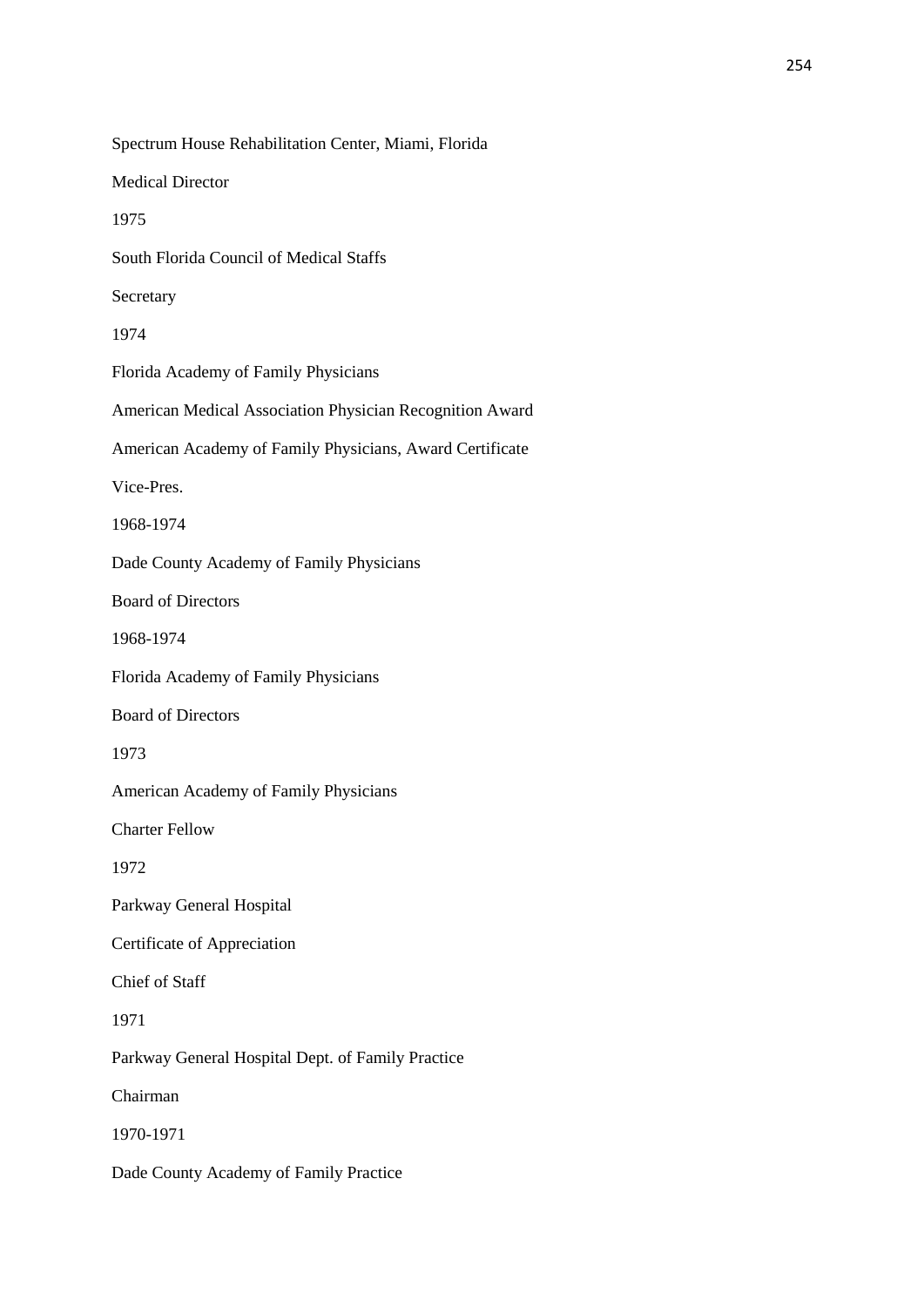President

1966

City of North Miami Beach,

Certificate of Recognition and Appreciation

1955

Cor et Manus New York Medical College

Award of

Distinction

1951

National Student Association New York University

Senior Delegate

Perstare et Praestare New York University Honor Society

Student Council New York University

## POSTGRADUATE EDUCATION

1976-1987

Parkway Regional Medical Center ContinuingEducation Seminars - Forty credits per annum

1986

American Academy of Neurologic and Orthopedic Medicine and Surgery

"Communication SkillsWorkshops" Fifty hours, Las Vegas, Nevada

1986

"Allergy In Practice" Roche Biomedical Laboratories

Miami, Florida

1975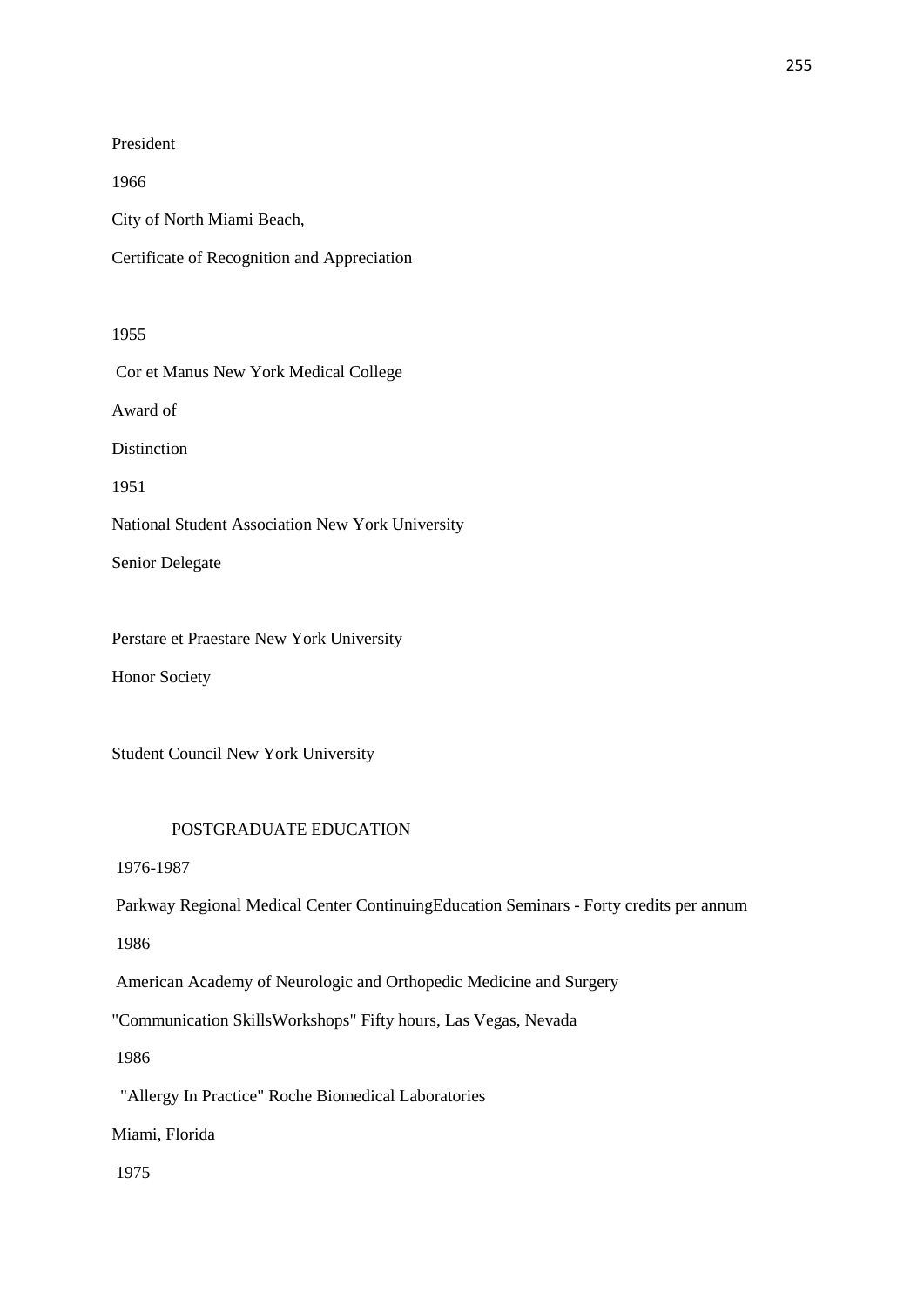Advanced Acupuncture Workshop, National Acupuncture Research Society

1974

Intermediate Acupuncture Workshop, National Acupuncture Research Society

1972

Family Practice Review Course, University of Alabama, School of Medicine

PUBLICATIONS

1994

"Deadly Deception" Peltec Publishing Co. Inc.

"The Cancer Solution" Peltec Publishing Co. Inc.

1984

"The Pleasure Principle Diet" Prentice-Hall, May 1985 ISBN

0-13-683442-6 (225 pages)

"The Effect of Low Power on Osteoarthritis of The Hands" IV World Pain Congress Seattle, Washington 1978

"Communicating With The Depressed Elderly Patients" Co-author: Marcia Willner Continuing Education, November 1978

1974

"Acupuncture Desk Reference"

"Touching Is..." "Acupuncture Wall Charts" "Professional Acupuncture Seminar Workbook"

### LECTURES

Over two hundred and fifty presentations have been given to the profession and the public. Many radio and television appearances have been taped. A list of most of the lectures is available on request. Some audio and video tapes are also available.

PERSONAL DATA

Date of Birth: June 21,1929

Place of Birth: New York City, New York

RECENT ACTIVITIES

1989 - 1993

Retired from the practice of medicine to pursue research in Cancer, "AIDS", Chronic Degenerative Diseases and solutions to ecological problems.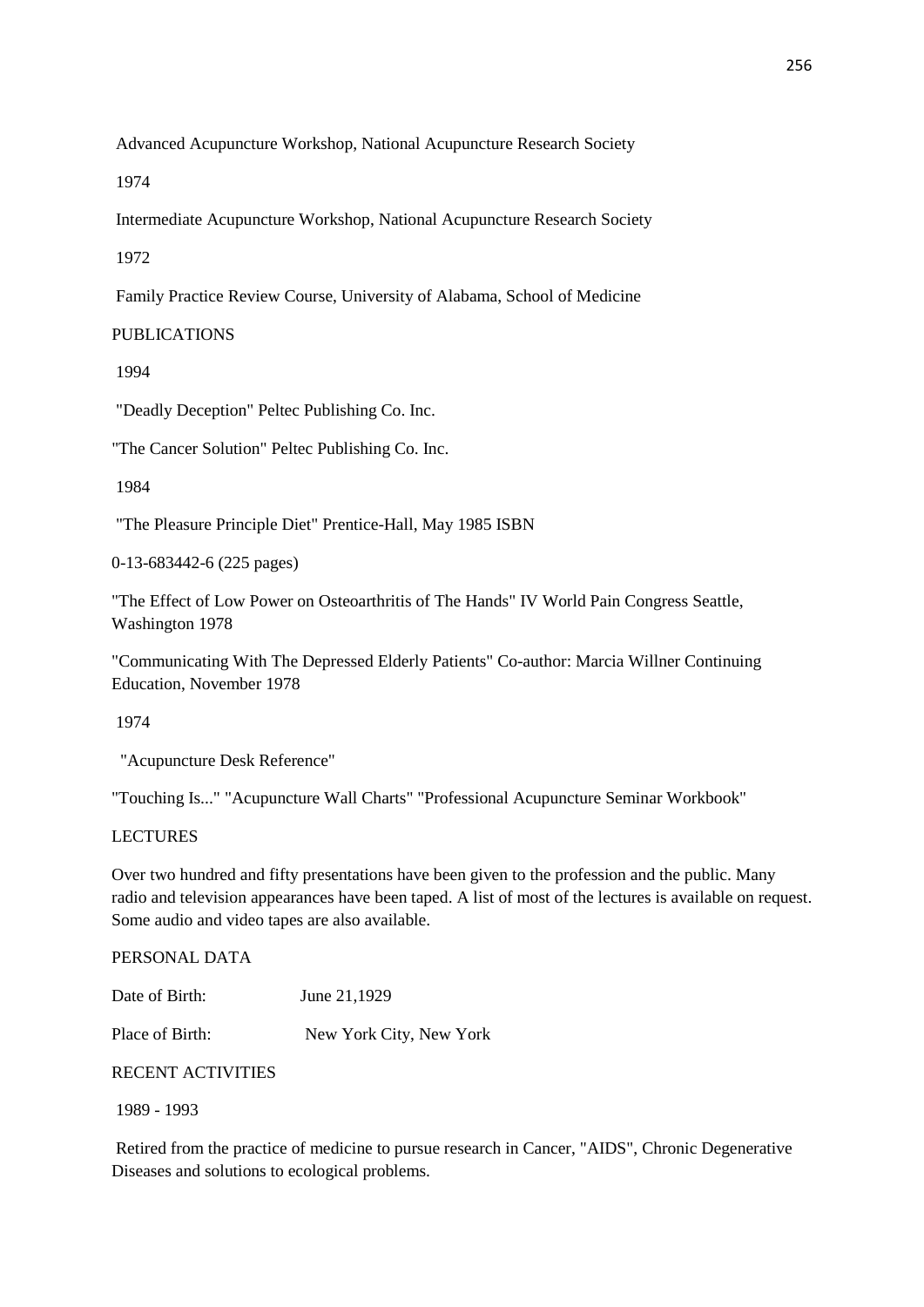### 1993

Cydel Medical Center for Advanced Therapies, Consulting Executive Medical Director to update and expand therapeutic program.

### Life-Line Consultants

Executive Director Independent Guidance to the Availability of Therapeutic Solutions to Cancer, "AIDS" and Chronic Degenerative Diseases"

# AN INVITATION TO SHARE YOUR KNOWLEDGE

I have tried to present an easy to understand and complete beacon in THE CANCER SOLUTION. However, there are many answers to achieving and maintaining optimum health that are not easy to find or not accessible.

If you are aware of therapies, techniques, resources and practitioners that I have not included, write to me in care of the publisher, and it will be included in the next addition.

... and to prove I mean it...

After I sent the manuscript to the publisher, a friend sent me an article from THE TOWNSEND LETTER FOR DOCTORS, an excellent publication. The article was entitled, "Two More Unused, Anti-cancer Treatments" by Wayne Thompson. The publisher agreed to add it at the end.

# TREATMENT 1 - HYDROCHLORIC ACID

Thompson writes of the Hydrochloric Acid Therapy (HCL) developed by Burr Ferguson, M.D., in the 1920's. Following an article in Medical World, reports from all over the world told of incredible recoveries from infections and cancer using HCL. Dr. Ferguson used a dilution of one part HCL to 500 - 1500 cc of sterile water, injecting lOcc intravenously and repeating it daily as the condition indicated. HCL is used today in Mexico and elsewhere. Many physicians who administer chelation therapy include HCL in the I.V. drip (see the chapter on Chelation).

In 1935, a Dr. Guy added benzoic acid to the therapy. He published reports on success in the treatment of epithelioma, myoma (fibroids) of the uterus and Hodgkin's disease. Dr. Guy's formulation consisted of:

Oral solution: Acidibenzoic Acid, 10 gm; Alcohol 95%, 90 cc; Saturated solution of silicic acid in dilute HCL, USP clor rubrum, Q.S. added to 120cc. Dose; 15 drops in 8 oz. of distilled water, 3 to 5 times a day. This solution can be used as a throat spray or for topical application. For intravenous administration: OMIT the silicic acid and add 4 cc of the oral solution to 120 cc of sterile I.V. water solution.

## TREATMENT 2 - THEOPHYLLINE

Joseph Wybran and Andre Govaerts of Brussels, in an article published in Lancet, February 8, 1975, noted that there were reduced cancer deaths in asthmatics. They attributed this to the fact that asthmatics used theophylline for years. They reasoned that because theophylline stimulated the body to produce cyclic A.M.P., and cyclic A.M.P. causes cancer cells to revert to normal cells, this was the likely explanation.